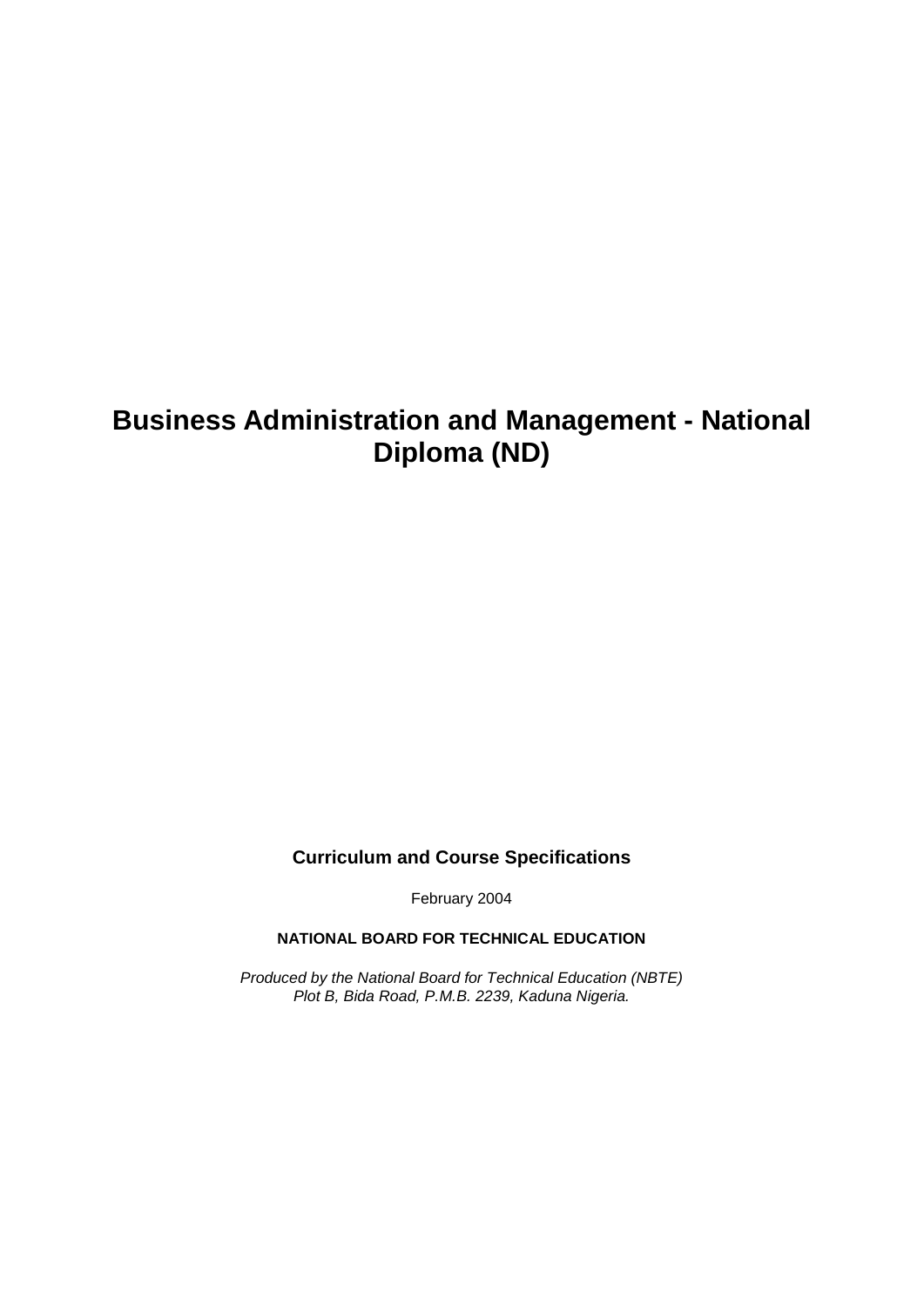# **TABLE OF CONTENTS**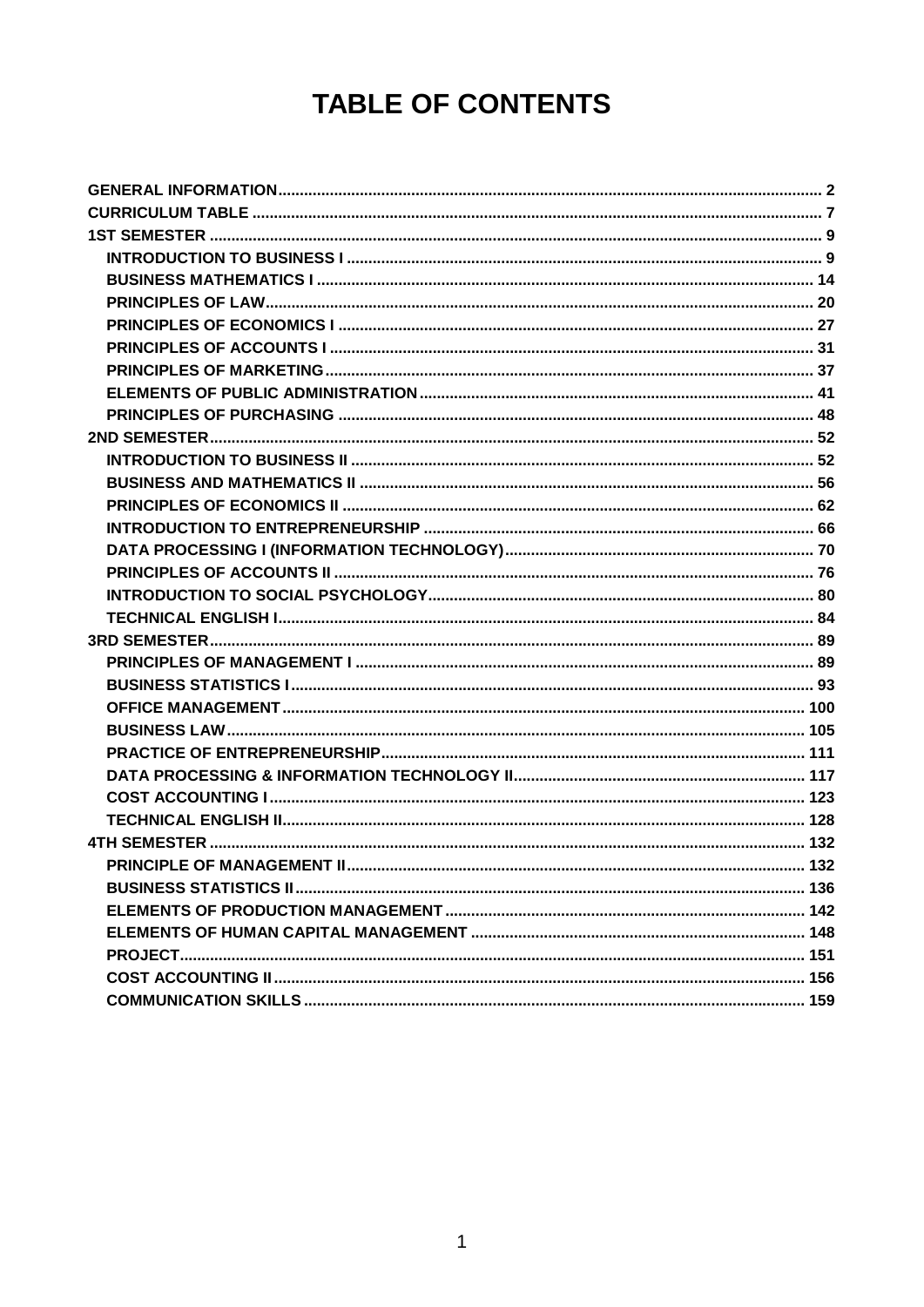# **GENERAL INFORMATION**

#### **Title of Programme**

#### **National Diploma in Business Administration and Management.**

#### **Goal & Objectives of National Diploma in Business Administration and Management**

The National Diploma programme in Business Administration and Management is aimed at producing diplomats with sound theoretical and practical knowledge to carry out a number of activities in a business concern effectively. The ND diplomate should be able to:

- Conduct a simple structured survey on any aspect of business and make appropriate recommendations to the authority.
- Identify management problems at appropriate levels, analyze them and design management strategies to overcome them.
- Carry our inspection and auditing of books and records.

• Carry out evaluation of investment assets for investment purposes and assist in the analysis of investment proposals.

- Interpret basic statistical data.
- Assist in the preparation of short and long term budget plans.
- Write business reports and carry out various types of business communication effectively.
- Explain basic concepts and principles in economics and their applications in mixed economy.
- Apply principles of accounts to different types of accounting transactions.
- Use statistical inferences as aids to business plan and control.

• Understand the basic principles of law and apply same to business relationship and transactions.

• Explain various legal principles and procedures governing the regulations of companies as contained in company decree of 1968.

- Apply mathematics and other quantitative techniques in management decision process.
- Conduct product-planning surveys for manufacturing organizations.
- Organize sales and distribution of materials.
- Carry out market research and similar functions.
- Carry out effective purchasing tasks and sales advertising.
- Undertake proper storage and preservation of materials and goods.
- Keep simple records of financial and other transaction in any organization.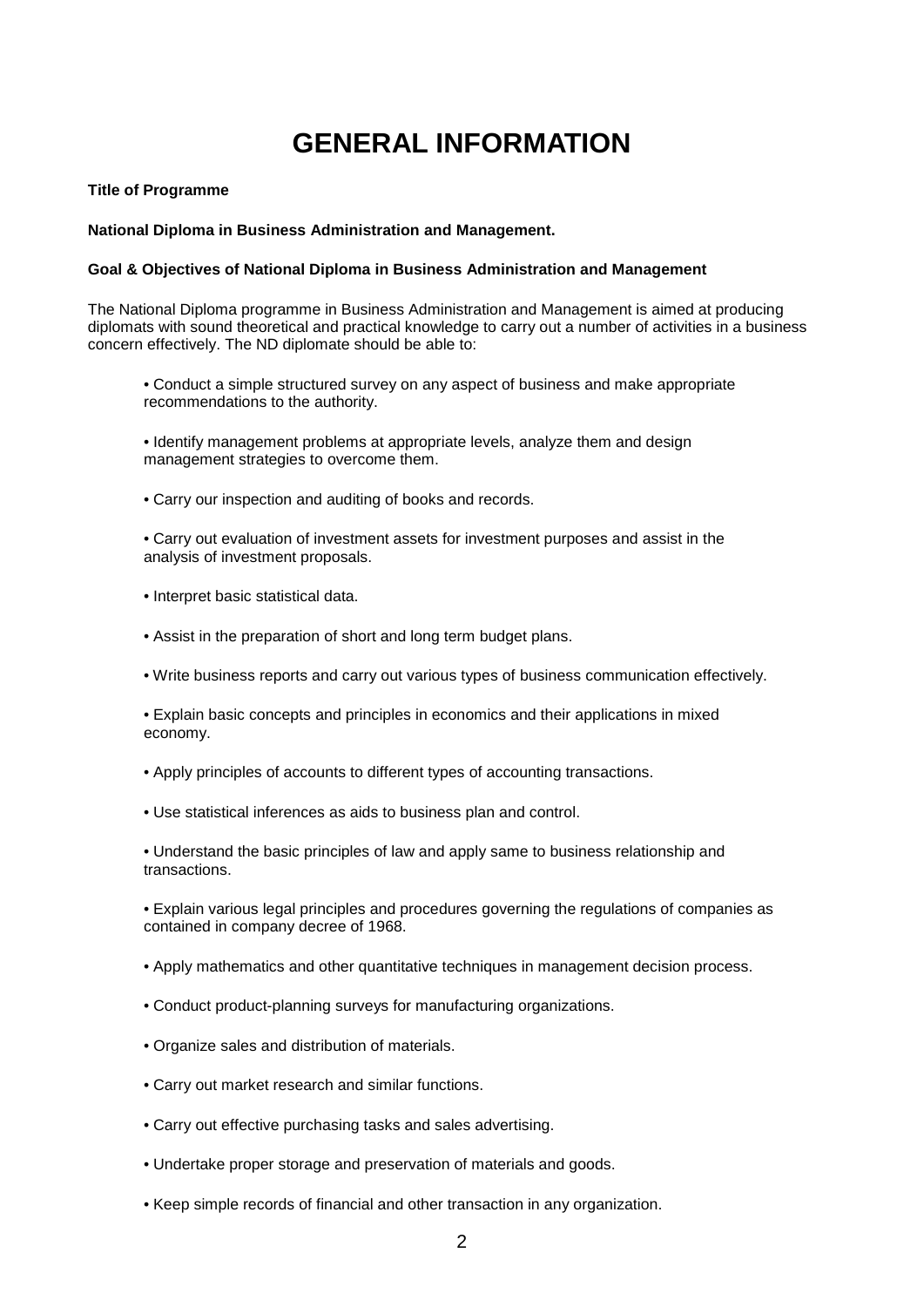- Speak and write clear, correct and effective functional English.
- Buy efficiently and wisely obtaining the best possible value for every Naira spent
- Ensure continuity of supply both to the markets or production units.

#### **General Entry Requirements**

#### **National Diploma in Business Administration and Management (ND)**

The general entry requirements for the ND progoramme are:

1.1 The WASC, GCE 'O' Level or the Senior Secondary Certificate (SSC) or their equivalent with four credits including English Language and Mathematics (Literature in English and Oral English are not acceptable in place of English Language) and two other subjects from economics, Business Methods, Principles of Accounts, Literature in English, Commerce, History, Statistics, Geography, Government, Agric Science/Biology.

1.2 A credit pass in N.B.T.E. recognized pre National Diploma Examination.

#### **2.0 CURRICULUM**

2.1 The curriculum is structured in four semesters of classroom, studio/workshop activities in the institution and 3 to 4 month supervised industrial work experience scheme (SIWES) in a relevant industry. Each semester of institutional based activities shall be for a duration of 17 weeks distributed as follows: 15 contact weeks of teaching; i.e. recitation, practical exercises, quizzes, tests etc., and 2 weeks to be devoted for examination and registration.

2.2 **The curriculum of the ND programme** consists of four main components viz:

- i) General Studies courses
- ii) Foundation course
- iii) Professional course
- iv) Supervised Industrial Work Experience Scheme (SIWES).

2.3 **The General Education** component includes courses in Social Sciences Studies/Mathematics/ English Language /Communication, Citizenship. Entrepreneurship.

The General Education courses shall account for not more than 15% of the total contact hours for the programme.

2.4 **Foundation Courses** include Economics, Quantitative Techniques, Statistics, and Law etc. The number of hours for the foundation courses shall be between 10 - 15% of the total contact hours for the programmes.

2.5 **Professional Courses** are specialized core courses which give the student the theory and practical skills he needs to practice in his field of specialization at the technician/technological level..

#### 2.6 **Supervised Industrial Work Experience Scheme (SIWES)**

Tailor-made course outline shall be drawn up by the institution for the placement of students in relevant industry of a convenient period of the programme. See detailed guideline on SIWES in paragraph 4.0

#### 2.7 **Final year (ND) Project**.

Final year ND students in this programme are expected to carry out individual project work (not term paper). This should be produced and bounded by the student.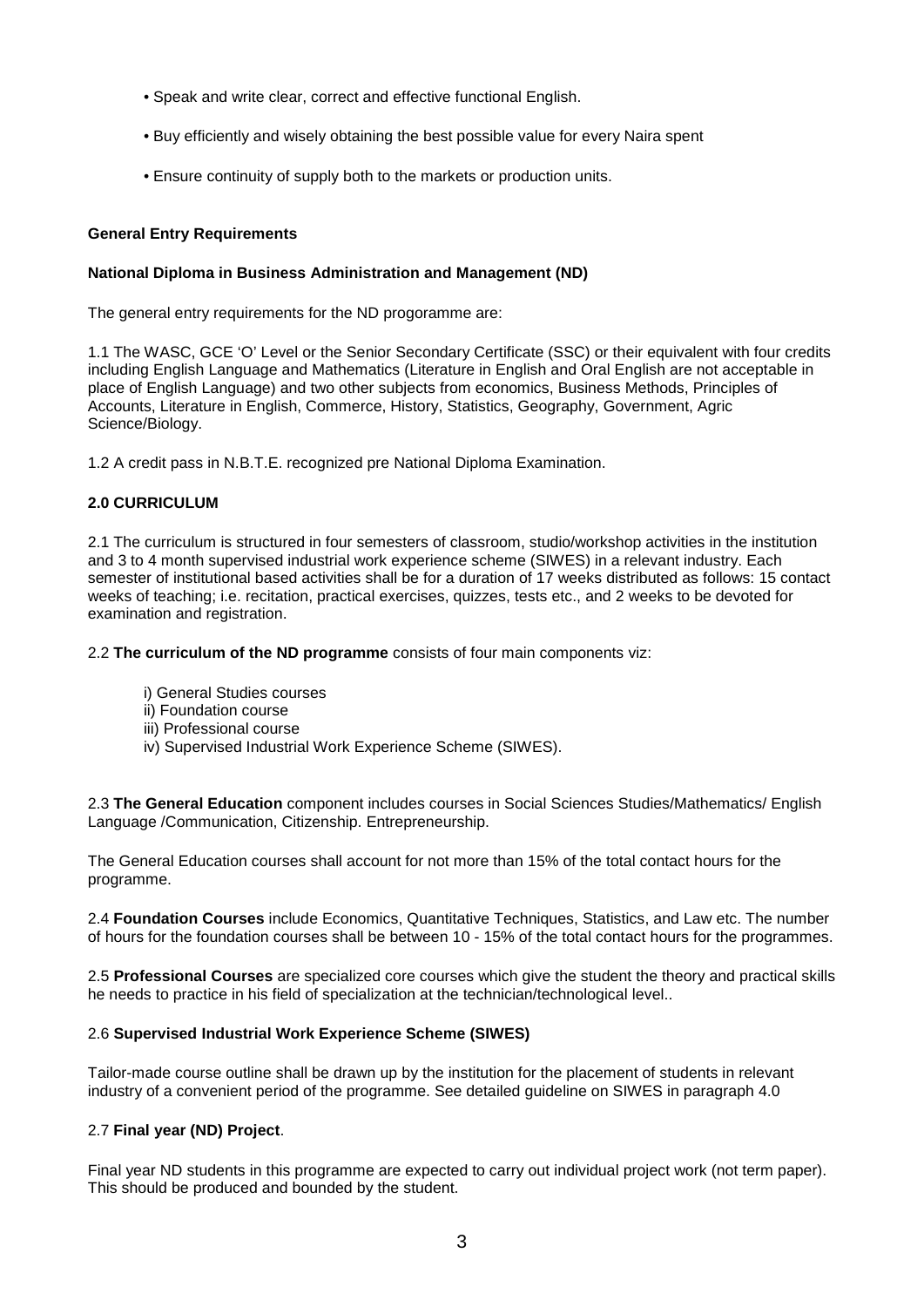#### **3.0 CONDITIONS FOR THE AWARD OF THE ND**

3.1 The ND programme in Business Administration and Management shall be accredited by the NBTE before the diplomats can be awarded the diploma certificates. Details about the process of accrediting a programme for the award of the National Diploma or Higher National Diploma are available from the Executive Secretary, National Board for Technical Education, Plot B, Bida Road, P.M.B. 2239, Kaduna, Nigeria.

3.2 Institutions will award the National Diploma to candidates who successfully completed the programme after passing prescribed coursework, examination, diploma project and the supervised industrial work experience. Such candidates should have completed between 72-80 semester credit units as prescribed in the programme.

3.3 Diplomas shall be classified as follows:

Distinction - GPA of 3.50 and above Upper Credit - GPA of 3.00 - 3.49 Lower Credit - GPA of 2.50 - 2.99 Pass - GPA of 2.00 - 2.49 Fail - GPA of below 2.00

#### 3.4 **Duration**

It should be emphasized that the National Diploma (ND) programme is terminal and candidates graduating from the programme should be able to perform at that level. Each Diploma programme is expected to run for 4 semesters of 17 weeks, a candidate must take at least 15 credit units per semester while the maximum varies between 18 and 20.

#### **4.0 GUIDELINES ON SIWES**

For the smooth operation of the SIWES the following guidelines shall apply:

Responsibility for Placement of Students.

(a) Institution offering the programme shall arrange to place the students in industry. By April 30 of each year, six copies of the master list showing where each student has been placed shall be submitted to the Executive Secretary, NBTE who shall, in turn, authenticate the list and forward it to the Industrial Training Fund, Jos.

(b) The Placement Officer should discuss and agree with industry on the following:

(i) task inventory of what the student should be expected to experience during the period of attachment. It may be wise to adopt the one already approved for each field;

(ii) the industry-based supervisor of the students during the period, likewise the institution based supervisor.

(iii) the evaluation of the student during the period. It should be noted that the final grading of the student during the period of attachment should be weighted more on the evaluation by his industry-based supervisor.

#### **4.1 Evaluation of Students During the SIWES**

(a) Punctuality

- (b) Attendance
- (c) General Attitude to Work
- (d) Respect for authority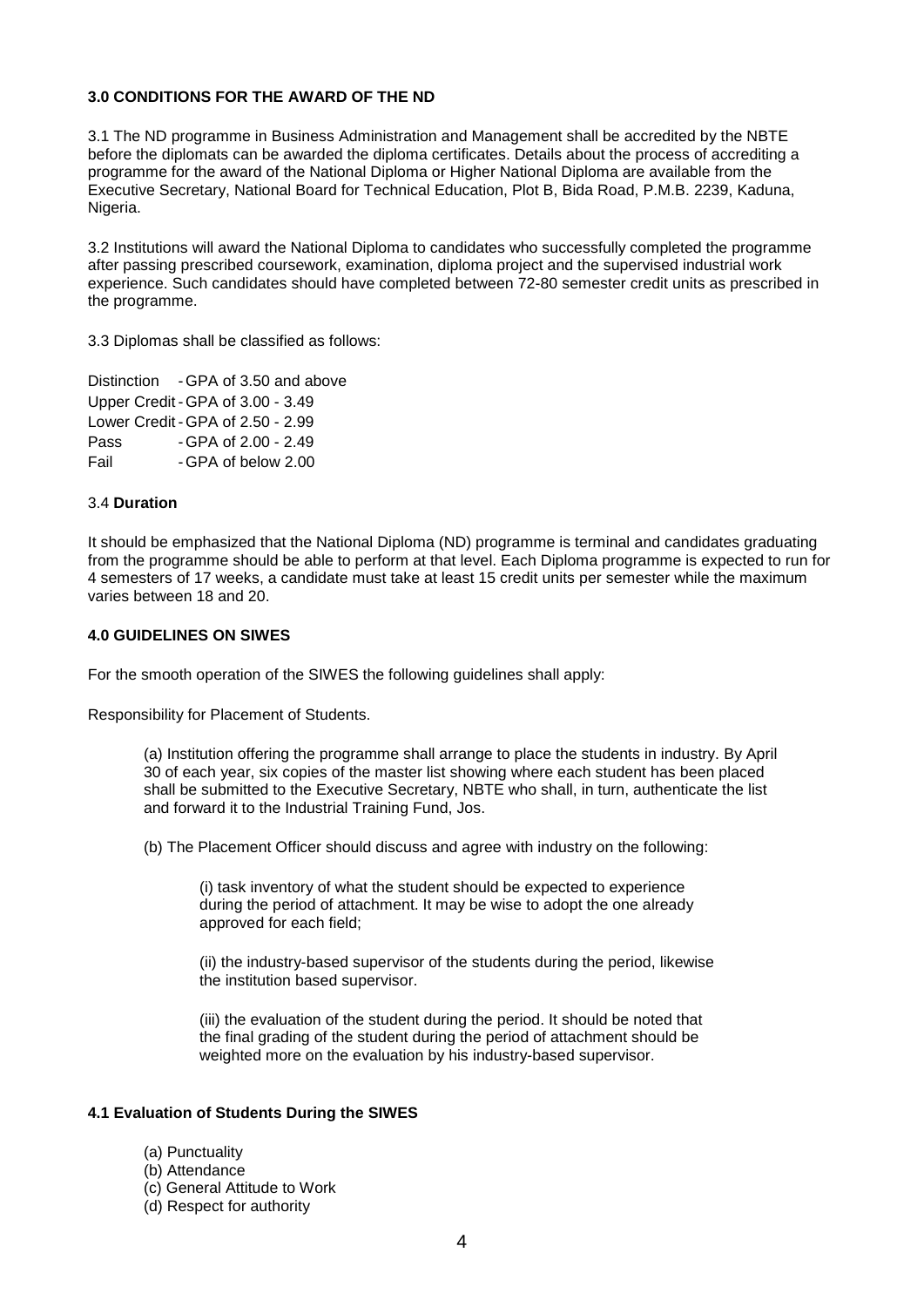- (e) Interest in the field/technical area
- (f) Technical competence as a potential technical in his field

#### **4.2 Grading of SIWES**

To ensure uniformity of grading scales, the institution should ensure that the uniform grading of students' work, which has been agreed to by all polytechnics, is adopted.

#### **4.3 The Institution Based Supervisor.**

The institution-based supervisor should initial the logbook during each visit. This will enable him to check and determine to what extent the objectives of the scheme are being met and to assist students having any problems regarding the specific assignments given to them by their industry-based supervisor.

#### **4.4 Frequency of Visit**

Institution should ensure that students placed on attachment are visited within one month of their placement. Other visits shall be arranged so that

- (1) there is another visit six weeks after the first visit; and
- (2) a final visit in the last month of the attachment.

#### **4.5 Stipend for Students in SIWES**

The rate of stipend payable shall be determined from time to time by the Federal Government after due consultations with the Federal Ministry of Education, the Industrial Training Fund and the NBTE.

#### **4.6 SIWES As a Component of the Curriculum**

The completion of SIWES is important in the final determination of whether the student is successful in the programme or not. Failure in the SIWES is an indication that the student has not shown sufficient interest in the field or has not potential to become a skilled technician in his field. The SIWES should be graded on a fail or pass basis. Where a student has satisfied all other requirements but fail SIWES, he may only be allowed to repeat another four months SIWES at his own expense.

#### **5.0 GUIDANCE NOTES FOR TEACHERS TEACHING THE PROGRAMME**

5.1 The new curriculum is drawn in unit courses. This is in keeping with the provisions of the National Policy on Education which stresses the need to introduce the semester credit units which will enable a student who so wishes to transfer the units already completed in an institution of similar standard from which he is transferring.

5.2 In designing the units, the principle of the modular system by product has been adopted; thus making each of the professional modules, when completed provide the student with technician operative skills, which can be used for employment purposes.

5.3 As the success of the credit unit system depends on the articulation of programmes, in the institutions and industry, the curriculum content has been written in behavioural objectives, so that it is clear to all the expected performance of the student who successfully completed some of the courses or the diplomats of the programme. There is a slight departure in the presentation of the performance based curriculum which requires the conditions under which the performance are expected to be carried out and the criteria for the acceptable levels of performance. It is a deliberate attempt to involve the staff of the department teaching the programme in writing their own curriculum stating the conditions under which the performance can take place and to follow that with the criteria for determining an acceptable level of performance. Departmental submission on the final curriculum may be vetted by the Academic Board of the institution. Our aim is to continue to see to it that a solid internal evaluation system exists in each institution for ensuring minimum standard and quality of education in the programme offered throughout the polytechnic system.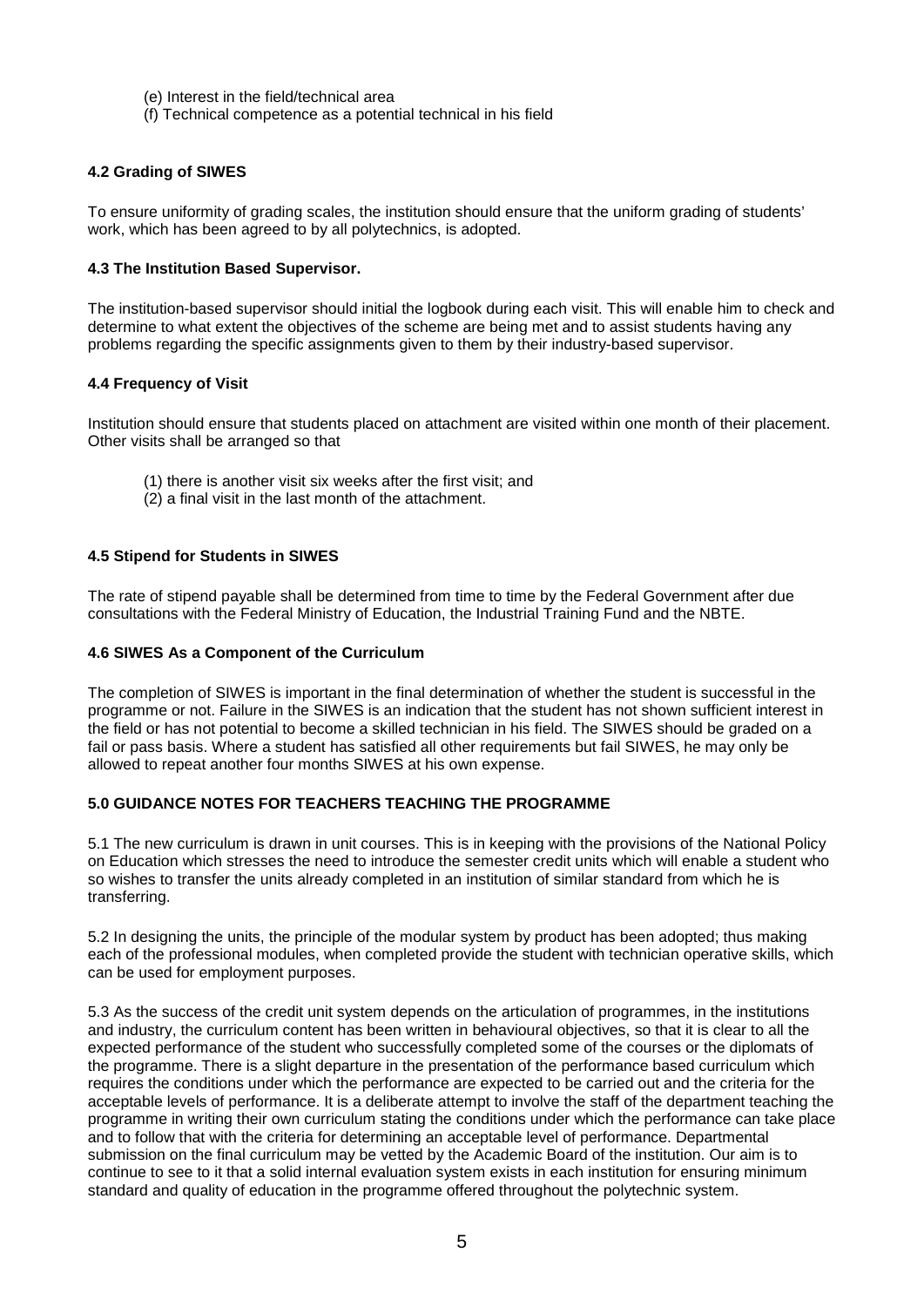5.4 The teaching of the theory and practical work should, as much as possible, be integrated. Practical Exercises, especially those in professional courses and laboratory work should, as much as possible, be integrated.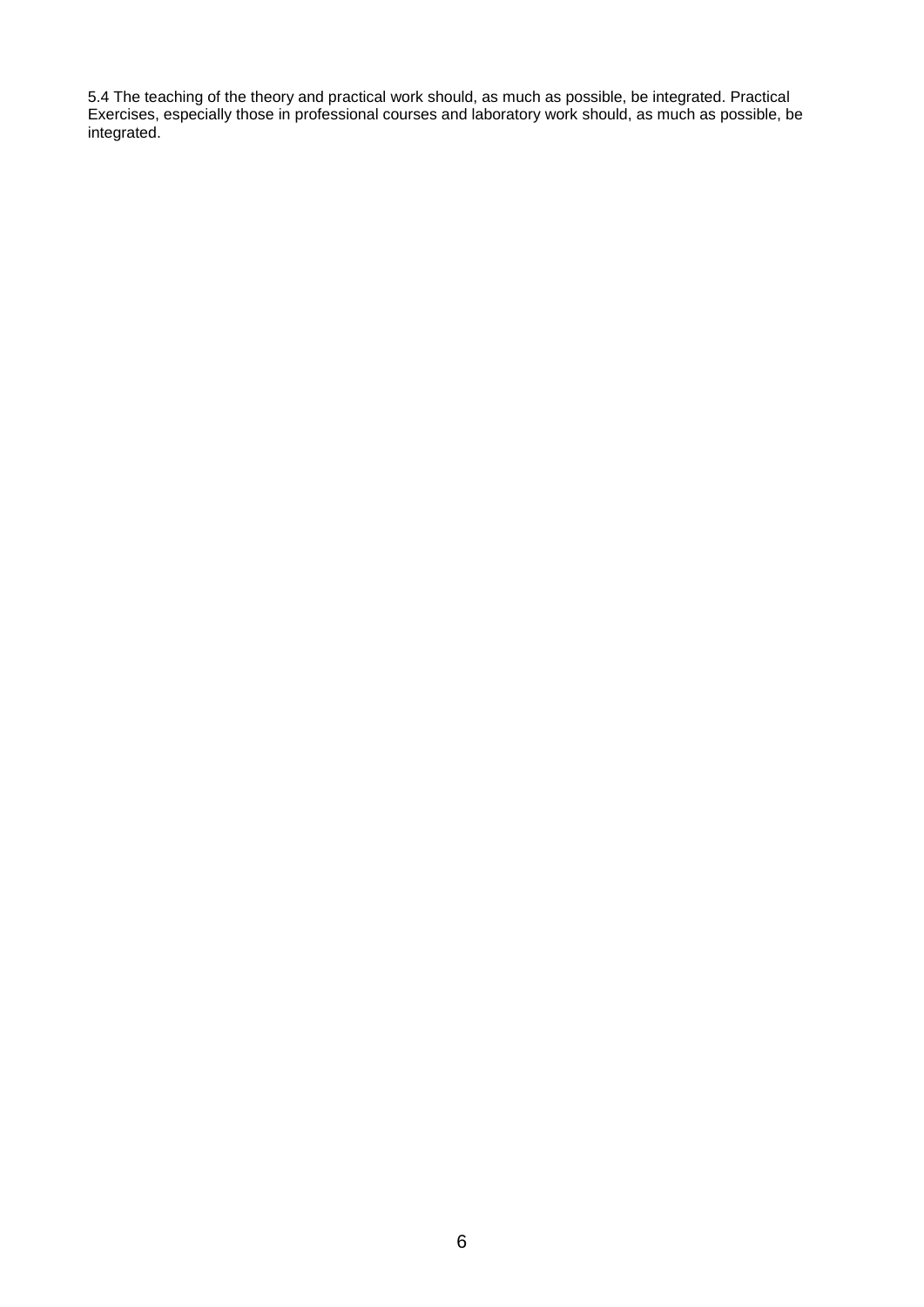# **CURRICULUM TABLE**

#### **ND PROGRAMME IN BUSINESS ADMINISTRATION AND ANAGEMENT**

### **1ST SEMESTER**

| <b>COURSE CODE COURSE TITLE</b> |                                     |   | Р     | <b>CU</b> CH |    |
|---------------------------------|-------------------------------------|---|-------|--------------|----|
| <b>BAM 111</b>                  | Introduction to Business 1          | 1 | 2     | 3            | l3 |
| <b>BAM 112</b>                  | <b>Business Mathematics 1</b>       | 2 | 1     | 3            | l3 |
| <b>BAM 113</b>                  | Principles of Law                   | 1 | 2     | 3            | l3 |
| <b>BAM 114</b>                  | Principles of Economics 1           | 2 | 1     | 3            | 3  |
| <b>ACC111</b>                   | Principles of Accounts 1            | 1 | 3     | 4            | 4  |
| <b>BAM 115</b>                  | <b>Principles of Marketing</b>      | 1 | 2     | 3            | 3  |
| <b>BAM 116</b>                  | Elements of Public Administration 1 |   | 2     | 3            | l3 |
| <b>BAM117</b>                   | Principles of Purchasing            | 1 | 2     | 3            | з  |
| <b>GNS 111</b>                  | <b>Citizenship Education</b>        |   | 1     | 2            | 2  |
|                                 | TOTAL                               |   | 16 27 |              |    |

### **2ND SEMESTER**

|                | <b>COURSE CODE COURSE TITLE</b>            |       | Р   |    | <b>CUCH</b> |
|----------------|--------------------------------------------|-------|-----|----|-------------|
| <b>BAM 121</b> | Introduction to Business 2                 | 1     | 2   | 3  | 3           |
| <b>BAM 122</b> | <b>Business Mathematics 2</b>              | 2     |     | 3  | 3           |
| <b>BAM 124</b> | Principles of Economics 2                  | 1     | 2   | 3  | 3           |
| <b>BAM 126</b> | Introduction to Entrepreneurship           | 1     | 2   | 3  | 3           |
| <b>BAM 125</b> | Information Technology 1 (Data Processing) | 12    | 14  | 6  | 6           |
| <b>ACC 121</b> | Principles of Accounts 2                   | 1     | 3   | 4  | 4           |
| <b>BAM 123</b> | Introduction to Social Psychology          | 1     | 2   | 3  | 3           |
| <b>OTM 112</b> | <b>Technical English I</b>                 | 2     | 2   | 4  | 4           |
| <b>GNS 131</b> | <b>Citizenship Education 2</b>             |       |     |    | 2           |
|                |                                            | 12 19 | 131 | 31 |             |

### **3RD SEMESTER**

| <b>COURSE CODE COURSE TITLE</b> |                                            |   | Р      |   | <b>CU</b> CH |
|---------------------------------|--------------------------------------------|---|--------|---|--------------|
| <b>BAM 211</b>                  | Principles of Management 1                 | 1 | 2      | 3 | 3            |
| <b>BAM 212</b>                  | <b>Business Statistics 1</b>               | 2 | 1      | 3 | 3            |
| <b>BAM 213</b>                  | <b>Office Management</b>                   | 1 | 2      | 3 | 3            |
| <b>BAM 214</b>                  | <b>Business Law</b>                        | 1 | 2      | 3 | 3            |
| <b>BAM 216</b>                  | Practices of Entrepreneurship <sup>1</sup> |   | 2      | 3 | з            |
| <b>BAM 215</b>                  | Information Technology 2                   | 2 | 4      | 6 | 6            |
| <b>ACC 212</b>                  | <b>Cost Accounting 1</b>                   |   | 3      | 4 |              |
| <b>OTM 222</b>                  | <b>Technical English II</b>                |   | 2      | 4 |              |
| TOTAL                           |                                            |   | 8<br>1 |   |              |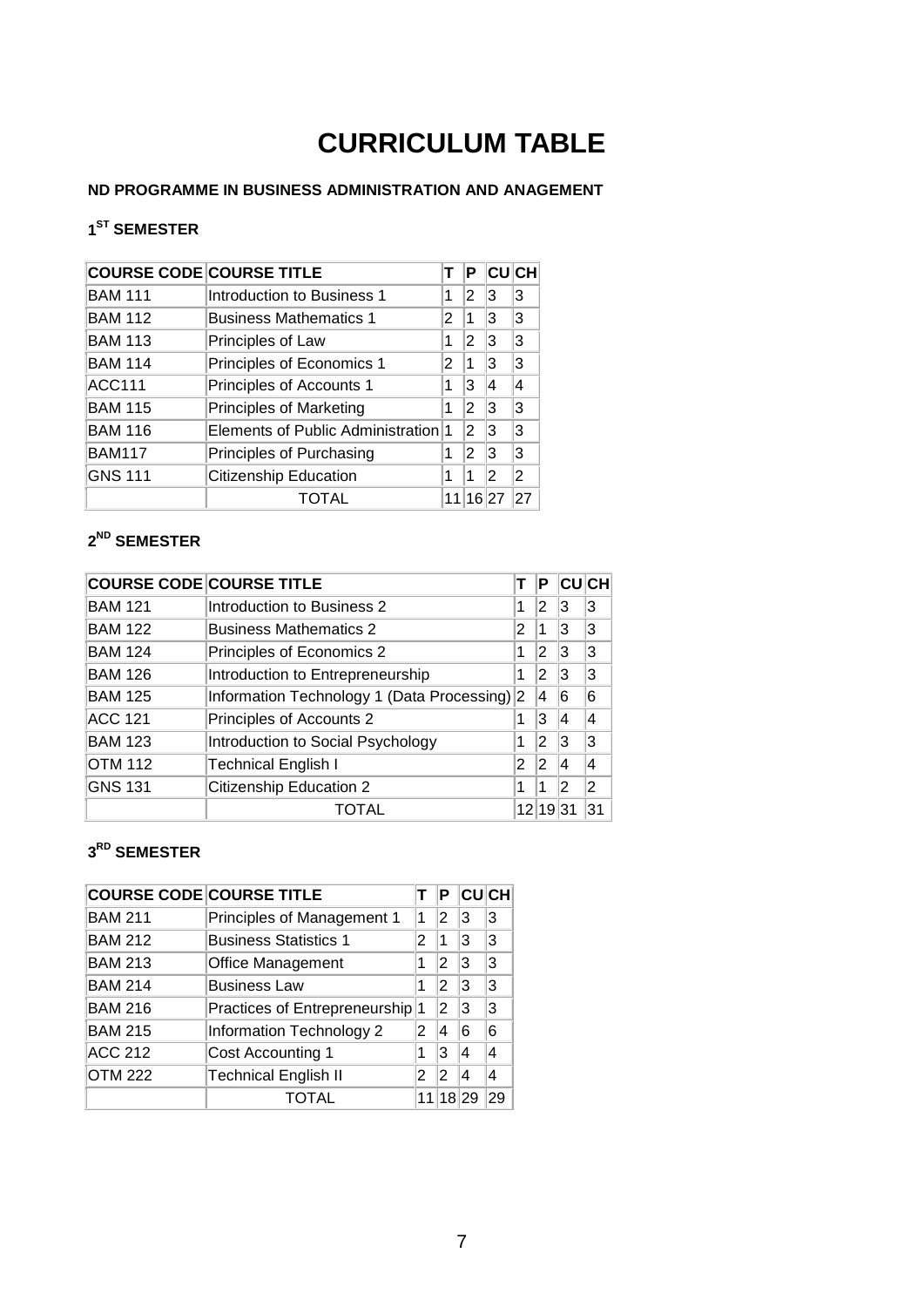### **4TH SEMESTER**

|                | <b>COURSE CODE COURSE TITLE</b>        |          | Р  |    | <b>CU</b> CH             |
|----------------|----------------------------------------|----------|----|----|--------------------------|
| <b>BAM 221</b> | Principles of Management 2             | 1        | 2  | 13 | 3                        |
| <b>BAM 222</b> | <b>Business Statistics 2</b>           | 2        |    | 13 | 3                        |
| <b>BAM 223</b> | Elements of Production Management      | 2        |    | l3 | 3                        |
| <b>BAM 224</b> | Elements of Human Capital Management 2 |          | ∣1 | 13 | 3                        |
| <b>BAM 225</b> | Project                                | O        | 5  | 5  | 5                        |
| <b>ACC 222</b> | Cost Accounting 2                      | 2        | 12 |    | $\overline{\mathcal{A}}$ |
| <b>OTM 222</b> | <b>Communication Skills</b>            |          | З  |    | 4                        |
|                |                                        | 10 16 26 |    |    |                          |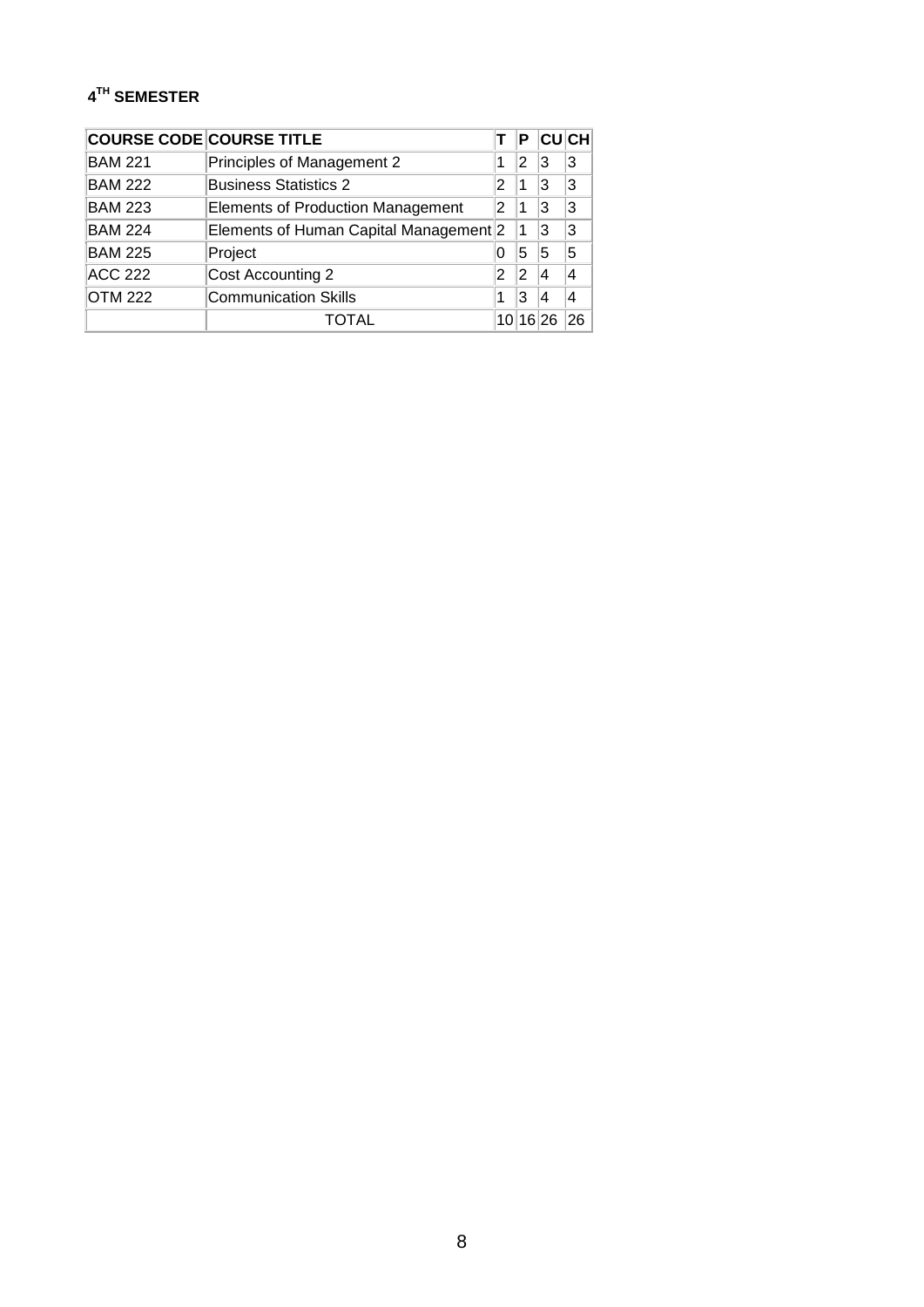# **1ST SEMESTER**

## **INTRODUCTION TO BUSINESS I**

| PROGRAMME: ND BUSINESS ADMIN AND MANAGEMENT                                                                                                                                                                                                                                                                                                                                                                                                                                                                                                                                                                                                                                                             |                |                                          |                     |
|---------------------------------------------------------------------------------------------------------------------------------------------------------------------------------------------------------------------------------------------------------------------------------------------------------------------------------------------------------------------------------------------------------------------------------------------------------------------------------------------------------------------------------------------------------------------------------------------------------------------------------------------------------------------------------------------------------|----------------|------------------------------------------|---------------------|
| <b>Course: INTRODUCTION TO BUSINESS I</b>                                                                                                                                                                                                                                                                                                                                                                                                                                                                                                                                                                                                                                                               | Code: BAM 111  | <b>Credit Hours:</b>                     | 3 hours             |
| Semester:                                                                                                                                                                                                                                                                                                                                                                                                                                                                                                                                                                                                                                                                                               | Pre-requisite: | <b>Theoretical:</b><br><b>Practical:</b> | 2 hours/week - 67 % |
| Course main Aim/Goal                                                                                                                                                                                                                                                                                                                                                                                                                                                                                                                                                                                                                                                                                    |                |                                          |                     |
| This course is designed to assist the student to develop fundamental knowledge in the theory and practice of general business organization and to examine the<br>Nigerian business environment<br><b>General Objectives:</b><br>1. Understand the framework of business<br>2. Know different types of business organizations and ownership<br>3. Understand the basic organization structure<br>4. Know different functional activities of business<br>5. Understand business in the society<br>6. Understand the role of government in business<br>7. Understand the role of international organizations in business<br>8. Understand small scale industries and their impact on the Nigerian economy. |                |                                          |                     |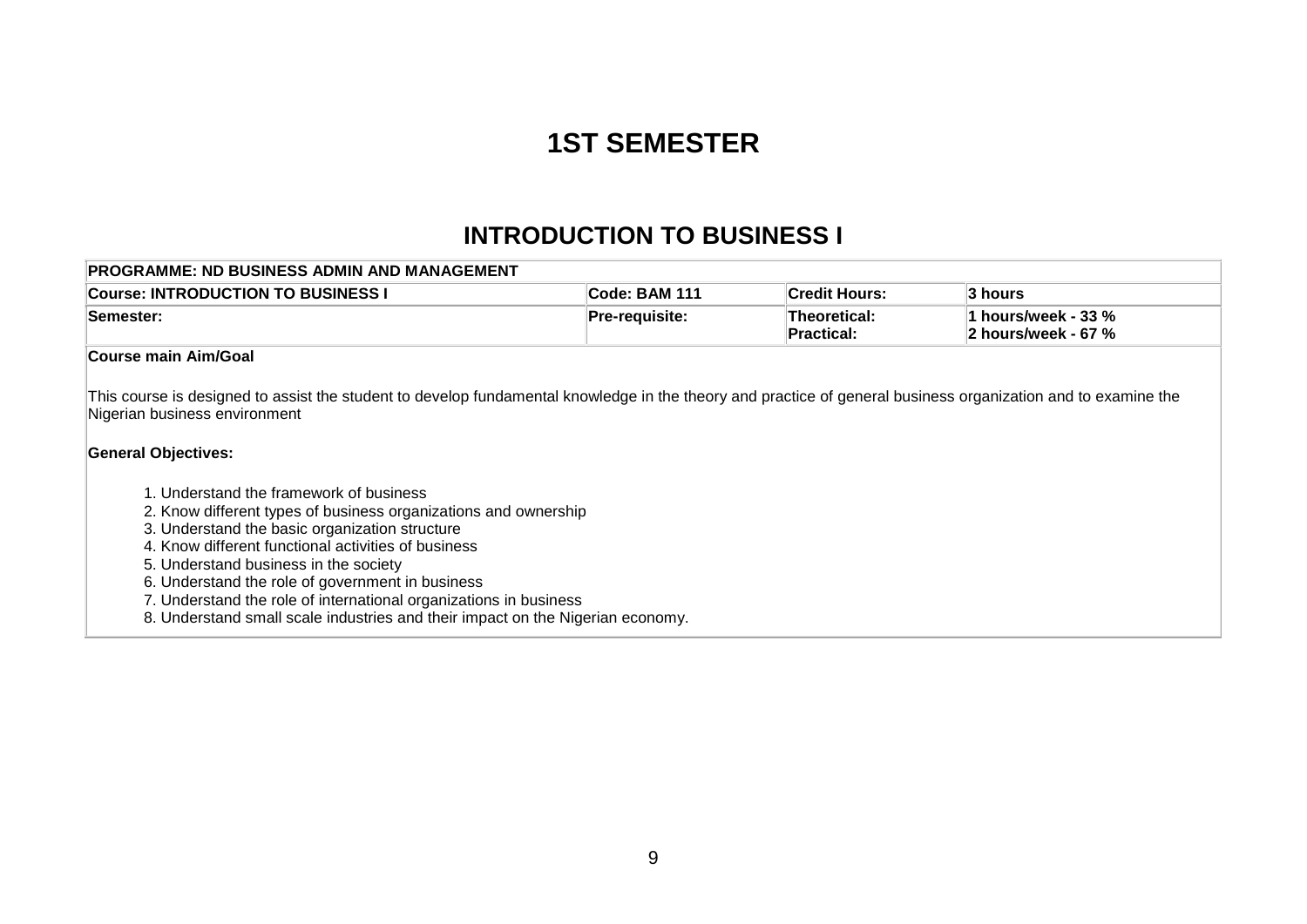| <b>Theoretical Content</b> |                                                                                                                                                              |                                                                                                                                                            |                       | <b>Practical Content</b>                                                                            |                                                                                                       |                                                          |  |
|----------------------------|--------------------------------------------------------------------------------------------------------------------------------------------------------------|------------------------------------------------------------------------------------------------------------------------------------------------------------|-----------------------|-----------------------------------------------------------------------------------------------------|-------------------------------------------------------------------------------------------------------|----------------------------------------------------------|--|
|                            | <b>Week Specific Learning Outcomes</b>                                                                                                                       | <b>Teacher's Activities</b>                                                                                                                                | <b>Resources</b>      | <b>Specific Learning</b><br><b>Outcomes</b>                                                         | <b>Teacher's Activities</b>                                                                           | <b>Resources</b>                                         |  |
|                            | General Objective 1: Understand the framework of Business                                                                                                    |                                                                                                                                                            |                       |                                                                                                     |                                                                                                       |                                                          |  |
| $1-2$                      | 1.1 Explain the meaning of the<br>word "Business".<br>1.2 Explain the concept of<br>Business and Administration.<br>1.3 Define profit and its<br>importance. | Explain the meaning of<br>Business,<br>Administration, profit and Diagrams<br>business environment<br>Use diagrams to<br>illustrate the above<br>concepts. | <b>Textbooks</b>      | Define business<br>environment and<br>environmental factors<br>Explain the<br>environmental factor. | Use diagram to illustrate<br>the environment of<br>business.                                          | Internet and the use<br>of relevant business<br>websites |  |
|                            | 1.4 Define the environment of<br>business.                                                                                                                   |                                                                                                                                                            |                       |                                                                                                     |                                                                                                       |                                                          |  |
|                            | 1.5 Explain the environmental<br>factors.                                                                                                                    |                                                                                                                                                            |                       |                                                                                                     |                                                                                                       |                                                          |  |
|                            | General Objective 2: Know different types of business organizations and ownership                                                                            |                                                                                                                                                            |                       |                                                                                                     |                                                                                                       |                                                          |  |
|                            | 2.1 Explain the various forms of<br>business ownership such as:<br>2.2 Sole proprietorship,                                                                  | $\cdot$ Explain the various<br>forms of business<br>ownership with<br>examples.                                                                            | <b>Textbooks</b>      | Sole proprietorship,<br>partnership,<br>cooperatives,<br>corporations etc.                          | Advice about sole<br>proprietorship,<br>partnership, cooperatives, websites<br>corporations etc using | Internet and the use<br>of relevant business             |  |
| 3                          | partnership, cooperatives,                                                                                                                                   |                                                                                                                                                            |                       |                                                                                                     | case histories.                                                                                       |                                                          |  |
|                            | corporations etc.                                                                                                                                            | • Give assignment to<br>students on the above.                                                                                                             |                       |                                                                                                     | Assignment on setting up<br>a business enterprise                                                     |                                                          |  |
|                            | General Objective 3: Understand the basic organization structure                                                                                             |                                                                                                                                                            |                       |                                                                                                     |                                                                                                       |                                                          |  |
|                            | 3.1 Define organization and<br>organizational structures                                                                                                     | $\cdot$ Explain with diagrams<br>the different types of<br>organizational structure                                                                        | Textbooks<br>Diagrams | Define organisation and<br>organisational structure.                                                | Explain with diagrams the<br>different types of<br>organizational structure.                          | Internet and the use<br>of relevant business<br>websites |  |
| $4-5$                      | 3.2 Draw simple organizational<br>charts: Line Staff, Line and Staff,<br>functional etc.                                                                     |                                                                                                                                                            |                       | Draw simple org. charts,<br>live staff functional.                                                  |                                                                                                       |                                                          |  |
|                            | 3.3 Know the advantages and<br>disadvantages of each type in 3.2.                                                                                            |                                                                                                                                                            |                       |                                                                                                     |                                                                                                       |                                                          |  |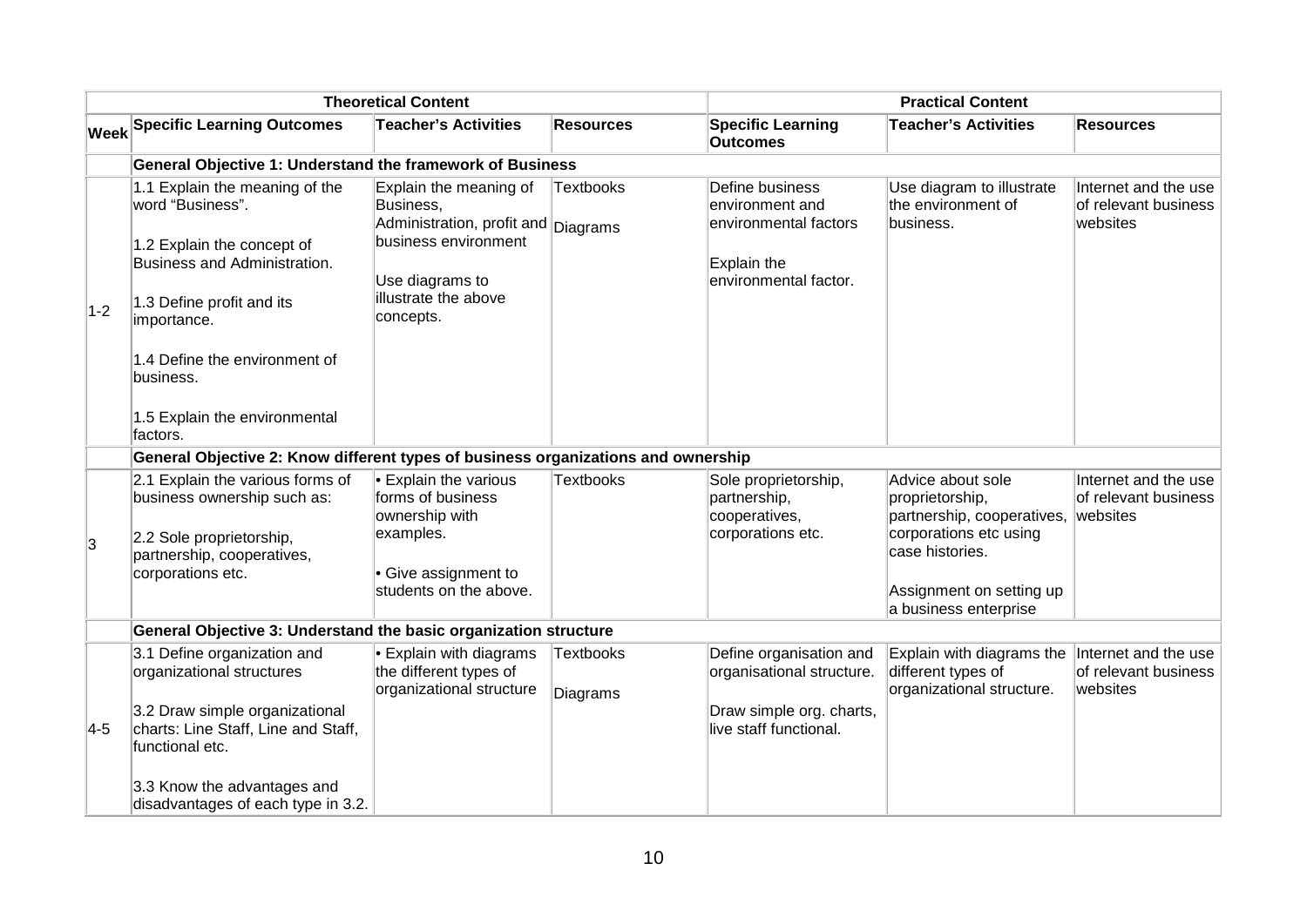|         |                                                                                                                                                                                                                                                                                                                                               | <b>Theoretical Content</b>                                                                                      |                                                       |                                                                                                                                                     | <b>Practical Content</b>                                                                                                                                                                                   |                                                                                                           |  |
|---------|-----------------------------------------------------------------------------------------------------------------------------------------------------------------------------------------------------------------------------------------------------------------------------------------------------------------------------------------------|-----------------------------------------------------------------------------------------------------------------|-------------------------------------------------------|-----------------------------------------------------------------------------------------------------------------------------------------------------|------------------------------------------------------------------------------------------------------------------------------------------------------------------------------------------------------------|-----------------------------------------------------------------------------------------------------------|--|
|         | <b>Week Specific Learning Outcomes</b>                                                                                                                                                                                                                                                                                                        | <b>Teacher's Activities</b>                                                                                     | <b>Resources</b>                                      | <b>Specific Learning</b><br><b>Outcomes</b>                                                                                                         | <b>Teacher's Activities</b>                                                                                                                                                                                | <b>Resources</b>                                                                                          |  |
|         | General Objective 4: Know different functional activities of business.                                                                                                                                                                                                                                                                        |                                                                                                                 |                                                       |                                                                                                                                                     |                                                                                                                                                                                                            |                                                                                                           |  |
| $ 6-7 $ | 4.1 Identify the various organic<br>functions of a business such as,<br>finance, personnel, production,<br>marketing and R and D.-+<br>4.2 Explain the functions of each<br>of the areas identified.<br>4.3 Explain the relationship<br>among the various functional<br>areas of a business.                                                  | Explain the various<br>functional areas of<br>business and their<br>relationships                               | <b>Textbooks</b><br>Diagrams                          | Explain the functions of<br>each of the areas<br>identified.<br>Explain the relationship<br>among the various<br>functional areas of a<br>business. | Guidance for students on<br>the functional areas of a<br>business.<br>Use group work to<br>examine previously<br>developed org. charts to<br>identify the functional<br>responsibilities in a<br>business  | Internet and the use<br>of relevant business<br>websites                                                  |  |
|         | General Objective 5: Understand business in the society                                                                                                                                                                                                                                                                                       |                                                                                                                 |                                                       |                                                                                                                                                     |                                                                                                                                                                                                            |                                                                                                           |  |
| $8-9$   | 5.1 Describe the relation between<br>business and society.<br>5.2 Explain what society expects<br>from business.<br>5.3 Explain what business expects<br>from society.<br>5.4 Explain environmental<br>constraints to business and how it<br>could cope with such constraints<br>e.g. cultural, technological,<br>governmental/political, etc | $\bullet$ Explain the concepts of Explain the concepts<br>social responsibility of<br>business.<br>Conduct test | of business.<br>Conduct test                          | Explain environmental<br>of social responsibility constraints to business<br>with such constraints,.                                                | Using diagram and films<br>to examine the<br>and how it could be cope environmental constraints. websites<br>Consider relevant<br>business case studies<br>based on oil and natural<br>gas industries etc. | Internet and the use<br>of relevant business                                                              |  |
|         | General Objective 6: Understand the role of government in business                                                                                                                                                                                                                                                                            |                                                                                                                 |                                                       |                                                                                                                                                     |                                                                                                                                                                                                            |                                                                                                           |  |
|         | 6.1 Explain government regulation • Explain the various<br>of businesses.<br>10-11 6.2 Explain the Nigerian<br><b>Enterprises Promotion Decree.</b><br>6.3 Explain the effect of the                                                                                                                                                          | government regulations<br>and their agencies, such<br>as NIPC, NEPZA,<br>NEPC, NEXIM, BPE, etc                  | <b>Textbooks</b><br>Publications<br>Brochure/Journals | Explain government<br>involvement in business.<br>Explain the need for the<br>privatisation and<br>commercialisation<br>Decrees                     | Guidance on the<br>privatisation of particular<br>industries.<br>The role of government<br>agencies                                                                                                        | Guest speakers on<br>the role of<br>government and the<br>need for<br>privatisation.<br>Assignment on the |  |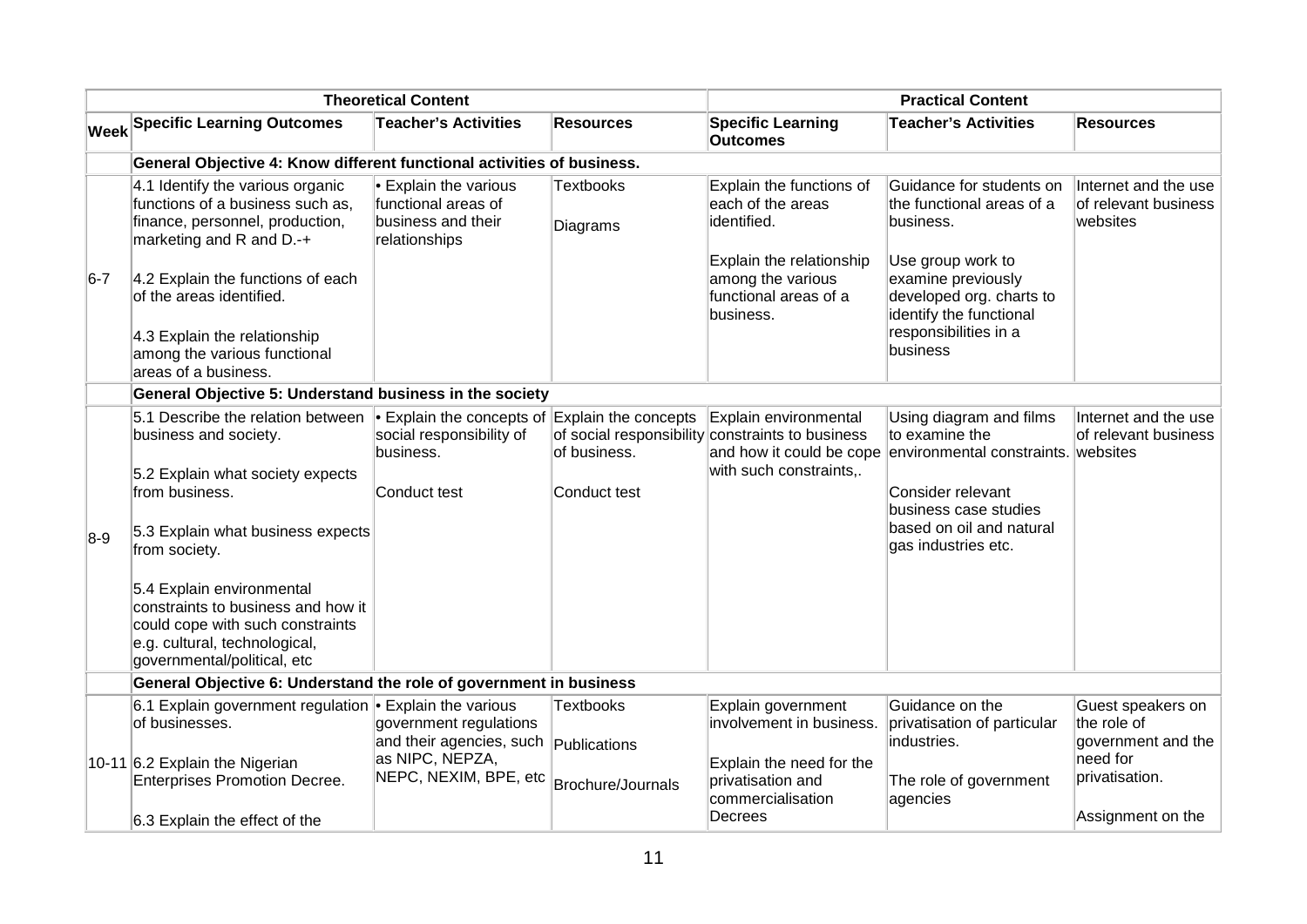|             |                                                                                                             | <b>Theoretical Content</b>                                                                        |                     | <b>Practical Content</b>                                                |                                                                                                  |                                                          |  |  |
|-------------|-------------------------------------------------------------------------------------------------------------|---------------------------------------------------------------------------------------------------|---------------------|-------------------------------------------------------------------------|--------------------------------------------------------------------------------------------------|----------------------------------------------------------|--|--|
|             | <b>Week Specific Learning Outcomes</b>                                                                      | <b>Teacher's Activities</b>                                                                       | <b>Resources</b>    | <b>Specific Learning</b><br><b>Outcomes</b>                             | <b>Teacher's Activities</b>                                                                      | Resources                                                |  |  |
|             | Nigerian Enterprises Promotion<br>Decree.                                                                   |                                                                                                   | Gazette             |                                                                         |                                                                                                  | strengths and<br>weaknesses of<br>privatisation.         |  |  |
|             | 6.4 Explain government<br>involvement in business.                                                          |                                                                                                   |                     |                                                                         |                                                                                                  |                                                          |  |  |
|             | 6.5 Define privatisation and<br>commercialisation.                                                          |                                                                                                   |                     |                                                                         |                                                                                                  |                                                          |  |  |
|             | 6.6 Explain the need for the<br>privatisation and<br>commercialisation Decrees.                             |                                                                                                   |                     |                                                                         |                                                                                                  |                                                          |  |  |
|             | General Objective 7: Understand the roles of international organizations in business                        |                                                                                                   |                     |                                                                         |                                                                                                  |                                                          |  |  |
|             | 7.1 Explain the functions of<br>international organizations                                                 | <b>Explain their inter-</b><br>relationships and<br>contributions to business <b>Publications</b> | Textbooks           | Explain the contributions<br>of these international<br>organizations to | Guidance on the role of<br>international<br>organisations.                                       | Internet and the use<br>of relevant business<br>websites |  |  |
|             | such as ECOWAS, OPEC, EEC,                                                                                  | enterprises in Nigeria.                                                                           |                     | business enterprises in                                                 |                                                                                                  |                                                          |  |  |
| $ 12 - 13 $ | ECA, etc.                                                                                                   |                                                                                                   | Journals            | Nigeria                                                                 | Students to work in pairs<br>to research and to present                                          |                                                          |  |  |
|             |                                                                                                             |                                                                                                   | Internet            |                                                                         | information bout each<br>relevant organisation.                                                  |                                                          |  |  |
|             | 7.2 Explain the contributions of<br>these international organizations<br>to business enterprises in Nigeria |                                                                                                   |                     |                                                                         |                                                                                                  |                                                          |  |  |
|             | General Objective 8: Understand small-scale industries and their impact on the Nigerian economy             |                                                                                                   |                     |                                                                         |                                                                                                  |                                                          |  |  |
|             | 8.1 Explain industrialization and<br>development.                                                           | $\bullet$ Explain the concepts of Textbooks<br>Industrialization and                              |                     | Examine small-scale<br>enterprises.                                     | Advice and guidance for a Guest speakers on<br>case study to examine<br>web based small business | the role of small<br>business enterprises                |  |  |
|             | 8.2 Define small-scale                                                                                      | Development.                                                                                      | <b>Publications</b> | Explain the factors that                                                | enterprises and the                                                                              | and the role of                                          |  |  |
| $14 - 15$   | enterprises.                                                                                                | Explain the role of such $_{\text{Gazette}}$<br>institutions that promote                         |                     | enhance industrial<br>development.                                      | growth of the e based<br>business culture.                                                       | government<br>institutions                               |  |  |
|             | 8.3 Explain the factors that<br>enhance industrial development.                                             | small-scale businesses.<br>• Conduct test.                                                        |                     |                                                                         |                                                                                                  |                                                          |  |  |
|             | 8.4 Explain the functions of                                                                                |                                                                                                   |                     |                                                                         |                                                                                                  |                                                          |  |  |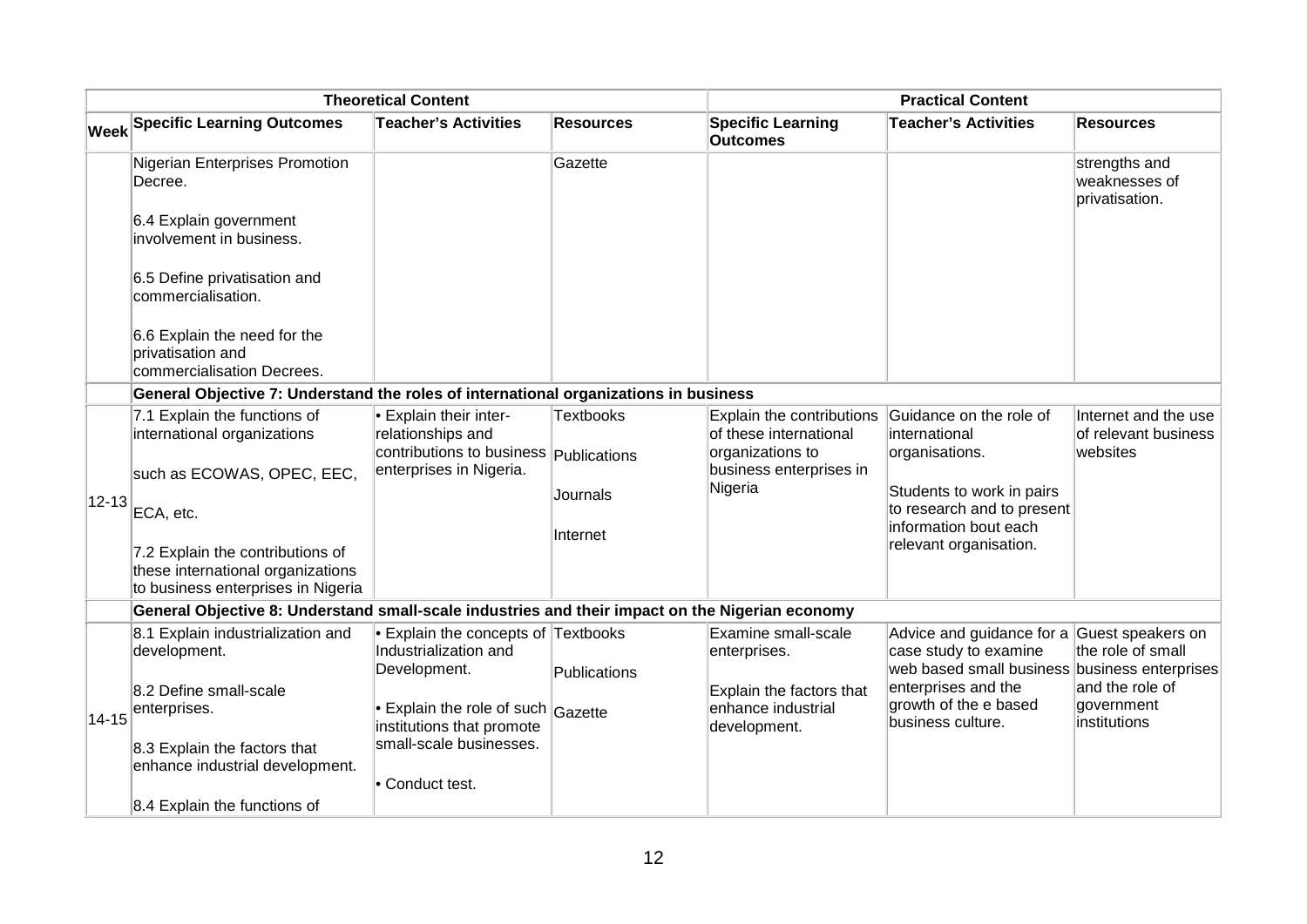| <b>Theoretical Content</b> |                                                                                                                                                        |                             |                  | <b>Practical Content</b>                    |                      |                   |
|----------------------------|--------------------------------------------------------------------------------------------------------------------------------------------------------|-----------------------------|------------------|---------------------------------------------|----------------------|-------------------|
|                            | <b>Week Specific Learning Outcomes</b>                                                                                                                 | <b>Teacher's Activities</b> | <b>Resources</b> | <b>Specific Learning</b><br><b>Outcomes</b> | Teacher's Activities | <b>∣Resources</b> |
|                            | industrial estates and industrial<br>layouts.<br>8.5 Explain the role of institutions<br>such as the IDCs, NBCI, CIRD,<br>CMD, ASCON, polytechnics and |                             |                  |                                             |                      |                   |
|                            | universities promoting small scale<br>businesses.                                                                                                      |                             |                  |                                             |                      |                   |

| <b>ASSESSMENT CRITERIA</b>                                                                                |                    |                         |                                                |  |  |  |
|-----------------------------------------------------------------------------------------------------------|--------------------|-------------------------|------------------------------------------------|--|--|--|
| <b>Coursework</b><br><b>50%</b>                                                                           | Course test<br>25% | <b>Practical</b><br>25% | <b>Other</b> (Examination/project/portfolio) % |  |  |  |
| <b>Competency:</b> On completing the course, the student should be able to understand/estimate/define/etc |                    |                         |                                                |  |  |  |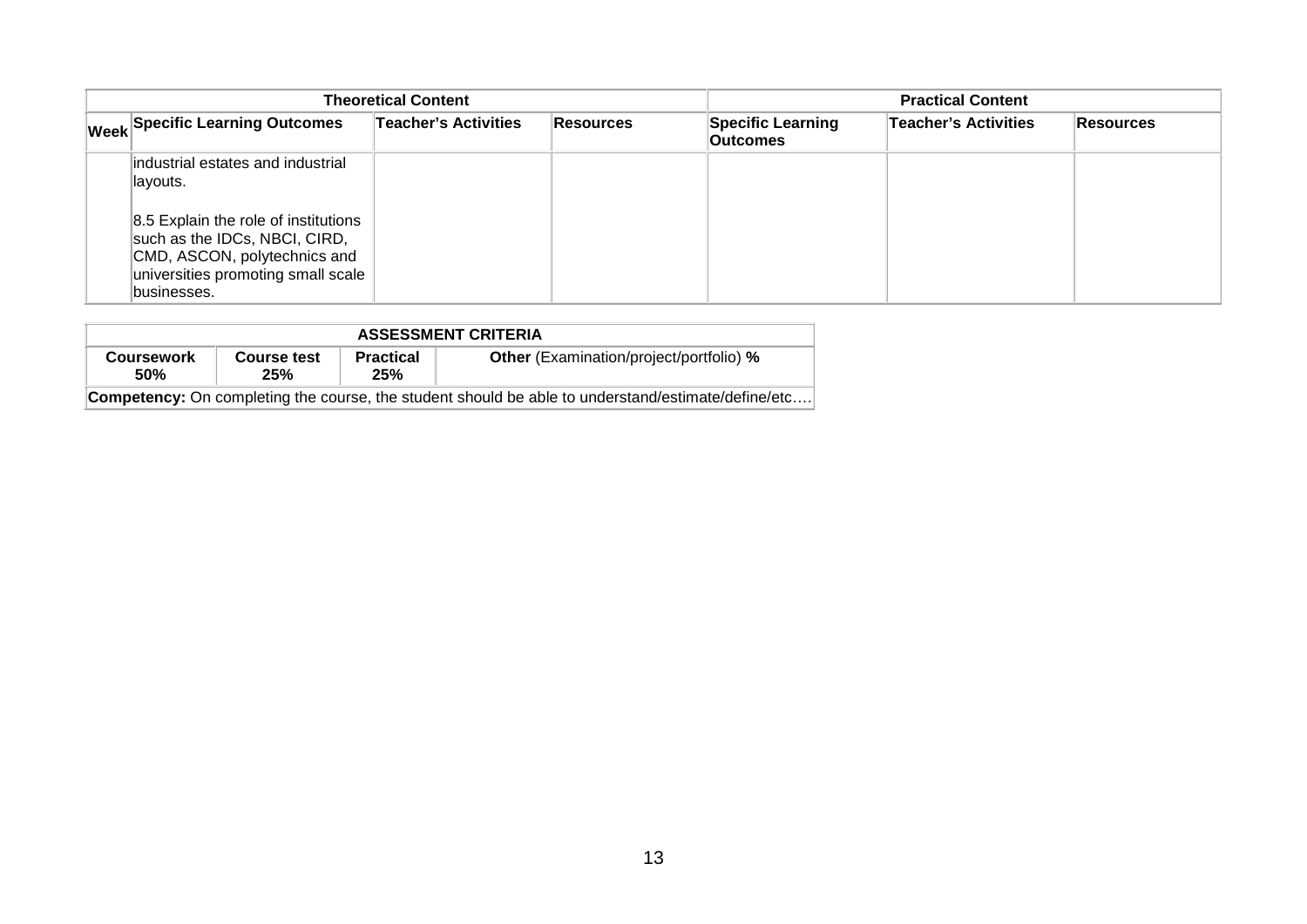### **BUSINESS MATHEMATICS I**

| <b>PROGRAMME: ND BUS ADMIN AND MANAGEMENT</b>                                                                                                                                                                                                                                                                                                                                                                                                                                                                                                                                                                                                                                                                                                  |                |                                   |                                            |
|------------------------------------------------------------------------------------------------------------------------------------------------------------------------------------------------------------------------------------------------------------------------------------------------------------------------------------------------------------------------------------------------------------------------------------------------------------------------------------------------------------------------------------------------------------------------------------------------------------------------------------------------------------------------------------------------------------------------------------------------|----------------|-----------------------------------|--------------------------------------------|
| <b>Course: BUSINESS MATHEMATICS</b>                                                                                                                                                                                                                                                                                                                                                                                                                                                                                                                                                                                                                                                                                                            | Code: BAM 112  | <b>Credit Hours:</b>              | 3 hours                                    |
| Semester: ONE                                                                                                                                                                                                                                                                                                                                                                                                                                                                                                                                                                                                                                                                                                                                  | Pre-requisite: | Theoretical:<br><b>Practical:</b> | 2 hours/week - 67 %<br>1 hours/week - 33 % |
| Course main Aim/Goal                                                                                                                                                                                                                                                                                                                                                                                                                                                                                                                                                                                                                                                                                                                           |                |                                   |                                            |
| The course is designed to enable the student apply the quantitative knowledge of business mathematics in solving simple business problems.<br><b>General Objectives:</b><br>1. Understand the concepts of simple and compound interest, annuity, present value and discount<br>2. Understand investment appraisal, the necessary test and their application to business<br>3. Evaluate indices<br>4. Understand the concepts of equations and inequalities and their applications in solving business problems.<br>5. Understand vector algebra and its application to business<br>6. Comprehend the basic idea of matrix and its application to business<br>7 Understand the construction and interpretation of graphs and their application. |                |                                   |                                            |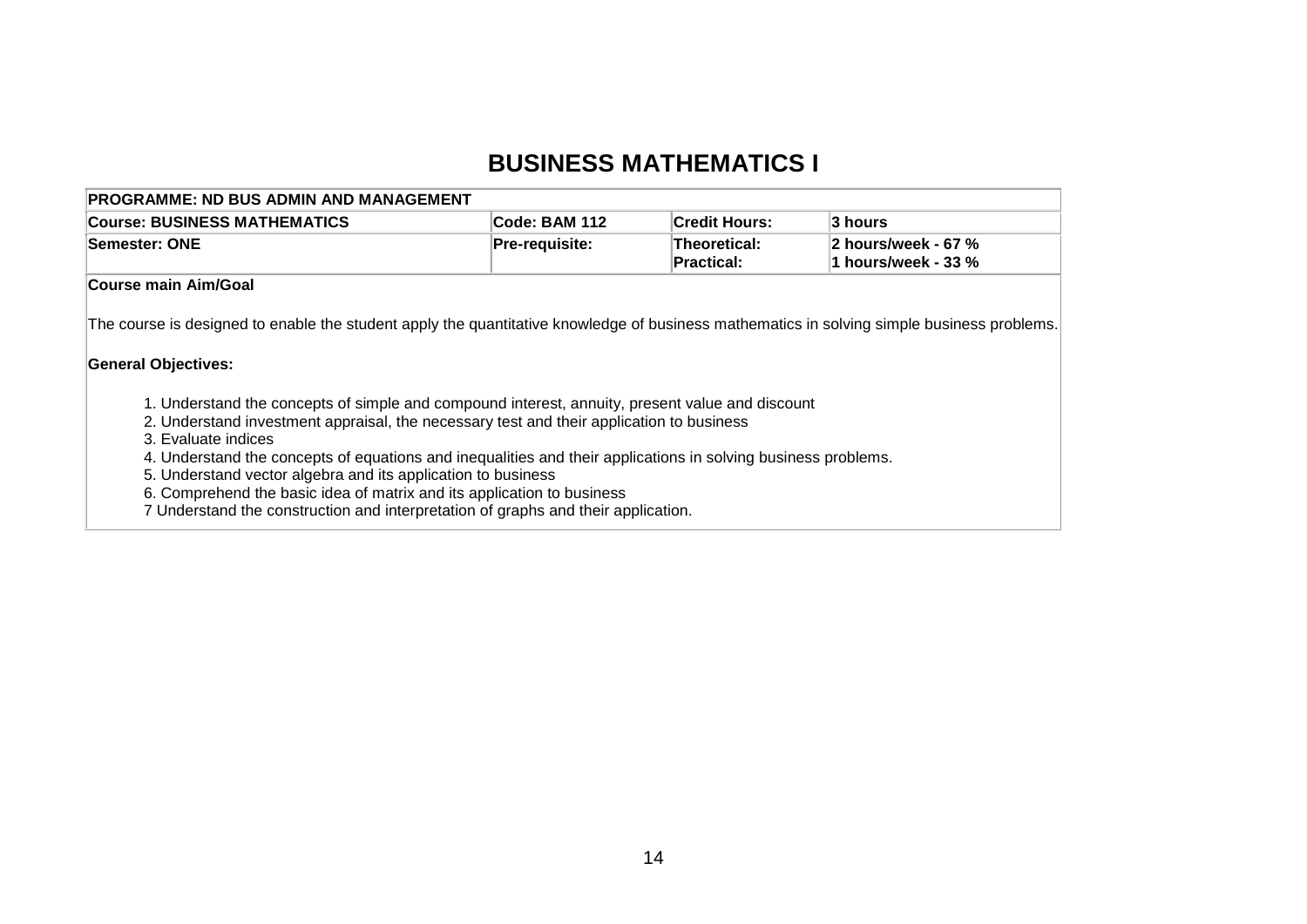|             |                                                                                                                   | <b>Theoretical Content</b>                                      |                                 |                                                                                     | <b>Practical Content</b>                                           |                                                              |
|-------------|-------------------------------------------------------------------------------------------------------------------|-----------------------------------------------------------------|---------------------------------|-------------------------------------------------------------------------------------|--------------------------------------------------------------------|--------------------------------------------------------------|
| <b>Week</b> | <b>Specific Learning</b><br><b>Outcomes</b>                                                                       | <b>Teacher's Activities</b>                                     | <b>Resources</b>                | <b>Specific Learning</b><br><b>Outcomes</b>                                         | <b>Teacher's Activities</b>                                        | <b>Resources</b>                                             |
|             | General Objective 1: Understand the concepts of simple and compound interest, annuity, present value and discount |                                                                 |                                 |                                                                                     |                                                                    |                                                              |
|             | 1.1 Define simple and<br>compound interest.<br>1.2 Compute annuity and                                            | • Explain sequence and<br>series<br>• Explain simple and        | <b>Textbooks</b><br>Calculators | Compute annuity and<br>compound interest.<br>Compute the value of land,             | Guidance on the<br>calculation of simple and<br>compound interest. | Questions and<br>problems based<br>on business<br>situations |
|             | compound interest.                                                                                                | compound interest                                               | <b>Annuity Tables</b>           | equipment, etc or money<br>according to present value                               | Solve business problems -<br>retail scenarios - using              |                                                              |
| $1-2$       | 1.3 Compute the value of<br>land, equipment, etc or<br>money according to present                                 | • Solve problem involving<br>1.1 above.                         | Log books                       | concept.<br>Compute the monetary                                                    | simple and compound<br>interest.                                   |                                                              |
|             | value concept.                                                                                                    | • Explain annuity, PV, and<br>network.                          |                                 | worth of things with<br>discount concept.                                           | Advice on the concept of<br>net present value - simple             |                                                              |
|             | 1.4 Compute the monetary<br>worth of things with discount<br>concept.                                             | • Solve problem involving<br>above.                             |                                 |                                                                                     | calculations.                                                      |                                                              |
|             | 1.5 Apply the above concept<br>to problems in business.                                                           |                                                                 |                                 |                                                                                     |                                                                    |                                                              |
|             | General Objective 2: Understand investment appraisal, the necessary test and their application to business        |                                                                 |                                 |                                                                                     |                                                                    |                                                              |
|             | 2.1 Define the discounting<br>techniques.                                                                         | Explain the concept of<br>discount and cash flow<br>techniques. | <b>Textbooks</b><br>Calculators | State discounting<br>techniques using the cash discounted cash flow<br>flow method. | Guidance on cash flow and Questions and<br>calculations            | problems based<br>on business                                |
|             | 2.2 State discounting<br>techniques using the cash<br>flow method.                                                | Solve problems involving<br>the above.                          | Annuity Tables                  | Perform the necessary test Solve business problems -<br>in the choice of the        | retail scenarios - using                                           | situations                                                   |
| $3-4$       | 2.3 Perform the necessary<br>test in the choice of the<br>techniques                                              | Conduct test                                                    | Log books                       | techniques<br>Apply concepts to<br>problems in Business                             | simple and compound<br>interest.                                   |                                                              |
|             | 2.4 Apply above concepts to<br>problems in Business                                                               |                                                                 |                                 |                                                                                     |                                                                    |                                                              |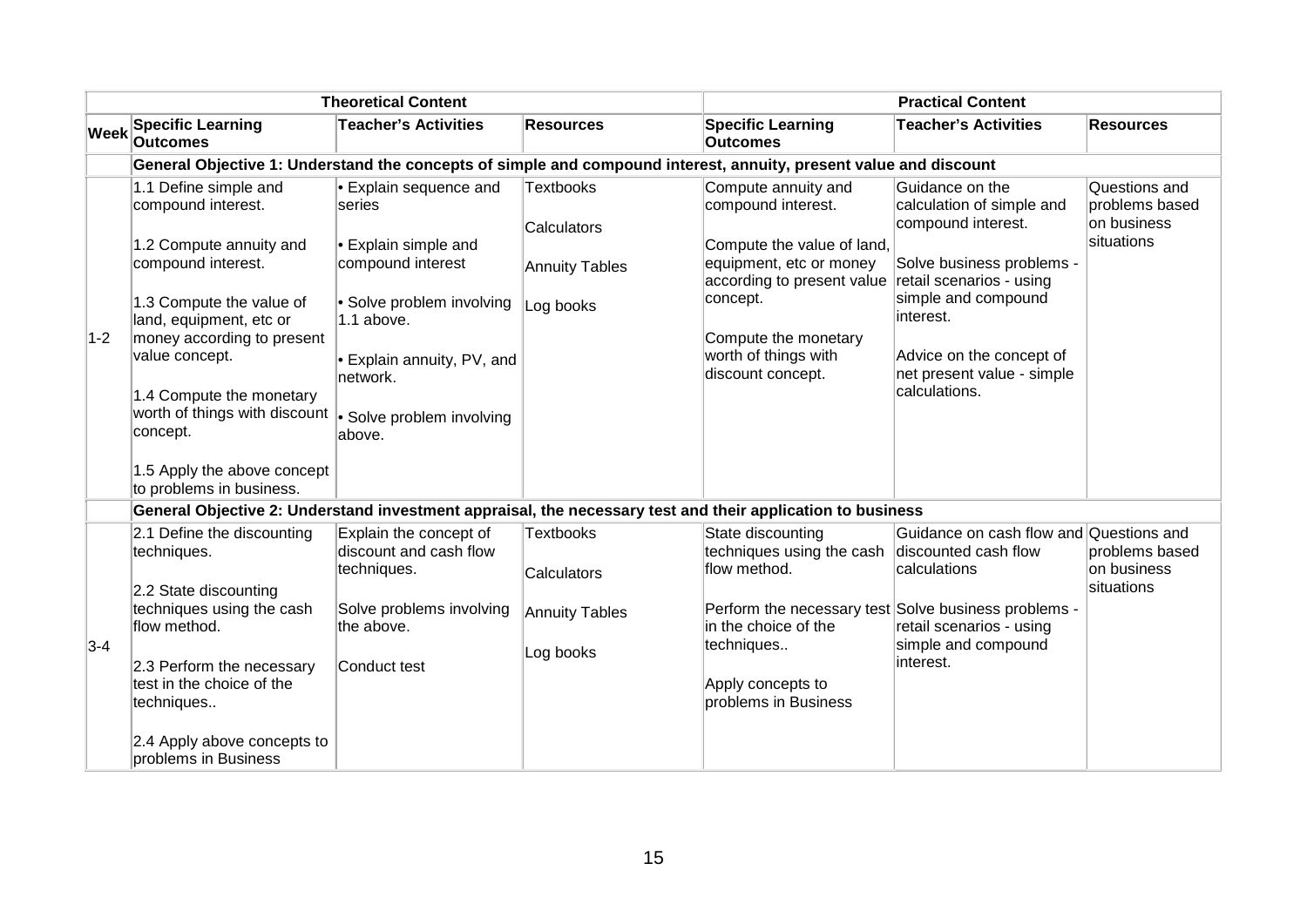|             |                                                                                                                                                                                                                                                                                                                      | <b>Theoretical Content</b>                                                                                                                                |                                                                                                                                                           |                                                                                                                                                         | <b>Practical Content</b>                                                                                           |                                                              |
|-------------|----------------------------------------------------------------------------------------------------------------------------------------------------------------------------------------------------------------------------------------------------------------------------------------------------------------------|-----------------------------------------------------------------------------------------------------------------------------------------------------------|-----------------------------------------------------------------------------------------------------------------------------------------------------------|---------------------------------------------------------------------------------------------------------------------------------------------------------|--------------------------------------------------------------------------------------------------------------------|--------------------------------------------------------------|
| <b>Week</b> | <b>Specific Learning</b><br><b>Outcomes</b>                                                                                                                                                                                                                                                                          | <b>Teacher's Activities</b>                                                                                                                               | <b>Resources</b>                                                                                                                                          | <b>Specific Learning</b><br><b>Outcomes</b>                                                                                                             | <b>Teacher's Activities</b>                                                                                        | <b>Resources</b>                                             |
|             | <b>General Objective 3: Evaluate Indices</b>                                                                                                                                                                                                                                                                         |                                                                                                                                                           |                                                                                                                                                           |                                                                                                                                                         |                                                                                                                    |                                                              |
| $5-6$       | 3.1 Define indices<br>3.2 Simplify the product and<br>quotient of indices.<br>3.3 Simplify the value of an<br>index raised to an exponent.<br>3.4 Define logarithms.<br>3.5 Explain the laws of<br>logarithms<br>3.6 Define change of base<br>3.7 Apply the above<br>concepts to problems of<br>business management. | Explain indices;<br>logarithms & their laws.<br>Solve problems involving<br>the above.                                                                    | <b>Textbooks</b><br>Calculators<br>Log books                                                                                                              | Simplify the product and<br>quotient of indices.<br>Simplify the value of an<br>index raised to an<br>exponent.                                         | Solve business problems<br>using indices.<br>Advice and guidance on<br>the use of indices and<br>logarithms        | Questions and<br>problems based<br>on business<br>situations |
|             | General Objective 4: Understand the concepts of equations and inequalities and their applications in solving business problems.                                                                                                                                                                                      |                                                                                                                                                           |                                                                                                                                                           |                                                                                                                                                         |                                                                                                                    |                                                              |
|             | 4.1 Explain the concept of<br>equation, i.e. A=B, where A<br>and B are expressions.                                                                                                                                                                                                                                  | <b>Explain mathematics</b><br>equations.                                                                                                                  | <b>Explain mathematics</b><br>equations.                                                                                                                  | Solve simultaneous<br>equations using algebraic<br>and graphical methods.                                                                               | Advice on the application<br>of simultaneous linear<br>equations.                                                  | Questions and<br>problems based<br>on business               |
| 7-8         | 4.2 List different types of<br>equation: Linear, quadratic,<br>cubic, etc.<br>4.3 Enumerate examples of<br>simultaneous equations:<br>Linear, quadratic etc                                                                                                                                                          | ii. Explain types of<br>equation.<br>iii. Solve problems<br>involving equations using<br>mathematical and<br>graphical equations.<br>iv. Give assignment. | ii. Explain types of<br>equation.<br>iii. Solve problems<br>involving equations using<br>mathematical and<br>graphical equations.<br>iv. Give assignment. | Factorize a given equation. Solve business problems<br>Solve a given equation by<br>Factorization.<br>Solve given equations by<br>completing the square | using indices.<br>Apply the principles of<br>factorization.<br>Solve equations relevant to<br>business situations. | situations                                                   |
|             | 4.4 Solve simultaneous<br>equations using algebraic                                                                                                                                                                                                                                                                  |                                                                                                                                                           |                                                                                                                                                           |                                                                                                                                                         |                                                                                                                    |                                                              |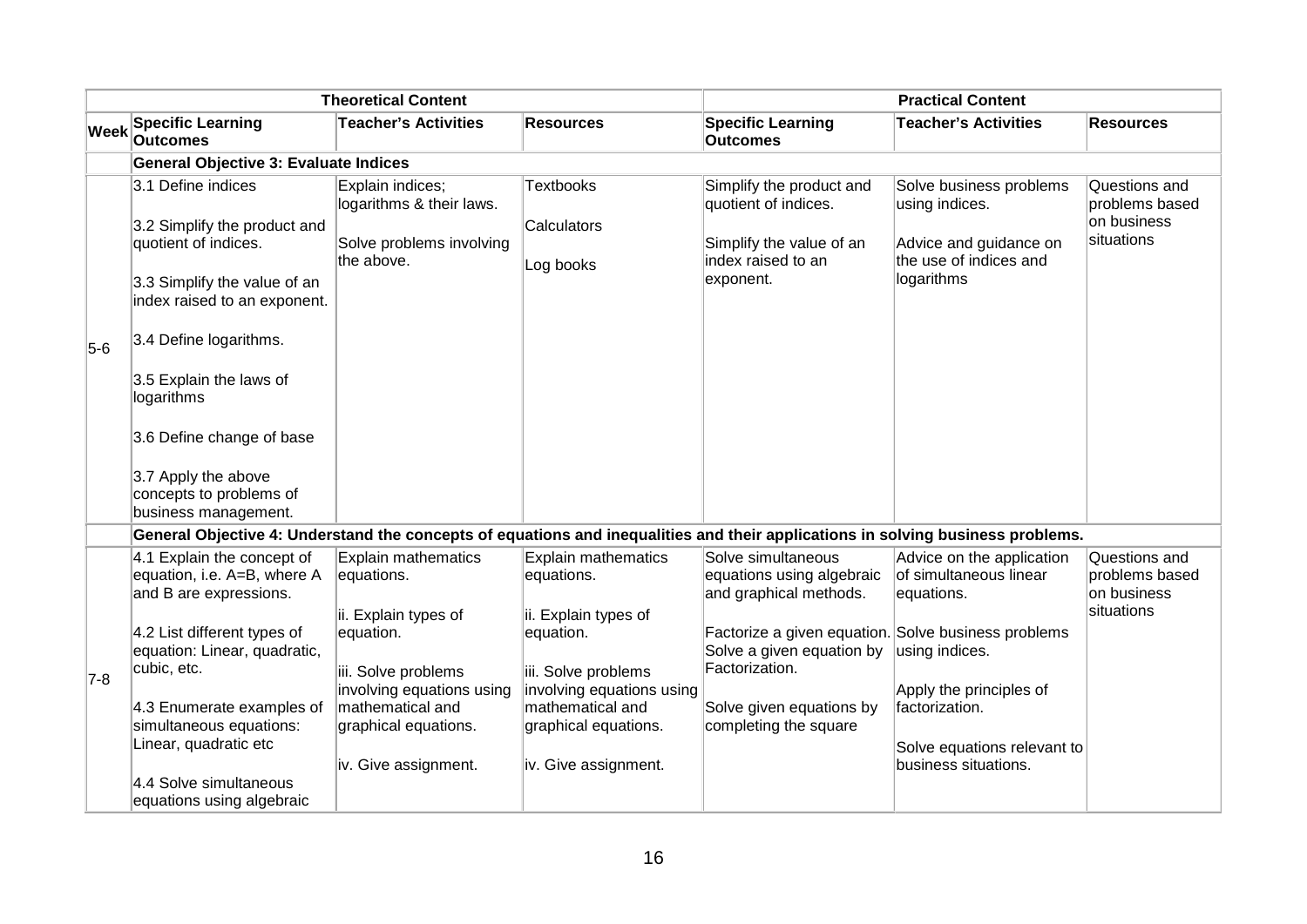|                                                                                     | <b>Theoretical Content</b>          |                  |                                                                   | <b>Practical Content</b>                            |                                 |
|-------------------------------------------------------------------------------------|-------------------------------------|------------------|-------------------------------------------------------------------|-----------------------------------------------------|---------------------------------|
| <b>Week Specific Learning</b><br><b>Outcomes</b>                                    | <b>Teacher's Activities</b>         | <b>Resources</b> | <b>Specific Learning</b><br><b>Outcomes</b>                       | <b>Teacher's Activities</b>                         | <b>Resources</b>                |
| and graphical methods.                                                              |                                     |                  |                                                                   |                                                     |                                 |
| 4.5 Explain factorization.                                                          |                                     |                  |                                                                   |                                                     |                                 |
| 4.6 Factorize a given<br>equation. Solve a given<br>equation by Factorization.      |                                     |                  |                                                                   |                                                     |                                 |
| 4.7 Solve given equations by<br>completing the square                               |                                     |                  |                                                                   |                                                     |                                 |
| 4.8 Explain the use of<br>formula in solving quadratic<br>equations.                |                                     |                  |                                                                   |                                                     |                                 |
| 4.9 Solve equations<br>involving inequalities.                                      |                                     |                  |                                                                   |                                                     |                                 |
| General Objective 5: Understand vector algebra and its application to business.     |                                     |                  |                                                                   |                                                     |                                 |
| 5.1 Define a vector.                                                                | • Explain vector and its<br>llaw.   | <b>Textbooks</b> | Illustrate the addition,<br>subtraction and                       | Apply the concepts of<br>vector algebra to Business | Questions and<br>problems based |
| 5.1 List example of vector.                                                         |                                     | Graph papers     | multiplication of vector.                                         |                                                     | on business<br>situations       |
| 5.2 Illustrate the addition,<br>subtraction and multiplication<br>$9-10$ of vector. | • Solve problem involving<br>vector |                  | Explain the distribution law of vectors to business<br>of Vector. | Advice on the application<br>situations.            |                                 |
| 5.3 Explain the distribution<br>law of Vector.                                      |                                     |                  |                                                                   |                                                     |                                 |
| 5.4 Apply the concepts of<br>vector algebra to business.                            |                                     |                  |                                                                   |                                                     |                                 |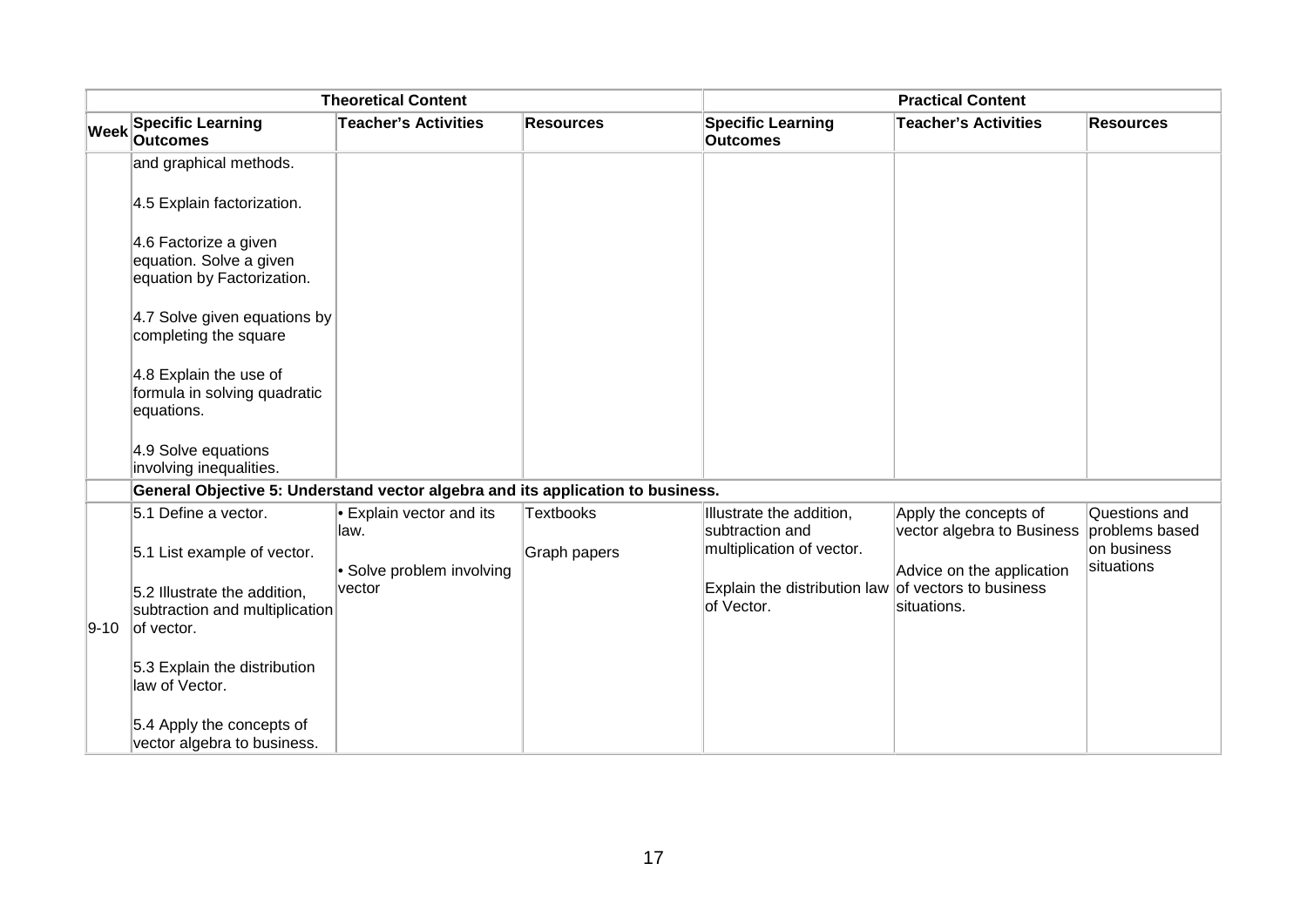|             |                                                                                                                                                                                                                                                                                                 | <b>Theoretical Content</b>                                                                                                                                                          |                  | <b>Practical Content</b>                                                                                                                                                                                                                                             |                                                   |                                                              |  |  |
|-------------|-------------------------------------------------------------------------------------------------------------------------------------------------------------------------------------------------------------------------------------------------------------------------------------------------|-------------------------------------------------------------------------------------------------------------------------------------------------------------------------------------|------------------|----------------------------------------------------------------------------------------------------------------------------------------------------------------------------------------------------------------------------------------------------------------------|---------------------------------------------------|--------------------------------------------------------------|--|--|
| <b>Week</b> | <b>Specific Learning</b><br><b>Outcomes</b>                                                                                                                                                                                                                                                     | <b>Teacher's Activities</b>                                                                                                                                                         | <b>Resources</b> | <b>Specific Learning</b><br><b>Outcomes</b>                                                                                                                                                                                                                          | <b>Teacher's Activities</b>                       | <b>Resources</b>                                             |  |  |
|             | General Objective 6: Comprehend the basic idea of matrix and its application to business                                                                                                                                                                                                        |                                                                                                                                                                                     |                  |                                                                                                                                                                                                                                                                      |                                                   |                                                              |  |  |
|             | 6.1 Define matrix<br>6.2 Identify matrix<br>6.3 State the properties of<br>matrix<br>6.4 Perform simple<br>operations of addition,<br>subtraction and multiplication <sup>®</sup> Solve business<br>with matrix.<br>6.5 Determine the<br>determinant of matrix<br>including positives, negative | • Explain the concept of<br>matrix and its properties.<br>· Solve simple matrix<br>problems.<br>• Solve matrix by linear<br>equations<br>problems using matrix.<br>(i) Conduct test | <b>Textbooks</b> | Perform simple operations Advice on the application<br>of addition, subtraction and of matrices to business<br>multiplication with matrix.<br>Determine the determinant Apply the concepts of<br>of matrix including<br>positives, negative and<br>zero determinants | situations.<br>matrices to business<br>situations | Questions and<br>problems based<br>on business<br>situations |  |  |
| $ 11 - 12 $ | and zero determinants.<br>6.6 Explain the rank of a<br>matrix.<br>6.7 Determine the inverse of<br>a matrix.<br>6.8 Determine the transpose<br>and adjoin of a matrix.                                                                                                                           |                                                                                                                                                                                     |                  |                                                                                                                                                                                                                                                                      |                                                   |                                                              |  |  |
|             | 6.9 Solve linear equations by<br>the methods of Game's<br>Rule, (ii) Gausian Method,<br>(iii) on verse of matrix.<br>6.10 Apply the rank of a<br>matrix to input/output<br>analysis.                                                                                                            |                                                                                                                                                                                     |                  |                                                                                                                                                                                                                                                                      |                                                   |                                                              |  |  |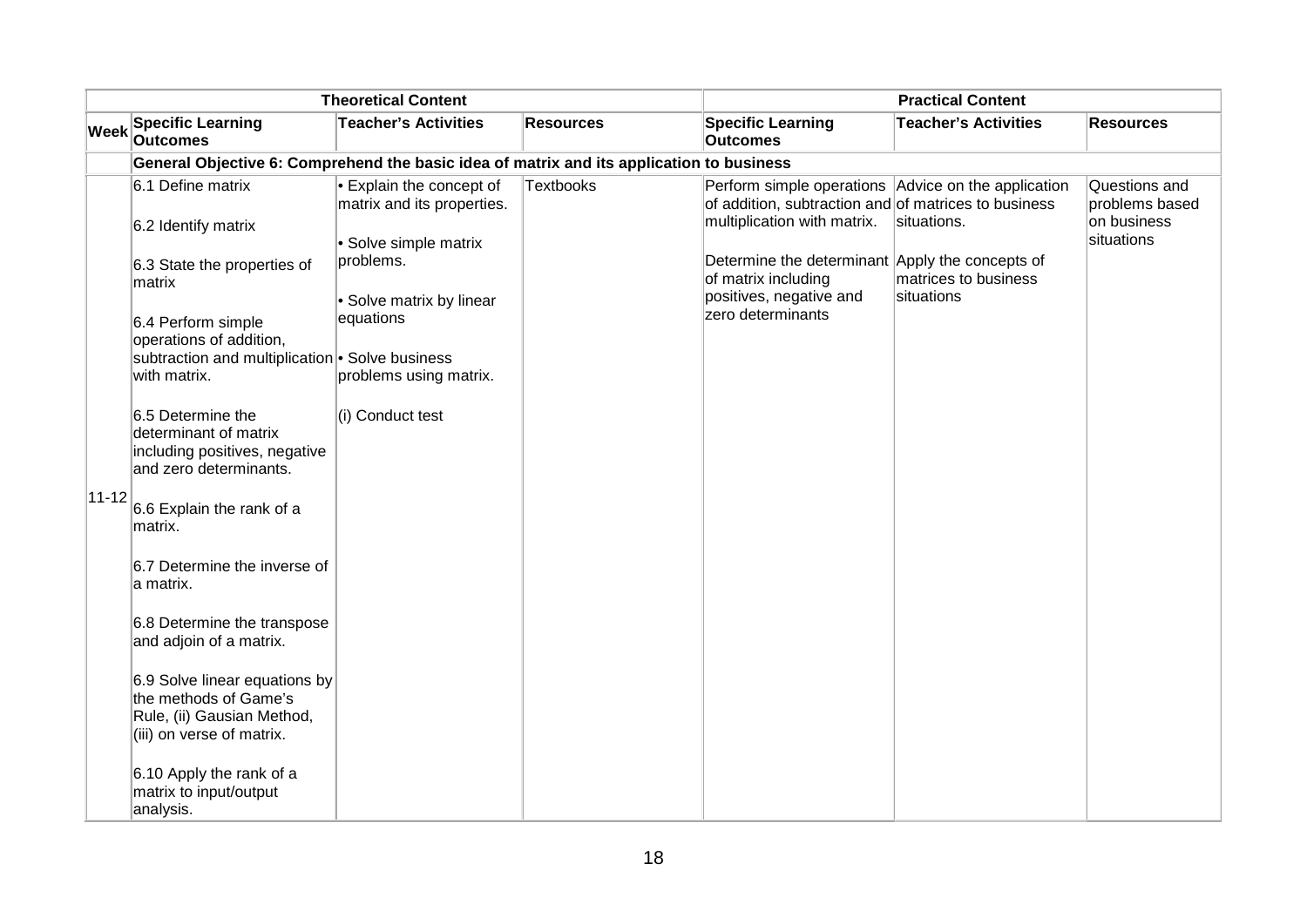|             |                                                                                                                                                                                                                                                                                                                                                                                                                                                                                                                                                                                                      | <b>Theoretical Content</b>                                                                                                                                     |                                                      |                                                                                                                                                                                                                                                                                  | <b>Practical Content</b>                                                                                                                                                                                                                                                       |                                                              |
|-------------|------------------------------------------------------------------------------------------------------------------------------------------------------------------------------------------------------------------------------------------------------------------------------------------------------------------------------------------------------------------------------------------------------------------------------------------------------------------------------------------------------------------------------------------------------------------------------------------------------|----------------------------------------------------------------------------------------------------------------------------------------------------------------|------------------------------------------------------|----------------------------------------------------------------------------------------------------------------------------------------------------------------------------------------------------------------------------------------------------------------------------------|--------------------------------------------------------------------------------------------------------------------------------------------------------------------------------------------------------------------------------------------------------------------------------|--------------------------------------------------------------|
| <b>Week</b> | <b>Specific Learning</b><br><b>Outcomes</b>                                                                                                                                                                                                                                                                                                                                                                                                                                                                                                                                                          | <b>Teacher's Activities</b>                                                                                                                                    | <b>Resources</b>                                     | <b>Specific Learning</b><br><b>Outcomes</b>                                                                                                                                                                                                                                      | <b>Teacher's Activities</b>                                                                                                                                                                                                                                                    | <b>Resources</b>                                             |
|             | General Objective 7: Understanding the construction and interpretation of graphs and their applications                                                                                                                                                                                                                                                                                                                                                                                                                                                                                              |                                                                                                                                                                |                                                      |                                                                                                                                                                                                                                                                                  |                                                                                                                                                                                                                                                                                |                                                              |
|             | 7.1 Solve two simultaneous<br>linear equations using<br>graphical method.<br>7.2 Solve two simultaneous<br>equations: Linear and<br>quadratic using graphical<br>approach.<br>7.3 Solve two simultaneous<br>equations: quadratic and<br>quadratic using graphic<br>approach.<br>12-15 7.4 Identify the slope and<br>intercept of a given quadratic<br>by graphical approach.<br>7.5 Plot straight line<br>graphically given a set of co-<br>ordinates and points or the<br>slope and intercept.<br>7.6 Sketch the graphs of<br>simple functions.<br>7.7 Apply the above<br>concepts to management of | Solve simultaneous<br>equation using graphical<br>methods<br>• Guide students to plot<br>simple graphs and their<br>applications to<br>management of business. | <b>Textbooks</b><br>Graph papers<br>Mathematical set | Solve two simultaneous<br>linear equations using<br>graphical method<br>Solve two simultaneous<br>equations: quadratic and<br>quadratic using graphic<br>approach.<br>Plot straight line<br>graphically given a set of<br>co-ordinates and points or<br>the slope and intercept. | Advice on the application<br>lof simultaneous linear<br>equations using graphs to<br>business situations.<br>Apply the concepts of<br>quadratic equations to<br>business situations using<br>graphs<br>Plot straight line graphs.<br>Sketch the graphs of<br>simple functions. | Questions and<br>problems based<br>on business<br>situations |

| <b>ASSESSMENT CRITERIA</b>      |                           |                         |                                                                                                           |  |  |  |
|---------------------------------|---------------------------|-------------------------|-----------------------------------------------------------------------------------------------------------|--|--|--|
| <b>Coursework</b><br><b>50%</b> | <b>Course test</b><br>25% | <b>Practical</b><br>25% | <b>Other</b> (Examination/project/portfolio) %                                                            |  |  |  |
|                                 |                           |                         | <b>Competency:</b> On completing the course, the student should be able to understand/estimate/define/etc |  |  |  |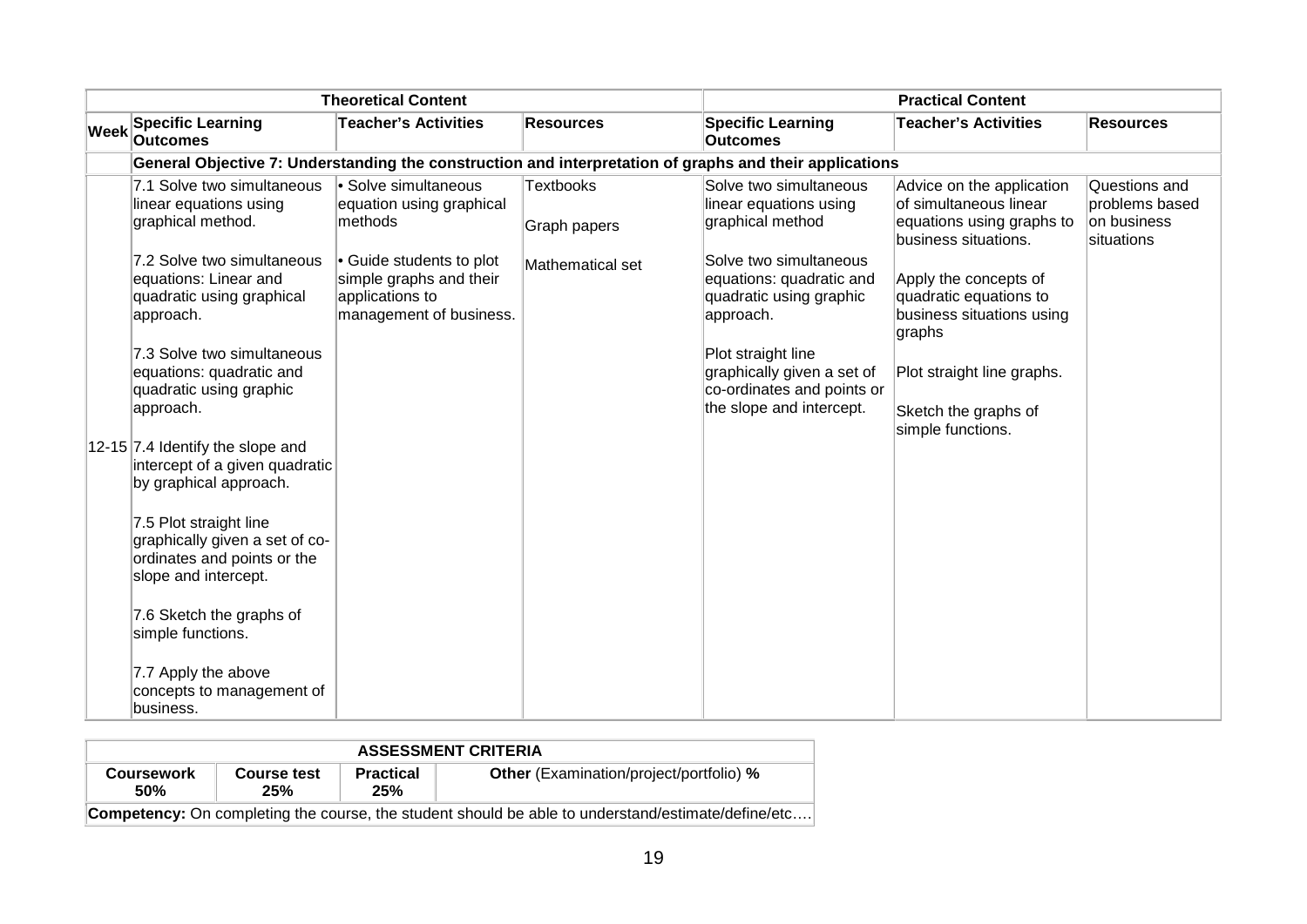### **PRINCIPLES OF LAW**

| <b>PROGRAMME: ND BUSINESS ADMIN.</b>                                                                               |               |                      |           |  |  |  |
|--------------------------------------------------------------------------------------------------------------------|---------------|----------------------|-----------|--|--|--|
| <b>Course: PRINCIPLES OF LAW I</b>                                                                                 | Code: BAM 113 | <b>Credit Hours:</b> | 3 hours 2 |  |  |  |
| 1 hours/week - 33 %<br>Pre-requisite:<br>Theoretical:<br>Semester: ONE<br><b>Practical:</b><br>2 hours/week - 67 % |               |                      |           |  |  |  |
| <b>Course main Aim/Goal</b>                                                                                        |               |                      |           |  |  |  |
| This course is designed to introduce the student to the general principles of Nigerian law as it affects business. |               |                      |           |  |  |  |
| <b>General Objectives:</b>                                                                                         |               |                      |           |  |  |  |
| 1. Know the composition of the Legal System in Nigeria                                                             |               |                      |           |  |  |  |
| 2. Know the rudiments of the Nigerian Constitutional Law concepts and the separation of powers in the constitution |               |                      |           |  |  |  |
| 3. Know the nature and sources of Nigerian Law                                                                     |               |                      |           |  |  |  |
| 4. Know the law of the Person and of Association                                                                   |               |                      |           |  |  |  |
| 5. Know the Law of Administration of Estates and Trusts                                                            |               |                      |           |  |  |  |
| 6. Understand the law of Property                                                                                  |               |                      |           |  |  |  |
| 7. Understand the rudiments of the Law of Contract.                                                                |               |                      |           |  |  |  |
| 8. Understand the Law of Tort in business.                                                                         |               |                      |           |  |  |  |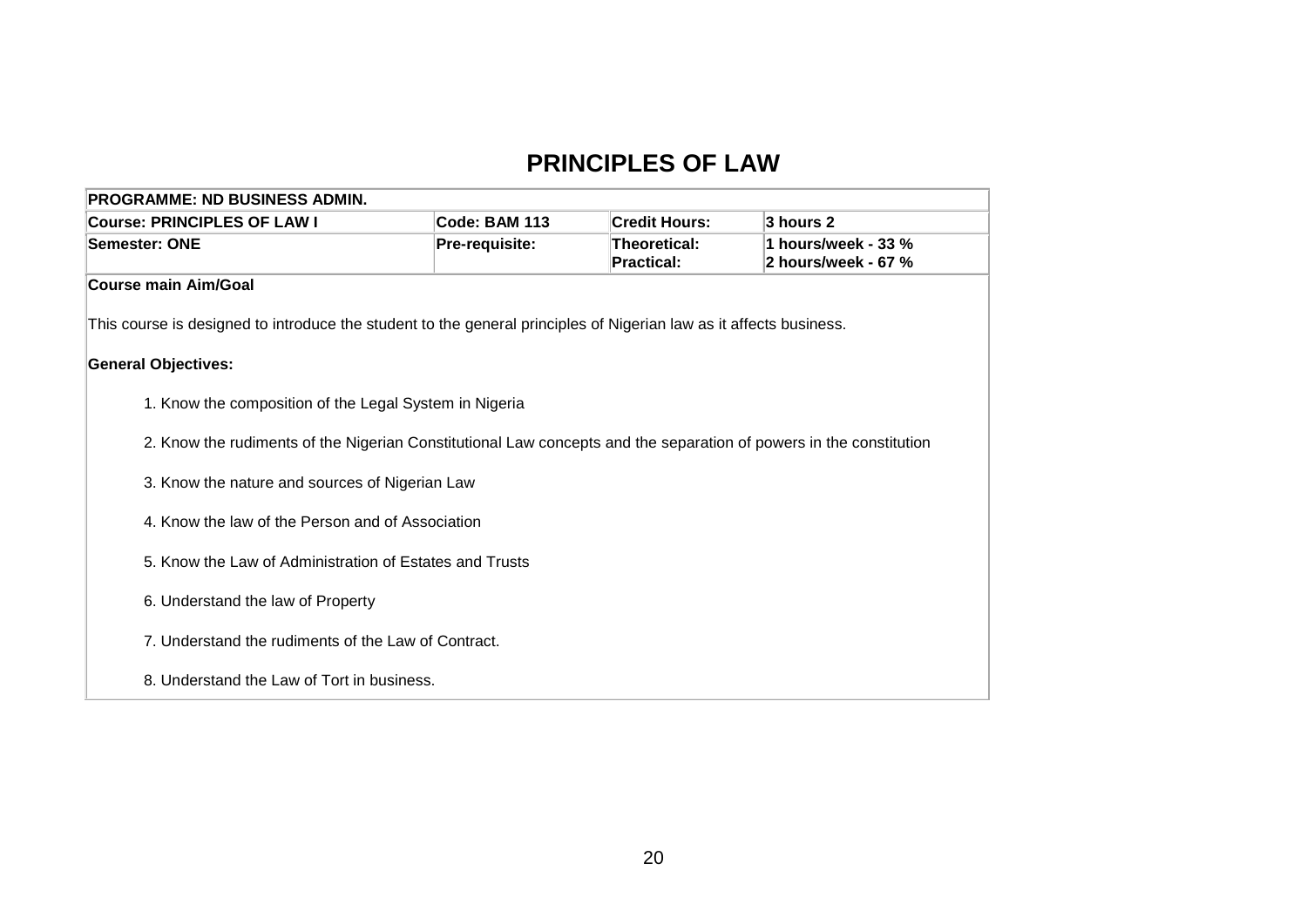|       |                                                                                                                                                                                                                                                                                                                                                                                                                                                                                                             | <b>Theoretical Content</b>                                                                                                                                                                                                                                                             |                                   | <b>Practical Content</b>                                                            |                                                                                  |                                                                        |
|-------|-------------------------------------------------------------------------------------------------------------------------------------------------------------------------------------------------------------------------------------------------------------------------------------------------------------------------------------------------------------------------------------------------------------------------------------------------------------------------------------------------------------|----------------------------------------------------------------------------------------------------------------------------------------------------------------------------------------------------------------------------------------------------------------------------------------|-----------------------------------|-------------------------------------------------------------------------------------|----------------------------------------------------------------------------------|------------------------------------------------------------------------|
|       | Week Specific Learning Outcomes Teacher's Activities                                                                                                                                                                                                                                                                                                                                                                                                                                                        |                                                                                                                                                                                                                                                                                        | <b>Resources</b>                  | <b>Specific Learning</b><br><b>Outcomes</b>                                         | <b>Teacher's Activities</b>                                                      | Resources                                                              |
|       | General Objective 1: Know the composition of the Legal System in Nigeria                                                                                                                                                                                                                                                                                                                                                                                                                                    |                                                                                                                                                                                                                                                                                        |                                   |                                                                                     |                                                                                  |                                                                        |
| $1-2$ | 1.1 Define law.<br>1.2 Explain why law is an<br>important aspect in the<br>existence of a society.<br>1.3 Identify the types and<br>hierarchy of courts.<br>1.4 Identify the existence of<br>tribunals and arbitration (body,<br>group and panel)<br>1.5 Explain the jurisdiction of<br>various courts, tribunal and<br>arbitration body.<br>1.6 Explain the various<br>personnel and their positions<br>in the hierarchy of courts.<br>1.7 Explain the organization of<br>the legal profession in Nigeria. | <b>Explain the concept</b><br>of Law and its<br>importance.<br>• Explain types and<br>nature of courts,<br>tribunals and<br>arbitration.<br>• Explain the hierarchy<br>of personnel in the<br>legal profession<br>• Explain NBA and<br>other organizations in<br>the legal profession. | <b>Textbooks</b><br>Journals      | Know the Nigerian<br>Legal system and its<br>structures.                            | Show students with diagrams.<br>The Nigerian legal system and<br>its structures. | Visit to a Nigerian Court<br>Websites on tribunals<br>and arbitration. |
|       | General Objective 2: Know the rudiments of constitutional law and the separation of powers in the constitution.                                                                                                                                                                                                                                                                                                                                                                                             |                                                                                                                                                                                                                                                                                        |                                   |                                                                                     |                                                                                  |                                                                        |
|       | 2.1 Explain Constitutional Law • Define constitution<br>concepts, state, nationality,<br>citizenship, domicile,<br>supremacy of the constitution                                                                                                                                                                                                                                                                                                                                                            | · Identify the major<br>organisation of                                                                                                                                                                                                                                                | <b>Textbooks</b><br>Constitutions | Know the Nigerian<br>Constitution with<br>emphasis on the<br>provisions relating to | Show students the Nigerian<br>Constitution and its<br>components.                | Nigerian Constitution.<br>Law                                          |
| $3-4$ | and the rule of law.                                                                                                                                                                                                                                                                                                                                                                                                                                                                                        | government as<br>specified in the                                                                                                                                                                                                                                                      | Journals/Publications             | separation of powers.                                                               | Discuss relevant cases with<br>students.                                         | Reports etc.                                                           |
|       | 2.2 Explain the various organs<br>of the state.                                                                                                                                                                                                                                                                                                                                                                                                                                                             | constitution<br>• Explain the nature of                                                                                                                                                                                                                                                | <b>Textbooks</b>                  | Cite relevant cares<br>and situations of<br>above of powers and                     | Organise a debate to discuss<br>the constitutional                               | Groupwork to consider<br>different aspects of                          |
|       | 2.3 Explain the meaning of                                                                                                                                                                                                                                                                                                                                                                                                                                                                                  | abuse of powers and                                                                                                                                                                                                                                                                    |                                   |                                                                                     |                                                                                  | abuse of power and the<br>legal remedies. Civil                        |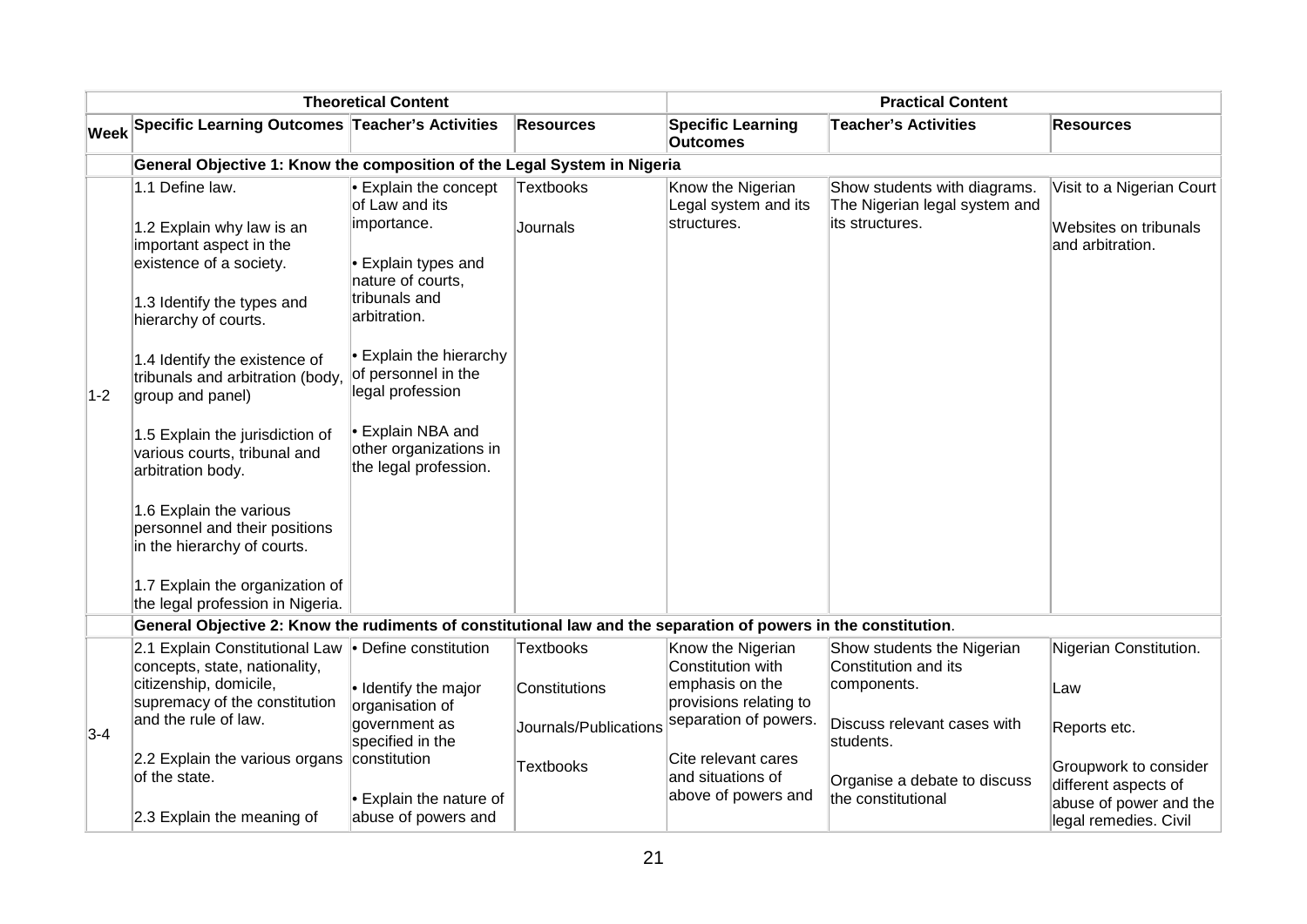|       | <b>Theoretical Content</b>                                                                                               |                                                                 |                                          | <b>Practical Content</b>                                                      |                                                                                            |                       |
|-------|--------------------------------------------------------------------------------------------------------------------------|-----------------------------------------------------------------|------------------------------------------|-------------------------------------------------------------------------------|--------------------------------------------------------------------------------------------|-----------------------|
|       | Week Specific Learning Outcomes Teacher's Activities                                                                     |                                                                 | <b>Resources</b>                         | <b>Specific Learning</b><br><b>Outcomes</b>                                   | <b>Teacher's Activities</b>                                                                | <b>Resources</b>      |
|       | separation of powers.                                                                                                    | their remedies.                                                 | Constitutions                            | rule of law.                                                                  | arrangements.                                                                              | remedies and redress. |
|       | 2.4 State which powers are<br>executive, legislative, and<br>judicial?                                                   | • Explain the nature of<br>the rule of law.<br>Give assignment  | Journals/Publications State which powers | are executive,<br>legislative, and<br>judicial?                               | Guidance on the possible<br>abuses of power using relevant<br>case law.                    |                       |
|       | 2.5 Explain the various<br>positions and functions of<br>holders of the powers in 2.4.<br>2.6 Explain the possible abuse |                                                                 |                                          | Explain the various<br>positions and<br>functions of holders of<br>the powers | Consider the legal remedies.<br>Preparation for the assignment<br>using groups discussions |                       |
|       | of powers conferred on the<br>executive legislature, and the<br>judiciary.                                               |                                                                 |                                          | Explain the possible<br>abuse of powers.                                      | Each group to apply the<br>relevant aspects of the<br>constitution.                        |                       |
|       | 2.7 Explain the possible<br>remedies for such abuses.                                                                    |                                                                 |                                          | Explain the possible<br>remedies for such<br>labuses.                         |                                                                                            |                       |
|       | 2.8 Explain the nature of<br>fundamental human rights and<br>the rules of natural justice.                               |                                                                 |                                          | Explain the nature of<br>fundamental human<br>rights - rules of natural       |                                                                                            |                       |
|       | 2.9 Explain how the breaches<br>in 2.8 are redressed.                                                                    |                                                                 |                                          | justice.<br>Explain how the<br>breaches in 2.8 are                            |                                                                                            |                       |
|       |                                                                                                                          |                                                                 |                                          | redressed.                                                                    |                                                                                            |                       |
|       | General Objective 3: Know the nature and sources of law.                                                                 |                                                                 |                                          |                                                                               |                                                                                            |                       |
|       | Explain the nature of Nigerian<br>Law.                                                                                   | Explain the nature and Textbooks<br>sources of Nigerian<br>Law  |                                          | Explain the sources of<br>precedent) Local<br>Legislation and                 | Guidance on questions and<br>legal terminology with<br>crosswords, puzzles and             |                       |
| $5-6$ | Explain the sources of<br>Nigerian law i.e. received<br>English law (common law and<br>equity, status of general         | Explain criminal and<br>Civil Law and state<br>their importance |                                          | customary law.<br>Distinguish between<br>criminal and civil law               | question and answer.<br>Case law to show the<br>differences between civil and              |                       |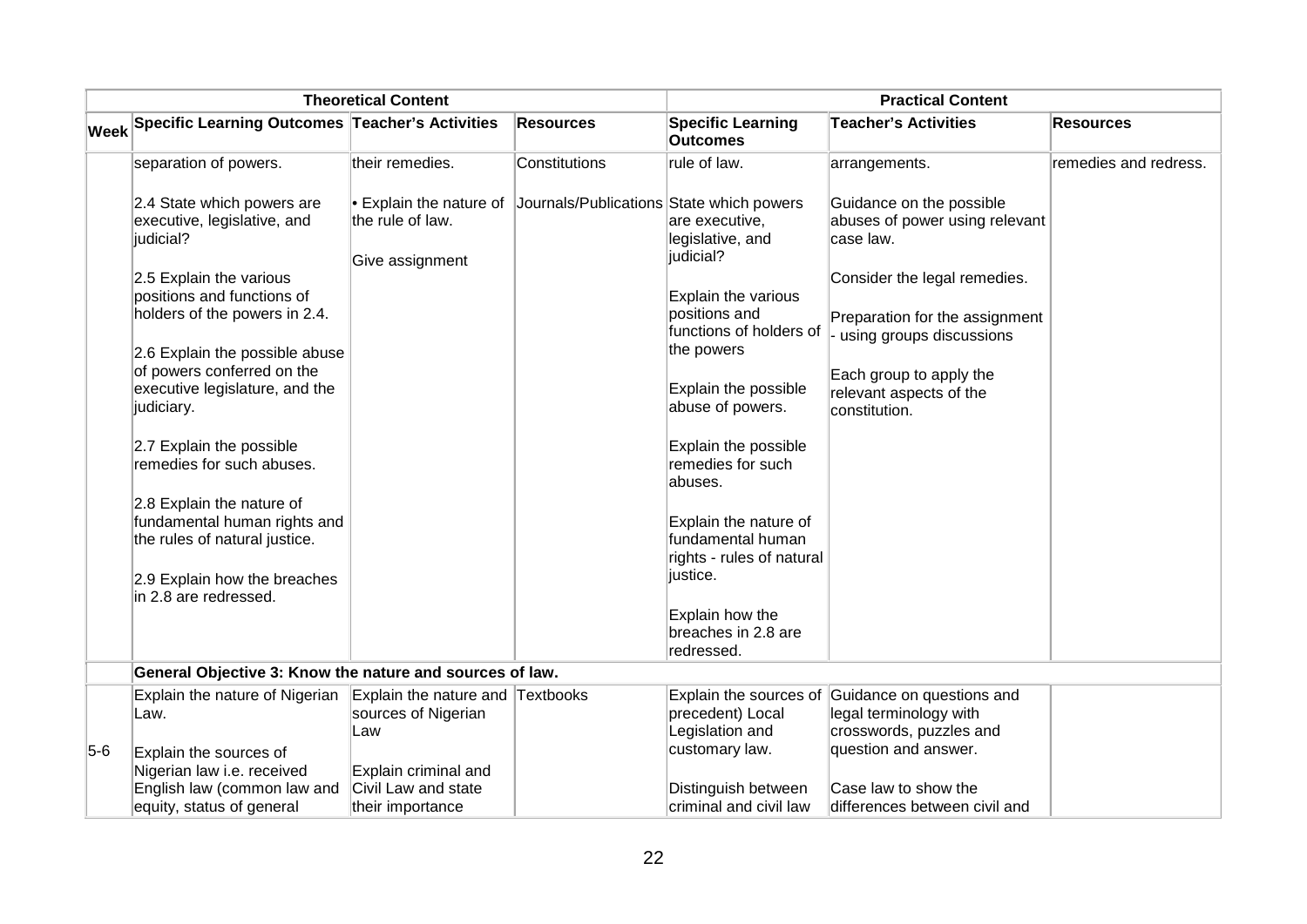|       |                                                                                                                                                                                   | <b>Theoretical Content</b>                                                                                                        |                              |                                                                                                                               | <b>Practical Content</b>                                                                                             |                             |
|-------|-----------------------------------------------------------------------------------------------------------------------------------------------------------------------------------|-----------------------------------------------------------------------------------------------------------------------------------|------------------------------|-------------------------------------------------------------------------------------------------------------------------------|----------------------------------------------------------------------------------------------------------------------|-----------------------------|
|       | Week Specific Learning Outcomes Teacher's Activities                                                                                                                              |                                                                                                                                   | <b>Resources</b>             | <b>Specific Learning</b><br><b>Outcomes</b>                                                                                   | <b>Teacher's Activities</b>                                                                                          | <b>Resources</b>            |
|       | application, and judicial<br>precedent) Local Legislation<br>and customary law.<br>Distinguish between criminal<br>and civil law and state the<br>importance of such distinction. |                                                                                                                                   |                              | and the importance of criminal law<br>such distinction.                                                                       |                                                                                                                      |                             |
|       | General Objective 4: Know the law of persons and law of Association:                                                                                                              |                                                                                                                                   |                              |                                                                                                                               |                                                                                                                      |                             |
|       | 4.1 Recognize the distinction<br>between natural person and<br>artificial person.<br>4.2 Explain the legal                                                                        | Explain Law of<br>Person and Law of<br>Association.                                                                               | <b>Textbooks</b><br>Websites | Recognize the law of<br>married woman.                                                                                        | Guidance on relevant cases<br>domicile of infants and and relevant legislation.<br>Consider questions on legal       | Use of relevant<br>websites |
|       | personality of unborn persons,<br>dead persons, infants and<br>married women.<br>4.3 Recognize the law of                                                                         | $\cdot$ Explain legal capacity<br>of insane, intents,<br>married women etc<br>$\cdot$ Explain types and<br>nature of corporations |                              | Explain the capacity of $capacity$ .<br>an insane person,<br>infants, and married<br>women, to enter into<br>legal relations. | Allow students to research age<br>groups and the legal status of<br>partnerships - agencies - trade<br>associations. |                             |
| $7-8$ | domicile of infants and married and distinguish them<br>woman.                                                                                                                    | from unincorporated<br>associations                                                                                               |                              | Distinguish between a<br>corporation sole and a <i>Working in Pairs</i><br>corporation and                                    |                                                                                                                      |                             |
|       | 4.4 Explain the capacity of an                                                                                                                                                    | • Conduct test                                                                                                                    |                              | aggregate corporation.                                                                                                        |                                                                                                                      |                             |
|       | insane person, infants, and<br>married women, to enter into<br>legal relations.                                                                                                   |                                                                                                                                   |                              | Explain the capacity of<br>corporations to enter<br>into legal relations.                                                     |                                                                                                                      |                             |
|       | 4.5 Distinguish between a<br>corporation sole and a<br>corporation and aggregate<br>corporation.                                                                                  |                                                                                                                                   |                              |                                                                                                                               |                                                                                                                      |                             |
|       | 4.6 Identify unincorporated<br>associations - partnership,<br>trade unions and local                                                                                              |                                                                                                                                   |                              |                                                                                                                               |                                                                                                                      |                             |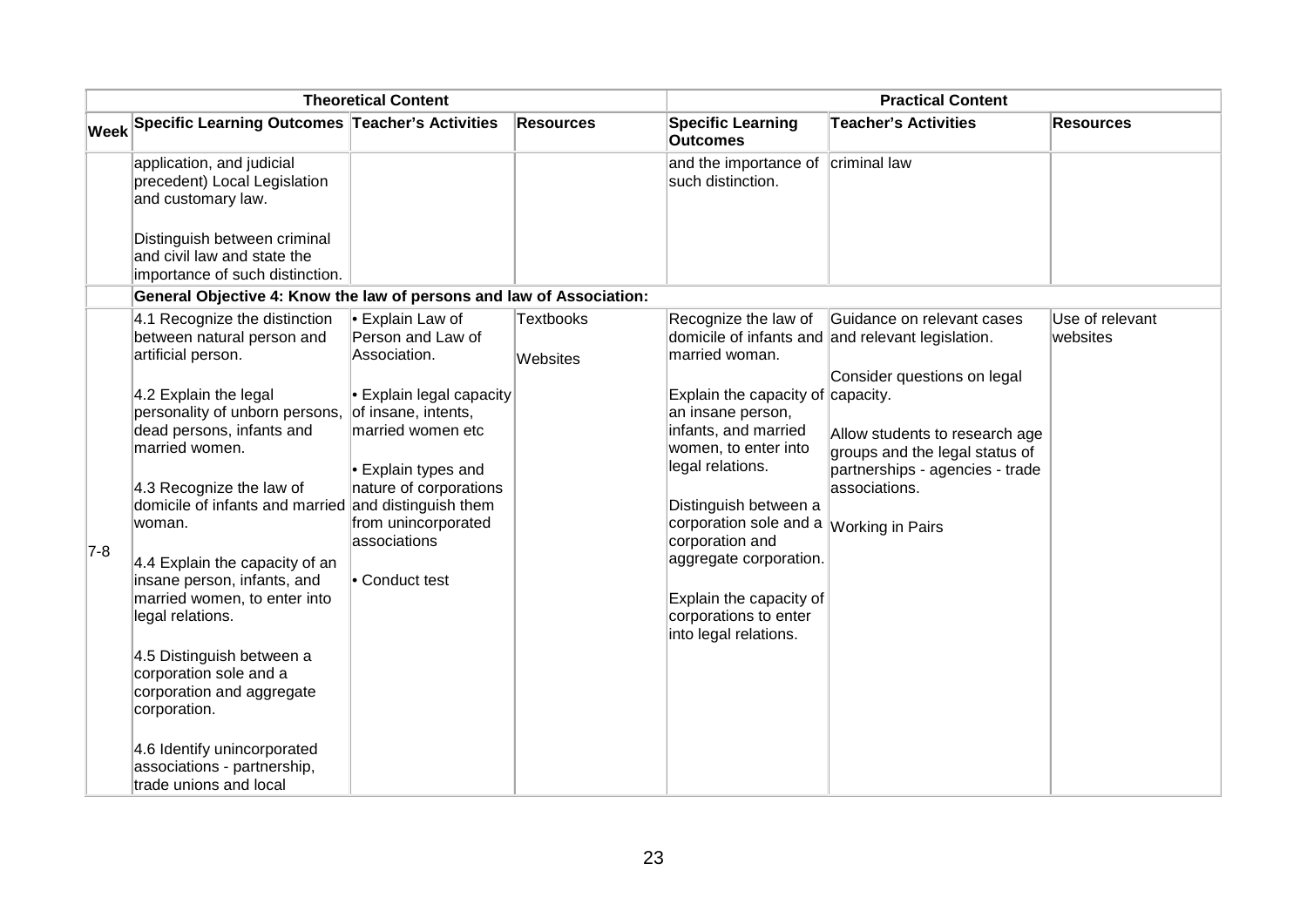|    |                                                                                                                                                                                                                                                                                                          | <b>Theoretical Content</b>                                                                                                                               |                              |                                                                                                         | <b>Practical Content</b>                                                                |                                                                                                        |
|----|----------------------------------------------------------------------------------------------------------------------------------------------------------------------------------------------------------------------------------------------------------------------------------------------------------|----------------------------------------------------------------------------------------------------------------------------------------------------------|------------------------------|---------------------------------------------------------------------------------------------------------|-----------------------------------------------------------------------------------------|--------------------------------------------------------------------------------------------------------|
|    | Week Specific Learning Outcomes Teacher's Activities                                                                                                                                                                                                                                                     |                                                                                                                                                          | <b>Resources</b>             | <b>Specific Learning</b><br><b>Outcomes</b>                                                             | <b>Teacher's Activities</b>                                                             | <b>Resources</b>                                                                                       |
|    | customary family group.                                                                                                                                                                                                                                                                                  |                                                                                                                                                          |                              |                                                                                                         |                                                                                         |                                                                                                        |
|    | 4.7 Explain the capacity of<br>corporations to enter into legal<br>relations.                                                                                                                                                                                                                            |                                                                                                                                                          |                              |                                                                                                         |                                                                                         |                                                                                                        |
|    | General Objective 5: Know the Law of Administration of Estates and Trusts.                                                                                                                                                                                                                               |                                                                                                                                                          |                              |                                                                                                         |                                                                                         |                                                                                                        |
| 9  | 5.1 Distinguish between<br>estates (will) and instate<br>(without successions)<br>5.2 Explain the grant of<br>probate and letters of<br>Administration and Estates.<br>5.3 Explain the Nature of<br>trusts, kinds and their creation. duties of trustees.<br>5.4 Explain the rights of<br>beneficiaries. | • Explain estate and<br>instate.<br><b>Explain the nature of</b><br>trusts, kinds and their<br>creation.<br>• Explain rights of<br>beneficiaries and the | <b>Textbooks</b><br>Websites | Know the relevant<br>cases as it relates to<br>the administration of<br><b>Estates and Trusts.</b>      | Cite cases as it relates the<br>administration of Estates and<br>Trusts.                | Copies of wills, trust<br>documents and letters<br>of administration.<br>Talk by a qualified<br>lawyer |
|    | Explain the duties of trustees.                                                                                                                                                                                                                                                                          |                                                                                                                                                          |                              |                                                                                                         |                                                                                         |                                                                                                        |
|    | General Objective 6: Understand the law of property                                                                                                                                                                                                                                                      |                                                                                                                                                          |                              |                                                                                                         |                                                                                         |                                                                                                        |
|    | 6.1 Explain the nature of<br>property.<br>6.2 Explain the law of<br>ownership and possession.                                                                                                                                                                                                            | $\cdot$ Explain the nature<br>and Law of Property.<br>Explain mortgage,<br>pledge, lien, etc.                                                            | <b>Textbooks</b>             | Know the relevant<br>cases as it relates to<br>the law of property,<br>mortgages, pledges,<br>lien etc. | Cite relevant as it relates to the<br>law of property, mortgages,<br>pledges, lien etc. |                                                                                                        |
| 10 | 6.2 Distinguish between real<br>and personal property.                                                                                                                                                                                                                                                   |                                                                                                                                                          |                              |                                                                                                         |                                                                                         |                                                                                                        |
|    | 6.3 Distinguish between<br>mortgage, pledge, lien, etc.                                                                                                                                                                                                                                                  |                                                                                                                                                          |                              |                                                                                                         |                                                                                         |                                                                                                        |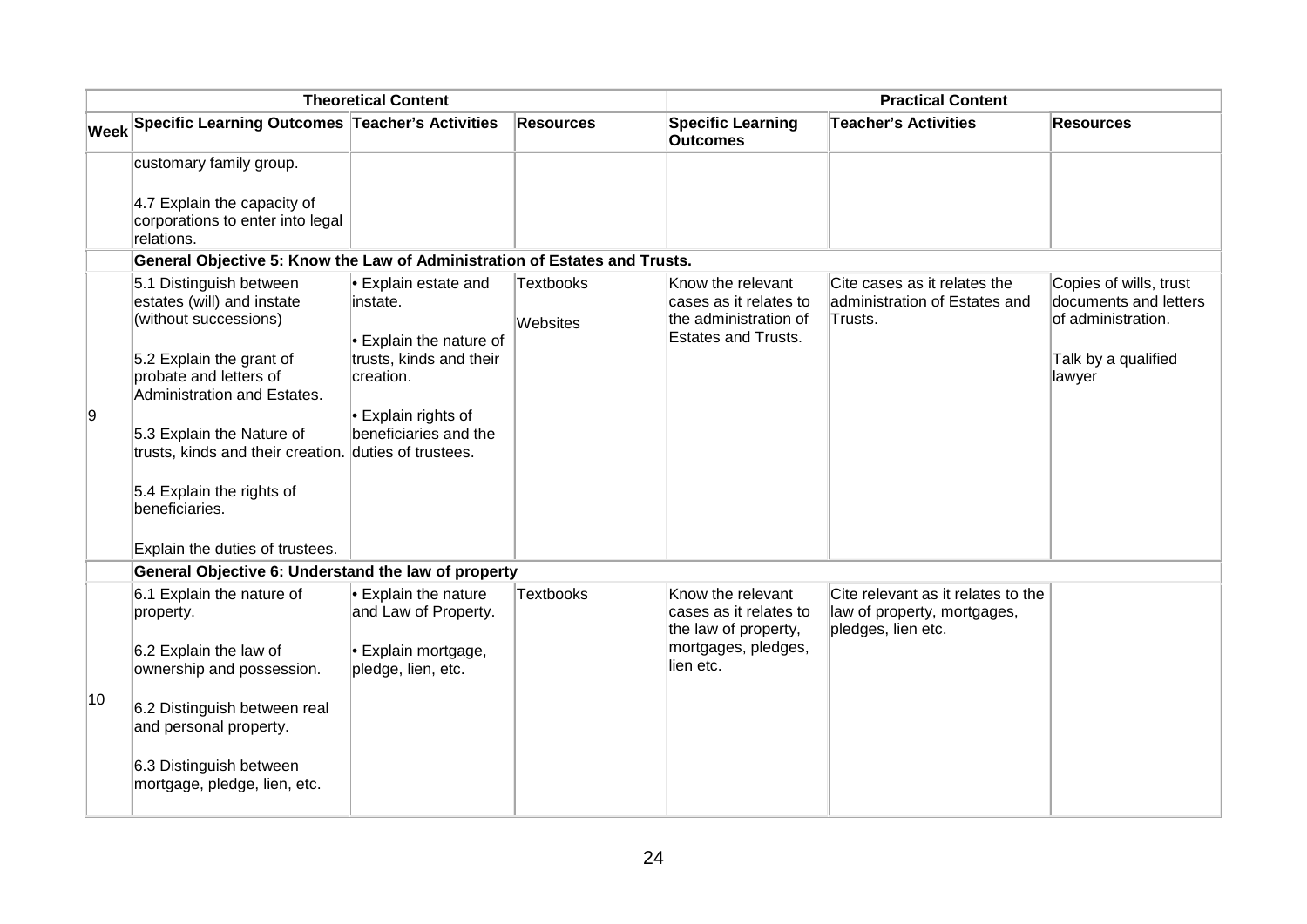|                      |                                                                                                                                                                                                                                                                                                                                                                                            | <b>Theoretical Content</b>                                               |                                 |                                                                                                                                      | <b>Practical Content</b>                                                                                                 |                             |
|----------------------|--------------------------------------------------------------------------------------------------------------------------------------------------------------------------------------------------------------------------------------------------------------------------------------------------------------------------------------------------------------------------------------------|--------------------------------------------------------------------------|---------------------------------|--------------------------------------------------------------------------------------------------------------------------------------|--------------------------------------------------------------------------------------------------------------------------|-----------------------------|
|                      | Week Specific Learning Outcomes Teacher's Activities                                                                                                                                                                                                                                                                                                                                       |                                                                          | <b>Resources</b>                | <b>Specific Learning</b><br><b>Outcomes</b>                                                                                          | <b>Teacher's Activities</b>                                                                                              | Resources                   |
|                      | 6.4 Identify legal and equitable<br>interests.                                                                                                                                                                                                                                                                                                                                             |                                                                          |                                 |                                                                                                                                      |                                                                                                                          |                             |
|                      | General Objective 7: Understand the Rudiments of the Law of Contract                                                                                                                                                                                                                                                                                                                       |                                                                          |                                 |                                                                                                                                      |                                                                                                                          |                             |
| 11 -<br>$ 12\rangle$ | 7.1 Explain what contract is.<br>7.2 Explain the nature and<br>forms of contracts.<br>7.3 Explain the essentials of a<br>valid contract.<br>7.4 Explain terms of contracts<br>- conditions, warranties<br>7.5 Explain the vitiating<br>elements in contracts.<br>7.6 Explain discharge,<br>frustration and breach of<br>contracts.<br>7.7 Explain the remedies for<br>breach of contracts. | $\cdot$ Explain the nature<br>and Law of Contract<br>Cite relevant cases | <b>Textbooks Law</b><br>reports | Know the relevant<br>the law of contract.<br><b>Business Scenarios</b><br>for students to apply<br>case law and<br>principles of law | Guidance on relevant cases as<br>cases as they relate to they related to the law of<br>contract.                         | Use of relevant<br>websites |
|                      |                                                                                                                                                                                                                                                                                                                                                                                            |                                                                          |                                 |                                                                                                                                      |                                                                                                                          |                             |
|                      | General Objective 8: Understand the Law of Tort.<br>8.1 Explain the nature of torts<br>and the basis for liability.                                                                                                                                                                                                                                                                        | $\cdot$ Explain the nature<br>and Law of Tort.                           | <b>Textbooks</b>                | Explain vicarious<br>liability - master and                                                                                          | Guidance on relevant cases as<br>they related to the law of tort                                                         | Use of relevant<br>websites |
| $13 - 15$            | 8.2 Explain the general<br>defences to liability in torts.                                                                                                                                                                                                                                                                                                                                 | $\cdot$ Explain torts arising<br>from business<br>relationship.          | Law reports                     | servants.<br>Identify specific torts -<br>Occupier's liability,                                                                      | Problem solving assignment<br>based on Grabb, Suit and<br>Runn a firm of solicitors                                      |                             |
|                      | 8.3 Explain vicarious liability -<br>master and servants.                                                                                                                                                                                                                                                                                                                                  | Cite relevant cases.                                                     |                                 | trespass, negligence,<br>nuisance, defamation,<br>and conversion.                                                                    | advising business clients about<br>possible legal liability - passing<br>off, negligence, defamation,<br>conversion etc. |                             |
|                      | 8.4 Identify specific torts -                                                                                                                                                                                                                                                                                                                                                              | Conduct test.                                                            |                                 | Explain torts arising                                                                                                                |                                                                                                                          |                             |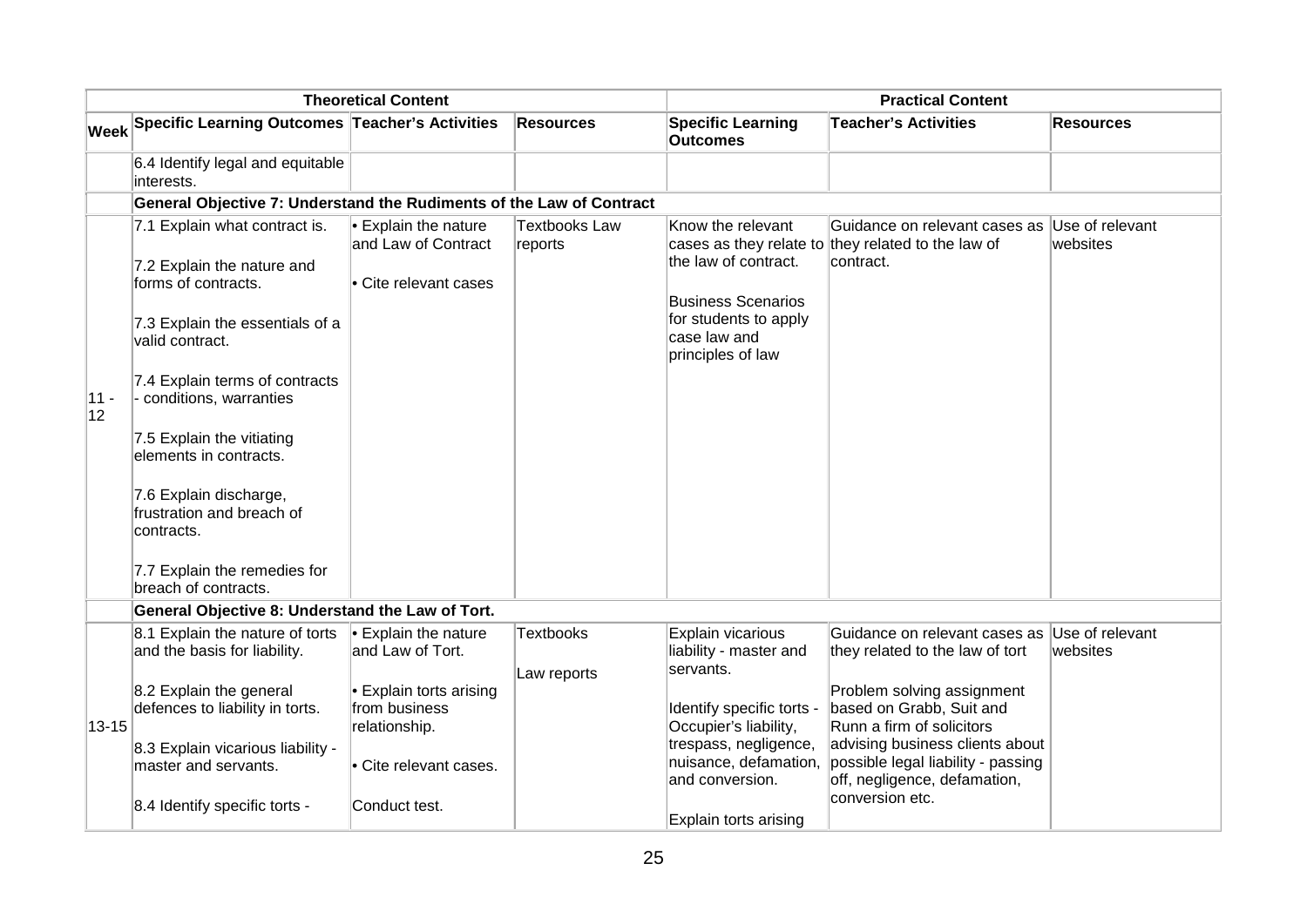|                                                                                                                                                                                                                                            | <b>Theoretical Content</b> |                  | <b>Practical Content</b>                    |                             |                  |  |
|--------------------------------------------------------------------------------------------------------------------------------------------------------------------------------------------------------------------------------------------|----------------------------|------------------|---------------------------------------------|-----------------------------|------------------|--|
| Week Specific Learning Outcomes Teacher's Activities                                                                                                                                                                                       |                            | <b>Resources</b> | <b>Specific Learning</b><br><b>Outcomes</b> | <b>Teacher's Activities</b> | <b>Resources</b> |  |
| Occupier's liability, trespass,<br>negligence, nuisance,<br>defamation, and conversion.<br>8.5 Explain torts arising from<br>business competition -<br>malicious falsehood, passing<br>off, and interference with an<br>existing contract. |                            |                  | from business<br>competition -              |                             |                  |  |

| <b>ASSESSMENT CRITERIA</b>                                                                                |                    |                         |                                                |  |  |  |  |  |
|-----------------------------------------------------------------------------------------------------------|--------------------|-------------------------|------------------------------------------------|--|--|--|--|--|
| Coursework<br><b>50%</b>                                                                                  | Course test<br>25% | <b>Practical</b><br>25% | <b>Other</b> (Examination/project/portfolio) % |  |  |  |  |  |
| <b>Competency:</b> On completing the course, the student should be able to understand/estimate/define/etc |                    |                         |                                                |  |  |  |  |  |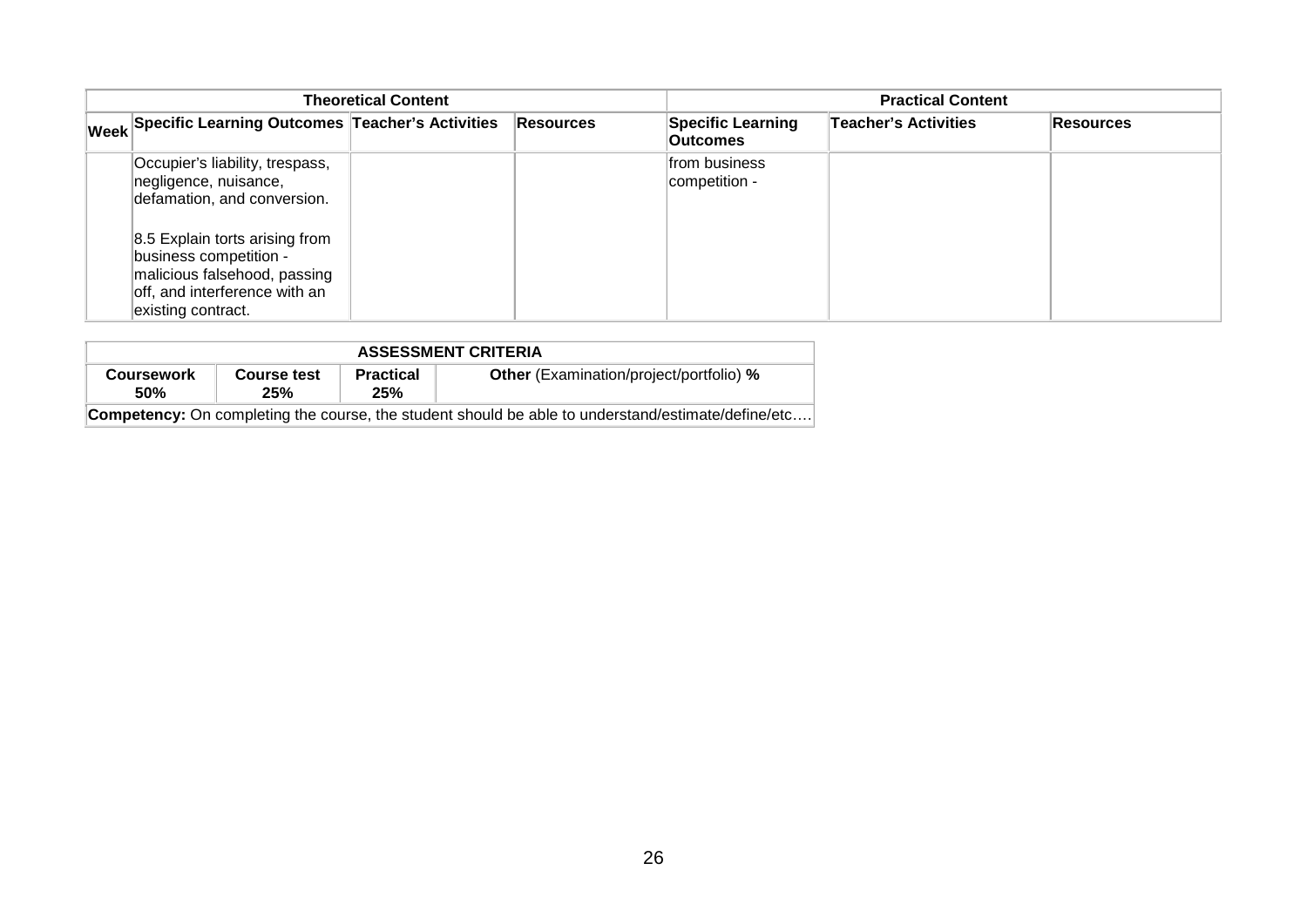### **PRINCIPLES OF ECONOMICS I**

| <b>PROGRAMME: ND BUSINESSADMIN AND MANAGEMENT</b>                                                                                                                                                                                                                                                                               |                                                            |  |                                          |  |  |  |  |  |  |
|---------------------------------------------------------------------------------------------------------------------------------------------------------------------------------------------------------------------------------------------------------------------------------------------------------------------------------|------------------------------------------------------------|--|------------------------------------------|--|--|--|--|--|--|
| Code: BAM 114<br><b>Credit Hours:</b><br><b>Course: PRINCIPLES OF ECONOMICS I</b><br>3 hours                                                                                                                                                                                                                                    |                                                            |  |                                          |  |  |  |  |  |  |
| <b>Semester: ONE</b>                                                                                                                                                                                                                                                                                                            | Theoretical:<br><b>Pre-requisite:</b><br><b>Practical:</b> |  | 2 hours/week - 67%<br>1 hours/week - 33% |  |  |  |  |  |  |
| <b>Course main Aim/Goal</b>                                                                                                                                                                                                                                                                                                     |                                                            |  |                                          |  |  |  |  |  |  |
| The course is designed to provide the student with an introduction to the basic principles of Economics.<br><b>General Objectives:</b><br>1. Know the scope of economics<br>2 Understand the price theory<br>3. Understand the theory of production<br>4. Know the factors affecting the location and regulation of industries. |                                                            |  |                                          |  |  |  |  |  |  |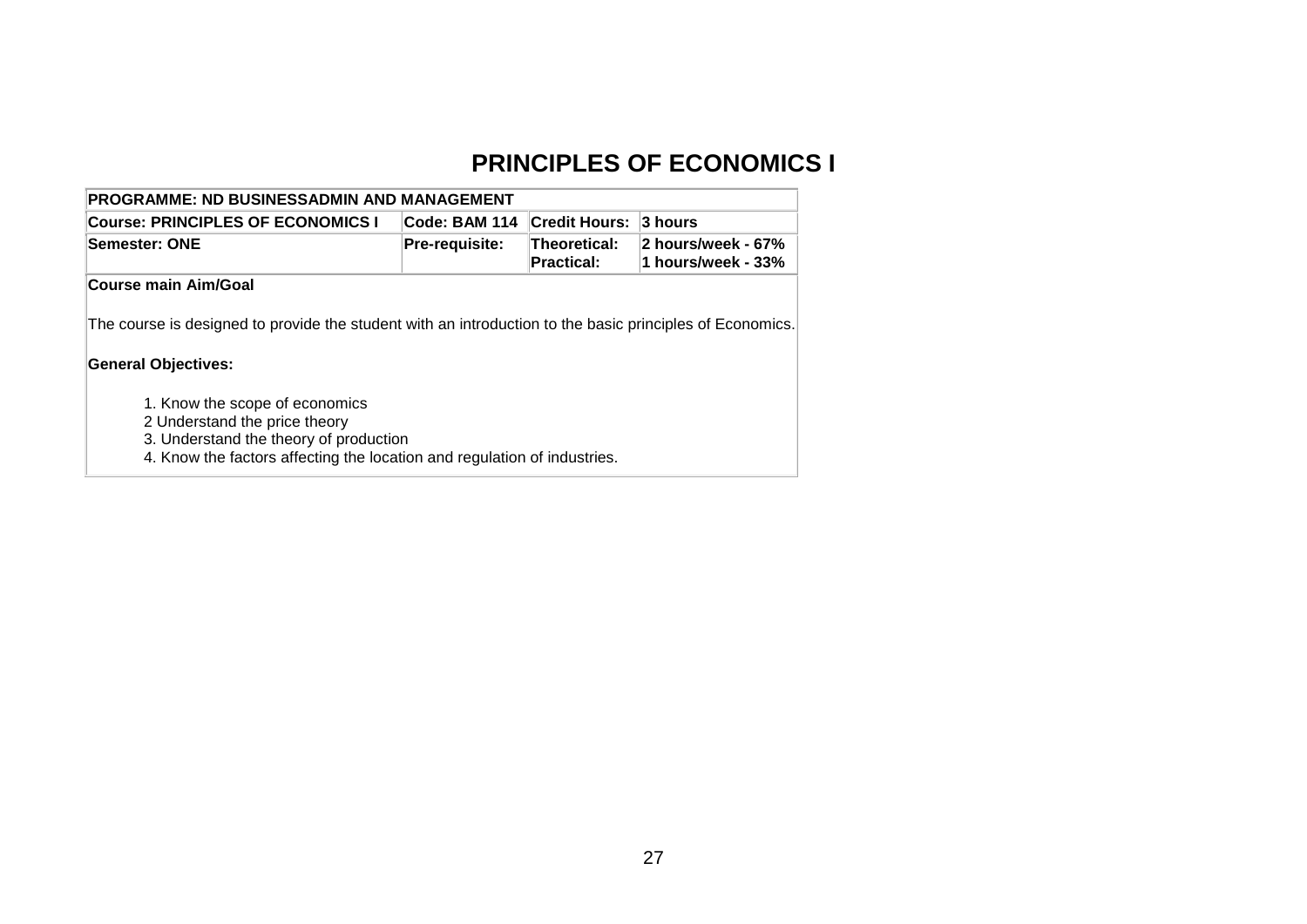| <b>Theoretical Content</b> |                                                                                                                                                                                                                        |                                                                                                                                                                                                           | <b>Practical Content</b>         |                                                                                                                                                                 |                                                                                                                                                              |                                                              |
|----------------------------|------------------------------------------------------------------------------------------------------------------------------------------------------------------------------------------------------------------------|-----------------------------------------------------------------------------------------------------------------------------------------------------------------------------------------------------------|----------------------------------|-----------------------------------------------------------------------------------------------------------------------------------------------------------------|--------------------------------------------------------------------------------------------------------------------------------------------------------------|--------------------------------------------------------------|
|                            | <b>Week Specific Learning Outcomes</b>                                                                                                                                                                                 | <b>Teacher's Activities</b>                                                                                                                                                                               | <b>Resources</b>                 | <b>Specific Learning</b><br><b>Outcomes</b>                                                                                                                     | <b>Teacher's Activities</b>                                                                                                                                  | <b>Resources</b>                                             |
|                            | <b>General Objective 1: Know the scope of Economics</b>                                                                                                                                                                |                                                                                                                                                                                                           |                                  |                                                                                                                                                                 |                                                                                                                                                              |                                                              |
| $1 - 2$                    | 1.1 Define economics and the scope<br>1.2 State the limitation of the definition<br>1.3 Compare the views of the classical<br>economist with the modern economist.<br>1.4 Relate economics to the physical<br>sciences | $\bullet$ Explain the concept,<br>scope and limitations of<br>Economics.<br><b>Explain the classical</b><br>and modern economics<br>theories and relate them<br>to physical and other<br>social sciences. | <b>Textbooks</b>                 | Define economics and the<br>scope<br>State the limitation of the<br>definition<br>Compare the views of the<br>classical economist with<br>the modern economist. | Guide students on the basic<br>economic problems and the issue<br>of scarcity of resources etc.<br>Use simple case study to examine<br>basic economic issues | Internet and<br>Relevant<br>Websites<br>Simple case<br>study |
|                            | 1.5 Relate economics to other social<br>sciences                                                                                                                                                                       |                                                                                                                                                                                                           |                                  |                                                                                                                                                                 |                                                                                                                                                              |                                                              |
|                            | General Objective 2: Understand the price theory                                                                                                                                                                       |                                                                                                                                                                                                           |                                  |                                                                                                                                                                 |                                                                                                                                                              |                                                              |
|                            | 2.1 Explain the concept of demand<br>2.2 Explain the concept of supply                                                                                                                                                 | • Explain the concepts<br>of demand and supply<br>and Price Theory                                                                                                                                        | <b>Textbooks</b><br>Graph papers | Solve problems involving<br>demand, supply, price<br>equilibrium, utility and<br>price elasticity.                                                              | Guide students to solve problems<br>involving 2.8 and 2.9                                                                                                    | Graph paper,<br>Mathematic<br>sets.                          |
|                            | 2.3 Explain the concept of price<br>equilibrium                                                                                                                                                                        | · Solve problems<br>involving price and<br>income elasticity                                                                                                                                              | Mathematical<br>sets             | Solve problems involving<br>income elasticity.                                                                                                                  |                                                                                                                                                              | Internet and<br>Relevant                                     |
|                            | 2.4 Explain the concept of utility                                                                                                                                                                                     | • Conduct test.                                                                                                                                                                                           |                                  |                                                                                                                                                                 |                                                                                                                                                              | Websites                                                     |
| $ 3 - 6 $                  | 2.5 Explain the uses of utility                                                                                                                                                                                        |                                                                                                                                                                                                           |                                  |                                                                                                                                                                 |                                                                                                                                                              |                                                              |
|                            | 2.6 Explain price elasticity                                                                                                                                                                                           |                                                                                                                                                                                                           |                                  |                                                                                                                                                                 |                                                                                                                                                              |                                                              |
|                            | 2.7 Solve problems involving 2.6                                                                                                                                                                                       |                                                                                                                                                                                                           |                                  |                                                                                                                                                                 |                                                                                                                                                              |                                                              |
|                            | 2.8 Explain income elasticity                                                                                                                                                                                          |                                                                                                                                                                                                           |                                  |                                                                                                                                                                 |                                                                                                                                                              |                                                              |
|                            | 2.9 Solve problems involving 2.8                                                                                                                                                                                       |                                                                                                                                                                                                           |                                  |                                                                                                                                                                 |                                                                                                                                                              |                                                              |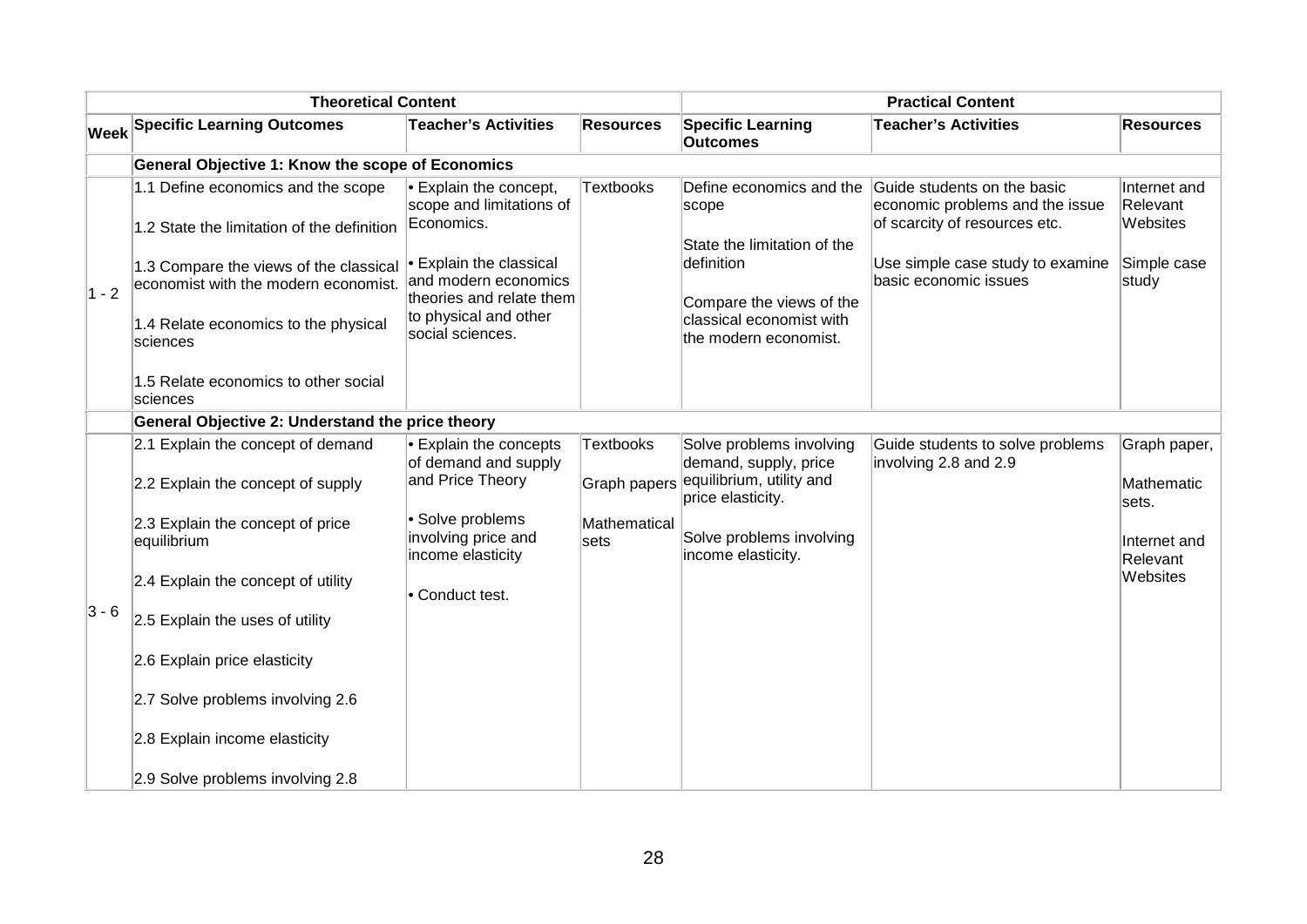| <b>Theoretical Content</b> |                                                                                                                       |                                                                    |                  | <b>Practical Content</b>                                                     |                                                                                                             |                                    |  |
|----------------------------|-----------------------------------------------------------------------------------------------------------------------|--------------------------------------------------------------------|------------------|------------------------------------------------------------------------------|-------------------------------------------------------------------------------------------------------------|------------------------------------|--|
|                            | <b>Week Specific Learning Outcomes</b>                                                                                | <b>Teacher's Activities</b>                                        | <b>Resources</b> | <b>Specific Learning</b><br><b>Outcomes</b>                                  | <b>Teacher's Activities</b>                                                                                 | <b>Resources</b>                   |  |
|                            | General Objective 3: Understand the theory of production                                                              |                                                                    |                  |                                                                              |                                                                                                             |                                    |  |
|                            | 3.1 Define production<br>3.2 Identify the factors of production                                                       | $\bullet$ Explain production, its<br>factors nd their uses.        | <b>Textbooks</b> | Solve problems (using<br>graphs) involving perfect<br>competition, monopoly, | Guide students to solve problems<br>involving different market<br>conditions,.                              | Graph paper,<br>maths sets<br>etc. |  |
|                            | (a) Land                                                                                                              | $\cdot$ Explain types of<br>markets                                | Graph papers     | oligopoly, duopoly,<br>monopoly and perfect<br>competition.                  | Guide students to solve problems                                                                            | Graph paper,                       |  |
|                            | (b) Capital                                                                                                           | · Describe different<br>types of costs.                            |                  | Solve problems (using                                                        | involving different cost behaviour.<br>Solve problems (using graph                                          | Maths sets<br>etc.                 |  |
|                            | (c) Labour                                                                                                            | • Explain the law of                                               |                  | graph) involving total cost,<br>average cost, marginal<br>cost/revenue.      | involving the laws of diminishing<br>returns, variable proportion,                                          | Internet and                       |  |
|                            | (d) Entrepreneur                                                                                                      | diminishing return and<br>the law of variable<br>proportion.       |                  |                                                                              | increasing and decreasing returns.<br>Price and output decisions under<br>perfect competition and monopoly. | Relevant<br>Websites               |  |
|                            | 3.3 Explain the uses of each in 3.2                                                                                   |                                                                    |                  |                                                                              |                                                                                                             |                                    |  |
|                            | 3.4 Explain types of markets - perfect<br>competition, monopoly, oligopoly,<br>7 - 10 duopoly, monopoly and imperfect | • Explain profit<br>maximization and the<br>concept of equilibrium |                  |                                                                              | Solve problems involving profit<br>maximization, equilibrium analysis<br>etc.                               |                                    |  |
|                            | competition.                                                                                                          | Give assignment.                                                   |                  |                                                                              |                                                                                                             |                                    |  |
|                            | 3.5 List production functions: Long and<br>short run cost                                                             |                                                                    |                  |                                                                              |                                                                                                             |                                    |  |
|                            | (a) Total cost                                                                                                        |                                                                    |                  |                                                                              |                                                                                                             |                                    |  |
|                            | (b) Average cost                                                                                                      |                                                                    |                  |                                                                              |                                                                                                             |                                    |  |
|                            | (c) marginal cost/ revenue                                                                                            |                                                                    |                  |                                                                              |                                                                                                             |                                    |  |
|                            | 3.6 Explain the law of diminishing<br>returns                                                                         |                                                                    |                  |                                                                              |                                                                                                             |                                    |  |
|                            | 3.7 Explain the law of variable<br>proportion, increasing and decreasing                                              |                                                                    |                  |                                                                              |                                                                                                             |                                    |  |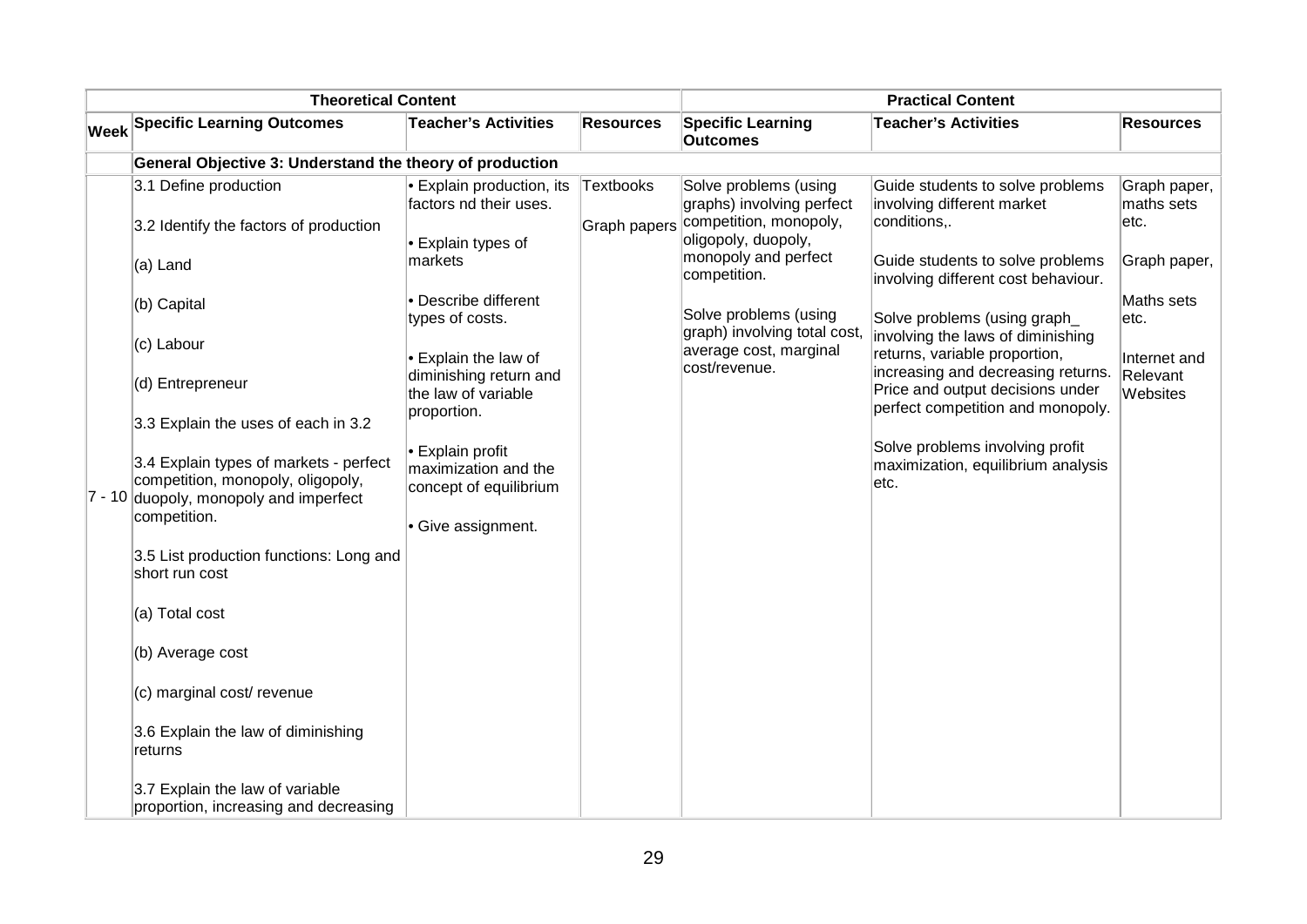| <b>Theoretical Content</b> |                                                                                                                   |                                                                     | <b>Practical Content</b> |                                                                                    |                                                                                                                                 |                                      |
|----------------------------|-------------------------------------------------------------------------------------------------------------------|---------------------------------------------------------------------|--------------------------|------------------------------------------------------------------------------------|---------------------------------------------------------------------------------------------------------------------------------|--------------------------------------|
|                            | <b>Week Specific Learning Outcomes</b>                                                                            | <b>Teacher's Activities</b>                                         | <b>Resources</b>         | <b>Specific Learning</b><br><b>Outcomes</b>                                        | <b>Teacher's Activities</b>                                                                                                     | <b>Resources</b>                     |
|                            | returns, price and output determination<br>under conditions of perfect and<br>imperfect competition and monopoly. |                                                                     |                          |                                                                                    |                                                                                                                                 |                                      |
|                            | 3.8 Explain profit maximization theory<br>and equilibrium analysis; normal and<br>supernormal profits.            |                                                                     |                          |                                                                                    |                                                                                                                                 |                                      |
|                            | General Objective 4: Know the factors affecting the location and regulation of industries                         |                                                                     |                          |                                                                                    |                                                                                                                                 |                                      |
|                            | 4.1 Explain what industry is<br>4.2 Recognize the factors that<br>influence the location of industry              | • Explain industry and<br>factors that influences<br>lits location. | <b>Textbooks</b>         | Visit local industries and<br>determine factors that<br>determine their locations. | Take students to local industries<br>and govt. agencies to determine<br>factors determining their locations<br>and regulations. | Internet and<br>Relevant<br>Websites |
|                            | 4.3 Explain mergers and acquisitions                                                                              | $\bullet$ Explain merger and<br>acquisitions.                       |                          | Visit govt. agencies and<br>know the regulations<br>guiding the operations of      |                                                                                                                                 |                                      |
| $11 -$<br>15               | 4.4 Explain restrictive industry<br>practices                                                                     | • Explain government<br>policies on location of<br>industry.        |                          | industry in your locality.                                                         |                                                                                                                                 |                                      |
|                            | 4.5 Explain government/industry<br>relationships                                                                  | • Conduct test.                                                     |                          |                                                                                    |                                                                                                                                 |                                      |
|                            | 4.6 Explain government policies on<br>location of industry.                                                       |                                                                     |                          |                                                                                    |                                                                                                                                 |                                      |

|                                 | <b>ASSESSMENT CRITERIA</b>                                                                                |                         |                                                |  |  |  |  |  |
|---------------------------------|-----------------------------------------------------------------------------------------------------------|-------------------------|------------------------------------------------|--|--|--|--|--|
| <b>Coursework</b><br><b>50%</b> | Course test<br>25%                                                                                        | <b>Practical</b><br>25% | <b>Other</b> (Examination/project/portfolio) % |  |  |  |  |  |
|                                 | <b>Competency:</b> On completing the course, the student should be able to understand/estimate/define/etc |                         |                                                |  |  |  |  |  |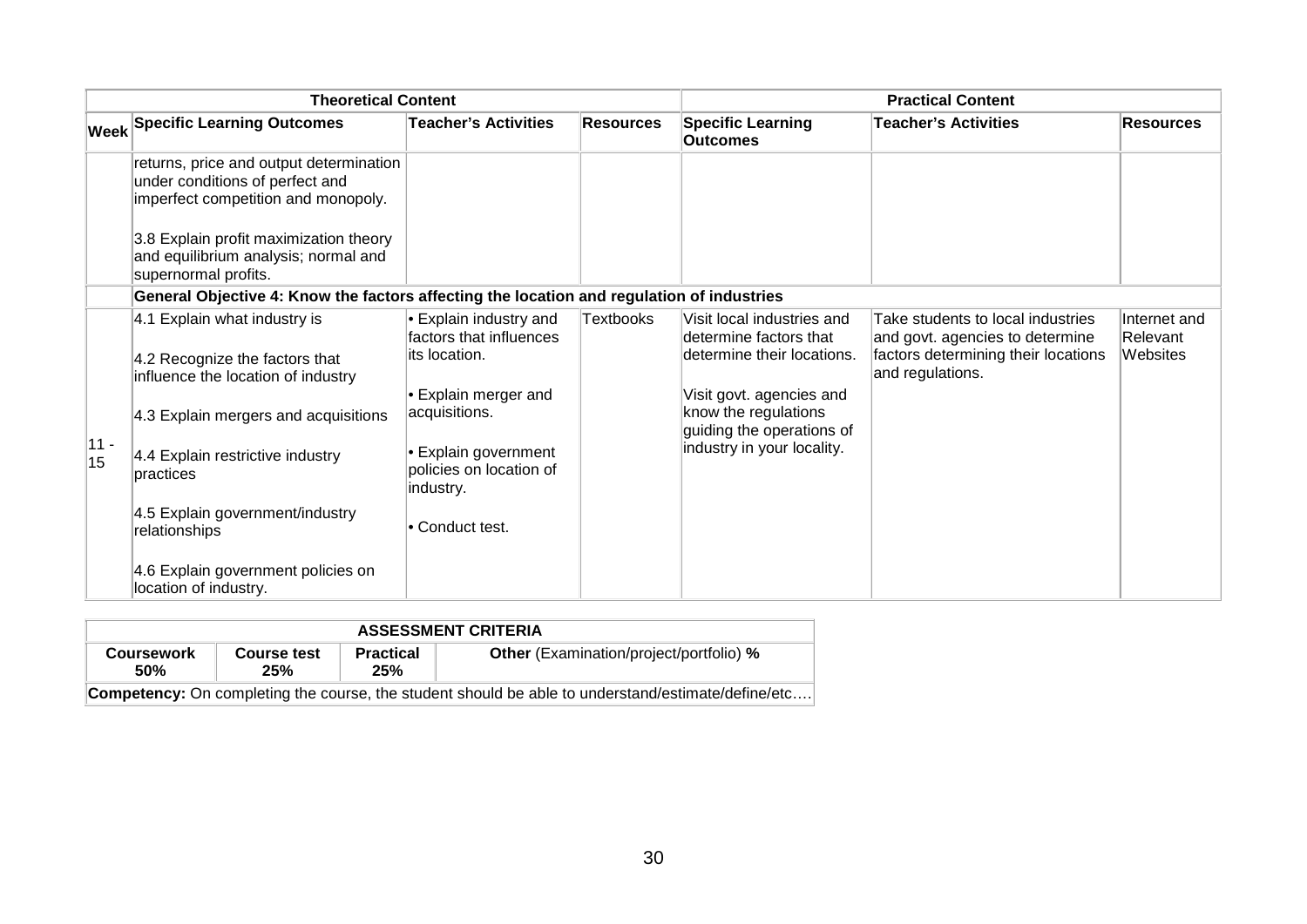## **PRINCIPLES OF ACCOUNTS I**

| <b>PROGRAMME: NATIONAL DIPLOMA IN ACCOUNTANCY</b>                                                                                                                                                                                                                                                                                                                                                                                                                                    |                       |                                   |                     |  |  |  |  |  |
|--------------------------------------------------------------------------------------------------------------------------------------------------------------------------------------------------------------------------------------------------------------------------------------------------------------------------------------------------------------------------------------------------------------------------------------------------------------------------------------|-----------------------|-----------------------------------|---------------------|--|--|--|--|--|
| <b>Course: PRINCIPLES OF ACCOUNTS I</b>                                                                                                                                                                                                                                                                                                                                                                                                                                              | Code: ACC 111         | <b>Credit Hours:</b>              | 60 hours 4.0        |  |  |  |  |  |
| Semester: FIRST SEMESTER                                                                                                                                                                                                                                                                                                                                                                                                                                                             | <b>Pre-requisite:</b> | Theoretical:<br><b>Practical:</b> | 3 hours/week - 75 % |  |  |  |  |  |
| Goal: This course is designed to expose the students to the principles of accounting and the application of same to different types of transactions.                                                                                                                                                                                                                                                                                                                                 |                       |                                   |                     |  |  |  |  |  |
| <b>GENERAL OBJECTIVES:</b>                                                                                                                                                                                                                                                                                                                                                                                                                                                           |                       |                                   |                     |  |  |  |  |  |
| On completion of this module the students should be able to:                                                                                                                                                                                                                                                                                                                                                                                                                         |                       |                                   |                     |  |  |  |  |  |
| 1.0 Know history, principles, role and conventions of accounting.<br>2.0 Understand principles of double entry.<br>3.0 Know capital and revenue items.<br>4.0 Know books of original entry.<br>5.0 Know the uses of ledger.<br>6.0 Know trial balance.<br>7.0 Know how errors are identified.<br>8.0 Know the uses of journal.<br>9.0 Understand bank reconciliation statements.<br>10.0 Know depreciation.<br>11.0 Understand accruals and prepayment.<br>12.0 Know final accounts. |                       |                                   |                     |  |  |  |  |  |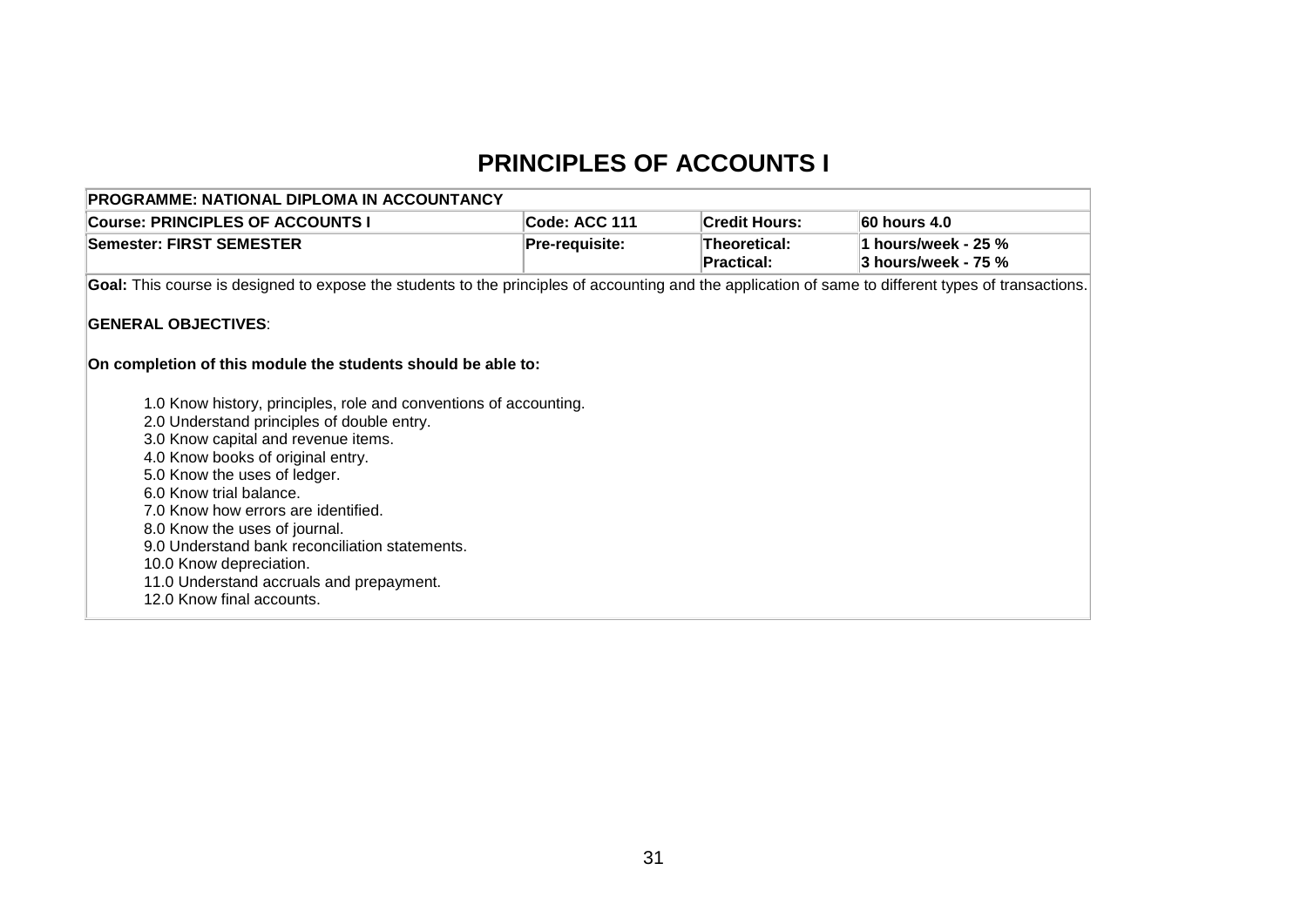| <b>Theoretical Content</b>                   |                                                                                                        |                                                                               | <b>Practical Content</b> |                                                                                                        |                                                                                                         |                                    |
|----------------------------------------------|--------------------------------------------------------------------------------------------------------|-------------------------------------------------------------------------------|--------------------------|--------------------------------------------------------------------------------------------------------|---------------------------------------------------------------------------------------------------------|------------------------------------|
| $ \mathsf{W}\mathsf{e}\mathsf{e}\mathsf{k} $ | <b>Specific Learning Outcomes</b>                                                                      | <b>Teacher's Activities</b>                                                   | <b>Resources</b>         | <b>Specific Learning</b><br><b>Outcomes</b>                                                            | <b>Teacher's Activities</b>                                                                             | <b>Resources</b>                   |
|                                              | General Objective 1: Know history, principles, role and conventions of accounting.                     |                                                                               |                          |                                                                                                        |                                                                                                         |                                    |
|                                              | 1.1 State the history of accounting<br>and the conventions.<br>1.2 Explain the principles involved     | (i) Give brief definition<br>of accounting.<br>(ii) Explain the               | Overhead<br>projector    | 1. Demonstrate their<br>knowledge of the history,<br>principles, role and<br>convention of accounting. | Organise students into role<br>model group relating<br>accounting activities to<br>business activities. | Flipcharts<br>Overhead projector   |
|                                              | in accounting.                                                                                         | concepts and<br>conventions of                                                |                          |                                                                                                        |                                                                                                         |                                    |
|                                              | 1.3 Explain the role of accounting<br>activity in the operation of an                                  | Accounting                                                                    |                          |                                                                                                        |                                                                                                         |                                    |
| $1-2$                                        | enterprise.                                                                                            | (iii) Discuss the<br>relationship of                                          |                          |                                                                                                        |                                                                                                         |                                    |
|                                              | 1.4 State the significance of<br>accounting activities in the<br>operation of a business.              | accounting activities in<br>the operation of a<br>business.                   |                          |                                                                                                        |                                                                                                         |                                    |
|                                              |                                                                                                        | (iv) State the<br>importance of<br>accounting activities to<br>an enterprise. |                          |                                                                                                        |                                                                                                         |                                    |
|                                              | General Objective 2: Know capital and revenue items.                                                   |                                                                               |                          |                                                                                                        |                                                                                                         |                                    |
|                                              | 2.1 Define capital and revenue<br>items.                                                               | (i) Explain capital and<br>revenue items.                                     | Overhead<br>projector    | Classify items into revenue<br>or capital expenditure.                                                 | Direct students to list<br>revenue and capital items<br>that may be used in a                           | Flip charts<br>Overhead projector. |
| 3                                            | 2.2 Classify capital and revenue<br>items.                                                             | (ii) Discuss the<br>treatment of capital<br>and revenue items in              |                          | Differentiate capital<br>expenditure from revenue<br>expenditure.                                      | medium size business e.g. a<br>road transport company.                                                  |                                    |
|                                              | 2.3 Explain the accounting<br>treatment with respect to capital<br>and revenue items in a transaction. | the books of accounts.                                                        |                          |                                                                                                        |                                                                                                         |                                    |
|                                              | General Objective 3: Understand principles of double entry.                                            |                                                                               |                          |                                                                                                        |                                                                                                         |                                    |
| $\vert 4 \vert$                              | 3.1 Explain the principles of double<br>entry.                                                         | $(i)$ Explain the<br>principles of double<br>entry.                           | Overhead<br>projector    | 1. Demonstrate their<br>understanding of principles of transactions into various<br>double entry.      | 1. Guide students in posting<br>accounts.                                                               | Flipchart<br>Overhead projector    |
|                                              | 3.2 Make correct entries in the<br>ledger as it affects the debit and                                  | (ii) Illustrate posting of                                                    | Worked<br>examples       | 2. Post various business                                                                               | 2. Organise students to                                                                                 | Transparencies.                    |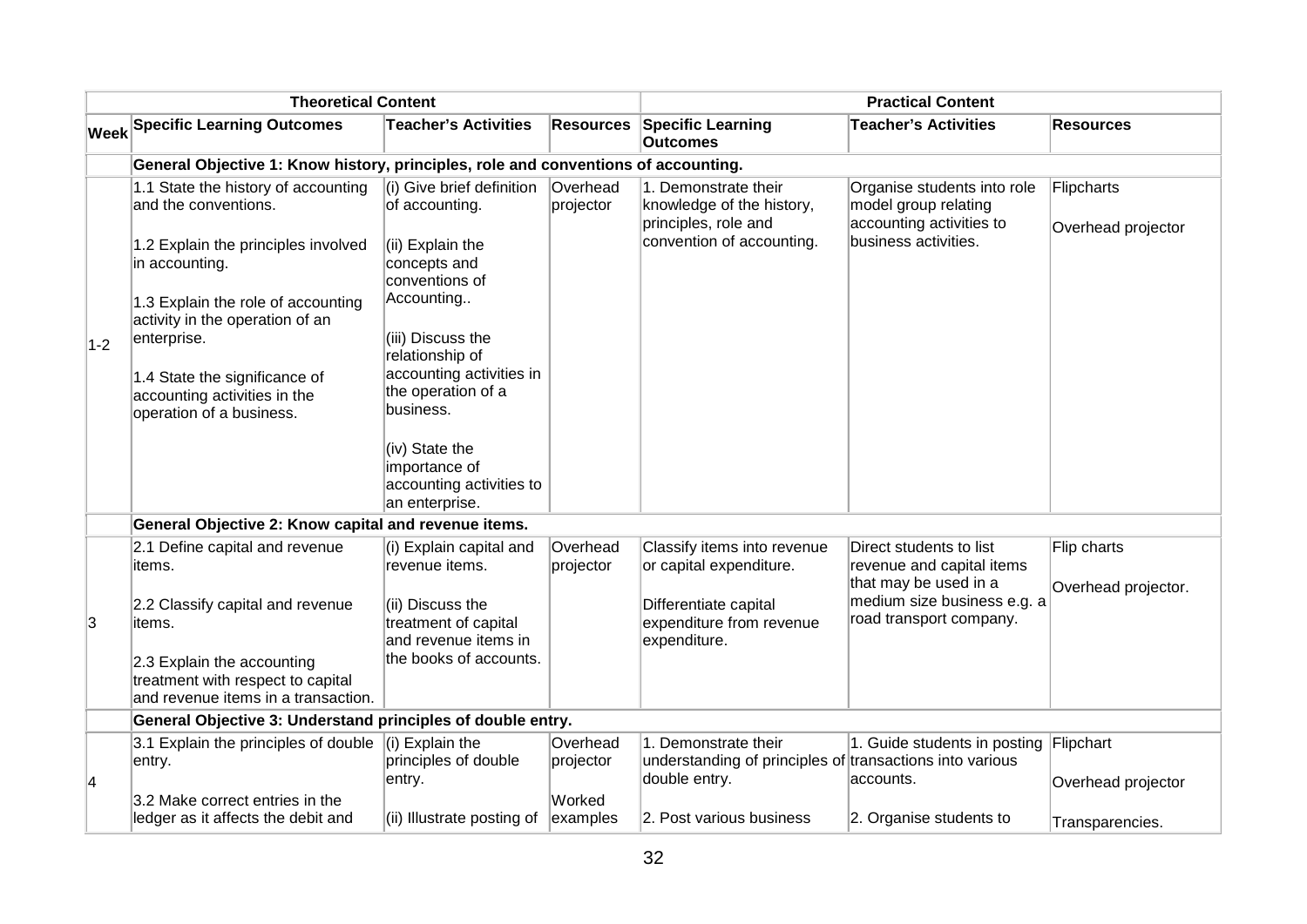| <b>Theoretical Content</b> |                                                                                                                                                                                                                                                                                                                                                     |                                                                                                                                                                                  | <b>Practical Content</b> |                                                                                                                                                                                 |                                                                                                                                                                                                               |                                                                                               |
|----------------------------|-----------------------------------------------------------------------------------------------------------------------------------------------------------------------------------------------------------------------------------------------------------------------------------------------------------------------------------------------------|----------------------------------------------------------------------------------------------------------------------------------------------------------------------------------|--------------------------|---------------------------------------------------------------------------------------------------------------------------------------------------------------------------------|---------------------------------------------------------------------------------------------------------------------------------------------------------------------------------------------------------------|-----------------------------------------------------------------------------------------------|
|                            | <b>Week Specific Learning Outcomes</b>                                                                                                                                                                                                                                                                                                              | <b>Teacher's Activities</b>                                                                                                                                                      | <b>Resources</b>         | <b>Specific Learning</b><br><b>Outcomes</b>                                                                                                                                     | <b>Teacher's Activities</b>                                                                                                                                                                                   | <b>Resources</b>                                                                              |
|                            | credit aspects of a transaction.                                                                                                                                                                                                                                                                                                                    | transactions into<br>accounts in the ledger.                                                                                                                                     |                          | transactions into accounts in<br>the ledger.                                                                                                                                    | make classroom<br>presentations in groups e.g.<br>one group sales, one group<br>purchases.                                                                                                                    |                                                                                               |
|                            | General Objective 4: Know books of original entry.                                                                                                                                                                                                                                                                                                  |                                                                                                                                                                                  |                          |                                                                                                                                                                                 |                                                                                                                                                                                                               |                                                                                               |
| $5-6$                      | 4.1 Define books of original entry.<br>4.2 Name and explain the books of<br>original (e.g. cash book, sales day<br>book, purchases day book, return<br>inwards and outwards books,<br>journal, petty cash book and the<br>imprest system).<br>4.3 Explain the uses of the various<br>books.<br>4.4 Make accounting entries in the<br>various books. | (i) Define source<br>documents.<br>(ii) Explain the books<br>of original entry and<br>how transactions are<br>recorded in them.                                                  | Overhead<br>projector    | 1. Record transactions into<br>book of original entry.<br>2. Post into the accounts in<br>the ledger.<br>3. Balance the accounts in<br>the ledger.<br>4. Extract trial balance. | Illustrate with sample<br>transactions entries from<br>books of original entry to the Transparences.<br>ledger using a computer<br>spreadsheet<br>Explain the effect of such<br>entries on the trial balance. | Overhead projector<br>Pre-printed source<br>documents.<br>Computer spreadsheet<br>application |
|                            | General Objective 5: Know the use of ledger.                                                                                                                                                                                                                                                                                                        |                                                                                                                                                                                  |                          |                                                                                                                                                                                 |                                                                                                                                                                                                               |                                                                                               |
| $\overline{7}$             | 5.1 Define a ledger.<br>5.2 Explain the uses of the ledger<br>and its importance.<br>5.3 Post properly to accounts in a<br>ledger and carry down periodic<br>balances.                                                                                                                                                                              | (i) State the various<br>types of ledger.<br>(ii) Explain the uses<br>and importance of<br>ledger and how to post<br>to the accounts in the<br>ledger<br>(iii) Illustrate how to | Overhead<br>projector    | Ability to carry out simple<br>postings into and out of the<br>ledgers                                                                                                          | Give interactive quizzes to<br>test the understanding of the<br>topic.                                                                                                                                        | Kalamazoo<br><b>Interactive Quizes</b><br>downloaded from<br>Internet.                        |
|                            | 5.4 Explain the end use of ledger<br>balance.                                                                                                                                                                                                                                                                                                       | balance accounts to<br>form a trial balance.                                                                                                                                     |                          |                                                                                                                                                                                 |                                                                                                                                                                                                               |                                                                                               |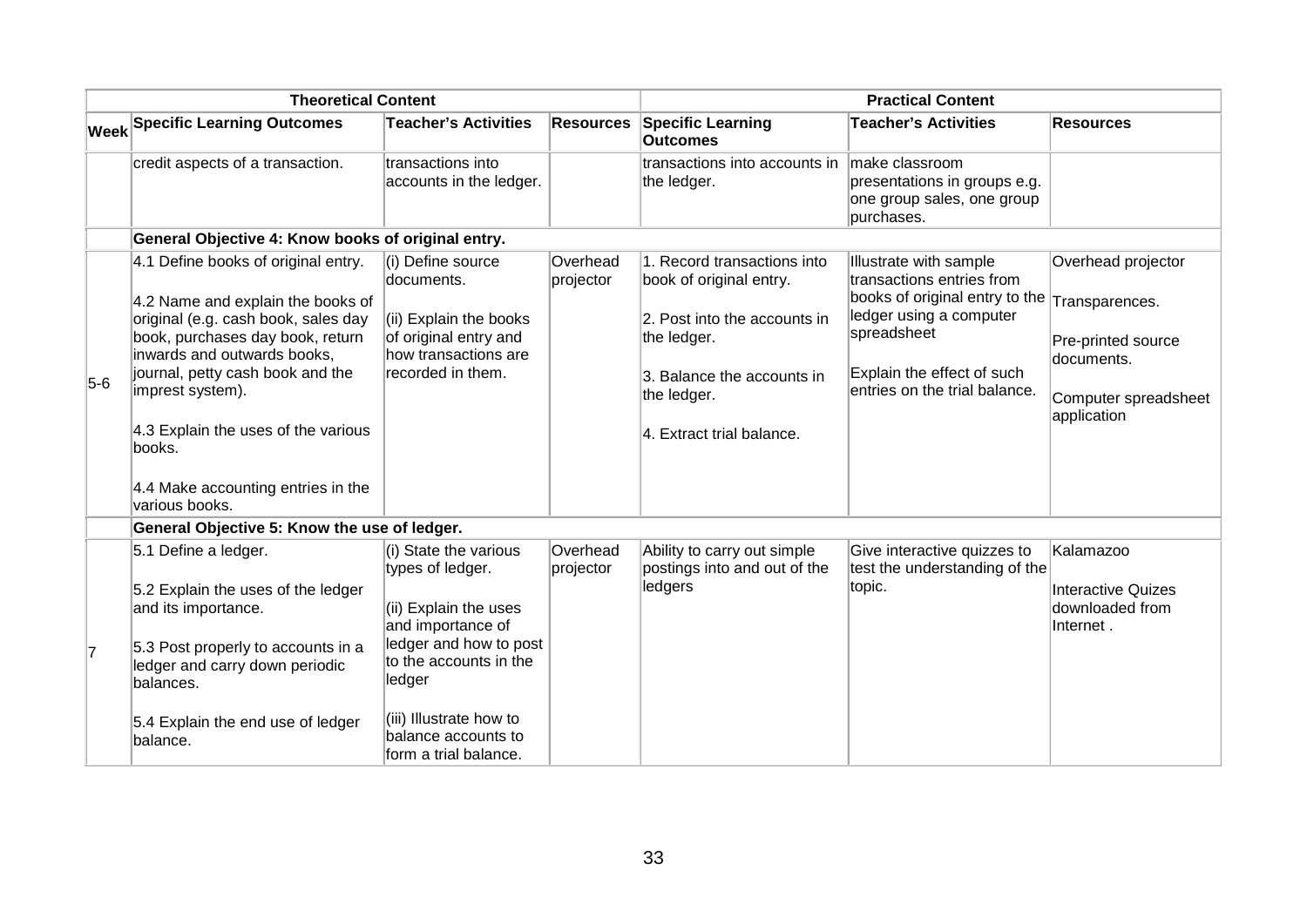|    | <b>Theoretical Content</b>                                                                                                                |                                                                                                                                          |                                             | <b>Practical Content</b>                                                                   |                                                                                                 |                                                                     |  |
|----|-------------------------------------------------------------------------------------------------------------------------------------------|------------------------------------------------------------------------------------------------------------------------------------------|---------------------------------------------|--------------------------------------------------------------------------------------------|-------------------------------------------------------------------------------------------------|---------------------------------------------------------------------|--|
|    | <b>Week Specific Learning Outcomes</b>                                                                                                    | <b>Teacher's Activities</b>                                                                                                              | <b>Resources</b>                            | <b>Specific Learning</b><br><b>Outcomes</b>                                                | <b>Teacher's Activities</b>                                                                     | <b>Resources</b>                                                    |  |
|    | General Objective 6: Know trial balance.                                                                                                  |                                                                                                                                          |                                             |                                                                                            |                                                                                                 |                                                                     |  |
| 8  | 6.1 Define a trial balance.<br>6.2 State the need for a trial<br>balance and its use.<br>6.3 Explain how a trial balance is<br>extracted. | (i) Explain the uses of<br>and how to extract a<br>trial balance.<br>(ii) Illustrate with<br>examples how to<br>extract a trial balance. | Overhead<br>projector<br>Worked<br>examples | Able to extract a trial<br>balance.                                                        | Directing students to extract<br>trial balance using a<br>spreadsheet                           | Computer spreadsheet<br>application                                 |  |
|    | 6.4 Extract through practice the trial<br>balance of a transaction, at the end<br>of a period.                                            |                                                                                                                                          |                                             |                                                                                            |                                                                                                 |                                                                     |  |
|    | General Objective 7: Know how errors are identified.                                                                                      |                                                                                                                                          |                                             |                                                                                            |                                                                                                 |                                                                     |  |
|    | 7.1 Explain how errors may be<br>identified.                                                                                              | (i) Explain how errors<br>can be identified and<br>corrected.                                                                            |                                             | 1. Identify sources of<br>accounting errors.                                               | Show the uses of the<br>Journals.                                                               | T-accounts downloaded<br>from Internet trial<br>balance competed on |  |
| 9  | 7.2 Categorize the common<br>occurrence of accounting errors.<br>7.3 Identify errors in accounting.                                       | (ii) State effect of<br>errors on the financial<br>statements.                                                                           |                                             | 2. Correct errors using<br>journal.                                                        | Students directed to work in<br>groups to work on exercise<br>to correct a trial balance.       | spreadsheet.                                                        |  |
|    | 7.4 Correct such errors that are<br>identified in an account by use of<br>journal entries.                                                |                                                                                                                                          |                                             |                                                                                            |                                                                                                 |                                                                     |  |
|    | General Objective 8: Know the uses of journal.                                                                                            |                                                                                                                                          |                                             |                                                                                            |                                                                                                 |                                                                     |  |
| 10 | 8.1 Define Journal.<br>8.2 Explain the use and the<br>importance of journal vouchers.                                                     | (i) Explain and<br>demonstrate the use<br>and importance of the<br>iournal.                                                              | Overhead<br>projector<br>Worked<br>examples | Able to post journal entries in Students directed to work in flipchart<br>books of account | groups to present on the<br>practical uses of the journal<br>in a small/medium sized<br>company |                                                                     |  |
|    | 8.3 Explain the use of a journal in<br>relation to transactions which do not<br>involve cash payments or cash                             |                                                                                                                                          |                                             |                                                                                            |                                                                                                 |                                                                     |  |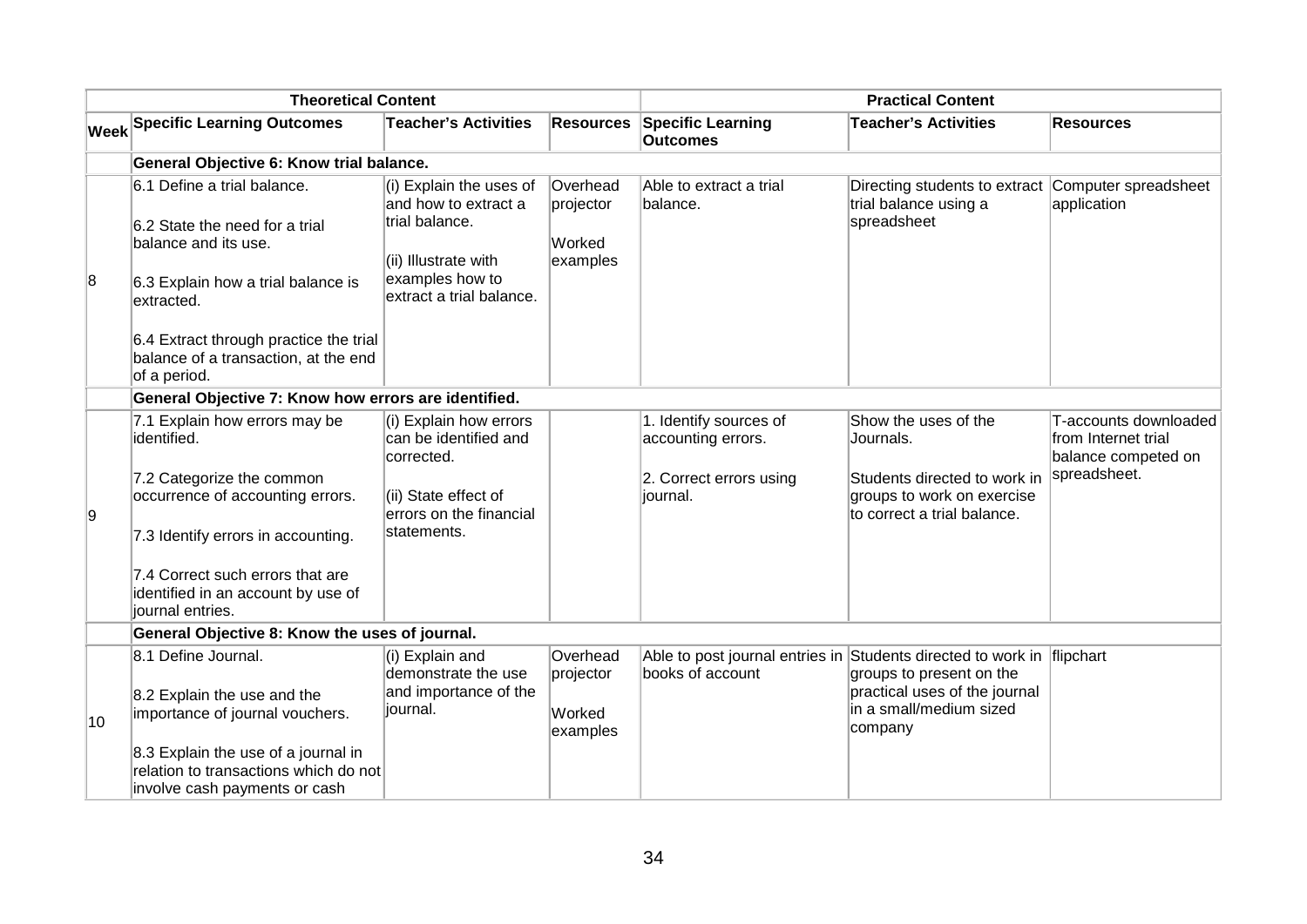| <b>Theoretical Content</b> |                                                                                                                                                                                                                                                             |                                                                                                                                                                                                                           | <b>Practical Content</b>        |                                                                                                                               |                                                                                                       |                                                                    |
|----------------------------|-------------------------------------------------------------------------------------------------------------------------------------------------------------------------------------------------------------------------------------------------------------|---------------------------------------------------------------------------------------------------------------------------------------------------------------------------------------------------------------------------|---------------------------------|-------------------------------------------------------------------------------------------------------------------------------|-------------------------------------------------------------------------------------------------------|--------------------------------------------------------------------|
|                            | <b>Week Specific Learning Outcomes</b>                                                                                                                                                                                                                      | <b>Teacher's Activities</b>                                                                                                                                                                                               | <b>Resources</b>                | <b>Specific Learning</b><br><b>Outcomes</b>                                                                                   | <b>Teacher's Activities</b>                                                                           | <b>Resources</b>                                                   |
|                            | receipts.                                                                                                                                                                                                                                                   |                                                                                                                                                                                                                           |                                 |                                                                                                                               |                                                                                                       |                                                                    |
|                            | 8.4 Make various journal entries.                                                                                                                                                                                                                           |                                                                                                                                                                                                                           |                                 |                                                                                                                               |                                                                                                       |                                                                    |
|                            | General Objective 9: Understand bank reconciliation statements.                                                                                                                                                                                             |                                                                                                                                                                                                                           |                                 |                                                                                                                               |                                                                                                       |                                                                    |
|                            | 9.1 Define a bank reconciliation<br>statement.                                                                                                                                                                                                              | (i) Explain what bank<br>reconciliation is and<br>why it is necessary to                                                                                                                                                  | Overhead<br>projector           | 1. Carryout a bank<br>reconciliation of a given cash out a bank reconciliation<br>and bank account.                           | Direct the students to carry<br>exercise and graphically                                              | Sample blank bank<br>statements.                                   |
| 11                         | 9.2 Explain the need for a<br>reconciliation.                                                                                                                                                                                                               | prepare it.<br>(ii) Illustrate the                                                                                                                                                                                        | Worked<br>examples              |                                                                                                                               | produce the statement.                                                                                | Pro-form a in computer.                                            |
|                            | 9.3 Carry out a bank reconciliation,<br>of a given cash account and bank<br>account.                                                                                                                                                                        | preparation of bank<br>reconciliation<br>statements.                                                                                                                                                                      |                                 |                                                                                                                               |                                                                                                       |                                                                    |
|                            | General Objective 10: Know depreciation.                                                                                                                                                                                                                    |                                                                                                                                                                                                                           |                                 |                                                                                                                               |                                                                                                       |                                                                    |
|                            | 10.1 Define depreciation.<br>10.2 Explain the necessity for<br>periodic depreciation.<br>10.3 Determine the depreciation of<br>12-13 assets of a business for a relevant<br>period.<br>10.4 Trace depreciation entries in<br>accounting to its final stage. | (i) Define depreciation<br>and explain the various projector<br>methods used.<br>(ii) Calculate<br>depreciation using<br>straight line method<br>and reducing balance<br>method.<br>(iii) Show how<br>depreciation should | Overhead<br>Worked<br>examples  | Compute depreciation using<br>straight line and reducing<br>balance method either<br>manually or with the aid of<br>computer. | Students directed to<br>compute hard asset<br>depreciation using a case<br>study.                     | Computer packages.<br>Projector<br>Transparencies.<br>Spreadsheets |
|                            |                                                                                                                                                                                                                                                             | appear in the books of<br>accounts.                                                                                                                                                                                       |                                 |                                                                                                                               |                                                                                                       |                                                                    |
|                            | General Objective 11: Understand accrual and prepayment.                                                                                                                                                                                                    |                                                                                                                                                                                                                           |                                 |                                                                                                                               |                                                                                                       |                                                                    |
| 14                         | 11.1 Define accruals and<br>prepayments.<br>11.2 Explain the accounting                                                                                                                                                                                     | (i) Define accruals,<br>prepayments and<br>explain their<br>accounting treatment.                                                                                                                                         | Overhead<br>projector<br>Worked | 1. Ascertain accurate and<br>prepayments using examples<br>such as rent electricity,<br>insurance etc.                        | Demonstrate the calculation Spreadsheet.<br>of accurate and<br>prepayments using various<br>examples. |                                                                    |
|                            | treatment of accruals and<br>prepayments.                                                                                                                                                                                                                   |                                                                                                                                                                                                                           | examples                        | 2. Calculate accruals and<br>prepayments.                                                                                     |                                                                                                       |                                                                    |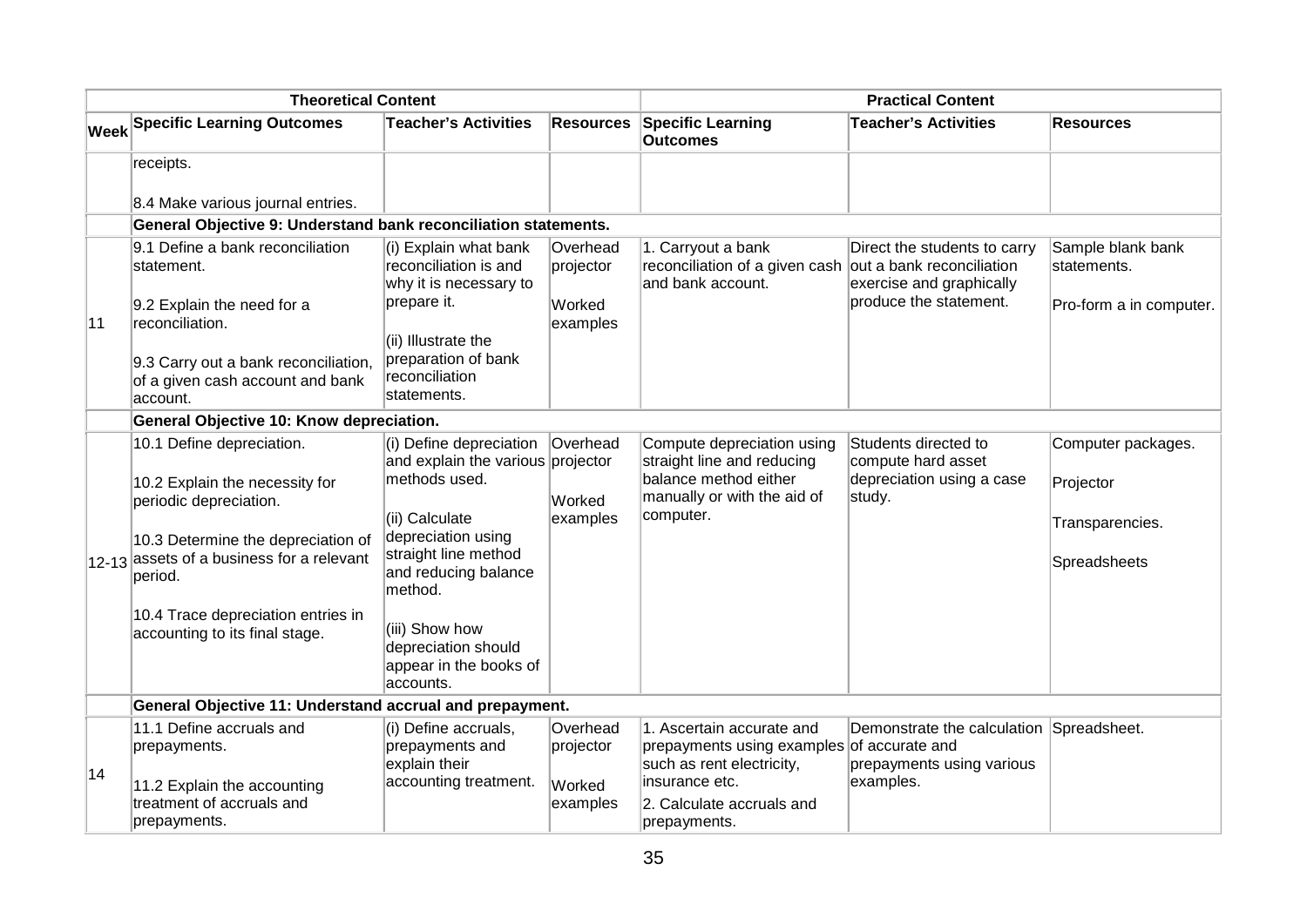| <b>Theoretical Content</b> |                                                                                                                                                                                                                                                |                                                                                                                             | <b>Practical Content</b>        |                                                                                                                                                                                                                              |                                                                                                                                             |                                                                                              |
|----------------------------|------------------------------------------------------------------------------------------------------------------------------------------------------------------------------------------------------------------------------------------------|-----------------------------------------------------------------------------------------------------------------------------|---------------------------------|------------------------------------------------------------------------------------------------------------------------------------------------------------------------------------------------------------------------------|---------------------------------------------------------------------------------------------------------------------------------------------|----------------------------------------------------------------------------------------------|
|                            | <b>Week Specific Learning Outcomes</b>                                                                                                                                                                                                         | Teacher's Activities                                                                                                        | <b>Resources</b>                | <b>Specific Learning</b><br><b>Outcomes</b>                                                                                                                                                                                  | <b>Teacher's Activities</b>                                                                                                                 | Resources                                                                                    |
|                            | General Objective 12: Know final accounts.                                                                                                                                                                                                     |                                                                                                                             |                                 |                                                                                                                                                                                                                              |                                                                                                                                             |                                                                                              |
| 15                         | 12.1 Explain the meaning of final<br>laccounts.<br>12.2 Describe the stages in the<br>preparation of final accounts.<br>12.3 Extract a single final account<br>of a sole trader (Trading Profit and<br>Loss Account and the Balance<br>Sheet). | (i) Explain the meaning Overhead<br>of final accounts.<br>$\vert$ (ii) Illustrate the<br>preparation of final<br>laccounts. | projector<br>Worked<br>examples | 1. Prepare adjustments to<br>reflect the corrected errors,<br>depreciation, accrual and<br>prepayments in the final<br>accounts of a sole trader.<br>2. Prepare Trading and Profit<br>and loss account and<br>balance sheet. | Direct students to prepare<br>an ETB using a case study.<br>Direct students to prepare<br>P-L and balance sheet from<br>ETB produced above. | ETB produced using<br>computer spreadsheet.<br>Final accounts<br>produced on<br>spreadsheet. |

| <b>ASSESSMENT CRITERIA</b> |   |     |                                                                            |  |  |  |  |  |
|----------------------------|---|-----|----------------------------------------------------------------------------|--|--|--|--|--|
| 25%                        | % | 25% | Coursework Course test Practical Other (Examination/project/portfolio) 50% |  |  |  |  |  |
|                            |   |     |                                                                            |  |  |  |  |  |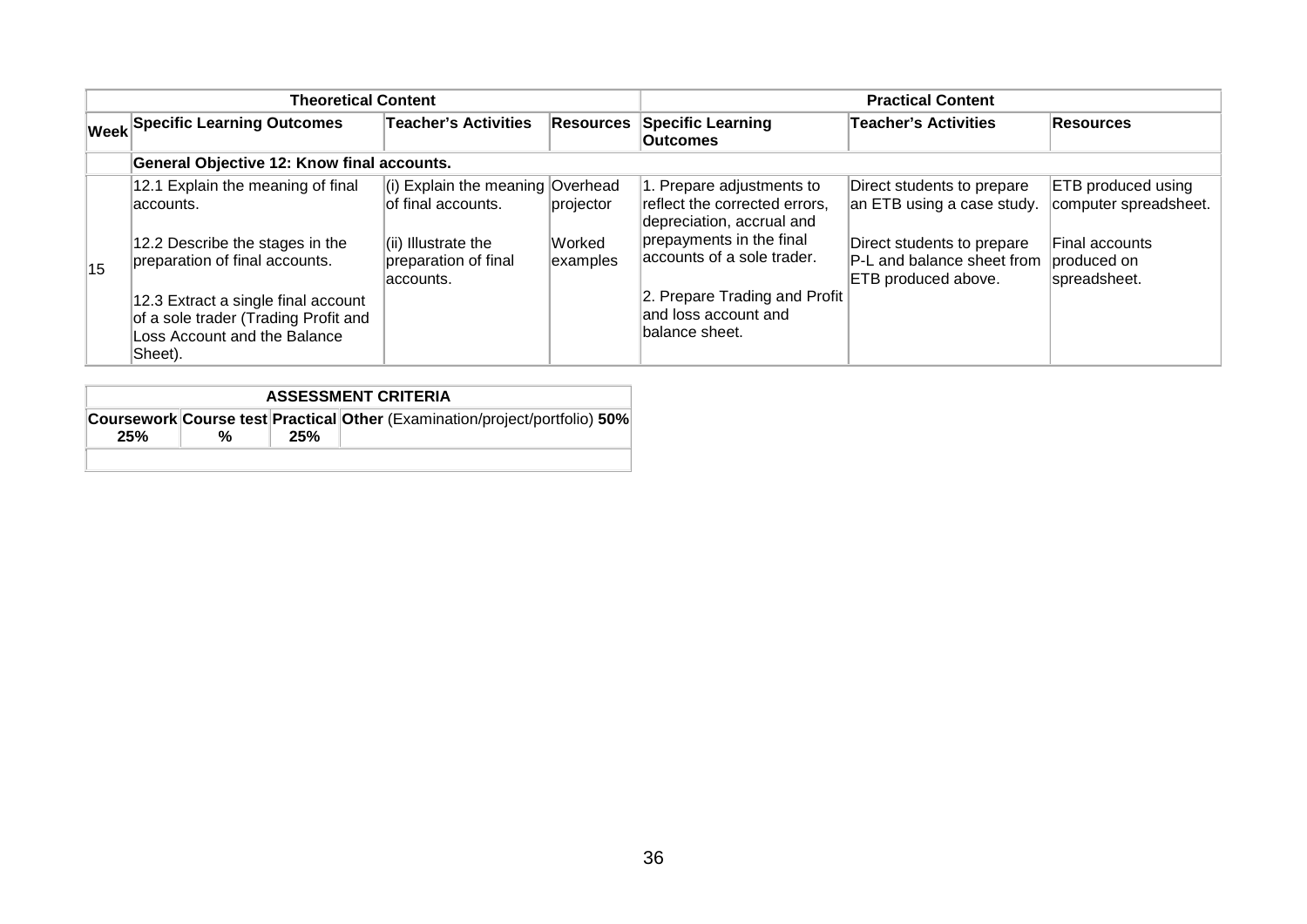## **PRINCIPLES OF MARKETING**

| <b>PROGRAMME: ND BUSINESS ADMIN AND MANAGEMENT</b>                                                                                                                                                                                                                                                                                                                                                                                                                                                                                                                                              |                |                                   |                                            |
|-------------------------------------------------------------------------------------------------------------------------------------------------------------------------------------------------------------------------------------------------------------------------------------------------------------------------------------------------------------------------------------------------------------------------------------------------------------------------------------------------------------------------------------------------------------------------------------------------|----------------|-----------------------------------|--------------------------------------------|
| <b>Course: PRINCIPLES OF MARKETING I</b>                                                                                                                                                                                                                                                                                                                                                                                                                                                                                                                                                        | Code: BAM 115  | <b>Credit Hours:</b>              | 3 hours 2                                  |
| Semester: 1                                                                                                                                                                                                                                                                                                                                                                                                                                                                                                                                                                                     | Pre-requisite: | <b>Theoretical:</b><br>Practical: | 1 hours/week - 33 %<br>2 hours/week - 67 % |
| <b>Course main Aim/Goal</b>                                                                                                                                                                                                                                                                                                                                                                                                                                                                                                                                                                     |                |                                   |                                            |
| The purpose of this course is to enable students to understand and apply the basic principles of marketing to business situations and to identify and examine key<br>aspects of the marketing mix.<br><b>General Objectives:</b>                                                                                                                                                                                                                                                                                                                                                                |                |                                   |                                            |
| 1. Understand the basic concepts of marketing in a modern business organisation<br>2. Understand the marketing environment<br>3. Know the organisational structures that promote marketing activities<br>4. Appreciate the importance of the various ingredients (4ps) of the marketing mix-product price, promotion and place.<br>5. Understand the role of marketing in society<br>6. Know the methods and type of pricing<br>7. Understand the promotional activities in marketing and their impatience<br>8. Know the different types of channels of distribution and physical distribution |                |                                   |                                            |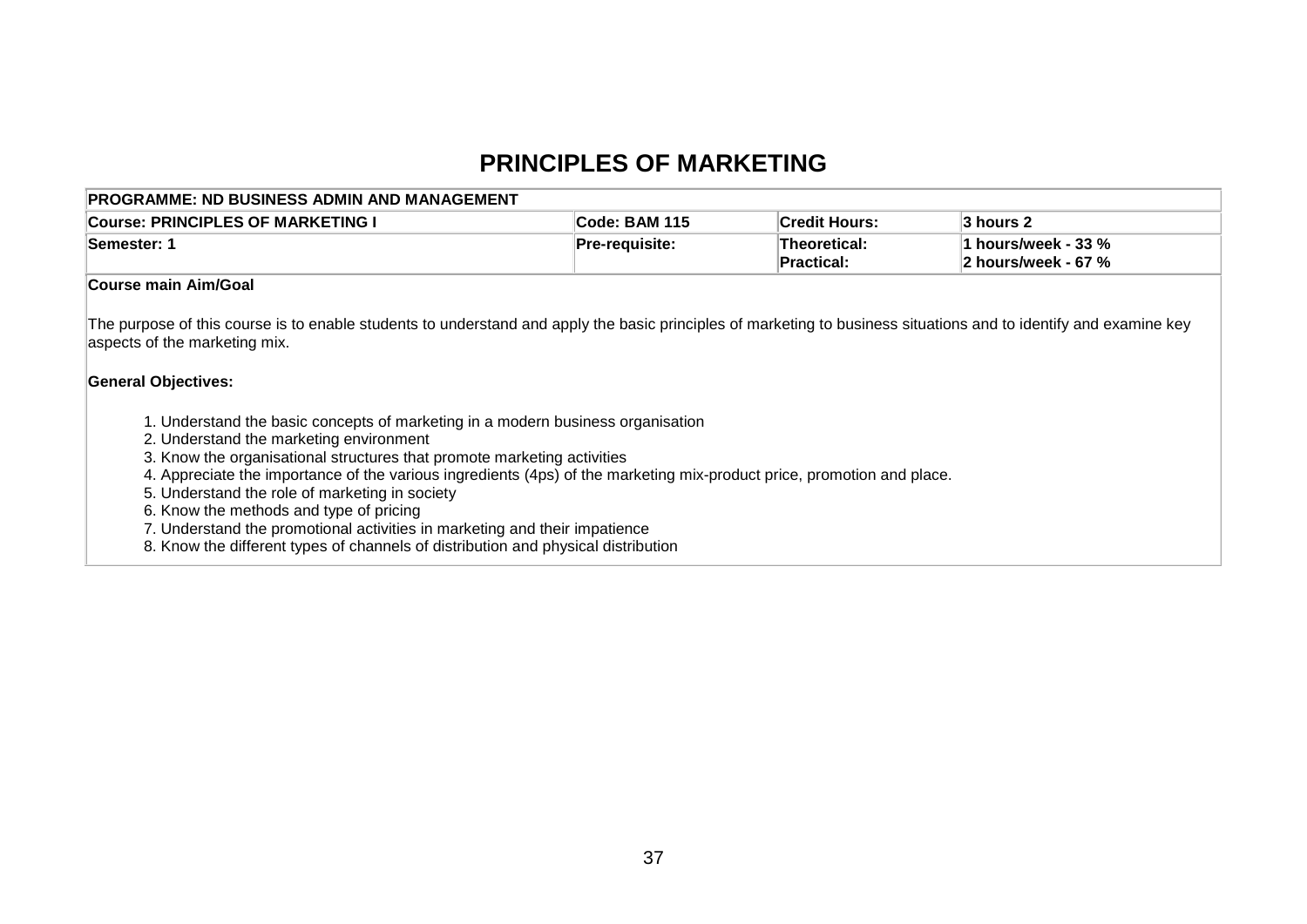|                                              | <b>Theoretical Content</b>                                                                                                                                                                                                                                                                                                                               |                                                                                                                                                                                                             |                                                                                                                                                                                                                                 | <b>Practical Content</b>                                                                                                                                           |                                                                  |
|----------------------------------------------|----------------------------------------------------------------------------------------------------------------------------------------------------------------------------------------------------------------------------------------------------------------------------------------------------------------------------------------------------------|-------------------------------------------------------------------------------------------------------------------------------------------------------------------------------------------------------------|---------------------------------------------------------------------------------------------------------------------------------------------------------------------------------------------------------------------------------|--------------------------------------------------------------------------------------------------------------------------------------------------------------------|------------------------------------------------------------------|
| $ \mathsf{W}\mathsf{e}\mathsf{e}\mathsf{k} $ | <b>Specific Learning Outcomes</b>                                                                                                                                                                                                                                                                                                                        | <b>Teacher's Activities</b>                                                                                                                                                                                 | <b>Resources Specific Learning</b><br><b>Outcomes</b>                                                                                                                                                                           | <b>Teacher's Activities</b>                                                                                                                                        | <b>Resources</b>                                                 |
|                                              | General Objective 1: Understand the basic concepts of marketing in a modern business organisation                                                                                                                                                                                                                                                        |                                                                                                                                                                                                             |                                                                                                                                                                                                                                 |                                                                                                                                                                    |                                                                  |
| $1-2$                                        | 1.1 Explain the evolution of marketing • Discuss the evolution of<br>1.2 Explain marketing concept, its role<br>and importance<br>1.3 Explain the marketing mix.<br>1.4 Explain the marketing information<br>system:<br>a) Marketing intelligence b) Market<br>and marketing research c) Internal<br>reporting system d) Analytical<br>marketing system. | marketing and its concepts.<br>$\cdot$ Explain how the economy<br>affect the marketing process<br>and vice-versa.<br>$\bullet$ Explain the marketing mix.<br>• Explain the marketing<br>information system. | Explain the<br>marketing mix.<br>Explain the<br>marketing<br>information system:<br>a) Marketing<br>intelligence<br>b) Market and<br>marketing research<br>c) Internal reporting<br>system<br>d) Analytical<br>marketing system | Questions and answers regarding<br>Price, Promotion, Place and Product<br>to various businesses.<br>Use case study to analyse the<br>marketing information system. | Internet and<br>Relevant<br>Websites                             |
|                                              | General Objective 2: Understand the marketing environment                                                                                                                                                                                                                                                                                                |                                                                                                                                                                                                             |                                                                                                                                                                                                                                 |                                                                                                                                                                    |                                                                  |
| $3-4$                                        | 2.1 Explain the uncontrollable<br>variables of marketing (Economic,<br>political/legal, sonar/cultural,<br>technological, physical, demographic.<br>2.2 Relate controllable to<br>uncontrollable.                                                                                                                                                        | • Explain the controllable<br>variables of marketing.<br>• Distinguish between<br>controllable and<br>uncontrollable environment.                                                                           | Explain the role of<br>marketing in a<br>business<br>organisation<br>Identify key<br>marketing objectives<br>and strategy.<br>Apply PEST analysis<br>to business situations                                                     | Guide students to appy the PEST<br>analysis to business situations.<br>Political, Economic, Social and<br>Technology aspects of marketing                          | Internet and<br>Relevant<br>Websites<br>Nigerian case<br>studies |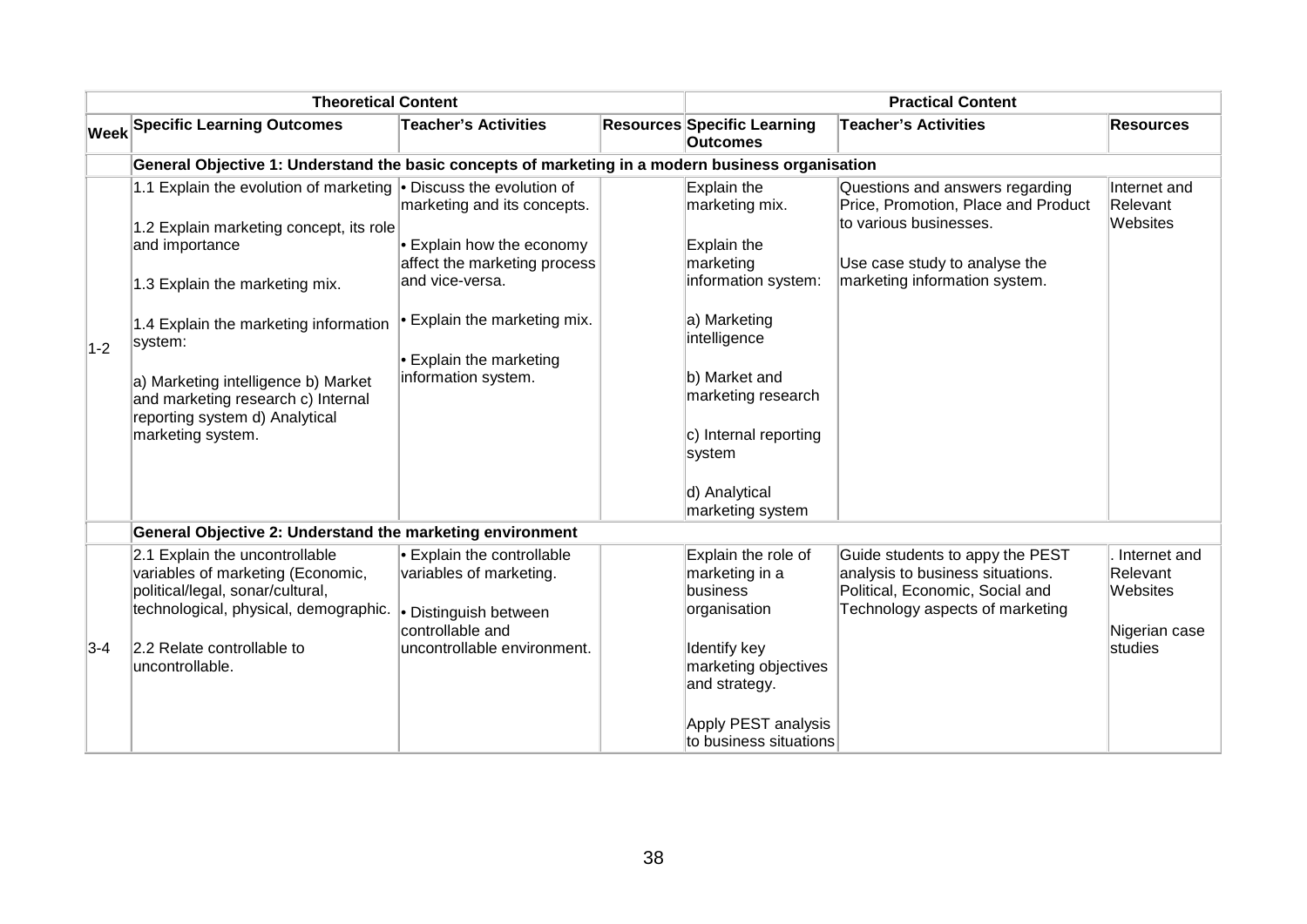|          | <b>Theoretical Content</b>                                                                                                                                                 |                                                                                |                              |                                                                   | <b>Practical Content</b>                                                                                                                       |                                                       |
|----------|----------------------------------------------------------------------------------------------------------------------------------------------------------------------------|--------------------------------------------------------------------------------|------------------------------|-------------------------------------------------------------------|------------------------------------------------------------------------------------------------------------------------------------------------|-------------------------------------------------------|
|          | <b>Week Specific Learning Outcomes</b>                                                                                                                                     | <b>Teacher's Activities</b>                                                    |                              | <b>Resources Specific Learning</b><br><b>Outcomes</b>             | <b>Teacher's Activities</b>                                                                                                                    | <b>Resources</b>                                      |
|          | General Objective 3: Know the organisational structures that promote marketing activities                                                                                  |                                                                                |                              |                                                                   |                                                                                                                                                |                                                       |
|          | 2.1 Explain the role of marketing in an $\bullet$ Discuss the role, type and<br>organisation.<br>2.2 Identify the various types of<br>marketing organisational structures. | importance of marketing<br>organisation.                                       | Textbooks<br>Journals        | Explain the role of<br>marketing in a<br>business<br>organisation | Guide students to apply the PEST<br>analysis to business situations.<br>Political, Economic, Social and<br>Technology aspects of marketing     | Internet and<br>Relevant<br>Websites<br>Nigerian case |
| $5-6$    | 2.3 Explain the role and importance of<br>marketing organisation in achieving<br>marketing objectives.                                                                     |                                                                                |                              | <b>Identify key</b><br>marketing objectives<br>and strategy.      |                                                                                                                                                | studies                                               |
|          |                                                                                                                                                                            |                                                                                |                              | Apply PEST analysis<br>to business situations                     |                                                                                                                                                |                                                       |
|          |                                                                                                                                                                            |                                                                                |                              |                                                                   | General Objective 4: Appreciate the importance of the various ingredients (4ps) of the marketing mix-product price, promotion and place        |                                                       |
|          | 4.1 Explain product concepts.<br>4.2 Explain packaging and branding                                                                                                        | Explain product concepts,<br>packaging, new product<br>development and product | Textbooks                    | Explain product<br>concepts.                                      | Guide student on a role play exercise   Internet and<br>to package, brand and sell three<br>products - article of clothing, toy and a Websites | Relevant                                              |
| $7-8$    | strategies.<br>4.3 Describe stages in new product                                                                                                                          | life cycle.                                                                    | Journals                     | Explain packaging<br>and branding<br>strategies.                  | computer game.<br>Oral presentation                                                                                                            |                                                       |
|          | development<br>4.4 Explain product life cycle.                                                                                                                             |                                                                                |                              | Describe stages in<br>new product<br>development                  |                                                                                                                                                |                                                       |
|          | General Objective 5: Understand the role of marketing in society                                                                                                           |                                                                                |                              |                                                                   |                                                                                                                                                |                                                       |
|          | 3.1 Relate marketing to social groups • Discuss marketing ethics,<br>3.2 Explain the social responsibility of                                                              | and consommés                                                                  | Textbooks<br><b>Journals</b> | Explain the social<br>responsibility of<br>marketing.             | Guide students to conduct a survey<br>about controversial advertisements<br>and products. Examine ethics and                                   | Internet and<br>Relevant<br>Websites                  |
| $9 - 10$ | marketing.<br>3.3 Explain consumers in Nigerian<br>Market.                                                                                                                 |                                                                                |                              | Explain consumers in<br>Nigerian Market.                          | legal controls                                                                                                                                 |                                                       |
|          | 3.4 Explain marketing ethics.                                                                                                                                              |                                                                                |                              | Explain marketing<br>ethics                                       |                                                                                                                                                |                                                       |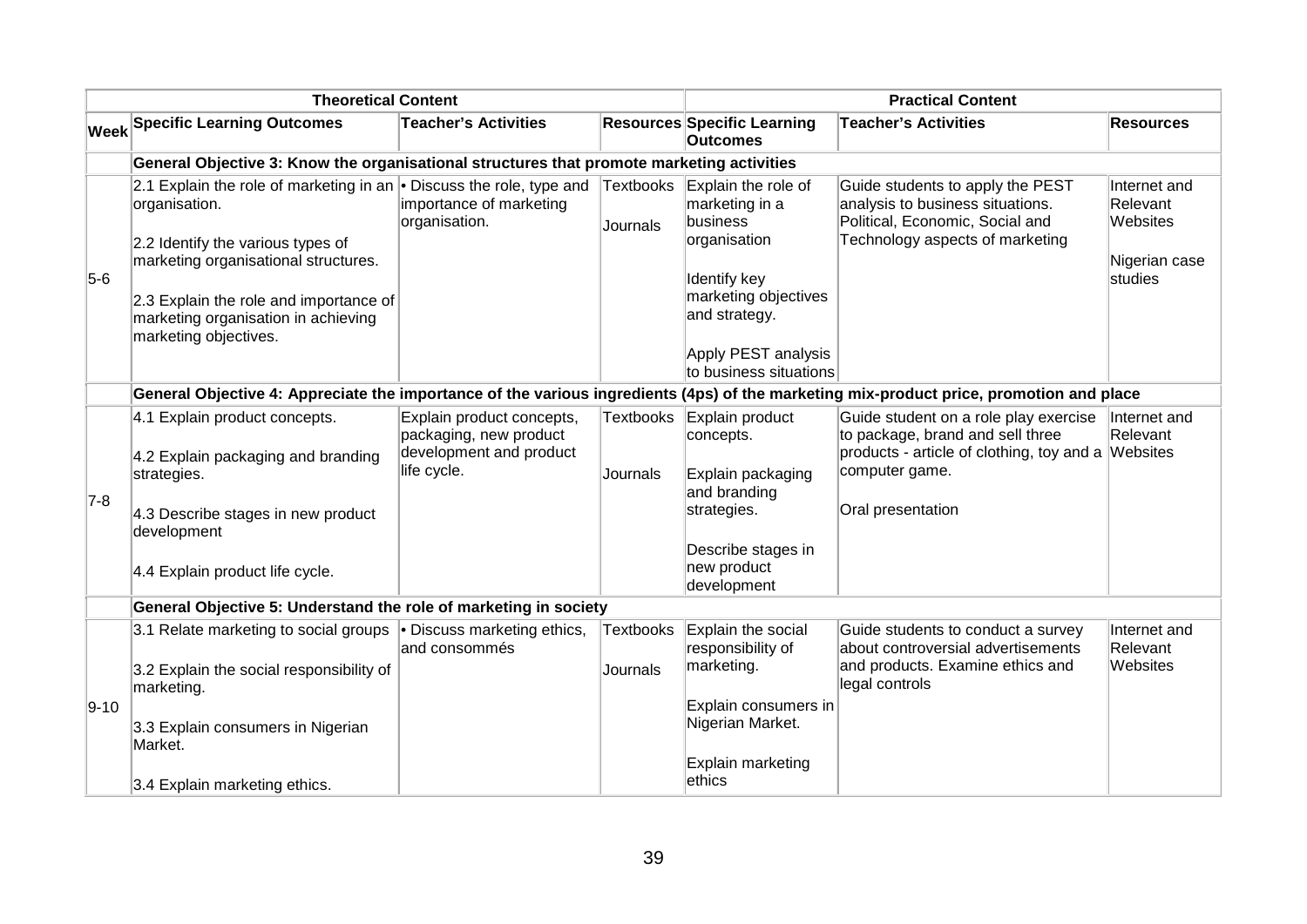|             | <b>Theoretical Content</b>                                          |                                                           |                              |                                                             | <b>Practical Content</b>                                                                                  |                                      |
|-------------|---------------------------------------------------------------------|-----------------------------------------------------------|------------------------------|-------------------------------------------------------------|-----------------------------------------------------------------------------------------------------------|--------------------------------------|
|             | <b>Week Specific Learning Outcomes</b>                              | <b>Teacher's Activities</b>                               |                              | <b>Resources Specific Learning</b><br><b>Outcomes</b>       | <b>Teacher's Activities</b>                                                                               | <b>Resources</b>                     |
|             | General Objective 6: Know types and methods of pricing              |                                                           |                              |                                                             |                                                                                                           |                                      |
|             | 6.1 Explain pricing<br>6.2 Explain pricing objectives               | Explain pricing, its<br>objectives, types and<br>methods. | <b>Textbooks</b>             | Explain pricing<br>objectives                               | Questions and answers.<br>Luxury products - demand and supply                                             | Internet and<br>Relevant<br>Websites |
| $ 11 - 12 $ | 6.3 Identify factors influencing pricing                            |                                                           | Journals                     | Identify factors<br>influencing pricing                     | issues.                                                                                                   |                                      |
|             | 6.4 Explain types and methods of<br>pricing.                        |                                                           |                              | Explain types and<br>methods of pricing.                    |                                                                                                           |                                      |
|             | General Objective 7: Understand promotional activities in marketing |                                                           |                              |                                                             |                                                                                                           |                                      |
|             | 7.1 Explain various elements of<br>promotional mix.                 | • Discuss promotional<br>activities,                      | <b>Textbooks</b><br>Journals | Explain various<br>elements of<br>promotional mix.          | Guide students in referring to previous<br>products - see above - How should<br>the products be promoted? | Internet and<br>Relevant<br>Websites |
| $13 - 14$   | 7.2 Explain advertising                                             | Advance                                                   |                              | Explain advertising                                         | Identify the promotional mix?                                                                             |                                      |
|             | 7.3 Explain personal selling                                        | Personal selling                                          |                              |                                                             | What price to charge?                                                                                     |                                      |
|             |                                                                     |                                                           |                              |                                                             | Report and oral presentation                                                                              |                                      |
|             | General Objective 8: Understand channels of distribution            |                                                           |                              |                                                             |                                                                                                           |                                      |
|             | 8.1 Explain channels of distribution                                | Discuss channels of And<br>physical distribution          | Textbooks                    | Explain channels of<br>distribution                         | Guide students on the above report.                                                                       | Internet and<br>Relevant             |
|             | 8.2 Explain its importance                                          |                                                           | Journals                     | Explain its                                                 | Students to include appropriate<br>channels of communication                                              | Websites                             |
| 15          | 8.3 Identify criteria for selection,<br>distribute channels.        |                                                           |                              | importance                                                  |                                                                                                           |                                      |
|             |                                                                     |                                                           |                              | Identify criteria for<br>selection, distribute<br>channels. |                                                                                                           |                                      |

| <b>ASSESSMENT CRITERIA</b>                                                                                |                    |                         |                                                |  |  |  |  |  |
|-----------------------------------------------------------------------------------------------------------|--------------------|-------------------------|------------------------------------------------|--|--|--|--|--|
| <b>Coursework</b><br>50%                                                                                  | Course test<br>25% | <b>Practical</b><br>25% | <b>Other</b> (Examination/project/portfolio) % |  |  |  |  |  |
| <b>Competency:</b> On completing the course, the student should be able to understand/estimate/define/etc |                    |                         |                                                |  |  |  |  |  |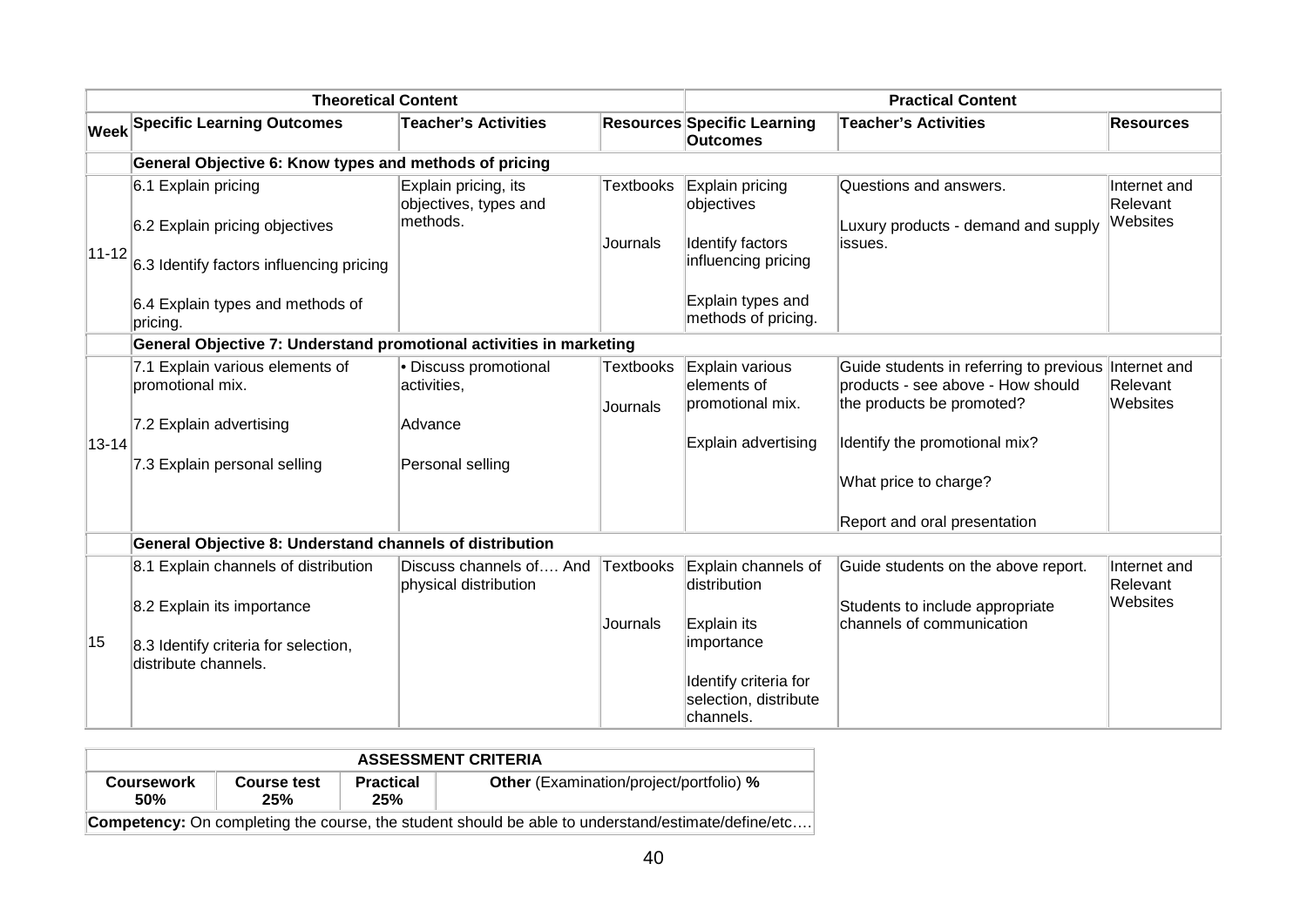# **ELEMENTS OF PUBLIC ADMINISTRATION**

| <b>Course: Elements of Public Administration</b>                                                                                                                                                                                                                                                                                                                                                                                                                                                                                                                                                                                                                                                                                                                                                                                                                                                       | Code: BAM 116  | <b>Credit Hours:</b>              | 3 hours 3 units                          |
|--------------------------------------------------------------------------------------------------------------------------------------------------------------------------------------------------------------------------------------------------------------------------------------------------------------------------------------------------------------------------------------------------------------------------------------------------------------------------------------------------------------------------------------------------------------------------------------------------------------------------------------------------------------------------------------------------------------------------------------------------------------------------------------------------------------------------------------------------------------------------------------------------------|----------------|-----------------------------------|------------------------------------------|
| Semester: 1                                                                                                                                                                                                                                                                                                                                                                                                                                                                                                                                                                                                                                                                                                                                                                                                                                                                                            | Pre-requisite: | Theoretical:<br><b>Practical:</b> | 1 hours/week - 33%<br>2 hours/week - 67% |
| Course main Aim/Goal                                                                                                                                                                                                                                                                                                                                                                                                                                                                                                                                                                                                                                                                                                                                                                                                                                                                                   |                |                                   |                                          |
| The course is intended to provide the student with an introduction to the basic principles of public administration and how these principles are translated into<br>administrative practices at the organisational and government levels in Nigeria.<br><b>General Objectives:</b><br>1. Know the general principles of public administration<br>2. Understand the historical development of public administration<br>3. Know the responsibilities of a chief executive<br>4. Comprehend the similarities and differences between business and public administration<br>5. Understand some environmental factors that influence public administration<br>6. Comprehend basic personnel practices<br>7. Know the various controls on administration<br>8. Know the concept of Bureaucracy<br>9. Know various administrative developments/reforms in Nigeria<br>10. Understand indeginisation in Nigeria |                |                                   |                                          |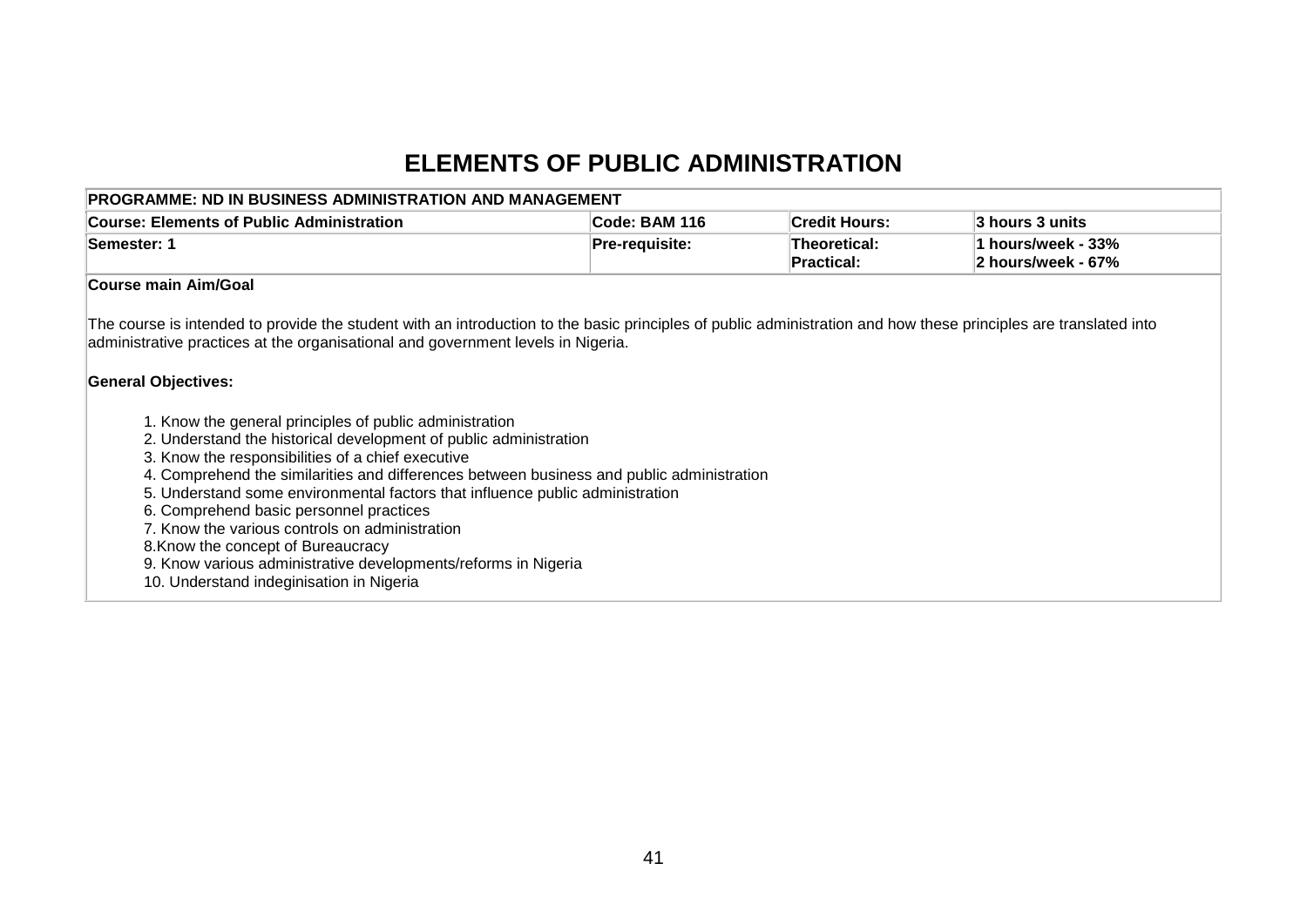|       |                                                                                                                                                                   | <b>Theoretical Content</b>                                                        |                       | <b>Practical Content</b>                                                                 |                                                                                                                                                   |                                      |  |
|-------|-------------------------------------------------------------------------------------------------------------------------------------------------------------------|-----------------------------------------------------------------------------------|-----------------------|------------------------------------------------------------------------------------------|---------------------------------------------------------------------------------------------------------------------------------------------------|--------------------------------------|--|
|       | Week Specific Learning Outcomes Teacher's Activities                                                                                                              |                                                                                   |                       | Resources Specific Learning Outcomes Teacher's Activities                                |                                                                                                                                                   | <b>Resources</b>                     |  |
|       | <b>General Objective 1: Principles of Public Administration</b>                                                                                                   |                                                                                   |                       |                                                                                          |                                                                                                                                                   |                                      |  |
|       | 1.1. Define administration and<br>public administration                                                                                                           | Examine administration as an Textbooks<br>art or science.                         | Journals              | Examine administration as an<br>art or science.                                          | Guide students on the role and<br>scope of public admin. - questions<br>and answers on hierarchy, unity of                                        | Internet and<br>Relevant<br>Websites |  |
| $1-2$ | 1.2. Examine administration as Explain the scope of public<br>an art or science.                                                                                  | administration                                                                    |                       | Explain the scope of public<br>administration                                            | command and span of control.                                                                                                                      |                                      |  |
|       | 1.3. Explain the scope of<br>public administration                                                                                                                | Analyse - hierarchy, unity of<br>command, chain of command<br>and span of control |                       | Analyse - hierarchy, unity of<br>command, chain of command<br>and span of control        |                                                                                                                                                   |                                      |  |
|       | 1.4. Analyse - hierarchy, unity<br>of command, chain of<br>command and span of control                                                                            |                                                                                   |                       |                                                                                          |                                                                                                                                                   |                                      |  |
|       | General Objective 2: Historical Development of Administration                                                                                                     |                                                                                   |                       |                                                                                          |                                                                                                                                                   |                                      |  |
|       | 2.1. Analyse the contribution of Explain behaviourism's<br>Scientific Management<br>theories to the development of development of public<br>public administration | contribution to the<br>administration                                             | Textbooks<br>Journals | Explain behaviourism's<br>contribution to the<br>development of public<br>administration | Advise students to work inpairs to<br>examine the development of public<br>admin. Refer to<br>behaviourism, bureaucracy and<br>contingency models | Internet and<br>Relevant<br>Websites |  |
| $3-4$ | 2.2. Explain the contributions<br>of Human Relations Theories<br>to the development of public<br>administration                                                   | Assess the contribution of<br>other groups to the<br>development of public admin: |                       | Assess the contribution of<br>other groups to the<br>development of public admin:        |                                                                                                                                                   |                                      |  |
|       | 2.3 Explain behaviourism's                                                                                                                                        | <b>Bureaucratic Model</b>                                                         |                       | <b>Bureaucratic Model</b>                                                                |                                                                                                                                                   |                                      |  |
|       | contribution to the<br>development of public<br>administration                                                                                                    | <b>Contingency Model</b>                                                          |                       | Contingency Model                                                                        |                                                                                                                                                   |                                      |  |
|       |                                                                                                                                                                   | Social Systems                                                                    |                       | Social Systems                                                                           |                                                                                                                                                   |                                      |  |
|       | 2.4. Assess the contribution of<br>other groups to the<br>development of public admin.                                                                            | Admin. Manag't                                                                    |                       |                                                                                          |                                                                                                                                                   |                                      |  |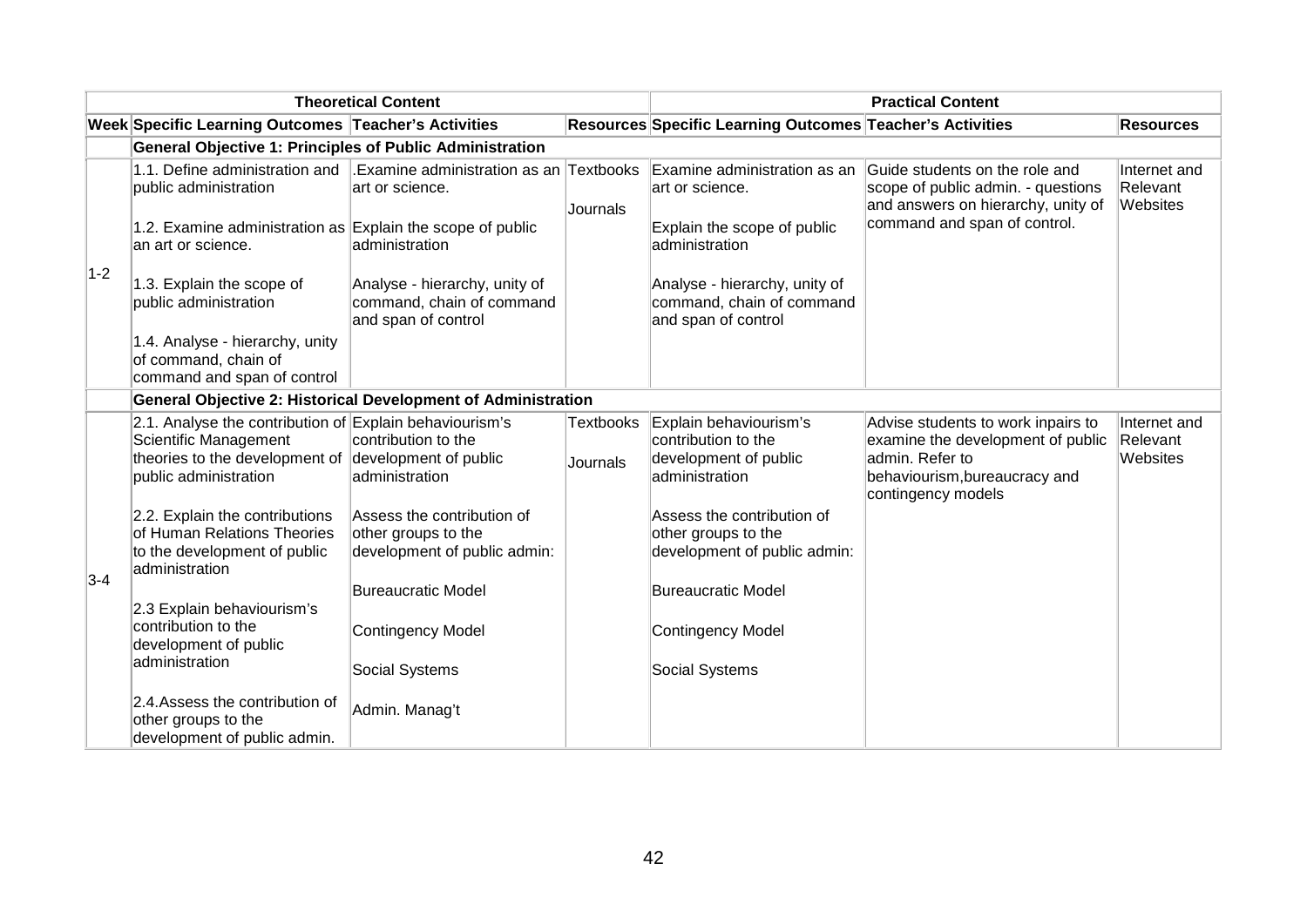|       | <b>Theoretical Content</b>                                                                           |                                                                                             |                       | <b>Practical Content</b>                                                                    |                                                                                                    |                          |  |
|-------|------------------------------------------------------------------------------------------------------|---------------------------------------------------------------------------------------------|-----------------------|---------------------------------------------------------------------------------------------|----------------------------------------------------------------------------------------------------|--------------------------|--|
|       | Week Specific Learning Outcomes Teacher's Activities                                                 |                                                                                             |                       | Resources Specific Learning Outcomes Teacher's Activities                                   |                                                                                                    | <b>Resources</b>         |  |
|       | <b>General Objective 3: Responsibilities of a Chief Executive</b>                                    |                                                                                             |                       |                                                                                             |                                                                                                    |                          |  |
|       | 3.1. Explain the Concept of the Examine his role in planning<br><b>Chief Executive</b>               | for the organisation                                                                        | Textbooks<br>Journals | Examine his role in planning<br>for the organisation                                        | Guide students to work in groups to Internet and<br>examine leadership and the chief<br>executive. | Relevant<br>Websites     |  |
|       | 3.2. Examine his role in<br>planning for the organisation                                            | Explain how his organisational<br>ability can help the<br>organisation.                     |                       | Explain how his organisational<br>ability can help the<br>organisation.                     | Use of a case study to analyse the<br>different roles of a chief executive --                      | lGuest<br>Speaker on     |  |
|       | 3.3 Explain how his<br>organisational ability can help<br>the organisation.                          | Assess his role in the<br>selection of the quality of staff                                 |                       | Assess his role in the<br>selection of the quality of staff                                 | internal v external, management v<br>official and financial v strategic role. Chief                | the role of<br>Executive |  |
|       | 3.4 Assess his role in the<br>selection of the quality of staff. Explain how he can direct his       | staff towards the desired goal                                                              |                       | Explain how he can direct his<br>staff towards the desired goal                             |                                                                                                    |                          |  |
| $5-6$ | 3.5 Explain how he can direct<br>his staff towards the desired<br>goal                               | Analyse his role in the co-<br>ordination of the various<br>activities in the organisation. |                       | Analyse his role in the co-<br>ordination of the various<br>activities in the organisation. |                                                                                                    |                          |  |
|       | 3.6 Analyse his role in the co-<br>ordination of the various<br>activities in the organisation.      |                                                                                             |                       |                                                                                             |                                                                                                    |                          |  |
|       | 3.7. Explain how he can use<br>reports gathered to improve<br>the performance of the<br>organisation |                                                                                             |                       |                                                                                             |                                                                                                    |                          |  |
|       | 3.8 Examine his role in the<br>budgeting of time and<br>resources in the organisation.               |                                                                                             |                       |                                                                                             |                                                                                                    |                          |  |
|       | 3.9 Explain his role as chief<br>accounting officer                                                  |                                                                                             |                       |                                                                                             |                                                                                                    |                          |  |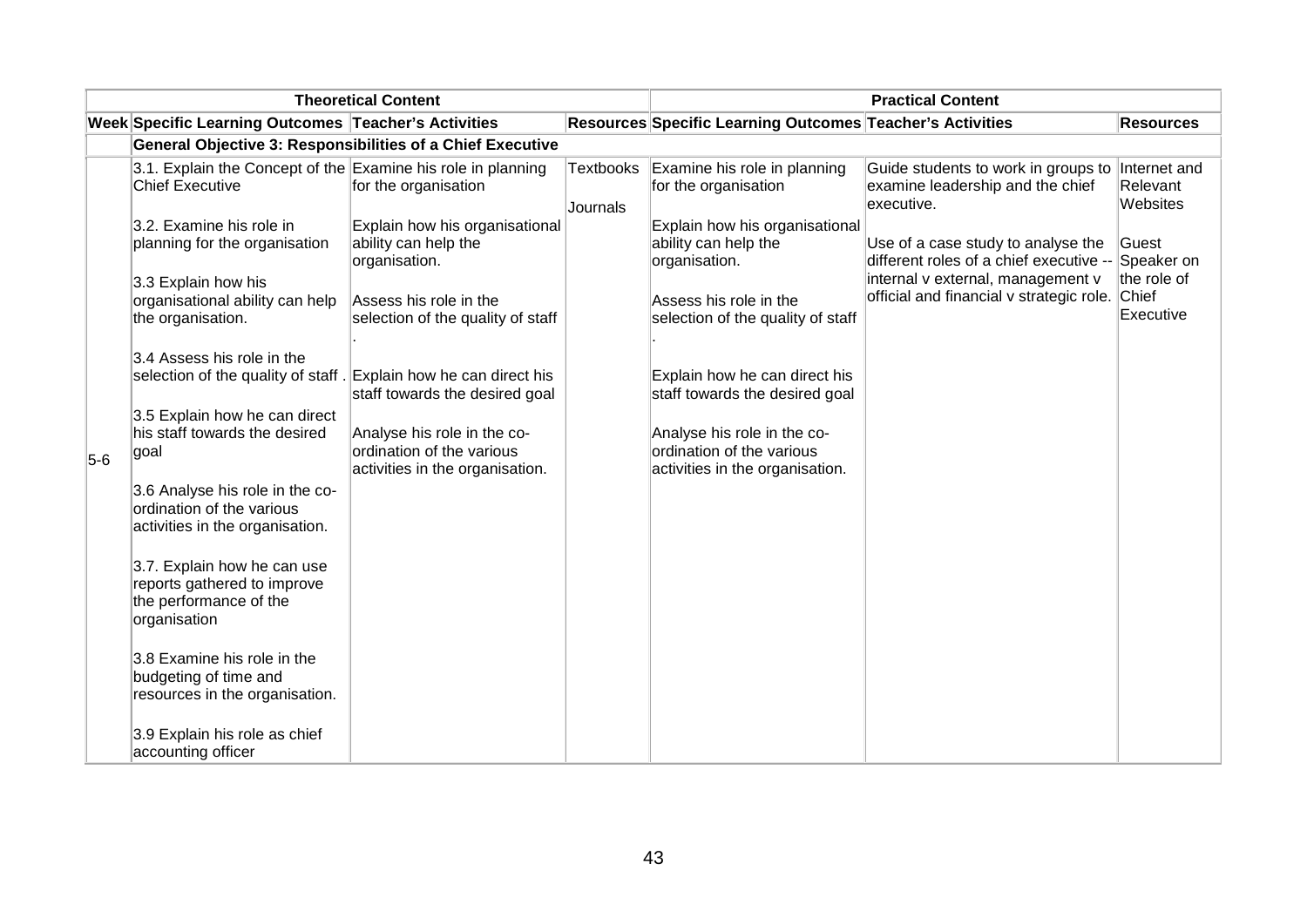|   |                                                                                                                                                                                                                                                                                            | <b>Theoretical Content</b>                                                                                                                                                 |                              |                                                                                                                                                                            | <b>Practical Content</b>                                                                                                                                                                                                                                              |                                      |
|---|--------------------------------------------------------------------------------------------------------------------------------------------------------------------------------------------------------------------------------------------------------------------------------------------|----------------------------------------------------------------------------------------------------------------------------------------------------------------------------|------------------------------|----------------------------------------------------------------------------------------------------------------------------------------------------------------------------|-----------------------------------------------------------------------------------------------------------------------------------------------------------------------------------------------------------------------------------------------------------------------|--------------------------------------|
|   | Week Specific Learning Outcomes Teacher's Activities                                                                                                                                                                                                                                       |                                                                                                                                                                            |                              | Resources Specific Learning Outcomes Teacher's Activities                                                                                                                  |                                                                                                                                                                                                                                                                       | <b>Resources</b>                     |
|   | <b>General Objective 4. Public and business Administration</b>                                                                                                                                                                                                                             |                                                                                                                                                                            |                              |                                                                                                                                                                            |                                                                                                                                                                                                                                                                       |                                      |
| 7 | 4.1. Define public<br>administration and business<br>administration<br>4.2 Explain their similarities<br>and differences in terms of the<br>Nigerian government<br>4.3. Explain the similarities and<br>differences in terms of the<br>services they offer<br>4.4. Assess them in terms of | Explain their similarities and<br>differences in terms of the<br>Nigerian government<br>Explain the similarities and<br>differences in terms of the<br>services they offer | <b>Textbooks</b><br>Journals | Explain their similarities and<br>differences in terms of the<br>Nigerian government<br>Explain the similarities and<br>differences in terms of the<br>services they offer | Guide students to the relevant<br>websites.<br>The process of privatisation and the<br>role of corporate objectives - the<br>main similarities and difference<br>Role play exercise and oral<br>presentation to examine issues<br>relating to business organisations. | Internet and<br>Relevant<br>Websites |
|   | the conditions of service of the<br>diplomates.<br>General Objective 5. Influence in Public Administration                                                                                                                                                                                 |                                                                                                                                                                            |                              |                                                                                                                                                                            |                                                                                                                                                                                                                                                                       |                                      |
|   | 5.1. Define the ecology of                                                                                                                                                                                                                                                                 | Explain how population growth Textbooks                                                                                                                                    |                              |                                                                                                                                                                            | Explain how population growth Guide students about a realistic                                                                                                                                                                                                        | Internet and                         |
|   | public administration                                                                                                                                                                                                                                                                      | influences the practice of                                                                                                                                                 |                              | influences the practice of                                                                                                                                                 | case study examining the major                                                                                                                                                                                                                                        | Relevant                             |
|   | 5.2. Explain how population<br>growth influences the practice<br>of public administration with<br>particular reference to the<br>increase in social overheads.                                                                                                                             | public administration with<br>particular reference to the<br>increase in social overheads.<br>Explain how culture and                                                      | Journals                     | public administration with<br>particular reference to the<br>increase in social overheads.<br>Explain how culture and                                                      | influences on public administration.<br>Problem solving issues to be<br>examined. Each student to produce<br>a written report                                                                                                                                         | Websites                             |
| 8 | 5.3 Explain how culture and<br>accepted norms in society<br>influence public administration<br>practices - corruption etc.                                                                                                                                                                 | accepted norms in society<br>influence public administration<br>practices - corruption etc.<br>Examine the impact of the                                                   |                              | accepted norms in society<br>influence public administration<br>practices - corruption etc.<br>Examine the impact of the                                                   |                                                                                                                                                                                                                                                                       |                                      |
|   | 5.4 Examine the impact of the<br>state of the economy on public<br>administration                                                                                                                                                                                                          | state of the economy on public<br>administration                                                                                                                           |                              | state of the economy on public<br>admin.                                                                                                                                   |                                                                                                                                                                                                                                                                       |                                      |
|   | 5.5. Explain the impact of the<br>political system and political<br>ability on public administration                                                                                                                                                                                       |                                                                                                                                                                            |                              |                                                                                                                                                                            |                                                                                                                                                                                                                                                                       |                                      |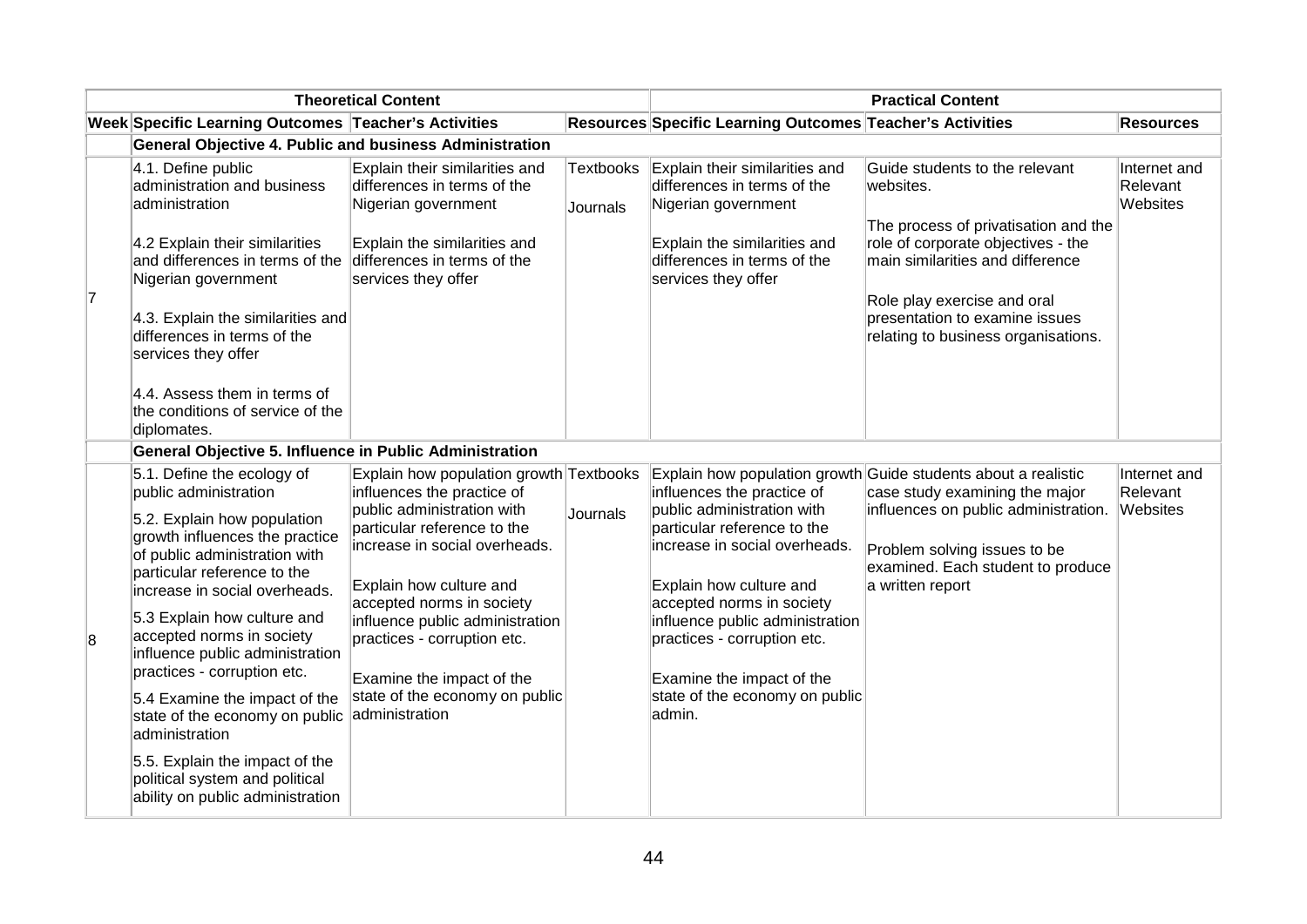|    |                                                                                            | <b>Theoretical Content</b>                                        |                              |                                                                   | <b>Practical Content</b>                                                                     |                                      |
|----|--------------------------------------------------------------------------------------------|-------------------------------------------------------------------|------------------------------|-------------------------------------------------------------------|----------------------------------------------------------------------------------------------|--------------------------------------|
|    | Week Specific Learning Outcomes Teacher's Activities                                       |                                                                   |                              | Resources Specific Learning Outcomes Teacher's Activities         |                                                                                              | <b>Resources</b>                     |
|    | <b>General Objective 6 Personnel Practices</b>                                             |                                                                   |                              |                                                                   |                                                                                              |                                      |
|    | 6.1. Define the concept and<br>scope of personnel<br>administration                        | Explain the recruitment,<br>selection and placement<br>procedures | <b>Textbooks</b><br>Journals | Explain the recruitment,<br>selection and placement<br>procedures | Guide students to undertake<br>simulations involving the<br>recruitment of staff in regional | Internet and<br>Relevant<br>Websites |
|    | 6.2. Explain the recruitment,<br>selection and placement<br>procedures.                    | State the importance of<br>human resources to an<br>organisation  |                              | State the importance of<br>human resources to an<br>organisation  | government.<br>Interviewing process and placement<br>procedures.                             |                                      |
| 9  | 6.3 state the importance of<br>human resources to an<br>organisation                       | Examine the role of motivation<br>in staff performance            |                              | Examine the role of motivation<br>in staff performance            |                                                                                              |                                      |
|    | 6.4. Examine the role of<br>motivation in staff performance Explain promotion procedure    | in the public service                                             |                              | Explain promotion procedure<br>in the public service              |                                                                                              |                                      |
|    | 6.5 Explain promotion<br>procedure in the public service                                   |                                                                   |                              |                                                                   |                                                                                              |                                      |
|    | 6.6. Analyse the procedure for<br>discipline                                               |                                                                   |                              |                                                                   |                                                                                              |                                      |
|    | General Objective 7 - Administrative Control                                               |                                                                   |                              |                                                                   |                                                                                              |                                      |
|    | 7.1. Explain the purpose and<br>methods of judicial control                                | Explain the purpose and<br>methods of judicial control            | Textbooks                    | Explain the purpose and<br>methods of judicial control            | Advise students about the extent<br>and importance of judicial review.                       | Internet and<br>Relevant<br>Websites |
|    | 7.2. Explain the purpose and<br>method of executive control                                | Explain the purpose and<br>method of executive control            | Journals                     | Explain the purpose and<br>method of executive control            | Cases and relevant legislation.<br>Individual research.                                      |                                      |
| 10 | 7.3. Explain the purpose and<br>method of legislative control                              | Explain the purpose and<br>method of legislative control          |                              | Explain the purpose and<br>method of legislative control          |                                                                                              |                                      |
|    | 7.4. Analyse how military<br>decrees exercise control on<br>administration                 |                                                                   |                              |                                                                   |                                                                                              |                                      |
|    | 7.5. Assess the other forms of<br>control and their impact on<br>administrative practices. |                                                                   |                              |                                                                   |                                                                                              |                                      |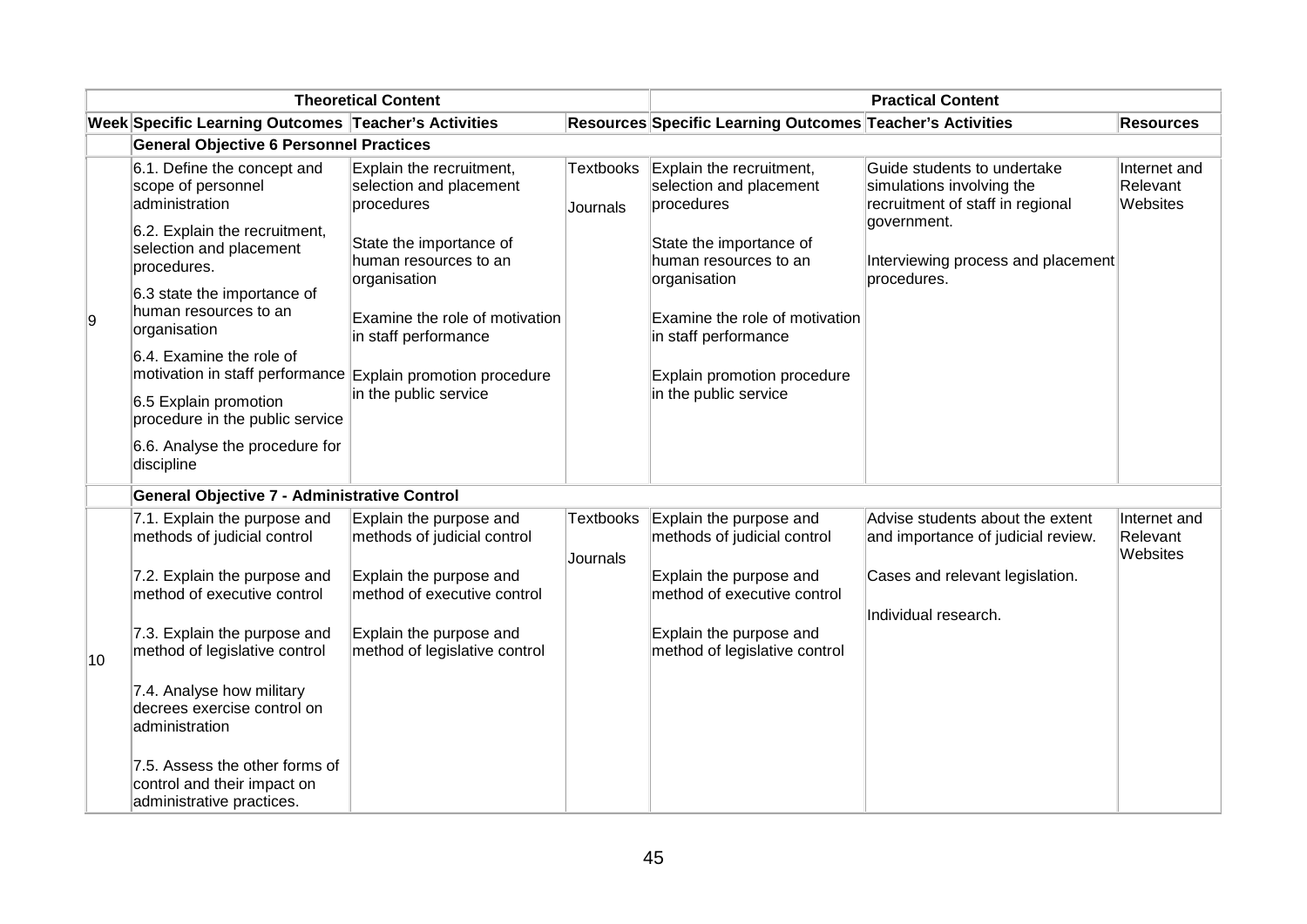|           | <b>Theoretical Content</b>                                                                                                                                                                                                                                                                                                                                                                                                                                                                                  |                                                                                                                                                                                                                                                                                                                                        |                              | <b>Practical Content</b>                                                                                                                                                                                                                                                                                                               |                                                                                                                                                     |                      |  |
|-----------|-------------------------------------------------------------------------------------------------------------------------------------------------------------------------------------------------------------------------------------------------------------------------------------------------------------------------------------------------------------------------------------------------------------------------------------------------------------------------------------------------------------|----------------------------------------------------------------------------------------------------------------------------------------------------------------------------------------------------------------------------------------------------------------------------------------------------------------------------------------|------------------------------|----------------------------------------------------------------------------------------------------------------------------------------------------------------------------------------------------------------------------------------------------------------------------------------------------------------------------------------|-----------------------------------------------------------------------------------------------------------------------------------------------------|----------------------|--|
|           | Week Specific Learning Outcomes Teacher's Activities                                                                                                                                                                                                                                                                                                                                                                                                                                                        |                                                                                                                                                                                                                                                                                                                                        |                              | Resources Specific Learning Outcomes Teacher's Activities                                                                                                                                                                                                                                                                              |                                                                                                                                                     | <b>Resources</b>     |  |
|           | <b>General Objective 8 - Bureaucracy:</b>                                                                                                                                                                                                                                                                                                                                                                                                                                                                   |                                                                                                                                                                                                                                                                                                                                        |                              |                                                                                                                                                                                                                                                                                                                                        |                                                                                                                                                     |                      |  |
| $11 - 12$ | 8.1. Define Bureaucracy<br>8.2. Explain Max Weber's<br>Model of Bureaucracy with<br>particular reference to<br>hierarchical structure, rules<br>and regulations, discipline,<br>impersonality and merit.<br>8.3. Relate each of the<br>concepts in 8.2. to some<br>chosen ministries and to<br>parastatals in Nigeria.<br>8.4. Evaluate the operation of<br>ministries and parastatals in<br>Nigeria.<br>8.5. State the merits and<br>demerits of an ideal<br>bureaucracy<br>8.6. Suggest some solutions to | Relate each of the key<br>concepts of Weber's Model of<br>Bureaucracy to some chosen<br>ministries and to parastatals in<br>Nigeria.<br>Evaluate the operation of<br>ministries and parastatals in<br>Nigeria.<br>State the merits and demerits<br>of an ideal bureaucracy<br>Suggest some solutions to the<br>demerits in 8.5. above. | <b>Textbooks</b><br>Journals | Relate each of the key<br>concepts of Weber's Model of<br>Bureaucracy to some chosen<br>ministries and to parastatals in<br>Nigeria.<br>Evaluate the operation of<br>ministries and parastatals in<br>Nigeria.<br>State the merits and demerits<br>of an ideal bureaucracy<br>Suggest some solutions to the<br>demerits in 8.5. above. | Advise students about the operation Internet and<br>of ministries and parastatals in<br>Nigeria.<br>Use of the internet to research<br>bureaucracy. | Relevant<br>Websites |  |
|           | the demerits in 8.5. above.                                                                                                                                                                                                                                                                                                                                                                                                                                                                                 | General Objective 9 - Administrative Developments/Reforms in Nigeria.                                                                                                                                                                                                                                                                  |                              |                                                                                                                                                                                                                                                                                                                                        |                                                                                                                                                     |                      |  |
|           | 9.1 Define administrative                                                                                                                                                                                                                                                                                                                                                                                                                                                                                   | Explain the objectives of                                                                                                                                                                                                                                                                                                              | <b>Textbooks</b>             | Explain the objectives of                                                                                                                                                                                                                                                                                                              | Questions and answers on public                                                                                                                     | Internet and         |  |
|           | reforms                                                                                                                                                                                                                                                                                                                                                                                                                                                                                                     | administrative reforms.                                                                                                                                                                                                                                                                                                                | Journals                     | administrative reforms.                                                                                                                                                                                                                                                                                                                | sector reforms.                                                                                                                                     | Relevant<br>Websites |  |
|           | 9.2. Explain the objectives of<br>13-14 administrative reforms.<br>9.3. Explain the various public<br>service reforms in Nigeria:<br>Harragin (1946) Gorsuch<br>(1954) H.M.Foot (1948),                                                                                                                                                                                                                                                                                                                     | Explain the various public<br>service reforms in Nigeria:<br>Harragin (1946) Gorsuch<br>(1954) H.M.Foot (1948),<br>Morgan (1963), Elwood<br>(1966), Adebo, Udoji, Dotun<br>Phillips Decree 46 (1988) and                                                                                                                               |                              | Explain the various public<br>service reforms in Nigeria:<br>Harragin (1946) Gorsuch<br>(1954) H.M.Foot (1948),<br>Morgan (1963), Elwood<br>(1966), Adebo, Udoji, Dotun<br>Phillips Decree 46 (1988) and                                                                                                                               | Oral presentation from each group<br>to examine a particular reform. The<br>implications for Nigeria etc.                                           |                      |  |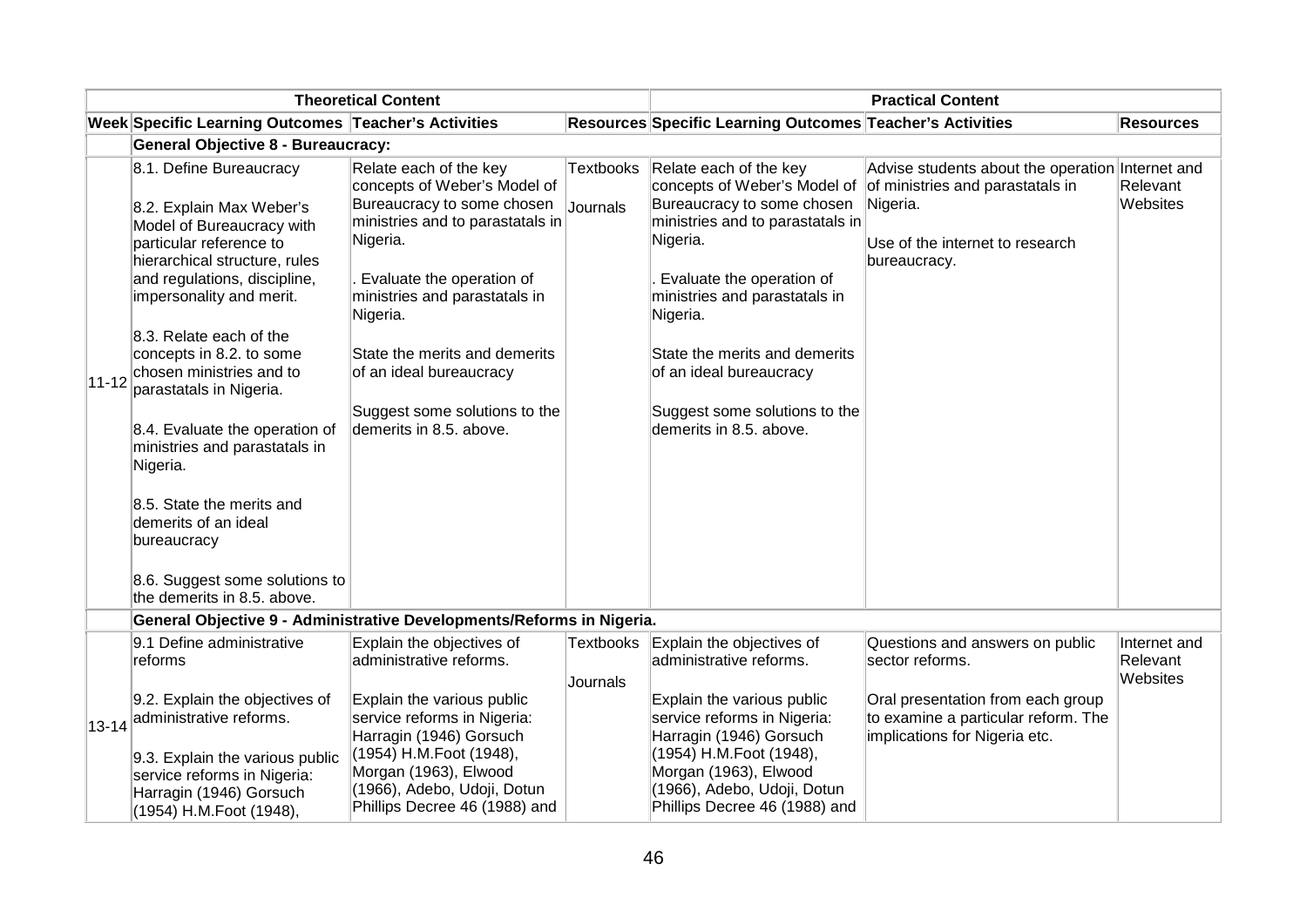| <b>Theoretical Content</b> |                                                                                                                 |                                                                               | <b>Practical Content</b> |                                                                               |                                                            |                          |
|----------------------------|-----------------------------------------------------------------------------------------------------------------|-------------------------------------------------------------------------------|--------------------------|-------------------------------------------------------------------------------|------------------------------------------------------------|--------------------------|
|                            | Week Specific Learning Outcomes Teacher's Activities                                                            |                                                                               |                          | Resources Specific Learning Outcomes Teacher's Activities                     |                                                            | <b>Resources</b>         |
|                            | Morgan (1963), Elwood<br>(1966), Adebo, Udoji, Dotun                                                            | Ayida (19994)                                                                 |                          | Ayida (19994)                                                                 |                                                            |                          |
|                            | Phillips Decree 46 (1988) and<br>Ayida (19994)                                                                  | Assess the impact of these<br>reforms on public<br>admisitaration in Nigeria. |                          | Assess the impact of these<br>reforms on public<br>admisitaration in Nigeria. |                                                            |                          |
|                            | 9.4. Assess the impact of<br>these reforms on public<br>admisitaration in Nigeria.                              |                                                                               |                          |                                                                               |                                                            |                          |
|                            | 9.5. Define "Federal<br>Character"                                                                              |                                                                               |                          |                                                                               |                                                            |                          |
|                            | 9.6 Analyse the<br>implementation and impact of<br>the Federal Character Policy in<br>Nigeria's public service. |                                                                               |                          |                                                                               |                                                            |                          |
|                            | General Objective 10 - Indigenisation in Nigeria.                                                               |                                                                               |                          |                                                                               |                                                            |                          |
|                            | 10.1. Define indigenisation                                                                                     | Explain the objectives of<br>indigenisation                                   | Textbooks                | Explain the objectives of<br>indigenisation                                   | Questions and answers concerning<br>indigenisation.        | Internet and<br>Relevant |
|                            | 10.2. Explain the objectives of                                                                                 |                                                                               | Journals                 |                                                                               |                                                            | Websites                 |
|                            | indigenisation                                                                                                  | Analyse the Nigerian<br>Indigenisation Decree                                 |                          | Analyse the Nigerian<br><b>Indigenisation Decree</b>                          | Assignment questions and<br>reference to relevant case law |                          |
| 15                         | 10.3. Analyse the Nigerian                                                                                      |                                                                               |                          |                                                                               |                                                            |                          |
|                            | <b>Indigenisation Decree</b>                                                                                    | Assess the level of<br>success/failure of the Decree                          |                          | Assess the level of<br>success/failure of the Decree                          |                                                            |                          |
|                            | 10.4. Assess the level of<br>success/failure of the Decree<br>in 10.3. above.                                   |                                                                               |                          |                                                                               |                                                            |                          |

| <b>ASSESSMENT CRITERIA</b>                                                                                |                           |                         |                                                |  |  |  |  |  |
|-----------------------------------------------------------------------------------------------------------|---------------------------|-------------------------|------------------------------------------------|--|--|--|--|--|
| <b>Coursework</b><br><b>50%</b>                                                                           | <b>Course test</b><br>25% | <b>Practical</b><br>25% | <b>Other</b> (Examination/project/portfolio) % |  |  |  |  |  |
| <b>Competency:</b> On completing the course, the student should be able to understand/estimate/define/etc |                           |                         |                                                |  |  |  |  |  |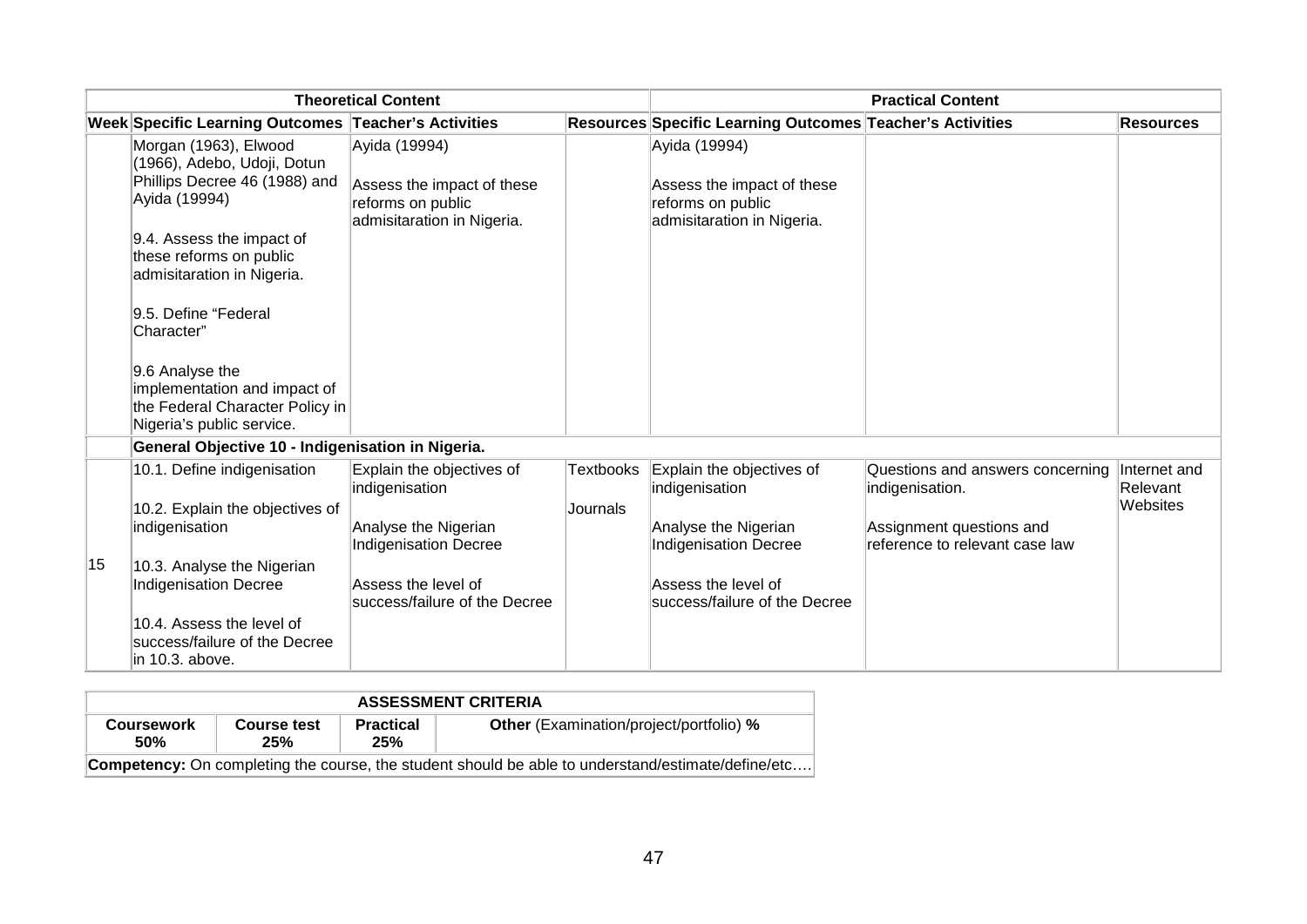#### **PRINCIPLES OF PURCHASING**

| <b>PROGRAMME: ND IN Business Administration and Management</b> |                       |                                   |                                           |  |  |  |  |  |
|----------------------------------------------------------------|-----------------------|-----------------------------------|-------------------------------------------|--|--|--|--|--|
| <b>Course: Principles of Purchasing</b>                        | Code: BAM 117         | <b>Credit Hours:</b>              | 3 hours 3 UNITS                           |  |  |  |  |  |
| Semester: 1                                                    | <b>Pre-requisite:</b> | Theoretical:<br><b>Practical:</b> | l1 hours/week - 33%<br>2 hours/week - 67% |  |  |  |  |  |
| <b>Course main Aim/Goal</b>                                    |                       |                                   |                                           |  |  |  |  |  |

To understand the key principles and concepts of the purchasing function in a business organisation. To be aware of the need for the purchasing function.

#### **General Objectives:**

- 1. Explain the purchasing function in a business organisation.
- 2. Purchasing information sources and criteria to select suppliers.
- 3. Buying the Right Quantity and Quality.
- 4. Appreciate the key aspects of international purchasing
- 5. Know how the different approaches and techniques of purchasing used in buying different types of products/services.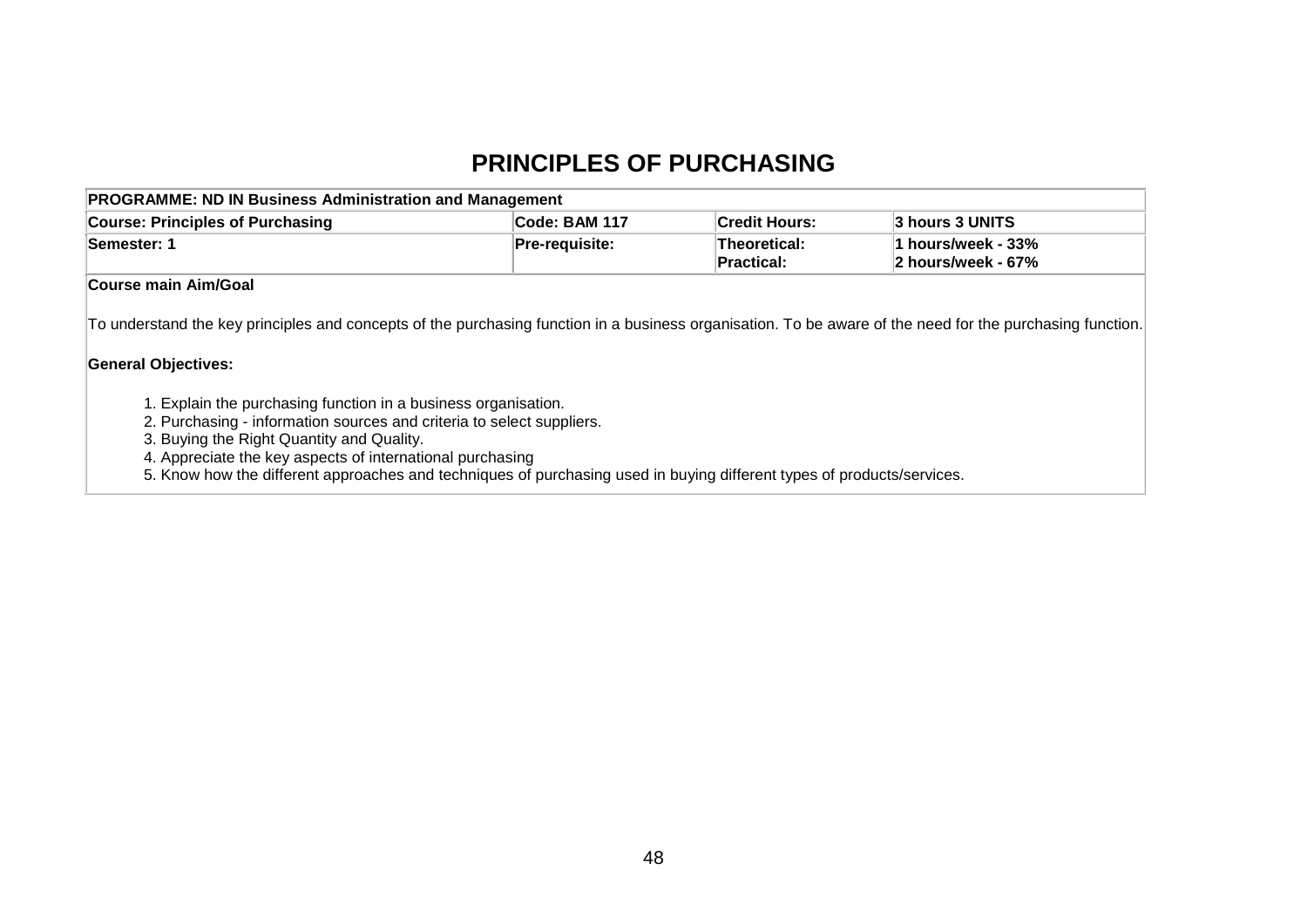|         | <b>Theoretical Content</b>                                                                                                      | <b>Practical Content</b>                                                 |                              |                                                                             |                                                                             |                                      |
|---------|---------------------------------------------------------------------------------------------------------------------------------|--------------------------------------------------------------------------|------------------------------|-----------------------------------------------------------------------------|-----------------------------------------------------------------------------|--------------------------------------|
|         | <b>Week Specific Learning Outcomes</b>                                                                                          | <b>Teacher's Activities</b>                                              |                              | <b>Resources Specific Learning</b><br><b>Outcomes</b>                       | <b>Teacher's Activities</b>                                                 | <b>Resources</b>                     |
|         |                                                                                                                                 | General Objective 1: The Purchasing Function in a Business Organisation  |                              |                                                                             |                                                                             |                                      |
| $ 1-3 $ | 1.1. Explain purchasing as a service<br>function and proactive activity.                                                        | Explain purchasing as a service<br>function and proactive activity.      | <b>Textbooks</b><br>Journals | Explain purchasing as a<br>service function and<br>proactive activity.      | Guide students using a<br>relevant case study to<br>examine the role and    | Internet and<br>Relevant<br>Websites |
|         | 1.2. Explain the organisation and<br>structuring of purchasing                                                                  | Explain the organisation and<br>structuring of purchasing                |                              | Explain the organisation and<br>structuring of purchasing                   | functions of purchasing                                                     |                                      |
|         | 1.3. Identify the relationship of                                                                                               | Identify the relationship of                                             |                              |                                                                             |                                                                             |                                      |
|         | purchasing to other functional areas                                                                                            | purchasing to other functional areas                                     |                              | Identify the relationship of<br>purchasing to other                         |                                                                             |                                      |
|         | 1.4. Explain purchasing planning.                                                                                               | Explain purchasing planning.                                             |                              | functional areas                                                            |                                                                             |                                      |
|         |                                                                                                                                 |                                                                          |                              | Explain purchasing planning.                                                |                                                                             |                                      |
|         | General Objective 2: Purchasing - Information Sources and Criteria                                                              |                                                                          |                              |                                                                             |                                                                             |                                      |
|         | 2.1. Explain sourcing for<br>consumables, capital goods and<br>goods for resale.                                                | Explain sourcing for consumables,<br>capital goods and goods for resale. | <b>Textbooks</b><br>Journals | Explain sourcing for<br>consumables, capital goods<br>and goods for resale. | Guide students using a<br>relevant case study to<br>examine outsourcing and | Internet and<br>Relevant<br>Websites |
|         | 2.2. Consider the nature of the<br>relationship with suppliers.                                                                 | Consider the nature of the<br>relationship with suppliers.               |                              | Consider the nature of the<br>relationship with suppliers.                  | subcontracting<br>Use internet sites and                                    |                                      |
| $ 4-6 $ | 2.3. Explain subcontracting and<br>outsourcing                                                                                  | Explain subcontracting and<br>outsourcing                                |                              | Explain subcontracting and<br>outsourcing                                   | group work to examine<br>the pros and cons etc.                             |                                      |
|         | 2.4. Consider purchasing in the<br>public sector.                                                                               | Consider purchasing in the public<br>sector.                             |                              |                                                                             |                                                                             |                                      |
|         | 2.5. Explain the problems of buying<br>services.                                                                                | Explain the problems of buying<br>services                               |                              |                                                                             |                                                                             |                                      |
|         | General Objective 3: Buying the Right Quantity and Quality of Goods                                                             |                                                                          |                              |                                                                             |                                                                             |                                      |
| $ 7-9 $ | 3.1. Explain issues in quality - quality Explain sourcing for consumables,<br>control, quality assurance and value<br>analysis. | capital goods and goods for resale.                                      | <b>Textbooks</b><br>Journals | Identify the criteria for<br>assessing supplier quality.                    | Guide students in the use<br>of Value Analysis                              | Internet and<br>Relevant<br>Websites |
|         |                                                                                                                                 | Consider the nature of the                                               |                              | Explain the techniques for                                                  | Students to solve                                                           |                                      |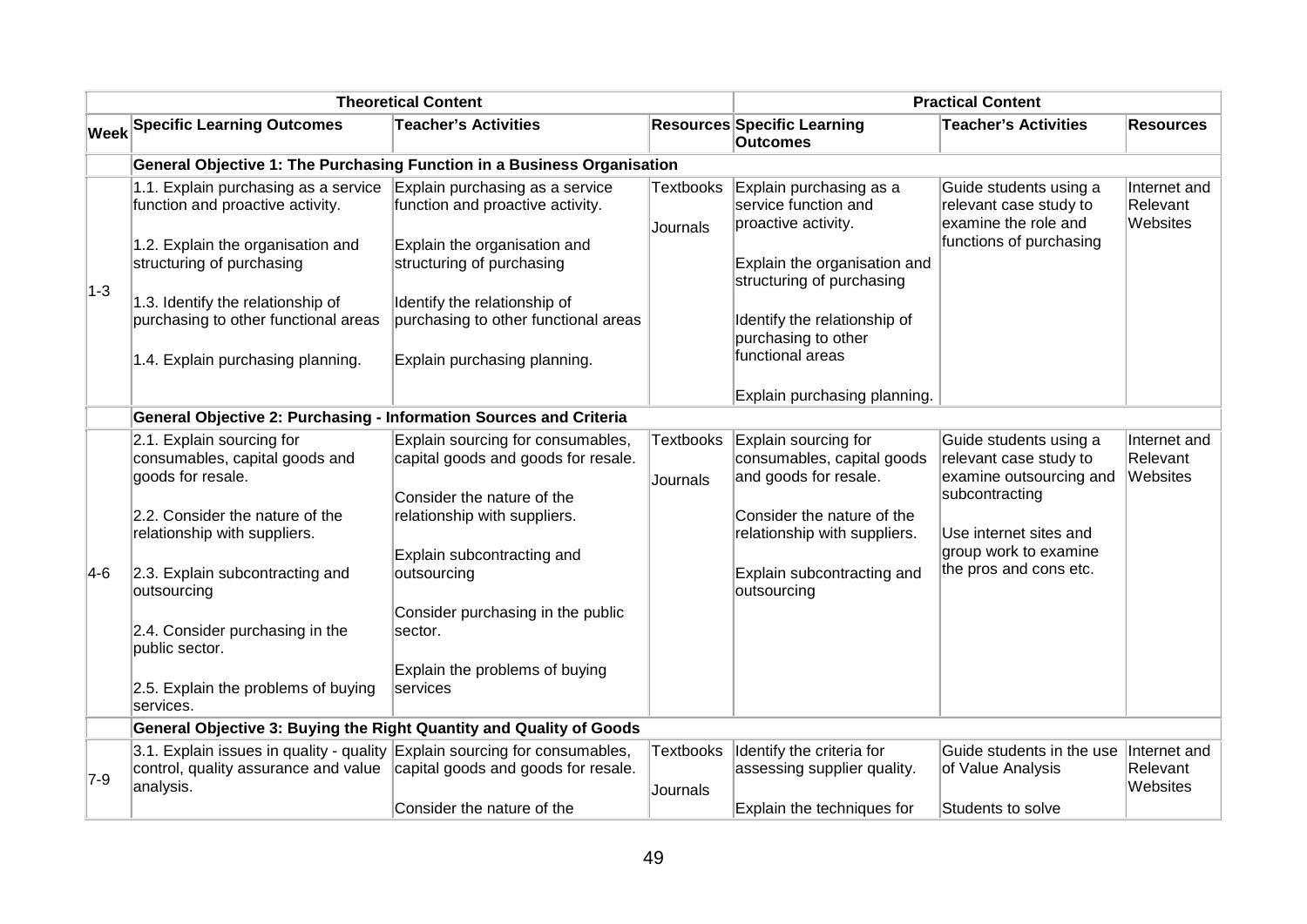|           |                                                                                                                                                                                                                                                                                                                                                                                                                                                                                                              | <b>Theoretical Content</b>                                                                                                                                                                                                                                                                                                                                                                                                                                                          | <b>Practical Content</b> |                                                                                                                                                           |                                                                                                                                                                                  |                                      |
|-----------|--------------------------------------------------------------------------------------------------------------------------------------------------------------------------------------------------------------------------------------------------------------------------------------------------------------------------------------------------------------------------------------------------------------------------------------------------------------------------------------------------------------|-------------------------------------------------------------------------------------------------------------------------------------------------------------------------------------------------------------------------------------------------------------------------------------------------------------------------------------------------------------------------------------------------------------------------------------------------------------------------------------|--------------------------|-----------------------------------------------------------------------------------------------------------------------------------------------------------|----------------------------------------------------------------------------------------------------------------------------------------------------------------------------------|--------------------------------------|
|           | <b>Week Specific Learning Outcomes</b>                                                                                                                                                                                                                                                                                                                                                                                                                                                                       | <b>Teacher's Activities</b>                                                                                                                                                                                                                                                                                                                                                                                                                                                         |                          | <b>Resources Specific Learning</b><br>Outcomes                                                                                                            | <b>Teacher's Activities</b>                                                                                                                                                      | <b>Resources</b>                     |
|           | 3.2. Identify the criteria for assessing<br>supplier quality. Value Analysis.<br>3.3. Explain the techniques of<br>ensuring the right quantity - stock<br>control, economic order quantities<br>etc.                                                                                                                                                                                                                                                                                                         | relationship with suppliers.<br>Explain subcontracting and<br>outsourcing                                                                                                                                                                                                                                                                                                                                                                                                           |                          | ensuring the right quantity -<br>stock control, economic<br>order quantities etc.                                                                         | problems using value<br>analysis.                                                                                                                                                |                                      |
|           | 3.4 Value Analysis and the<br>evaluation of services /products                                                                                                                                                                                                                                                                                                                                                                                                                                               |                                                                                                                                                                                                                                                                                                                                                                                                                                                                                     |                          |                                                                                                                                                           |                                                                                                                                                                                  |                                      |
|           | General Objective 4: Appreciation of the Key Aspects of International Purchasing                                                                                                                                                                                                                                                                                                                                                                                                                             |                                                                                                                                                                                                                                                                                                                                                                                                                                                                                     |                          |                                                                                                                                                           |                                                                                                                                                                                  |                                      |
| $10 - 12$ | 4.1. Import and export purchasing.<br>i.e. GATT, trade associations etc.<br>4.2. Explain Nigerian and<br>international organisations of<br>significance with regard to<br>international purchasing i.e. GATT,<br>trade associations etc<br>4.3. Appreciate international trade<br>arrangements - contract, factoring<br>and exchange rates. 4.4. Consider<br>the role of international trade<br>specialists - consultants, agents,<br>freight forwarders and specialist<br>consultants and licensing issues. | Import and export purchasing. i.e.<br>GATT, trade associations etc.<br>Explain Nigerian and international<br>organisations of significance with<br>regard to international purchasing<br>i.e. GATT, trade associations etc<br>Appreciate international trade<br>arrangements - contract, factoring<br>and exchange rates. Consider the<br>role of international trade specialists<br>consultants, agents, freight<br>forwarders and specialist<br>consultants and licensing issues. | Textbooks<br>Journals    | Explain Nigerian and<br>international organisations of<br>significance with regard to<br>international purchasing i.e.<br>GATT, trade associations<br>etc | Guide students in the use<br>of international and<br>Nigerian websites<br>explaining the role of<br>national and international<br>organisations. using a<br>relevant case study. | Internet and<br>Relevant<br>Websites |
|           | General Objective 5: Approaches and Techniques of Purchasing Used in Buying Different Products/Services                                                                                                                                                                                                                                                                                                                                                                                                      |                                                                                                                                                                                                                                                                                                                                                                                                                                                                                     |                          |                                                                                                                                                           |                                                                                                                                                                                  |                                      |
|           | 5.1. Dealing with late and faulty<br>deliveries.                                                                                                                                                                                                                                                                                                                                                                                                                                                             | Dealing with late and faulty<br>deliveries.                                                                                                                                                                                                                                                                                                                                                                                                                                         | Textbooks<br>Journals    | Dealing with late and faulty<br>deliveries.                                                                                                               | Guide students on<br>competitive tendering.                                                                                                                                      | Internet and<br>Relevant<br>Websites |
|           | 13-15 5.2. Competitive tendering and<br>methods of negotiation/bidding.<br>5.3. Economic order quantities and                                                                                                                                                                                                                                                                                                                                                                                                | Competitive tendering and methods<br>of negotiation/bidding. Economic<br>order quantities and quantity                                                                                                                                                                                                                                                                                                                                                                              |                          | Competitive tendering and<br>methods of<br>negotiation/bidding.<br>Economic order quantities                                                              | Case study and role play<br>for students to bid for a<br>contract.                                                                                                               |                                      |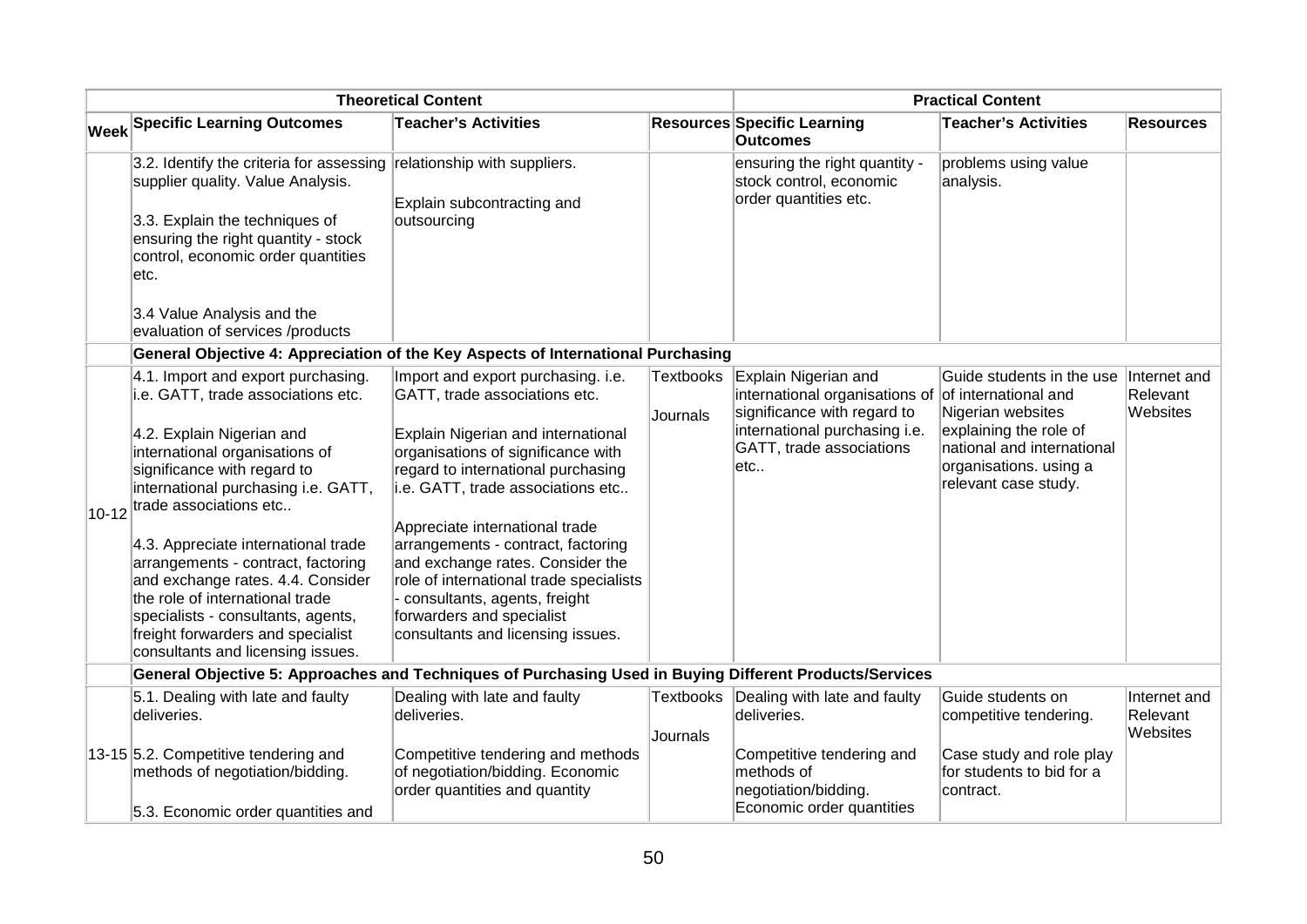|                                                                | <b>Theoretical Content</b> | <b>Practical Content</b>                              |                         |                                |  |
|----------------------------------------------------------------|----------------------------|-------------------------------------------------------|-------------------------|--------------------------------|--|
| <b>Teacher's Activities</b><br>Week Specific Learning Outcomes |                            | <b>Resources Specific Learning</b><br><b>Outcomes</b> | Teacher's Activities    | Resources                      |  |
| quantity discounts.                                            | discounts.                 |                                                       | and quantity discounts. | Pricing and re-order<br>issues |  |
| 5.4. Methods of re-ordering                                    | Methods of re-ordering     |                                                       | Methods of re-ordering  |                                |  |

| <b>ASSESSMENT CRITERIA</b>                                                                                |                    |                         |                                                |  |  |  |  |  |
|-----------------------------------------------------------------------------------------------------------|--------------------|-------------------------|------------------------------------------------|--|--|--|--|--|
| <b>Coursework</b><br><b>50%</b>                                                                           | Course test<br>25% | <b>Practical</b><br>25% | <b>Other</b> (Examination/project/portfolio) % |  |  |  |  |  |
| <b>Competency:</b> On completing the course, the student should be able to understand/estimate/define/etc |                    |                         |                                                |  |  |  |  |  |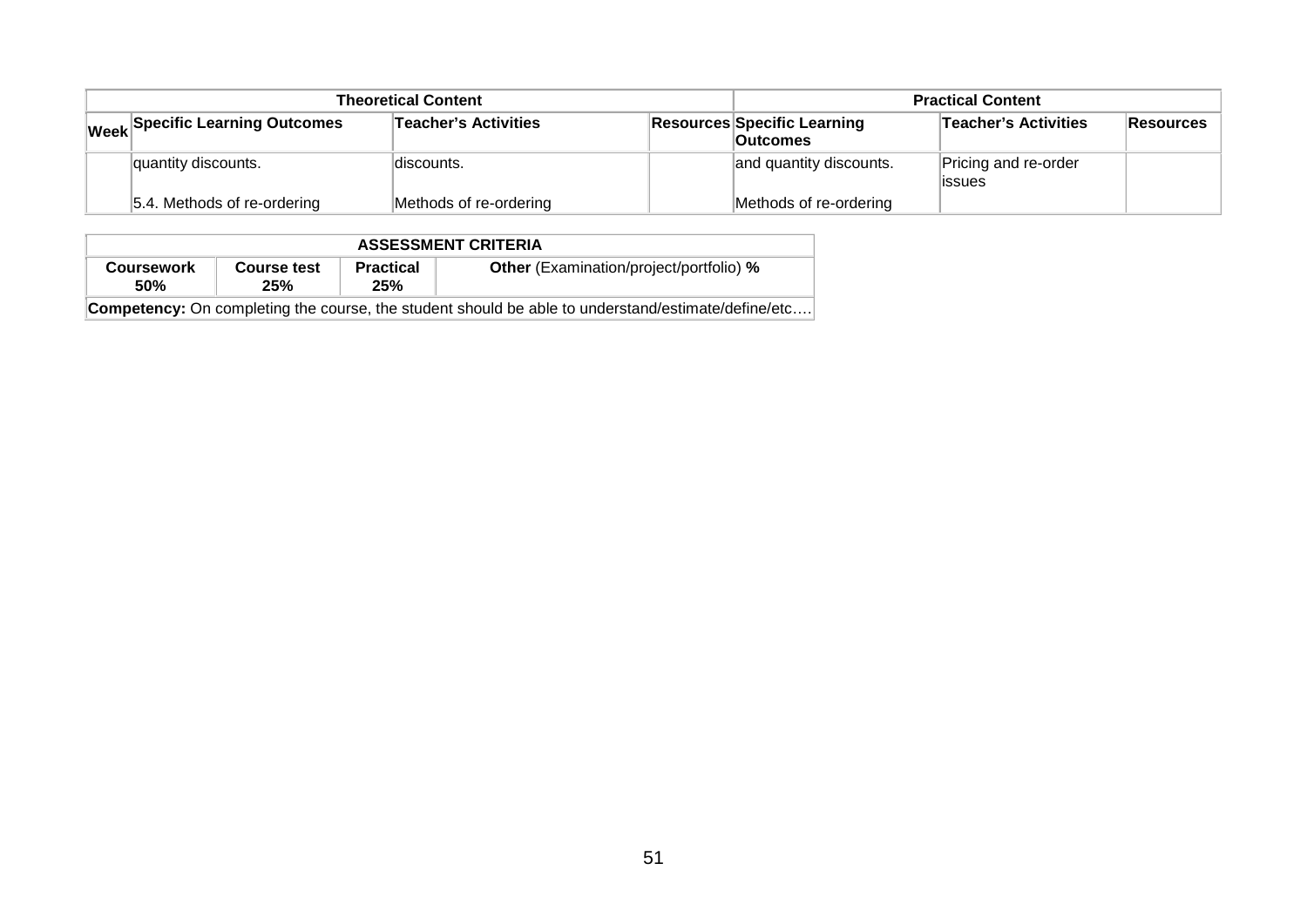# **2ND SEMESTER**

# **INTRODUCTION TO BUSINESS II**

| PROGRAMME: ND BUSINESS ADMIN AND MANAGEMENT                                                                                                                                                                                                                                                                                                                                                                                                                                                                                                                              |                       |                                          |                                          |  |  |  |  |  |  |
|--------------------------------------------------------------------------------------------------------------------------------------------------------------------------------------------------------------------------------------------------------------------------------------------------------------------------------------------------------------------------------------------------------------------------------------------------------------------------------------------------------------------------------------------------------------------------|-----------------------|------------------------------------------|------------------------------------------|--|--|--|--|--|--|
| <b>Course: INTRODUCTION TO BUSINESS II</b>                                                                                                                                                                                                                                                                                                                                                                                                                                                                                                                               | <b>Code: BAM 121</b>  | <b>Credit Hours:</b>                     | <b>3 hours</b>                           |  |  |  |  |  |  |
| Semester: 2                                                                                                                                                                                                                                                                                                                                                                                                                                                                                                                                                              | <b>Pre-requisite:</b> | <b>Theoretical:</b><br><b>Practical:</b> | 1 hours/week - 33%<br>2 hours/week - 67% |  |  |  |  |  |  |
| Course main Aim/Goal                                                                                                                                                                                                                                                                                                                                                                                                                                                                                                                                                     |                       |                                          |                                          |  |  |  |  |  |  |
| The course is designed to enable the student understand the various operating elements in the practice of general business organizations.<br><b>General Objectives:</b><br>1. Understand the basic principles of management<br>2. Know the various sources of financing business<br>3. Understand the roles of human resources department in business organizations<br>4. Understand the basic functions of marketing in business practice<br>5. Know the various production processes in business<br>6. Understand different types of business risks and uncertainties. |                       |                                          |                                          |  |  |  |  |  |  |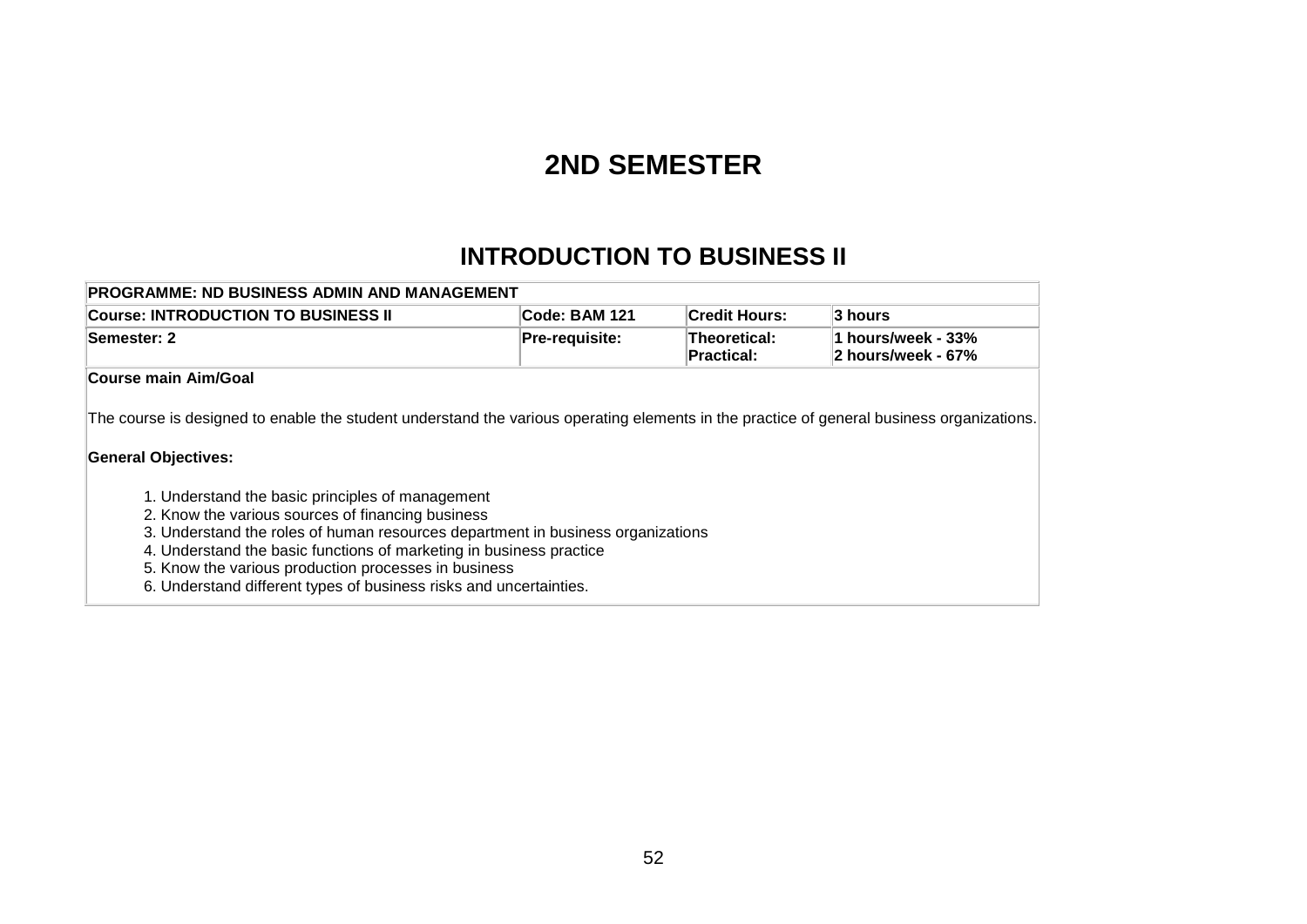| <b>Theoretical Content</b> |                                                                                            |                                                                                   | <b>Practical Content</b>         |                                                                        |                                                                                                                                                       |                                         |
|----------------------------|--------------------------------------------------------------------------------------------|-----------------------------------------------------------------------------------|----------------------------------|------------------------------------------------------------------------|-------------------------------------------------------------------------------------------------------------------------------------------------------|-----------------------------------------|
|                            | <b>Week Specific Learning Outcomes</b>                                                     | Teacher's Activities Resources Specific Learning                                  |                                  | <b>Outcomes</b>                                                        | <b>Teacher's Activities</b>                                                                                                                           | <b>Resources</b>                        |
|                            | General Objective 1: Understand the basic principles of management                         |                                                                                   |                                  |                                                                        |                                                                                                                                                       |                                         |
|                            | 1.1 Explain levels of<br>management.                                                       | • Explain the Levels of Textbooks<br>management and<br>their managerial<br>roles. |                                  | Explain the principles of<br>management                                | Guidance on the principles of<br>management and the functions of<br>managers                                                                          | Internet and relevant<br>websites.      |
|                            | 1.2 Explain the various<br>managerial roles - inter personal,                              |                                                                                   |                                  | Identify the functions of<br>managements.                              | Case study to examine how                                                                                                                             | Information taken from<br>the websites. |
| $1-2$                      | informational and decisional.                                                              | • Explain the principle<br>and functions of                                       |                                  |                                                                        | different managers function in<br>different businesses                                                                                                |                                         |
|                            | 1.3 Explain the principles of<br>management                                                | management                                                                        |                                  |                                                                        |                                                                                                                                                       |                                         |
|                            | 1.4 Identify the functions of<br>managements.                                              |                                                                                   |                                  |                                                                        |                                                                                                                                                       |                                         |
|                            | General Objective 2: Know the various sources of financing business                        |                                                                                   |                                  |                                                                        |                                                                                                                                                       |                                         |
|                            | 2.1 Explain sources of finance-<br>long and short term.                                    | • Explain and<br>evaluate the various<br>sources of financing                     | <b>Textbooks</b><br>Publications | Sources of finance in<br>business.                                     | Guidance on small business<br>development and access to the<br>money and capital markets.                                                             | Internet and relevant<br>websites.      |
| $3 - 4$                    | 2.2 Evaluate the sources of<br>finance.                                                    | business.                                                                         |                                  | Capital and Money<br><b>Markets</b>                                    | Assignment to investigate sources                                                                                                                     |                                         |
|                            |                                                                                            | • Explain securities,                                                             |                                  |                                                                        | of finance for a new business                                                                                                                         |                                         |
|                            | 2.3 Explain the securities market<br>- Capital and money markets.                          | market and their<br>functions.                                                    |                                  |                                                                        | venture                                                                                                                                               |                                         |
|                            |                                                                                            | • Give assignment                                                                 |                                  |                                                                        |                                                                                                                                                       |                                         |
|                            | General Objective 3: Understand the role of personnel management in business organizations |                                                                                   |                                  |                                                                        |                                                                                                                                                       |                                         |
|                            | 3.1 Explain the functions of<br>human resources management.                                | • Explain human<br>resources                                                      | <b>Textbooks</b>                 | Explain the process of                                                 | Using practical case study and<br>staff recruitment selection personnel documents provide                                                             | Internet and relevant<br>websites.      |
|                            | 3.2 Explain manpower planning.                                                             | management and its<br>functions.                                                  |                                  | and placement.                                                         | guidance on recruitment and job<br>analysis etc.                                                                                                      | Role Play Exercise                      |
| $5-6$                      | 3.3 Explain the processes of<br>staff recruitment, selection and<br>placement.             | • Explain human<br>resource planning<br>and employment<br>processes.              |                                  | Explain Job Analysis,<br>description, specification<br>and evaluation. | Role play to encourage students to<br>apply for relevant jobs. Groups of<br>employers and potential<br>employees to simulate the<br>selection process |                                         |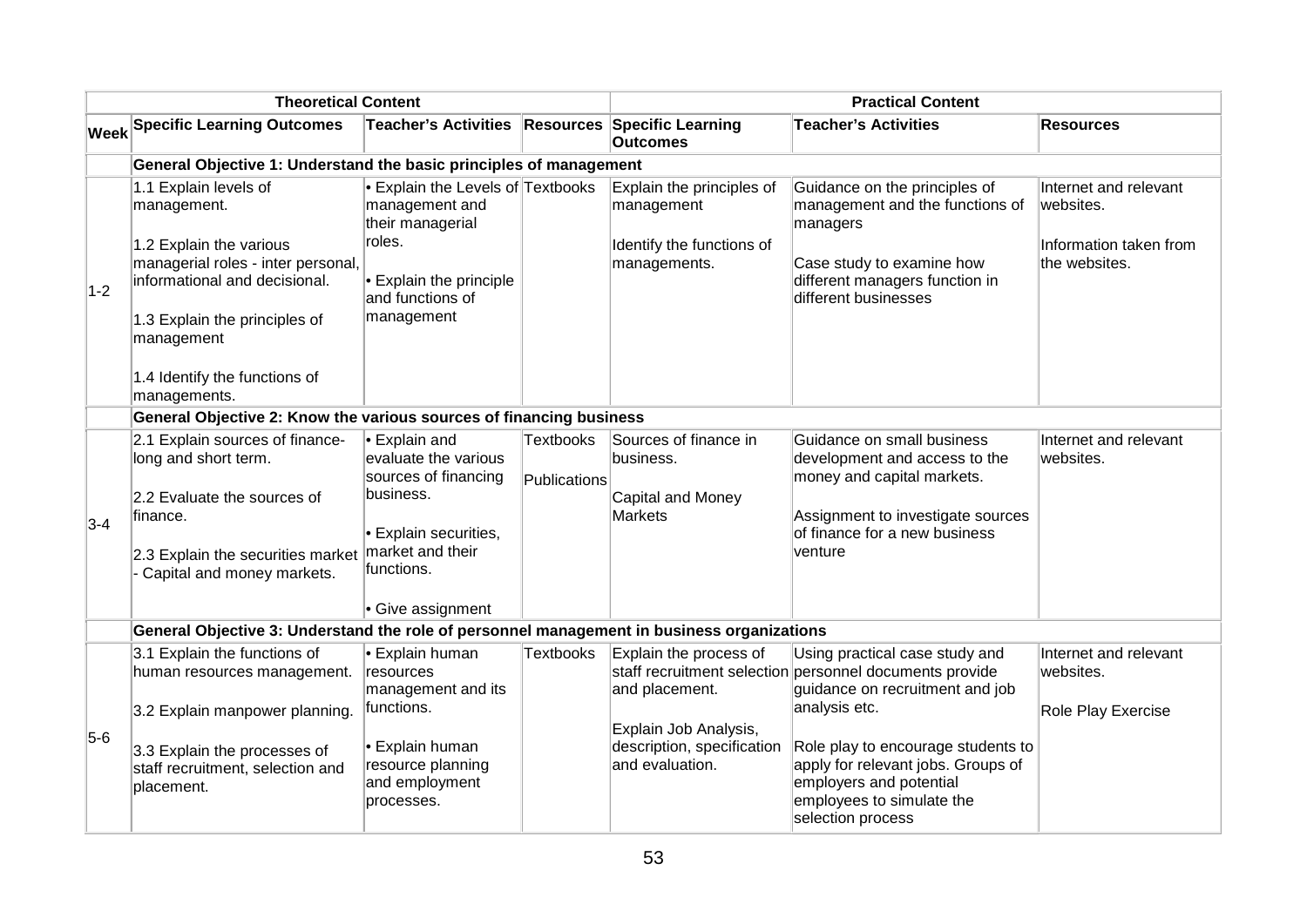| <b>Theoretical Content</b> |                                                                                                                                                                                                                                              | <b>Practical Content</b>                                                                                                           |                  |                                                                                                                                                           |                                                                                                                                                                                                                 |                                                                                                          |
|----------------------------|----------------------------------------------------------------------------------------------------------------------------------------------------------------------------------------------------------------------------------------------|------------------------------------------------------------------------------------------------------------------------------------|------------------|-----------------------------------------------------------------------------------------------------------------------------------------------------------|-----------------------------------------------------------------------------------------------------------------------------------------------------------------------------------------------------------------|----------------------------------------------------------------------------------------------------------|
|                            | <b>Week Specific Learning Outcomes</b>                                                                                                                                                                                                       | <b>Teacher's Activities</b>                                                                                                        |                  | <b>Resources Specific Learning</b><br><b>Outcomes</b>                                                                                                     | <b>Teacher's Activities</b>                                                                                                                                                                                     | <b>Resources</b>                                                                                         |
|                            | Explain Job Analysis - Job<br>Description, Job Specification<br>and Job evaluation.                                                                                                                                                          | $\bullet$ Explain job analysis.                                                                                                    |                  |                                                                                                                                                           |                                                                                                                                                                                                                 |                                                                                                          |
|                            | General Objective 4: Understand the basic functions of marketing in business practice                                                                                                                                                        |                                                                                                                                    |                  |                                                                                                                                                           |                                                                                                                                                                                                                 |                                                                                                          |
| $7-9$                      | 4.1 Define marketing.<br>4.2 Explain marketing functions -<br>merchandising, physical<br>distribution and facilitating<br>functions.<br>4.3 Explain Marketing Mix<br>elements:<br>(i) Product<br>(ii) Promotion<br>(iii) Price<br>(iv) Place | $\cdot$ Explain marketing<br>and its philosophy.<br>$\cdot$ Explain the<br>marketing functions.<br><b>Explain marketing</b><br>mix | <b>Textbooks</b> | Explain functions<br>merchandizing physical<br>distribution and faciliting<br>functions.<br>Explain marketing mix:<br>product, promotion, price<br>place. | Explain Marketing functions and<br>mix.<br>Guidance on the importance of<br>promotion and price.<br>Working in pairs to identify a new<br>product and develop a promotions<br>strategy and calculate the price. | Internet and relevant<br>websites.                                                                       |
|                            | General Objective 5: Know the various production processes in Business.                                                                                                                                                                      |                                                                                                                                    |                  |                                                                                                                                                           |                                                                                                                                                                                                                 |                                                                                                          |
| $10 - 12$                  | 5.1 Define Production<br>5.2 Explain different production<br>processes:<br>i) Character<br>Production<br>ii) Time<br>Productions<br>iii) Nature of the<br>Process -<br>fabrication,<br>analytic etc.                                         | <b>Explain production</b><br>and different<br>production processes.<br>2 Explain plant<br>location and types of<br>layout.         | <b>Textbooks</b> | Explain plan location<br>Explain plant layout and<br>process layout.                                                                                      | Guidance on plant layout, systems   Internet and relevant<br>and production processes.<br>Conduct a class activity examining<br>the role of information technology<br>and computers in production               | websites.<br>Guest speaker from<br>highly computerised<br>organisation to highlight<br>changes due to IT |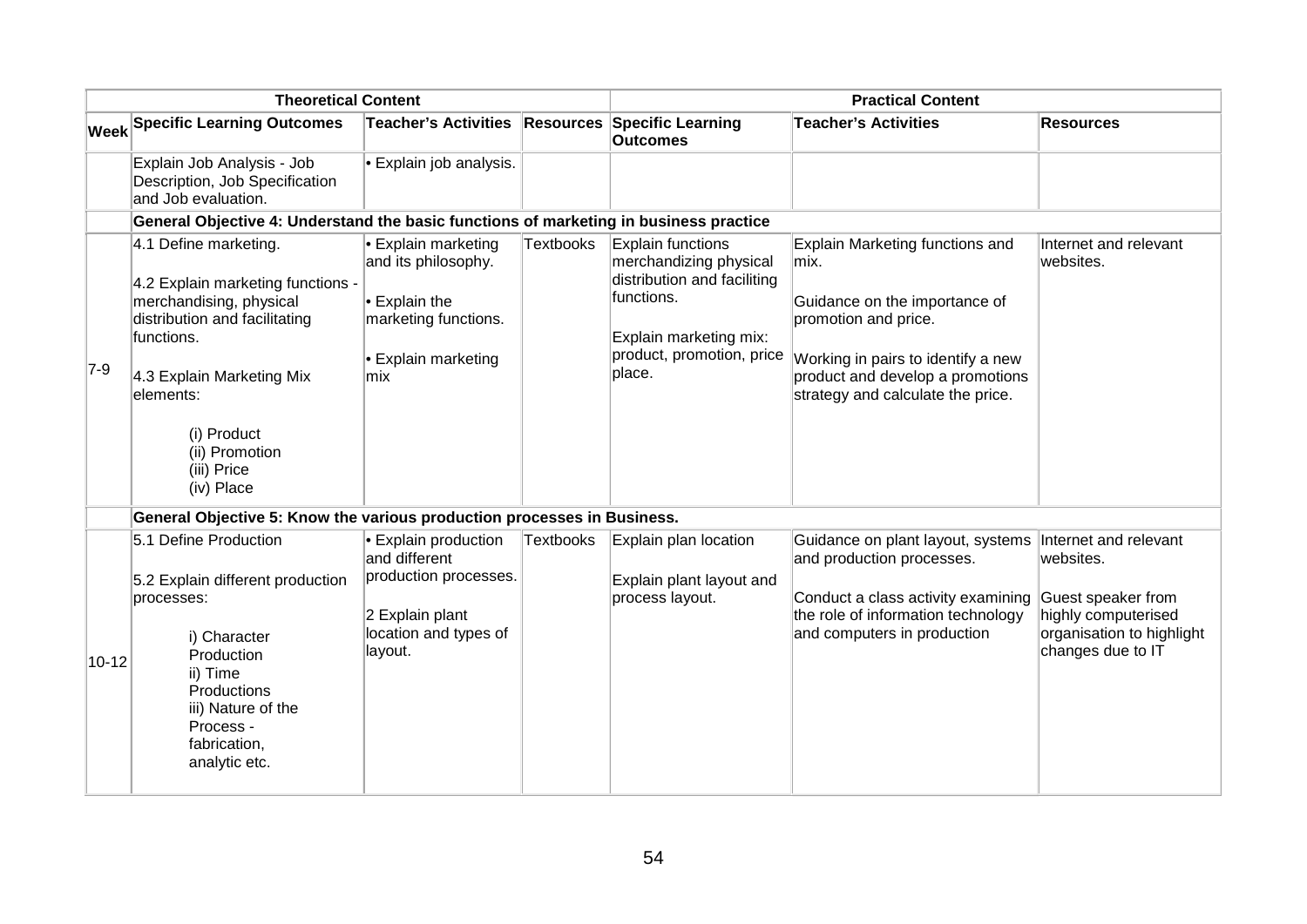| <b>Theoretical Content</b> |                                                                                         |                                                           | <b>Practical Content</b> |                                                                  |                                                                |                                    |
|----------------------------|-----------------------------------------------------------------------------------------|-----------------------------------------------------------|--------------------------|------------------------------------------------------------------|----------------------------------------------------------------|------------------------------------|
|                            | <b>Week Specific Learning Outcomes</b>                                                  | <b>Teacher's Activities</b>                               | <b>Resources</b>         | <b>Specific Learning</b><br><b>Outcomes</b>                      | <b>Teacher's Activities</b>                                    | Resources                          |
|                            | 5.3 Explain plant location                                                              |                                                           |                          |                                                                  |                                                                |                                    |
|                            | 5.4 Explain plant lay out, product<br>lay out and process layout.                       |                                                           |                          |                                                                  |                                                                |                                    |
|                            | General Objective 6: Understand the different types of business risk and uncertainties. |                                                           |                          |                                                                  |                                                                |                                    |
|                            | 6.1 Define business risk and<br>uncertainty                                             | $\bullet$ Explain risk and its<br>types.                  | Textbooks                | Explain the various types<br>of risks and their<br>management in | Guidance on the insurance<br>required in high risk businesses. | Internet and relevant<br>websites. |
|                            | 6.2 Explain the various types of<br>risks and their management in<br>13-15 business.    | • Explain insurance<br>and its importance to<br> business |                          | business.                                                        | Identify the techniques of<br>measuring risk and uncertainty   |                                    |
|                            | 6.3 Define Insurance.                                                                   | l∙ Conduct test.                                          |                          |                                                                  | Questions on risk and uncertainty                              |                                    |
|                            | 6.4 Explain its importance in<br>Business practice.                                     |                                                           |                          |                                                                  |                                                                |                                    |

| <b>ASSESSMENT CRITERIA</b>                                                                                |                    |                         |                                                |  |  |
|-----------------------------------------------------------------------------------------------------------|--------------------|-------------------------|------------------------------------------------|--|--|
| <b>Coursework</b><br>50%                                                                                  | Course test<br>25% | <b>Practical</b><br>25% | <b>Other</b> (Examination/project/portfolio) % |  |  |
| <b>Competency:</b> On completing the course, the student should be able to understand/estimate/define/etc |                    |                         |                                                |  |  |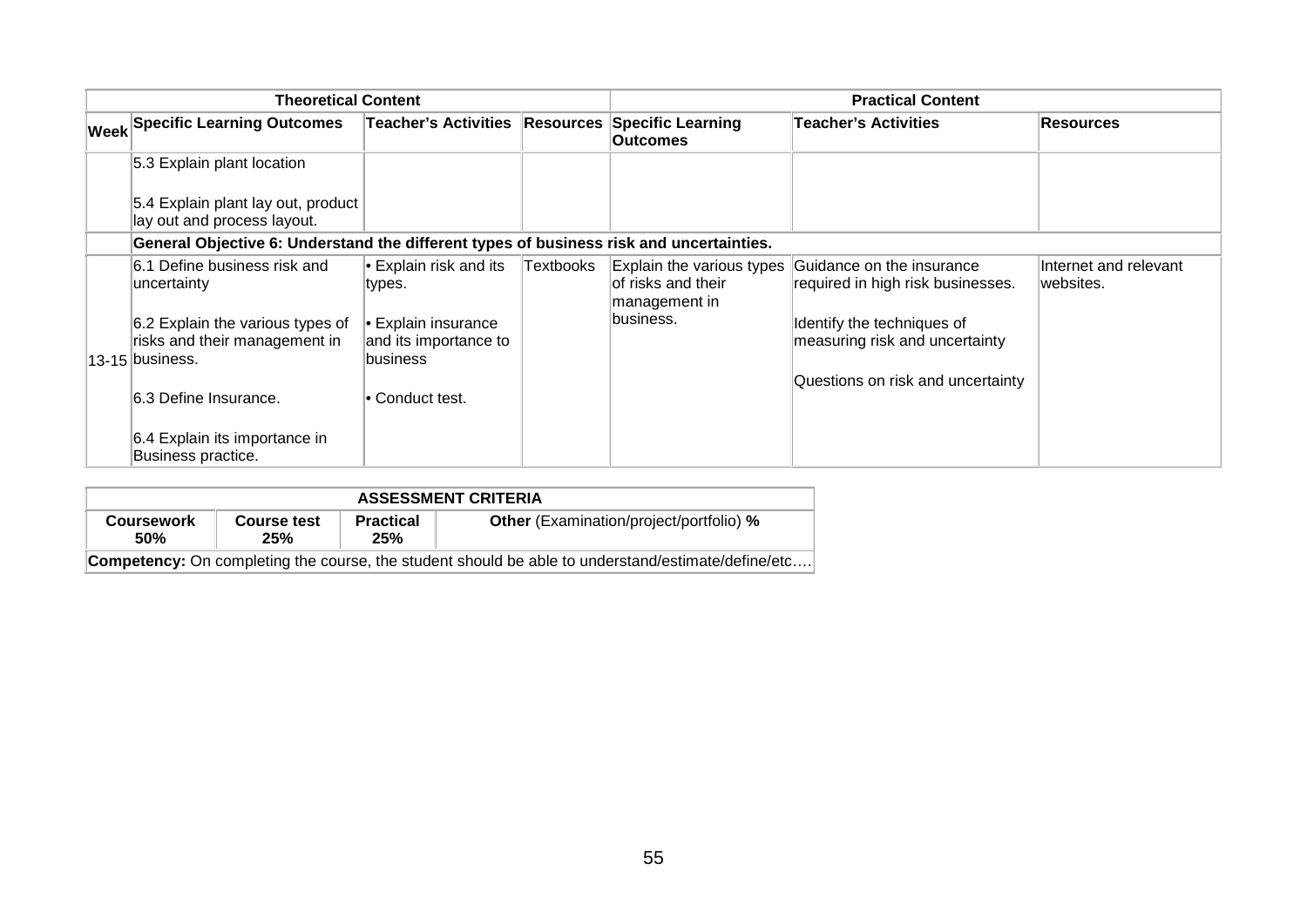#### **BUSINESS AND MATHEMATICS II**

| <b>PROGRAMME: HND IN BUSINESS ADMINISTRATION AND MANAGEMENT</b>                                                                |                |                                   |                                          |  |  |
|--------------------------------------------------------------------------------------------------------------------------------|----------------|-----------------------------------|------------------------------------------|--|--|
| Code: BAM 122<br><b>Credit Hours:</b><br><b>Course: Business and Mathematics 2</b>                                             |                | 3 hours 3 units                   |                                          |  |  |
| Semester: 2                                                                                                                    | Pre-requisite: | Theoretical:<br><b>Practical:</b> | 2 hours/week - 67%<br>1 hours/week - 33% |  |  |
| Course main Aim/Goal                                                                                                           |                |                                   |                                          |  |  |
| <b>General Objectives:</b>                                                                                                     |                |                                   |                                          |  |  |
| 1. Comprehend the basic concepts of differential calculus and their applications.<br>2. Understand the methods of integration. |                |                                   |                                          |  |  |
| 3. Comprehend sets permutation, combination and their application in counting.                                                 |                |                                   |                                          |  |  |
| 4. Understand binomial expansion and application in counting.                                                                  |                |                                   |                                          |  |  |
| 5. Understand the basic idea of probability and its application in business.                                                   |                |                                   |                                          |  |  |

6. Understand linear programming, transportation models and their application to business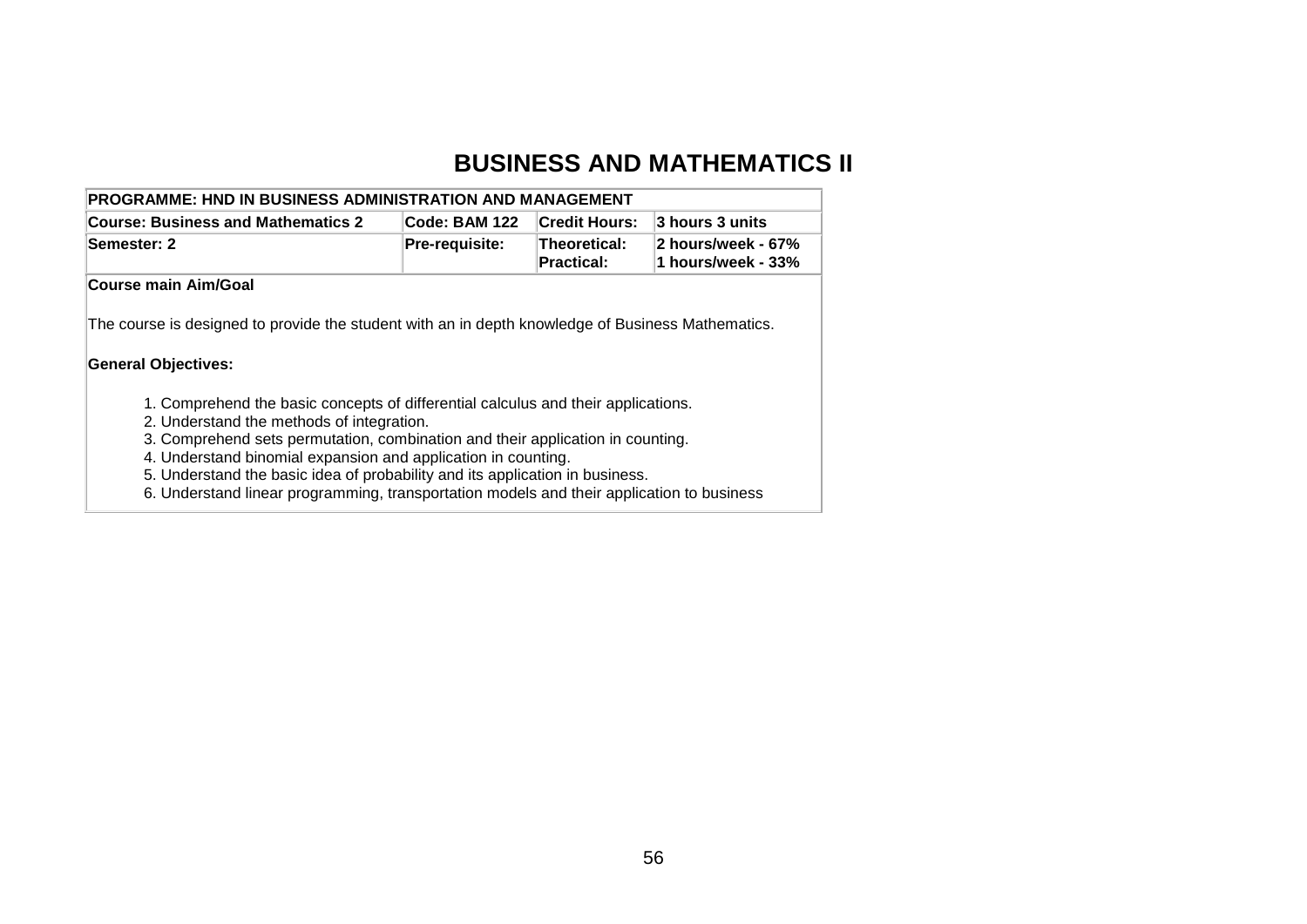|         | <b>Theoretical Content</b>                                                                                                         | <b>Practical Content</b>                                                                                                               |                  |                                                                                                     |                                                    |                                                    |
|---------|------------------------------------------------------------------------------------------------------------------------------------|----------------------------------------------------------------------------------------------------------------------------------------|------------------|-----------------------------------------------------------------------------------------------------|----------------------------------------------------|----------------------------------------------------|
|         | <b>Week Specific Learning Outcomes</b>                                                                                             | <b>Teacher's Activities</b>                                                                                                            |                  | Resources Specific Learning Outcomes Teacher's Activities                                           |                                                    | <b>Resources</b>                                   |
|         |                                                                                                                                    | General Objective 1: Comprehend the Basic Concepts of Differential Calculus and Their application in Business                          |                  |                                                                                                     |                                                    |                                                    |
|         | 1.1 Define the limiting value of a<br>function.                                                                                    | Explain limiting value of a function.                                                                                                  | <b>Textbooks</b> | The limiting value function.                                                                        | Guide students on<br>problem solving.              | Internet and<br>Relevant                           |
|         | 1.2 Apply the limiting value of the<br>slope of tangent line.<br>1.3 Define the continuity of a<br>function.                       | Solve problems involving differential<br>calculus.<br>Sketch the maximum and minimum<br>points of functions of 2 <sup>nd</sup> degree. | Graph<br>paper   | Derive the general formulation<br>for derivative.<br>Solve problems using<br>differential calculus. | Questions and<br>applications of the key<br>rules. | Websites.<br>Internet and<br>Relevant<br>Websites. |
|         | 1.4 Define differentiation as an<br>incremental notation of function.                                                              | Give assignment.<br>State the conditions for the maximum<br>points and minimum simple                                                  |                  | Sketch the maximum and<br>minimum points of functions of<br>2 <sup>nd</sup> degree.                 |                                                    |                                                    |
|         | 1.5 Differentiate a function from<br>first principles.                                                                             | multivariate function of three<br>independent variables.                                                                               |                  | Give assignment.                                                                                    |                                                    |                                                    |
| $1 - 3$ | 1.6 State the formula for<br>differentiation of a function, of<br>products and quotient functions.                                 | Apply the above in concepts to:<br>Marginal concepts                                                                                   |                  | Apply derivatives to marginal<br>concepts (maximum and<br>minimum).                                 |                                                    |                                                    |
|         | 1.7 Differentiate simple algebraic,<br>trigonometric, logarithmic,<br>exponential, hyperbolic,<br>parametric, inverse and implicit | Finding optimum<br>cost, and                                                                                                           |                  | Solving cost and profit<br>problems in finance<br>management.                                       |                                                    |                                                    |
|         | functions.<br>1.8 Obtain second derivative of a<br>function.                                                                       | Solving cost and profit problems in<br>finance management.                                                                             |                  |                                                                                                     |                                                    |                                                    |
|         | 1.9 Explain the condition for<br>turning point of a function.                                                                      |                                                                                                                                        |                  |                                                                                                     |                                                    |                                                    |
|         | 1.10 Distinguish between<br>maximum values of a function of<br>$ 2^{nd}$ degree.                                                   |                                                                                                                                        |                  |                                                                                                     |                                                    |                                                    |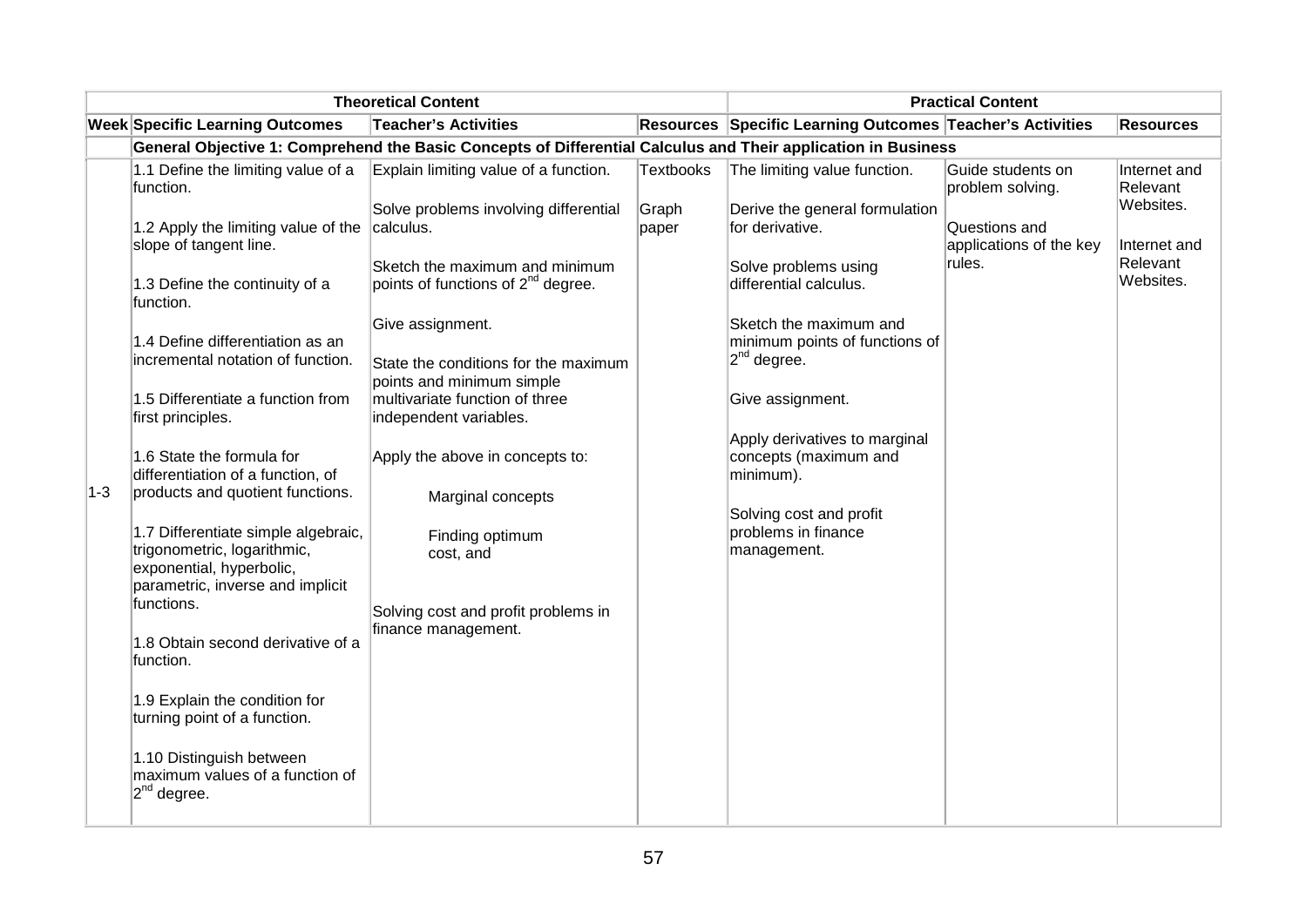|         | <b>Theoretical Content</b>                                                                                                         |                                                                                                    |                  | <b>Practical Content</b>                                                                 |                                                                                                                                |                                       |
|---------|------------------------------------------------------------------------------------------------------------------------------------|----------------------------------------------------------------------------------------------------|------------------|------------------------------------------------------------------------------------------|--------------------------------------------------------------------------------------------------------------------------------|---------------------------------------|
|         | <b>Week Specific Learning Outcomes</b>                                                                                             | <b>Teacher's Activities</b>                                                                        |                  | Resources Specific Learning Outcomes Teacher's Activities                                |                                                                                                                                | <b>Resources</b>                      |
|         | 1.11 Sketch the maximum and<br>minimum points of function of 2 <sup>nd</sup><br>degree.                                            |                                                                                                    |                  |                                                                                          |                                                                                                                                |                                       |
|         | 1.12 State the conditions for the<br>maximum points and minimum<br>simple multivariate function of<br>three independent variables. |                                                                                                    |                  |                                                                                          |                                                                                                                                |                                       |
|         | 1.13 Apply the above in (1.12)<br>concepts to:                                                                                     |                                                                                                    |                  |                                                                                          |                                                                                                                                |                                       |
|         | (i) Marginal<br>concepts                                                                                                           |                                                                                                    |                  |                                                                                          |                                                                                                                                |                                       |
|         | (ii) Finding<br>optimum cost,<br>and                                                                                               |                                                                                                    |                  |                                                                                          |                                                                                                                                |                                       |
|         |                                                                                                                                    | General Objective 2: Understand the Methods of integration (definite and indefinite integration)   |                  |                                                                                          |                                                                                                                                |                                       |
| $4-5$   | 2.1 Define integration<br>2.2. List the Methods of<br>Integration<br>2.3. Solve Problems using                                     | Solve Problems using methods of<br>integration both definite and indefinite<br>integrals           | <b>Textbooks</b> | Solve Problems using<br>methods of integration both<br>definite and indefinite integrals | Guide students to solve Internet and<br>problems using definite<br>and indefinite integrals.<br>Students to answer<br>problems | Relevant<br>Websites.                 |
|         | methods of integration both<br>definite and indefinite integrals                                                                   |                                                                                                    |                  |                                                                                          |                                                                                                                                |                                       |
|         |                                                                                                                                    | General Objective 3: Understand sets, permutation, combination and their application in accounting |                  |                                                                                          |                                                                                                                                |                                       |
|         | 3.1. Define the basic idea of set<br>theory                                                                                        | Apply sets in counting<br>Solve problems of permutation and                                        | <b>Textbooks</b> | Solve Problems using<br>methods of integration both<br>definite and indefinite integrals | Guide students to solve<br>problems using definite<br>and indefinite integrals.                                                | Internet and<br>Relevant<br>Websites. |
| $6 - 7$ | 3.2. Define subsets, universal,<br>permutation, disjoint and non-<br>disjoint sets                                                 | combination.<br>Apply permutation and combination in<br>counting to business related problems      |                  | Apply permutation and<br>combination in counting to                                      | Students to answer<br>problems                                                                                                 |                                       |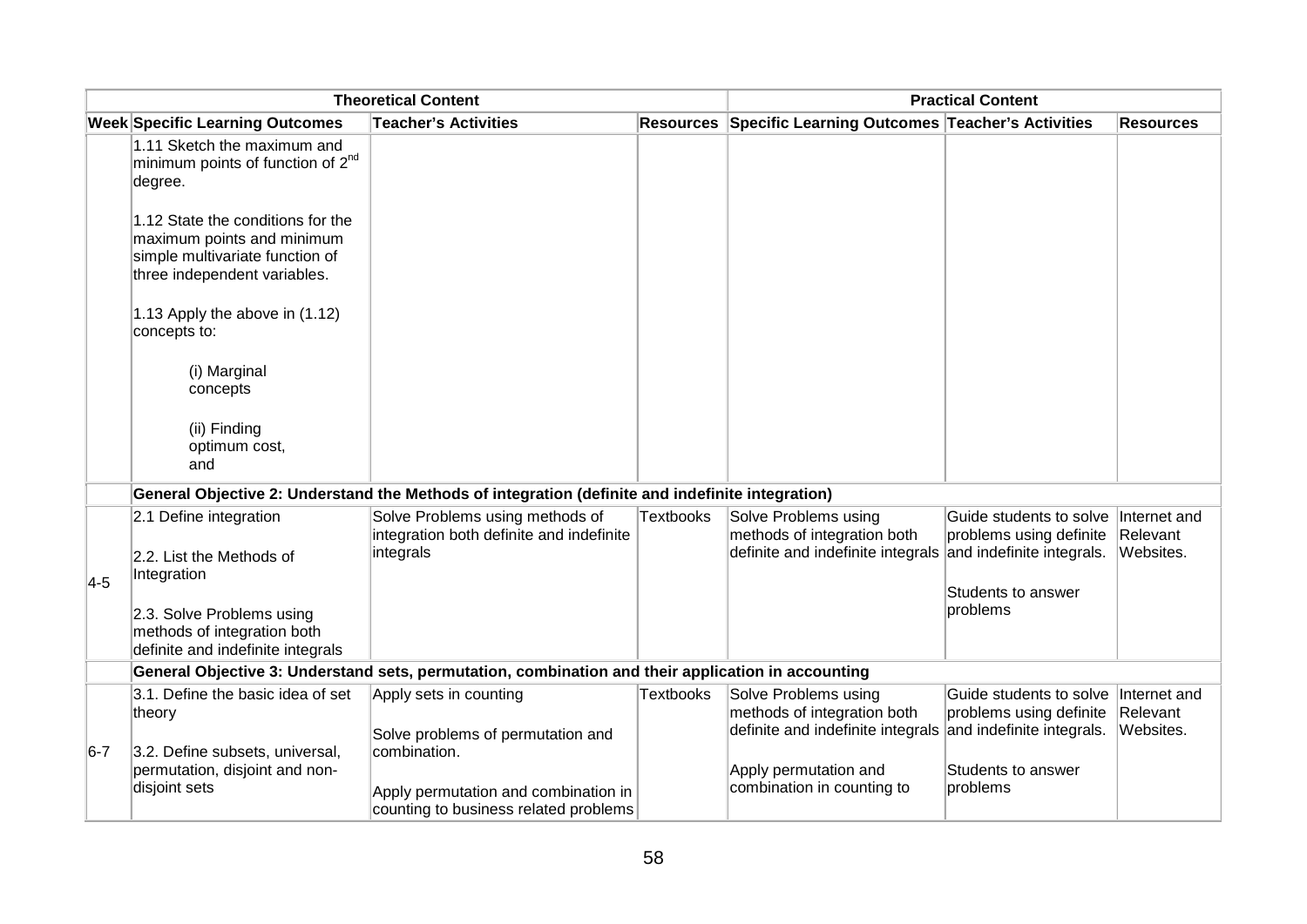|       | <b>Theoretical Content</b>                                                        |                                                                                    |                  | <b>Practical Content</b>                                                                                                    |                                                       |                  |
|-------|-----------------------------------------------------------------------------------|------------------------------------------------------------------------------------|------------------|-----------------------------------------------------------------------------------------------------------------------------|-------------------------------------------------------|------------------|
|       | <b>Week Specific Learning Outcomes</b>                                            | <b>Teacher's Activities</b>                                                        | <b>Resources</b> | Specific Learning Outcomes Teacher's Activities                                                                             |                                                       | <b>Resources</b> |
|       | 3.3. State the laws of set<br>3.4. Use Venn diagrams to                           |                                                                                    |                  | business related problems<br>Refer to relevant business                                                                     | Explain examples of<br>permutation and<br>combination |                  |
|       | illustrate operations of set.                                                     |                                                                                    |                  | scenarios to apply permutation<br>and combination problems.                                                                 | Conduct a test                                        |                  |
|       | 3.5. Apply sets in counting                                                       |                                                                                    |                  | The application of these                                                                                                    |                                                       |                  |
|       | 3.6. Define permutation and<br>combination.                                       |                                                                                    |                  | methods in accounting                                                                                                       |                                                       |                  |
|       | 3.7. List examples of permutation<br>and combination                              |                                                                                    |                  |                                                                                                                             |                                                       |                  |
|       | 3.8. Solve problems of<br>permutation and combination.                            |                                                                                    |                  |                                                                                                                             |                                                       |                  |
|       | 3. 9. Apply permutation and<br>combination in counting                            |                                                                                    |                  |                                                                                                                             |                                                       |                  |
|       | 3.10 Use counting techniques in<br>statistics.                                    |                                                                                    |                  |                                                                                                                             |                                                       |                  |
|       |                                                                                   | General Objective 4. Understand Binomial Expansion and its Application to Business |                  |                                                                                                                             |                                                       |                  |
|       | 4.1. Explain the meaning of<br>binomial theorem                                   | Use binomial theorem in expanding<br>$(x+2y)$ 8 etc.                               | <b>Textbooks</b> | Solve problems using methods Guide students to solve Internet and<br>of binomial expansion. And<br>applying the concepts of | problems using binomial Relevant<br>expansion and its | Websites.        |
|       | 4.2. Define pascal triangle                                                       | Find terms involving the power of X in<br>the expansion $(x+2y)8$ etc.             |                  | binomial expansion to<br>business related problems.                                                                         | application to business.                              |                  |
| $8-9$ | 4.3. Use binomial theorem in<br>expanding $(x+2y)$ 8 etc.                         | Apply the above concepts to<br>business.                                           |                  |                                                                                                                             | Students to answer<br>problems                        |                  |
|       | $4.4$ . Find terms involving the<br>power of X in the expansion<br>$(x+2y)8$ etc. |                                                                                    |                  |                                                                                                                             |                                                       |                  |
|       | 4.5. Apply the above concepts to<br>business.                                     |                                                                                    |                  |                                                                                                                             |                                                       |                  |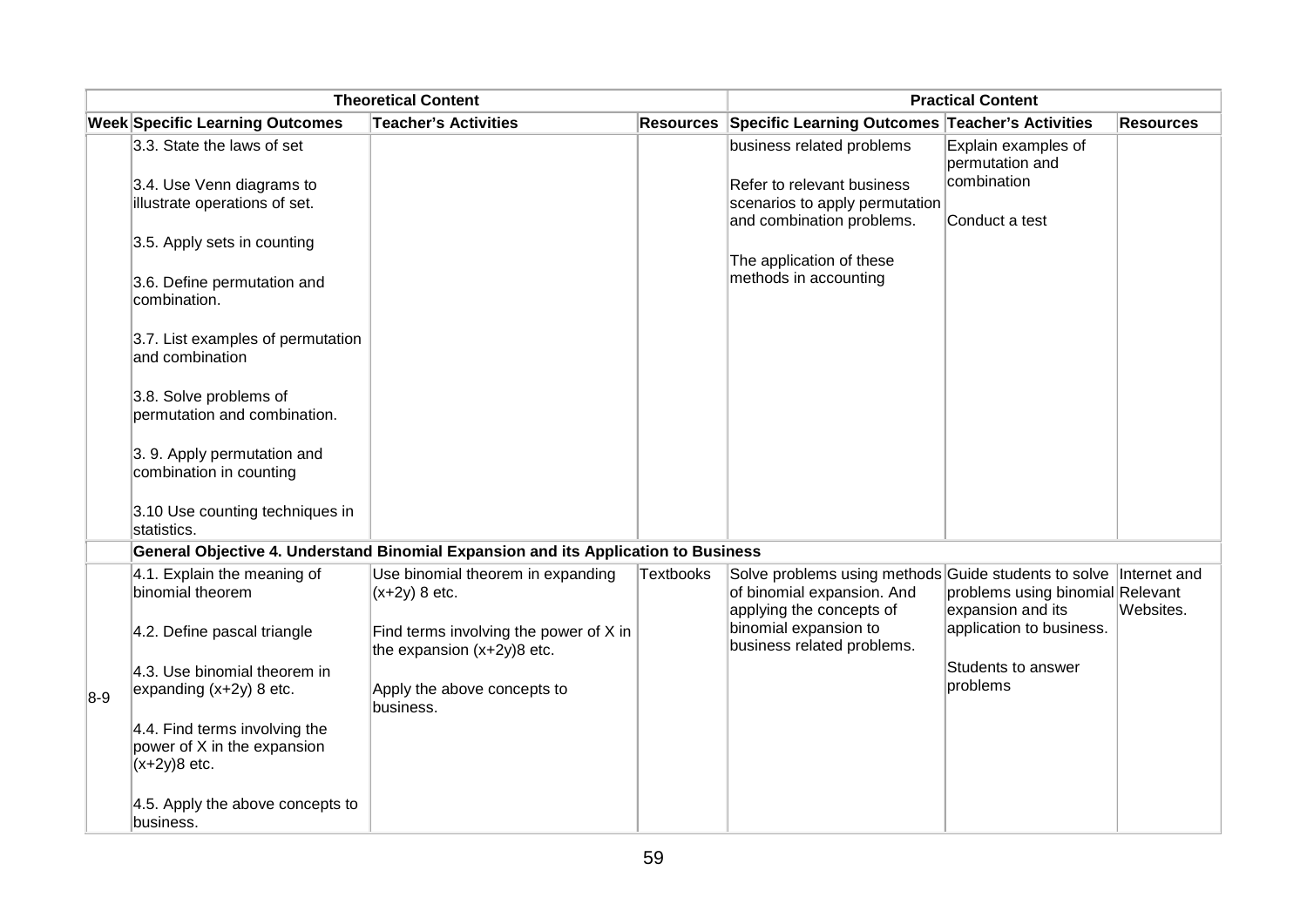|           | <b>Theoretical Content</b>                                                    |                                                                                                                                  |                              | <b>Practical Content</b>                                                         |                                                                                               |                                      |
|-----------|-------------------------------------------------------------------------------|----------------------------------------------------------------------------------------------------------------------------------|------------------------------|----------------------------------------------------------------------------------|-----------------------------------------------------------------------------------------------|--------------------------------------|
|           | <b>Week Specific Learning Outcomes</b>                                        | <b>Teacher's Activities</b>                                                                                                      |                              | Resources Specific Learning Outcomes Teacher's Activities                        |                                                                                               | <b>Resources</b>                     |
|           |                                                                               | General Objective 5: Understand the Basic Idea of Probability and its Application in Business                                    |                              |                                                                                  |                                                                                               |                                      |
|           | 5.1. Explain the concept of<br>probability<br>5.2. Compute the probability of | Compute the probability of success or Textbooks<br>failure of an event.<br>Apply the concept of probability to                   | Probability<br><b>Tables</b> | Solve problems using the<br>concept of probability.<br>Consider business related | Guide students to solve<br>problems using Bayes<br>theorem and the<br>concept of probability. | Internet and<br>Relevant<br>Websites |
| $10 - 11$ | success or failure of an event.                                               | business situations.                                                                                                             |                              | problems.                                                                        | Working in pairs to                                                                           |                                      |
|           | 5.3. State Bayes theorem                                                      |                                                                                                                                  |                              | Refer to websites and case<br>studies involving probability                      | solve problems.                                                                               |                                      |
|           | 5.4. Apply the above concepts to<br>business situations.                      |                                                                                                                                  |                              |                                                                                  | To research relevant<br>websites.                                                             |                                      |
|           |                                                                               | General Objective 6 Understand the Key Elements of Management Mathematics as Applied in Linear Programming and Network Analysis. |                              |                                                                                  |                                                                                               |                                      |
|           | 6.1. Explain linear programming                                               | Solve management problems with<br>linear equations                                                                               | <b>Textbooks</b>             | Solve management problems<br>with linear equations                               | Guide students to solve  Internet and<br>problems using linear                                | Relevant                             |
|           | 6.2. Solve management problems                                                |                                                                                                                                  | Graph                        |                                                                                  | programming                                                                                   | Websites                             |
|           | with linear equations                                                         | Use graphical methods to resolve<br>linear programming problems                                                                  | Paper                        | Use graphical methods to<br>resolve linear programming                           | Students to refer to                                                                          |                                      |
|           | 6.3. Identify the different methods                                           |                                                                                                                                  |                              | problems                                                                         | business related case<br>studies and to simple                                                |                                      |
|           | used to resolve linear<br>programming problems.                               | Use the simplex method to resolve a<br>linear programming problems.                                                              |                              | Use the simplex method to<br>resolve a linear programming                        | management problems                                                                           |                                      |
| $12 - 15$ | 6.4. Use graphical methods to<br>resolve linear programming<br>problems       |                                                                                                                                  |                              | problems.                                                                        | Forecasting and sales<br>figures etc.                                                         |                                      |
|           | 6.5. Use the simplex method to<br>resolve a linear programming                |                                                                                                                                  |                              |                                                                                  | To research relevant<br>websites.                                                             |                                      |
|           | problems.                                                                     |                                                                                                                                  |                              |                                                                                  | <b>Conduct Test</b>                                                                           |                                      |
|           | 6.6. Identify the advantages in<br>graphical and simplex methods.             |                                                                                                                                  |                              |                                                                                  |                                                                                               |                                      |
|           | 6.7. Explain a general<br>transportation model.                               |                                                                                                                                  |                              |                                                                                  |                                                                                               |                                      |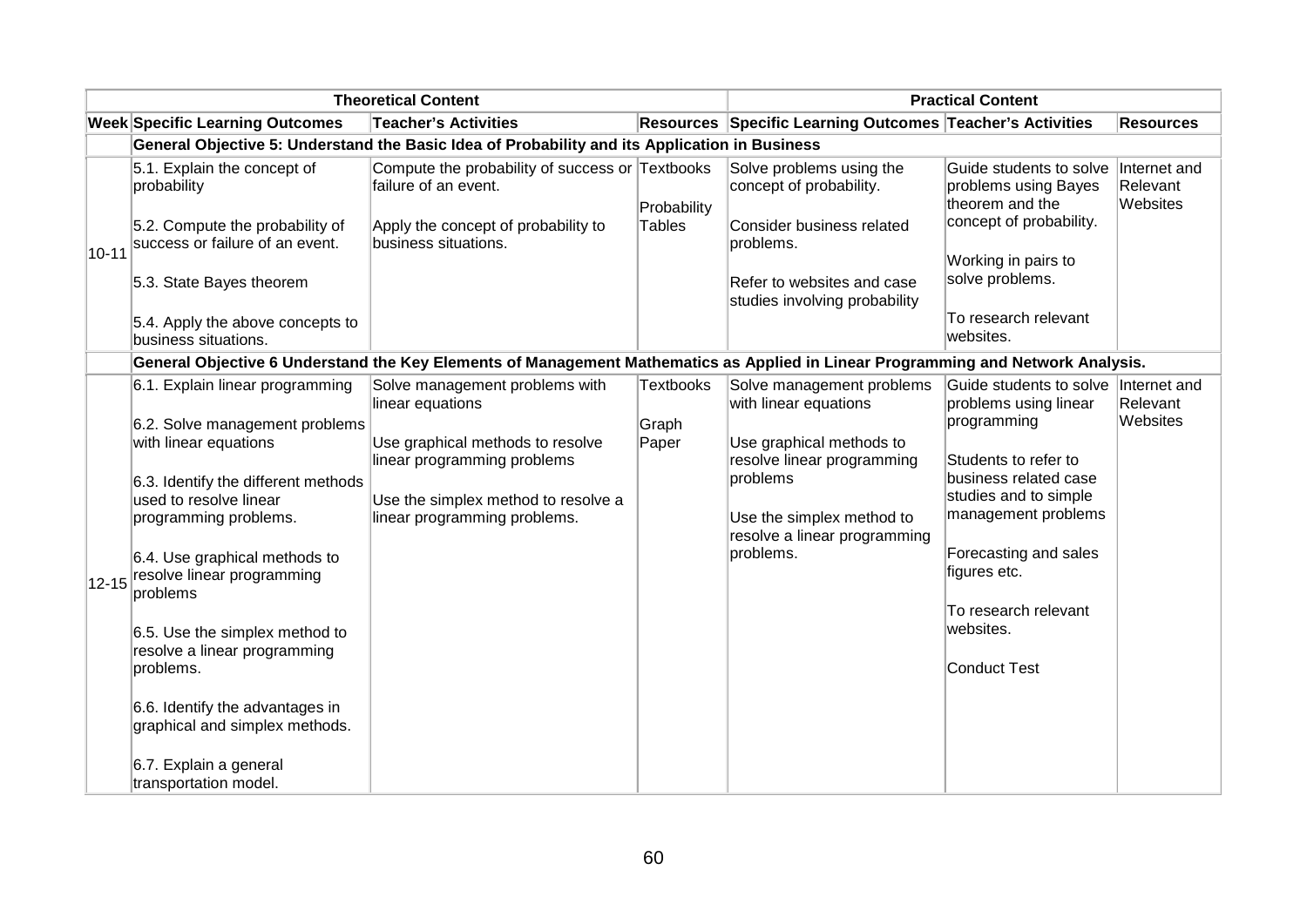| <b>ASSESSMENT CRITERIA</b>                                                                                |  |  |                                                |  |  |
|-----------------------------------------------------------------------------------------------------------|--|--|------------------------------------------------|--|--|
| <b>Practical</b><br>Course test<br><b>Coursework</b><br><b>50%</b><br>25%<br>25%                          |  |  | <b>Other</b> (Examination/project/portfolio) % |  |  |
| <b>Competency:</b> On completing the course, the student should be able to understand/estimate/define/etc |  |  |                                                |  |  |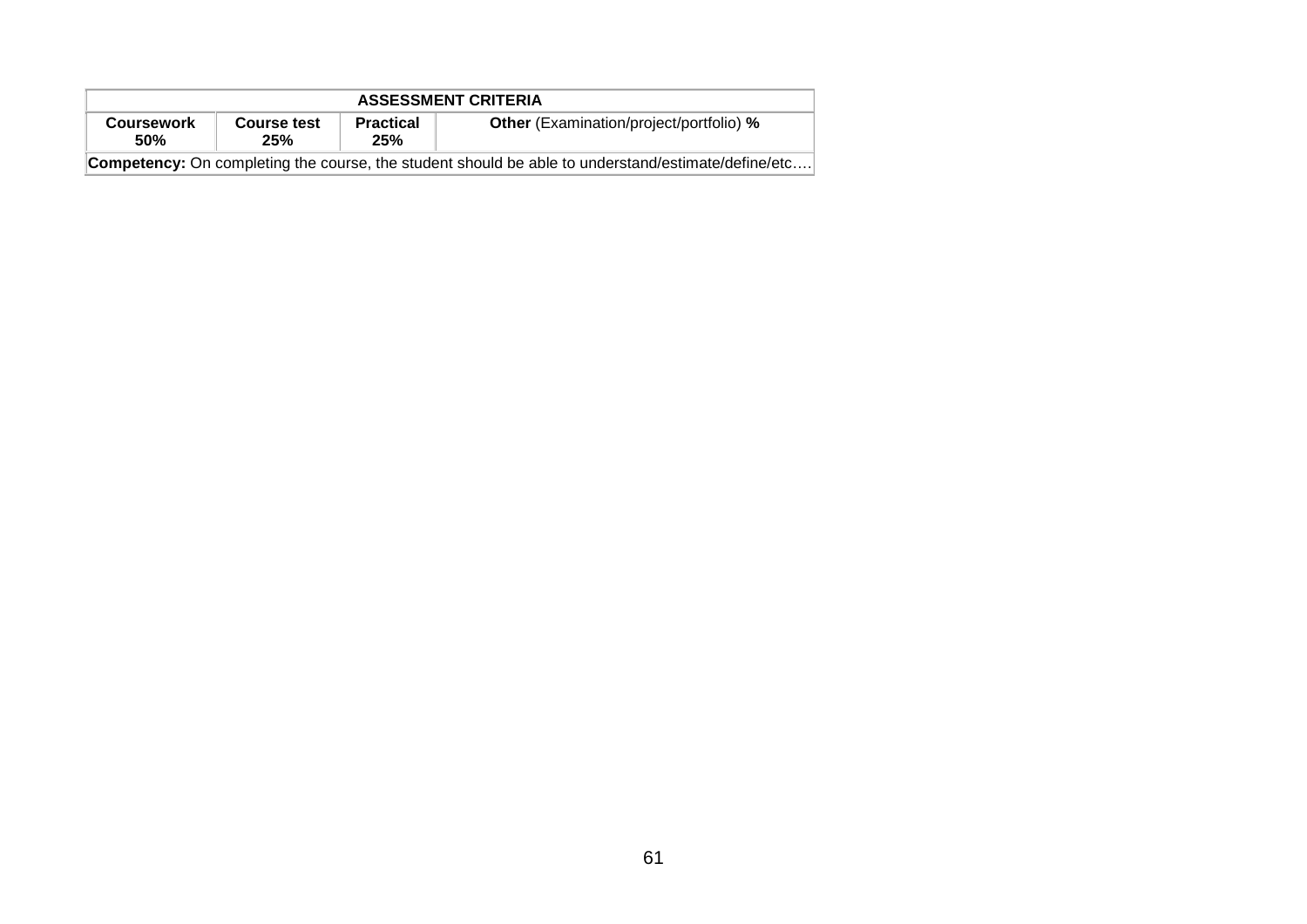# **PRINCIPLES OF ECONOMICS II**

| <b>PROGRAMME: ND BUSINESS ADMIN.</b>                                                                                                       |                                                            |                      |                                          |
|--------------------------------------------------------------------------------------------------------------------------------------------|------------------------------------------------------------|----------------------|------------------------------------------|
| <b>Course: PRINCIPLES OF ECONOMICS II</b>                                                                                                  | Code: BAM 124                                              | <b>Credit Hours:</b> | 3 hours 2                                |
| Semester: 2                                                                                                                                | <b>Pre-requisite:</b><br><b>Theoretical:</b><br>Practical: |                      | 1 hours/week - 33%<br>2 hours/week - 67% |
| Course main Aim/Goal                                                                                                                       |                                                            |                      |                                          |
| The course is designed to provide the student with additional knowledge on the basic principles of economics<br><b>General Objectives:</b> |                                                            |                      |                                          |
|                                                                                                                                            |                                                            |                      |                                          |

5. Understand the basic principles of public finance.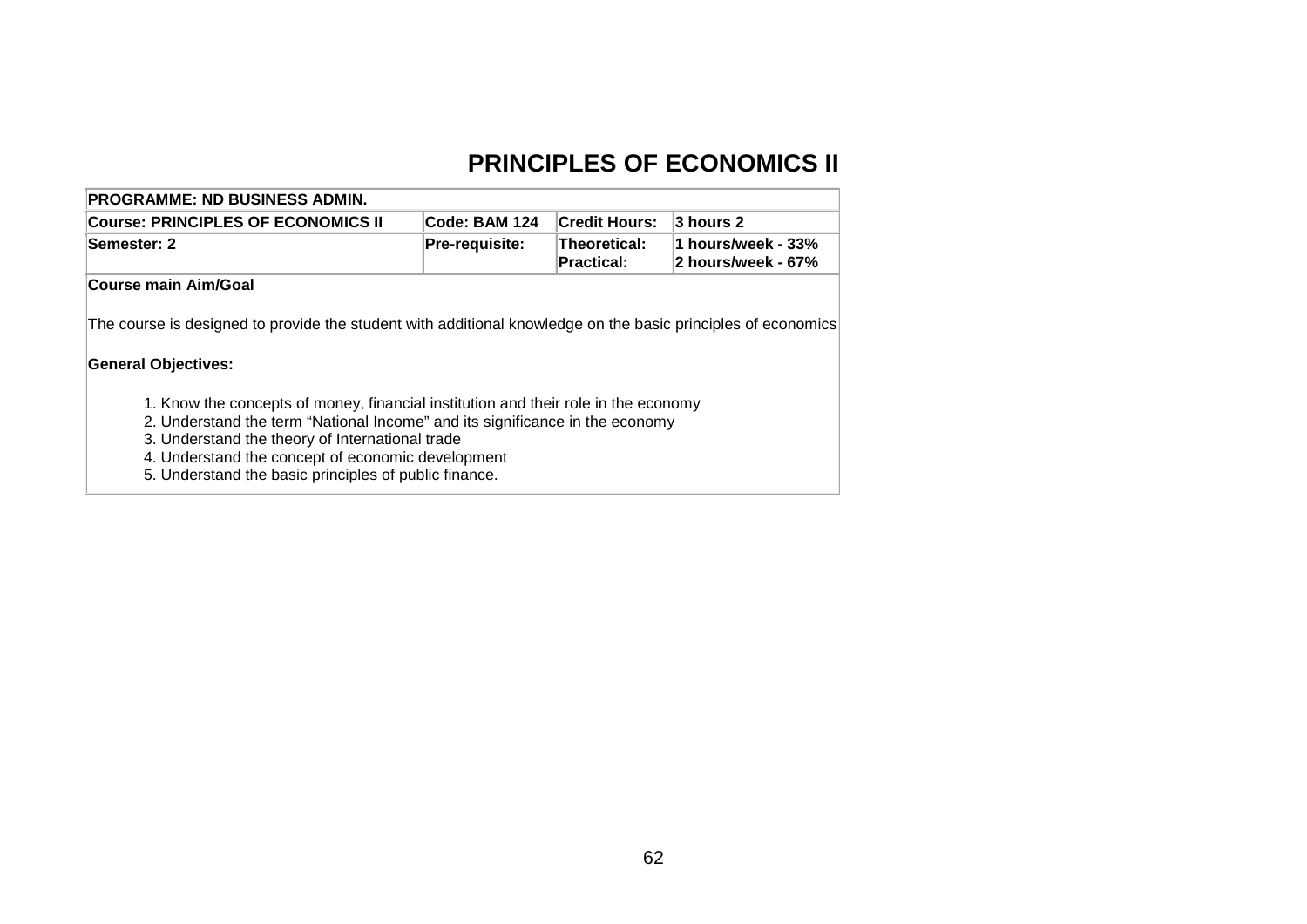| <b>Theoretical Content</b> |                                                                                                                                                                                                                                                                                                                                                                                                                                                                                                                                                   |                                                                                                                                                                                                                                                                                                                                                                                                                     |  | <b>Practical Content</b>                                                                                                                                                                                                                                                                                                                                                       |                                                                                                                                                                                                                                                                                                               |                                                                                                                                                                                    |
|----------------------------|---------------------------------------------------------------------------------------------------------------------------------------------------------------------------------------------------------------------------------------------------------------------------------------------------------------------------------------------------------------------------------------------------------------------------------------------------------------------------------------------------------------------------------------------------|---------------------------------------------------------------------------------------------------------------------------------------------------------------------------------------------------------------------------------------------------------------------------------------------------------------------------------------------------------------------------------------------------------------------|--|--------------------------------------------------------------------------------------------------------------------------------------------------------------------------------------------------------------------------------------------------------------------------------------------------------------------------------------------------------------------------------|---------------------------------------------------------------------------------------------------------------------------------------------------------------------------------------------------------------------------------------------------------------------------------------------------------------|------------------------------------------------------------------------------------------------------------------------------------------------------------------------------------|
| <b>Week</b>                | <b>Specific Learning</b><br><b>Outcomes</b>                                                                                                                                                                                                                                                                                                                                                                                                                                                                                                       | <b>Teacher's Activities</b>                                                                                                                                                                                                                                                                                                                                                                                         |  | Resources Specific Learning<br><b>Outcomes</b>                                                                                                                                                                                                                                                                                                                                 | <b>Teacher's Activities</b>                                                                                                                                                                                                                                                                                   | <b>Resources</b>                                                                                                                                                                   |
|                            |                                                                                                                                                                                                                                                                                                                                                                                                                                                                                                                                                   | General Objective 1: Know the concept of money, financial institution and their role                                                                                                                                                                                                                                                                                                                                |  |                                                                                                                                                                                                                                                                                                                                                                                |                                                                                                                                                                                                                                                                                                               |                                                                                                                                                                                    |
| $ 1-3 $                    | 1.1 Explain the concept of<br>money<br>1.2 Explain demand and<br>supply of money.<br>1.3 Differentiate between<br>Central Bank and other<br>banks.<br>1.4 Explain their historical<br>development in Nigeria.<br>1.5 Distinguish the functions<br>of banks with reference to the<br>Nigerian economy.<br>1.6 Explain the role of other<br>financial institutions and their<br>sources of capital and credit.<br>1.7 Explain the principles of<br>investment and the role of<br>stock.<br>1.8 Explain the necessity for<br>exchange in the capital | Explain the concept of money<br>and its demand and supply.<br>• Differentiate between CBN and<br>other banks.<br>Explain the functions of banks<br>and historical development of<br>banking in Nigeria.<br>• Describe other financial<br>institutions<br>and their sources of capital and<br>credit.<br>Explain the nature and role of<br>stock, capital market and<br>principles of investment<br>Give assignment. |  | Explain the concept of money<br>Explain demand and supply<br>of money.<br>Differentiate between Central<br>Bank and other banks.<br>Explain their historical<br>development in Nigeria.<br>Distinguish the functions of<br>banks with reference to the<br>Nigerian economy.<br>Explain the role of other<br>financial institutions and their<br>sources of capital and credit. | Guide students on issues<br>such as currency, barter<br>and bearer cheques etc.<br>Draw demand and supply<br>curves for money<br>Set problems based on<br>changes in the value of<br>the nira.<br>Inflation and the value of<br>money.<br>Guidance on the role of<br>the Money market and<br>the Central Bank | Questions and<br>mathematical<br>problems involving<br>the value of money<br>Revision questions<br>and a test on the<br>functions of banks<br>and the role of the<br>Central bank. |
|                            | market.                                                                                                                                                                                                                                                                                                                                                                                                                                                                                                                                           |                                                                                                                                                                                                                                                                                                                                                                                                                     |  |                                                                                                                                                                                                                                                                                                                                                                                |                                                                                                                                                                                                                                                                                                               |                                                                                                                                                                                    |
|                            |                                                                                                                                                                                                                                                                                                                                                                                                                                                                                                                                                   | General Objective 2: Understand the term National Income and its significance                                                                                                                                                                                                                                                                                                                                       |  |                                                                                                                                                                                                                                                                                                                                                                                |                                                                                                                                                                                                                                                                                                               |                                                                                                                                                                                    |
|                            | 2.1 Define National Income                                                                                                                                                                                                                                                                                                                                                                                                                                                                                                                        | <b>Explain National Income and its Textbooks</b><br>significance.                                                                                                                                                                                                                                                                                                                                                   |  | Compute National Income<br>using income, expenditure                                                                                                                                                                                                                                                                                                                           | Solve problem involving<br>computations of National                                                                                                                                                                                                                                                           | Graph, Papers.<br>Mathematical Set.                                                                                                                                                |
| $ 4-6 $                    | 2.2 Compute National Income                                                                                                                                                                                                                                                                                                                                                                                                                                                                                                                       |                                                                                                                                                                                                                                                                                                                                                                                                                     |  | Publications and output method.                                                                                                                                                                                                                                                                                                                                                | Income                                                                                                                                                                                                                                                                                                        |                                                                                                                                                                                    |
|                            | using income, expenditure                                                                                                                                                                                                                                                                                                                                                                                                                                                                                                                         | • Solve problems involving<br><b>Computations of National</b>                                                                                                                                                                                                                                                                                                                                                       |  | Compute consumption                                                                                                                                                                                                                                                                                                                                                            |                                                                                                                                                                                                                                                                                                               | Guide student to<br>compute saving,                                                                                                                                                |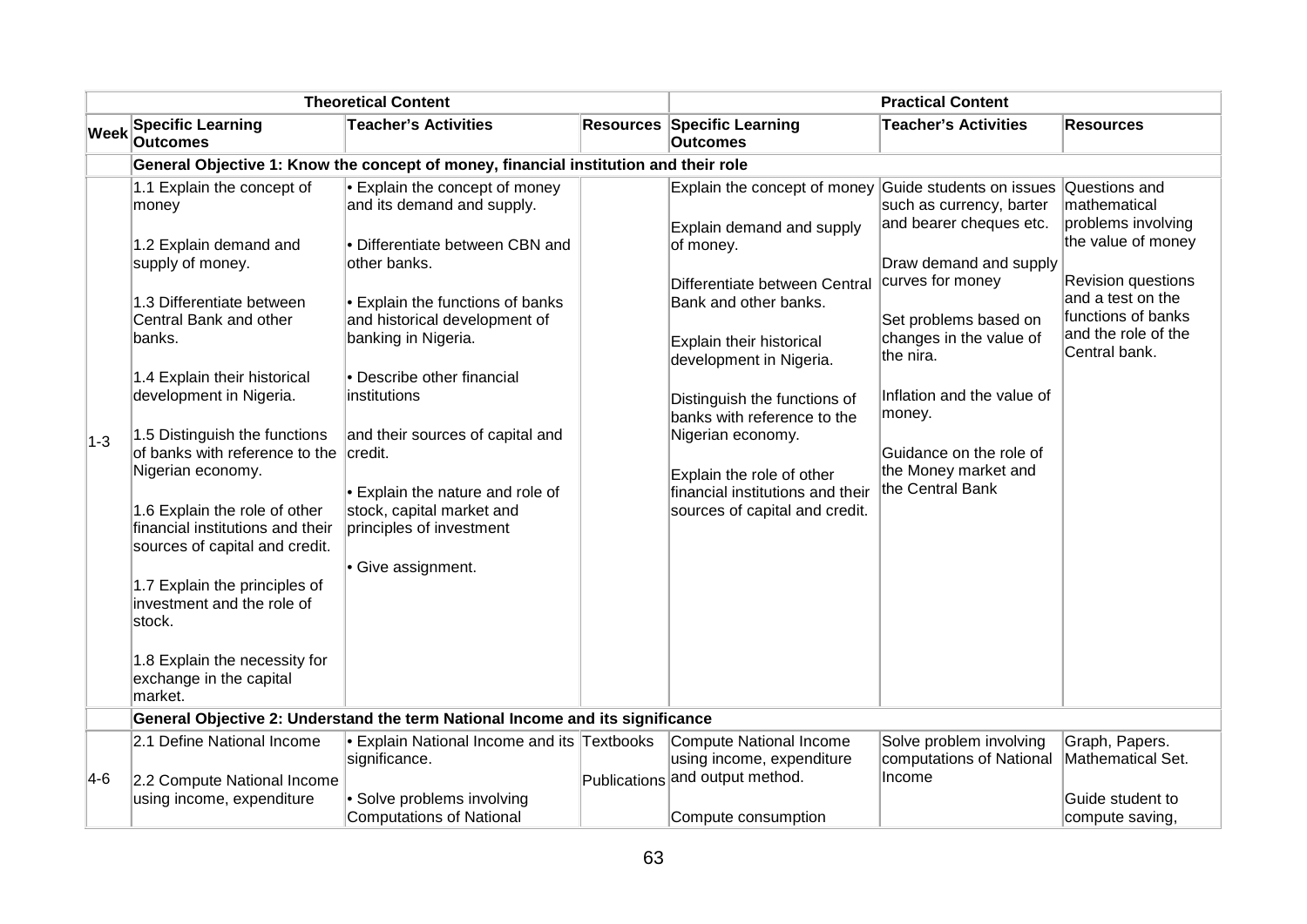|             | <b>Theoretical Content</b>                                                                                                                                                                                     |                                                                                                                                                                                                                      |                                       | <b>Practical Content</b>                                                                                                                                                                                   |                                                                                                                                                                                       |                                                                                                                                                 |
|-------------|----------------------------------------------------------------------------------------------------------------------------------------------------------------------------------------------------------------|----------------------------------------------------------------------------------------------------------------------------------------------------------------------------------------------------------------------|---------------------------------------|------------------------------------------------------------------------------------------------------------------------------------------------------------------------------------------------------------|---------------------------------------------------------------------------------------------------------------------------------------------------------------------------------------|-------------------------------------------------------------------------------------------------------------------------------------------------|
| <b>Week</b> | <b>Specific Learning</b><br><b>Outcomes</b>                                                                                                                                                                    | <b>Teacher's Activities</b>                                                                                                                                                                                          |                                       | <b>Resources Specific Learning</b><br><b>Outcomes</b>                                                                                                                                                      | <b>Teacher's Activities</b>                                                                                                                                                           | <b>Resources</b>                                                                                                                                |
|             | and output methods.                                                                                                                                                                                            | Income.                                                                                                                                                                                                              | Journal                               | savings and investment<br>analysis in simple economic                                                                                                                                                      |                                                                                                                                                                                       | investment of simple<br>economic model.                                                                                                         |
|             | 2.3 Explain the problems of<br>computing National Income.<br>2.4 Determine the National<br>Product.<br>2.5 Explain the significance of<br>National Income in the<br>economy                                    | Explain the concept of<br>consumption, saving and<br>Investment analysis in simple<br>economic model.<br>Explain the multiplier and<br>Accelerator concepts.<br>• Conduct test.                                      | Calculator                            | model.<br>Explain the multiplier effect<br>and accelerator concepts.                                                                                                                                       |                                                                                                                                                                                       |                                                                                                                                                 |
|             | 2.6 Compute consumption,<br>saving and investment<br>analysis in simple economic<br>model.<br>2.7 Explain the multiplier and<br>accelerator concepts.                                                          |                                                                                                                                                                                                                      |                                       |                                                                                                                                                                                                            |                                                                                                                                                                                       |                                                                                                                                                 |
|             |                                                                                                                                                                                                                | General Objective 3: Understand the theory of International trade                                                                                                                                                    |                                       |                                                                                                                                                                                                            |                                                                                                                                                                                       |                                                                                                                                                 |
| $7-9$       | 3.1 Define international trade<br>3.2 Explain the gains and<br>constraints of international<br>trade.<br>3.3 Explain the balance of<br>payments concepts.<br>3.4 Explain fixed and variable<br>exchange rates. | <b>Explain international trade, its</b><br>gains and constraints.<br>Explain the concepts of balance<br>of payment, fixed and variable<br>exchange rates.<br>Explain the activities of<br>International institutions | Textbooks<br>Journals<br>Publications | Explain the balance of<br>payments concepts.<br>Explain fixed and variable<br>exchange rates.<br>Explain the activities of<br>international institutions such<br>as IMF, ECOWAS, IBRD,<br>WTO, EXPORT Zone | Guidance on the case<br>study - Utopia, a fictitious<br>country with a fluctuating<br>balance of payments<br>deficit/surplus.<br>Advice on the role of<br>international institutions. | Internet case study -<br>Utopia with questions<br>based on different<br>scenarios.<br>Internet information<br>on the key<br>international orgs. |
|             | 3.5 Explain the activities of<br>international institutions such<br>as IMF, ECOWAS, IBRD,<br>WTO, EXPORT Processing<br>ZONE etc.                                                                               |                                                                                                                                                                                                                      |                                       |                                                                                                                                                                                                            |                                                                                                                                                                                       |                                                                                                                                                 |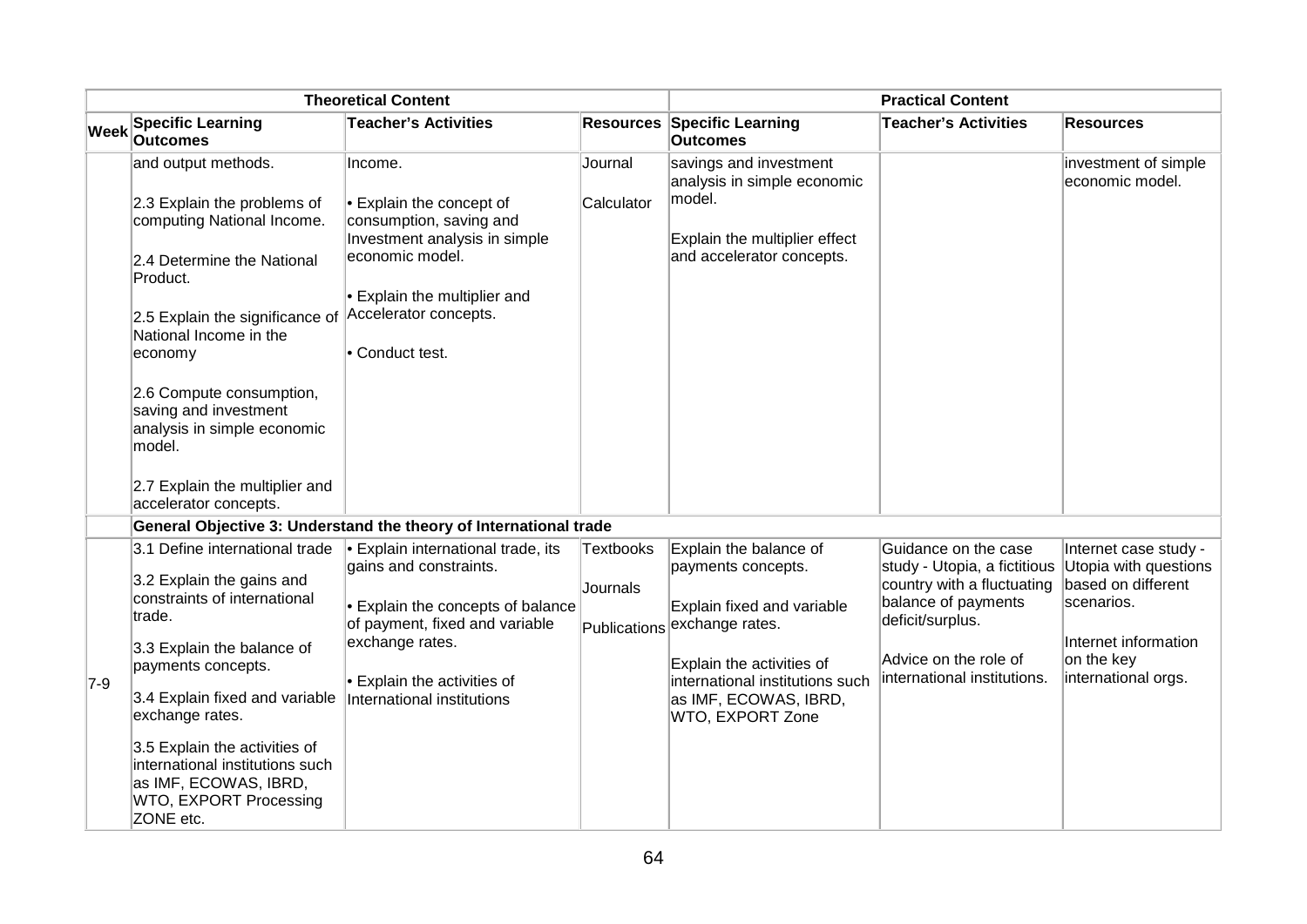|             |                                                                                                                                                                                                          | <b>Theoretical Content</b>                                                                                                                                                                                         |                              |                                                                                                                  | <b>Practical Content</b>                                                                           |                                                                                   |
|-------------|----------------------------------------------------------------------------------------------------------------------------------------------------------------------------------------------------------|--------------------------------------------------------------------------------------------------------------------------------------------------------------------------------------------------------------------|------------------------------|------------------------------------------------------------------------------------------------------------------|----------------------------------------------------------------------------------------------------|-----------------------------------------------------------------------------------|
| Week        | <b>Specific Learning</b><br><b>Outcomes</b>                                                                                                                                                              | <b>Teacher's Activities</b>                                                                                                                                                                                        | <b>Resources</b>             | <b>Specific Learning</b><br><b>Outcomes</b>                                                                      | <b>Teacher's Activities</b>                                                                        | <b>Resources</b>                                                                  |
|             |                                                                                                                                                                                                          | General Objective 4: Understand the concept of economic development                                                                                                                                                |                              |                                                                                                                  |                                                                                                    |                                                                                   |
|             | 4.1 Define economic<br>development                                                                                                                                                                       | <b>Explain economic development, Textbooks</b><br>its theories and stages.                                                                                                                                         | Journals                     | Explain the theories of<br>economic development                                                                  | Advice and guidance on<br>the theories of economic<br>development.                                 | Arrange a talk by a<br>state official, politician<br>or business person.          |
|             | 4.2 Explain the theories of<br>economic development                                                                                                                                                      | $\cdot$ Explain the impact of<br>technology on economic<br>development                                                                                                                                             |                              | Identify the stages of<br>economic development.                                                                  | Sources of information<br>regarding Nigeria.                                                       | Identify the impact of<br>new technology.                                         |
|             | 4.3 Identify the stages of<br>10-12 economic development.                                                                                                                                                |                                                                                                                                                                                                                    |                              | Explain the impact of<br>technology on economic<br>development                                                   | Regional and central<br>government information.                                                    | Students working in<br>pairs to research the                                      |
|             | 4.4 Explain the impact of<br>technology on economic<br>development                                                                                                                                       |                                                                                                                                                                                                                    |                              |                                                                                                                  | Advice on internet<br>information re economy<br>of Nigeria.                                        | web and suggest<br>changes to economic<br>policy.                                 |
|             |                                                                                                                                                                                                          |                                                                                                                                                                                                                    |                              |                                                                                                                  | Stage 1 of assessment to<br>examine economy of<br>Nigeria.                                         |                                                                                   |
|             |                                                                                                                                                                                                          | General Objective 5: Understand the basic principles of public finance                                                                                                                                             |                              |                                                                                                                  |                                                                                                    |                                                                                   |
|             | 5.1 Explain government<br>revenue and expenditure.<br>5.2 Explain deficit spending                                                                                                                       | <b>Explain government revenue,</b><br>expenditure, deficit spending,<br>surplus and supplementary<br>budget                                                                                                        | <b>Textbooks</b><br>Journals | Explain effects of taxation on<br>prices, micro-level,<br>investment decision, and<br>expected rates of returns, | Guidance on Stage 2 of<br>the previous tasks -<br>economy of Nigeria and<br>macro economic policy. | Internet research on<br>most recent public<br>spending and income<br>figures etc. |
| $ 13 - 15 $ | and budgetary surplus.<br>5.3 Explain effects of taxation<br>on prices, micro-level,<br>investment decision, and<br>expected rates of returns,<br>investment pricing and output<br>in the public sector. | • Explain effects of taxation on<br>prices, and the various concept<br>of micro-level, investment<br>decision, expected rates of<br>return, investment, pricing and<br>output in public sector.<br>• Conduct test. | Publications                 | investment pricing and output<br>in the public sector.                                                           | Advice on the use of<br>taxation and fiscal<br>measures and monetary<br>policy etc.                | Stage 2 questions<br>using previous<br>research and<br>suggestions for<br>change. |

| <b>ASESSMENT CRITERIA</b>                                                                                 |                    |                         |                                                |  |  |
|-----------------------------------------------------------------------------------------------------------|--------------------|-------------------------|------------------------------------------------|--|--|
| <b>Coursework</b><br><b>50%</b>                                                                           | Course test<br>25% | <b>Practical</b><br>25% | <b>Other</b> (Examination/project/portfolio) % |  |  |
| <b>Competency:</b> On completing the course, the student should be able to understand/estimate/define/etc |                    |                         |                                                |  |  |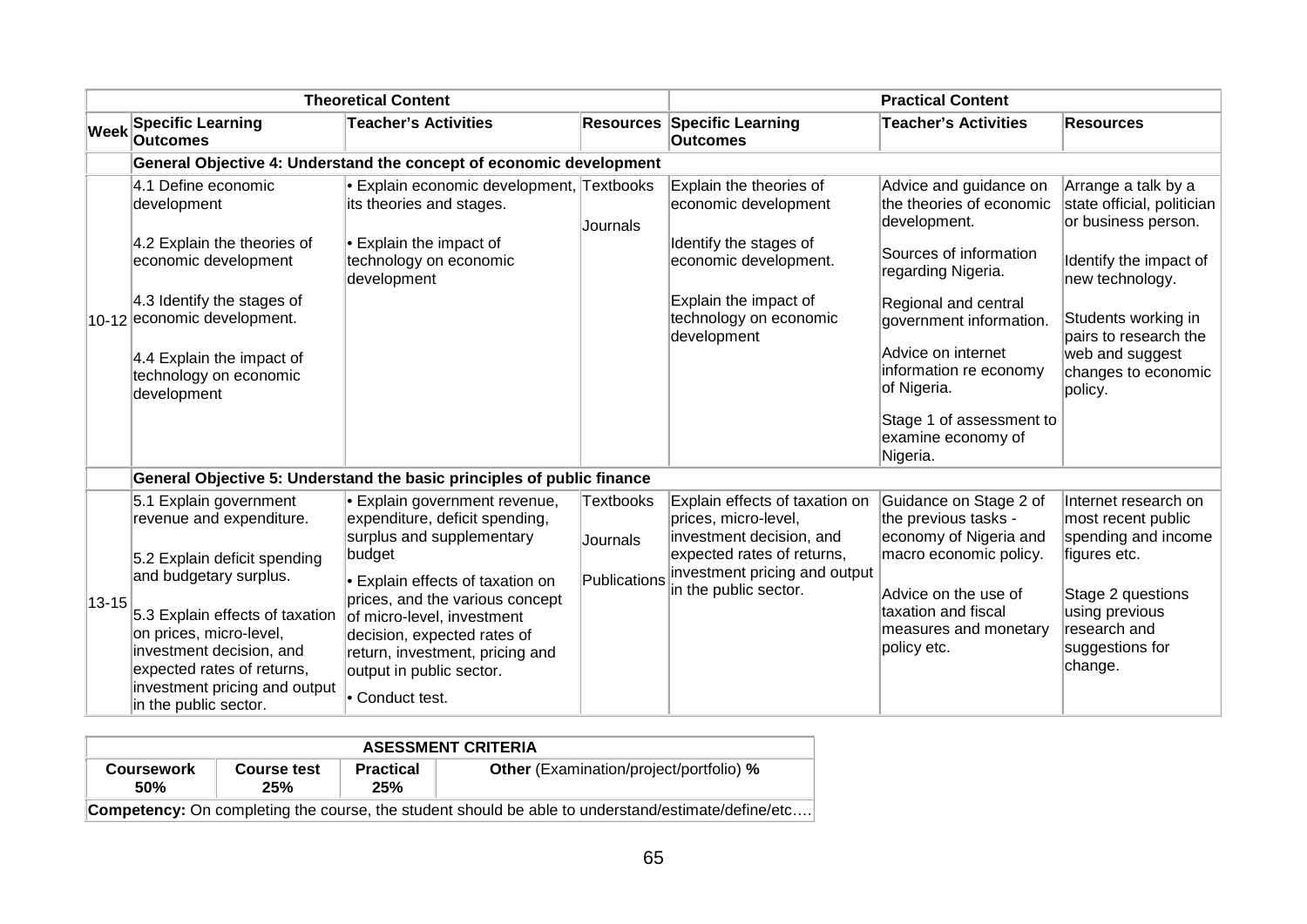# **INTRODUCTION TO ENTREPRENEURSHIP**

| <b>PROGRAMME: ND Office Technology and Management</b>                                                                                                                                                                                                                                                                                                                                                                                                                       |                |                            |                                        |
|-----------------------------------------------------------------------------------------------------------------------------------------------------------------------------------------------------------------------------------------------------------------------------------------------------------------------------------------------------------------------------------------------------------------------------------------------------------------------------|----------------|----------------------------|----------------------------------------|
| <b>Course: INTRODUCTION TO ENTREPRENEURSHIP</b>                                                                                                                                                                                                                                                                                                                                                                                                                             | Code: BAM 126  | <b>Credit Hours:</b>       | hours 3                                |
| <b>Semester: 2</b>                                                                                                                                                                                                                                                                                                                                                                                                                                                          | Pre-requisite: | Theoretical:<br>Practical: | 1 hours/week 33 %<br>2 hours/week 67 % |
| <b>Course main Aim/Goal</b>                                                                                                                                                                                                                                                                                                                                                                                                                                                 |                |                            |                                        |
| This course is designed to create general entrepreneurship awareness in the student with a view to inculcating in him the spirit of self-reliance.<br><b>General Objectives:</b><br>1. Understand the basic concept of entrepreneurship<br>2. Understand the roles of entrepreneurship in personal and national growth and development<br>3. Know how to set business goals<br>4. Know how to identify business opportunities<br>5. Know how to draw single business plans. |                |                            |                                        |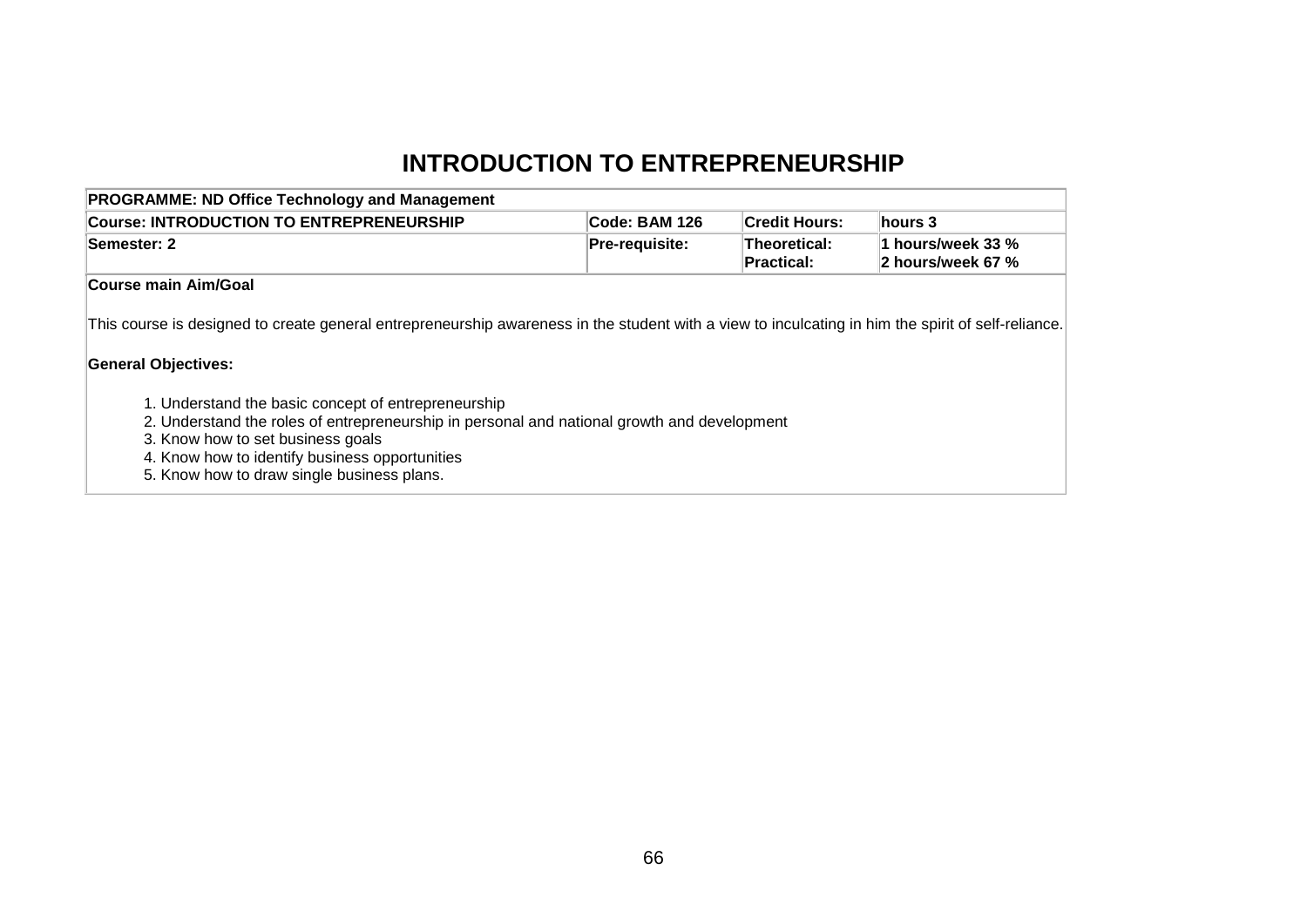| <b>Theoretical Content</b>                                                                                    |                                                                                                   |                                                                     | <b>Practical Content</b> |                                                                                                                        |                                          |                   |
|---------------------------------------------------------------------------------------------------------------|---------------------------------------------------------------------------------------------------|---------------------------------------------------------------------|--------------------------|------------------------------------------------------------------------------------------------------------------------|------------------------------------------|-------------------|
|                                                                                                               | <b>Week Specific Learning Outcomes</b>                                                            | <b>Teacher's Activities</b>                                         |                          | <b>Resources Specific Learning</b><br>Outcomes                                                                         | <b>Teacher's Activities</b>              | Resources         |
|                                                                                                               | General Objective 1: . Understand the basic concept of Entrepreneurship                           |                                                                     |                          |                                                                                                                        |                                          |                   |
|                                                                                                               | 1.1 Explain the terms:                                                                            | Explain the terms related to Textbooks<br>entrepreneurship.         |                          |                                                                                                                        |                                          |                   |
|                                                                                                               | i) Entrepreneurship ii) Entrepreneur iii)<br>Enterprise iv) Self Employment v) Wage<br>Employment | ii. Compare wage<br>employment and self<br>employment with          |                          |                                                                                                                        |                                          |                   |
|                                                                                                               | 1.2 Compare:                                                                                      | entrepreneurship.                                                   |                          |                                                                                                                        |                                          |                   |
| $1 - 4$                                                                                                       | i) Wage Employment and Entrepreneurship<br>ii) Self Employment and Entrepreneurship               | iii. Identify opportunities for<br>self employment                  |                          |                                                                                                                        |                                          |                   |
|                                                                                                               | 1.3 Identify the facilities and opportunities<br>available for self employment.                   | iv. Explain the role of<br>entrepreneurship in wealth<br>creation.  |                          |                                                                                                                        |                                          |                   |
|                                                                                                               | 1.4 Identify successful entrepreneurs in<br>Nigeria                                               | v. Give assignment                                                  |                          |                                                                                                                        |                                          |                   |
|                                                                                                               | Evaluate the role of entrepreneurship in<br>wealth creation.                                      | vi. Organize a visit to an<br>entrepreneur's organization.          |                          |                                                                                                                        |                                          |                   |
| General Objective 2: Understand the roles of entrepreneurship in personal and national growth and development |                                                                                                   |                                                                     |                          |                                                                                                                        |                                          |                   |
|                                                                                                               | 2.1 Explain how entrepreneurship leads to<br>the creation of:                                     | Explain the role of<br>entrepreneurship to national<br>development. | Textbooks                | Explain the role of computer Explain with the aid of Computer and<br>and information technology<br>in entrepreneurship | a computer and<br>application packages:- | accessories       |
| $5-7$                                                                                                         | i) Self confidence<br>ii) Self Expression<br>iii) Wage Employment for                             | ii. Explain resources and<br>constraints of                         |                          |                                                                                                                        | E-mail                                   | Lotus 123         |
|                                                                                                               | others<br>iv) Self Employment                                                                     | entrepreneurship.                                                   |                          |                                                                                                                        | Internet, website                        | Dbase             |
|                                                                                                               |                                                                                                   | iii. Explain the spirit of<br><b>Achievement Motivation</b>         |                          |                                                                                                                        | Create:                                  | Internet facility |
|                                                                                                               | 2.2 Identify resources and constraints of<br>entrepreneurship.                                    | Test (AMT).                                                         |                          |                                                                                                                        | Spreadsheet                              |                   |
|                                                                                                               | 2.3 Explain how entrepreneurship leads to                                                         | iv. Invite a successful<br>entrepreneur to give a talk              |                          |                                                                                                                        |                                          |                   |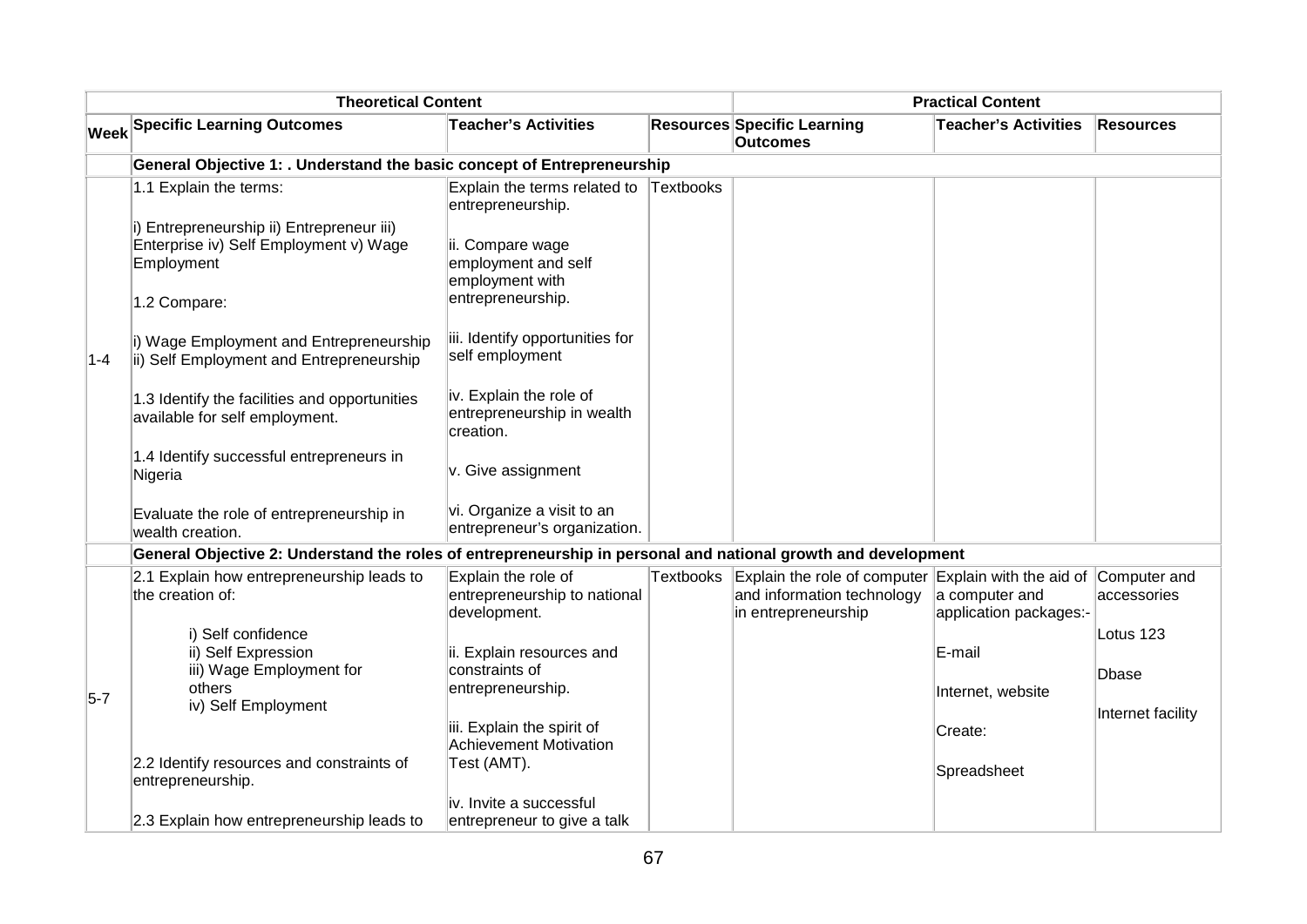| <b>Theoretical Content</b> |                                                                                    |                                                                                  | <b>Practical Content</b> |                                                       |                                                           |                             |
|----------------------------|------------------------------------------------------------------------------------|----------------------------------------------------------------------------------|--------------------------|-------------------------------------------------------|-----------------------------------------------------------|-----------------------------|
|                            | <b>Week Specific Learning Outcomes</b>                                             | <b>Teacher's Activities</b>                                                      |                          | <b>Resources Specific Learning</b><br><b>Outcomes</b> | <b>Teacher's Activities</b>                               | <b>Resources</b>            |
|                            | import substitution and utilization of local<br>resources.                         | to the students                                                                  |                          |                                                       | Invoice                                                   |                             |
|                            | 2.4 Explain how entrepreneurship leads to<br>equitable distribution of industries. |                                                                                  |                          |                                                       | Purchase order etc.                                       |                             |
|                            | 2.5 Explain the spirit of Achievement<br>Motivation Test (A.M.T.)                  |                                                                                  |                          |                                                       |                                                           |                             |
|                            | General Objective 3: Know how to set business goals                                |                                                                                  |                          |                                                       |                                                           |                             |
|                            | 1 Evaluate strengths, weaknesses<br>opportunities and threat (SWOT Analysis).      | Explain SWOT analysis and Textbooks<br>relate it to the organization<br>visited. |                          | Explain the<br>Entrepreneurship                       | Demonstrate, using<br>appropriate<br>application package: | Computer and<br>accessories |
|                            | 3.2 Explain the personal characteristics of an                                     |                                                                                  |                          |                                                       |                                                           | Lotus 123                   |
|                            | entrepreneur.                                                                      | ii. Explain characteristics of<br>an entrepreneur.                               |                          |                                                       | <b>Business planning</b>                                  | package                     |
| $8 - 10$                   | 3.3 Explain the Entrepreneurial Tasks:                                             | iii. Explain the                                                                 |                          |                                                       | <b>Time Management</b><br>letc.                           | <b>Text Book</b>            |
|                            | i) Leadership                                                                      | entrepreneurial tasks.                                                           |                          |                                                       |                                                           |                             |
|                            | ii) Decision-making                                                                |                                                                                  |                          |                                                       |                                                           |                             |
|                            | iii) Business Planning<br>iv) Time Management                                      | iv. Conduct Test                                                                 |                          |                                                       |                                                           |                             |
|                            |                                                                                    |                                                                                  |                          |                                                       |                                                           |                             |
|                            | Self Management                                                                    |                                                                                  |                          |                                                       |                                                           |                             |
|                            | General Objective 4 Know how to identify business opportunities                    |                                                                                  |                          |                                                       |                                                           |                             |
|                            | 1 Define business opportunity.                                                     | <b>Explain business</b><br>opportunities and process of                          | <b>Textbooks</b>         | Explain the process of<br>exploring opportunities     | Demonstrate using<br>appropriate                          | Computer and<br>accessories |
|                            | 4.2Identify the process of product/service<br>selection.                           | exploring them.                                                                  |                          |                                                       | application package.                                      | Dbase                       |
| $11 - 12$                  |                                                                                    | ii. Explain the process of                                                       |                          |                                                       | Product selection                                         |                             |
|                            | 4.3 State the process of exploring<br>opportunities                                | product/service selection                                                        |                          |                                                       | product tracking order<br>tracking                        | Lotus 123                   |
|                            |                                                                                    |                                                                                  |                          |                                                       |                                                           | <b>Text Book</b>            |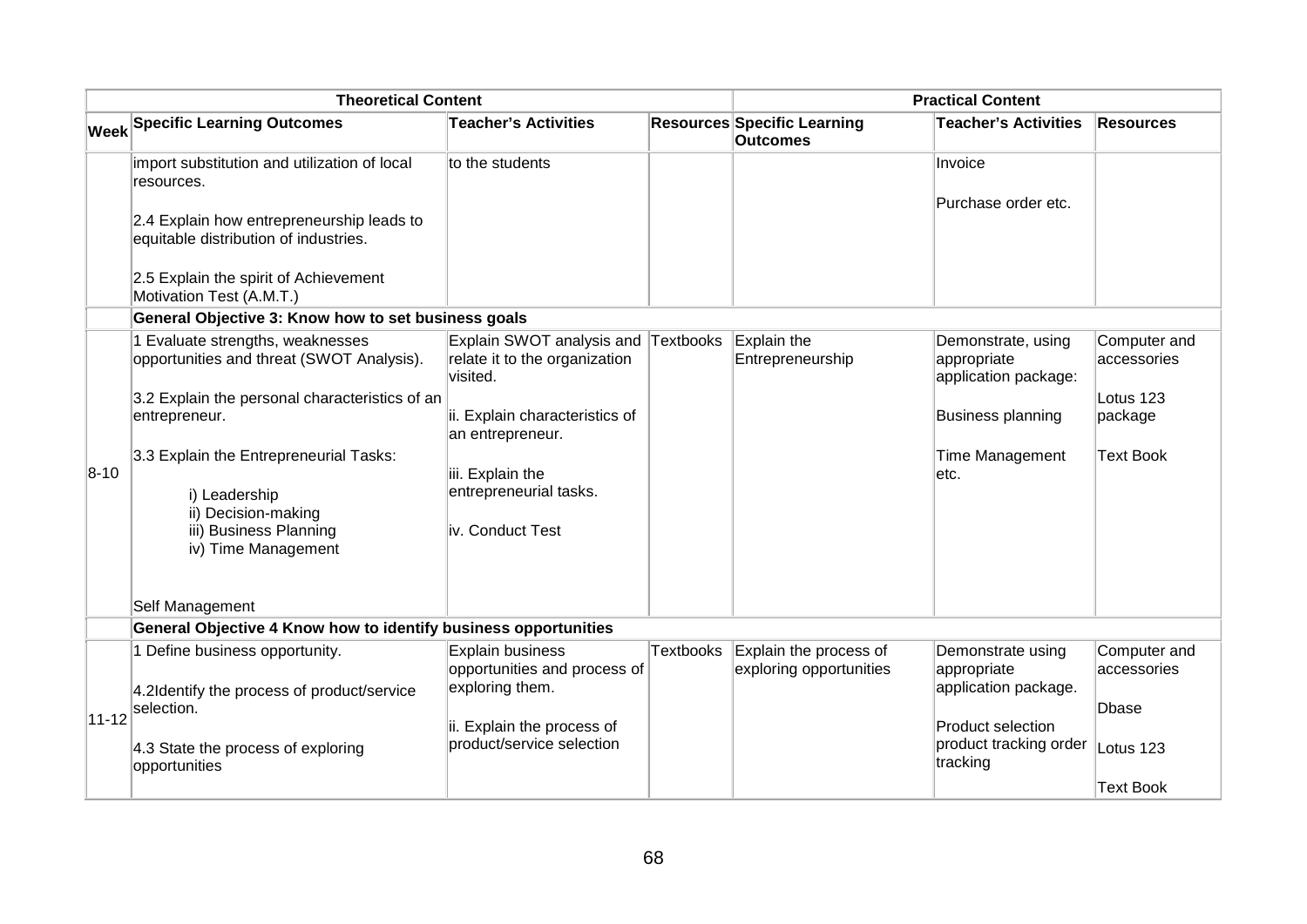| <b>Theoretical Content</b> |                                                                                                                                                        |                                                                  | <b>Practical Content</b> |                                                                      |                                                                  |                                               |
|----------------------------|--------------------------------------------------------------------------------------------------------------------------------------------------------|------------------------------------------------------------------|--------------------------|----------------------------------------------------------------------|------------------------------------------------------------------|-----------------------------------------------|
|                            | Week Specific Learning Outcomes                                                                                                                        | <b>Teacher's Activities</b>                                      |                          | <b>Resources Specific Learning</b><br><b>Outcomes</b>                | <b>Teacher's Activities</b>                                      | <b>Resources</b>                              |
|                            | General Objective 5: Know how to draw simple business plans                                                                                            |                                                                  |                          |                                                                      |                                                                  |                                               |
|                            | 5.1 Define the concept of business plan.<br>5.2 Explain the process of preparing<br>preliminary project proposal.                                      | Explain the concept of<br>business plan and project<br>proposal. | <b>Textbooks</b>         | Explain the process of<br>preparing preliminary<br>project proposal. | Guide students in<br>preparing preliminary<br>project.           | Computer<br>complete with<br>accessories and: |
|                            | 5.3 Explain the process of preparing a<br>detailed) business plan.                                                                                     | lii. Guide students in<br>preparing a modest<br>business plan.   |                          | Explain the process of<br>preparing a detailed<br>business plan.     | Demonstrate, using<br>appropriate packages.<br>Sales forecasting | Lotus 123<br>Dbase                            |
|                            | 5.4 Conduct a modest business plan on a<br>selected venture (The written business plan<br>should be assessed as part of the<br>continuous assessment). | iii. Give assignment.                                            |                          | Conduct a modest business<br>plan on a selected venture              | Business plan<br>Time sheet analysis                             | Internet<br>connection<br>Text book           |
| $13 - 15$                  |                                                                                                                                                        |                                                                  |                          |                                                                      | Employee tracking                                                |                                               |
|                            |                                                                                                                                                        |                                                                  |                          |                                                                      | Loan Amortization etc.                                           |                                               |
|                            |                                                                                                                                                        |                                                                  |                          |                                                                      | Explore internet for:                                            |                                               |
|                            |                                                                                                                                                        |                                                                  |                          |                                                                      | Company profile                                                  |                                               |
|                            |                                                                                                                                                        |                                                                  |                          |                                                                      | Product catalogue                                                |                                               |
|                            |                                                                                                                                                        |                                                                  |                          |                                                                      | <b>Product information</b>                                       |                                               |
|                            |                                                                                                                                                        |                                                                  |                          |                                                                      | <b>URL Management</b>                                            |                                               |

| <b>ASSESSMENT CRITERIA</b>                                                 |    |  |    |  |  |  |
|----------------------------------------------------------------------------|----|--|----|--|--|--|
| Coursework Course test % Practical Other (Examination/project/portfolio) % |    |  |    |  |  |  |
| %                                                                          | 50 |  | 50 |  |  |  |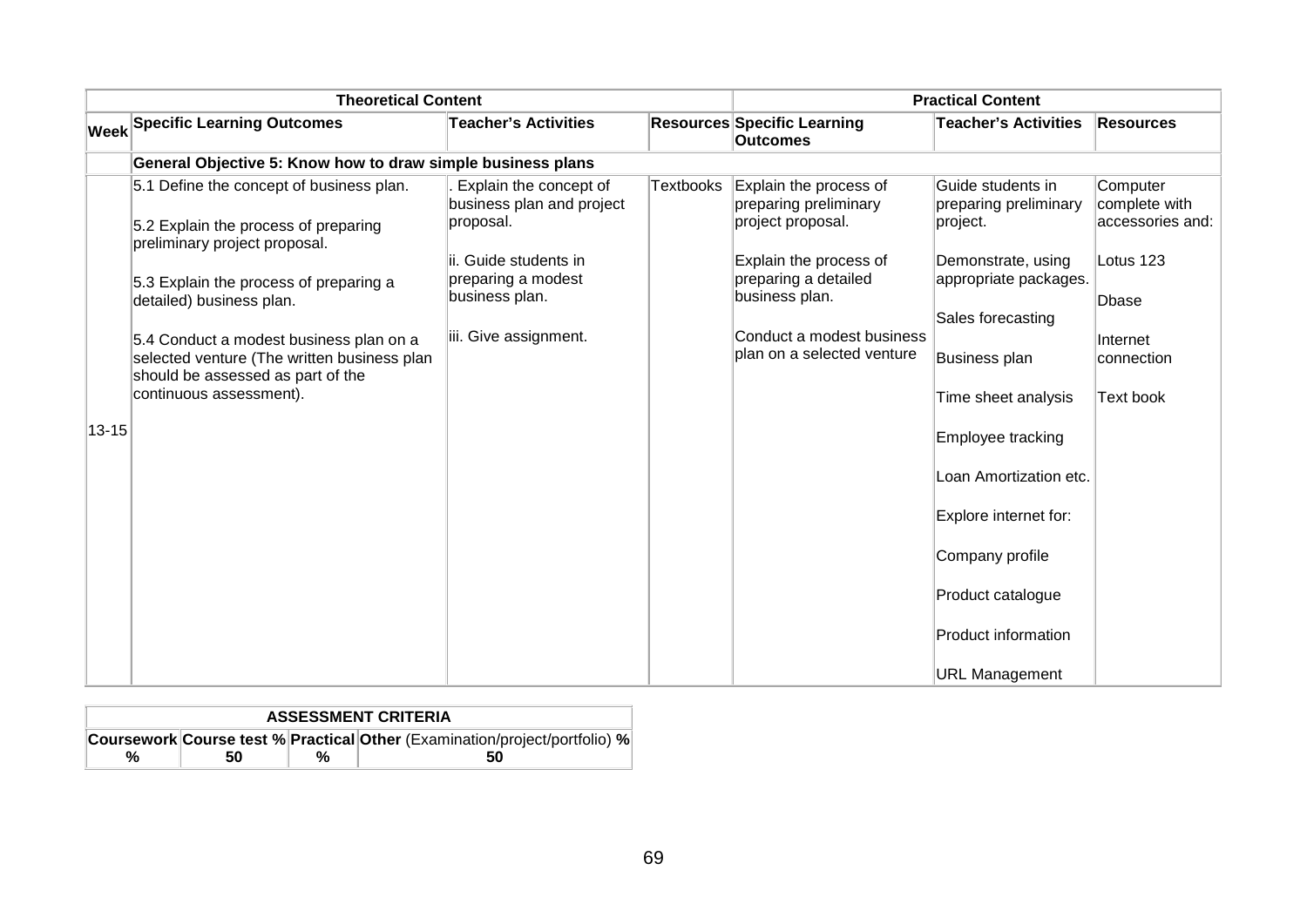# **DATA PROCESSING I (INFORMATION TECHNOLOGY)**

| PROGRAMME: ND BUSINESS ADMIN AND MANAGEMENT                                                                                                                                                                                                                                                                                                                                                                                                                                                                                                                                                          |                       |                            |                                      |  |
|------------------------------------------------------------------------------------------------------------------------------------------------------------------------------------------------------------------------------------------------------------------------------------------------------------------------------------------------------------------------------------------------------------------------------------------------------------------------------------------------------------------------------------------------------------------------------------------------------|-----------------------|----------------------------|--------------------------------------|--|
| Course: DATA PROCESSING I (Information Technology)                                                                                                                                                                                                                                                                                                                                                                                                                                                                                                                                                   | Code: BAM 125         | <b>Credit Hours:</b>       | 6 hours                              |  |
| <b>Semester: 2</b>                                                                                                                                                                                                                                                                                                                                                                                                                                                                                                                                                                                   | <b>Pre-requisite:</b> | Theoretical:<br>Practical: | 2 hours/week - %<br>4 hours/week - % |  |
| <b>Course main Aim/Goal</b>                                                                                                                                                                                                                                                                                                                                                                                                                                                                                                                                                                          |                       |                            |                                      |  |
| This course is designed to provide the student with the knowledge of the scope, limitations and possible applications and its impact of information technology in<br>Business.<br><b>General Objectives:</b><br>1. Introduce students to ICT.<br>2. Understand computer operating systems and software.<br>3. Know the principles and methods of data processing.<br>4. Understand the principle of data management.<br>5. Understand the principles of data communications and its application<br>6. Identify and efficiently operate an office computer package (MS word Processing Applications). |                       |                            |                                      |  |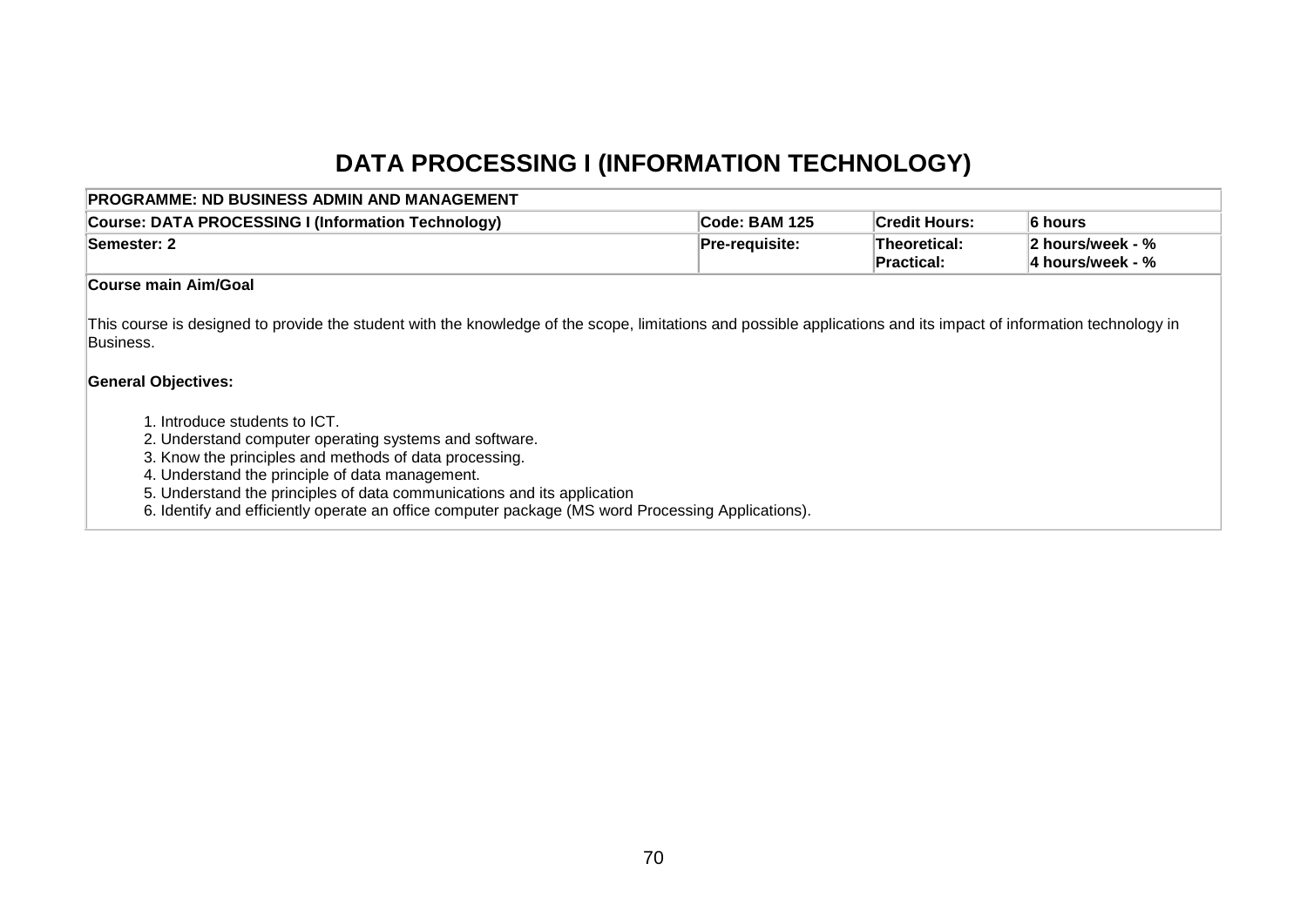| <b>Theoretical Content</b> |                                                                                                                                                                                                                                                                                                                                                                                                                                                                                                                                                |                                                                                                                                                                                                                                                                                                                                                                             | <b>Practical Content</b>                                                                                                   |                                                                                                               |                                                                                                                                                                                                               |                                                                                                                                  |
|----------------------------|------------------------------------------------------------------------------------------------------------------------------------------------------------------------------------------------------------------------------------------------------------------------------------------------------------------------------------------------------------------------------------------------------------------------------------------------------------------------------------------------------------------------------------------------|-----------------------------------------------------------------------------------------------------------------------------------------------------------------------------------------------------------------------------------------------------------------------------------------------------------------------------------------------------------------------------|----------------------------------------------------------------------------------------------------------------------------|---------------------------------------------------------------------------------------------------------------|---------------------------------------------------------------------------------------------------------------------------------------------------------------------------------------------------------------|----------------------------------------------------------------------------------------------------------------------------------|
|                            | <b>Specific Learning</b>                                                                                                                                                                                                                                                                                                                                                                                                                                                                                                                       | <b>Teacher's Activities</b>                                                                                                                                                                                                                                                                                                                                                 | <b>Resources</b>                                                                                                           | <b>Specific Learning Outcomes</b>                                                                             | Teacher's                                                                                                                                                                                                     | <b>Resources</b>                                                                                                                 |
|                            | <b>Week Outcomes</b>                                                                                                                                                                                                                                                                                                                                                                                                                                                                                                                           |                                                                                                                                                                                                                                                                                                                                                                             |                                                                                                                            |                                                                                                               | <b>Activities</b>                                                                                                                                                                                             |                                                                                                                                  |
|                            |                                                                                                                                                                                                                                                                                                                                                                                                                                                                                                                                                | General Objective 1: Introduce students to Information Communication Technology                                                                                                                                                                                                                                                                                             |                                                                                                                            |                                                                                                               |                                                                                                                                                                                                               |                                                                                                                                  |
| $1-3$                      | 1.1 Define the<br>Computer.<br>1.2 Narrate the<br>historical development<br>of the Computer.<br>1.3 Classify computer<br>according to generation<br>from the $1st$ to the $5th$<br>generations (and any<br>other generation).<br>1.4 Distinguish among<br>analog, digital and<br>hybrid computers.<br>1.5 Explain the social<br>implications of<br>computers on society.<br>1.6 List the benefits of<br>computers to the<br>society.<br>1.7 Explain the various<br>control measures to<br>counter the<br>disadvantages of using<br>a computer. | <b>• Explain the contributions of Abacus,</b><br>Pascal, Babbage, Holdout etc in the<br>Development of the computer.<br><b>Explain Analog, digital and hybrid</b><br>computers<br>• Distinguish between computer and<br>calculator.<br>• Enumerate some of the tasks that can<br>be undertaken by a computer:<br>Scientific &, engineering calculation<br>architectural and | Computer &<br>Accessories,<br>software on a<br>maximum of two (2)<br>students to one (1)<br>computer set.<br>2. Textbooks. | Explore the impact of ICT in a<br>modern working environment<br>List and show the computers<br>main functions | Show graphically the<br>computers evolution.<br>Students to<br>ldemonstrate an<br>understanding of new<br>technology.<br>Discuss the use of a<br>computer in relation<br>to other forms of new<br>technology. | Internet and<br>Relevant<br>Websites<br>Pictures<br>Examples<br>Posters and<br>Diagrams.<br>Old and new<br>computer<br>equipment |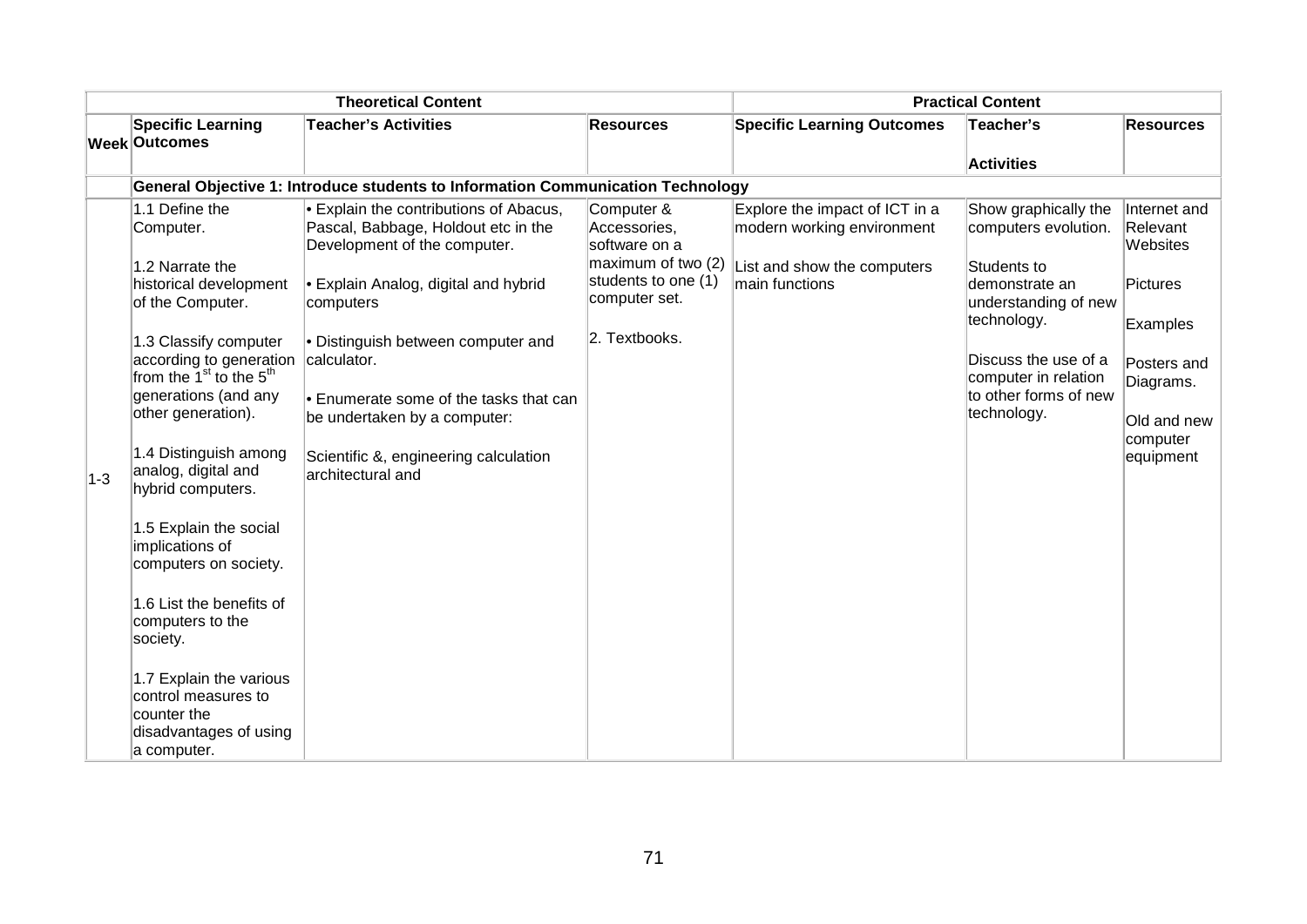| <b>Theoretical Content</b> |                                                                                                                                                                                                                                                                                                                                                                                                                                                                                                                                                                                                                                              |                                                                                                                                                                                                                                                                                                                                                                                                                                                                                                                                                                                                                                                                                                                              | <b>Practical Content</b>                                                                      |                                                                                                                                                                                                                                                                                                                                                                                                                                                                                                                                                                                                                     |                                                                                                                                                                                                                                                                                                                                                                        |                                      |
|----------------------------|----------------------------------------------------------------------------------------------------------------------------------------------------------------------------------------------------------------------------------------------------------------------------------------------------------------------------------------------------------------------------------------------------------------------------------------------------------------------------------------------------------------------------------------------------------------------------------------------------------------------------------------------|------------------------------------------------------------------------------------------------------------------------------------------------------------------------------------------------------------------------------------------------------------------------------------------------------------------------------------------------------------------------------------------------------------------------------------------------------------------------------------------------------------------------------------------------------------------------------------------------------------------------------------------------------------------------------------------------------------------------------|-----------------------------------------------------------------------------------------------|---------------------------------------------------------------------------------------------------------------------------------------------------------------------------------------------------------------------------------------------------------------------------------------------------------------------------------------------------------------------------------------------------------------------------------------------------------------------------------------------------------------------------------------------------------------------------------------------------------------------|------------------------------------------------------------------------------------------------------------------------------------------------------------------------------------------------------------------------------------------------------------------------------------------------------------------------------------------------------------------------|--------------------------------------|
|                            | <b>Specific Learning</b>                                                                                                                                                                                                                                                                                                                                                                                                                                                                                                                                                                                                                     | <b>Teacher's Activities</b>                                                                                                                                                                                                                                                                                                                                                                                                                                                                                                                                                                                                                                                                                                  | <b>Resources</b>                                                                              | <b>Specific Learning Outcomes</b>                                                                                                                                                                                                                                                                                                                                                                                                                                                                                                                                                                                   | Teacher's                                                                                                                                                                                                                                                                                                                                                              | <b>Resources</b>                     |
|                            | <b>Week Outcomes</b>                                                                                                                                                                                                                                                                                                                                                                                                                                                                                                                                                                                                                         |                                                                                                                                                                                                                                                                                                                                                                                                                                                                                                                                                                                                                                                                                                                              |                                                                                               |                                                                                                                                                                                                                                                                                                                                                                                                                                                                                                                                                                                                                     | <b>Activities</b>                                                                                                                                                                                                                                                                                                                                                      |                                      |
|                            |                                                                                                                                                                                                                                                                                                                                                                                                                                                                                                                                                                                                                                              | <b>General Objective 2: Understand Computer Operating Systems and Software</b>                                                                                                                                                                                                                                                                                                                                                                                                                                                                                                                                                                                                                                               |                                                                                               |                                                                                                                                                                                                                                                                                                                                                                                                                                                                                                                                                                                                                     |                                                                                                                                                                                                                                                                                                                                                                        |                                      |
| $ 4-6 $                    | 2.1 Describe the<br>computer hardware<br>configuration.<br>2.2 Identify the basic<br>components of a<br>computer.<br>2.3 Describe the unit of<br>memory storage.<br>2.4 Describe the<br>computer software.<br>2.5 Distinguish between<br>systems software and<br>Applications software.<br>2.6 Distinguish between<br>software and hard ware.<br>2.7 Explain Microsoft<br>Window.<br>2.8 Demonstrate the<br>use of all the items in<br>the desktop<br>2.9 Perform operation<br>using warm and cool<br>booting<br>2.10 Demonstrate the<br>use of task bar and the<br>start button<br>2.11 Demonstrate the<br>use of the features of<br>window | (i) Describe the essential components of Computer $\&$<br>a computer: The central processing unit Accessories, and<br>and operation, the internal memory<br>(RAM), secondary storage (magnetic<br>disks), Input/Output units and standard<br>device keyboard/video monitor,<br>(ii) Describe how these components<br>communicate through buses: the<br>address bus, the control bus and the<br>data bus.<br>(iii) Enumerate types of systems<br>software and describe briefly their<br>purpose: Operating system, Network<br>operating system, I/O interfaces<br>(drivers), Translators and utilities such<br>as text editors etc.<br>(iv) Enumerate types of Application<br>software and describe briefly their<br>purpose: | software on a<br>maximum of two (2)<br>students to one (1)<br>computer set.<br>2. Text Books. | Identify how to access a<br>computer system using a<br>Windows operating system.<br>Enumerate types of systems<br>software and describe briefly<br>their purpose: Operating system,<br>Network operating system, I/O<br>interfaces (drivers), Translators<br>and utilities such as text editors<br>etc.<br>Enumerate types of Application<br>software and describe briefly<br>their purpose: Word processors,<br>spread sheets, presentation<br>packages, graphics packages,<br>database management system,<br>computer aided design,<br>accounting packages etc.<br>Demonstrate to students how<br>computer works, | Show how to use:<br>Programme Manager<br>Open/Close the<br>Window<br>Load application<br>software<br>Button bars, scroll<br>bars and menu bars<br>Exploring main menu<br>contents and<br>Minimising and<br>closing windows.<br>Working in teams<br>complete a task using<br>Windows software.<br>Demonstrate to<br>students how<br>computer works,<br>Give assignment. | Internet and<br>Relevant<br>Websites |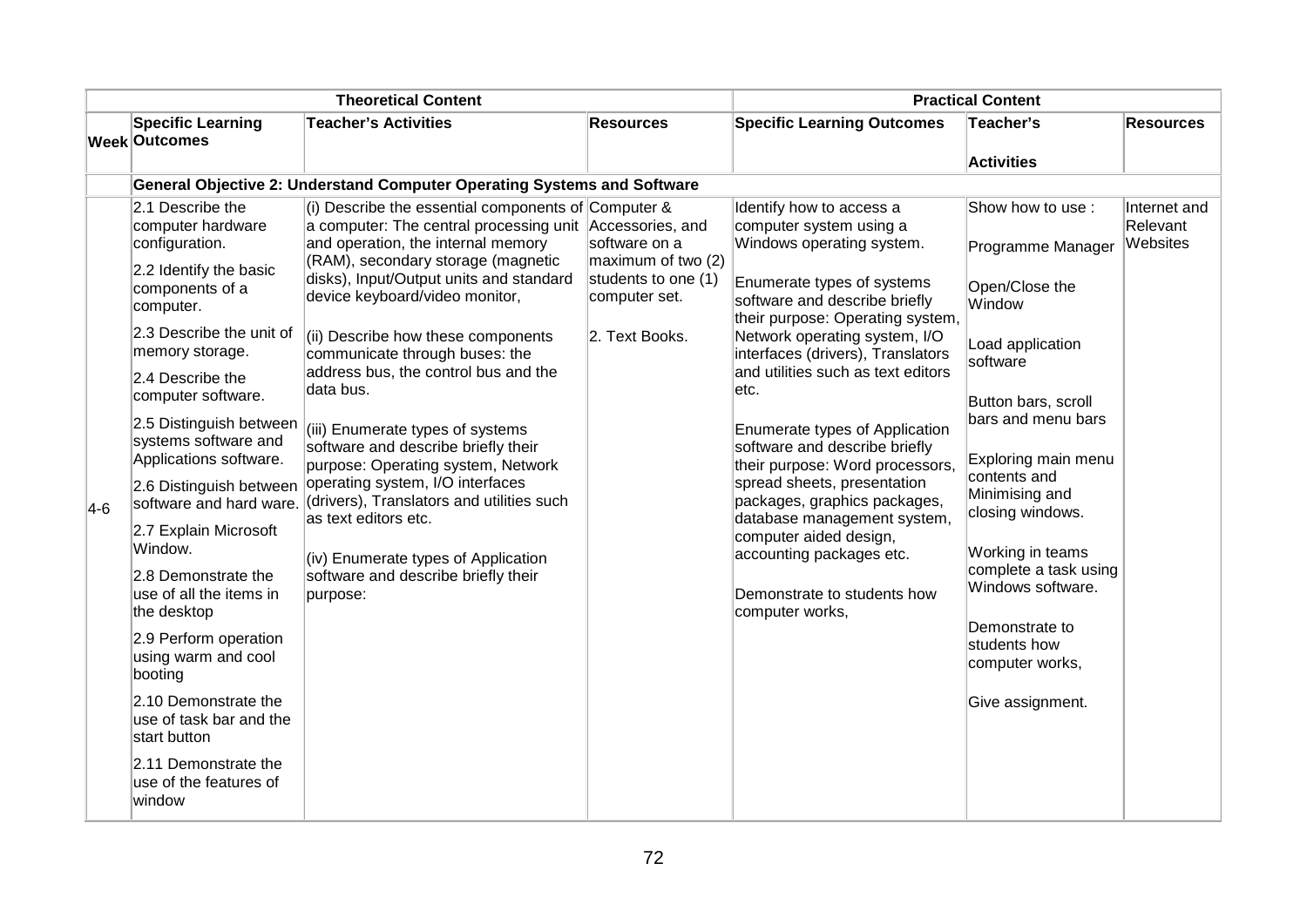| <b>Theoretical Content</b> |                                                                |                                                                                  | <b>Practical Content</b>                |                                                                   |                                       |                          |
|----------------------------|----------------------------------------------------------------|----------------------------------------------------------------------------------|-----------------------------------------|-------------------------------------------------------------------|---------------------------------------|--------------------------|
|                            | <b>Specific Learning</b><br><b>Week Outcomes</b>               | <b>Teacher's Activities</b>                                                      | <b>Resources</b>                        | <b>Specific Learning Outcomes</b>                                 | Teacher's<br><b>Activities</b>        | <b>Resources</b>         |
|                            | 2.12 Demonstrate<br>different ways of logging<br>on to window. | General Objective 3: Know the principles and methods of data processing          |                                         |                                                                   |                                       |                          |
|                            | 3.1 Define Data                                                | Describe the term data processing                                                | 1. Computer &                           | Understand data processing                                        | Demonstrate how to                    | Computer                 |
|                            | processing.                                                    | through simple example; Manual,<br>Mechanical and Electronic methods.            | Accessories, on a<br>maximum of two (2) | through simple examples by<br>describing the input, processing    | perform these<br>operation on a       | workshop                 |
|                            | 3.2 Explain the methods                                        |                                                                                  | students to one (1)                     | output and storage of data.                                       | computer.                             | Internet and             |
|                            | of data processing.                                            | Describe the stages; original, Input,<br>processing, output and storage of data. | computer set.                           | Understand batch processing                                       |                                       | Relevant<br>Websites     |
|                            | 3.3 Explain the stages                                         |                                                                                  | 2. Text Books.                          | real processing, time sharing etc.                                |                                       |                          |
| $7-9$                      | of data processing.                                            | Describe the Techniques; Batch<br>processing,                                    |                                         |                                                                   |                                       |                          |
|                            | 3.4 Explain the various                                        | types of data processing Real-time processing, time sharing on-                  |                                         |                                                                   |                                       |                          |
|                            | techniques.                                                    | line                                                                             |                                         |                                                                   |                                       |                          |
|                            |                                                                | Data processing, and distributed<br>processing, etc.                             |                                         |                                                                   |                                       |                          |
|                            |                                                                | General Objective 4: Understand the principles of data management                |                                         |                                                                   |                                       |                          |
|                            | 4.1 Explain the various<br>methods of data                     | Describe methods of collecting data:                                             | 1. Computer &<br>Accessories, on a      | Explain methods of data, data<br>transmission, data storage, data | Demonstrate how to<br>perform these   | Computer                 |
|                            | collection.                                                    | source documents produced clerically,<br>data electronic machinery: bar code,    | maximum of two (2)                      | protection, compute viruses etc.                                  | operations using the                  | workshop                 |
|                            |                                                                | punched cards, direct data entry from<br>cash registers, ink character           | students to one (1)<br>computer set.    |                                                                   | computer.                             | Internet and             |
|                            | 4.2 Explain the various<br>methods of data                     | recognition, magnetic ink character                                              |                                         | Describe data transmission:<br>physically in the form of          | Visit a large                         | Relevant<br>Websites     |
| $10 - 12$                  | preparation.                                                   | recognition, optical mark recognition.                                           | 2. Text Books.                          | documents                                                         | organization to                       |                          |
|                            | 4.3 Explain the various                                        | (ii) Describe data transmission:                                                 | 3. Internet facility                    | Describe data storage including                                   | observe their data<br>management and  | Internet and<br>Relevant |
|                            | methods of data                                                | physically in the form of documents                                              |                                         | the physical storage in filing                                    | storage systems                       | Websites                 |
|                            | validation.                                                    | (which may be machine readable,<br>human readable or both); electronically       |                                         | systems, card indexes, and<br>electronic storage in computer      | Group work to                         |                          |
|                            | 4.4 Explain methods of                                         | over phone lines, by wireless, using                                             |                                         | files using auxiliary devices.                                    | examine data<br>transmission and data |                          |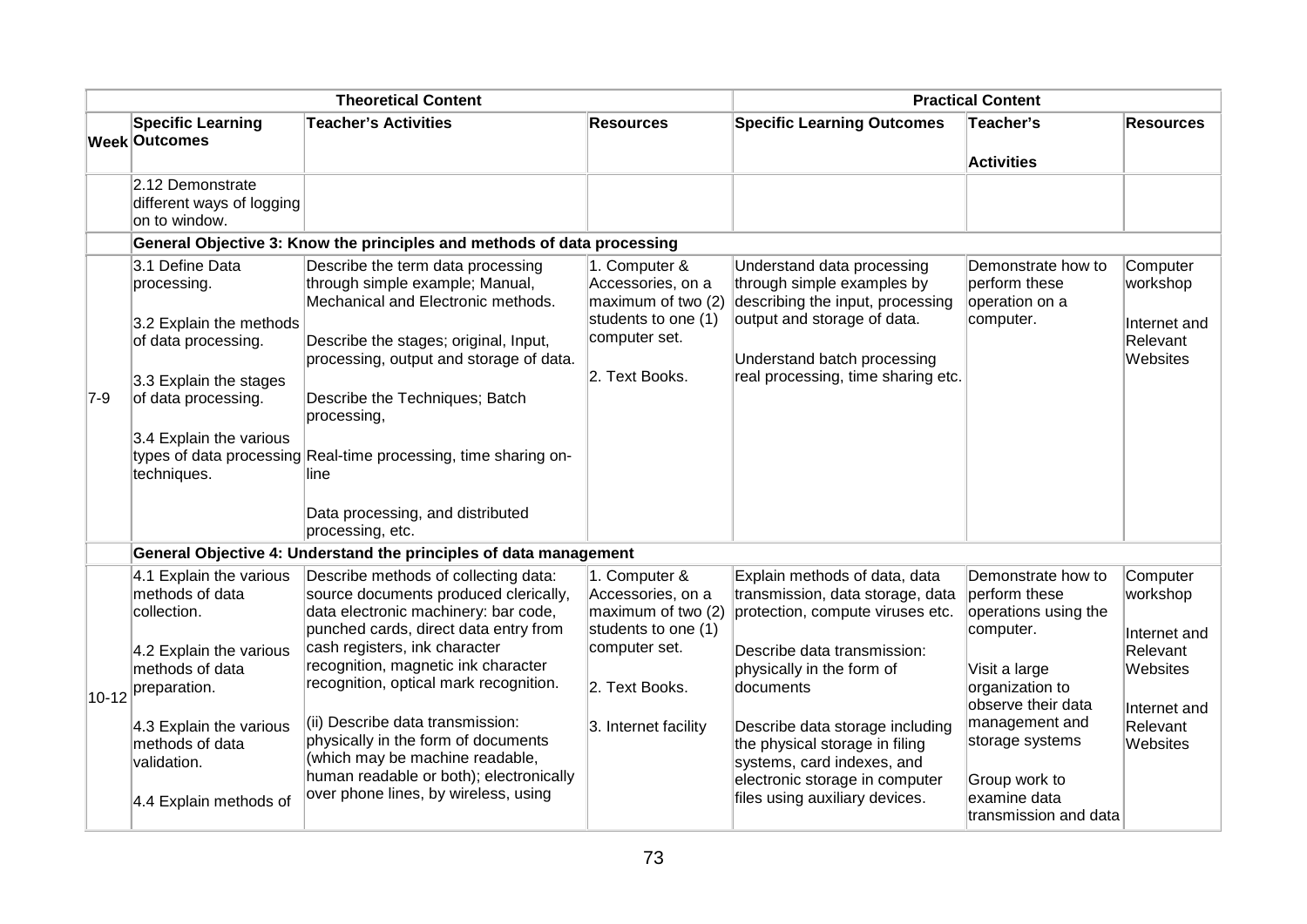| <b>Theoretical Content</b> |                                                                                        |                                                                                                                                                                                                                                                                                                                                                                                                                                                                                                                                                      | <b>Practical Content</b>                                                                         |                                                                                                                                                                                    |                                                                                                                                         |                       |
|----------------------------|----------------------------------------------------------------------------------------|------------------------------------------------------------------------------------------------------------------------------------------------------------------------------------------------------------------------------------------------------------------------------------------------------------------------------------------------------------------------------------------------------------------------------------------------------------------------------------------------------------------------------------------------------|--------------------------------------------------------------------------------------------------|------------------------------------------------------------------------------------------------------------------------------------------------------------------------------------|-----------------------------------------------------------------------------------------------------------------------------------------|-----------------------|
|                            | <b>Specific Learning</b><br><b>Week Outcomes</b>                                       | <b>Teacher's Activities</b>                                                                                                                                                                                                                                                                                                                                                                                                                                                                                                                          | <b>Resources</b>                                                                                 | <b>Specific Learning Outcomes</b>                                                                                                                                                  | Teacher's                                                                                                                               | <b>Resources</b>      |
|                            |                                                                                        |                                                                                                                                                                                                                                                                                                                                                                                                                                                                                                                                                      |                                                                                                  |                                                                                                                                                                                    | <b>Activities</b>                                                                                                                       |                       |
|                            | transmitting data.<br>of data storage.<br>4.6 Explain the need for<br>data protection. | computer networks, internet, etc.<br>4.5 Explain the methods $\left  \right $ (iii) Describe data storage including the<br>physical storage in filing systems, card<br>indexes, and electronic storage in<br>computer files using auxiliary devices.<br>(iv) Describe data protection using<br>physical control of access to computer<br>systems, the use of passwords and log-<br>on names, directory and file controls,<br>data encryption.<br>(v) Explain computer viruses and the<br>need to protect computer systems from<br>invasion by virus. |                                                                                                  | Describe data protection using<br>physical control of access to<br>computer systems, the use of<br>passwords and log-on names,<br>directory and file controls, data<br>encryption. | storage systems<br>A report to explain<br>computer viruses and<br>the need to protect<br>computer systems<br>from invasion by<br>virus. |                       |
|                            |                                                                                        | General Objective 5: Understand the Principles of Data Communication and its Application                                                                                                                                                                                                                                                                                                                                                                                                                                                             |                                                                                                  |                                                                                                                                                                                    |                                                                                                                                         |                       |
|                            | 5.1 Explain Data<br>Communication.<br>5.2 Explain Data<br>Transmission.                | i) Describe telecommunication.<br>(ii) Explain different methods of data<br>transmission.                                                                                                                                                                                                                                                                                                                                                                                                                                                            | 1. Computer &<br>Accessories, on a<br>maximum of two (2)<br>students to one (1)<br>computer set. | Explain data transmission and<br>electronic comm in business.                                                                                                                      | Use computer to<br>show the various<br>methods.                                                                                         | Computer<br>Workshop. |
| $13 - 15$                  | 5.3 Explain Internet, E-<br>Mail, E-Commerce, etc.                                     | (iii) Describe the nature of electronic<br>communication in business.                                                                                                                                                                                                                                                                                                                                                                                                                                                                                | 2. Text Books.                                                                                   |                                                                                                                                                                                    |                                                                                                                                         |                       |
|                            | 5.4 Demonstrate the<br>use of 5.3 above                                                | (iv) List the advantages and<br>disadvantages of 5.3.                                                                                                                                                                                                                                                                                                                                                                                                                                                                                                |                                                                                                  |                                                                                                                                                                                    |                                                                                                                                         |                       |
|                            |                                                                                        | $(v)$ Demonstrate the use of 5.3. (i)<br>(vi) Carry out a visit to internet café.                                                                                                                                                                                                                                                                                                                                                                                                                                                                    |                                                                                                  |                                                                                                                                                                                    |                                                                                                                                         |                       |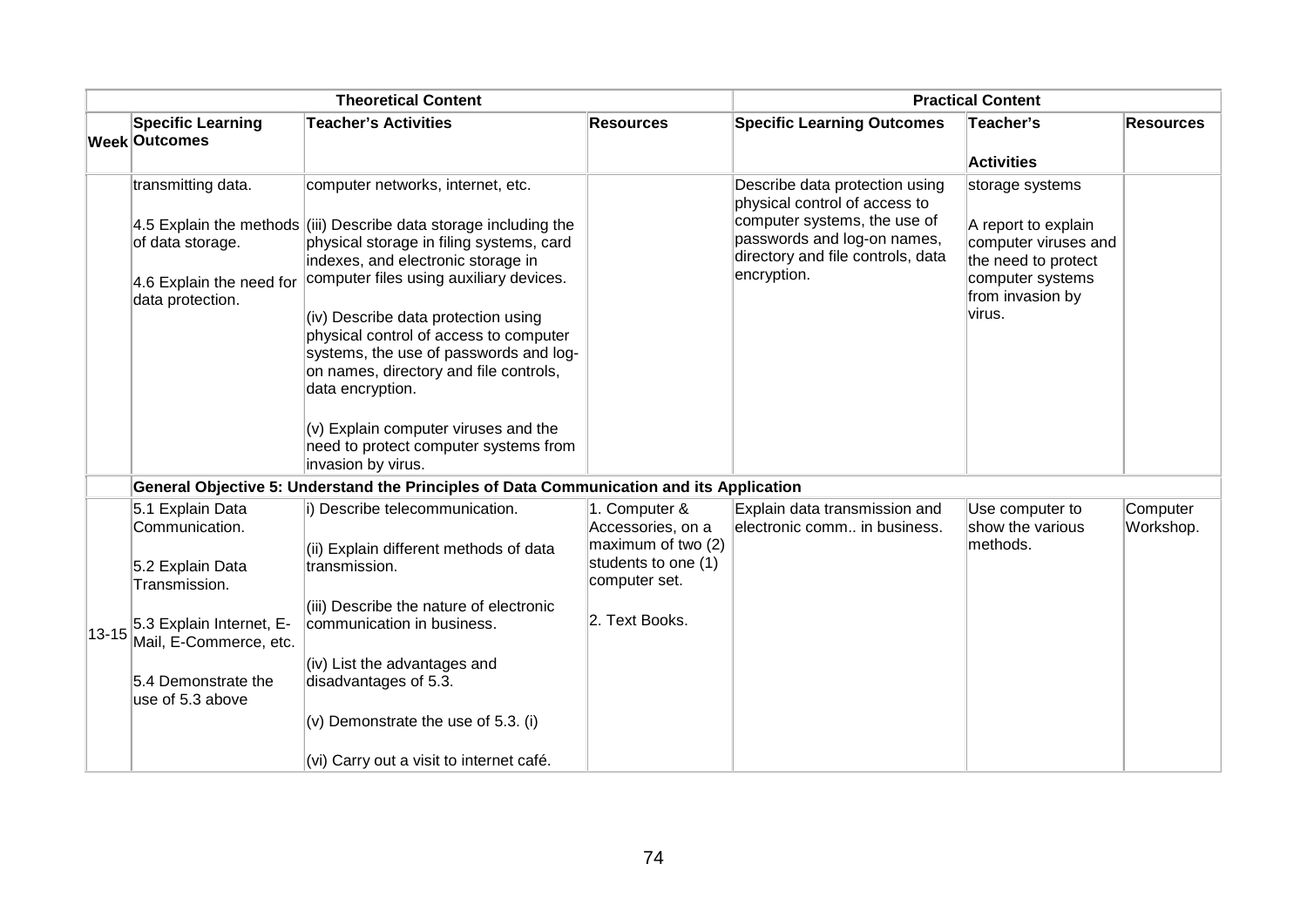| <b>ASSESSMENT CRITERIA</b>                                                                                                         |  |  |  |  |  |  |  |
|------------------------------------------------------------------------------------------------------------------------------------|--|--|--|--|--|--|--|
| <b>Other</b> (Examination/project/portfolio) %<br><b>Practical</b><br><b>Course test</b><br><b>Coursework</b><br>25%<br>50%<br>25% |  |  |  |  |  |  |  |
| <b>Competency:</b> On completing the course, the student should be able to understand/estimate/define/etc                          |  |  |  |  |  |  |  |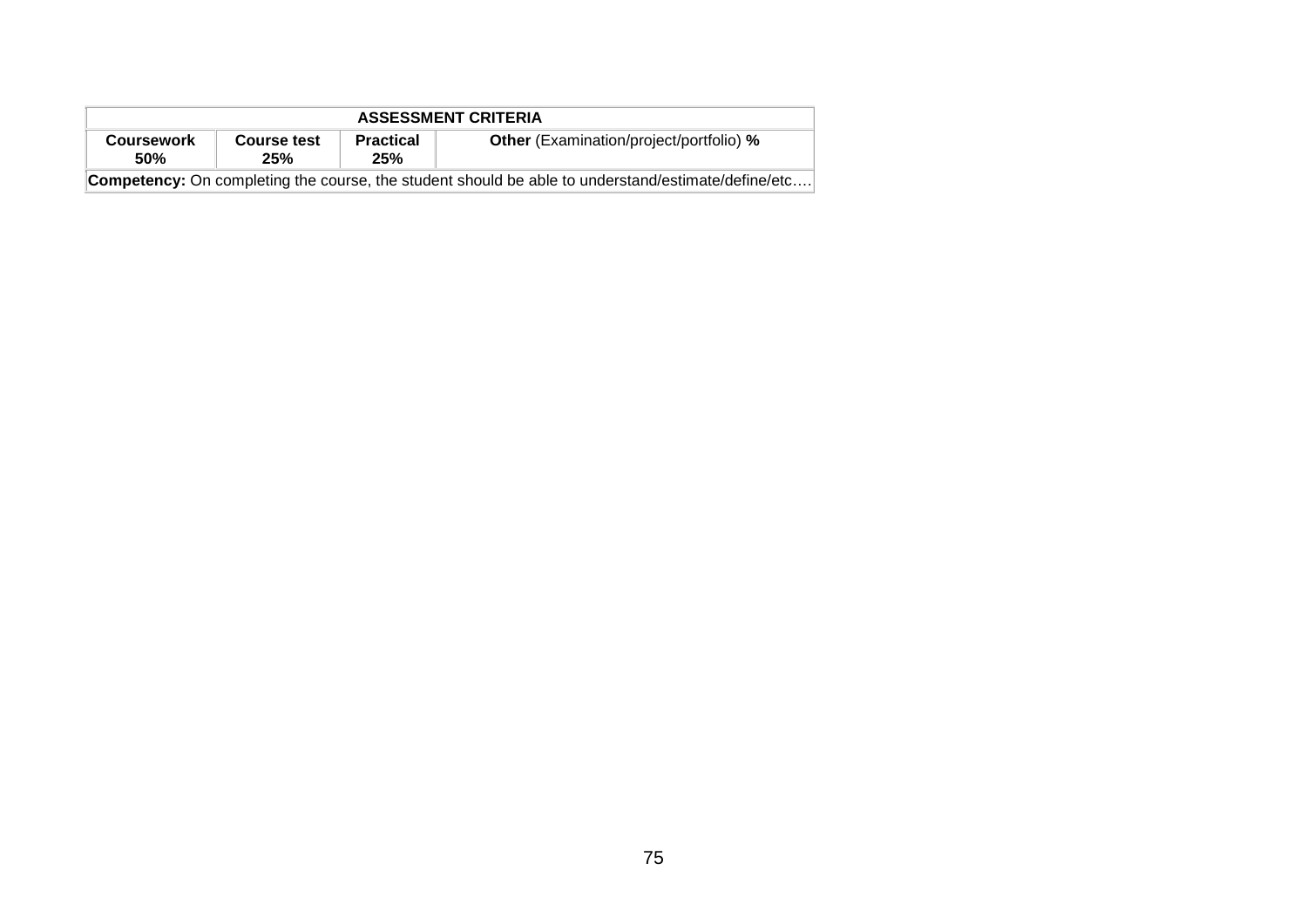### **PRINCIPLES OF ACCOUNTS II**

| PROGRAMME: NATIONAL DIPLOMA IN ACCOUNTANCY                                                                                                                                                                                                                                                                                                                                                                                                                  |                        |                                   |                                          |  |  |  |  |  |  |
|-------------------------------------------------------------------------------------------------------------------------------------------------------------------------------------------------------------------------------------------------------------------------------------------------------------------------------------------------------------------------------------------------------------------------------------------------------------|------------------------|-----------------------------------|------------------------------------------|--|--|--|--|--|--|
| <b>Course: PRINCIPLES OF ACCOUNTS II</b>                                                                                                                                                                                                                                                                                                                                                                                                                    | Code: ACC 121          | <b>Credit Hours:</b>              | 60 hours 4.0                             |  |  |  |  |  |  |
| Semester: SECOND SEMESTER                                                                                                                                                                                                                                                                                                                                                                                                                                   | Pre-requisite: ACC 111 | Theoretical:<br><b>Practical:</b> | 1 hours/week - 25%<br>3 hours/week - 75% |  |  |  |  |  |  |
| Goal: This course is designed to enable the student understand the application of accounting principles to specific business transactions.                                                                                                                                                                                                                                                                                                                  |                        |                                   |                                          |  |  |  |  |  |  |
| <b>GENERAL OBJECTIVES:</b><br>On completion of this module the students should be able to:<br>1.0 Understand Control Accounts.<br>2.0 Know the different methods for the collection of data for Final Accounts from incomplete records.<br>3.0 Understand manufacturing accounts.<br>4.0 Understand the accounts of non-trading organization.<br>5.0 Understand Partnership Accounts.<br>6.0 Understand the preparation of simple Company's Final Accounts. |                        |                                   |                                          |  |  |  |  |  |  |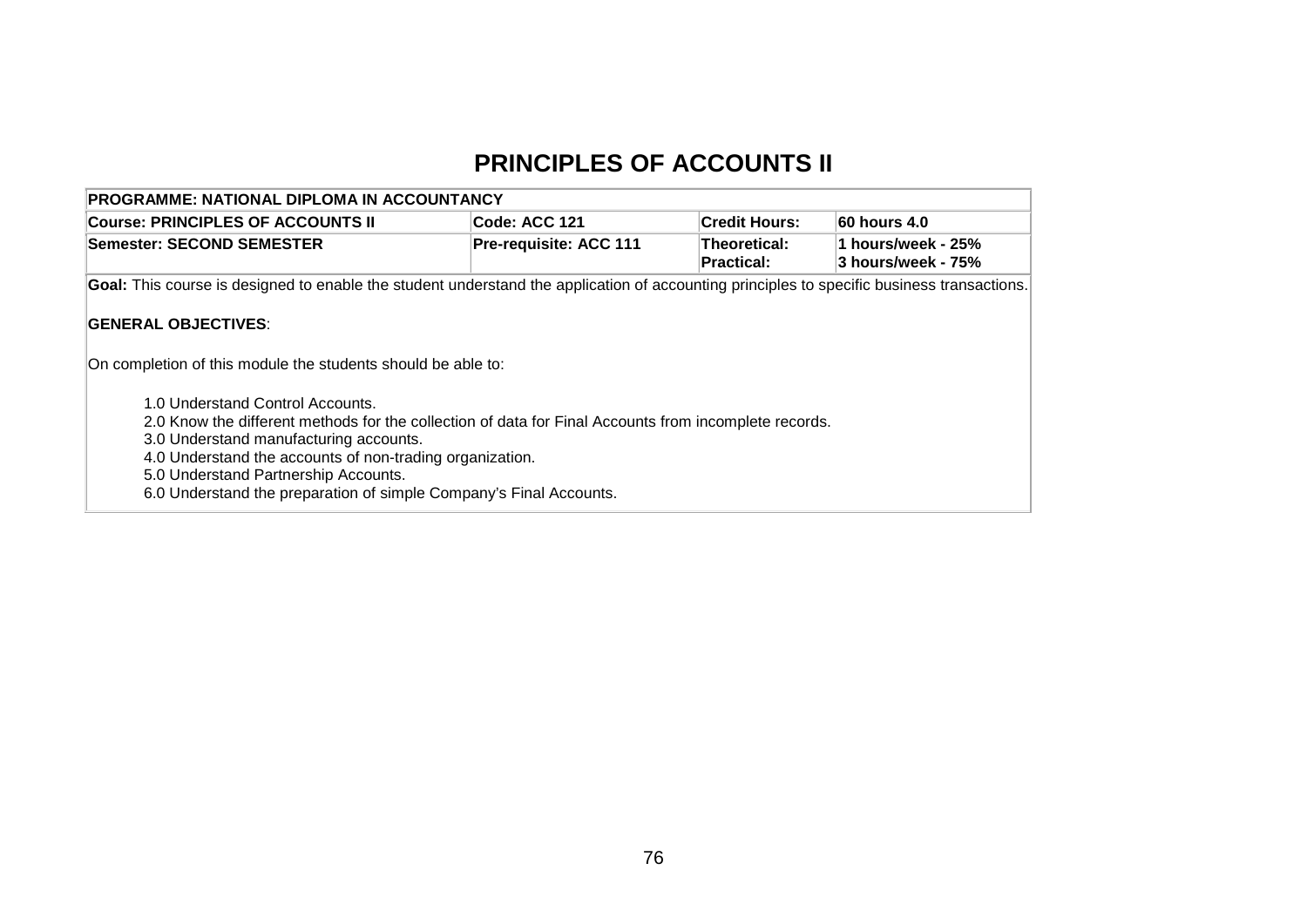| <b>Theoretical Content</b> |                                                                                                                                                                                                                                                                                                                    |                                                                                                                                                                                                                                      |                                             | <b>Practical Content</b>                                                                                                                             |                                                                                                                                                                                         |                                                                                  |  |  |  |
|----------------------------|--------------------------------------------------------------------------------------------------------------------------------------------------------------------------------------------------------------------------------------------------------------------------------------------------------------------|--------------------------------------------------------------------------------------------------------------------------------------------------------------------------------------------------------------------------------------|---------------------------------------------|------------------------------------------------------------------------------------------------------------------------------------------------------|-----------------------------------------------------------------------------------------------------------------------------------------------------------------------------------------|----------------------------------------------------------------------------------|--|--|--|
|                            | <b>Week Specific Learning Outcomes</b>                                                                                                                                                                                                                                                                             | <b>Teacher's Activities</b>                                                                                                                                                                                                          | <b>Resources</b>                            | Specific Learning<br><b>Outcomes</b>                                                                                                                 | <b>Teacher's Activities</b>                                                                                                                                                             | <b>Resources</b>                                                                 |  |  |  |
|                            | <b>General Objective 1: Understand Control Accounts.</b>                                                                                                                                                                                                                                                           |                                                                                                                                                                                                                                      |                                             |                                                                                                                                                      |                                                                                                                                                                                         |                                                                                  |  |  |  |
| $1-2$                      | 1.1 Define Control Accounts.<br>1.2 Explain the need and uses of<br>control accounts in a business<br>enterprise.                                                                                                                                                                                                  | (i) Explain Debtors and<br>Creditors control/accounts.<br>(ii) Prepare Control Accounts<br>and state their uses.                                                                                                                     | Overhead<br>projector<br>Worked<br>examples | 1. Demonstrate the need<br>for control account in<br>business enterprises.<br>2. Prepare final accounts<br>of enterprise from<br>incomplete records. | State the uses of control<br>account.<br>Students to carry out<br>preparation of final account<br>from incomplete records<br>manual or electronically using<br>a case study exercise.   | Accounting<br>packages.<br>Spreadsheets.                                         |  |  |  |
|                            | General Objective 2: Know the different methods for the collection of data for Final Accounts from incomplete records.                                                                                                                                                                                             |                                                                                                                                                                                                                                      |                                             |                                                                                                                                                      |                                                                                                                                                                                         |                                                                                  |  |  |  |
| $3-5$                      | 2.1 Explain the term incomplete<br>records as distinct from complete<br>records.<br>2.2 State and explain the different<br>methods of collecting date for the<br>preparation of final accounts from<br>incomplete records.<br>2.3 Prepare the final account of an<br>enterprises from incomplete<br>records.       | (i) Describe incomplete records. Overhead<br>(ii) Differentiate single Entry<br>bookkeeping from incomplete<br>records.<br>(iii) Explain causes of<br>incomplete records.<br>(iv) Prepare final accounts from<br>incomplete records. | projector<br>Worked<br>examples             | 1. Demonstrate the need<br>for control account in<br>business enterprises.<br>2. Prepare final accounts<br>of enterprise from<br>incomplete records  | State the uses of control<br>account.<br>Students to carry out<br>preparation of final account<br>from incomplete records<br>manually or electronically<br>using a case study exercise. | Accounting<br>packages.<br>Spreadsheets.                                         |  |  |  |
|                            | General Objective 3: Understand manufacturing accounts.                                                                                                                                                                                                                                                            |                                                                                                                                                                                                                                      |                                             |                                                                                                                                                      |                                                                                                                                                                                         |                                                                                  |  |  |  |
| $6-7$                      | 3.1 Distinguish between<br>manufacturing account and<br>trading account.<br>3.2 Explain the details that will<br>appear in such account.<br>3.3 Prepare a manufacturing<br>account format.<br>3.4 Prepare simple account of<br>manufacturers, valuation of stock<br>and work in progress of such<br>organizations. | (i) Explain manufacturing<br>account and its components.<br>(ii) Illustrate with examples the<br>preparation of final accounts of<br>a manufacturing enterprise.                                                                     | Overhead<br>projector<br>Worked<br>examples | 1. Determine prime cost<br>overhead.<br>2. Produce a format for a<br>manufacturing account.                                                          | Display graphically<br>preparation of final accounts<br>of a manufacturing enterprise<br>manually or electronically.                                                                    | Spreadsheets<br>Accounting<br>packages.<br>Flipchart.<br>Case study<br>exercise. |  |  |  |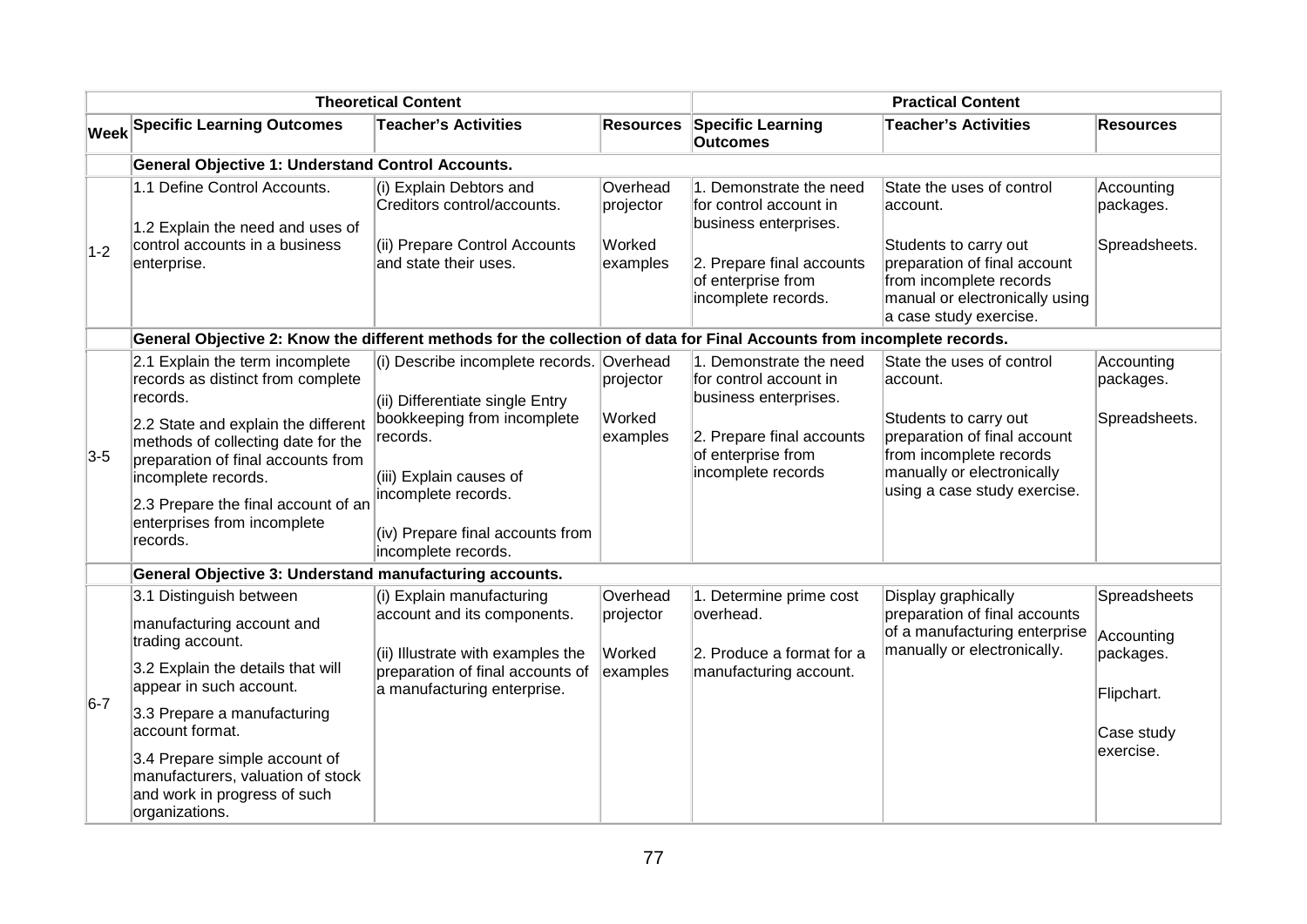| <b>Theoretical Content</b> |                                                                                                      | <b>Practical Content</b>                                                                           |                                 |                                                                                                              |                                                                                                                |                                         |  |  |  |
|----------------------------|------------------------------------------------------------------------------------------------------|----------------------------------------------------------------------------------------------------|---------------------------------|--------------------------------------------------------------------------------------------------------------|----------------------------------------------------------------------------------------------------------------|-----------------------------------------|--|--|--|
|                            | <b>Week Specific Learning Outcomes</b>                                                               | <b>Teacher's Activities</b>                                                                        | Resources                       | <b>Specific Learning</b><br><b>Outcomes</b>                                                                  | <b>Teacher's Activities</b>                                                                                    | <b>Resources</b>                        |  |  |  |
|                            | General Objective 4: Understand the accounts of non-trading organizations.                           |                                                                                                    |                                 |                                                                                                              |                                                                                                                |                                         |  |  |  |
|                            | 4.1 Explain a receipts and<br>payments account.                                                      | (i) Explain Receipt and<br>Payment Accounts.                                                       | Overhead<br>projector           | 1. Prepare the accounts of<br>mosques, churches and<br>clubs.                                                | Direct students to prepare,<br>using a computer<br>spreadsheet, the accounts of                                | Accounting<br>packages.                 |  |  |  |
| $ 8 - 10 $                 | 4.2 Prepare a simple receipts and<br>payments account.                                               | (ii) Prepare the final accounts of Worked<br>a non-trading organization.                           | examples                        |                                                                                                              | non-profit making<br>organizations using a case<br>study exercise.                                             | Spreadsheets.<br>Flipcharts.            |  |  |  |
|                            | 4.3 Differentiate Income and<br>expenditure account from a<br>receipts and payments accounts.        | (iii) Compare the final accounts<br>of non trading organization with<br>that of a sole proprietor. |                                 |                                                                                                              |                                                                                                                |                                         |  |  |  |
|                            | 4.4 Prepare an income and<br>expenditure account from a<br>receipts and payment accounts.            |                                                                                                    |                                 |                                                                                                              |                                                                                                                |                                         |  |  |  |
|                            | 4.5 Distinguish between the<br>records of a sole proprietor and<br>that of non-trading organization. |                                                                                                    |                                 |                                                                                                              |                                                                                                                |                                         |  |  |  |
|                            | 4.6 Prepare the accounts of non-<br>trading organization.                                            |                                                                                                    |                                 |                                                                                                              |                                                                                                                |                                         |  |  |  |
|                            | <b>General Objective 5: Understand Partnership Accounts.</b>                                         |                                                                                                    |                                 |                                                                                                              |                                                                                                                |                                         |  |  |  |
|                            | 5.1 Explain the relationship that<br>can appropriately be described as<br>a partnership.             | (i) Explain the law relating to<br>partnership, its formation and<br>accounting procedures.        | Overhead<br>projector<br>Worked | 1. Prepare partnership<br>final accounts reflecting<br>partners salaries interest<br>on capital drawings and | Direct and observe the<br>students preparing final<br>accounts of a partnership<br>using a case study example. | Spreadsheets<br>Accounting<br>packages. |  |  |  |
| $11 - 13$                  | 5.2 Explain the nature of<br>partnership agreement.                                                  | (ii) Illustrate the preparation of<br>partner's profit and loss<br>appropriation account, current  | examples                        | share of profit.                                                                                             |                                                                                                                |                                         |  |  |  |
|                            | 5.3 Interpret the law relating to the<br>partnership business.                                       | accounts, capital accounts and<br>balance sheet.                                                   |                                 |                                                                                                              |                                                                                                                |                                         |  |  |  |
|                            | 5.4 Determine each partner's<br>share in the relationship through<br>the preparation of partnership  |                                                                                                    |                                 |                                                                                                              |                                                                                                                |                                         |  |  |  |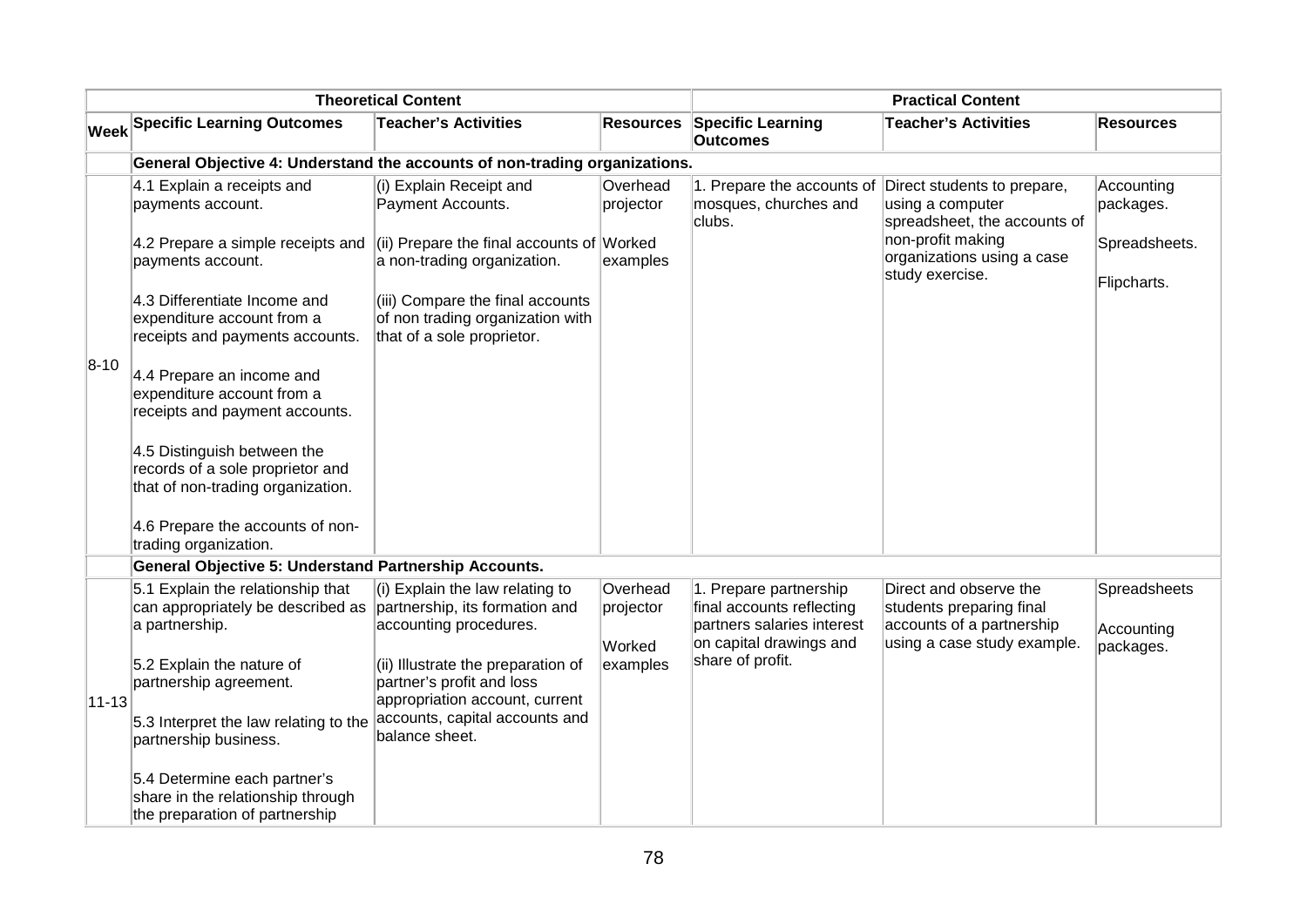| <b>Theoretical Content</b> |                                                                                                                                                                                                                                        |                                                                                                                                                   | <b>Practical Content</b> |                                                |                                                                                                       |                                                        |
|----------------------------|----------------------------------------------------------------------------------------------------------------------------------------------------------------------------------------------------------------------------------------|---------------------------------------------------------------------------------------------------------------------------------------------------|--------------------------|------------------------------------------------|-------------------------------------------------------------------------------------------------------|--------------------------------------------------------|
|                            | <b>Week Specific Learning Outcomes</b>                                                                                                                                                                                                 | <b>Teacher's Activities</b>                                                                                                                       | <b>Resources</b>         | <b>Specific Learning</b><br><b>Outcomes</b>    | <b>Teacher's Activities</b>                                                                           | <b>Resources</b>                                       |
|                            | profit and loss appropriation<br>accounts at the end of each<br>financial year.                                                                                                                                                        |                                                                                                                                                   |                          |                                                |                                                                                                       |                                                        |
|                            | 5.5 Compute and make correct<br>ledger entries relating to the<br>interest due to the partners on<br>their drawings.                                                                                                                   |                                                                                                                                                   |                          |                                                |                                                                                                       |                                                        |
|                            | 5.6 Explain why interest should be<br>allowed either on the partner's<br>capital or drawing balances.                                                                                                                                  |                                                                                                                                                   |                          |                                                |                                                                                                       |                                                        |
|                            | 5.7 Explain the differences in<br>approach between accounting for<br>a partnership where the partners<br>capitals are fixed and where they<br>lare not.                                                                                |                                                                                                                                                   |                          |                                                |                                                                                                       |                                                        |
|                            | General Objective 6: Understand the preparation of simple company's final accounts.                                                                                                                                                    |                                                                                                                                                   |                          |                                                |                                                                                                       |                                                        |
|                            | 6.1 Prepare appropriation account $\vert$ (i) Explain the preparation of the<br>of a Limited Liability company.<br>6.2 Distinguish the appropriation<br>account of a Limited Liability<br>14-15 Company from that of a<br>partnership. | appropriation account and<br>Balance Sheet of a Limited<br>Liability Company.<br>(ii) Prepare the appropriation<br>account and Balance Sheet of a |                          | 1. Prepare the final<br>accounts of companies. | Direct and observe the<br>students preparing the final<br>accounts of Limited Liability<br>Companies. | Spreadsheets<br>Accounting<br>packages.<br>Flipcharts. |
|                            | 6.3 Prepare a simple Balance<br>Sheet of a Limited Liability<br>Company.                                                                                                                                                               | Limited Liability Company.                                                                                                                        |                          |                                                |                                                                                                       | Sample<br>companies<br>audited<br>laccounts.           |

| <b>ASSESSMENT CRITERIA</b> |   |     |                                                                                   |  |  |  |
|----------------------------|---|-----|-----------------------------------------------------------------------------------|--|--|--|
|                            |   |     | <b>Coursework Course test Practical Other (Examination/project/portfolio) 50%</b> |  |  |  |
| 25%                        | % | 25% |                                                                                   |  |  |  |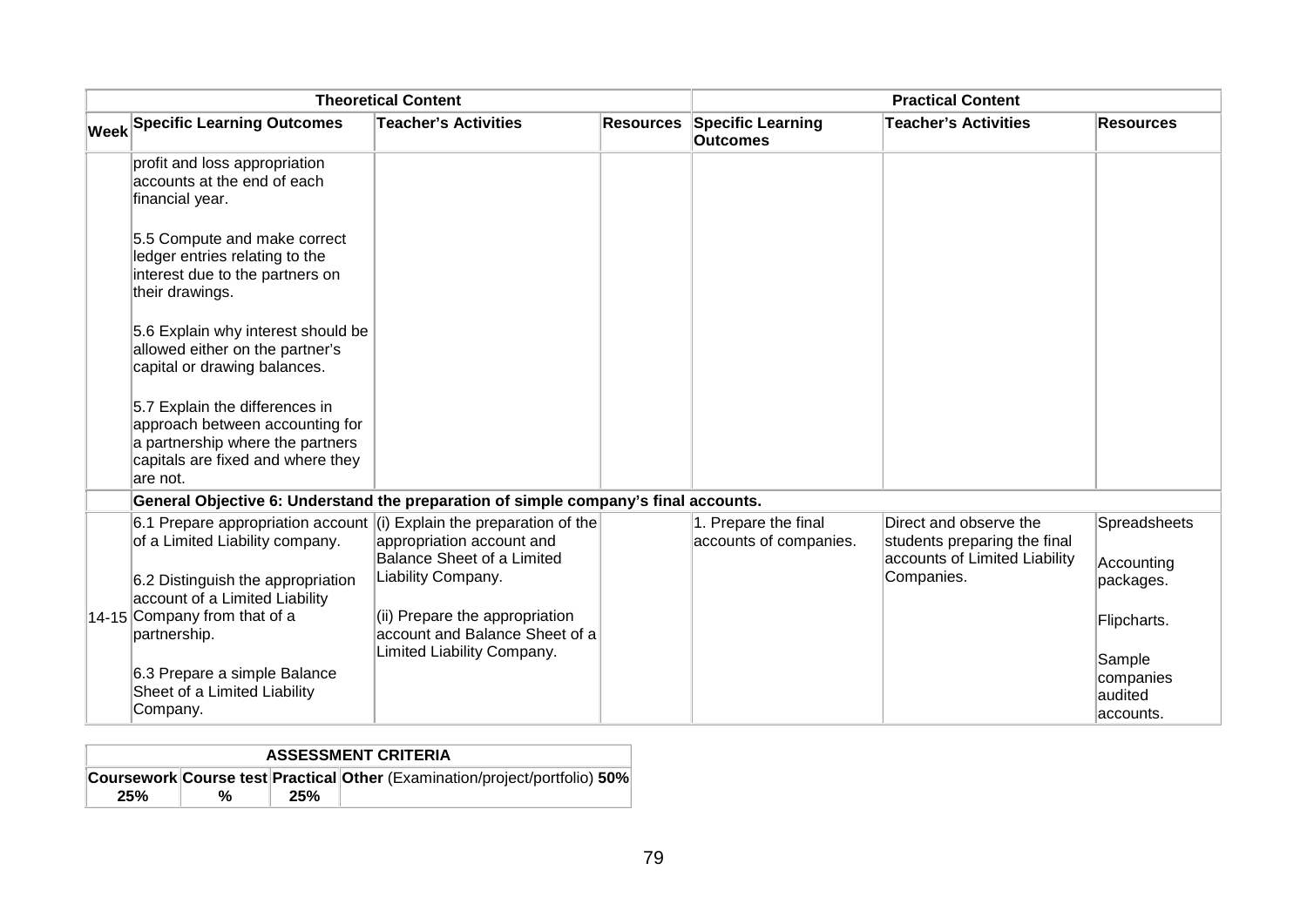# **INTRODUCTION TO SOCIAL PSYCHOLOGY**

| <b>PROGRAMME: ND BUSINESS ADMIN. AND MANAGEMENT</b>                                                                                                                                                                                                                                                                                                                                                                                                                                                                                          |                |                                   |                                          |  |  |  |  |  |
|----------------------------------------------------------------------------------------------------------------------------------------------------------------------------------------------------------------------------------------------------------------------------------------------------------------------------------------------------------------------------------------------------------------------------------------------------------------------------------------------------------------------------------------------|----------------|-----------------------------------|------------------------------------------|--|--|--|--|--|
| <b>Course: INTRO, TO SOCIAL PSYCHOLOGY</b>                                                                                                                                                                                                                                                                                                                                                                                                                                                                                                   | Code: BAM 123  | <b>Credit Hours:</b>              | 3 hours                                  |  |  |  |  |  |
| Semester: two                                                                                                                                                                                                                                                                                                                                                                                                                                                                                                                                | Pre-requisite: | <b>Theoretical:</b><br>Practical: | 1 hours/week - 33%<br>2 hours/week - 67% |  |  |  |  |  |
| Course main Aim/Goal                                                                                                                                                                                                                                                                                                                                                                                                                                                                                                                         |                |                                   |                                          |  |  |  |  |  |
| The course is designed to enable the student understand the dynamics of human behaviour in order to be able to adjust to situations and work effectively with<br>others.<br><b>General Objectives:</b><br>1. Appreciate the basis of human behaviour<br>2. Know the development of behaviour<br>3. Understand the principles of personality development<br>4. Know the processes of learning<br>5. Understand human emotions<br>6. Comprehend the processes of attitude formation and change<br>7. Know the psychological effects of health. |                |                                   |                                          |  |  |  |  |  |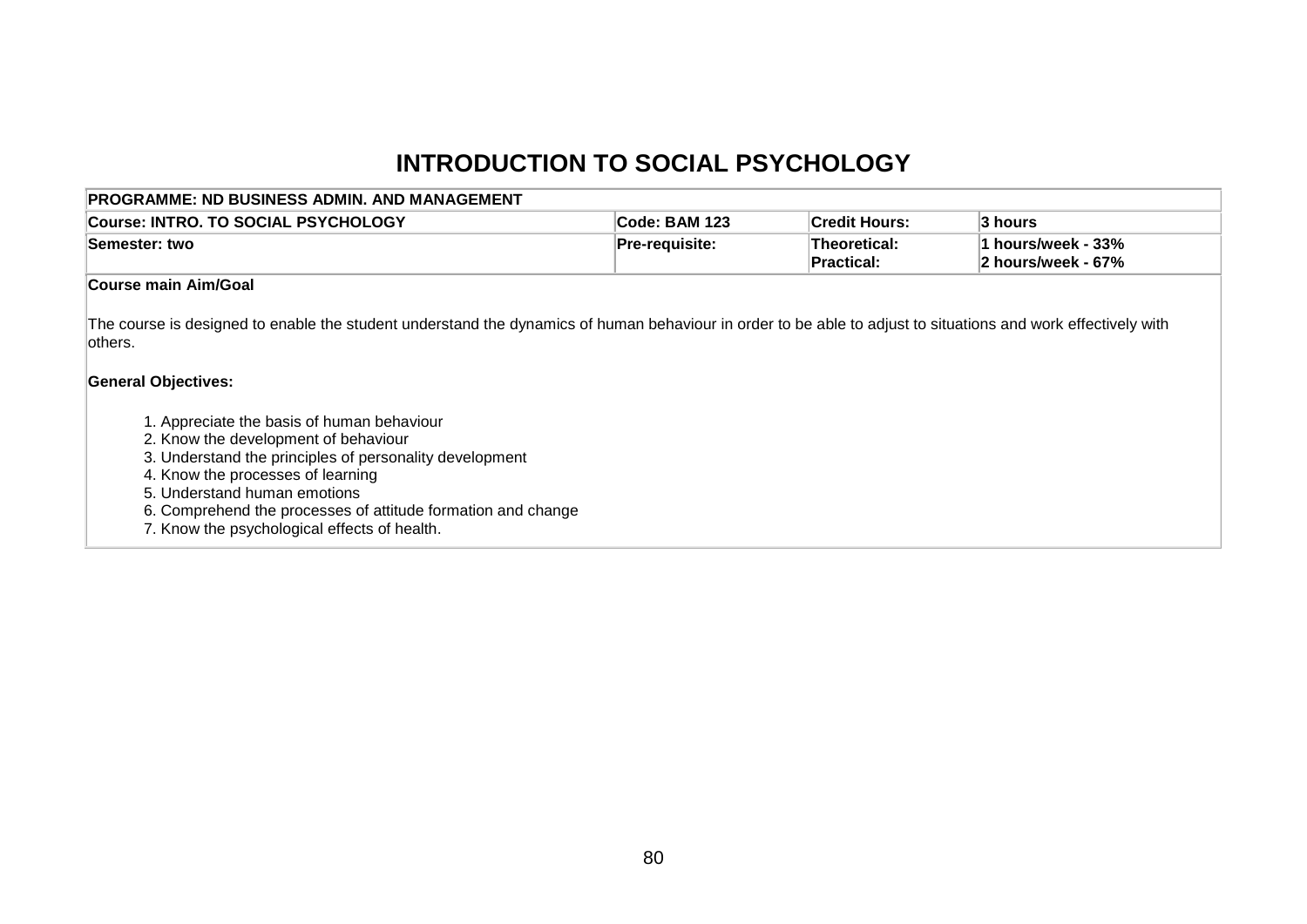| <b>Theoretical Content</b> |                                                                                                                                                                                                                                                                                                                                                                         | <b>Practical Content</b>                                                                                                                                                                                                                               |                  |                                                                                                                             |                                                                                                                                                                                                              |                                                                          |
|----------------------------|-------------------------------------------------------------------------------------------------------------------------------------------------------------------------------------------------------------------------------------------------------------------------------------------------------------------------------------------------------------------------|--------------------------------------------------------------------------------------------------------------------------------------------------------------------------------------------------------------------------------------------------------|------------------|-----------------------------------------------------------------------------------------------------------------------------|--------------------------------------------------------------------------------------------------------------------------------------------------------------------------------------------------------------|--------------------------------------------------------------------------|
| <b>Week</b>                | <b>Specific Learning</b><br><b>Outcomes</b>                                                                                                                                                                                                                                                                                                                             | <b>Teacher's Activities</b>                                                                                                                                                                                                                            | <b>Resources</b> | <b>Specific Learning</b><br><b>Outcomes</b>                                                                                 | <b>Teacher's Activities</b>                                                                                                                                                                                  | <b>Resources</b>                                                         |
|                            | General Objective 1: Appreciate the basis of human behaviour                                                                                                                                                                                                                                                                                                            |                                                                                                                                                                                                                                                        |                  |                                                                                                                             |                                                                                                                                                                                                              |                                                                          |
| $1-2$                      | 1.1 Define Psychology<br>1.2 Trace the development<br>of psychology as efforts to<br>understand human<br>behaviour.<br>1.3 Explain methods of<br>studying human behaviour.<br>1.4 Explain the interplay<br>between psychology and<br>other social sciences -<br>Sociology, Economics, etc.<br>1.5 Identify motives for<br>behaviour (drives, needs,<br>instincts, etc.) | • Explain psychology<br>and its historical<br>development.<br>• Explain methods of<br>studying human<br>behaviour.<br>• Describe the<br>relationship of<br>psychology to other<br>social sciences.<br><b>• Explain motives for</b><br>human behaviour. | Textbooks        | Explain methods of<br>studying human<br>behaviour.<br>Identify motives for<br>behaviour (drives,<br>needs, instincts, etc.) | Explain self evaluation<br>exercise for students - what<br>motivates them?<br>Consider aspects of behaviour<br>that is important for motivation<br>and perception.<br>Guidance on the use of case<br>studies | Case studies on personal<br>motivation<br>Self Evaluation Questionnaire. |
|                            | General Objective 2: Know the development of behaviour                                                                                                                                                                                                                                                                                                                  |                                                                                                                                                                                                                                                        |                  |                                                                                                                             |                                                                                                                                                                                                              |                                                                          |
|                            | 2.1 Define cognitive<br>development<br>2.2 Explain personality<br>development.                                                                                                                                                                                                                                                                                          | • Explain the concepts: Textbooks<br>cognitive development,<br>personality and self.<br>• Explain socialization<br>and its agents.                                                                                                                     | Pictures         | Explain the states of<br>development -<br>infancy, adolescent<br>and puberty.<br>Explain perception.                        | Use pictures to perception and Take the student to a festive<br>stages of development                                                                                                                        | home and study development of<br>behaviour.                              |
| $3-4$                      | 2.3 Define self-concept.<br>2.4 Explain socialization and<br>its agents.<br>2.5 Explain the states of<br>development - infancy,<br>adolescent and puberty.<br>2.6 Explain perception.                                                                                                                                                                                   | • Explain stages of<br>development.<br>• Demonstrate<br>perception using<br>pictures.<br>• Give assignment                                                                                                                                             |                  | Explain personality<br>development                                                                                          |                                                                                                                                                                                                              |                                                                          |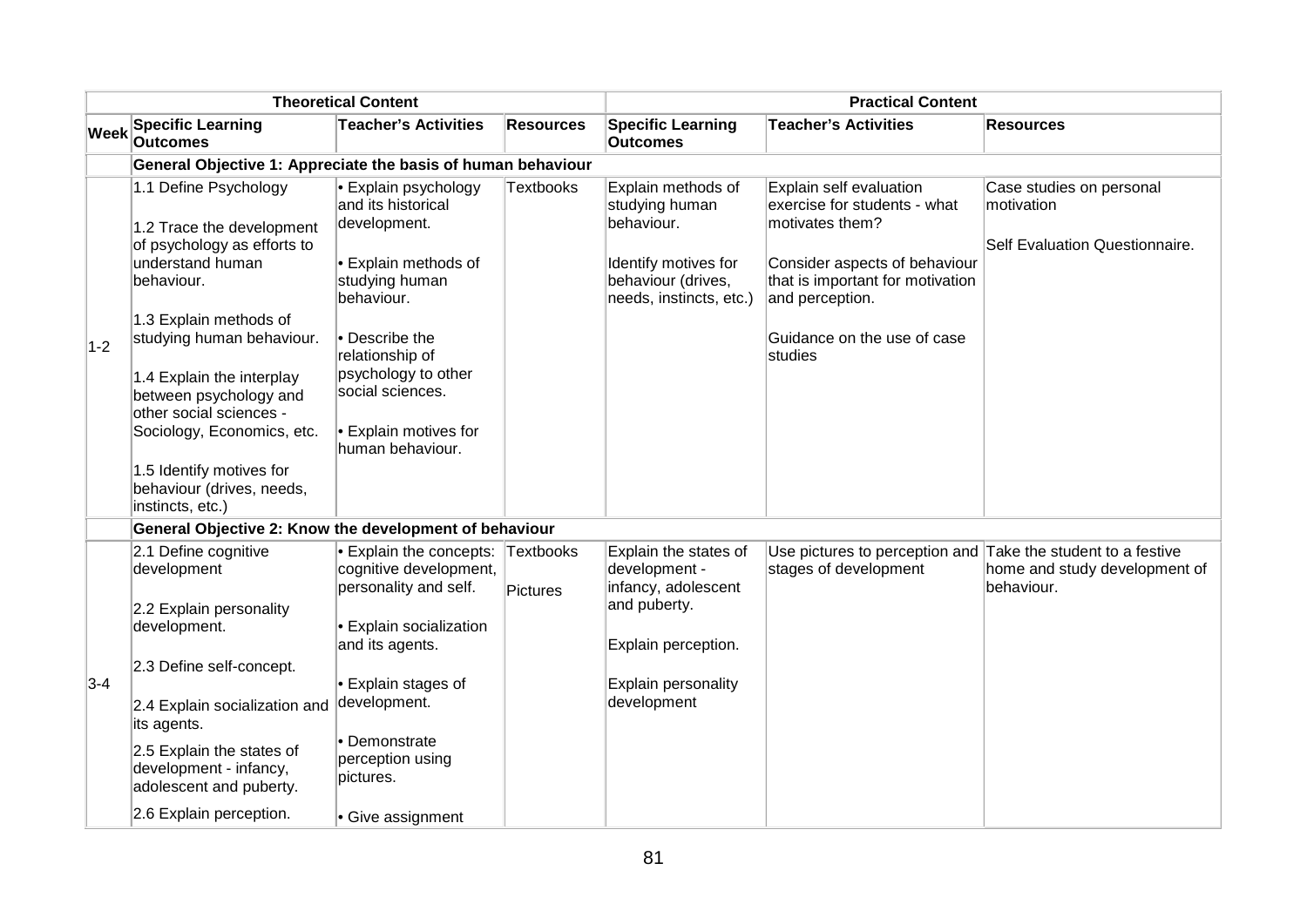| <b>Theoretical Content</b> |                                                                                                                                                              |                                                                                                          | <b>Practical Content</b>                 |                                                                               |                                                                                                                                   |                                                                                                                                         |
|----------------------------|--------------------------------------------------------------------------------------------------------------------------------------------------------------|----------------------------------------------------------------------------------------------------------|------------------------------------------|-------------------------------------------------------------------------------|-----------------------------------------------------------------------------------------------------------------------------------|-----------------------------------------------------------------------------------------------------------------------------------------|
| <b>Week</b>                | <b>Specific Learning</b><br><b>Outcomes</b>                                                                                                                  | <b>Teacher's Activities</b>                                                                              | <b>Resources</b>                         | <b>Specific Learning</b><br><b>Outcomes</b>                                   | <b>Teacher's Activities</b>                                                                                                       | <b>Resources</b>                                                                                                                        |
|                            | General Objective 3: Understand the principles of personality development                                                                                    |                                                                                                          |                                          |                                                                               |                                                                                                                                   |                                                                                                                                         |
| $5-6$                      | 3.1 Define personality.<br>3.2 Explain models of<br>personality<br>3.3 Explain behaviourism.                                                                 | • Explain personality<br>and its models.<br>• Explain behaviourism<br>• Conduct test.                    | Textbooks                                |                                                                               | Guide the students to apply<br>the models of personality on<br>their behaviour                                                    |                                                                                                                                         |
|                            | General Objective 4: Know the process of learning                                                                                                            |                                                                                                          |                                          |                                                                               |                                                                                                                                   |                                                                                                                                         |
| $7-8$                      | 4.1 Define learning.<br>4.2 List types of learning<br>4.3 State methods of<br>learning                                                                       | • Explain learning<br>theories                                                                           | Textbooks                                | Define learning.<br>List types of learning<br>State methods of<br>learning    | Apply learning theories to real<br>life situation using animals or<br>human beings.                                               | Use internet to obtain real life<br>situations                                                                                          |
|                            | <b>General Objective 5: Understand human emotions</b>                                                                                                        |                                                                                                          |                                          |                                                                               |                                                                                                                                   |                                                                                                                                         |
| $9 - 10$                   | 5.1 Define emotion.<br>5.2 Define types of emotion                                                                                                           | • Explain emotion and<br>part of the train that<br>controls emotions.<br>• Explain types of<br>emotions. | Textbooks<br>Diagrams of<br>human brain. | Define emotion.<br>Define types of<br>lemotion                                | a visit a psychiastric insitution<br>for practical exposition to<br>emotion                                                       | The students should undertake Use of arranged visit - planned<br>development                                                            |
|                            | General Objective 6: Comprehend the process of attitude formation and change                                                                                 |                                                                                                          |                                          |                                                                               |                                                                                                                                   |                                                                                                                                         |
|                            | 6.1 Explain attitude formation • Explain attitude<br>6.2 Identify the components<br>of attitude.<br>$ 11-12 $ <sup>6.3</sup> Explain change of<br>attitudes. | formation and its<br>components.<br>• Describe causes of<br>change in attitude.                          | <b>Textbooks</b>                         | Identify the<br>components of<br>attitude.<br>Explain change of<br>attitudes. | Guidance on the link between<br>attitude and motivation.<br>Reference to theories of<br>motivation. Use of an attitude<br>survey. | Use of business scenarios and<br>problems to identify the impact of<br>poor attitude and low motivation.<br>Problem solving activities. |
|                            | 6.4 Define motivation.<br>6.5 Explain theories of<br>motivation.                                                                                             | • Explain the various<br>motivational theories.                                                          |                                          | Define motivation.<br>Explain theories of<br>motivation.                      |                                                                                                                                   |                                                                                                                                         |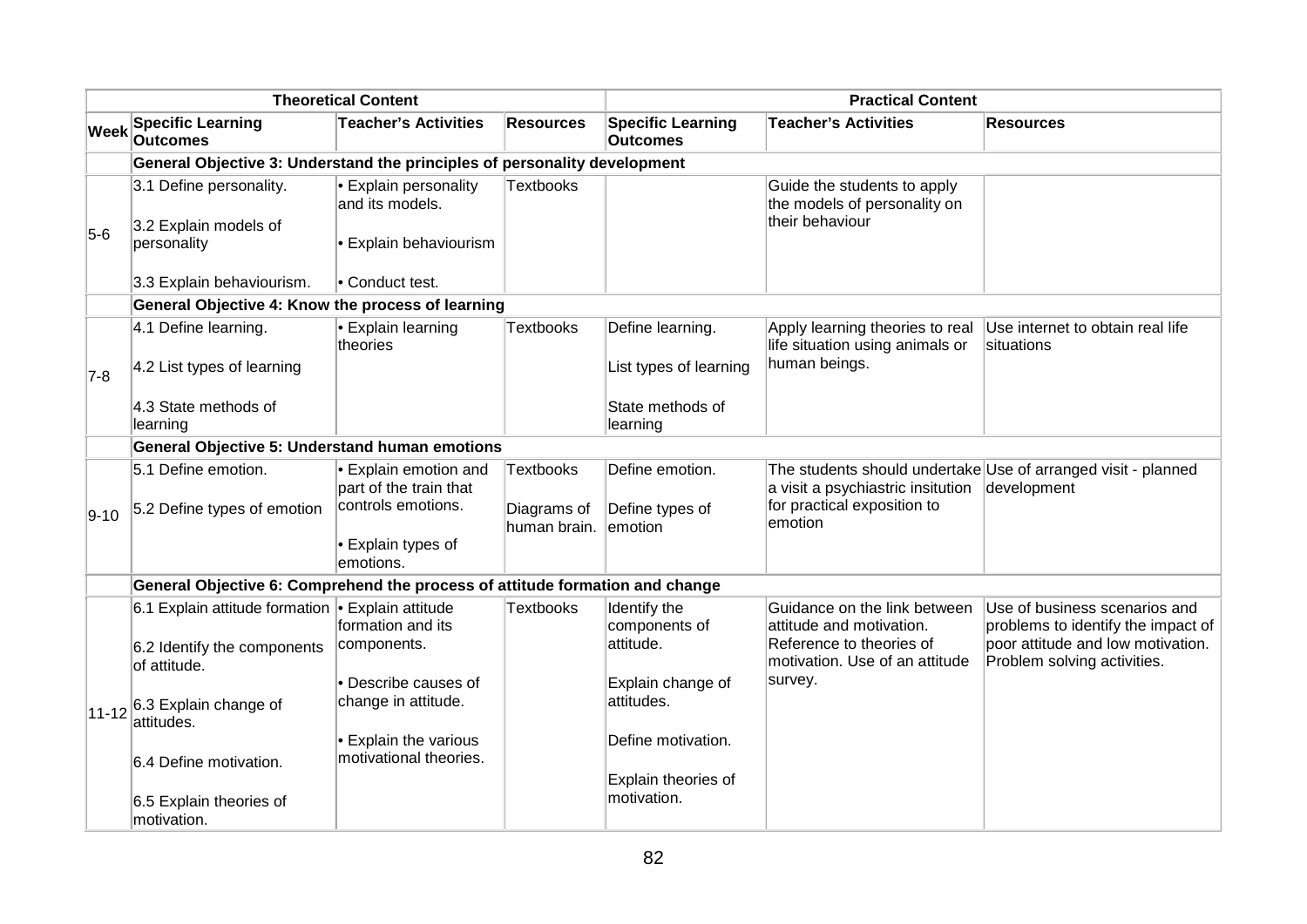|                   |                                                                                                                                                                                                                                                                              | <b>Theoretical Content</b>                                                                                                                                       |           |                                                                                                                                                     | <b>Practical Content</b>                                                                        |                  |
|-------------------|------------------------------------------------------------------------------------------------------------------------------------------------------------------------------------------------------------------------------------------------------------------------------|------------------------------------------------------------------------------------------------------------------------------------------------------------------|-----------|-----------------------------------------------------------------------------------------------------------------------------------------------------|-------------------------------------------------------------------------------------------------|------------------|
| $ \mathsf{Week} $ | <b>Specific Learning</b><br><b>Outcomes</b>                                                                                                                                                                                                                                  | <b>Teacher's Activities</b>                                                                                                                                      | Resources | <b>Specific Learning</b><br><b>Outcomes</b>                                                                                                         | <b>Teacher's Activities</b>                                                                     | <b>Resources</b> |
|                   | General Objective 7: Know the psychological effects of health                                                                                                                                                                                                                |                                                                                                                                                                  |           |                                                                                                                                                     |                                                                                                 |                  |
| $13 - 15$         | 7.1 Define health<br>7.2 Explain causes of ill<br>lhealth.<br>7.3 Explain fatigue,<br>frustration and interest<br>7.4 Explain psycho-social<br>factors in health (poverty<br>hunger)<br>7.5 Explain coping<br>mechanism, (relaxation<br>therapy, behaviour<br>modification). | • Explain health.<br>$\bullet$ Explain causes of ill<br>health and their<br>manifestations<br>l• Explain psycho-social<br>factors in health.<br>l• Conduct test. | Textbooks | Explain causes of ill<br>lhealth.<br>Explain fatigue,<br>frustration and interest<br>Explain psycho-social<br>factors in health<br>(poverty hunger) | Invite a para-medical staff to<br>deliver a lecture on ill health,<br>fatique, frustration etc. |                  |

| <b>ASSESSMENT CRITERIA</b>      |                           |                         |                                                                                                           |  |  |  |  |  |
|---------------------------------|---------------------------|-------------------------|-----------------------------------------------------------------------------------------------------------|--|--|--|--|--|
| <b>Coursework</b><br><b>50%</b> | <b>Course test</b><br>25% | <b>Practical</b><br>25% | <b>Other</b> (Examination/project/portfolio) %                                                            |  |  |  |  |  |
|                                 |                           |                         | <b>Competency:</b> On completing the course, the student should be able to understand/estimate/define/etc |  |  |  |  |  |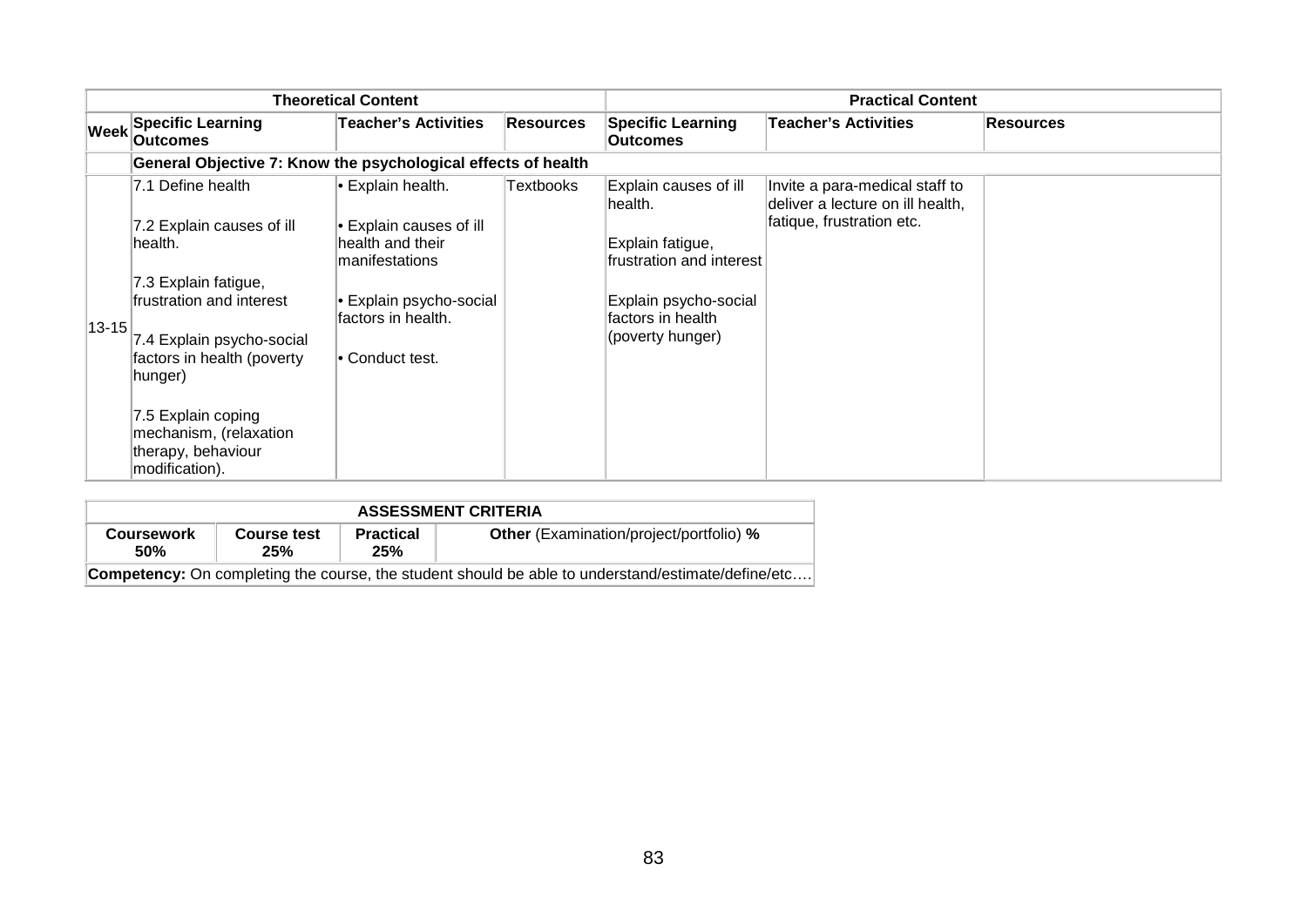### **TECHNICAL ENGLISH I**

| <b>PROGRAMME: ND Office Technology and Management</b>                                                                                                                                                                                                                                                                                                                                                                                                                                                                                                                                                                                      |                                            |                            |                                          |
|--------------------------------------------------------------------------------------------------------------------------------------------------------------------------------------------------------------------------------------------------------------------------------------------------------------------------------------------------------------------------------------------------------------------------------------------------------------------------------------------------------------------------------------------------------------------------------------------------------------------------------------------|--------------------------------------------|----------------------------|------------------------------------------|
| <b>Course: Technical English I</b>                                                                                                                                                                                                                                                                                                                                                                                                                                                                                                                                                                                                         | Code: OTM 112 (GNS 101-102)                | <b>Credit Hours:</b>       | 4 hours                                  |
| Semester: 1                                                                                                                                                                                                                                                                                                                                                                                                                                                                                                                                                                                                                                | <b>Pre-requisite O/L Credit in English</b> | Theoretical:<br>Practical: | 2 hours/week - 50%<br>2 hours/week - 50% |
| Course main Aim/Goal: This course is designed to enable the student acquire the necessary language and communication skills which will enable him/her to use<br>the English Language in a business environment and to know the techniques of correspondence.<br><b>General Objectives:</b><br>1.0 Develop appropriate study skills in English Language.<br>2.0 Know the nature of language and the basic rules of grammar.<br>3.0 Appreciate literary works in English.<br>4.0 Understand the concept of communication.<br>5.0 Know how to make oral and written presentations.<br>6.0 Know the rules of comprehension and interpretation. |                                            |                            |                                          |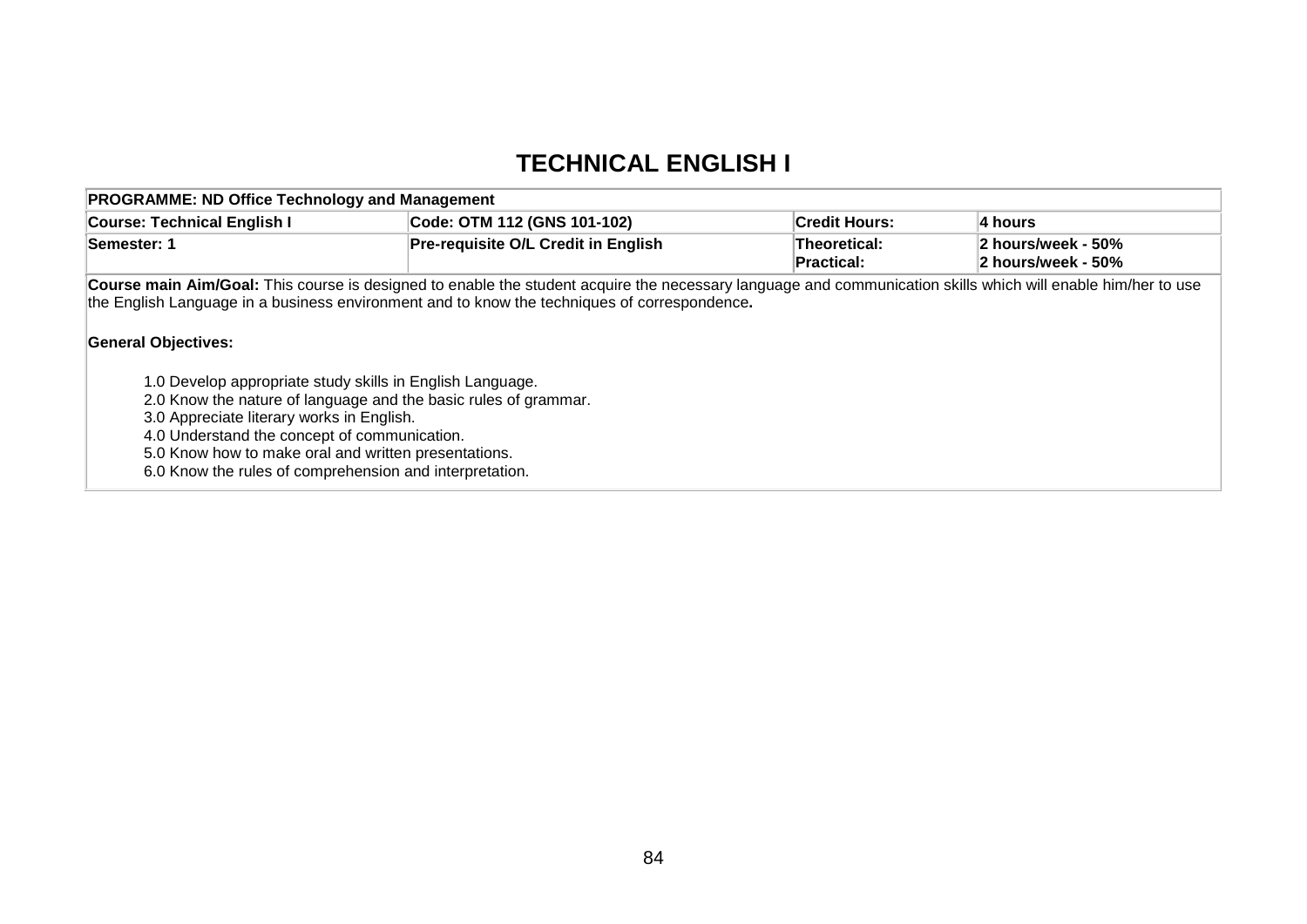|             |                                                                     | <b>Theoretical Content</b>                                                               |                                     |                                                     | <b>Practical Content</b>                                     |                                     |
|-------------|---------------------------------------------------------------------|------------------------------------------------------------------------------------------|-------------------------------------|-----------------------------------------------------|--------------------------------------------------------------|-------------------------------------|
| <b>Week</b> | <b>Specific Learning</b><br><b>Outcomes</b>                         | <b>Teacher's Activities</b>                                                              | <b>Resources</b>                    | <b>Specific Learning</b><br><b>Outcomes</b>         | <b>Teacher's Activities</b>                                  | <b>Resources</b>                    |
|             |                                                                     | General Objective 1.0: Develop appropriate study skills using English Language.          |                                     |                                                     |                                                              |                                     |
|             | 1.1 Understand the<br>principles of good note<br>taking and making  | Explain the necessity for acquiring<br>good note-making/making techniques<br>in English. | -Flip charts<br>-Felt pen           | Demonstrate good note-<br>taking skill in English.  | Provide assignments<br>on note taking.                       | -Flip charts<br>-Felt pen           |
|             | techniques in English.                                              |                                                                                          |                                     |                                                     |                                                              |                                     |
|             |                                                                     |                                                                                          | -Textbooks                          |                                                     |                                                              | -Textbooks                          |
|             |                                                                     |                                                                                          | -Workbooks                          |                                                     |                                                              | -Workbooks                          |
|             |                                                                     |                                                                                          | -Close-circuit TV                   |                                                     |                                                              |                                     |
|             | 1.2 Understand method of<br>note taking/making English. in English. | Show methods of note-taking/making Model notes                                           |                                     | List methods of note-<br>taking/making in English.  | Provide sources of<br>information on note-<br>taking/making. | -Library<br>-Internet               |
| $1-2$       | 1.3 Identify sources of<br>library information.                     | Expose students to sources of library Library<br>information in English.                 | Dictionary, reference<br>books, etc | Classify sources of library<br>information.         | Refer students to<br>sources of library<br>information.      | Sections of<br>Library<br>-Internet |
|             | 1.4 Identify information in<br>the sources listed in 1.3.           | Discuss with students how to locate<br>the sources listed in1.3.                         | As in 1.3                           | Locate information in the<br>coerces listed in 1.3. | Guide students in<br>locating the sources<br>listed in 1.3.  | As in 1.3                           |
|             | 1.5 Identify good reading<br>habits in English.                     | Discuss the principles of good<br>reading habits.                                        | Class handouts                      | -Apply good reading habits                          | Set tasks and<br>supervise activities                        | -Newspapers<br>-Textbooks           |
|             |                                                                     |                                                                                          |                                     |                                                     |                                                              | -Magazine                           |
|             |                                                                     |                                                                                          |                                     |                                                     |                                                              | Selected<br><b>Novels</b>           |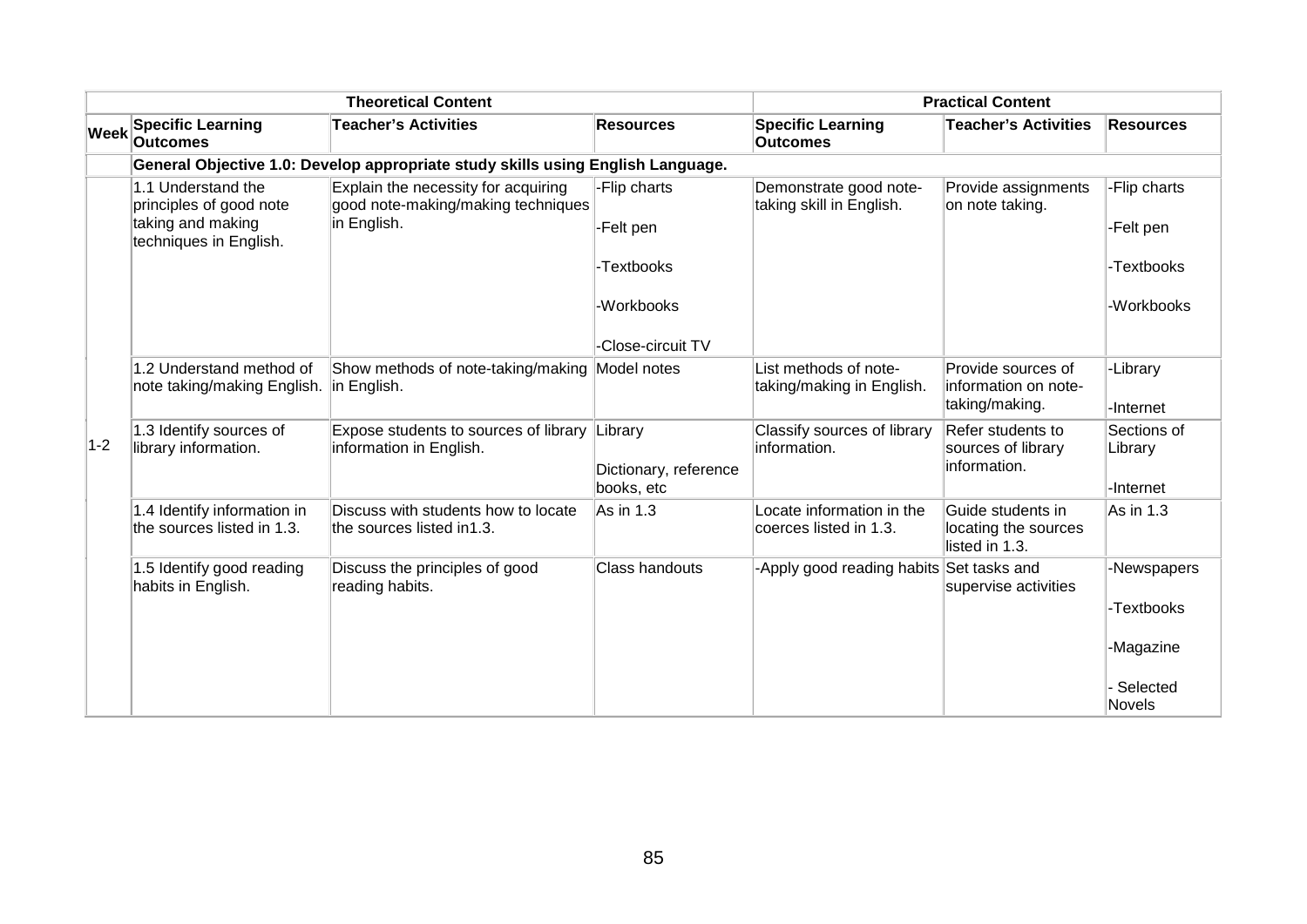|       |                                                                                         | <b>Theoretical Content</b>                                                                                          |                                                                        |                                                                                  | <b>Practical Content</b>                                               |                                                            |
|-------|-----------------------------------------------------------------------------------------|---------------------------------------------------------------------------------------------------------------------|------------------------------------------------------------------------|----------------------------------------------------------------------------------|------------------------------------------------------------------------|------------------------------------------------------------|
|       | Week Specific Learning<br><b>Outcomes</b>                                               | <b>Teacher's Activities</b>                                                                                         | <b>Resources</b>                                                       | <b>Specific Learning</b><br><b>Outcomes</b>                                      | <b>Teacher's Activities</b>                                            | <b>Resources</b>                                           |
|       |                                                                                         | General Objective 2.0: Know the nature of language and the basic rules of grammar.                                  |                                                                        |                                                                                  |                                                                        |                                                            |
|       | 2.1 List the characteristics<br>of language.                                            | Explain the concept of language<br><b>Textbooks</b>                                                                 | <b>Textbooks</b>                                                       |                                                                                  |                                                                        |                                                            |
|       | 2.2 Appreciate the four<br>language skills - speaking<br>listening, writing, & reading. | Discuss the four language skills.                                                                                   | Handouts                                                               | Role playing in the four<br>language skills.                                     | Supervise the<br>students' activities.                                 | Audio tapes<br>Radio<br>Video recorder<br>Cd-rom           |
|       | 2.3 Understand the<br>functions of language.                                            | Explain the functions of language.                                                                                  | As in 2.2 above.                                                       | Discuss the functions in<br>groups.                                              | As in 2.2 above.                                                       | As in 2.2<br>above.                                        |
|       | 2.4 List the uses of English<br>Language in Nigeria.                                    | Explain the uses of English<br>Language in Nigeria eg as the<br>language of Research, government,<br>business, etc. | Resource persons<br>from government,<br>business, research,<br>$ $ etc | Role playing as<br>researchers, government<br>officials, business, etc.          | Evaluate students'<br>activities.                                      |                                                            |
|       | 2.5 Understand grammar<br>and parts of speech.                                          | Explain grammar and parts of<br>speech.                                                                             | Handouts                                                               |                                                                                  |                                                                        |                                                            |
| $3-6$ | 2.6 Understand the use of<br>part of speech in sentences. sentences.                    | Analyse the use of parts of speech in Demonstration tapes.                                                          |                                                                        | Work on the assigned<br>exercises.                                               | Provide exercise as<br>parts of speech.                                | <b>Textbooks</b><br>Workbooks and<br>related<br>materials. |
|       | 2.7 Identify common errors<br>in the use of parts of<br>speech.                         | Explain what constitute errors in the<br>use of parts of speech.                                                    | <b>Class handouts</b><br>Examples                                      | Correct common errors in<br>the use of parts of speech.                          | Provide passages<br>containing common<br>errors in parts of<br>speech. | Passages,<br>Extracts<br>Speech's                          |
|       | 2.8 Understand correct<br>synthetic arrangement and<br>punctuation marks.               | Demonstrate to students correct<br>synthetics arrangement and<br>punctuation marks.                                 | Handouts<br>Examples                                                   | Construct sentences with<br>correct syntactic<br>arrangement and<br>punctuation. | Set activities and<br>provide feedback                                 | As in 2.7<br>above.                                        |
|       | 2.9 Appreciate idioms,<br>figures of speech, and<br>offices.                            | Explain idioms, figures of speech and As in 2.7 above.<br>affixes.                                                  |                                                                        | Construct sentences to<br>illustrate idioms, figures of<br>speech and affixes.   | Set activities and<br>provide feedback                                 | As in 2.7<br>above.                                        |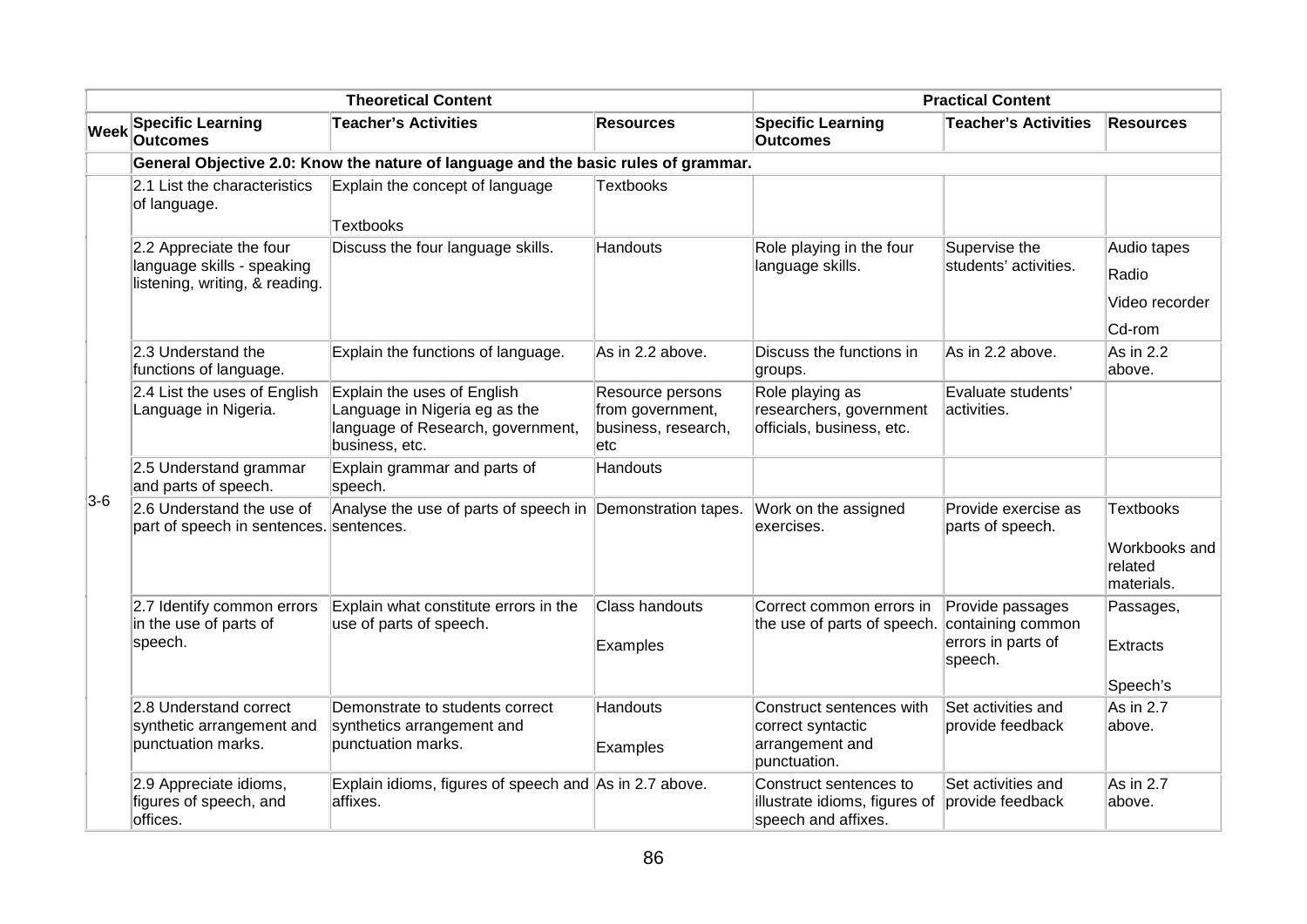|                                              |                                                                                    | <b>Theoretical Content</b>                                                                                                                               |                                        |                                                                                                                    | <b>Practical Content</b>                         |                                                           |
|----------------------------------------------|------------------------------------------------------------------------------------|----------------------------------------------------------------------------------------------------------------------------------------------------------|----------------------------------------|--------------------------------------------------------------------------------------------------------------------|--------------------------------------------------|-----------------------------------------------------------|
| $ \mathsf{W}\mathsf{e}\mathsf{e}\mathsf{k} $ | <b>Specific Learning</b><br><b>Outcomes</b>                                        | <b>Teacher's Activities</b>                                                                                                                              | <b>Resources</b>                       | <b>Specific Learning</b><br><b>Outcomes</b>                                                                        | <b>Teacher's Activities</b>                      | <b>Resources</b>                                          |
|                                              |                                                                                    | General Objective 3.0 Appreciate literacy works in English.                                                                                              |                                        |                                                                                                                    |                                                  |                                                           |
| $7-8$<br>$9 - 10$                            | Understand the meaning<br>and stages of development<br>of literature.              | Define and trace the development of<br>literature.                                                                                                       | Literary materials.<br><b>Handouts</b> |                                                                                                                    |                                                  |                                                           |
|                                              | Classify the literary game.                                                        | Different between the literacy genres.                                                                                                                   | literary works.                        | Classical and modern Analyse the characteristics Supervise the<br>of different literacy genres. students activity. |                                                  | <b>Class handouts</b><br>Selected<br>literary<br>examples |
|                                              | Appreciate the terminology<br>and functions of literature.                         | Explain the terminology and functions As in 5.2 above<br>of literature such prose and fiction in<br>terms of eg plot, setting,<br>characterisation, etc. |                                        | Differentiate among the<br>following - fiction, prose,<br>plot, setting<br>characterisation etc.                   | Evaluate students<br>activity.                   | Role playing of<br>the characters.                        |
|                                              |                                                                                    | General Objective 4.0: Understand the concept of communication.                                                                                          |                                        |                                                                                                                    |                                                  |                                                           |
|                                              | Define and outline the<br>process of communication.                                | Define and analyse the process of<br>communication.                                                                                                      | Textbooks, Charts,<br>letc.            |                                                                                                                    |                                                  |                                                           |
|                                              | List the purpose of<br>communication.                                              | Analyse the purposes of<br>communication                                                                                                                 | As in 4.1 above.                       |                                                                                                                    |                                                  |                                                           |
|                                              | Differentiate between<br>communication and<br>language.                            | Explain the relationship between<br>communication and language.                                                                                          | As in 4.1 above.                       | Identify barriers to<br>effective communication at work.<br>various levels.                                        | Evaluate students                                | Handouts                                                  |
|                                              | Appreciate the impact of<br>interference on<br>communication at various<br>levels. | Explain the impact of interference on<br>communication at various levels eg<br>phonological, syntactic, etc.                                             | Telephone receivers,<br>Radio          | Group discussion                                                                                                   | Module the students<br>discussion.<br>Role plays |                                                           |
|                                              |                                                                                    |                                                                                                                                                          | Television, etc.                       |                                                                                                                    |                                                  |                                                           |
|                                              | Appreciate code mixing,<br>code switching, and                                     | Explain code mixing code switching<br>and dissonance in communication.                                                                                   | <b>Class handouts</b>                  |                                                                                                                    |                                                  |                                                           |
|                                              | dissonance in<br>communication.                                                    |                                                                                                                                                          | Graphic examples                       |                                                                                                                    |                                                  |                                                           |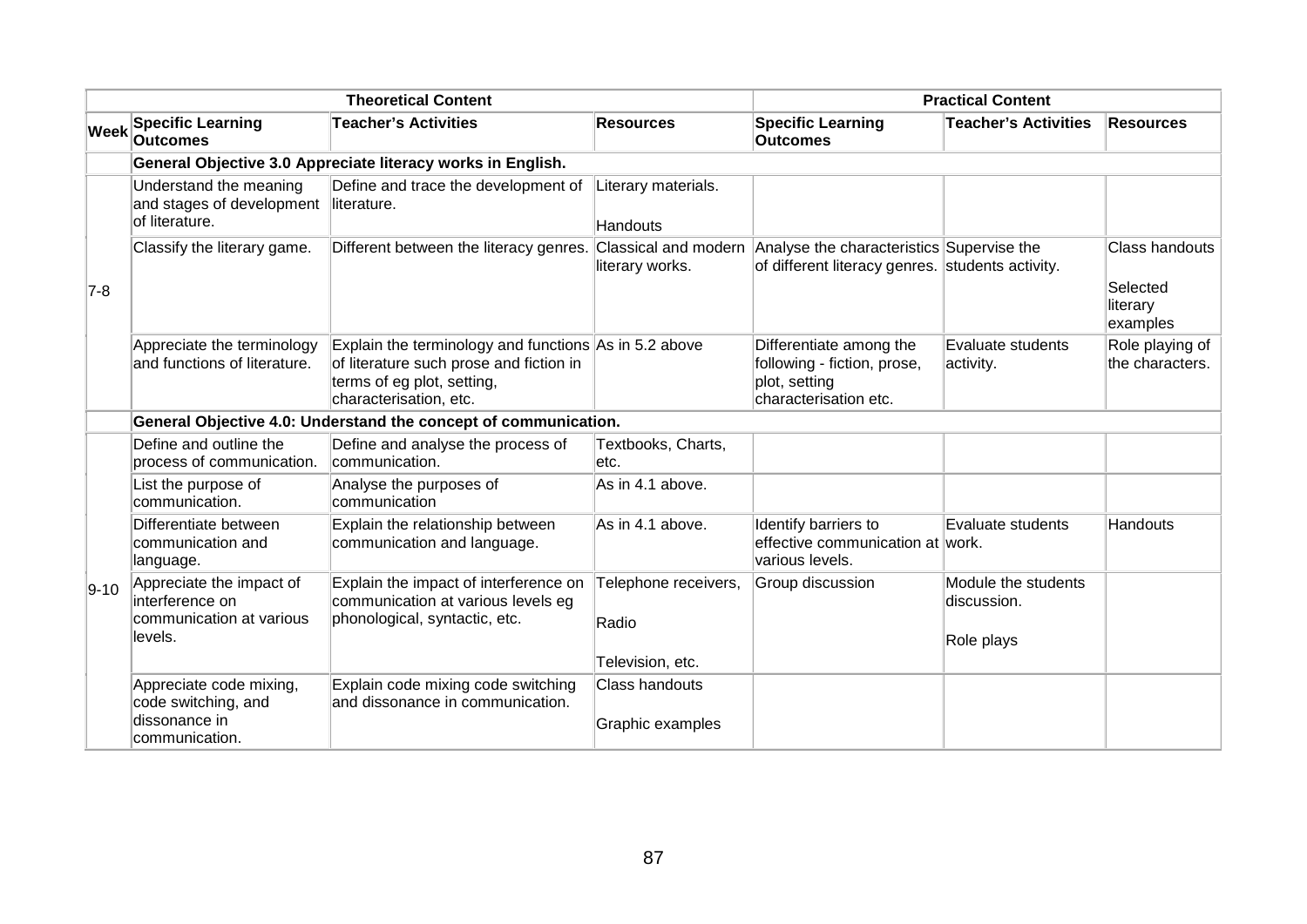|             |                                                                                            | <b>Theoretical Content</b>                                                                                                                            |                                                                  |                                                                                                  | <b>Practical Content</b>                        |                                     |
|-------------|--------------------------------------------------------------------------------------------|-------------------------------------------------------------------------------------------------------------------------------------------------------|------------------------------------------------------------------|--------------------------------------------------------------------------------------------------|-------------------------------------------------|-------------------------------------|
| <b>Week</b> | <b>Specific Learning</b><br><b>Outcomes</b>                                                | <b>Teacher's Activities</b>                                                                                                                           | <b>Resources</b>                                                 | <b>Specific Learning</b><br><b>Outcomes</b>                                                      | <b>Teacher's Activities</b>                     | <b>Resources</b>                    |
|             |                                                                                            | General Objective 5.0: Know to make oral and written presentations.                                                                                   |                                                                  |                                                                                                  |                                                 |                                     |
|             | 5.1 List the organs and<br>functions of speech.                                            | Label and describe the functions of<br>the organs of speech.                                                                                          | <b>Class handouts</b>                                            | a. Label organs of speech. Guide the students.<br>b. Classify functions of                       |                                                 | <b>Handouts</b><br>Oral and written |
|             | 5.2 List the phonemes of<br>English.                                                       | Explain the phonemes of English.                                                                                                                      | Handouts                                                         | organs of speech.<br>Produce correctly each of<br>the phonemes enumerated                        | Guide the students.                             | speeches.                           |
|             | 5.3 Appreciate the different<br>14-15 Sound contrast as<br>demonstrated by the<br>teacher. | Distinguish between the different<br>sound contrasts in the consonantal<br>and vowel systems of English<br>Language through correct<br>pronunciation. | Sound tracts eg<br>video, audio, etc                             | by the teacher.<br>Pronounce the different<br>sound contrasts in English<br>Language.            | Evaluate students<br>work.                      |                                     |
|             | 5.4 Note the principles of<br>effective speaking.                                          | Explain principles of effective<br>speaking viz, correct use of stress,<br>rhythm, and intonation pattern.                                            | Handouts                                                         | Give short speeches eg<br>welcome address, stories,<br>vote of thanks, etc.                      | Illustrate techniques of<br>effective speaking. |                                     |
|             | 5.5 List the various types of<br>correspondence.                                           | Explain and illustrate the various<br>types of correspondence, eg letter,<br>memo, notices, etc.                                                      | Models of formal and<br>informal letters,<br>memo, notices, etc. | Write formal and informal<br>letters, memos and<br>notices.                                      | Evaluate students'<br>work.                     |                                     |
|             |                                                                                            | General Objective 6.0: Know the rules of comprehension and interpretation.                                                                            |                                                                  |                                                                                                  |                                                 |                                     |
|             | given passage as distinct<br>from details.                                                 | 6.1 Recognise the idea in a Explain the concept of main idea and Selected passages<br>differentiate it from details.                                  | from relevant texts.                                             | a. Identify main idea in a<br>given passage.<br>b. Distinguish between<br>main idea and details. | Group work. Guide<br>students in their work.    | Selected<br>passages<br>handouts    |
|             | 6.2 Note the use of main<br>idea in anticipating details.                                  | Explain the use of main idea in<br>anticipating specific details.                                                                                     | As in 6.1 above.                                                 | Predict specific details<br>from main idea.                                                      | Evaluate students<br>work.                      |                                     |
|             | 6.3 Appreciate the use of<br>context dues in<br>comprehension.                             | Explain how to use contest dues<br>such as definitions, restatements,<br>and examples to aid comprehension.                                           | As in 6.2 above                                                  | Draw conclusions from<br>available information.                                                  | Guide and evaluate<br>students work.            |                                     |

|    | <b>ASSESSMENT CRITERIA</b> |    |                                                                        |  |  |  |  |  |  |  |
|----|----------------------------|----|------------------------------------------------------------------------|--|--|--|--|--|--|--|
|    |                            |    | Coursework Course test Practical Other (Examination/project/portfolio) |  |  |  |  |  |  |  |
| %  | %                          | %  |                                                                        |  |  |  |  |  |  |  |
| 30 |                            | 30 | 60                                                                     |  |  |  |  |  |  |  |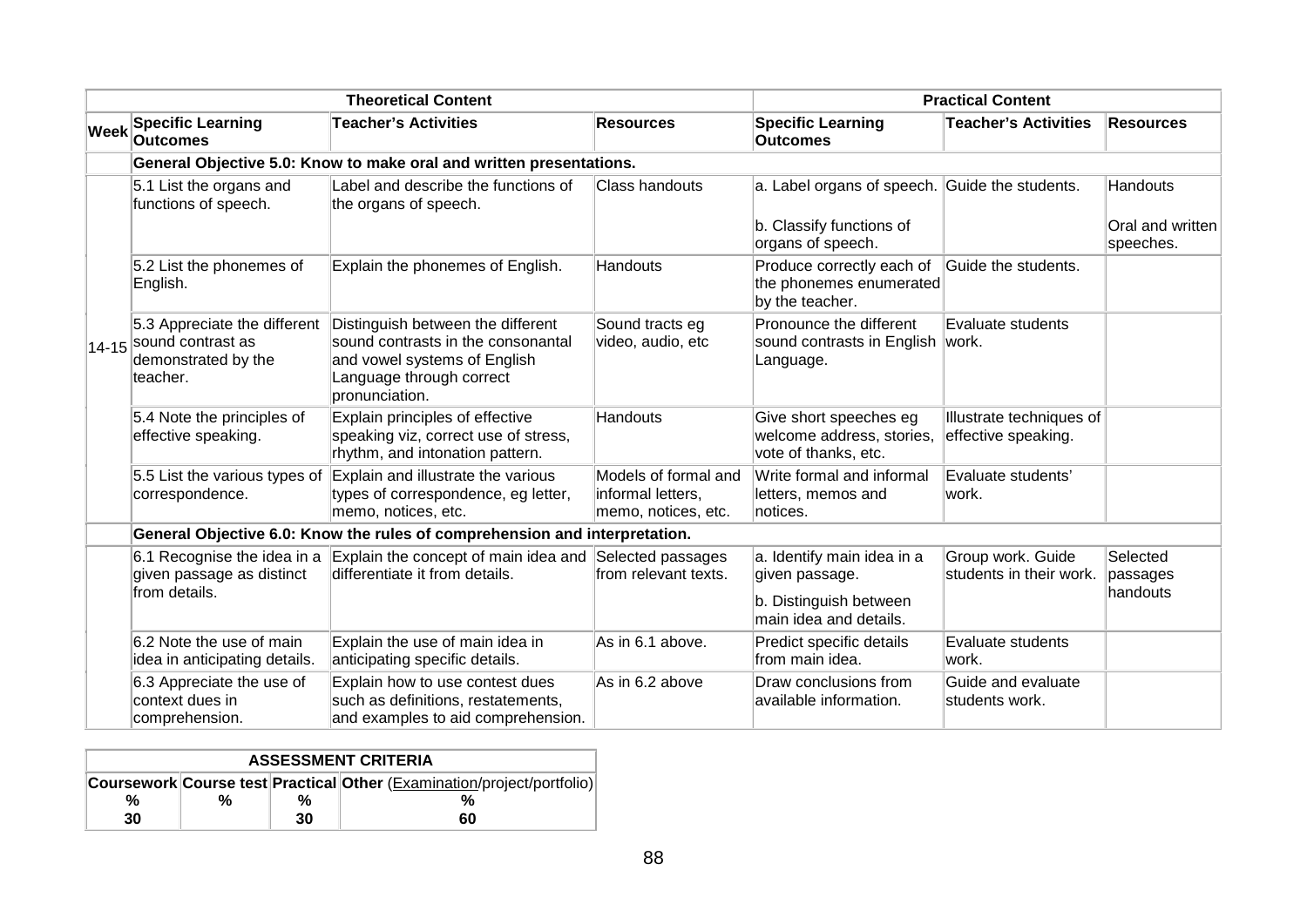# **3RD SEMESTER**

### **PRINCIPLES OF MANAGEMENT I**

| <b>PROGRAMME: ND BUSINESS ADMIN AND MANAGEMENT</b> |                |                              |                                      |
|----------------------------------------------------|----------------|------------------------------|--------------------------------------|
| Course: PRINCIPLES OF MANAGEMENT                   | 'Code: BAM 211 | <b>Credit Hours:</b>         | 3 hours                              |
| Semester: ONE                                      | Pre-reauisite: | ∣Theoretical:<br>∣Practical: | 1 hours/week 33%<br>2 hours/week 67% |

#### **Course main Aim/Goal**

To enable the student acquire background knowledge of the historical evolution of management thought and to introduce them to basic managerial principles and techniques.

#### **General Objectives:**

- 1. Know the nature and scope of management
- 2. Know the historical background of management
- 3. Understand the responsibilities of a manager
- 4. Understand the management function of Planning
- 5. Understand the management function of organizing
- 6. Understand the management function of co-ordinating
- 7. Understand the management function of controlling.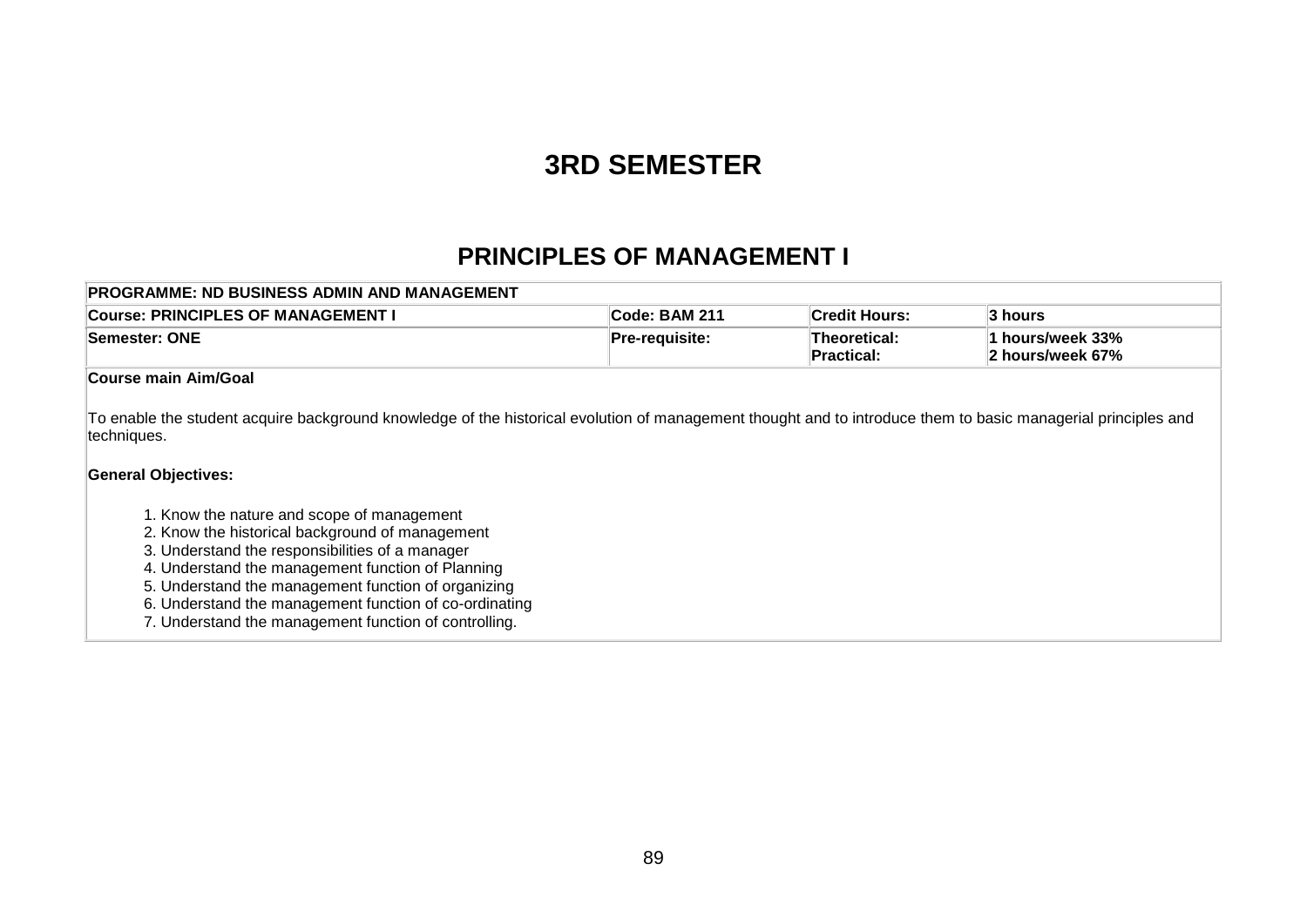|       |                                                                                                                                                                                               | <b>Theoretical Content</b>                                                                                               |                                          |                                                                                                                                               | <b>Practical Content</b>                                                                                               |                                  |
|-------|-----------------------------------------------------------------------------------------------------------------------------------------------------------------------------------------------|--------------------------------------------------------------------------------------------------------------------------|------------------------------------------|-----------------------------------------------------------------------------------------------------------------------------------------------|------------------------------------------------------------------------------------------------------------------------|----------------------------------|
|       | <b>Week Specific Learning Outcomes</b>                                                                                                                                                        | <b>Teacher's Activities</b>                                                                                              | <b>Resources</b>                         | <b>Specific Learning Outcomes</b>                                                                                                             | <b>Teacher's Activities</b>                                                                                            | <b>Resources</b>                 |
|       | General Objective 1: Know the nature and scope of management                                                                                                                                  |                                                                                                                          |                                          |                                                                                                                                               |                                                                                                                        |                                  |
| $1-2$ | 1.1 Define Management.<br>1.2 Explain the nature and scope<br>of Management<br>1.3 Explain objectives of<br>Management.                                                                       | Explain the nature, scope<br>and objectives of<br>management.<br>Explain the functions of<br>management with<br>examples | 1) Textbooks<br>2)Management<br>Journals | Learn from a functional<br>organization how objectives are<br>formulated.<br>Apply the functions of<br>management to a known<br>organization. | Guide the student to source<br>formulation of objectives and<br>functions of management from Relevant<br>the internet. | Internet<br>websites             |
|       | 1.4 Explain the functions of<br>Management.                                                                                                                                                   |                                                                                                                          |                                          |                                                                                                                                               |                                                                                                                        |                                  |
|       | General Objective 2: Know the historical background of Management                                                                                                                             |                                                                                                                          |                                          |                                                                                                                                               |                                                                                                                        |                                  |
| $3-4$ | 2.1 Explain the evolution of<br>Management thought including<br>contributions made by Frederick<br>Taylor, Henri Fayol etc.<br>2.2 Know Explain the various<br>schools of Management thought. | Explain the contributions<br>Babb-age, Taylor etc to the<br>development of<br>management                                 | <b>Textbooks</b>                         | Relate the theories of<br>management to the success<br>story of an existing<br>organization.                                                  | Show through the internet or<br>management film the<br>application of management<br>thought to real life situation.    | Internet<br>Relevant<br>websites |
|       | General Objective 3: Understand the responsibilities of a manager                                                                                                                             |                                                                                                                          |                                          |                                                                                                                                               |                                                                                                                        |                                  |
| $5-6$ | 3.1 Explain who a manager is<br>3.2 Explain the roles and<br>responsibilities of a manager                                                                                                    | Explain who a manager is, $ 1\rangle$ Textbooks<br>his roles and<br>responsibilities                                     | 2) Journals<br>3) Publications           | Explain whom a manager is, his Invite a practical Manager to<br>qualities and the varying nature<br>of his job.                               | educate the student on his<br>roles and responsibilities in his Relevant<br>organization.                              | Internet<br>websites             |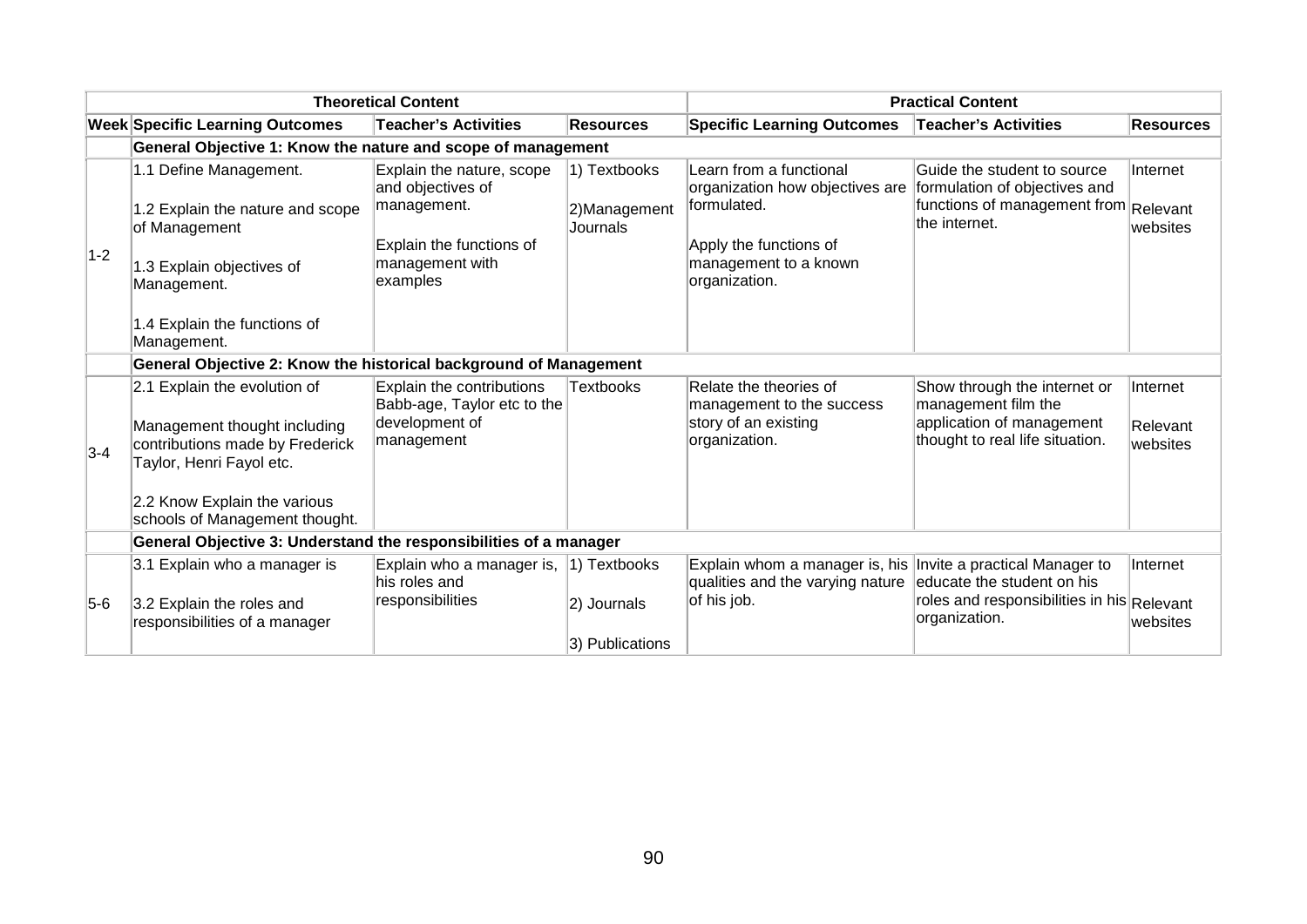|           |                                                                          | <b>Theoretical Content</b>                                            |                                |                                                                                             | <b>Practical Content</b>                                                                   |                      |
|-----------|--------------------------------------------------------------------------|-----------------------------------------------------------------------|--------------------------------|---------------------------------------------------------------------------------------------|--------------------------------------------------------------------------------------------|----------------------|
|           | <b>Week Specific Learning Outcomes</b>                                   | <b>Teacher's Activities</b>                                           | <b>Resources</b>               | <b>Specific Learning Outcomes</b>                                                           | <b>Teacher's Activities</b>                                                                | <b>Resources</b>     |
|           | General Objective 4: Understand the management function of planning      |                                                                       |                                |                                                                                             |                                                                                            |                      |
|           | 4.1 Define Planning.<br>4.2 Explain the need for Planning.               | Explain planning, its types,<br>process and the need for<br>planning. | $ 1)$ Textbooks<br>2) Journals | Explain from a functional<br>organization how planning has<br>led to its success noting the | Guide the student to learn the<br>application of planning<br>process through the internet. | Internet<br>Relevant |
|           |                                                                          |                                                                       |                                | effect of the different types of                                                            |                                                                                            | websites             |
| $7-8$     | 4.3 Explain types of plan.                                               | Explain with examples<br>tools of management                          | 3) Publications                | planning.                                                                                   | Use a relevant caes study on<br>a media/retail project                                     |                      |
|           | 4.4 Explain the planning process.                                        | planning.                                                             |                                |                                                                                             |                                                                                            |                      |
|           | 4.5 Identify tools of management<br>planning.                            | Conduct Test.                                                         |                                |                                                                                             |                                                                                            |                      |
|           | General Objective 5: Understand the Management Function of Organizing    |                                                                       |                                |                                                                                             |                                                                                            |                      |
|           | 5.1 Define organizing.                                                   | Explain organizing as a<br>function                                   | 1) Textbooks                   | Use practical illustrations to<br>explain organizing, its functions                         | Demonstrate using diagrams<br>the various organizational                                   | Internet             |
|           | 5.2 Explain the need for                                                 |                                                                       | 2) Journals                    | and process                                                                                 | structures.                                                                                | Relevant             |
|           | organizing.                                                              | Explain its process and the                                           |                                |                                                                                             | Use simple case histories to                                                               | websites             |
| $ 9-10 $  | 5.3 Explain the process of                                               | need for organizing.                                                  | 3) Publica                     |                                                                                             | draw relevant organisation                                                                 |                      |
|           | organizing.                                                              | Explain organization as a<br>basic structure using                    |                                |                                                                                             | charts                                                                                     |                      |
|           | 5.4 Define a basic organizational<br>structure.                          | diagram                                                               |                                |                                                                                             |                                                                                            |                      |
|           | General Objective 6: Understand the Management function of Co-ordinating |                                                                       |                                |                                                                                             |                                                                                            |                      |
|           | 6.1 Explain the nature of co-<br>ordination.                             | Explain co-ordination, its<br>nature, process and the                 | 1) Textbooks                   | Explain how to co-ordinate<br>using net-working and its                                     | Invite a co-ordinator of an<br>existing programme to lecture                               | Internet             |
|           |                                                                          | need for it.                                                          | 2) Journals                    | benefits.                                                                                   | the students.                                                                              | Relevant             |
| $11 - 12$ | 6.2 Explain the need for co-<br>ordination.                              | Explain how to co-ordinate<br>human, material, financial              | 3) Publications                |                                                                                             |                                                                                            | websites             |
|           | 6.3 Identify the major areas of co-<br>ordination namely:                |                                                                       | Management                     |                                                                                             |                                                                                            |                      |
|           | Human                                                                    |                                                                       |                                |                                                                                             |                                                                                            |                      |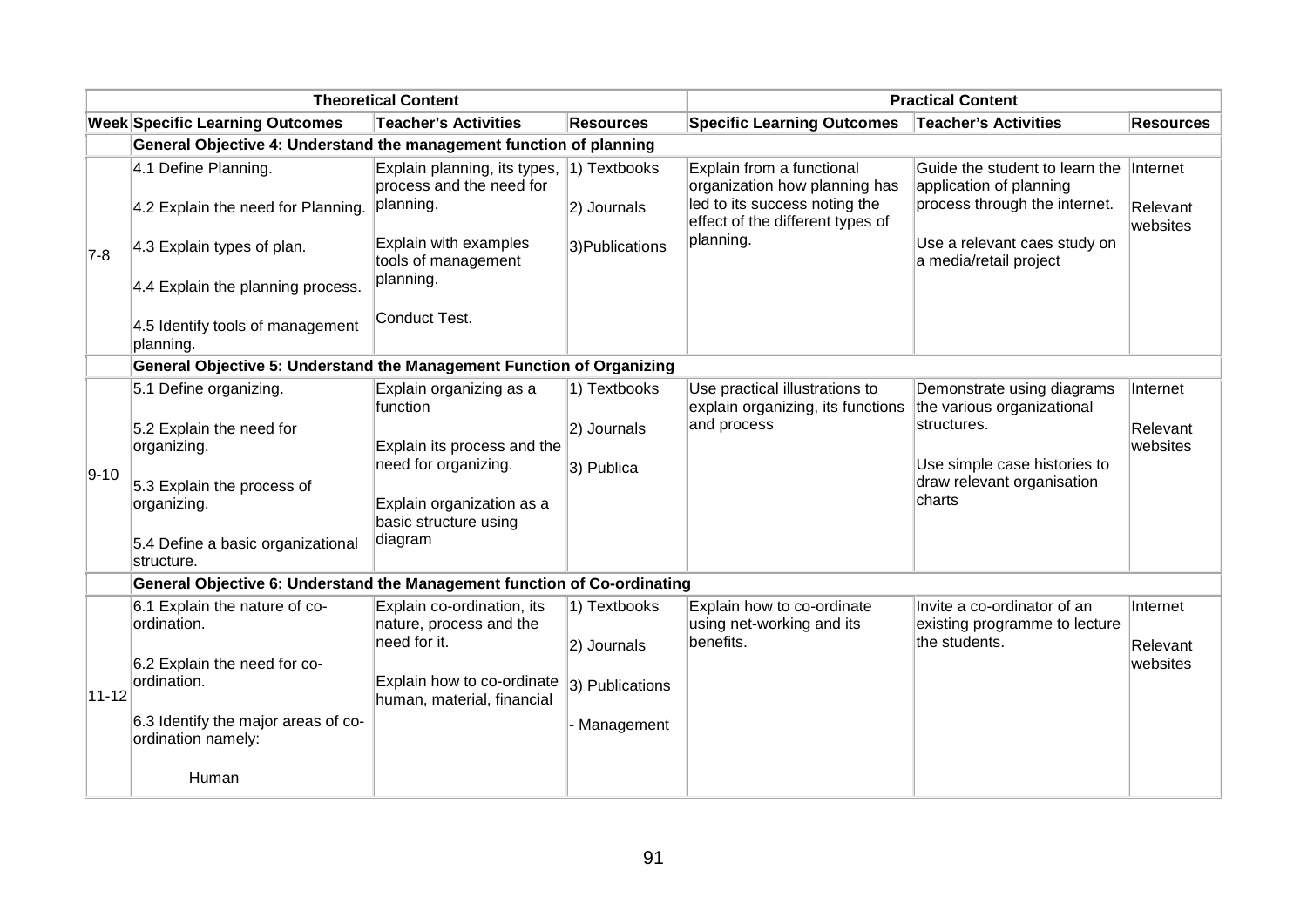|                                                                                                                                                                                                                                                      | <b>Theoretical Content</b>                                                                                                                                                                     |                                                                             |                                                                                                                                                      | <b>Practical Content</b>                                                                                                  |                                  |
|------------------------------------------------------------------------------------------------------------------------------------------------------------------------------------------------------------------------------------------------------|------------------------------------------------------------------------------------------------------------------------------------------------------------------------------------------------|-----------------------------------------------------------------------------|------------------------------------------------------------------------------------------------------------------------------------------------------|---------------------------------------------------------------------------------------------------------------------------|----------------------------------|
| <b>Week Specific Learning Outcomes</b>                                                                                                                                                                                                               | <b>Teacher's Activities</b>                                                                                                                                                                    | <b>Resources</b>                                                            | <b>Specific Learning Outcomes</b>                                                                                                                    | <b>Teacher's Activities</b>                                                                                               | <b>Resources</b>                 |
| General Objective 7: Understand the management of Control                                                                                                                                                                                            |                                                                                                                                                                                                |                                                                             |                                                                                                                                                      |                                                                                                                           |                                  |
| 7.1 Define the concept of control<br>in Management.<br>7.2 Explain the need for control.<br>7.3 Identify the elements of<br>$13-15$ control.<br>7.4 Identify major control<br>techniques.<br>7.5 Explain the limitations of the<br>control function. | Explain the concept of<br>control, its technique,<br>elements and its needs in<br>the organization.<br>Explain its limitation.<br>Show students relevant<br>management films.<br>Conduct test. | 1) Textbooks<br>$ 2)$ Journals<br>3) Publications<br>4)Management<br>lfilms | Practicalise to the students how Show management films<br>to control an organization using<br>the major control techniques<br>with their limitations | relating to control<br>Show how to use computers<br>in control exercises.<br>Use a relevant case study and<br>spreadsheet | Internet<br>Relevant<br>websites |

| <b>ASSESSMENT CRITERIA</b> |                    |                         |                                                                                                         |  |  |  |
|----------------------------|--------------------|-------------------------|---------------------------------------------------------------------------------------------------------|--|--|--|
| <b>Coursework</b><br>50%   | Course test<br>25% | <b>Practical</b><br>25% | <b>Other</b> (Examination/project/portfolio) %                                                          |  |  |  |
|                            |                    |                         | <b>Competency:</b> On completing the course, the student should be able to understand/estimate/define/e |  |  |  |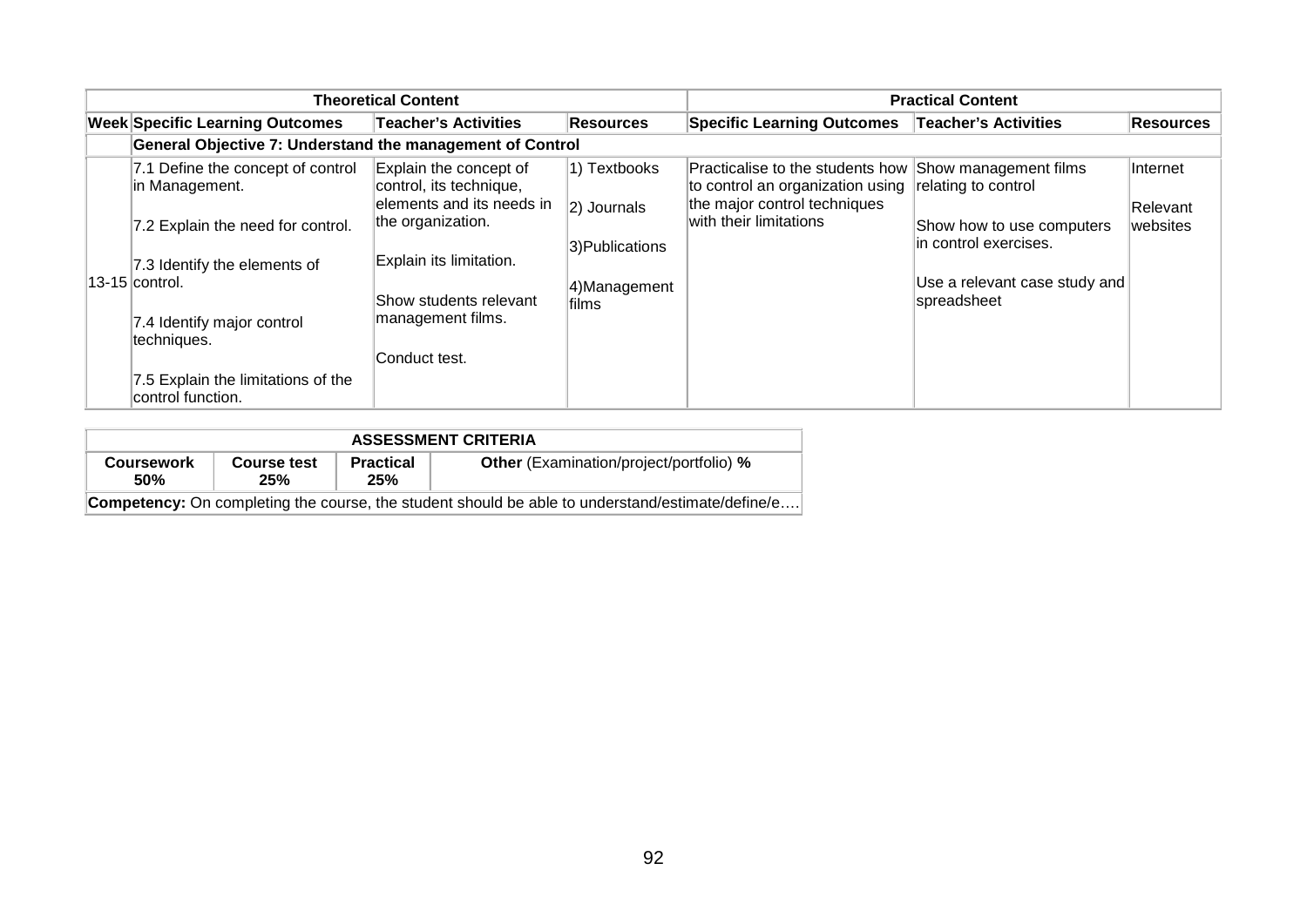## **BUSINESS STATISTICS I**

| <b>Course: BUSINESS STATISTICS I</b>                                                                                                                 | Code: BAM 212  | <b>Credit Hours:</b>       | hours 3                          |
|------------------------------------------------------------------------------------------------------------------------------------------------------|----------------|----------------------------|----------------------------------|
| Semester: ONE                                                                                                                                        | Pre-requisite: | Theoretical:<br>Practical: | 2 hours/week %<br>1 hours/week % |
| Course main Aim/Goal                                                                                                                                 |                |                            |                                  |
|                                                                                                                                                      |                |                            |                                  |
|                                                                                                                                                      |                |                            |                                  |
|                                                                                                                                                      |                |                            |                                  |
|                                                                                                                                                      |                |                            |                                  |
| This course is designed to introduce the student to the nature and uses of elementary statistical data and techniques.<br><b>General Objectives:</b> |                |                            |                                  |
| 1. Understand the nature of statistical data and their importance<br>2. Know the problems of collection of statistical data                          |                |                            |                                  |

- 4. Understand the organisation of statistical data
- 5. Understand the analysis of statistical data
- 6. Understand the elementary concepts of probability distributions.
- 7. Understand the uses of regression and correlation analysis.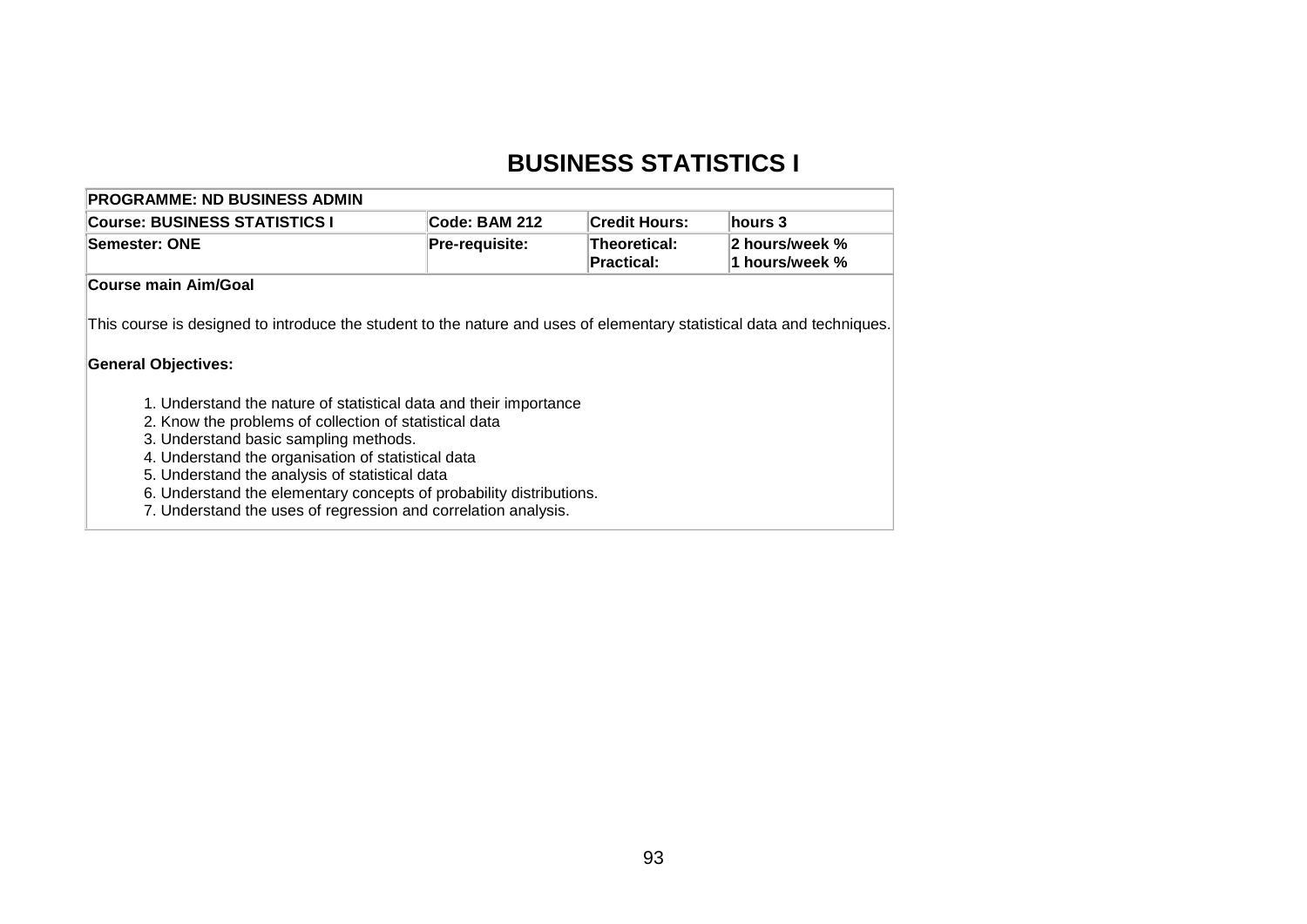|                |                                                                                     | <b>Theoretical Content</b>                               |                         |                                                                | <b>Practical Content</b>                                            |                                                                    |
|----------------|-------------------------------------------------------------------------------------|----------------------------------------------------------|-------------------------|----------------------------------------------------------------|---------------------------------------------------------------------|--------------------------------------------------------------------|
|                | <b>Week Specific Learning Outcomes</b>                                              | <b>Teacher's Activities</b>                              | <b>Resources</b>        | <b>Specific Learning</b><br><b>Outcomes</b>                    | <b>Teacher's Activities</b>                                         | <b>Resources</b>                                                   |
|                | General Objective 1: Understand the nature of statistical data and their importance |                                                          |                         |                                                                |                                                                     |                                                                    |
|                | 1.1 Explain what is meant by<br>Statistics.                                         | • Explain statistics and its<br>uses.                    | <b>Textbooks</b>        | Explain the uses of<br>statistics.                             | Guidance on the use and<br>importance of statistics in<br>business. | Internet based research<br>- recent statistics                     |
| $\overline{1}$ | 1.2 Explain the uses of statistics.                                                 | • Explain statistical data and<br>its importance.        |                         | Identify the importance<br>of statistical data.                |                                                                     |                                                                    |
|                | 1.3 Identify the importance of<br>statistical data.                                 |                                                          |                         |                                                                |                                                                     |                                                                    |
|                | General Objective 2: Know the problems of collection of statistical data            |                                                          |                         |                                                                |                                                                     |                                                                    |
|                | 2.1 Enumerate the reasons for<br>collection of data.                                | • Explain the sources and<br>methods of data collection. | <b>Textbooks</b>        | Design questionnaire<br>for gathering<br>information on simple | Guide students to prepare<br>a questionnaire.                       | Business scenario -<br>use of a services or<br>shopping facility - |
|                | 2.2 Identify sources of data.                                                       | • Guide students in<br>designing questionnaire.          |                         | business variables.                                            |                                                                     | design a questionnaire                                             |
| $2-3$          | 2.3 Explain the methods of data<br>collection.                                      | • Explain problems and<br>errors associated with data    |                         |                                                                |                                                                     |                                                                    |
|                | 2.4 Design questionnaires                                                           | collection.                                              |                         |                                                                |                                                                     |                                                                    |
|                | 2.5 Identify the problems and types<br>of errors that arise in data collection.     |                                                          |                         |                                                                |                                                                     |                                                                    |
|                | General Objective 3: Understand basic sampling methods.                             |                                                          |                         |                                                                |                                                                     |                                                                    |
|                | 3.1 Define sample and population                                                    | · Distinguish a sample from<br>a population.             | <b>Textbooks</b>        | Apply sampling<br>techniques in solving                        | Guide students in using<br>various sampling                         | Internet based<br>business problem in                              |
|                | 3.2 Explain the advantages of<br>sample                                             | • Explain the advantages<br>and disadvantages of         | Random<br>Number table. | business problem.                                              | techniques.                                                         | Nigeria - statistics and<br>use of sampling                        |
| $ 4-5 $        | 3.3 Explain the random table.                                                       | sampling.                                                |                         |                                                                |                                                                     | Questions                                                          |
|                | 3.4 Explain probability and non-<br>probability sampling                            | • Explain types of sampling.                             |                         |                                                                |                                                                     |                                                                    |
|                | 3.5 Explain simple random                                                           | • iv. Solve problems in<br>sampling                      |                         |                                                                |                                                                     |                                                                    |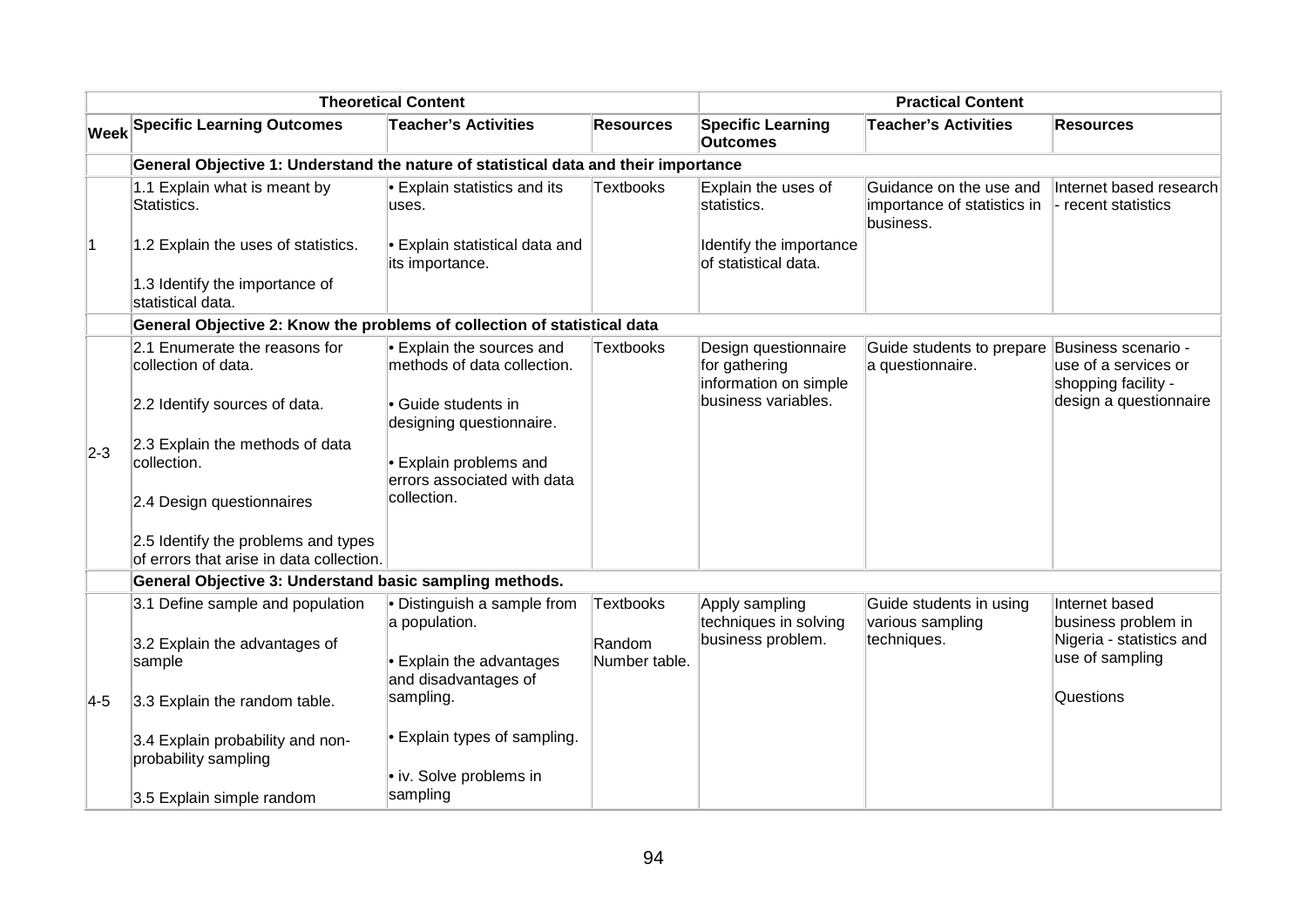|         |                                                                           | <b>Theoretical Content</b>                         |                    |                                             | <b>Practical Content</b>                           |                                 |
|---------|---------------------------------------------------------------------------|----------------------------------------------------|--------------------|---------------------------------------------|----------------------------------------------------|---------------------------------|
|         | Week Specific Learning Outcomes                                           | <b>Teacher's Activities</b>                        | <b>Resources</b>   | <b>Specific Learning</b><br><b>Outcomes</b> | <b>Teacher's Activities</b>                        | <b>Resources</b>                |
|         | sampling.                                                                 |                                                    |                    |                                             |                                                    |                                 |
|         | 3.6 Explain stratified sampling                                           |                                                    |                    |                                             |                                                    |                                 |
|         | 3.7 Apply the above sampling<br>methods to simple problems.               |                                                    |                    |                                             |                                                    |                                 |
|         | General Objective 4: Understand the organization of statistical data      |                                                    |                    |                                             |                                                    |                                 |
|         | 4.1 Construct frequency distribution. $\bullet$ Construct a frequency     | distribution table.                                | <b>Textbooks</b>   | Construct frequency<br>distribution table.  | Guide the students to<br>construct various charts. | Textbooks,<br>Mathematical set, |
|         | (i) Construct pie                                                         |                                                    | Mathematical       |                                             |                                                    | Graph paper, Coloured           |
|         | chart                                                                     | • Demonstrate how to<br>construct a pie chart, bar | sets               | Construct various<br>charts: pie, bar,      |                                                    | paints.                         |
| $6 - 7$ | (ii) Construct bar<br>charts.                                             | charts, histogram and<br>frequency polygon         | Graph paper        | histogram, frequency<br>polygon.            |                                                    |                                 |
|         | (iii) Construct<br>histogram.                                             | <b>Explain their application</b><br>and uses.      | Colour pencils     |                                             |                                                    |                                 |
|         | (iv) Construct<br>frequency Polygon.                                      | • Conduct test.                                    |                    |                                             |                                                    |                                 |
|         | General Objective 5: Understand the analysis of statistical data          |                                                    |                    |                                             |                                                    |                                 |
|         | 5.1 Explain the measures of location $\cdot$ Explain in details:<br>∣e.g. |                                                    | <b>Textbooks</b>   | Compute business<br>variables involving     | Guide the students to<br>compute measures of       | <b>Textbooks</b>                |
|         | i) Arithmetic Mean                                                        | a. measures<br>of central                          | <b>Calculators</b> | measures of central<br>tendency.            | central funding and<br>dispersion.                 | Calculator                      |
|         | ii) Geometric Mean<br>iii) Mode                                           | tendency                                           |                    | Measures of                                 | <b>Questions and Answers</b>                       | <b>Questions and Answers</b>    |
| $8-9$   | iv) Median                                                                | b. measures                                        |                    | dispersion.                                 | involving measures of                              | for students.                   |
|         |                                                                           | of location,<br>and                                |                    |                                             | location                                           | <b>Business situations</b>      |
|         | 5.2 Compute the above measures<br>of location.                            | c. measure                                         |                    |                                             |                                                    |                                 |
|         |                                                                           | of dispersion                                      |                    |                                             |                                                    |                                 |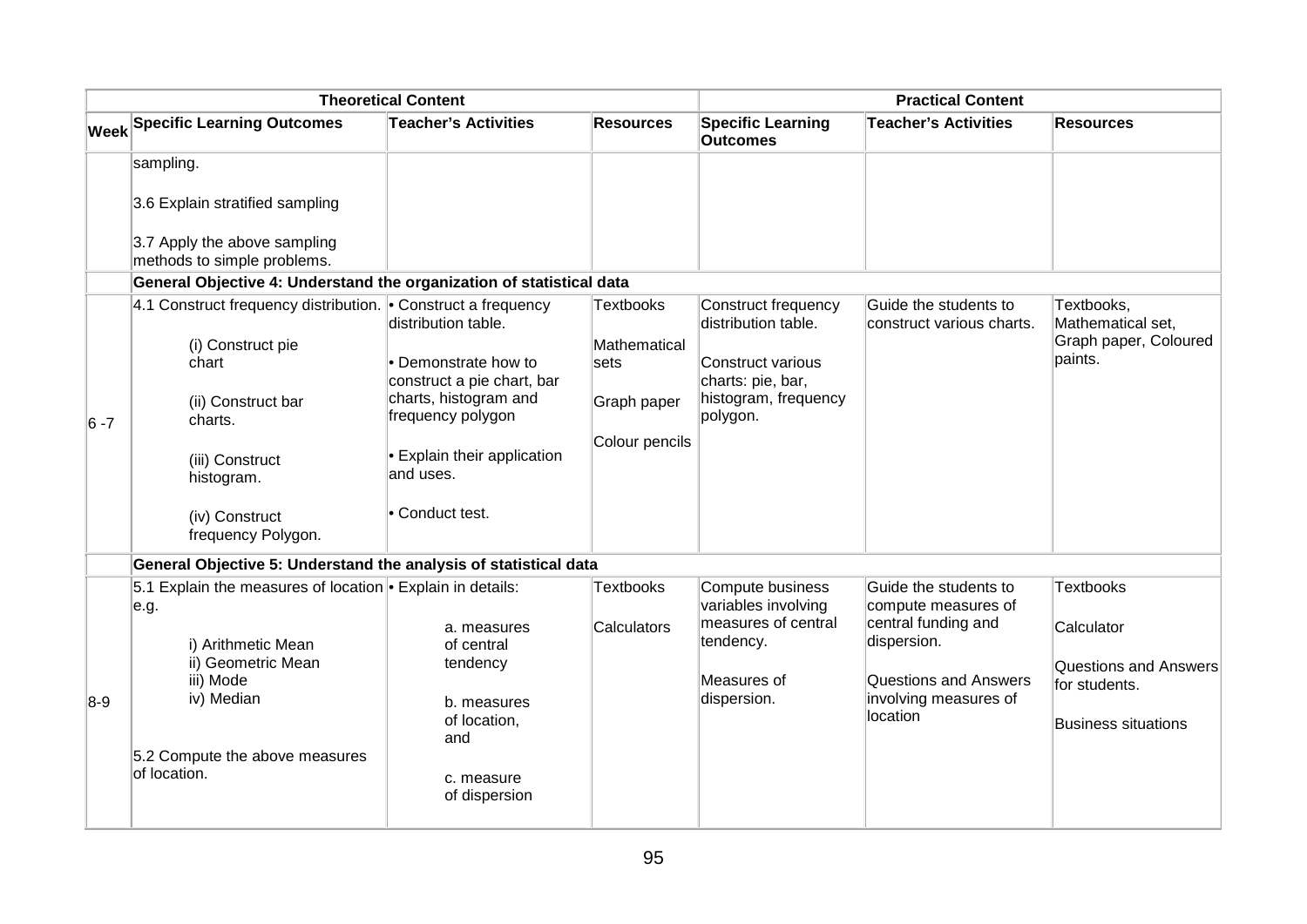| <b>Theoretical Content</b> |                                                                                                                                                                                                                                                        |                                                                                                                                                                                                                                                                                                                     | <b>Practical Content</b>                     |                                                                                        |                                                                                                                                                                                            |                                                       |
|----------------------------|--------------------------------------------------------------------------------------------------------------------------------------------------------------------------------------------------------------------------------------------------------|---------------------------------------------------------------------------------------------------------------------------------------------------------------------------------------------------------------------------------------------------------------------------------------------------------------------|----------------------------------------------|----------------------------------------------------------------------------------------|--------------------------------------------------------------------------------------------------------------------------------------------------------------------------------------------|-------------------------------------------------------|
|                            | Week Specific Learning Outcomes                                                                                                                                                                                                                        | <b>Teacher's Activities</b>                                                                                                                                                                                                                                                                                         | <b>Resources</b>                             | <b>Specific Learning</b><br><b>Outcomes</b>                                            | <b>Teacher's Activities</b>                                                                                                                                                                | <b>Resources</b>                                      |
|                            | 5.3 Define the measures of:<br>i) Variability<br>ii) Mean Deviation<br>iii) Variance<br>iv) Standard<br>Deviation<br>v) Co-efficient of<br>Variation                                                                                                   | • Solve problems involving<br>the above.                                                                                                                                                                                                                                                                            |                                              |                                                                                        |                                                                                                                                                                                            |                                                       |
|                            | 5.4 Explain the significance of the<br>measures in 5.3 above.                                                                                                                                                                                          |                                                                                                                                                                                                                                                                                                                     |                                              |                                                                                        |                                                                                                                                                                                            |                                                       |
|                            | General Objective 6: Understand the elementary concepts of probability distributions.                                                                                                                                                                  |                                                                                                                                                                                                                                                                                                                     |                                              |                                                                                        |                                                                                                                                                                                            |                                                       |
|                            | 6.1 Define<br>i) Set<br>ii) Sub-set<br>iii) Union<br>iv) Intersection<br>v) Complement of<br>set<br>$ 10-11 $ 6.2 Explain the application of venn<br>diagrams.<br>6.3 Explain the basic ideas of:<br>i) Probability<br>ii) Sample space<br>iii) Events | Explain set and its<br>properties.<br>Explain the application of<br>Venn diagrams<br>$\cdot$ Explain the concept of<br>probability and its laws.<br><b>Explain binomial, poisson</b><br>and normal distribution given<br>relevant formulae.<br>• Solve problems involving<br>'iv' above (i) vi. Give<br>Assignment. | 1) Textbooks.<br>2) Statistical<br>3) Tables | Compute business<br>variables involving<br>binomial poisson and<br>normal distribution | Guide the student to<br>compute business<br>variable using binomial,<br>poisson and normal<br>distribution,<br><b>Questions and Answers</b><br>for students.<br><b>Business situations</b> | Textbooks,<br>Statistical tables<br>Internet research |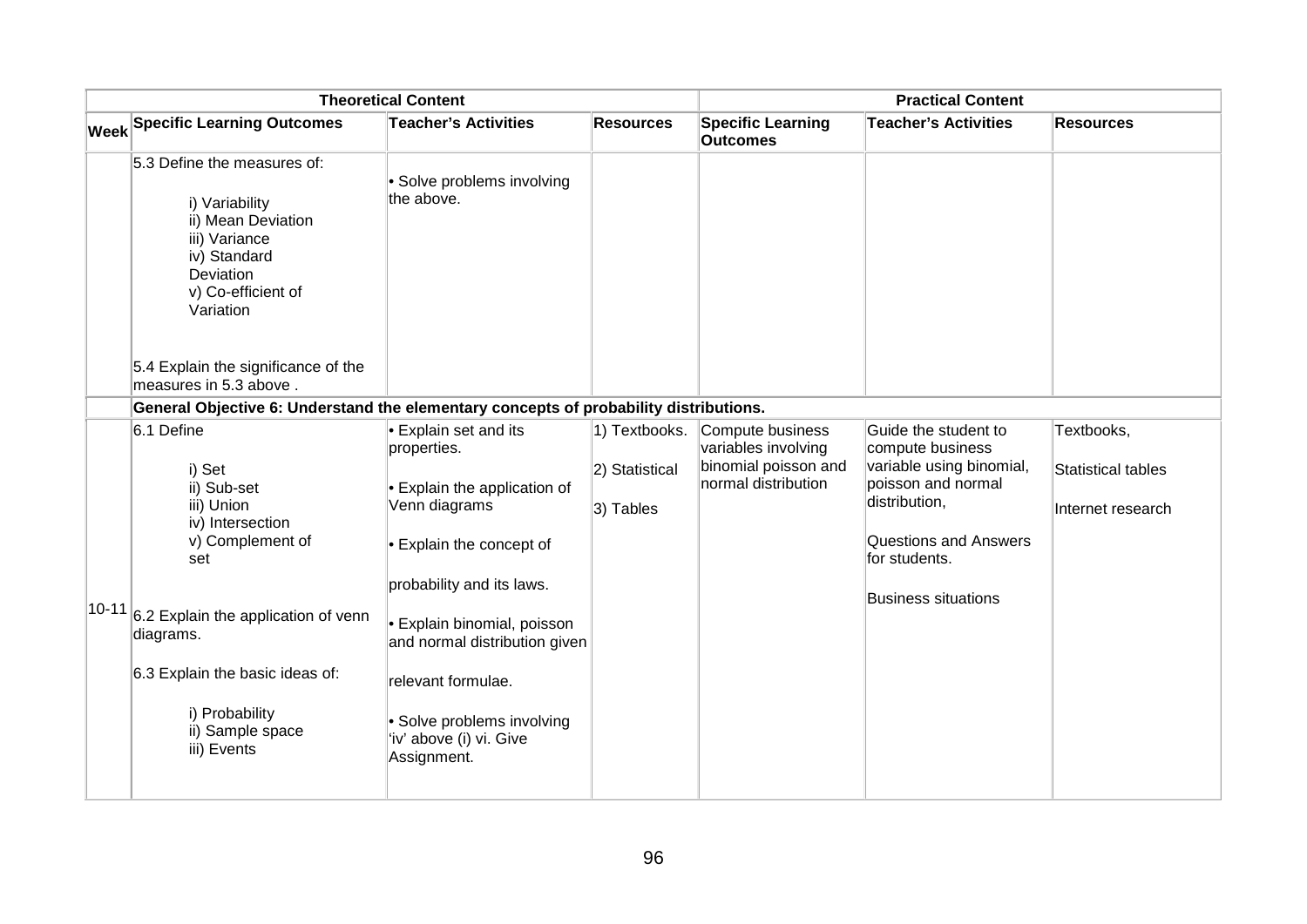| <b>Theoretical Content</b> |                                                                                                                                       |                                                                      | <b>Practical Content</b> |                                                         |                                                 |                                               |
|----------------------------|---------------------------------------------------------------------------------------------------------------------------------------|----------------------------------------------------------------------|--------------------------|---------------------------------------------------------|-------------------------------------------------|-----------------------------------------------|
|                            | <b>Week Specific Learning Outcomes</b>                                                                                                | <b>Teacher's Activities</b>                                          | <b>Resources</b>         | <b>Specific Learning</b><br><b>Outcomes</b>             | <b>Teacher's Activities</b>                     | <b>Resources</b>                              |
|                            | 6.4 Define:                                                                                                                           |                                                                      |                          |                                                         |                                                 |                                               |
|                            | i) Independent<br>events<br>ii) Dependent<br>events<br>iii) Mutually<br>exclusive events.                                             |                                                                      |                          |                                                         |                                                 |                                               |
|                            | 6.5 Explain the:                                                                                                                      |                                                                      |                          |                                                         |                                                 |                                               |
|                            | i) Additional Law<br>ii) Multiplication Law                                                                                           |                                                                      |                          |                                                         |                                                 |                                               |
|                            | 6.6 Explain the basic ideas of<br>probability distributions Independent<br>events e.g. Binomial, Poisson and<br>normal distributions. |                                                                      |                          |                                                         |                                                 |                                               |
|                            | 6.7 Solve simple problems using<br>"6.6" above                                                                                        |                                                                      |                          |                                                         |                                                 |                                               |
|                            | General Objective 7: Understand the uses of regression and correlation analysis                                                       |                                                                      |                          |                                                         |                                                 |                                               |
|                            | 7.1 Explain the meaning of simple                                                                                                     | • Explain and solve problems 1) Textbooks<br>in regression analysis. |                          | Construct scatter<br>diagram.                           | Guidance for students in<br>applying regression | <b>Questions and Answers</b><br>for students. |
|                            | linear regression problems.                                                                                                           |                                                                      | 2) Graph                 |                                                         | analysis to business<br>problems.               |                                               |
| $ 12 - 15 $                | 7.2 Construct scatter diagram.                                                                                                        | • Explain and solve problems papers<br>in                            |                          | Solve normal equation<br>to get regression<br>equation. | Advice on the relationship                      | <b>Business situations</b>                    |
|                            | 7.3 Draw                                                                                                                              | correlation analysis.                                                |                          | Calculate time series                                   | between regression and<br>correlation           |                                               |
|                            | i) Regression line<br>by free-hand                                                                                                    | • Differentiate between<br>Regression and correlation.               |                          | by:<br>(i) isolation of trend by                        |                                                 |                                               |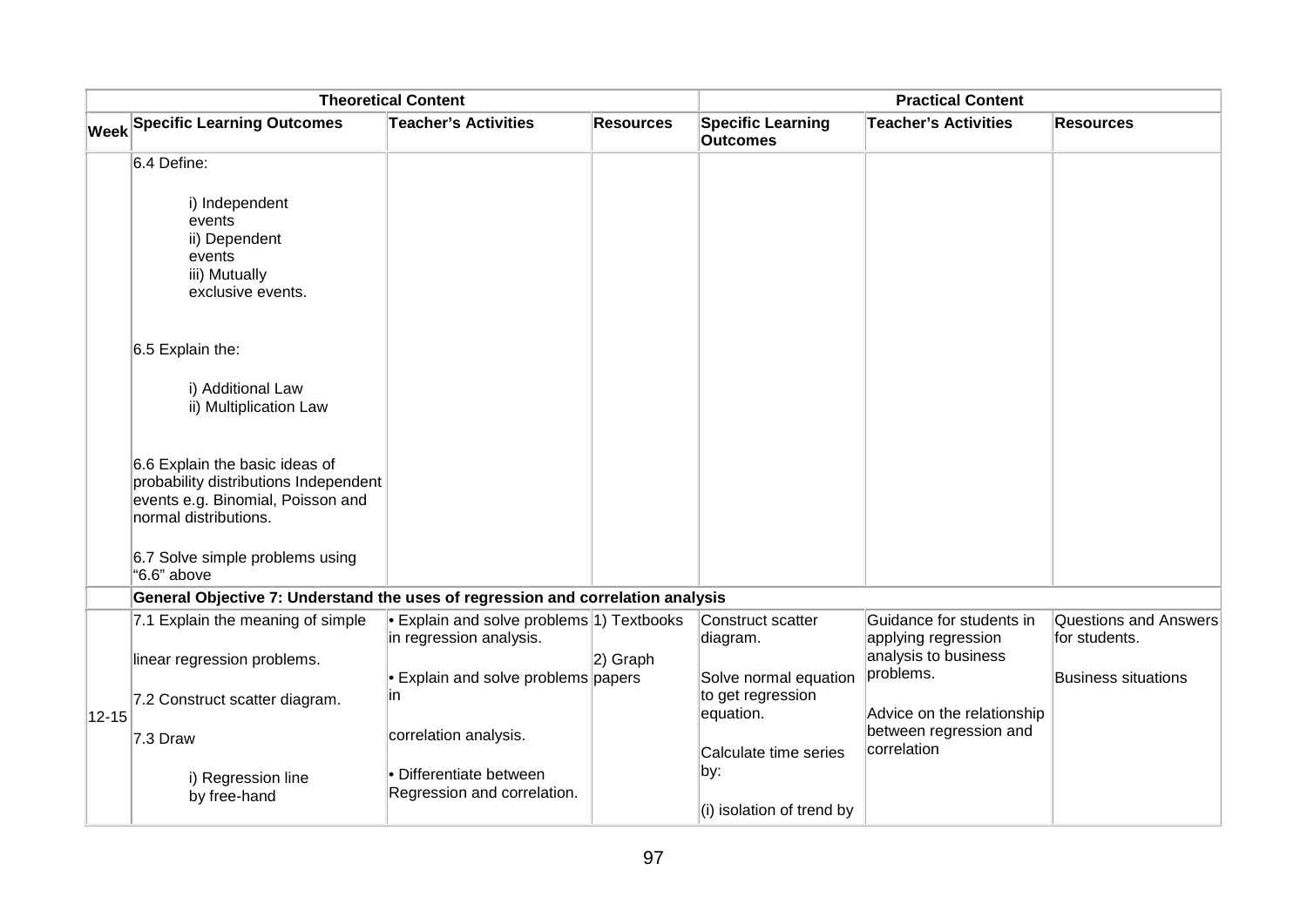| <b>Theoretical Content</b> |                                                                                  |                                             | <b>Practical Content</b> |                                             |                             |                  |
|----------------------------|----------------------------------------------------------------------------------|---------------------------------------------|--------------------------|---------------------------------------------|-----------------------------|------------------|
|                            | <b>Week Specific Learning Outcomes</b>                                           | <b>Teacher's Activities</b>                 | <b>Resources</b>         | <b>Specific Learning</b><br><b>Outcomes</b> | <b>Teacher's Activities</b> | <b>Resources</b> |
|                            | method.                                                                          | Construct a scatter<br>diagram and identify |                          | many average.                               |                             |                  |
|                            | ii) Obtain regression<br>equation for the<br>regression line in<br>7.3 (i) above | properties therein<br>• Conduct test.       |                          | Least square method.                        |                             |                  |
|                            | 7.4 Explain method of least square<br>regression.                                |                                             |                          |                                             |                             |                  |
|                            | 7.5 Solve normal equations to get<br>regression equation.                        |                                             |                          |                                             |                             |                  |
|                            | 7.6 Predict dependent variable of<br>regression equations.                       |                                             |                          |                                             |                             |                  |
|                            | 7.7 Explain the idea of correlation<br>analysis.                                 |                                             |                          |                                             |                             |                  |
|                            | 7.8 Explain the relationship between<br>regression and correlation.              |                                             |                          |                                             |                             |                  |
|                            | 7.9 Explain the properties of<br>correlation co-efficient.                       |                                             |                          |                                             |                             |                  |
|                            | 7.10 Explain the limitation of<br>regression analysis.                           |                                             |                          |                                             |                             |                  |
|                            | 7.11 Calculate time series by:                                                   |                                             |                          |                                             |                             |                  |
|                            | i) Isolation of trend<br>by moving averages<br>ii) Least square<br>method.       |                                             |                          |                                             |                             |                  |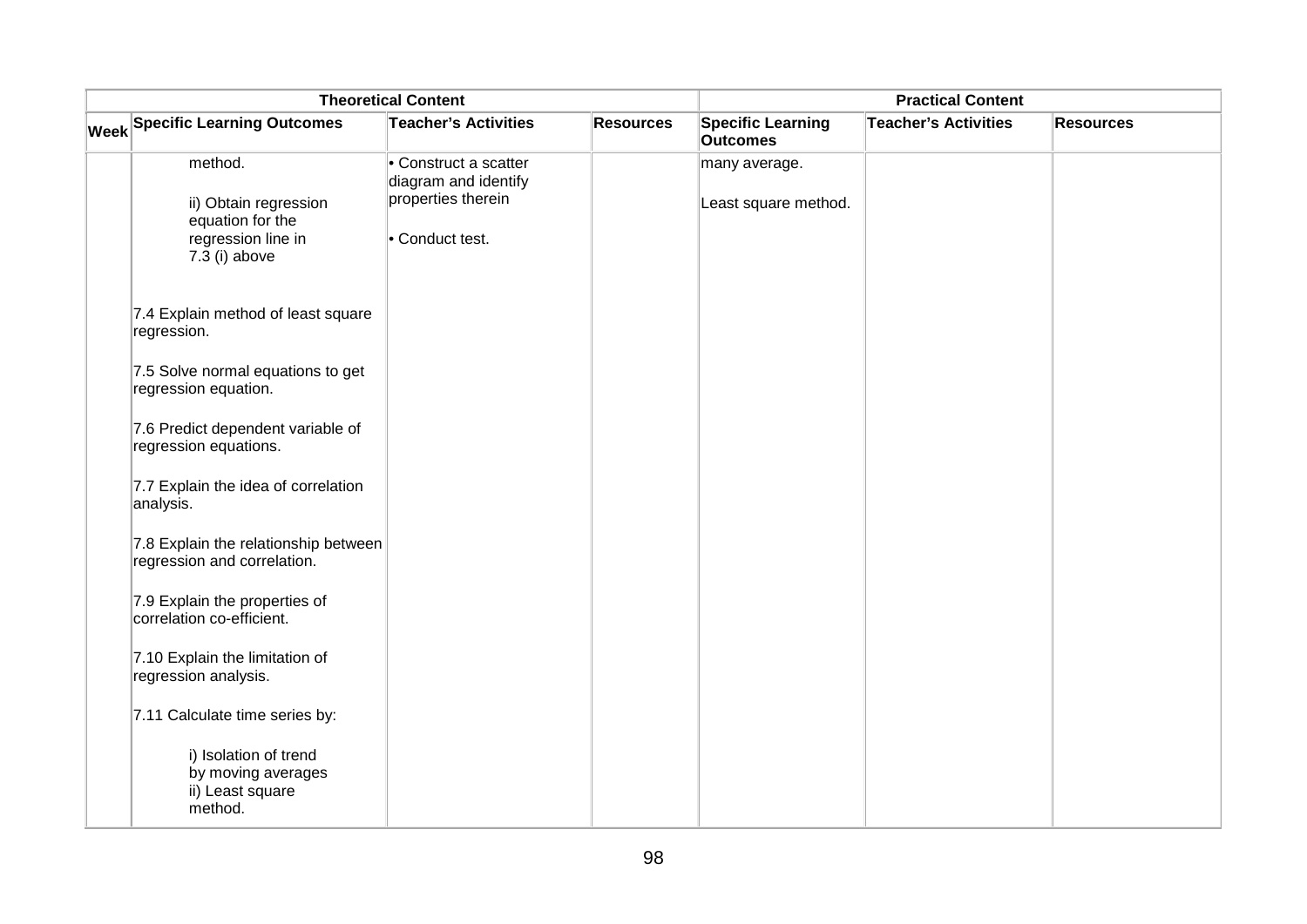| <b>ASSESSMENT CRITERIA</b> |                    |                         |                                                                                                           |  |  |  |  |
|----------------------------|--------------------|-------------------------|-----------------------------------------------------------------------------------------------------------|--|--|--|--|
| <b>Coursework</b><br>50%   | Course test<br>25% | <b>Practical</b><br>25% | <b>Other</b> (Examination/project/portfolio) %                                                            |  |  |  |  |
|                            |                    |                         | <b>Competency:</b> On completing the course, the student should be able to understand/estimate/define/etc |  |  |  |  |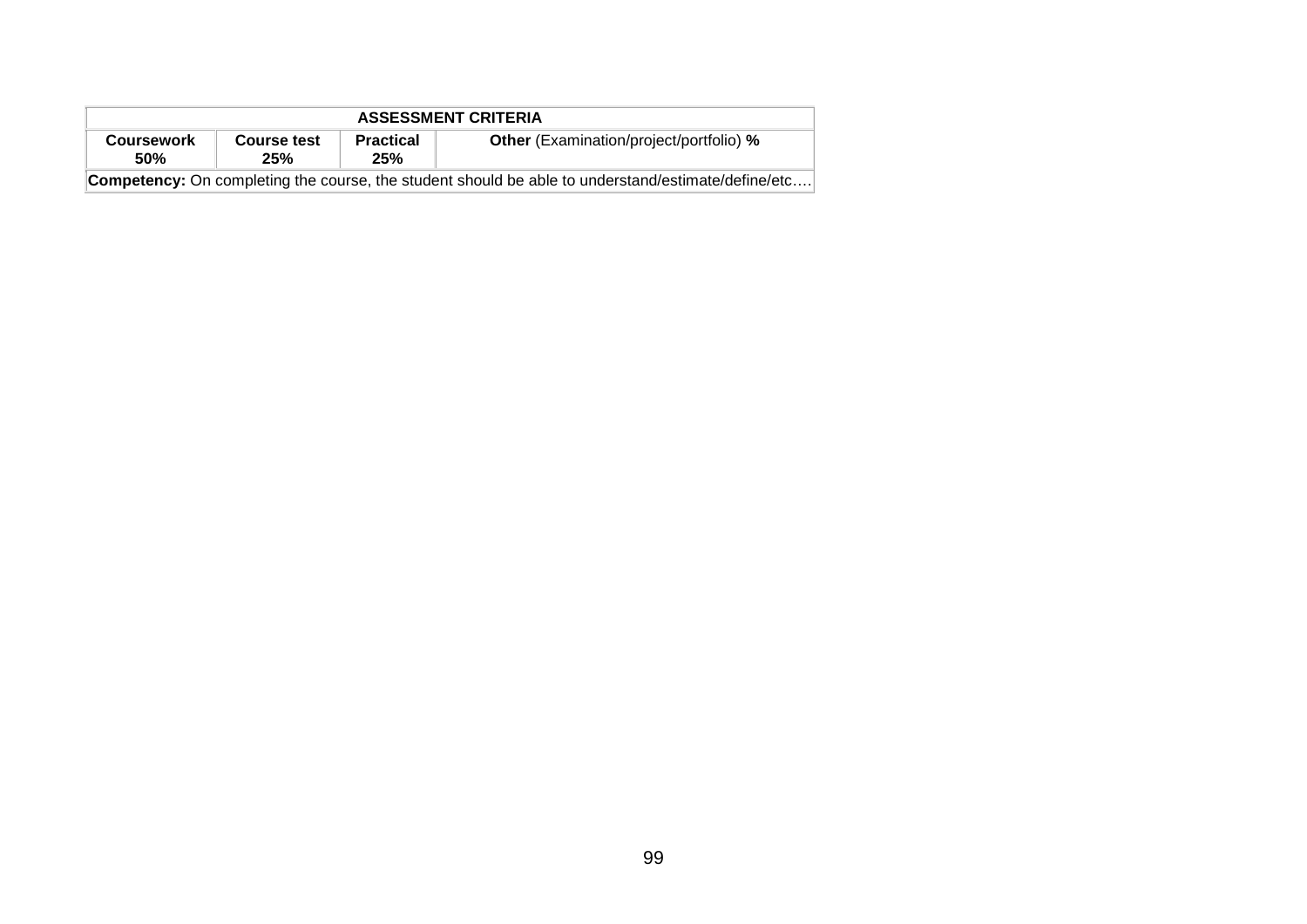# **OFFICE MANAGEMENT**

| <b>PROGRAMME: ND BUSINESS ADMIN.</b>                                                                                                                                                                                                                                                                                                                                                                                                                                                                                                                                            |                       |                                   |                                      |
|---------------------------------------------------------------------------------------------------------------------------------------------------------------------------------------------------------------------------------------------------------------------------------------------------------------------------------------------------------------------------------------------------------------------------------------------------------------------------------------------------------------------------------------------------------------------------------|-----------------------|-----------------------------------|--------------------------------------|
| <b>Course: OFFICE MANAGEMENT</b>                                                                                                                                                                                                                                                                                                                                                                                                                                                                                                                                                | Code: BAM 213         | <b>Credit Hours:</b>              | 3 hours                              |
| <b>Semester: Three</b>                                                                                                                                                                                                                                                                                                                                                                                                                                                                                                                                                          | <b>Pre-requisite:</b> | Theoretical:<br><b>Practical:</b> | 1 hours/week 33%<br>2 hours/week 67% |
| Course main Aim/Goal                                                                                                                                                                                                                                                                                                                                                                                                                                                                                                                                                            |                       |                                   |                                      |
| This course is intended to introduce the student to the Principles of Office Management and acquaint him with office procedures.<br><b>General Objectives:</b><br>1. Understand the organisation of an office<br>2. Understand factors affecting location of an office<br>3. Know the physical conditions essential for an office<br>4. Understand staff Administration<br>5. Know office procedure<br>6. Know how to use different types of office machines and equipment<br>7. Understand office records management<br>8. Understand purpose and importance of communication. |                       |                                   |                                      |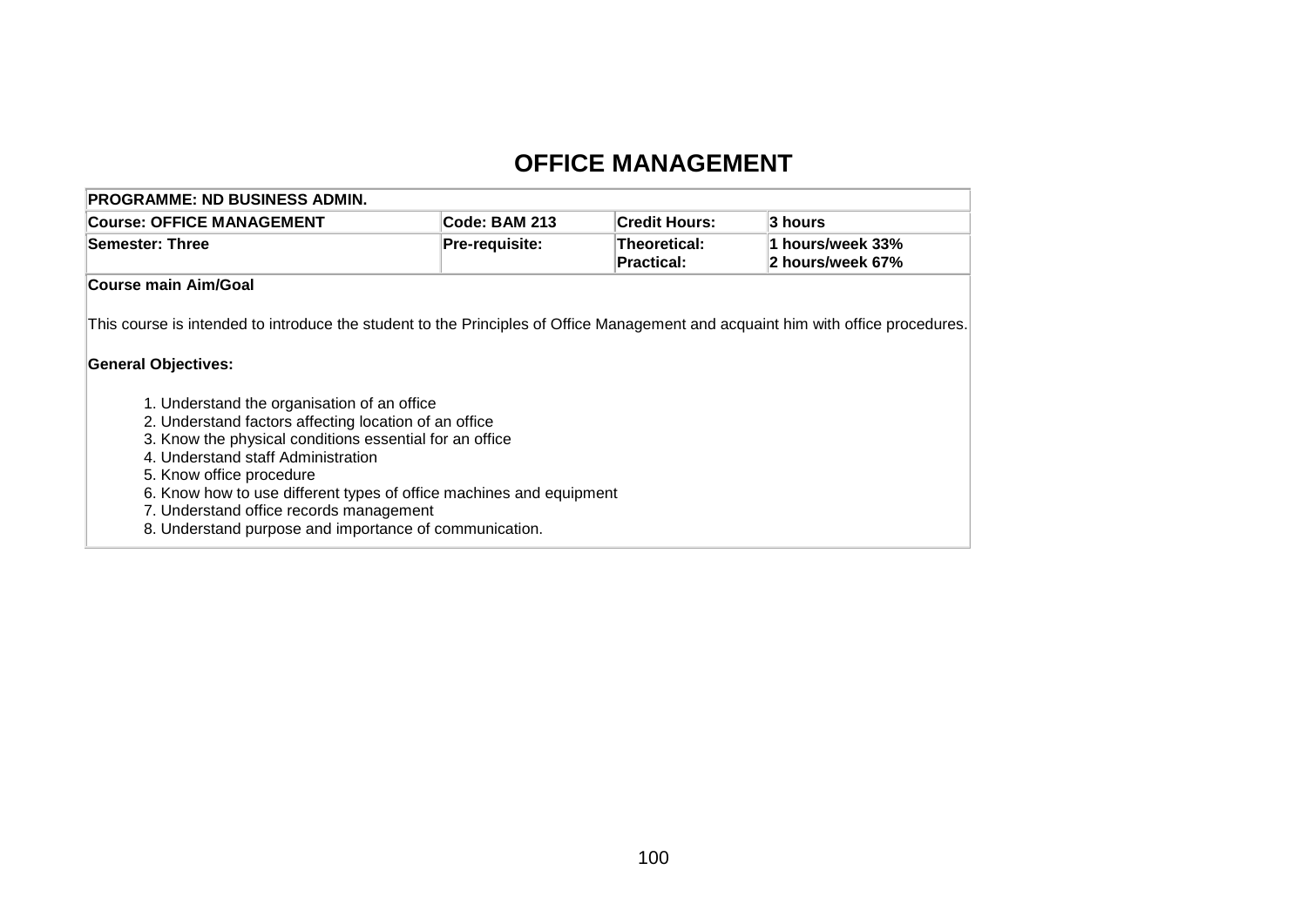|       |                                                                                                                                                                                                                                                                                                                                                          | <b>Theoretical Content</b>                                                                                                                                                                |                                    |                                                                    | <b>Practical Content</b>                                                                                                                                                                                  |                                    |
|-------|----------------------------------------------------------------------------------------------------------------------------------------------------------------------------------------------------------------------------------------------------------------------------------------------------------------------------------------------------------|-------------------------------------------------------------------------------------------------------------------------------------------------------------------------------------------|------------------------------------|--------------------------------------------------------------------|-----------------------------------------------------------------------------------------------------------------------------------------------------------------------------------------------------------|------------------------------------|
|       | <b>Week Specific Learning Outcomes</b>                                                                                                                                                                                                                                                                                                                   | <b>Teacher's Activities</b>                                                                                                                                                               | <b>Resources</b>                   | <b>Specific Learning</b><br><b>Outcomes</b>                        | <b>Teacher's Activities</b>                                                                                                                                                                               | <b>Resources</b>                   |
|       | General Objective 1: Understand the organisation of an office                                                                                                                                                                                                                                                                                            |                                                                                                                                                                                           |                                    |                                                                    |                                                                                                                                                                                                           |                                    |
| $1-2$ | 1.1 Define an office.<br>1.2 Enumerate the functions of an<br>office.<br>1.3 Design the organizational<br>structure of an office.<br>1.4 Define centralization and<br>decentralization<br>1.5 Identify reasons for centralization<br>and decentralization of an office.<br>1.6 Examine the merits and demerits<br>of centralization and decentralization | Explain an office and its<br>functions.<br>Design a typical structure<br>of an office.<br>Explain centralization and<br>decenstralisation of an<br>office . State merits and<br>demerits. | 1) Text Books<br>2) A model Office | Design the organizational<br>structure of an office                | Design and show to the Model office<br>student a model office<br>and how it is designed<br>and organized.<br>Guide the students in<br>designing an office<br>using templates and<br>design specification. | <b>Textbook</b><br>Design websites |
|       | General Objective 2: Understand factors affecting location of an office                                                                                                                                                                                                                                                                                  |                                                                                                                                                                                           |                                    |                                                                    |                                                                                                                                                                                                           |                                    |
|       | 2.1 Explain the factors guiding the<br>location of an office.<br>2.2 Identify the types of office                                                                                                                                                                                                                                                        | Explain factors that<br>determine office location.<br>Explain nature and types                                                                                                            | <b>Textbooks</b>                   | Identify the types of office<br>layouts.<br>Explain the advantages | Guidance on the<br>strengths and<br>weaknesses of open<br>plan and closed offices.                                                                                                                        | Model office<br><b>Textbook</b>    |
| $3-4$ | layouts.<br>2.3 Explain the advantages and<br>disadvantages of an open and close<br>office.                                                                                                                                                                                                                                                              | of office layouts.<br>Explain their advantages<br>and disadvantages.                                                                                                                      |                                    | and disadvantages of an<br>open and close office.                  | Apply the learning to<br>the design and rte-<br>design using the<br>alternative - open or<br>closed layout.                                                                                               | Design websites                    |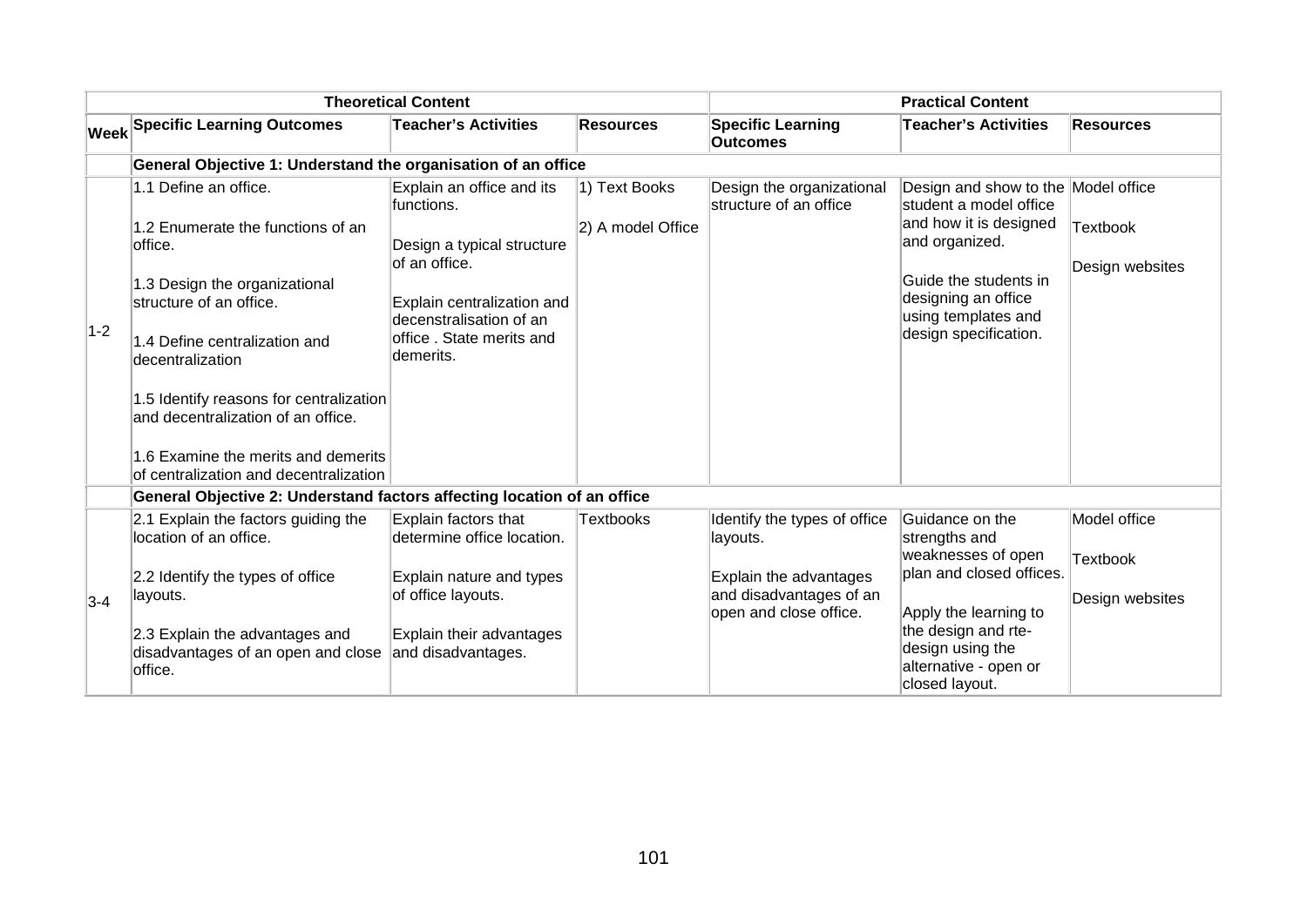|         |                                                                                                                                                                                                                                                     | <b>Theoretical Content</b>                                                   |                                                            |                                                                                                                                              | <b>Practical Content</b>                                                                                               |                                                                      |
|---------|-----------------------------------------------------------------------------------------------------------------------------------------------------------------------------------------------------------------------------------------------------|------------------------------------------------------------------------------|------------------------------------------------------------|----------------------------------------------------------------------------------------------------------------------------------------------|------------------------------------------------------------------------------------------------------------------------|----------------------------------------------------------------------|
|         | <b>Week Specific Learning Outcomes</b>                                                                                                                                                                                                              | <b>Teacher's Activities</b>                                                  | <b>Resources</b>                                           | <b>Specific Learning</b><br><b>Outcomes</b>                                                                                                  | <b>Teacher's Activities</b>                                                                                            | <b>Resources</b>                                                     |
|         | General Objective 3: Know the physical condition essential for an office                                                                                                                                                                            |                                                                              |                                                            |                                                                                                                                              |                                                                                                                        |                                                                      |
| $5-6$   | 3.1 Define office environment.<br>3.2 Explain conditions suitable for<br>office environment such as<br>cleanliness, prevention of over<br>crowding, temperature, ventilation,<br>lighting, conveniences, fire<br>prevention, noise prevention, etc. | Explain conditions<br>suitable for<br>office environment.<br>Give Assignment | <b>Textbooks</b>                                           | Guidance on the office<br>design feasibility report.                                                                                         | Assignment Activity to<br>present the new<br>designs and to produce Textbook<br>a feasibility report to<br>management  | Model office<br>Design websites<br><b>Report Writing</b><br>guidance |
|         | General Objective 4: Understand staff administration                                                                                                                                                                                                |                                                                              |                                                            |                                                                                                                                              |                                                                                                                        |                                                                      |
| $ 7-8 $ | 4.1 Define Induction<br>4.2 Explain the importance of<br>induction in an organization.<br>4.3 Explain induction procedures.<br>4.4 Examine the scope of induction<br>programme in an organization.                                                  | Explain induction, its<br>scope, procedures and<br>importance                | <b>Textbooks</b>                                           | Show students examples<br>of induction programmes                                                                                            | Using case study<br>situations - students to<br>develop an induction<br>programme                                      | Case studies<br>Groups and<br><b>Relevant websites</b>               |
|         | <b>General Objective 5: Know office procedures</b>                                                                                                                                                                                                  |                                                                              |                                                            |                                                                                                                                              |                                                                                                                        |                                                                      |
| 9-10    | 5.1. Explain work schedules,<br>responsibilities and supervision.<br>5.2. Explain different instructions.<br>5.3. Explain clerical work<br>measurement.<br>5.4. Explain use of staff records e.g.<br>personal records, time book, staff             | Explain schedule of<br>duties.<br>Explain methods of record<br>keeping.      | 1) Textbooks.<br>2) Registers<br>3) Files<br>4) Organogram | Explain clerical work<br>measurement<br>Explain use of staff<br>records e.g. personal<br>records, fine book, staff<br>movement register etc. | Explain schedule of<br>duties.<br>Guide student to<br>Inspect office record<br>with the school. Provide<br>organogram. | <b>Files</b><br>Register<br><b>Textbook</b>                          |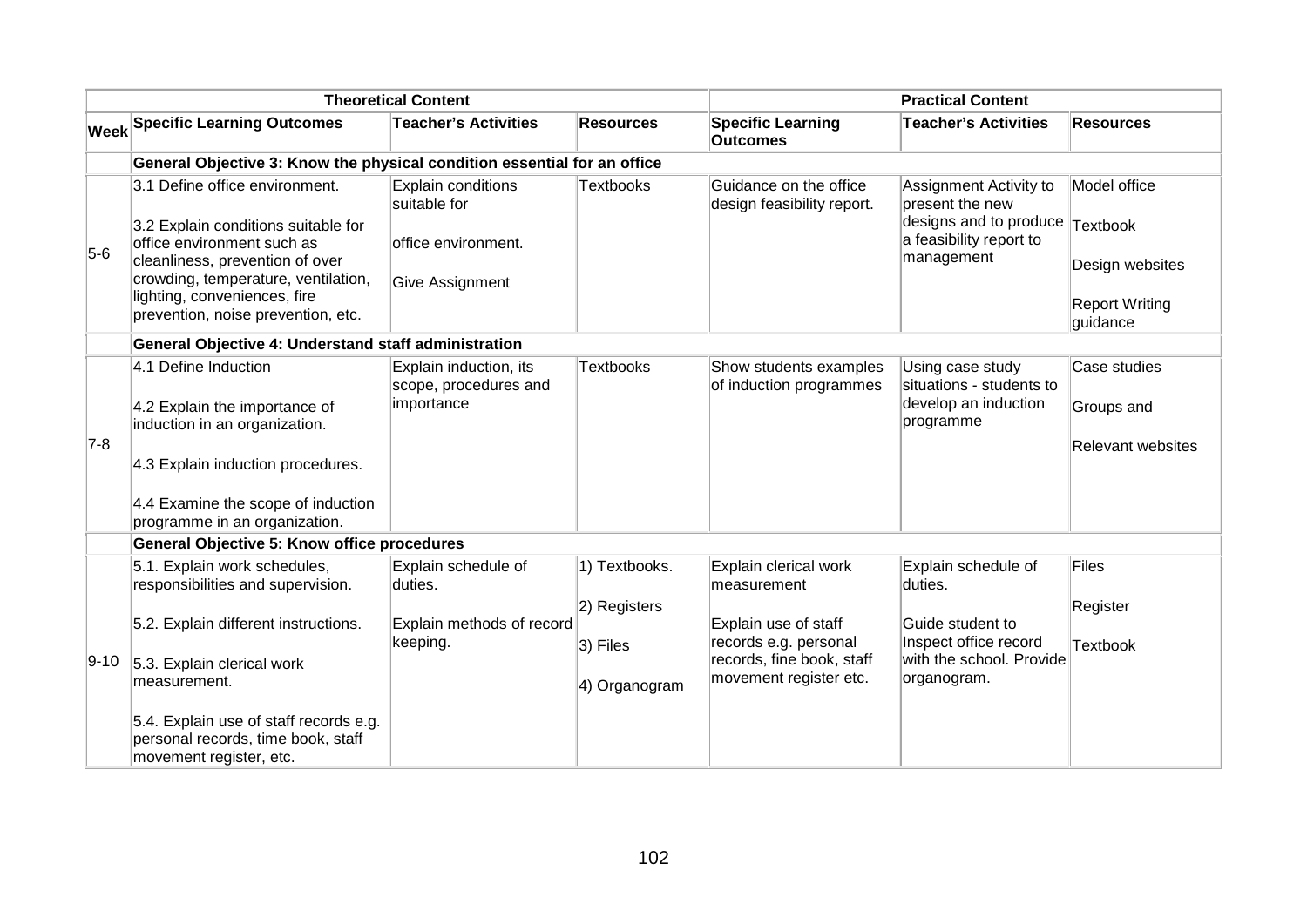|           |                                                                                                                                                                                                                                                                                                                                                                                                                          | <b>Theoretical Content</b>                                                                                                                                                                                                                                                                                                      |                                                                 |                                                                                                                                                                                    | <b>Practical Content</b>                                                                                                                                                                                                                                   |                                                                                      |
|-----------|--------------------------------------------------------------------------------------------------------------------------------------------------------------------------------------------------------------------------------------------------------------------------------------------------------------------------------------------------------------------------------------------------------------------------|---------------------------------------------------------------------------------------------------------------------------------------------------------------------------------------------------------------------------------------------------------------------------------------------------------------------------------|-----------------------------------------------------------------|------------------------------------------------------------------------------------------------------------------------------------------------------------------------------------|------------------------------------------------------------------------------------------------------------------------------------------------------------------------------------------------------------------------------------------------------------|--------------------------------------------------------------------------------------|
|           | <b>Week Specific Learning Outcomes</b>                                                                                                                                                                                                                                                                                                                                                                                   | <b>Teacher's Activities</b>                                                                                                                                                                                                                                                                                                     | <b>Resources</b>                                                | <b>Specific Learning</b><br><b>Outcomes</b>                                                                                                                                        | <b>Teacher's Activities</b>                                                                                                                                                                                                                                | Resources                                                                            |
|           | General Objective 6: Know how to use different types of office machines and equipment                                                                                                                                                                                                                                                                                                                                    |                                                                                                                                                                                                                                                                                                                                 |                                                                 |                                                                                                                                                                                    |                                                                                                                                                                                                                                                            |                                                                                      |
| $11 - 12$ | 6.1 Explain the importance of office<br>machines and equipment<br>6.2 Identify appropriate office<br>machines and equipment<br>6.3 Demonstrate the use of office<br>machines and equipment.<br>6.4 Explain the methods of<br>procurement of office machines and<br>equipment.<br>6.5 Know how to keep inventory of<br>machines and equipment in the<br>office.<br>6.6 Explain the methods of<br>maintaining machines and | Explain the importance of<br>office machines and<br>equipment.<br>Demonstrate the use of<br>office machines and<br>equipment.<br>Describe the methods of<br>procuring office machines<br>and equipment.<br>Explain the methods of<br>keeping inventory and<br>maintenance of office<br>machines and equipment.<br>Conduct test. | 1) Textbooks<br>2) Office Machine<br>and Equipment<br>Manuals   | Demonstrate the use of<br>office machines and<br>equipment<br>Explain the methods of<br>keeping inventory and<br>maintenance of office<br>machines and equipment.<br>Conduct test. | Guide student to<br>operate simple<br>machines in the model<br>office.<br>Assessment to ask<br>students to draw up an<br>inventory and<br>maintenance schedule<br>for office machinery.<br>Questions on health<br>and safety - use of<br>office machinery. | <b>Textbooks</b><br>Office machines<br>manuals and<br>guidance                       |
|           | equipment.                                                                                                                                                                                                                                                                                                                                                                                                               |                                                                                                                                                                                                                                                                                                                                 |                                                                 |                                                                                                                                                                                    |                                                                                                                                                                                                                                                            |                                                                                      |
|           | <b>General Objective 7: Understand office Records management</b>                                                                                                                                                                                                                                                                                                                                                         |                                                                                                                                                                                                                                                                                                                                 |                                                                 |                                                                                                                                                                                    |                                                                                                                                                                                                                                                            |                                                                                      |
|           | 7.1 Explain the purpose and<br>importance of office records.                                                                                                                                                                                                                                                                                                                                                             | Explain office records, its<br>purposes and importance.                                                                                                                                                                                                                                                                         | 1) Textbooks.                                                   | Design office forms                                                                                                                                                                | Student should be<br>guided to design                                                                                                                                                                                                                      | Text books,                                                                          |
| $13 - 14$ | 7.2 Explain the keeping of office<br>records such as filing, indexing, etc.<br>7.3 Design office forms.                                                                                                                                                                                                                                                                                                                  | Design office forms.<br>Explain the control of<br>office stationery                                                                                                                                                                                                                                                             | 2) File Cabinet.<br>3) Specimen<br>Office Forms.<br>4) Computer |                                                                                                                                                                                    | certain forms used<br>commonly in an office.                                                                                                                                                                                                               | <b>File Cabinet</b><br>Web Based<br>Resources - form<br>design and<br>documentation. |
|           | Explain the control of office<br>stationary.                                                                                                                                                                                                                                                                                                                                                                             |                                                                                                                                                                                                                                                                                                                                 |                                                                 |                                                                                                                                                                                    |                                                                                                                                                                                                                                                            |                                                                                      |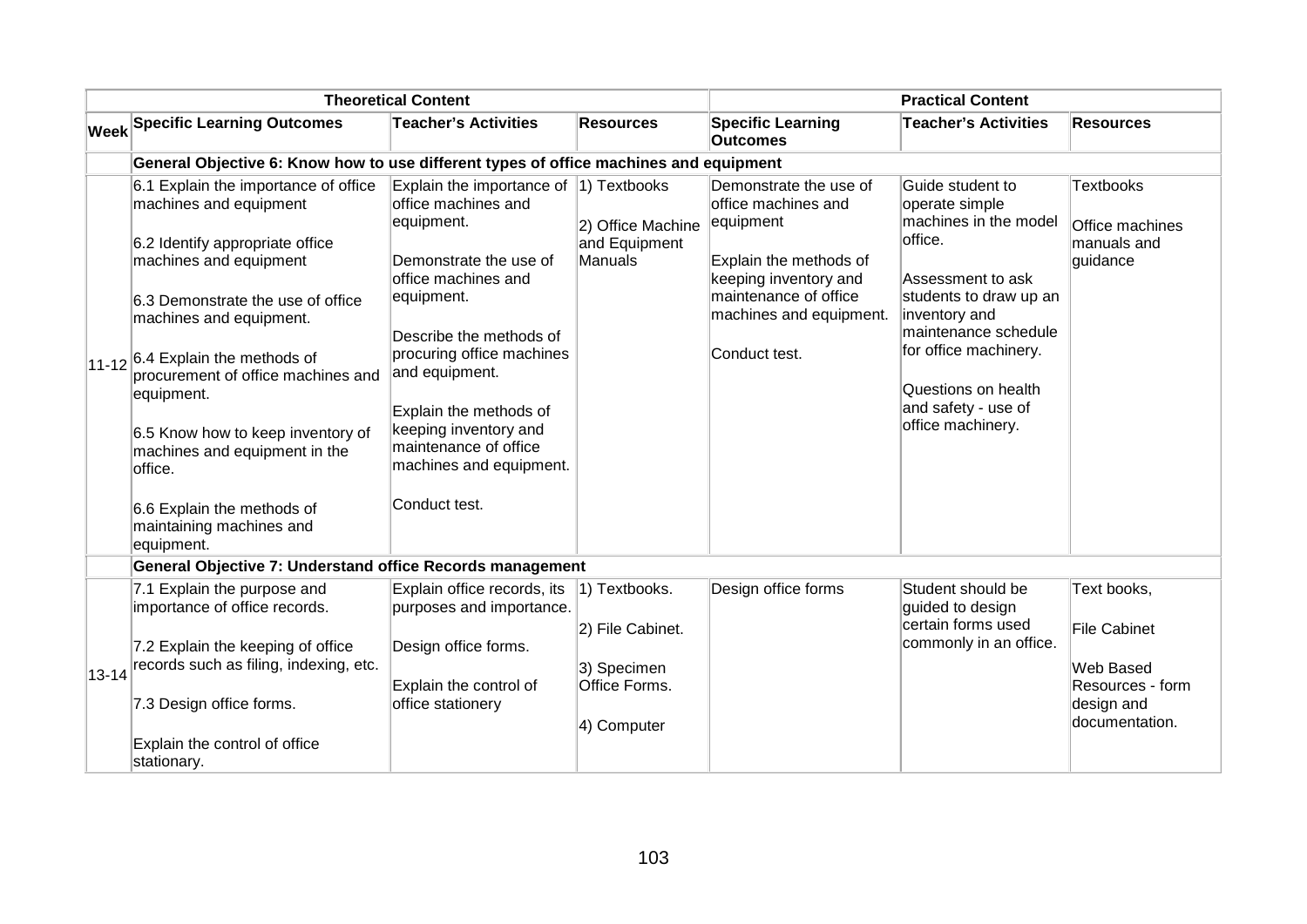| <b>Theoretical Content</b> |                                                                                                                                                                                 |                                                           |                                               | <b>Practical Content</b>                                                                                                                     |                                                                   |                                         |  |
|----------------------------|---------------------------------------------------------------------------------------------------------------------------------------------------------------------------------|-----------------------------------------------------------|-----------------------------------------------|----------------------------------------------------------------------------------------------------------------------------------------------|-------------------------------------------------------------------|-----------------------------------------|--|
|                            | <b>Week Specific Learning Outcomes</b>                                                                                                                                          | <b>Teacher's Activities</b>                               | Resources                                     | <b>Specific Learning</b><br><b>Outcomes</b>                                                                                                  | <b>Teacher's Activities</b>                                       | <b>Resources</b>                        |  |
|                            | General Objective 8: Understand the purpose and importance of Communication                                                                                                     |                                                           |                                               |                                                                                                                                              |                                                                   |                                         |  |
| 15                         | 8.1 Explain the importance and<br>purpose of communication                                                                                                                      | Explain Communication,<br>its purposes and<br>importance. | 1) Textbooks.<br>2) communication<br>gadgets. | Guidance to students on<br>methods of<br>communication-specific<br>respond.<br>reference to e mails and<br>telephone messages<br>complaints. | Case study to consider<br>how students should                     | Text books,<br>Web Based<br>Resources - |  |
|                            | 8.2 List the various methods of<br>communication such as letters,<br>memos, messenger service,<br>telephone, telex, etc. e-mail, internet, Explain procedures for<br>lfax, etc. | Explain methods of<br>communications.<br>handling mails.  |                                               |                                                                                                                                              | Role play exercise<br>using telephones.<br>Procedure for handling | communications and<br>case study        |  |
|                            | 8.3 Explain procedure for handling<br>lmails.                                                                                                                                   | Conduct test.                                             |                                               |                                                                                                                                              | Protocol for responding<br>to e mails and letters.                |                                         |  |

| <b>ASSESSMENT CRITERIA</b>                                                                                |                    |                         |                                                |  |  |
|-----------------------------------------------------------------------------------------------------------|--------------------|-------------------------|------------------------------------------------|--|--|
| <b>Coursework</b><br><b>50%</b>                                                                           | Course test<br>25% | <b>Practical</b><br>25% | <b>Other</b> (Examination/project/portfolio) % |  |  |
| <b>Competency:</b> On completing the course, the student should be able to understand/estimate/define/etc |                    |                         |                                                |  |  |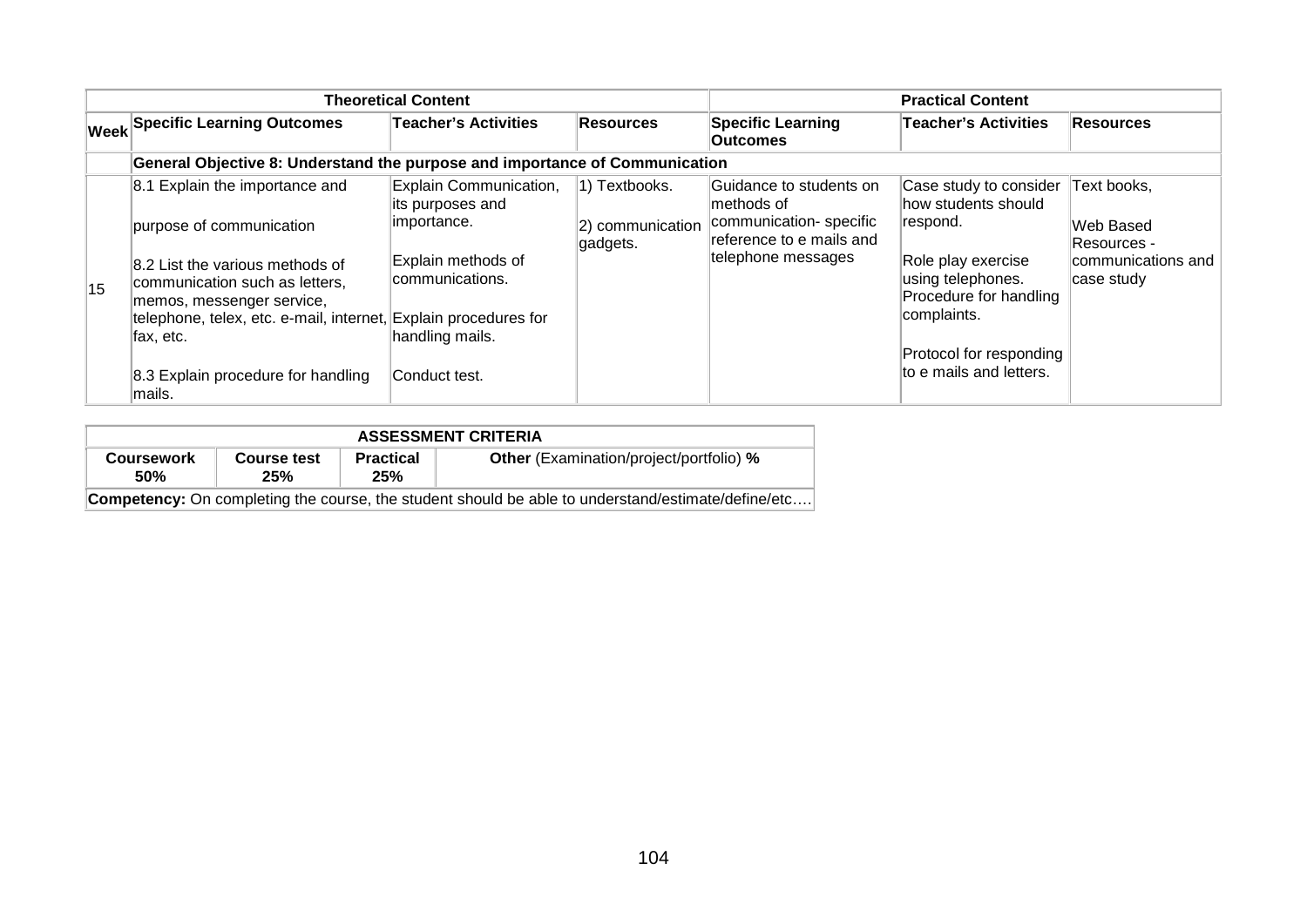### **BUSINESS LAW**

| <b>PROGRAMME: ND BUSINESS ADMIN AND MANAGEMENT</b> |                       |                                   |                                  |  |  |
|----------------------------------------------------|-----------------------|-----------------------------------|----------------------------------|--|--|
| <b>Course: BUSINESS LAW</b>                        | <b>Code: BAM 214</b>  | <b>∣Credit Hours:</b>             | ∣3 hours                         |  |  |
| <b>Year III Semester: I</b>                        | <b>Pre-requisite:</b> | Theoretical:<br><b>Practical:</b> | 1 hours/week %<br>2 hours/week % |  |  |
| Course main Aim/Goal                               |                       |                                   |                                  |  |  |

This course is designed to enable the student understand the legal framework within which business is conducted.

### **General Objectives:**

- 1. Understand the law of contract, sale of goods, etc.
- 2. Understand the law as it relates to supply of labour, goods and services
- 3. Know the Law of Agency
- 4. Know the Law of Partnership
- 5. Know the Law of Insurance
- 6. Understand Negotiable instruments
- 7. Know the Law of Hire Purchase
- 8. Understand the Law of Common Carriage.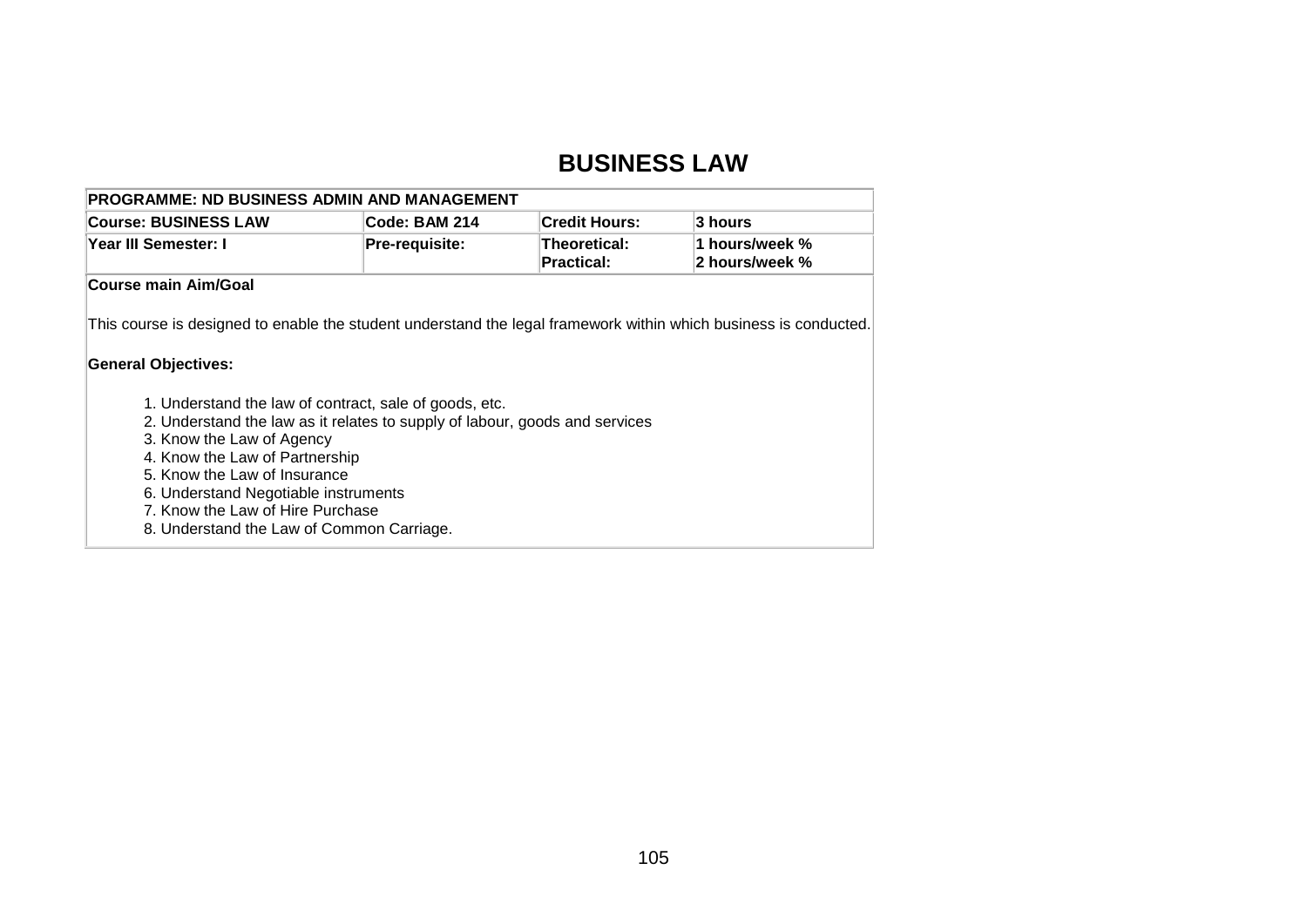| <b>Theoretical Content</b>                                            |                                                                                                                                                                                                                                                            |                                                                                                                                                                                  |                            | <b>Practical Content</b>                                                                                                 |                                                                                                                                                                                                                      |                                                                                                  |  |  |
|-----------------------------------------------------------------------|------------------------------------------------------------------------------------------------------------------------------------------------------------------------------------------------------------------------------------------------------------|----------------------------------------------------------------------------------------------------------------------------------------------------------------------------------|----------------------------|--------------------------------------------------------------------------------------------------------------------------|----------------------------------------------------------------------------------------------------------------------------------------------------------------------------------------------------------------------|--------------------------------------------------------------------------------------------------|--|--|
|                                                                       | <b>Week Specific Learning Outcomes</b>                                                                                                                                                                                                                     | <b>Teacher's Activities</b>                                                                                                                                                      | <b>Resources</b>           | <b>Specific Learning Outcomes</b>                                                                                        | <b>Teacher's Activities</b>                                                                                                                                                                                          | <b>Resources</b>                                                                                 |  |  |
| General Objective 1: Understand the law of contract, sale goods, etc. |                                                                                                                                                                                                                                                            |                                                                                                                                                                                  |                            |                                                                                                                          |                                                                                                                                                                                                                      |                                                                                                  |  |  |
| 1<br>$ 2\rangle$                                                      | 1.1 Define Law of Contract.<br>1.2 Explain existence of<br>Contractual relations.<br>1.3 Explain conditions for a valid<br>contract.<br>1.4 Explain law relating to sale of<br>good.<br>1.5 Explain the Sale of Goods Act.<br>1.6 Explain the principle of | Explain the nature of<br>contract and the<br>conditions for a valid<br>contract.<br>Explain the law relating<br>to sale of goods.<br>Cite relevant cases.                        | Textbooks.<br>Law reports. | Know relevant cases as they<br>relate to law of contract.<br>Know relevant cases as they<br>relate to sale of goods Act. | Cite relevant cases as<br>they relate to law of<br>contract.<br>Cite relevant cases as<br>they relate to Sale of<br>Goods Act.<br>Apply SGA law to<br>consumer problems                                              | Sale of goods<br>Act<br>Law Reports<br><b>Text books</b><br>Internet and<br>Relevant<br>Websites |  |  |
|                                                                       | transfer of property and risk.<br>General Objective 2: Understand law as it relates to supply of labour, goods and services                                                                                                                                |                                                                                                                                                                                  |                            |                                                                                                                          |                                                                                                                                                                                                                      |                                                                                                  |  |  |
| 3<br>4                                                                | 2.1 Describe a valid contract for<br>sale of goods and/or supply of<br>goods and services.<br>2.2 Explain the principles of<br>vicarious liability as it applies to<br>employees and employers.                                                            | Explain and supply good Textbooks.<br>valid contract for sale<br>and services.<br>Explain the principles of<br>vicarious liability<br>consequence arising<br>and the there from. | Law books.                 | Know relevant cases as they<br>relate to sale of goods and/or<br>supply of goods and services                            | Frame a Business entity<br>and position it as a<br>manufacturing firm.<br>Cite relevant cases as<br>they relate to supply of<br>goods and services.                                                                  | Case studies<br>Law Report<br><b>Text books</b><br>Law journals.                                 |  |  |
|                                                                       | 2.3 Recognize the consequence<br>to the employer when other place<br>orders for supply of goods.                                                                                                                                                           | Cite relevant cases.                                                                                                                                                             |                            |                                                                                                                          | Prepare a relevant case<br>study using the above<br>firm in the violation of<br>requirements in supply of<br>goods and services.<br>Guide students to identify<br>the implications,<br>consequences and<br>remedies. | Internet and<br>Relevant<br>Websites                                                             |  |  |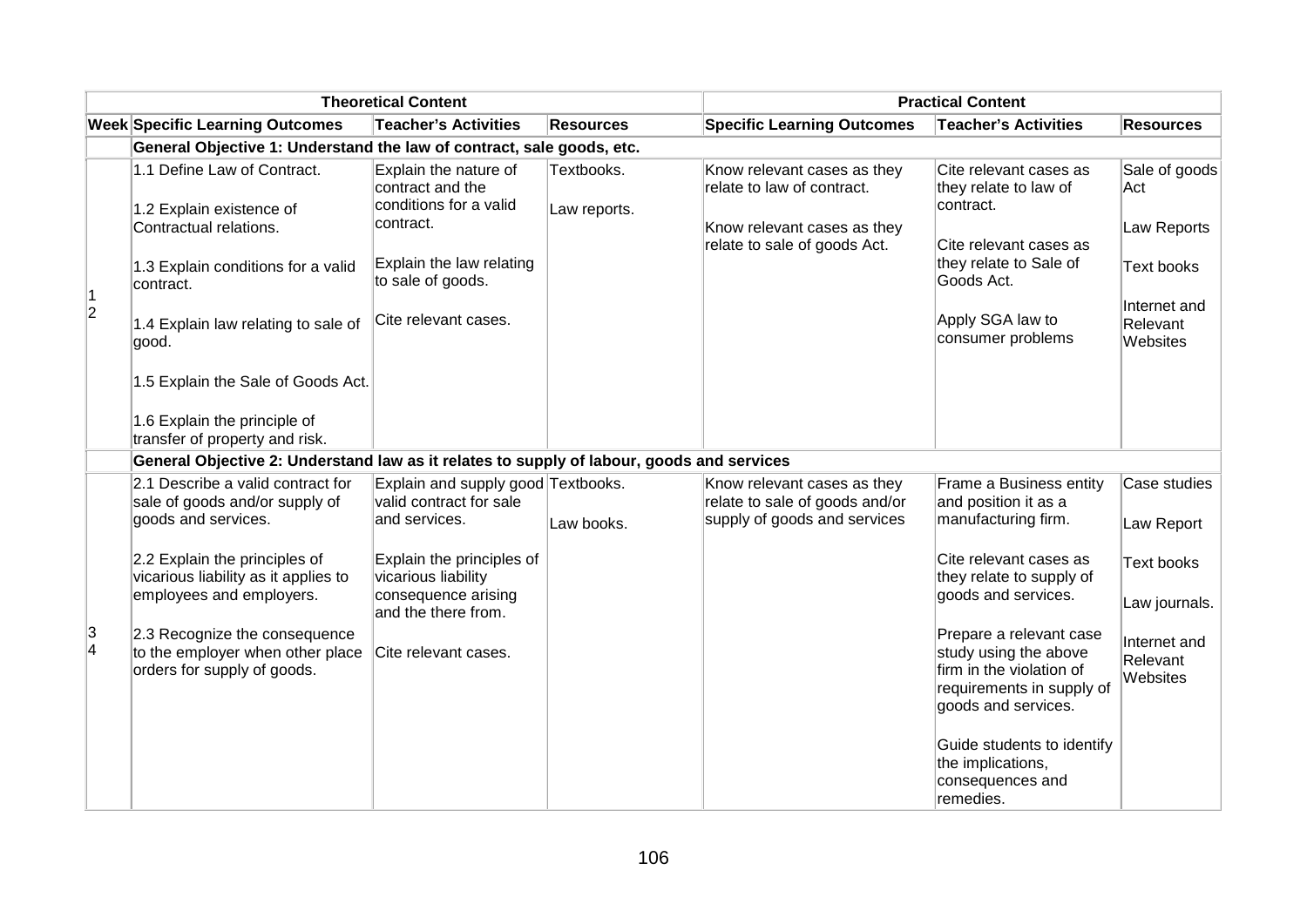| <b>Theoretical Content</b>                          |                                                                                        |                                                                                     |                  | <b>Practical Content</b>                               |                                                                                                              |                                      |
|-----------------------------------------------------|----------------------------------------------------------------------------------------|-------------------------------------------------------------------------------------|------------------|--------------------------------------------------------|--------------------------------------------------------------------------------------------------------------|--------------------------------------|
|                                                     | <b>Week Specific Learning Outcomes</b>                                                 | <b>Teacher's Activities</b>                                                         | <b>Resources</b> | <b>Specific Learning Outcomes</b>                      | <b>Teacher's Activities</b>                                                                                  | <b>Resources</b>                     |
|                                                     | General Objective 3: Know the Law of Agency                                            |                                                                                     |                  |                                                        |                                                                                                              |                                      |
|                                                     | 3.1 Define Agency                                                                      | Explain the law of<br>agency, its nature, types                                     | Textbooks.       | Know relevant cases as they<br>relate to:              | Cite relevant cases as<br>they relate to law of                                                              | <b>Case Studies</b>                  |
|                                                     | 3.2 Explain the nature of Agency                                                       | of agents, duties and<br>responsibilities                                           | Law reports      | Law of Agency                                          | Agency.                                                                                                      | Law Report                           |
|                                                     | 3.3 Explain types of Agents                                                            | Explain disclosed and                                                               |                  | Nature of Agency                                       | Frame a Business entity<br>and position it as an                                                             | <b>Text Books</b>                    |
|                                                     | 3.4 State duties and<br>responsibilities of an Agent.                                  | undisclosed principals<br>and the legal                                             |                  | Types of Agents.                                       | Agent.                                                                                                       | Law journals.                        |
| 5<br>6                                              | 3.5 Explain disclosed and<br>undisclosed principals and the<br>legal consequences.     | consequences.<br>Explain factors leading<br>to termination of<br>agency.            |                  |                                                        | Prepare relevant case<br>study using the<br>organization in violation of<br>clauses in the law of<br>Agency. | Internet and<br>Relevant<br>Websites |
|                                                     | 3.6 Identify factors leading to<br>termination of Agency.                              | Explain the rights of<br>principal and third party                                  |                  |                                                        | Guide students to identify<br>factors leading to                                                             |                                      |
|                                                     | 3.7 Explain the rights of principal<br>and third party after termination of<br>Agency. | after termination.<br>Cite relevant cases.                                          |                  |                                                        | termination of Agency,<br>other implication,<br>consequences and<br>remedies.                                |                                      |
|                                                     |                                                                                        | Give assignment                                                                     |                  |                                                        |                                                                                                              |                                      |
| <b>General Objective 4: Know Law of Partnership</b> |                                                                                        |                                                                                     |                  |                                                        |                                                                                                              |                                      |
|                                                     | 4.1 Define Partnership                                                                 | Explain the law of<br>partnerships, nature and                                      | Textbooks.       | Know relevant cases as they<br>relate to:              | Cite relevant cases as<br>they relate to:-                                                                   | Case studies                         |
|                                                     | 4.2 Classify partnership                                                               | classification.                                                                     |                  | Partnership                                            | Partnership,                                                                                                 | <b>Text books</b>                    |
| 7                                                   | 4.3 Explain formation of<br>partnership.                                               | Explain the rights and<br>duties of partners.                                       |                  | <b>Rights &amp; Duties of Partners</b>                 | Rights & Duties of<br>Partners.                                                                              | Law Reports                          |
| $\overline{8}$                                      | 4.4 Explain the rights and duties<br>of partners<br>4.5 Explain the legal position and | Explain the legal<br>position and<br>consequence arising<br>from action of partners |                  | Assets & liabilities of a partner<br>upon dissolution. | Assets & liabilities of a<br>partner upon dissolution.                                                       | Journals.                            |
|                                                     | consequences arising from action                                                       | with third party.                                                                   |                  |                                                        | Legal position and<br>consequences arising                                                                   |                                      |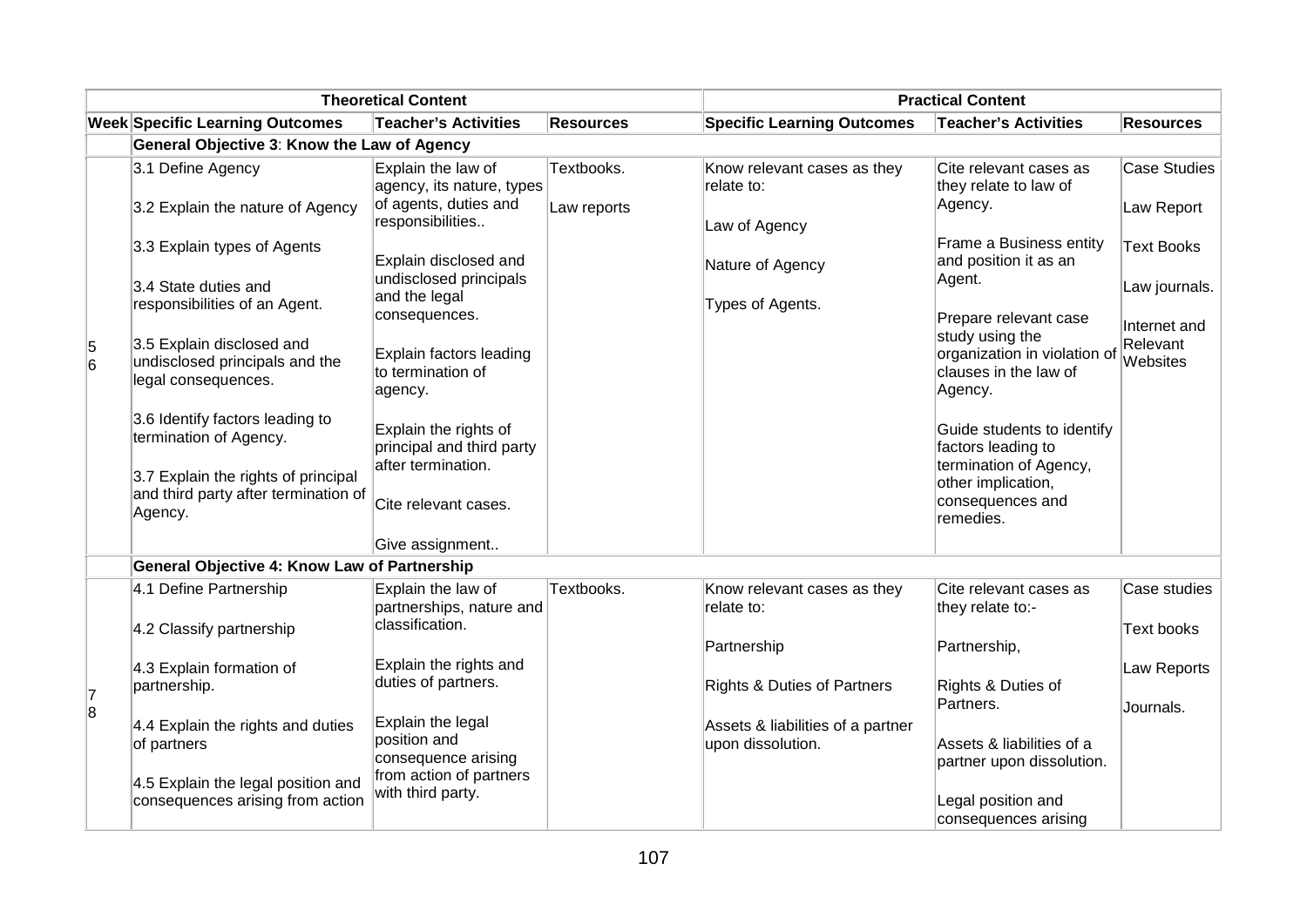| <b>Theoretical Content</b> |                                                                                      |                                                                  | <b>Practical Content</b> |                                           |                                                   |                       |
|----------------------------|--------------------------------------------------------------------------------------|------------------------------------------------------------------|--------------------------|-------------------------------------------|---------------------------------------------------|-----------------------|
|                            | <b>Week Specific Learning Outcomes</b>                                               | <b>Teacher's Activities</b>                                      | <b>Resources</b>         | <b>Specific Learning Outcomes</b>         | <b>Teacher's Activities</b>                       | <b>Resources</b>      |
|                            | of partners with third parties.<br>4.6 Identify factors leading to                   | Explain the factors<br>leading to dissolution of<br>partnership. |                          |                                           | from the action of a<br>partner with third party. |                       |
|                            | dissolution of partnerships.                                                         | Describe how partner-                                            |                          |                                           |                                                   |                       |
|                            | 4.7 Explain the handling of                                                          | ship assets and                                                  |                          |                                           |                                                   |                       |
|                            | partnership assets and liabilities<br>upon dissolution.                              | liabilities are handled<br>upon dissolution.                     |                          |                                           |                                                   |                       |
|                            |                                                                                      | Conduct Test.                                                    |                          |                                           |                                                   |                       |
|                            | General Objective 5: Know the Law of Insurance                                       |                                                                  |                          |                                           |                                                   |                       |
|                            | 5.1 Define Insurance                                                                 | Explain the law and<br>concept of insurance.                     | Textbooks.               | Know relevant cases as they<br>relate to: | Cite relevant cases as<br>they relate to default, | <b>Case Studies</b>   |
|                            | 5.2 Define the concept of<br>insurable interest                                      | Explain the doctrine of                                          | Journals/Publications.   | Insurable interest.                       | indemnity, etc in<br>insurance.                   | Law Reports           |
|                            | 5.3 Explain the concepts of                                                          | uberrimae fidei.                                                 |                          | Indemnity                                 | Guide students to identify                        | <b>Text Books</b>     |
|                            |                                                                                      | Explain the types of                                             |                          |                                           | the implication,<br>consequences and              | Law Journals          |
| 9                          | (i) indemnity<br>(ii) subrogation                                                    | insurance policies and<br>their legal applications.              |                          | Subrogation                               | remedies using relevant<br>case studies.          | Internet and          |
| 10                         |                                                                                      | Explain re-insurance.                                            |                          | Re-insurance.                             |                                                   | Relevant<br>Websites. |
|                            | 5.4 Explain the doctrine of<br>uberrimae fidei.                                      |                                                                  |                          |                                           | Apply insurance law to<br>business problems       |                       |
|                            | 5.5 Identify various types of<br>insurance policies and their legal<br>applications. |                                                                  |                          |                                           |                                                   |                       |
|                            | 5.6 Explain re-insurance                                                             |                                                                  |                          |                                           |                                                   |                       |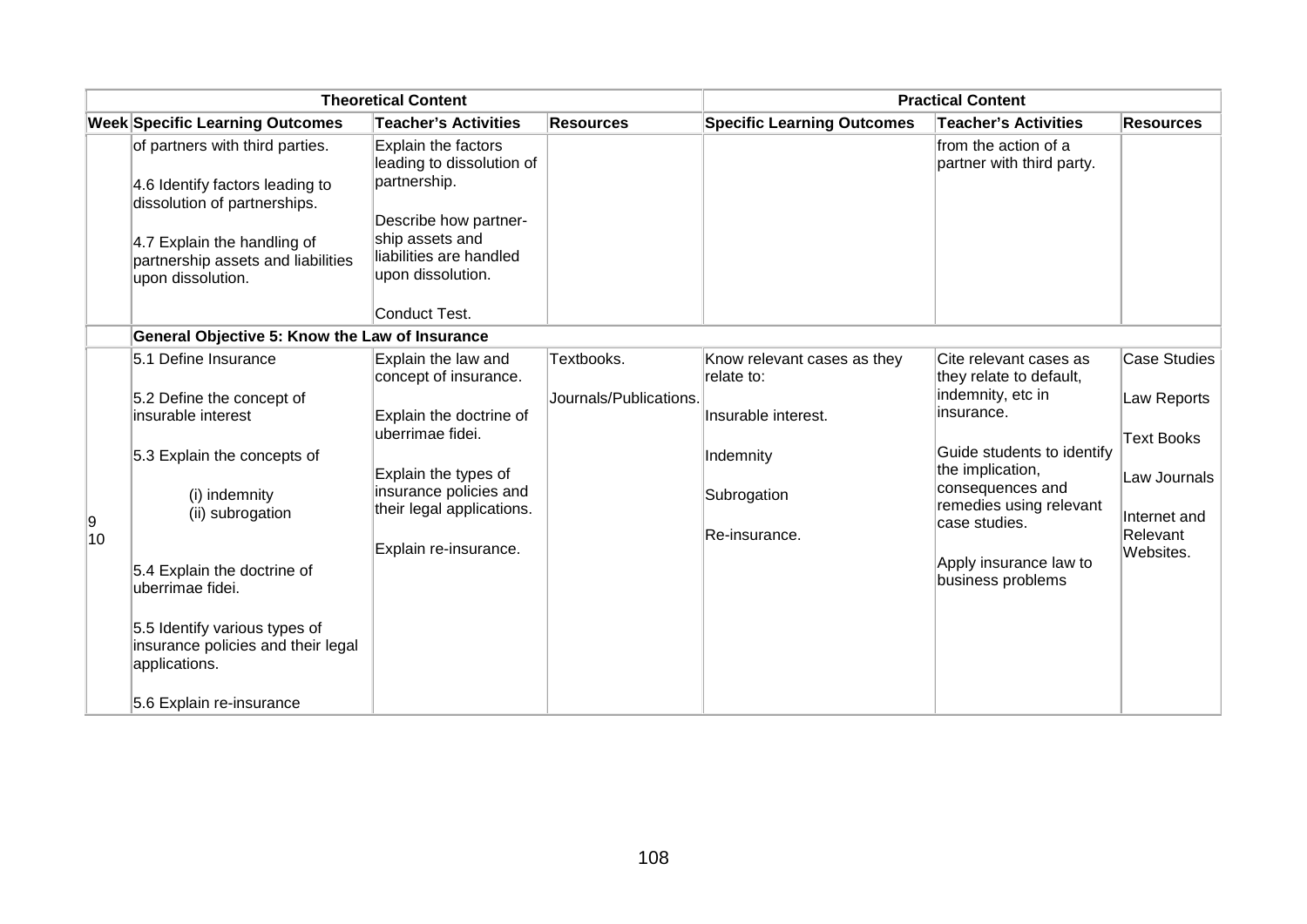|          | <b>Theoretical Content</b>                                                                                              |                                                                             |                  | <b>Practical Content</b>                                                            |                                                            |                                      |  |
|----------|-------------------------------------------------------------------------------------------------------------------------|-----------------------------------------------------------------------------|------------------|-------------------------------------------------------------------------------------|------------------------------------------------------------|--------------------------------------|--|
|          | <b>Week Specific Learning Outcomes</b>                                                                                  | <b>Teacher's Activities</b>                                                 | <b>Resources</b> | <b>Specific Learning Outcomes</b>                                                   | <b>Teacher's Activities</b>                                | <b>Resources</b>                     |  |
|          | General Objective 6: Understand Negotiable Instruments.                                                                 |                                                                             |                  |                                                                                     |                                                            |                                      |  |
|          | 6.1 Define Negotiable Instruments Explain the nature and                                                                | types of Negotiable                                                         | Textbooks.       | Know types of negotiable<br>instruments, and their function in the various types of | Guide students to identify                                 | Case Studies                         |  |
|          | 6.2 Identify various types of<br>Negotiable Instruments and note                                                        | Instruments and notes.                                                      | Publications     | business transactions.                                                              | negotiable instruments<br>and their functions in           | Law Reports                          |  |
| 11       | 6.3 State the use and functions of                                                                                      | Explain the uses and<br>functions of Negotiable                             |                  |                                                                                     | business transactions.                                     | <b>Text Books</b>                    |  |
|          | Negotiable instruments in<br>business transactions.                                                                     | Instruments in business<br>transactions.                                    |                  |                                                                                     | Guide students to identify<br>rights of interested         | Law Journal.                         |  |
|          | 6.4 Mention parties to Negotiable<br>instruments                                                                        | Explain the parties to<br>Negotiable Instruments<br>and the rights of third |                  |                                                                                     | parties, consequences of<br>default                        | Internet and<br>Relevant<br>Websites |  |
|          | 6.5 Explain the rights of interested<br>third parties                                                                   | parties                                                                     |                  |                                                                                     |                                                            |                                      |  |
|          | General Objective 7: Know the Law of Hire Purchase                                                                      |                                                                             |                  |                                                                                     |                                                            |                                      |  |
|          | 7.1 Explain the nature of hire<br>purchase transaction.                                                                 | Explain the nature and<br>Law of Hire purchase.                             | 1) Textbooks.    | Know the relevant cases as they<br>relate to:                                       | Cite relevant cases as<br>they relate to Hire<br>Purchase. | Law Report                           |  |
|          | 7.2 Distinguish hire purchase from Explain the difference                                                               |                                                                             | 2) Law reports.  | Hire purchase                                                                       |                                                            | <b>Case Studies</b>                  |  |
|          | other forms of secured credit -<br>mortgage, credit sale, conditional                                                   | between                                                                     |                  | Mortgage<br><b>Credit Sale</b>                                                      | Guide students to identify<br>the legal rights of hirer    | <b>Text Books</b>                    |  |
|          | sale, pledge and lien, loan and<br>asset leasing.                                                                       | Hire purchase and other<br>forms of secured credit.                         |                  | Lien<br>Pledge etc.                                                                 | using relevant case<br>studies.                            | Law Journals.                        |  |
| 12<br>13 | 7.3 Explain the obligations of<br>owner and hirer under hire-<br>purchase transactions.                                 | Explain the legal<br>obligations to Hire<br>purchase transactions.          |                  | Know relevant cases as they<br>relate to Hire purchase Act.                         | Apply hire purchase law<br>to consumer problems.           | Internet and<br>Relevant<br>Websites |  |
|          | 7.4 Explain the legal rights of hirer Explain the hire<br>and owner against the third party.                            | purchase legislation in<br>Nigeria.                                         |                  |                                                                                     |                                                            |                                      |  |
|          | 7.5 Explain the legislation<br>regulating hire purchase in Nigeria Cite relevant cases.<br>- Hire Purchase Act 1965 and |                                                                             |                  |                                                                                     |                                                            |                                      |  |
|          | subsequent amendments.                                                                                                  | Conduct Test.                                                               |                  |                                                                                     |                                                            |                                      |  |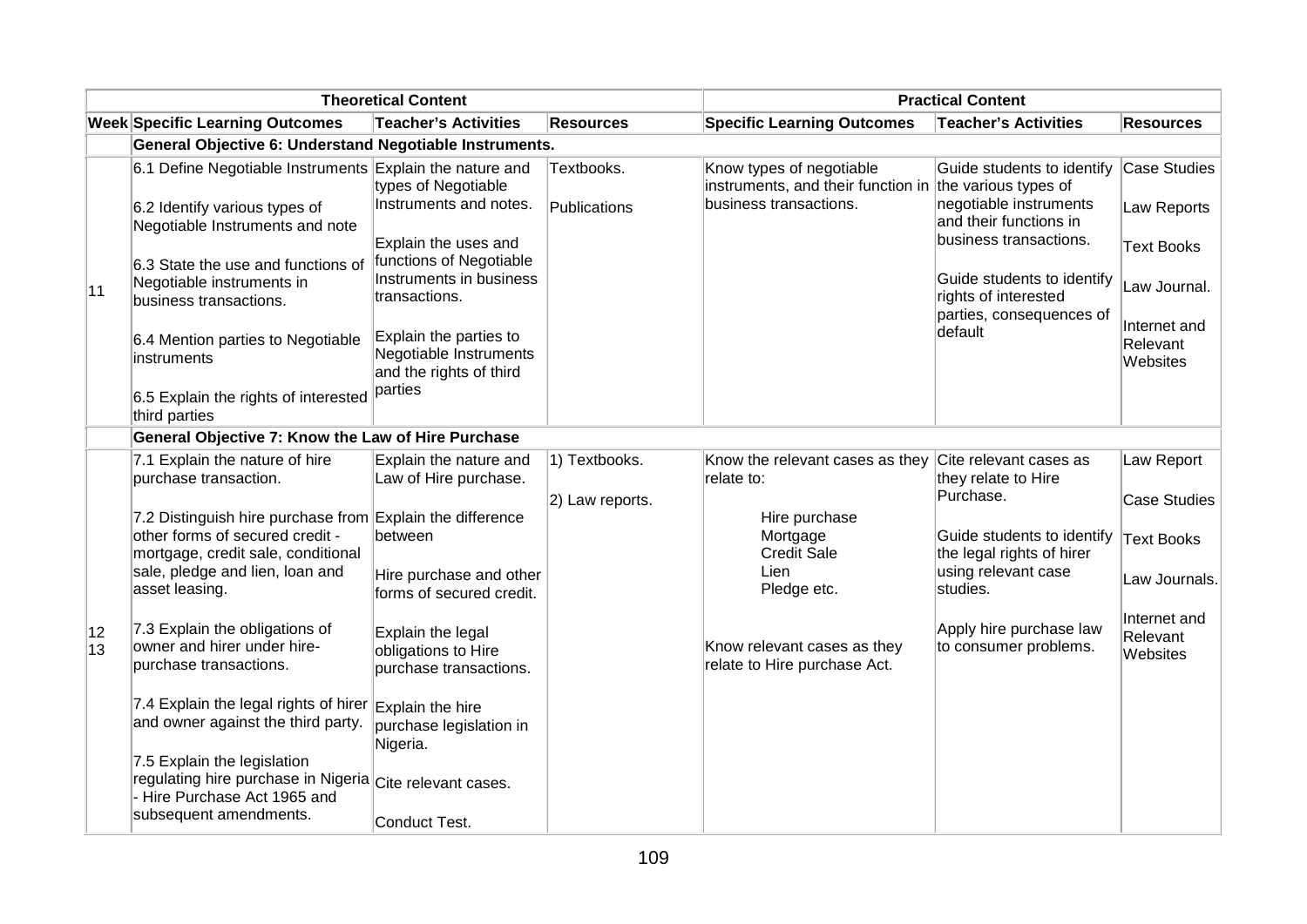| <b>Theoretical Content</b> |                                                                           |                                                   |                  |                                                                        | <b>Practical Content</b>                       |                   |  |
|----------------------------|---------------------------------------------------------------------------|---------------------------------------------------|------------------|------------------------------------------------------------------------|------------------------------------------------|-------------------|--|
|                            | <b>Week Specific Learning Outcomes</b>                                    | <b>Teacher's Activities</b>                       | <b>Resources</b> | <b>Specific Learning Outcomes</b>                                      | <b>Teacher's Activities</b>                    | <b>Resources</b>  |  |
|                            | General Objective 8: Understand Law of Common Carriage.                   |                                                   |                  |                                                                        |                                                |                   |  |
|                            | 8.1 Define common carriage.                                               | Explain the nature and<br>law of common carriage. | Textbooks.       | Know the relevant cases as they Cite relevant cases as<br>Irelate to:- | they relate to common                          | Law Report        |  |
| 14                         | 8.2 Explain the law as it relates to<br>carrier, breaches in carriage and | Explain breaches in                               | Law reports.     | Carrier                                                                | carrier, breaches in<br>carriage and remedies. | Case Studies      |  |
| 15                         | ∣remedies.                                                                | carriage and remedies.                            |                  | Breaches in carriage.                                                  |                                                | <b>Text Books</b> |  |
|                            |                                                                           | Cite relevant cases.                              |                  | Remedies.                                                              |                                                | Law Journals.     |  |

| <b>ASSESSMENT CRITERIA</b>                                                                                |                    |                         |                                                |  |  |  |  |  |
|-----------------------------------------------------------------------------------------------------------|--------------------|-------------------------|------------------------------------------------|--|--|--|--|--|
| <b>Coursework</b><br><b>50%</b>                                                                           | Course test<br>25% | <b>Practical</b><br>25% | <b>Other</b> (Examination/project/portfolio) % |  |  |  |  |  |
| <b>Competency:</b> On completing the course, the student should be able to understand/estimate/define/etc |                    |                         |                                                |  |  |  |  |  |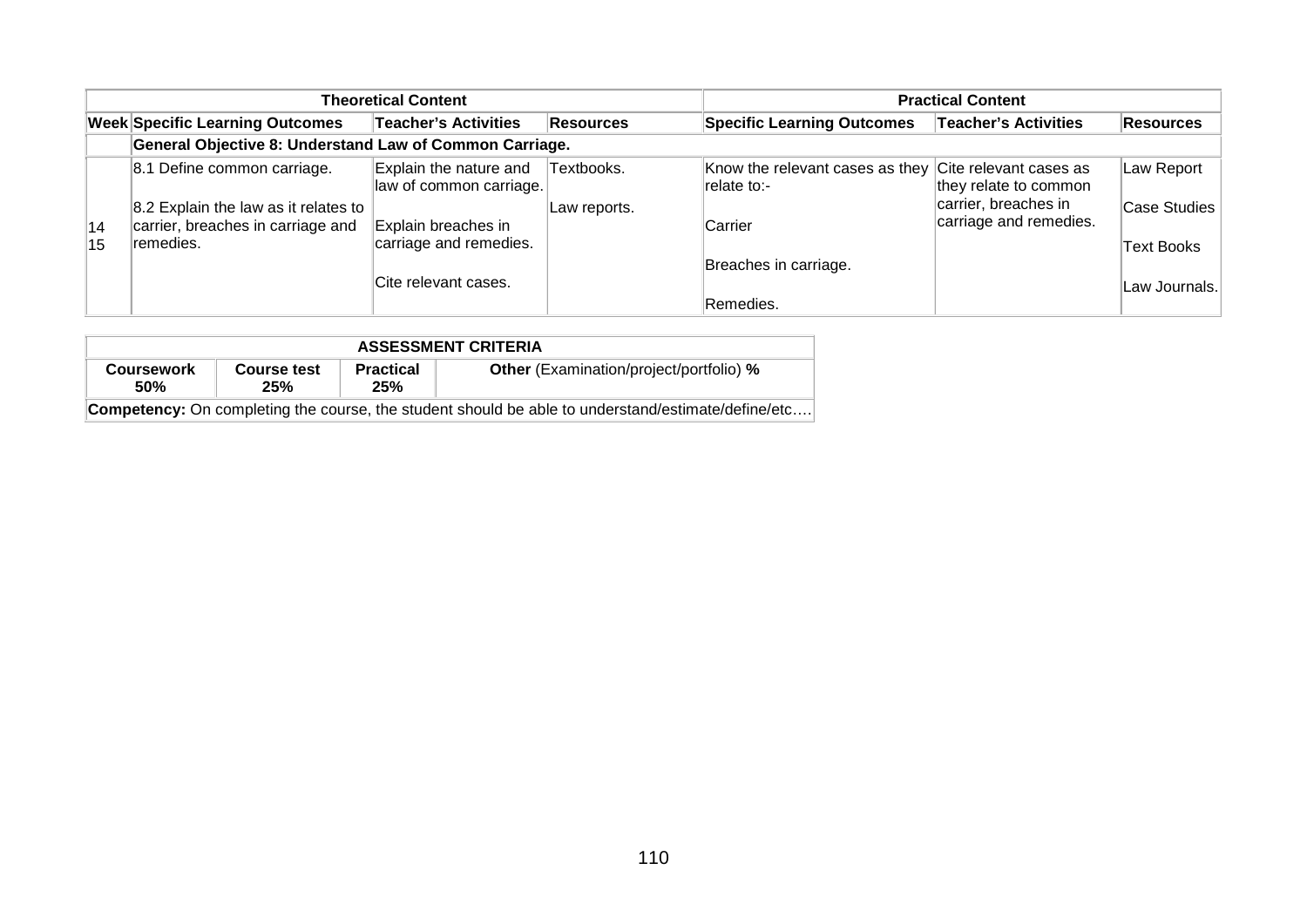# **PRACTICE OF ENTREPRENEURSHIP**

| <b>PROGRAMME: ND BUSINESS ADMIN AND MANAGEMENT</b>                                                                                                                                                                                                                                                                                                                                                                                                                                                                                                                                                                                                                                                                        |                       |                                   |                                      |  |  |  |  |
|---------------------------------------------------------------------------------------------------------------------------------------------------------------------------------------------------------------------------------------------------------------------------------------------------------------------------------------------------------------------------------------------------------------------------------------------------------------------------------------------------------------------------------------------------------------------------------------------------------------------------------------------------------------------------------------------------------------------------|-----------------------|-----------------------------------|--------------------------------------|--|--|--|--|
| <b>Course: PRACTICE OF ENTREPRENEURSHIP</b>                                                                                                                                                                                                                                                                                                                                                                                                                                                                                                                                                                                                                                                                               | Code: BAM 216         | <b>Credit Hours:</b>              | 3 hours                              |  |  |  |  |
| Semester: ONE                                                                                                                                                                                                                                                                                                                                                                                                                                                                                                                                                                                                                                                                                                             | <b>Pre-requisite:</b> | Theoretical:<br><b>Practical:</b> | 1 hours/week - %<br>2 hours/week - % |  |  |  |  |
| Course main Aim/Goal                                                                                                                                                                                                                                                                                                                                                                                                                                                                                                                                                                                                                                                                                                      |                       |                                   |                                      |  |  |  |  |
| This course is designed to equip the student with necessary entrepreneurial skills for self-employment of management.<br><b>General Objectives:</b><br>On completion of the course, the student should be able to:<br>1. Understand the roles of entrepreneurship in the development of the Economy<br>2. Know the levels of aspiration, perseverance and personal efficacy of an entrepreneur.<br>3. Understand the various existing industry and support agencies in Nigeria.<br>4. Know the functions of Management and the roles of a manager in an enterprise.<br>5. Understand the strategies for consolidation and expansion of business enterprises.<br>6. Understand the practical aspect of running a business. |                       |                                   |                                      |  |  |  |  |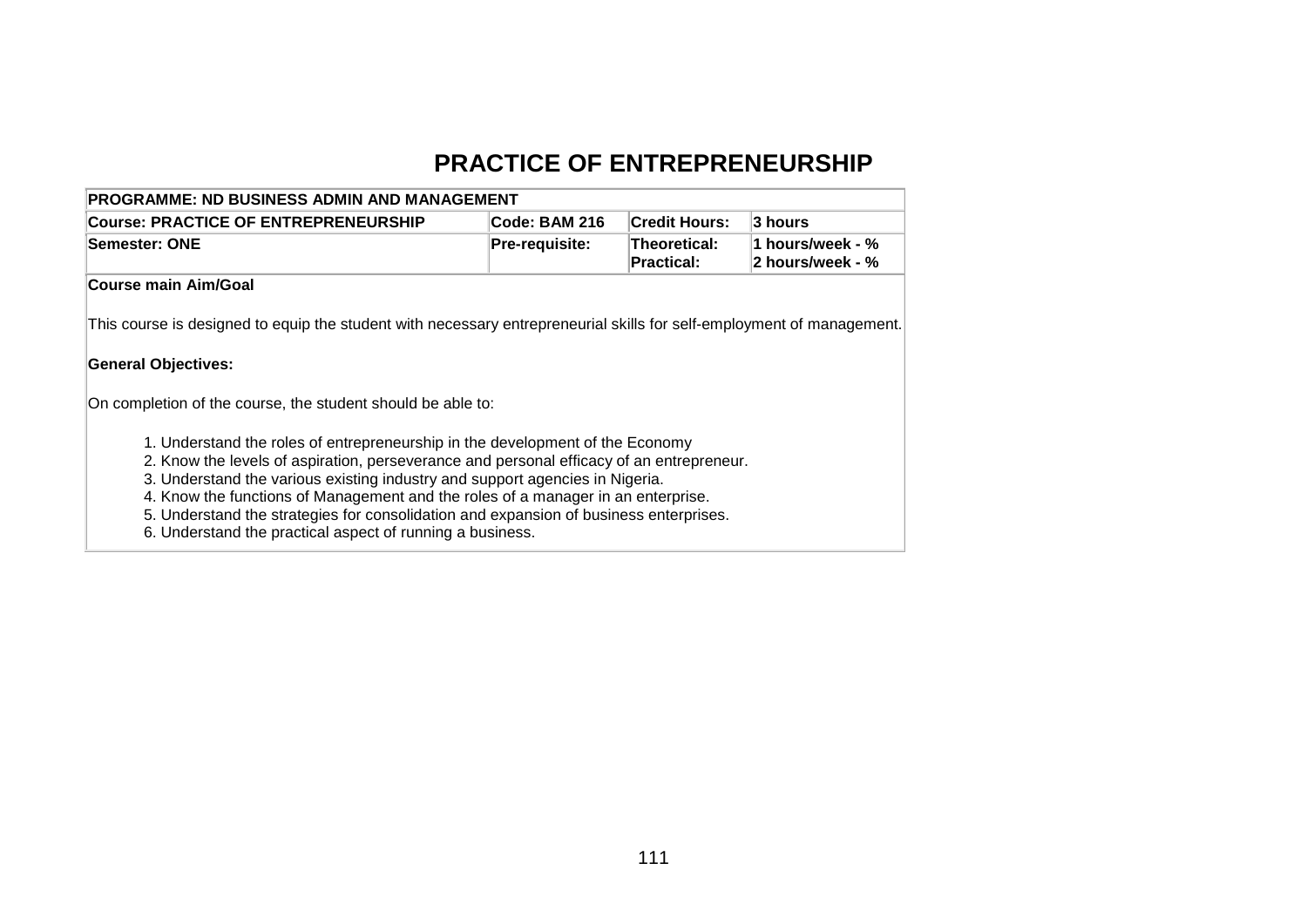| <b>Theoretical Content</b> |                                                                                                                                                                                                                                                                                                                                                                                                                                                                                  |                                                                                                                                                                                                             | <b>Practical Content</b> |                                                                                                                                                                                                                           |                                                                                                                                                                                                                                                                                          |                                                                                                              |
|----------------------------|----------------------------------------------------------------------------------------------------------------------------------------------------------------------------------------------------------------------------------------------------------------------------------------------------------------------------------------------------------------------------------------------------------------------------------------------------------------------------------|-------------------------------------------------------------------------------------------------------------------------------------------------------------------------------------------------------------|--------------------------|---------------------------------------------------------------------------------------------------------------------------------------------------------------------------------------------------------------------------|------------------------------------------------------------------------------------------------------------------------------------------------------------------------------------------------------------------------------------------------------------------------------------------|--------------------------------------------------------------------------------------------------------------|
|                            | <b>Week Specific Learning Outcomes</b>                                                                                                                                                                                                                                                                                                                                                                                                                                           | <b>Teacher's Activities</b>                                                                                                                                                                                 |                          | <b>Resources Specific Learning Outcomes</b>                                                                                                                                                                               | <b>Teacher's Activities</b>                                                                                                                                                                                                                                                              | <b>Resources</b>                                                                                             |
|                            |                                                                                                                                                                                                                                                                                                                                                                                                                                                                                  |                                                                                                                                                                                                             |                          | General Objective 1: Understand the roles of entrepreneurship in the development of the Economy                                                                                                                           |                                                                                                                                                                                                                                                                                          |                                                                                                              |
| $1-2$                      | 1.1 Explain the philosophy,<br>values, scope, need and<br>characteristics of<br>entrepreneurship.<br>1.2 Explain the profiles of local<br>entrepreneurs.<br>1.3 Identify dangers of over<br>reliance on wage/employment.<br>1.4 Evaluate the advantages of<br>self employment in an<br>environment                                                                                                                                                                               | • Explain<br>entrepreneurship, its<br>features and profiles of<br>local entrepreneurs.<br>• Explain the advantages<br>of self- employment and<br>the consequence of over<br>reliance on wage<br>employment. | <b>Textbooks</b>         | Explain the profiles of local<br>entrepreneurs.<br>Identify dangers of over<br>reliance on wage/employment.<br>Evaluate the advantages of self<br>employment in an environment                                            | Guidance on the location and<br>development of local industry and<br>commerce. Identify local<br>entrepreneurs and examples of<br>successful self employment.<br>Establish groups of three or four<br>students to survey and interview<br>entrepreneurs or self employed<br>persons.     | Guest speakers<br>Internet and<br>relevant websites                                                          |
|                            |                                                                                                                                                                                                                                                                                                                                                                                                                                                                                  |                                                                                                                                                                                                             |                          | General Objective 2: Know the levels of aspiration perseverance and personal efficacy of an entrepreneur                                                                                                                  |                                                                                                                                                                                                                                                                                          |                                                                                                              |
| $3-4$                      | 2.1 Demonstrate high sense of<br>innovation, creativity and<br>independence.<br>2.2 Explain the process of<br>acquiring high sense of<br>information seeking and ability<br>in operating enterprise.<br>2.3 Identify various risks and<br>remedies involved in operating<br>an enterprise.<br>2.4 Evaluate pilot projects<br>considering resource, time,<br>personnel, equipment, money,<br>materials, etc.<br>2.5 Demonstrate leadership and<br>leadership skills by mobilizing | • Explain the aspiration<br>determination and<br>efficiency of an<br>entrepreneur.<br>• Guide students to<br>levalua                                                                                        | <b>Textbooks</b>         | Evaluate a project considering<br>its resources; management of<br>time, personnel, equipment<br>and money.<br>Explain contribution to<br>economic development.<br>Explain constraints and<br>problems solving techniques. | Guide student to visit a<br>successful enterprise and<br>evaluate its resources; time,<br>personnel, equipment, and<br>financial management, to identify<br>its contribution to the economy,<br>its internal and external<br>constraints on the available<br>problem solving techniques. | An enterprise<br><b>Text books</b><br>Internet and<br>relevant websites<br>Internet and<br>relevant websites |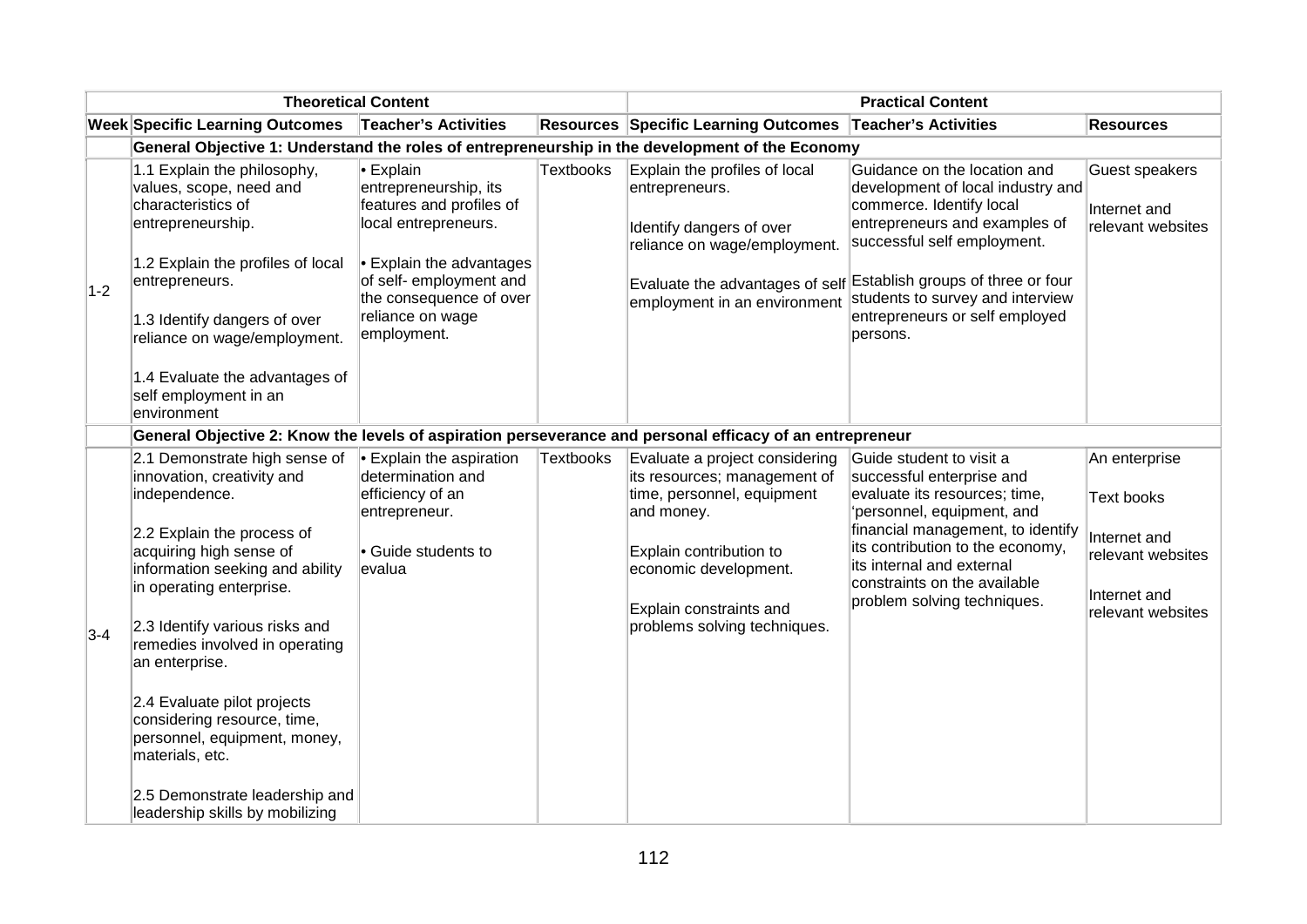| <b>Theoretical Content</b> |                                                                                                                                            |                                                                             | <b>Practical Content</b> |                                                                                            |                                                                                                         |                                              |
|----------------------------|--------------------------------------------------------------------------------------------------------------------------------------------|-----------------------------------------------------------------------------|--------------------------|--------------------------------------------------------------------------------------------|---------------------------------------------------------------------------------------------------------|----------------------------------------------|
|                            | <b>Week Specific Learning Outcomes</b>                                                                                                     | Teacher's Activities                                                        |                          | <b>Resources Specific Learning Outcomes</b>                                                | <b>Teacher's Activities</b>                                                                             | <b>Resources</b>                             |
|                            | resources for establishing an<br>enterprise.                                                                                               |                                                                             |                          |                                                                                            |                                                                                                         |                                              |
|                            | 2.6 Demonstrate high level<br>problem solving techniques in<br>overcoming internal and<br>external constraints.                            |                                                                             |                          |                                                                                            |                                                                                                         |                                              |
|                            | 2.7 Explain how entrepreneurs<br>can contribute through their<br>productivity to the industrial and<br>economic development of<br>Nigeria. |                                                                             |                          |                                                                                            |                                                                                                         |                                              |
|                            | 2.8 Explain the spirit of<br>Achievement Motivation Test<br>(A.M.T.)                                                                       |                                                                             |                          |                                                                                            |                                                                                                         |                                              |
|                            | General Objective 3: Understand the various existing industries and support agencies in Nigeria                                            |                                                                             |                          |                                                                                            |                                                                                                         |                                              |
|                            | 3.1 Explain industry/support<br>agencies                                                                                                   | Explain industry and<br>support agencies.                                   | 1)<br><b>Textbooks</b>   | Explain the types and sources<br>of plants and machinery used<br>in small scale industries | Guide students to visit websites<br>to identify types and sources of<br>machinery and plants, materials | Computer and<br>accessories with<br>Internet |
|                            | 3.2 Explain the nature, types of<br>materials used in both                                                                                 | Explain the nature, types $ 2)$ Visitation<br>and sources of materials,     |                          | $ $ (SMIs), nature and types of<br>materials input and information                         | inputs for SMIs, information and<br>assistance for finance, market                                      | Connection                                   |
|                            | manufacturing and service<br>industries.                                                                                                   | machineries and<br>information inputs used                                  |                          | to marked and financial<br>assistance.                                                     | etc.                                                                                                    | Entreopreneur.                               |
| $5-6$                      | 3.3 Explain the types and<br>sources of plants and<br>machinery used in small scale                                                        | in small scale industry.<br>Guide students to<br>identity business          |                          | Explain business opportunities<br>(SWOT Analysis).                                         | Guide student to identify<br>business opportunities using<br>SWOT analysis.                             | Text book                                    |
|                            | industries.                                                                                                                                | opportunities using                                                         |                          | Conduct a market survey -<br>demand and supply                                             | Guide students to conduct market<br>survey to enable them select the                                    |                                              |
|                            | 3.4 Explain the various<br>information and assistance for                                                                                  | SWOT analysis.                                                              |                          |                                                                                            | most viable business venture.                                                                           |                                              |
|                            | vital areas like finance,<br>registration, project selection,<br>training, marketing, research,<br>quality control, raw materials,         | Lead students to conduct<br>market survey to enable<br>them select the most |                          |                                                                                            | Invite a successful entrepreneur<br>to give a talk.                                                     |                                              |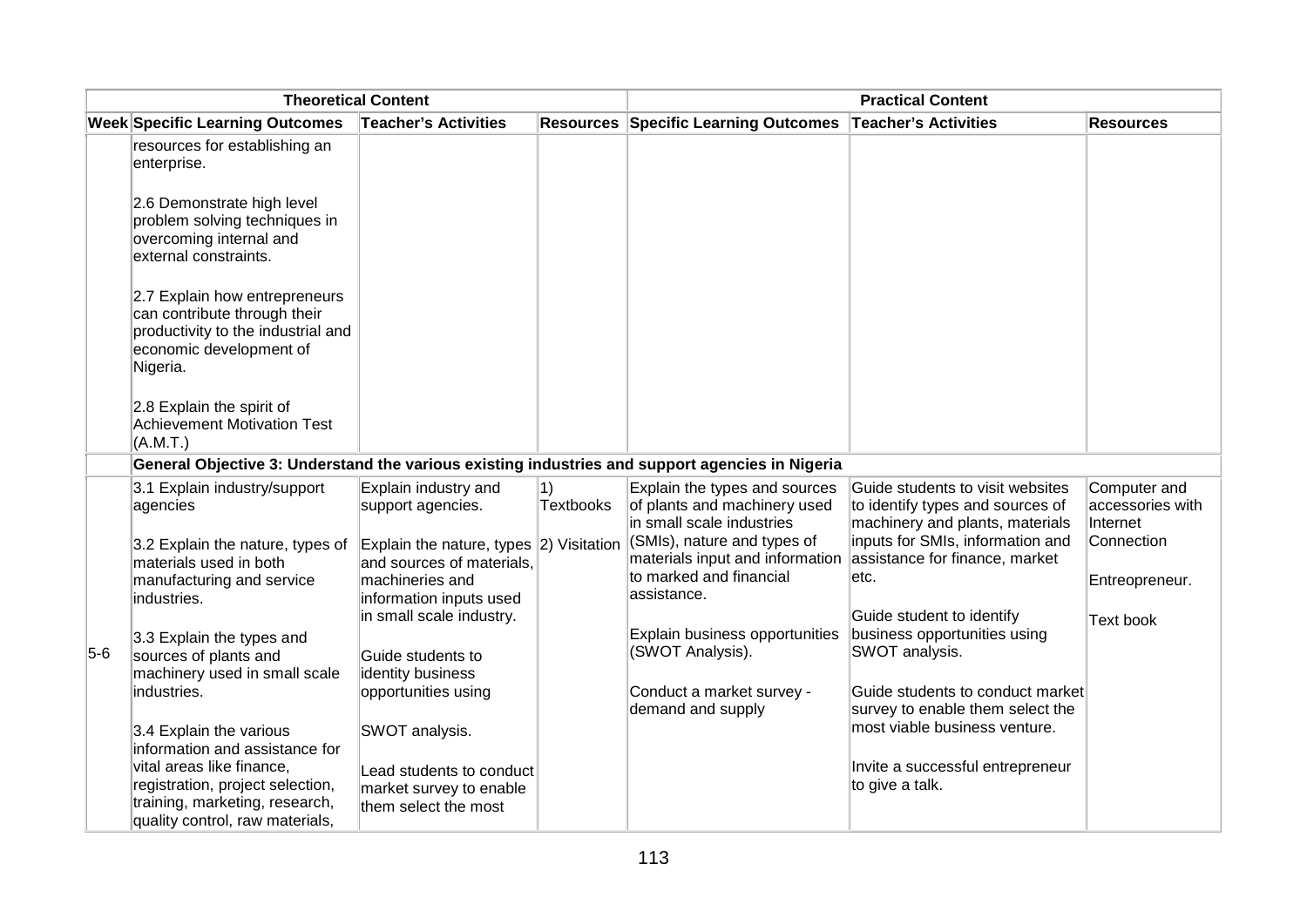| <b>Theoretical Content</b> |                                                                                                                                                                                                                                                                                                                                                                                                                                                                |                                                                                                                                                                                                                                                                                                                                               | <b>Practical Content</b>                        |                                                                                                                                                                                                                                                                                                            |                                                                                                                                                                                                                                                                                                                                                                                                                                                                         |                                                           |
|----------------------------|----------------------------------------------------------------------------------------------------------------------------------------------------------------------------------------------------------------------------------------------------------------------------------------------------------------------------------------------------------------------------------------------------------------------------------------------------------------|-----------------------------------------------------------------------------------------------------------------------------------------------------------------------------------------------------------------------------------------------------------------------------------------------------------------------------------------------|-------------------------------------------------|------------------------------------------------------------------------------------------------------------------------------------------------------------------------------------------------------------------------------------------------------------------------------------------------------------|-------------------------------------------------------------------------------------------------------------------------------------------------------------------------------------------------------------------------------------------------------------------------------------------------------------------------------------------------------------------------------------------------------------------------------------------------------------------------|-----------------------------------------------------------|
|                            | <b>Week Specific Learning Outcomes</b>                                                                                                                                                                                                                                                                                                                                                                                                                         | <b>Teacher's Activities</b>                                                                                                                                                                                                                                                                                                                   |                                                 | <b>Resources Specific Learning Outcomes</b>                                                                                                                                                                                                                                                                | <b>Teacher's Activities</b>                                                                                                                                                                                                                                                                                                                                                                                                                                             | <b>Resources</b>                                          |
|                            | patent information, etc.<br>3.5 Explain environmental<br>factors associated with<br>Industrial and economic<br>development in Nigeria.<br>3.6 Identify business<br>opportunities (SWOT Analysis)<br>3.7 Conduct a market survey<br>and establish the<br>demand/supply gap.                                                                                                                                                                                     | viable business venture.<br>Invite a successful<br>entrepreneur to give a<br>talk                                                                                                                                                                                                                                                             |                                                 |                                                                                                                                                                                                                                                                                                            |                                                                                                                                                                                                                                                                                                                                                                                                                                                                         |                                                           |
|                            | 3.8 Select the most viable<br>venture to establish.<br>General Objective 4: Know the functions of management and the roles of a manager in an enterprise.                                                                                                                                                                                                                                                                                                      |                                                                                                                                                                                                                                                                                                                                               |                                                 |                                                                                                                                                                                                                                                                                                            |                                                                                                                                                                                                                                                                                                                                                                                                                                                                         |                                                           |
| 7-9                        | 4.1 Explain the functions of<br>management and a manager.<br>4.2 Design an appropriate<br>management structure for an<br>enterprise, as in 3.8 above.<br>4.3 Explain the communication<br>process in the management of<br>an enterprise.<br>4.4 Explain the techniques and<br>skills of: i. Planning ii.<br>Organizing iii. Staffing iv.<br>Leading v. Controlling<br>4.5 Explain the techniques of<br>marketing, production and<br>financial management in an | $\cdot$ Explain the functions,<br>techniques and skill of<br>management.<br>• Draw a Management<br>structure to suite the<br>viable project selected in<br>3.8 above.<br>• Explain the techniques<br>of the functional areas of<br>management.<br>• Explain the principles of<br>record keeping, auditing<br>and taxation.<br>• Conduct test. | 1)<br>Textbooks<br> 2)<br>Specimen<br>of record | Explain appropriate<br>organogram for a small scale<br>enterprise.<br>Explain computer net-working<br>and communication process in<br>the management of an<br>enterprise.<br>Explain the technique and skills<br>of Business Planning, Business<br>and then importance to<br>sustainable business venture. | Guide student to draw an<br>organogram to suite the selected Cardboard<br>business venture<br>Demonstrate the techniques and<br>skills of communication process<br>in the management of the<br>selected business venture, using<br>computer net working of not less<br>than 3 computers.<br>Positioning staff controlling etc. Demonstrate, using appropriate<br>application packages, techniques<br>and skills of:<br>Business planning<br><b>Business positioning</b> | Black board and<br>Minimum of 3 sets<br>of Computers with |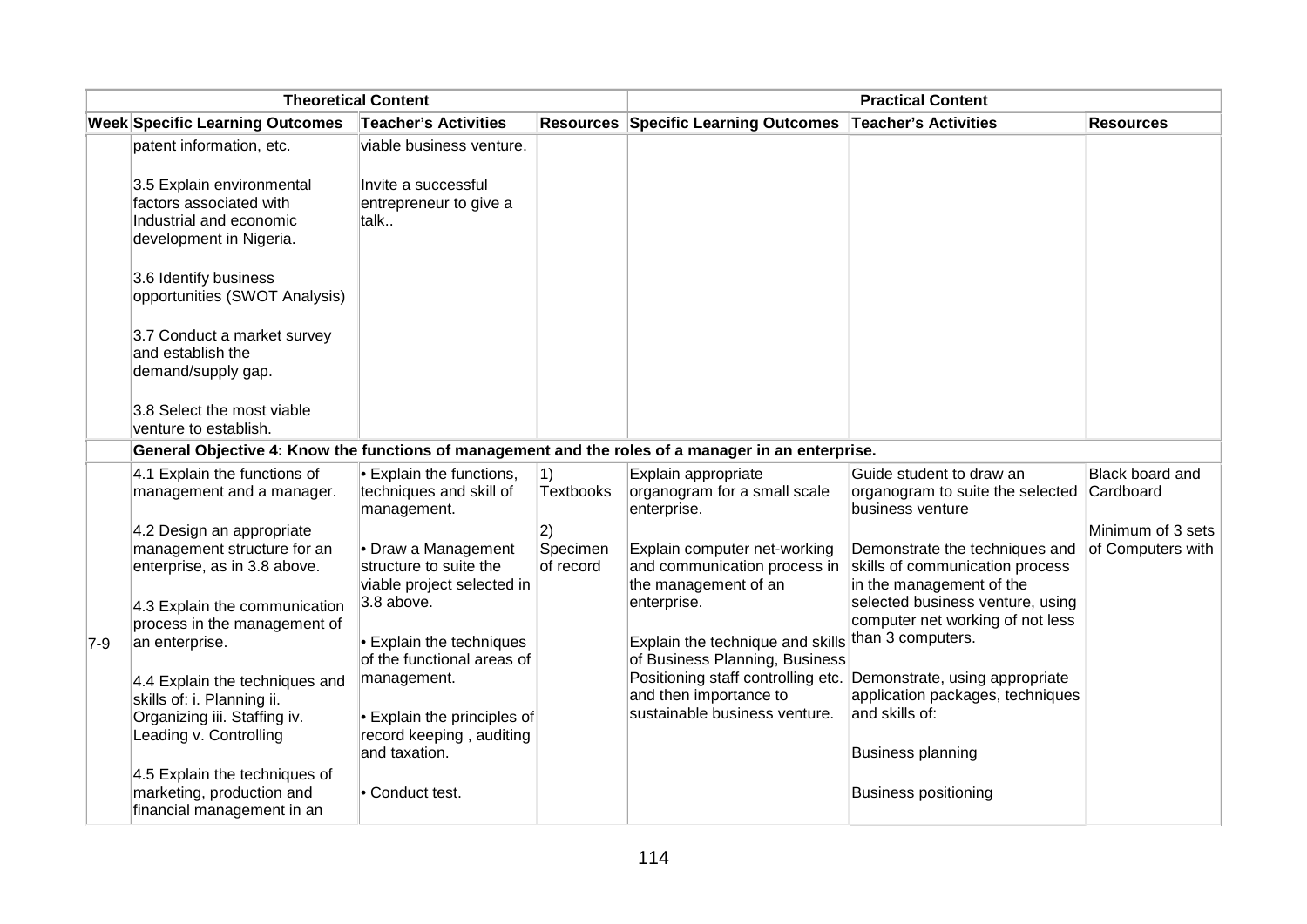| <b>Theoretical Content</b> |                                                                                                                                                         | <b>Practical Content</b>                                                               |                  |                                                                                                                                 |                                                                                                                                                                                    |                                                                             |
|----------------------------|---------------------------------------------------------------------------------------------------------------------------------------------------------|----------------------------------------------------------------------------------------|------------------|---------------------------------------------------------------------------------------------------------------------------------|------------------------------------------------------------------------------------------------------------------------------------------------------------------------------------|-----------------------------------------------------------------------------|
|                            | <b>Week Specific Learning Outcomes</b>                                                                                                                  | <b>Teacher's Activities</b>                                                            |                  | <b>Resources Specific Learning Outcomes</b>                                                                                     | <b>Teacher's Activities</b>                                                                                                                                                        | <b>Resources</b>                                                            |
|                            | enterprise.<br>4.6 Explain the principles of                                                                                                            |                                                                                        |                  |                                                                                                                                 | Business scheduling<br>Staff & Staff tracking, etc. and                                                                                                                            |                                                                             |
|                            | record keeping, auditing and<br>taxation.                                                                                                               |                                                                                        |                  |                                                                                                                                 | explain their importance to<br>sustainable business venture.                                                                                                                       |                                                                             |
|                            |                                                                                                                                                         |                                                                                        |                  | General Objective 5: Understand the strategies for consolidation and expansion of a business enterprise.                        |                                                                                                                                                                                    |                                                                             |
|                            | 5.1 Explain the justification for                                                                                                                       | $\cdot$ Explain the concept of                                                         | 1)               | Explain the justification for                                                                                                   | Guide students on the various                                                                                                                                                      | Internet and                                                                |
|                            | business diversification and<br>expansion.                                                                                                              | strategy and its types.                                                                | <b>Textbooks</b> | business diversification and<br>expansion.                                                                                      | types of business enterprise.                                                                                                                                                      | relevant websites                                                           |
|                            | 5.2 Explain the process of<br>growth, diversification and<br>expansion in an enterprise.                                                                | • Access the strategies<br>for consolidation and<br>expansion of business<br>ventures. |                  | Explain the process of growth,<br>diversification and expansion in<br>an enterprise.                                            | Use a case study history of the<br>development of a Nigerian<br>business to show the stages of<br>growth, diversification and<br>development. Focus on the                         | Case histories and<br>reference to<br>successful<br>Nigerian<br>businesses. |
|                            | 5.3 Evaluate the strategies for<br>consolidation and expansion of<br>business ventures.                                                                 | • Explain the various<br>types of enterprises and<br>their mode of operation.          |                  | Evaluate the strategies for<br>consolidation and expansion of<br>business ventures.                                             | brewing industry and the need to<br>diversify.                                                                                                                                     |                                                                             |
| $10 - 12$                  | 5.4 Explain the various types of $\cdot$ Explain the<br>enterprise - corporations,<br>partnership, co-operatives and<br>sole-proprietorship in Nigeria. | characteristics of<br>franchise licensing and<br>patent.                               |                  | Explain the various types of<br>enterprise - corporations,<br>partnership, co-operatives and<br>sole-proprietorship in Nigeria. | Working in pairs the students<br>must analyse a particular<br>business organisation and<br>suggest possible solutions<br>relating to growth and the<br>influence of multi national |                                                                             |
|                            | 5.5 Explain the characteristics<br>of franchise, license and patent<br>systems of enterprise.                                                           | • conduct test.                                                                        |                  |                                                                                                                                 | organisations.<br><b>Examine franchises and licence</b><br>arrangments.                                                                                                            |                                                                             |
|                            | 5.6 Explain how Multi-National<br>companies operate.                                                                                                    |                                                                                        |                  |                                                                                                                                 |                                                                                                                                                                                    |                                                                             |
|                            | General Objective 6: Understand the practical aspects of running a business                                                                             |                                                                                        |                  |                                                                                                                                 |                                                                                                                                                                                    |                                                                             |
|                            | 6.1 Identify a suitable industrial<br>firm and undertake a practical<br>attachment for two weeks.                                                       | • Organize and prepare<br>students towards 2 week<br>attachment during the             |                  | Identify a suitable industry and<br>under take a practical<br>attachment for 4 weeks.                                           | Organise and prepare students<br>towards four (4) week attachment<br>during the 3 <sup>rd</sup> semester holidays.                                                                 | * Local Industry<br>Computer and                                            |
| $13 - 15$                  | 6.2 Prepare a modest report                                                                                                                             | first semester holidays.                                                               |                  | Prepare a modest report                                                                                                         | Guide student to prepare a report                                                                                                                                                  | accessories                                                                 |
|                            | regarding the experience and                                                                                                                            |                                                                                        |                  | regarding the experience and                                                                                                    | on the experience of his industrial                                                                                                                                                |                                                                             |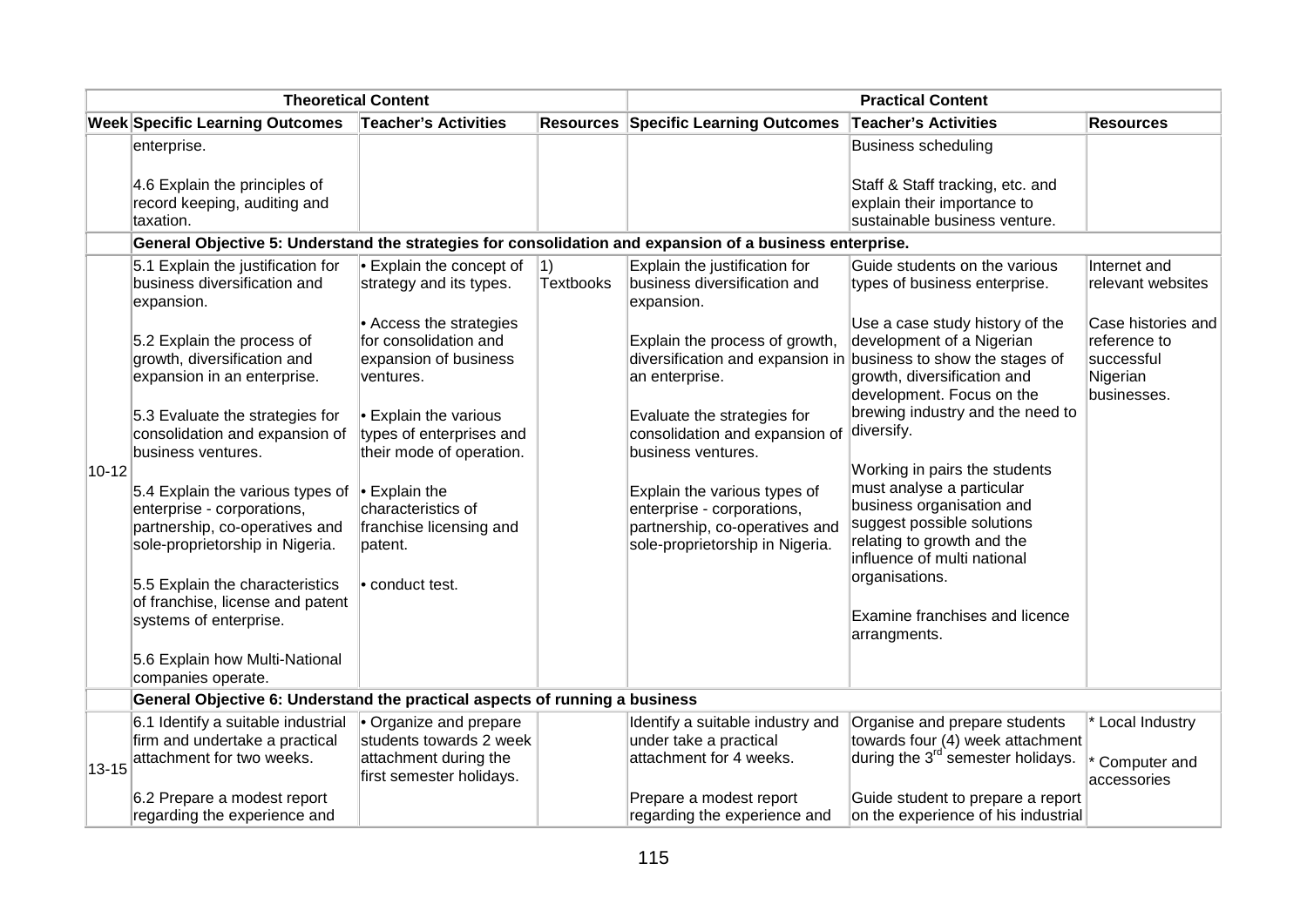|                                                               | <b>Theoretical Content</b> | <b>Practical Content</b>                    |                                                                    |                  |  |
|---------------------------------------------------------------|----------------------------|---------------------------------------------|--------------------------------------------------------------------|------------------|--|
| <b>Week Specific Learning Outcomes</b>                        | Teacher's Activities       | <b>Resources Specific Learning Outcomes</b> | <b>Teacher's Activities</b>                                        | <b>Resources</b> |  |
| gains of the industrial<br>lattachment.                       |                            | gains of industrial attachment.             | attachment using computer and<br>appropriate application packages. | *Lotus 123       |  |
| 6.3 Prepare a detailed business                               |                            |                                             |                                                                    | <b>Dbase</b>     |  |
| plan indicating clearly the<br>background of the project, the |                            |                                             |                                                                    | Spreadsheet      |  |
| marketing analysis and the<br>financial assessment of the     |                            |                                             |                                                                    | * Power Point    |  |
| proposed enterprise.                                          |                            |                                             |                                                                    | *LCD Projector   |  |
|                                                               |                            |                                             |                                                                    | *Text books      |  |
|                                                               |                            |                                             |                                                                    | Journals.        |  |

| <b>ASSESSMENT CRITERIA</b>                                                                                |                                                |  |  |  |  |  |  |  |
|-----------------------------------------------------------------------------------------------------------|------------------------------------------------|--|--|--|--|--|--|--|
| <b>Coursework</b><br><b>50%</b>                                                                           | <b>Other</b> (Examination/project/portfolio) % |  |  |  |  |  |  |  |
| <b>Competency:</b> On completing the course, the student should be able to understand/estimate/define/etc |                                                |  |  |  |  |  |  |  |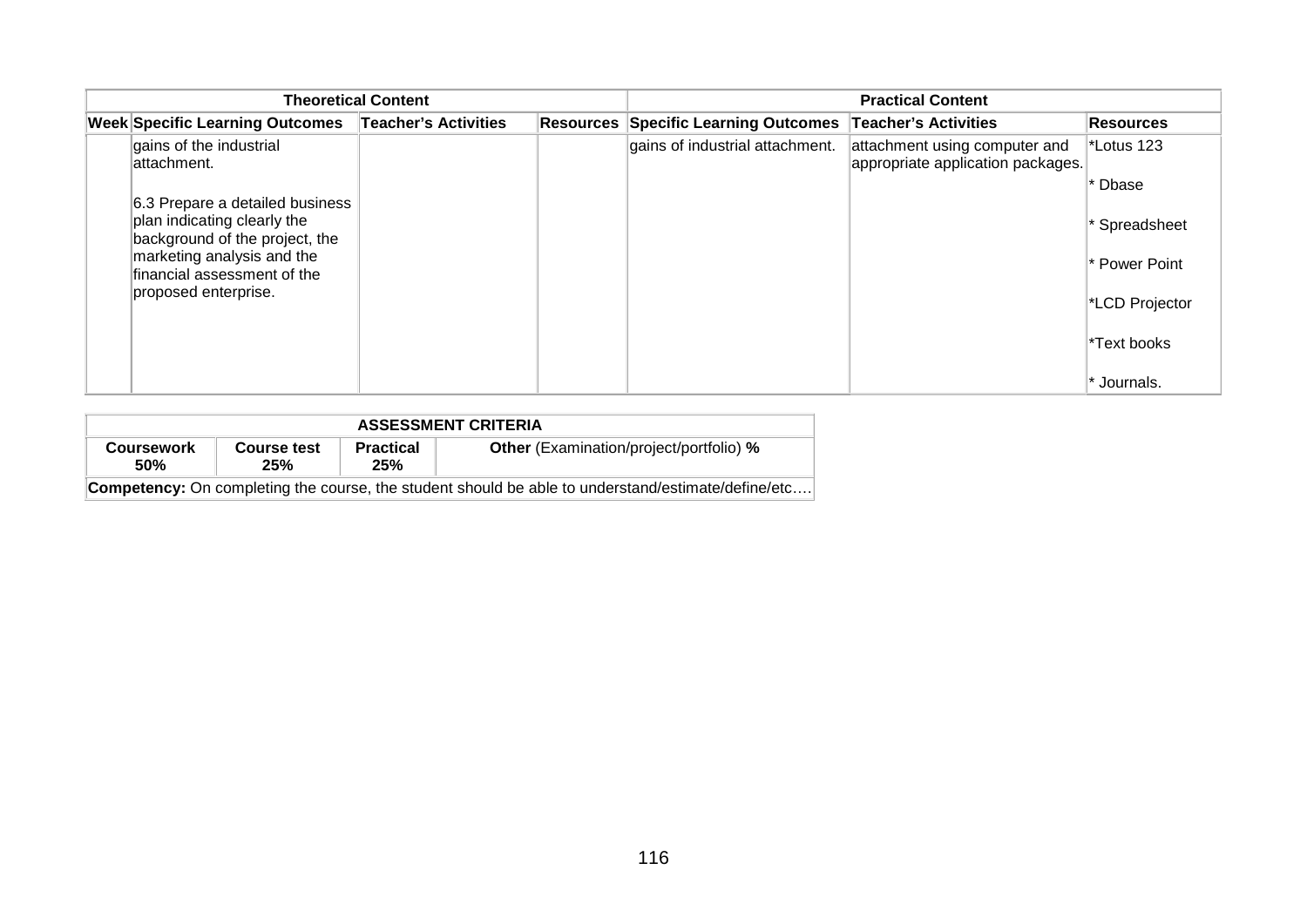# **DATA PROCESSING & INFORMATION TECHNOLOGY II**

| PROGRAMME: ND BUSINESS ADMIN AND MANAGEMENT                                                                                                                                                                                                                                                                                    |                |                            |                                        |
|--------------------------------------------------------------------------------------------------------------------------------------------------------------------------------------------------------------------------------------------------------------------------------------------------------------------------------|----------------|----------------------------|----------------------------------------|
| ∣Course: DATA PROCESSING & INFO TECH Ⅱ                                                                                                                                                                                                                                                                                         | Code: BAM 215  | <b>Credit Hours:</b>       | 6 hours                                |
| <b>Semester: 3rd</b>                                                                                                                                                                                                                                                                                                           | Pre-requisite: | Theoretical:<br>Practical: | 2 hours/week 33 %<br>4 hours/week 67 % |
| Course main Aim/Goal                                                                                                                                                                                                                                                                                                           |                |                            |                                        |
| This course is designed to provide the student with additional knowledge in Data Processing Techniques and Information and Communication Technology in<br>Business.<br><b>General Objectives:</b>                                                                                                                              |                |                            |                                        |
| 1. Understand the system concept<br>2. Know the various stages of system analysis<br>3. Understand system design<br>4. Understand word processing packages and their application to business<br>5. Understand spread sheet packages and effectively operate spreadsheet software.<br>6. Know how to produce a hardcopy output. |                |                            |                                        |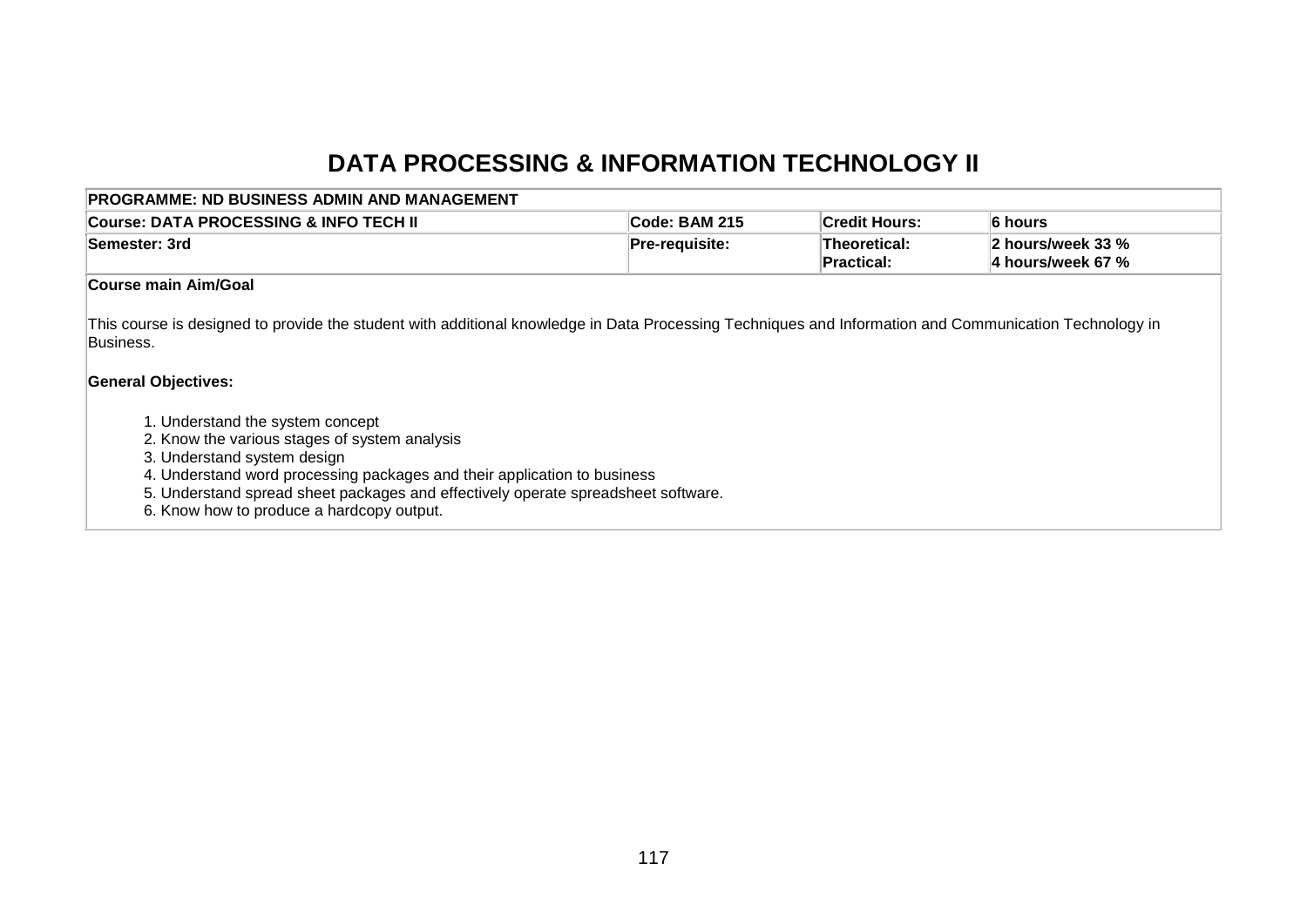|             | <b>Theoretical Content</b>                                                                                                                                                                                                            |                                                                                                                                                                                                                                                                                                          |                  | <b>Practical Content</b>                                                                                                                             |                                                                                  |                                                                   |  |
|-------------|---------------------------------------------------------------------------------------------------------------------------------------------------------------------------------------------------------------------------------------|----------------------------------------------------------------------------------------------------------------------------------------------------------------------------------------------------------------------------------------------------------------------------------------------------------|------------------|------------------------------------------------------------------------------------------------------------------------------------------------------|----------------------------------------------------------------------------------|-------------------------------------------------------------------|--|
| <b>Week</b> | <b>Specific Learning</b><br><b>Outcomes</b>                                                                                                                                                                                           | <b>Teacher's Activities</b>                                                                                                                                                                                                                                                                              | <b>Resources</b> | <b>Specific Learning Outcomes</b>                                                                                                                    | <b>Teacher's Activities</b>                                                      | <b>Resources</b>                                                  |  |
|             |                                                                                                                                                                                                                                       | General Objective 1: Understand system concept                                                                                                                                                                                                                                                           |                  |                                                                                                                                                      |                                                                                  |                                                                   |  |
| $ 1 - 3 $   | 1.1 Define a system<br>1.2 Classify systems<br>into manual and<br>automated.<br>1.3 Compare systems<br>in 1.2 above.<br>1.4 List examples of<br>manual and<br>automated systems                                                       | • Describe the system<br>concept.<br>$\bullet$ Describe business<br>organization, as a system                                                                                                                                                                                                            | Textbooks        | Classify system and compare manual<br>automated systems.                                                                                             | Advise students on working in pairs.<br>Compare manual and automated<br>systems. | Internet and<br>relevant<br>Websites.                             |  |
|             |                                                                                                                                                                                                                                       | General Objective 2: Know the various stages of system analysis                                                                                                                                                                                                                                          |                  |                                                                                                                                                      |                                                                                  |                                                                   |  |
| $ 4-6 $     | 2.1 Define system<br>analysis<br>2.2 List the stages of<br>system development.<br>(i) Feasibility<br>study<br>(ii) Investigating<br>(iii) Design<br>(iv) Programming<br>(v)<br>Implementation<br>(vi) Evaluation<br>(vii) Maintenance | • Relate system to system Textbooks<br>analyst.<br>$\cdot$ Explain the stages of<br>system development: viz:<br>(a) Feasibility study<br>(b) Investigating<br>(c) Design<br>(d) Programming<br>(e) Implementation<br>(f) Evaluation<br>(g) Maintenance<br>• Describe system<br>planning, control and co- |                  | Describe the tools of system<br>specification, uses of system<br>documentation feasibility studies,<br>system planning, control and<br>coordination. | Demonstrate these tools using<br>application packages                            | Computer<br>workshop<br>And Internet<br>and Relevant<br>Websites. |  |
|             | 2.3 Explain system<br>planning, control and<br>co-ordination.                                                                                                                                                                         | ordination.<br>iv.                                                                                                                                                                                                                                                                                       |                  |                                                                                                                                                      |                                                                                  |                                                                   |  |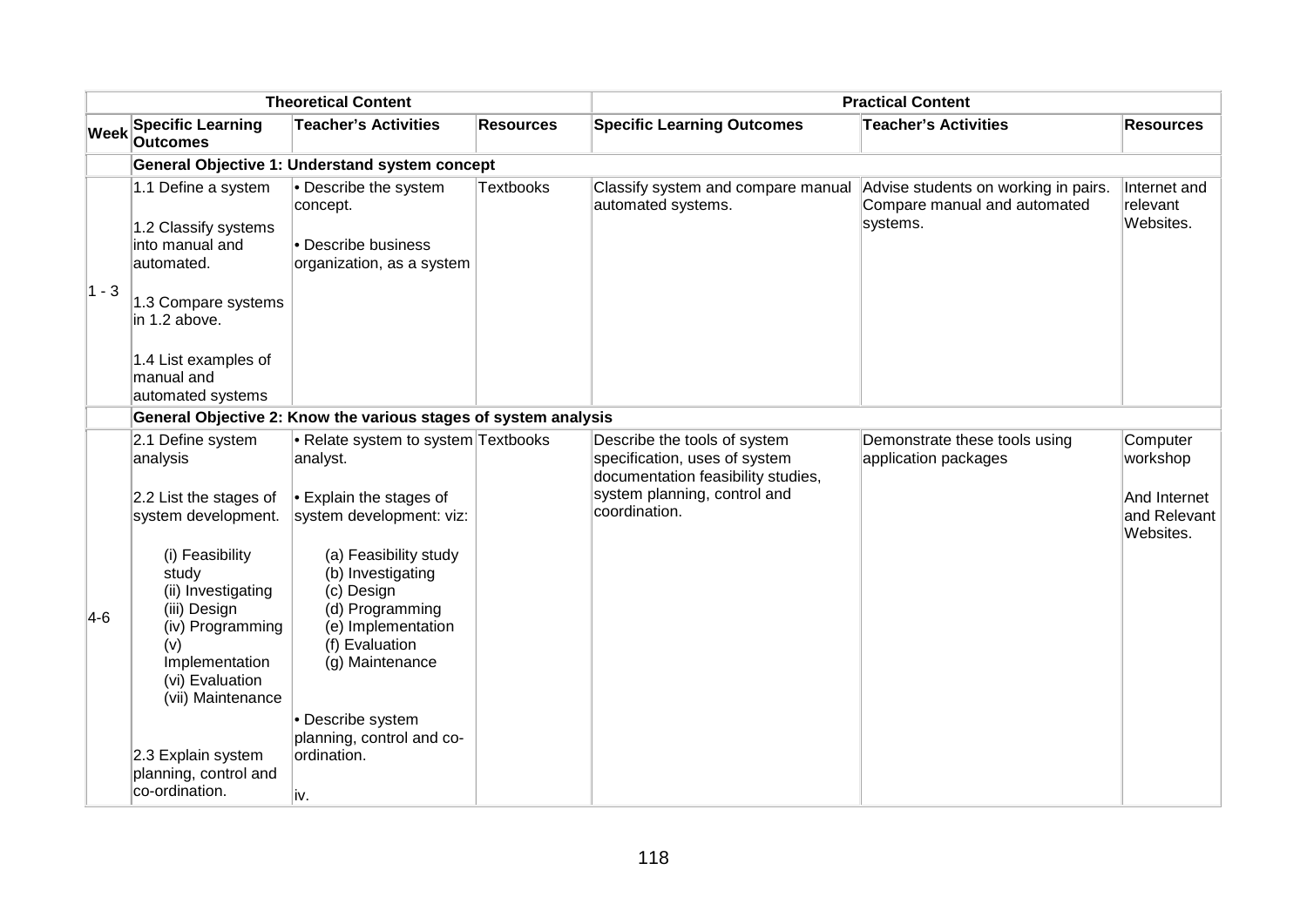|             | <b>Theoretical Content</b>                                                                           |                                                                                  |                                                           | <b>Practical Content</b>                                                                                                                                                   |                                                                                                                           |                                                   |  |  |
|-------------|------------------------------------------------------------------------------------------------------|----------------------------------------------------------------------------------|-----------------------------------------------------------|----------------------------------------------------------------------------------------------------------------------------------------------------------------------------|---------------------------------------------------------------------------------------------------------------------------|---------------------------------------------------|--|--|
| <b>Week</b> | <b>Specific Learning</b><br><b>Outcomes</b>                                                          | <b>Teacher's Activities</b>                                                      | <b>Resources</b>                                          | <b>Specific Learning Outcomes</b>                                                                                                                                          | <b>Teacher's Activities</b>                                                                                               | <b>Resources</b>                                  |  |  |
|             |                                                                                                      | General Objective 3 Understand system design.                                    |                                                           |                                                                                                                                                                            |                                                                                                                           |                                                   |  |  |
|             | 3.1 Explain system<br>design.                                                                        | • Demonstrate the uses of Computer and<br>tools of system<br>specification.      | Accessories.                                              | Explain programme specifications.                                                                                                                                          | Students to set up and design<br>system.                                                                                  | Computer<br>Workshop.                             |  |  |
|             | 3.2 Explain system<br>specification.                                                                 | • Explain reasons for<br>programme selection with The ratio of                   | 2) Text Books                                             |                                                                                                                                                                            |                                                                                                                           | Internet and<br>relevant<br>Websites.             |  |  |
|             | 3.3 List tools of<br>system specification.                                                           | examples.<br>• Demonstrate the use of                                            | computer to<br>student 1:2.                               |                                                                                                                                                                            |                                                                                                                           |                                                   |  |  |
| $7-9$       | 3.4 Explain<br>programme<br>specification.                                                           | system documentations.<br>• Conduct Test.                                        |                                                           |                                                                                                                                                                            |                                                                                                                           |                                                   |  |  |
|             | 3.5 List the tools of<br>programming.                                                                |                                                                                  |                                                           |                                                                                                                                                                            |                                                                                                                           |                                                   |  |  |
|             | 3.6 Explain system<br>documentation. (input,<br>output, processing<br>access made) and<br>standards. |                                                                                  |                                                           |                                                                                                                                                                            |                                                                                                                           |                                                   |  |  |
|             |                                                                                                      |                                                                                  |                                                           | General Objective 4 Understand word processing packages and their applications to business                                                                                 |                                                                                                                           |                                                   |  |  |
|             | 4.1 Explain word<br>processing package.                                                              | Define a word processing 1) Textbooks<br>package.                                |                                                           | Explain a word processing package,<br>starting a software, open, input text,                                                                                               | Use computer application packages<br>for illustration.                                                                    | Computer                                          |  |  |
| $10 - 12$   | 4.1 List the uses of<br>word processing<br>packages to business.                                     | ii. Explain the uses of<br>word processing<br>packages.                          | 2) Maximum of<br>two students to<br>a computer<br>system. | output/print text, save documents,<br>close documents, exit, copying and<br>moving files etc.<br>Demonstrate the following operations: package and maintain a portfolio to | Working individually students must<br>demonstrate all the key requirements<br>for operating a word processing             | Workshop<br>Internet and<br>relevant<br>Websites. |  |  |
|             | 4.2 Describe various<br>types of word<br>processing packages:<br>word perfect,                       | iii. Explain the qualities of 3) Maximum of<br>good word<br>processing packages. | three<br>computers to a<br>printer.                       | (a) Starting the software<br>(b) Open<br>(c) Input text                                                                                                                    | demonstrate competence. The<br>checklist and portfolio must be<br>accredited and approved by the<br>lecturer/college etc. |                                                   |  |  |
|             | microsoft word, corel                                                                                |                                                                                  |                                                           | (d) Output/print text                                                                                                                                                      |                                                                                                                           |                                                   |  |  |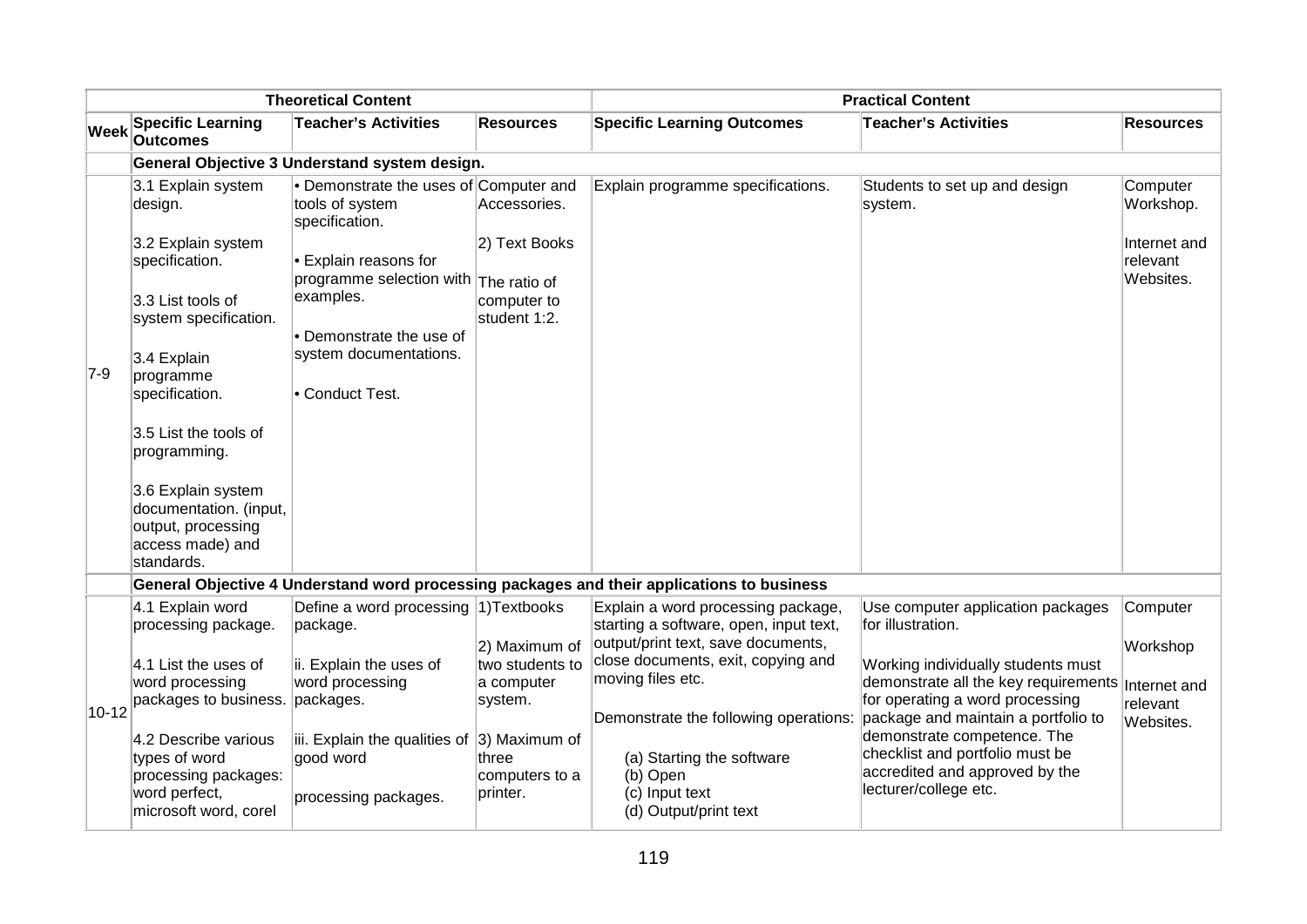|             | <b>Theoretical Content</b>                                                                  |                                                                             |                                  | <b>Practical Content</b>                                             |                                                                                                           |                  |  |
|-------------|---------------------------------------------------------------------------------------------|-----------------------------------------------------------------------------|----------------------------------|----------------------------------------------------------------------|-----------------------------------------------------------------------------------------------------------|------------------|--|
| <b>Week</b> | <b>Specific Learning</b><br><b>Outcomes</b>                                                 | <b>Teacher's Activities</b>                                                 | <b>Resources</b>                 | <b>Specific Learning Outcomes</b>                                    | <b>Teacher's Activities</b>                                                                               | <b>Resources</b> |  |
|             | etc.<br>$ 4.3$ Explain the                                                                  | iv. Explain the difference<br>between files and folders. computer           | $ 4$ ) Papers and<br>accessories | (e) Save document/Save as<br>(f) Close document<br>$(g)$ Exit        | Demonstrate the following<br>operations:                                                                  |                  |  |
|             | advantages and<br>disadvantages of word v. Demonstrate the                                  |                                                                             |                                  |                                                                      |                                                                                                           |                  |  |
|             | processing packages. following operations:                                                  |                                                                             |                                  | vii. Demonstrate the following<br>operations involving Edit: delete, | (a) Starting the software<br>(b) Open                                                                     |                  |  |
|             | 4.4 Distinguish<br>between Files and<br>Folder.<br>4.5 Perform the<br>following operations: | - Copying and<br>moving files.<br>- Creating a new<br>folder and files      |                                  | insert, change of type face, etc.                                    | (c) Input text<br>(d) Output/print text<br>(e) Save document/Save as<br>(f) Close document<br>$(g)$ Exit  |                  |  |
|             | - Copying and<br>moving folder                                                              | - Deleting the folder<br>and files.                                         |                                  |                                                                      | vii. Demonstrate the following<br>operations involving Edit: delete,<br>insert, change of type face, etc. |                  |  |
|             | - Creating a new<br>folder                                                                  | - Recovering deleted<br>files.                                              |                                  |                                                                      |                                                                                                           |                  |  |
|             | - Deleting the<br>folder                                                                    | vi. Demonstrate the<br>following operations:                                |                                  |                                                                      |                                                                                                           |                  |  |
|             | - Recovery<br>deleted files                                                                 | (a) Starting the<br>software<br>(b) Open<br>(c) Input text                  |                                  |                                                                      |                                                                                                           |                  |  |
|             | 4.6 Perform the<br>following operations<br>with any of 4.3 above.                           | (d) Output/print text<br>(e) Save<br>document/Save as<br>(f) Close document |                                  |                                                                      |                                                                                                           |                  |  |
|             | (a) Starting the<br>software<br>(b) Open<br>(c) Input text<br>(d) Output/print              | $(g)$ Exit<br>vii. Demonstrate the<br>following operations                  |                                  |                                                                      |                                                                                                           |                  |  |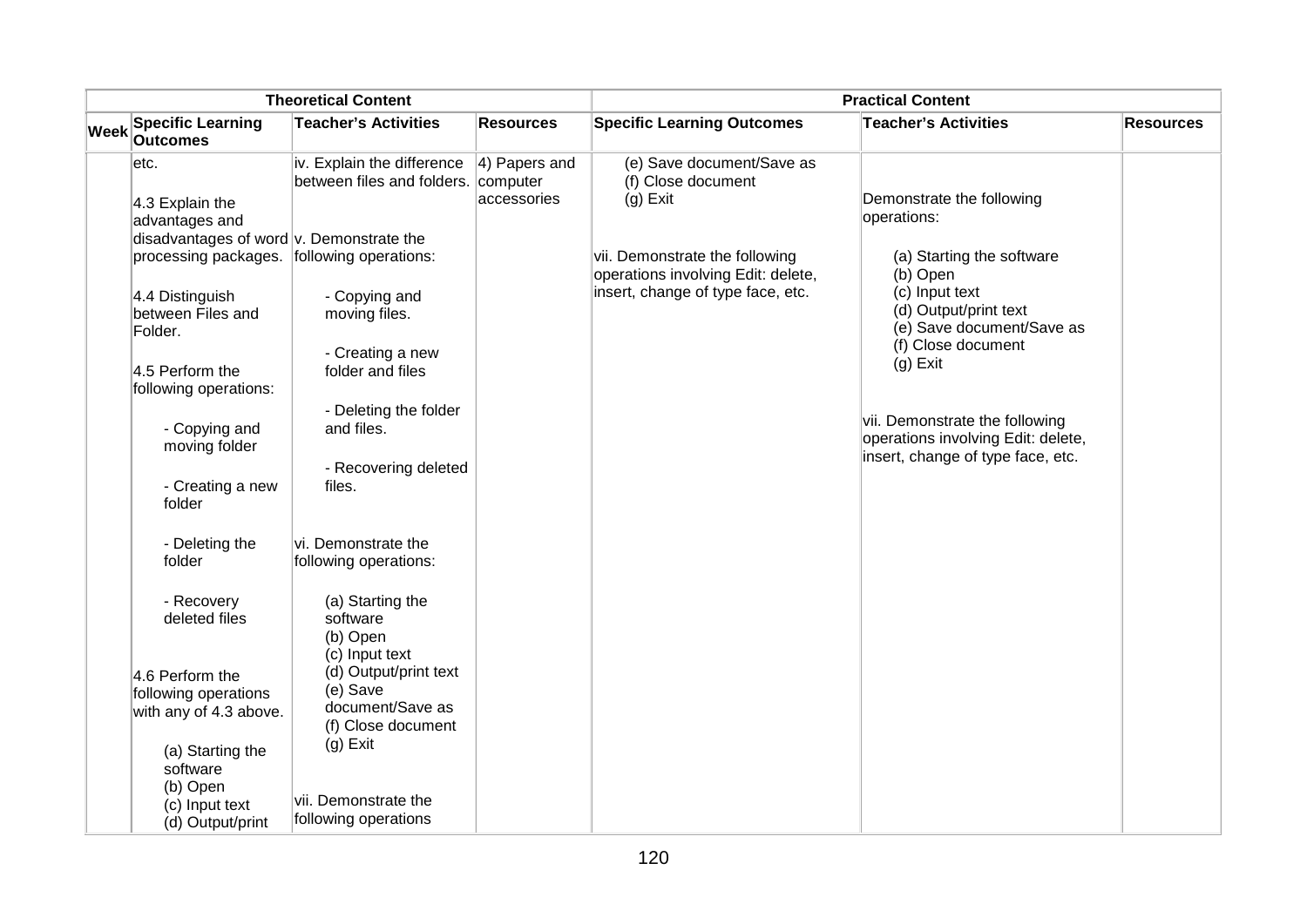|           | <b>Theoretical Content</b>                                                                                                                                                                                                                                            |                                                                                                                                                                                                                                                                                                                                    |                                                                                                                                                      | <b>Practical Content</b>                                                                                                                                                                                                                                                |                                                                                                                                                                                                                                                                                                                                        |                                      |  |
|-----------|-----------------------------------------------------------------------------------------------------------------------------------------------------------------------------------------------------------------------------------------------------------------------|------------------------------------------------------------------------------------------------------------------------------------------------------------------------------------------------------------------------------------------------------------------------------------------------------------------------------------|------------------------------------------------------------------------------------------------------------------------------------------------------|-------------------------------------------------------------------------------------------------------------------------------------------------------------------------------------------------------------------------------------------------------------------------|----------------------------------------------------------------------------------------------------------------------------------------------------------------------------------------------------------------------------------------------------------------------------------------------------------------------------------------|--------------------------------------|--|
|           | <b>Specific Learning</b><br>Week Outcomes                                                                                                                                                                                                                             | <b>Teacher's Activities</b>                                                                                                                                                                                                                                                                                                        | <b>Resources</b>                                                                                                                                     | <b>Specific Learning Outcomes</b>                                                                                                                                                                                                                                       | <b>Teacher's Activities</b>                                                                                                                                                                                                                                                                                                            | <b>Resources</b>                     |  |
|           | text<br>(e) Save<br>document/Save<br>as<br>(f) Close<br>document<br>$(g)$ Exit                                                                                                                                                                                        | involving Edit: delete,<br>insert, change of type<br>face, etc.                                                                                                                                                                                                                                                                    |                                                                                                                                                      |                                                                                                                                                                                                                                                                         |                                                                                                                                                                                                                                                                                                                                        |                                      |  |
|           | 4.7 Perform the<br>following operations<br>using Edit:<br>(a) Delete<br>(b) Insert<br>(c) Change type<br>face, etc.                                                                                                                                                   |                                                                                                                                                                                                                                                                                                                                    |                                                                                                                                                      |                                                                                                                                                                                                                                                                         |                                                                                                                                                                                                                                                                                                                                        |                                      |  |
|           |                                                                                                                                                                                                                                                                       |                                                                                                                                                                                                                                                                                                                                    |                                                                                                                                                      | General Objective 5: Understand spreadsheet packages and effectively operate spreadsheet software (MS Excel)                                                                                                                                                            |                                                                                                                                                                                                                                                                                                                                        |                                      |  |
| $13 - 15$ | 5.1 Define a spread<br>sheet.<br>of spreadsheet<br>packages to business.<br>5.3 Describe various<br>types of spread sheet<br>packages (e.g. Lotus<br>1-2-3, Multiplan, excel<br>etc.<br>5.4 Explain the<br>advantages and<br>disadvantages of<br>spreadsheet package. | i. Explain a spread sheet. Textbooks<br>ii. Explain the uses of<br>5.2 Describe the uses spreadsheet packages to<br>business.<br>iii. Describe the qualities<br>of a good spread sheet<br>package.<br>liv. Demonstrate the<br>following operations using<br>spread sheet package:<br>(a) Starting the<br>software -<br>spreadsheet | Maximum of<br>two students to<br>a computer<br>system.<br>Maximum of<br>three<br>computers to a<br>printer.<br>Papers and<br>computer<br>accessories | Describe the qualities of a good<br>spread sheet package.<br>iv. Demonstrate the following<br>operations using spread sheet<br>package:<br>(a)Starting the<br>software -<br>spreadsheet<br>package:<br>(b) Make an entry into<br>the worksheet.<br>(c) Output/print the | Working individually students must<br>demonstrate all the key requirements<br>for operating a spreadsheet<br>processing package and maintain a<br>portfolio to demonstrate competence.<br>The checklist and portfolio must be<br>accredited and approved by the<br>lecturer/college etc.<br>Assignment and completion of<br>worksheets | Internet and<br>Relevant<br>Websites |  |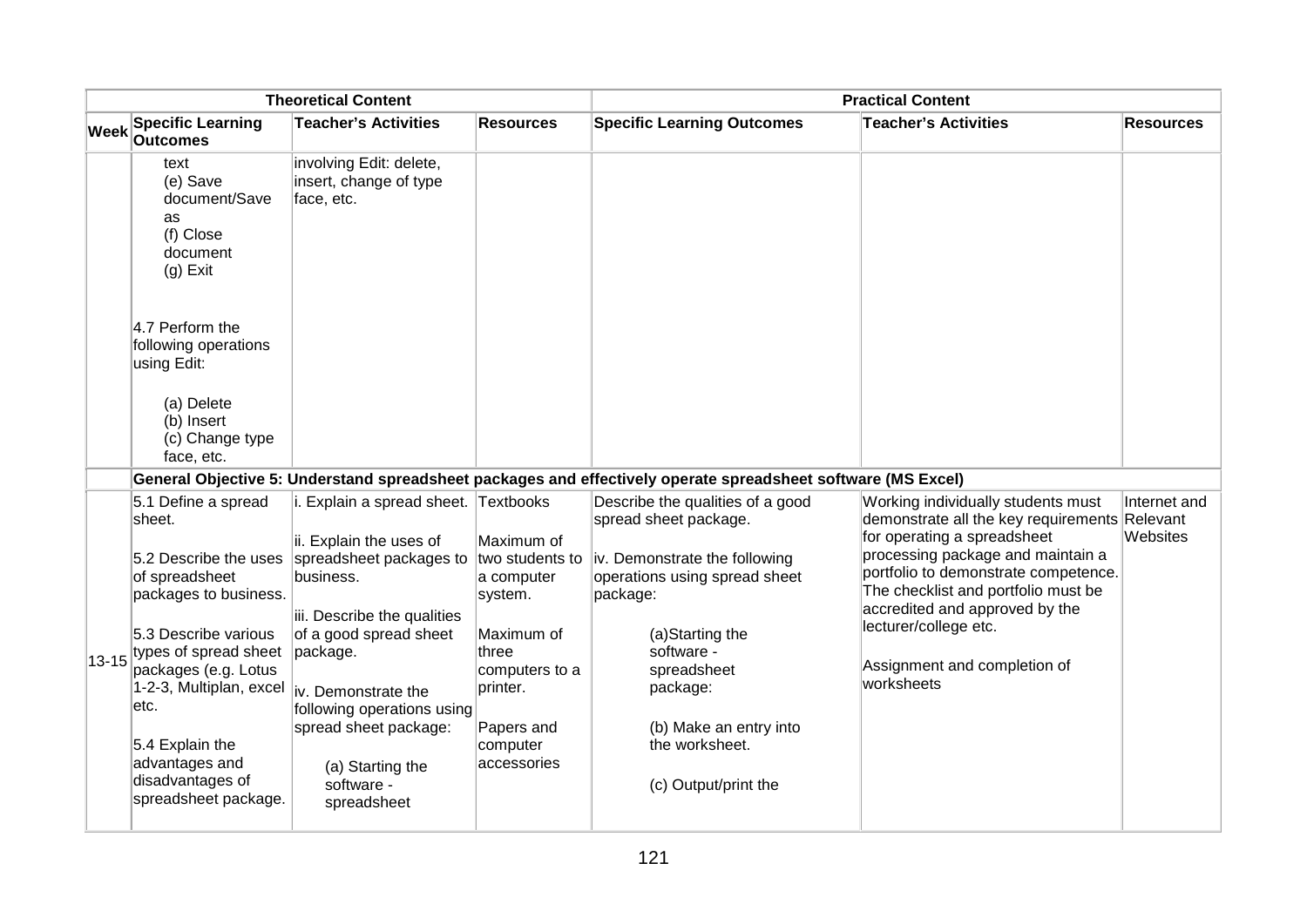| <b>Theoretical Content</b> |                                                       |                                                                                 |                  | <b>Practical Content</b>          |                             |                  |  |
|----------------------------|-------------------------------------------------------|---------------------------------------------------------------------------------|------------------|-----------------------------------|-----------------------------|------------------|--|
|                            | Week Specific Learning                                | <b>Teacher's Activities</b>                                                     | <b>Resources</b> | <b>Specific Learning Outcomes</b> | <b>Teacher's Activities</b> | <b>Resources</b> |  |
|                            | 5.5                                                   | package:                                                                        |                  |                                   |                             |                  |  |
|                            | (a) Starting the<br>software -<br>spreadsheet         | (b) Make an entry<br>into the worksheet.                                        |                  |                                   |                             |                  |  |
|                            | packages:                                             | (c) Output/print the<br>worksheet                                               |                  |                                   |                             |                  |  |
|                            | (b) Make an entry<br>into the<br>worksheet.           | (d) Save a worksheet                                                            |                  |                                   |                             |                  |  |
|                            | (c) Output/print<br>the worksheet                     | (e) Close a<br>worksheet                                                        |                  |                                   |                             |                  |  |
|                            | (d) Save a<br>worksheet                               | (f) Exit. etc                                                                   |                  |                                   |                             |                  |  |
|                            | (e) Close a                                           | v. Give practical work.                                                         |                  |                                   |                             |                  |  |
|                            | worksheet                                             | vi. Give assignment vii.<br>Demonstrate the                                     |                  |                                   |                             |                  |  |
|                            | $(f)$ Exit                                            | following operations using<br>spreadsheet packages:<br>delete, insert, changing |                  |                                   |                             |                  |  |
|                            | 5.6 Perform the                                       | type face                                                                       |                  |                                   |                             |                  |  |
|                            | following, using Edit:                                |                                                                                 |                  |                                   |                             |                  |  |
|                            | (a) Delete<br>(b) Insert<br>(c) Changing type<br>face |                                                                                 |                  |                                   |                             |                  |  |

| <b>ASSESSMENT CRITERIA</b>                                                                                                                |                                                                                                           |  |  |  |  |  |
|-------------------------------------------------------------------------------------------------------------------------------------------|-----------------------------------------------------------------------------------------------------------|--|--|--|--|--|
| <b>Other</b> (Examination/project/portfolio) %<br><b>Practical</b><br><b>Course test</b><br><b>Coursework</b><br><b>50%</b><br>25%<br>25% |                                                                                                           |  |  |  |  |  |
|                                                                                                                                           | <b>Competency:</b> On completing the course, the student should be able to understand/estimate/define/etc |  |  |  |  |  |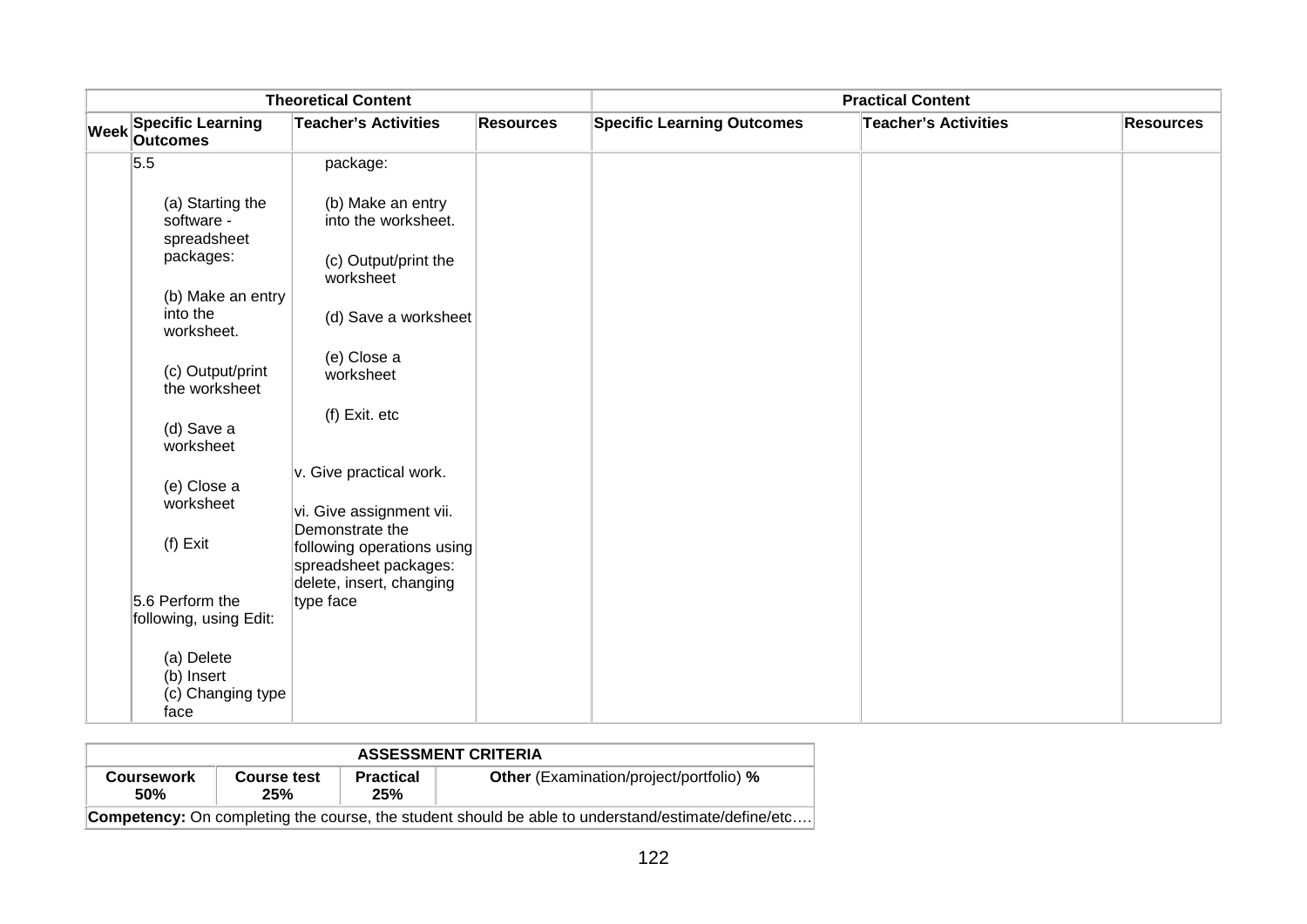# **COST ACCOUNTING I**

| PROGRAMME: NATIONAL DIPLOMA IN ACCOUNTANCY                                                                                                                                                                                                                                                                                                                                                                                                                                                                                               |                |                                   |                                        |  |  |  |
|------------------------------------------------------------------------------------------------------------------------------------------------------------------------------------------------------------------------------------------------------------------------------------------------------------------------------------------------------------------------------------------------------------------------------------------------------------------------------------------------------------------------------------------|----------------|-----------------------------------|----------------------------------------|--|--|--|
| <b>Course: COST ACCOUNTING I</b>                                                                                                                                                                                                                                                                                                                                                                                                                                                                                                         | Code: ACC 212  | <b>Credit Hours:</b>              | 60 hours 4.0                           |  |  |  |
| Semester: THIRD SEMESTER<br>Semester FIRST SEMESTER                                                                                                                                                                                                                                                                                                                                                                                                                                                                                      | Pre-requisite: | Theoretical:<br><b>Practical:</b> | 1 hours/week - 25%<br>3 hours/week 75% |  |  |  |
| Goal: To expose students to the terminology, methods, techniques and basic principles of costing and cost control methods.                                                                                                                                                                                                                                                                                                                                                                                                               |                |                                   |                                        |  |  |  |
| <b>GENERAL OBJECTIVES:</b><br>On completion of this module the students should be able to:                                                                                                                                                                                                                                                                                                                                                                                                                                               |                |                                   |                                        |  |  |  |
| 1.0 Understand cost accounting, its scope, purpose, and methods.<br>2.0 Understand nature, elements and classifications of cost.<br>3.0 Understand cost control.<br>4.0 Know Cost Centres, costing documents and records.<br>5.0 Understand the term materials, store keeping, purchasing and inventory control, pricing materials issued and valuation methods.<br>6.0 Understand labour: factory procedures, recruitment, payroll control and measurement of efficiency.<br>7.0 Understand the nature and classification of overheads. |                |                                   |                                        |  |  |  |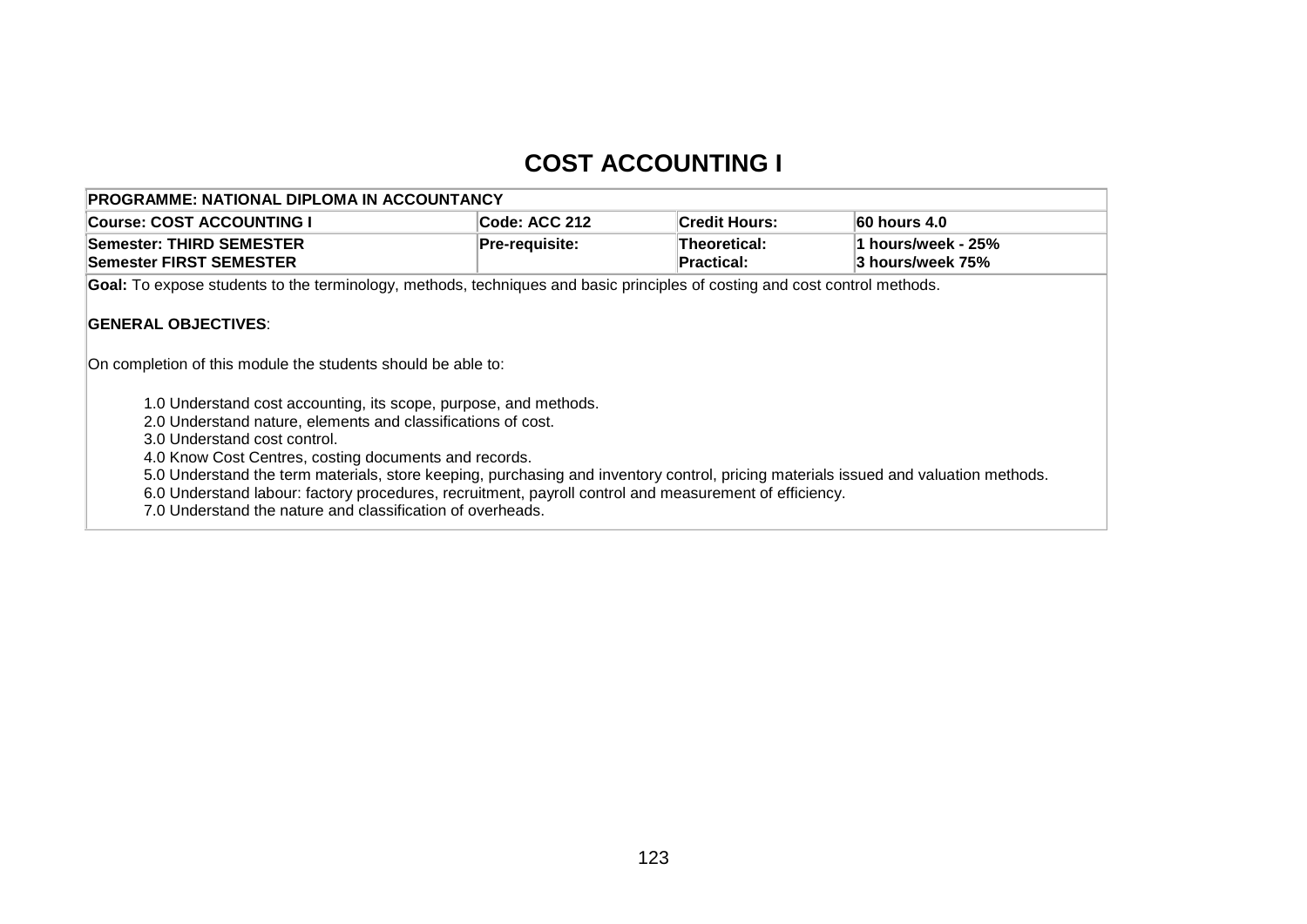|             |                                                                                            | <b>Theoretical Content</b>                                                                                       |                                             | <b>Practical Content</b>                                                                                   |                                                                                                                                                            |                                                         |
|-------------|--------------------------------------------------------------------------------------------|------------------------------------------------------------------------------------------------------------------|---------------------------------------------|------------------------------------------------------------------------------------------------------------|------------------------------------------------------------------------------------------------------------------------------------------------------------|---------------------------------------------------------|
| <b>Week</b> | <b>Specific Learning</b><br><b>Outcomes</b>                                                | <b>Teacher's Activities</b>                                                                                      | <b>Resources</b>                            | <b>Specific Learning</b><br><b>Outcomes</b>                                                                | <b>Teacher's Activities</b>                                                                                                                                | <b>Resources</b>                                        |
|             |                                                                                            | General Objective 1: Understand cost accounting, its scope, purpose, and methods.                                |                                             |                                                                                                            |                                                                                                                                                            |                                                         |
| $1-2$       | 1.1 Define the term cost<br>accounting.<br>1.2 Explain the purposes of<br>cost accounting. | (i) Explain cost accounting<br>enumerate it purposes.<br>(ii) Illustrate costing method<br>with worked examples. | Overhead<br>projector<br>Worked<br>examples | 1. Demonstrate their<br>understanding of the scope<br>and purposes of cost<br>accounting.                  | Organise students in group<br>and direct them to identify<br>different products and<br>services to which cost<br>accounting information can<br>be applied. | Flip charts.<br>Overhead projector<br>and Transparency. |
|             | 1.3 State the scope and<br>methods applied in costing.                                     |                                                                                                                  |                                             |                                                                                                            |                                                                                                                                                            |                                                         |
|             |                                                                                            | General Objective 2: Understand nature, elements and classifications of cost.                                    |                                             |                                                                                                            |                                                                                                                                                            |                                                         |
|             | 2.1 Explain the various types $(i)$ Demonstrate elements of<br>of costs.                   | costs, types of cost, cost<br>behaviour and flow with worked                                                     | Overhead<br>projector                       | 1. Demonstrate the ability<br>to break down a number of costs into the various<br>product costs into prime | Assist students in separating<br>components using a word                                                                                                   | Flip charts.                                            |
|             | 2.2 Define elements of costs.                                                              | examples.                                                                                                        | Worked<br>examples                          | costs and overhead costs.                                                                                  | processed table or<br>spreadsheet.                                                                                                                         | Overhead projector<br>and transparencies.               |
|             | 2.3 Explain the nature and<br>classification of costs.                                     |                                                                                                                  |                                             | 2. Produce cost of<br>products.                                                                            |                                                                                                                                                            | Spread sheet                                            |
|             | 2.4 Explain the classification<br>of cost elements.                                        |                                                                                                                  |                                             |                                                                                                            |                                                                                                                                                            | Case study exercise.                                    |
| $3-4$       | 2.5 Define direct costs and<br>the total aggregation to<br>prime cost.                     |                                                                                                                  |                                             |                                                                                                            |                                                                                                                                                            |                                                         |
|             | 2.6 Explain the various<br>divisions of indirect costs.                                    |                                                                                                                  |                                             |                                                                                                            |                                                                                                                                                            |                                                         |
|             | 2.7 Relate the various<br>divisions of cost elements to<br>production process.             |                                                                                                                  |                                             |                                                                                                            |                                                                                                                                                            |                                                         |
|             | 2.8 Explain cost behaviour<br>and cost flow.                                               |                                                                                                                  |                                             |                                                                                                            |                                                                                                                                                            |                                                         |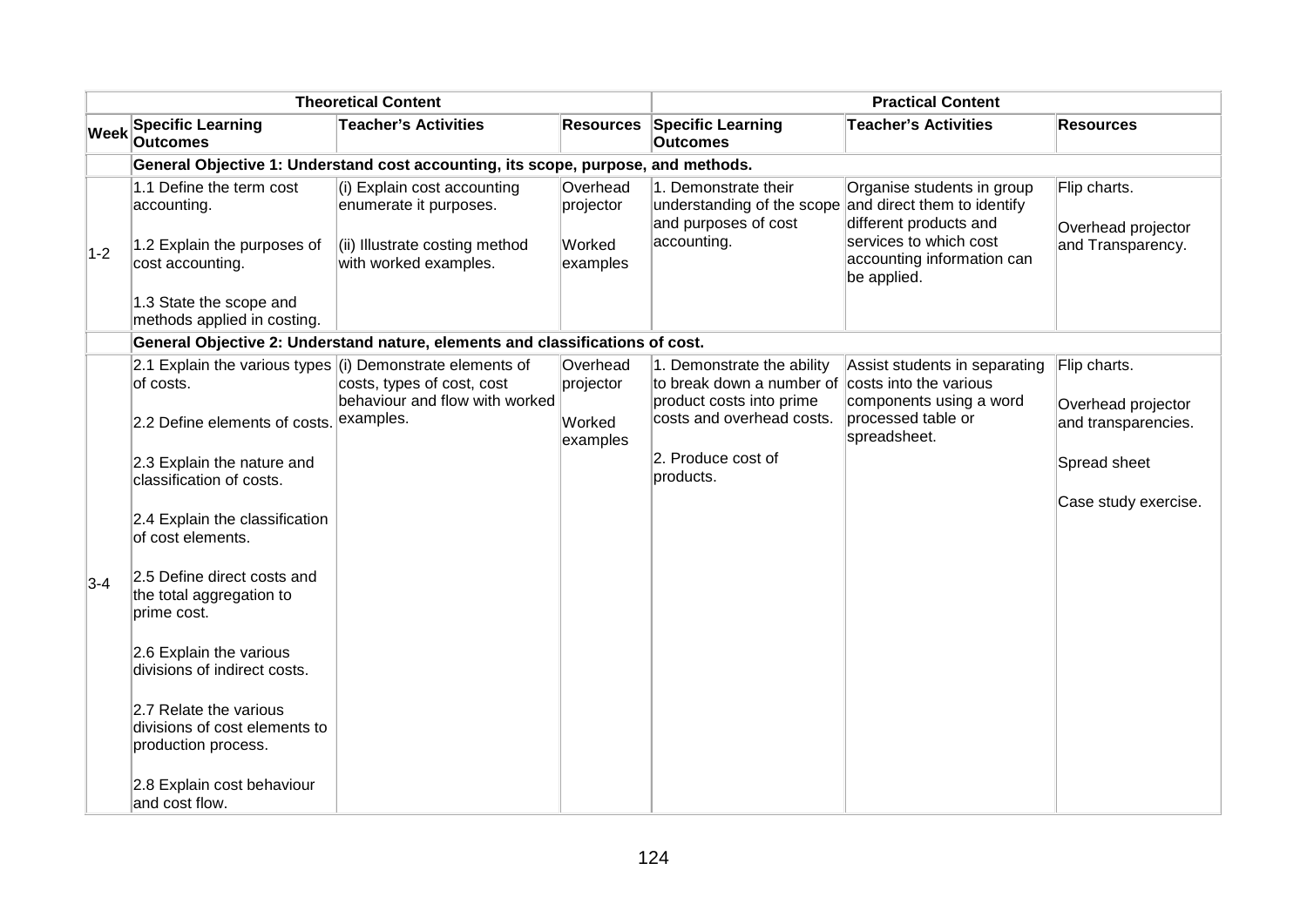|             | <b>Theoretical Content</b>                                                                                                                                                                                                                                                                                                                                      |                                                                                                                                                                             |                                             | <b>Practical Content</b>                                                                                                                 |                                                                                                                                                                                                                                                                            |                                                                                                                                                 |
|-------------|-----------------------------------------------------------------------------------------------------------------------------------------------------------------------------------------------------------------------------------------------------------------------------------------------------------------------------------------------------------------|-----------------------------------------------------------------------------------------------------------------------------------------------------------------------------|---------------------------------------------|------------------------------------------------------------------------------------------------------------------------------------------|----------------------------------------------------------------------------------------------------------------------------------------------------------------------------------------------------------------------------------------------------------------------------|-------------------------------------------------------------------------------------------------------------------------------------------------|
| <b>Week</b> | <b>Specific Learning</b><br><b>Outcomes</b>                                                                                                                                                                                                                                                                                                                     | <b>Teacher's Activities</b>                                                                                                                                                 | <b>Resources</b>                            | <b>Specific Learning</b><br><b>Outcomes</b>                                                                                              | <b>Teacher's Activities</b>                                                                                                                                                                                                                                                | <b>Resources</b>                                                                                                                                |
|             | General Objective 3: Understand cost control.                                                                                                                                                                                                                                                                                                                   |                                                                                                                                                                             |                                             |                                                                                                                                          |                                                                                                                                                                                                                                                                            |                                                                                                                                                 |
| $5-6$       | 3.1 Define Cost control.<br>3.2 Apply cost control to<br>production.                                                                                                                                                                                                                                                                                            | (i) Explain cost control and<br>illustrate its application with<br>worked examples.                                                                                         | Overhead<br>projector<br>Worked<br>examples | 1. Describe how costs can<br>be controlled in the<br>production process.                                                                 | Direct students to investigate<br>with examples the application and transparencies.<br>of cost control to the various<br>stages of production.                                                                                                                             | Overhead projector<br>Internet.                                                                                                                 |
|             |                                                                                                                                                                                                                                                                                                                                                                 | General Objective 4: Know Cost Centres, costing documents and records.                                                                                                      |                                             |                                                                                                                                          |                                                                                                                                                                                                                                                                            |                                                                                                                                                 |
| $7-8$       | 4.1 Define the following,<br>terms: direct cost, indirect<br>cost, variable cost, fixed cost establish cost centres and<br>and overhead.<br>4.2 Explain the importance<br>of 4.1 above to costing<br>process.<br>4.3 Define cost centres and<br>classify cost into centres.<br>4.4 Explain how entries are<br>made in costing documents<br>and various records. | (i) With worked examples,<br>identify elements of cost and<br>illustrate cost book- keeping.                                                                                | Overhead<br>projector<br>Worked<br>examples | 1. Assist students in<br>establishing cost units and<br>cost centres.<br>2. Assist students to<br>compute example of cost<br>bookkeeping | Direct students to identify<br>cost units and cost centres<br>using a case study.<br>Students to feed back as a<br>group activity and discussion.                                                                                                                          | Overhead projector<br>and transparencies.<br>Spread sheet<br>Case study exercise.                                                               |
|             | methods.                                                                                                                                                                                                                                                                                                                                                        | General Objective 5: Understand the term: materials, store keeping, purchasing and inventory control, pricing materials, issued and valuation                               |                                             |                                                                                                                                          |                                                                                                                                                                                                                                                                            |                                                                                                                                                 |
| $9 - 10$    | 5.1 Define materials input to<br>the production process.<br>5.2 Describe the purchasing<br>procedures.<br>5.3 Explain storekeeping<br>procedures.                                                                                                                                                                                                               | (i) Explain procedure for<br>purchasing, issuing and pricing<br>materials to production. With<br>worked examples.<br>(ii) Show stock levels and stock<br>valuation methods. | Overhead<br>projector<br>Worked<br>examples | store valuation and<br>inventory control.<br>2. Calculate closing stock.                                                                 | 1. Describe purchasing and Guide students through stock Stores documents<br>acquisition procedures,<br>record keeping, control issue<br>and valuation using different<br>examples.<br>Lead students to calculate<br>closing stock using FIFO,<br>LIFO and AVCO producing a | such as bin cards.<br>stock cards, purchase<br>requisition etc.<br>Computer software on<br>stores procedure (J.T.<br>MRP etc) or<br>spreadsheet |
|             | 5.4 Explain control<br>procedures - minimum re-                                                                                                                                                                                                                                                                                                                 |                                                                                                                                                                             |                                             |                                                                                                                                          | spreadsheet presentation.                                                                                                                                                                                                                                                  |                                                                                                                                                 |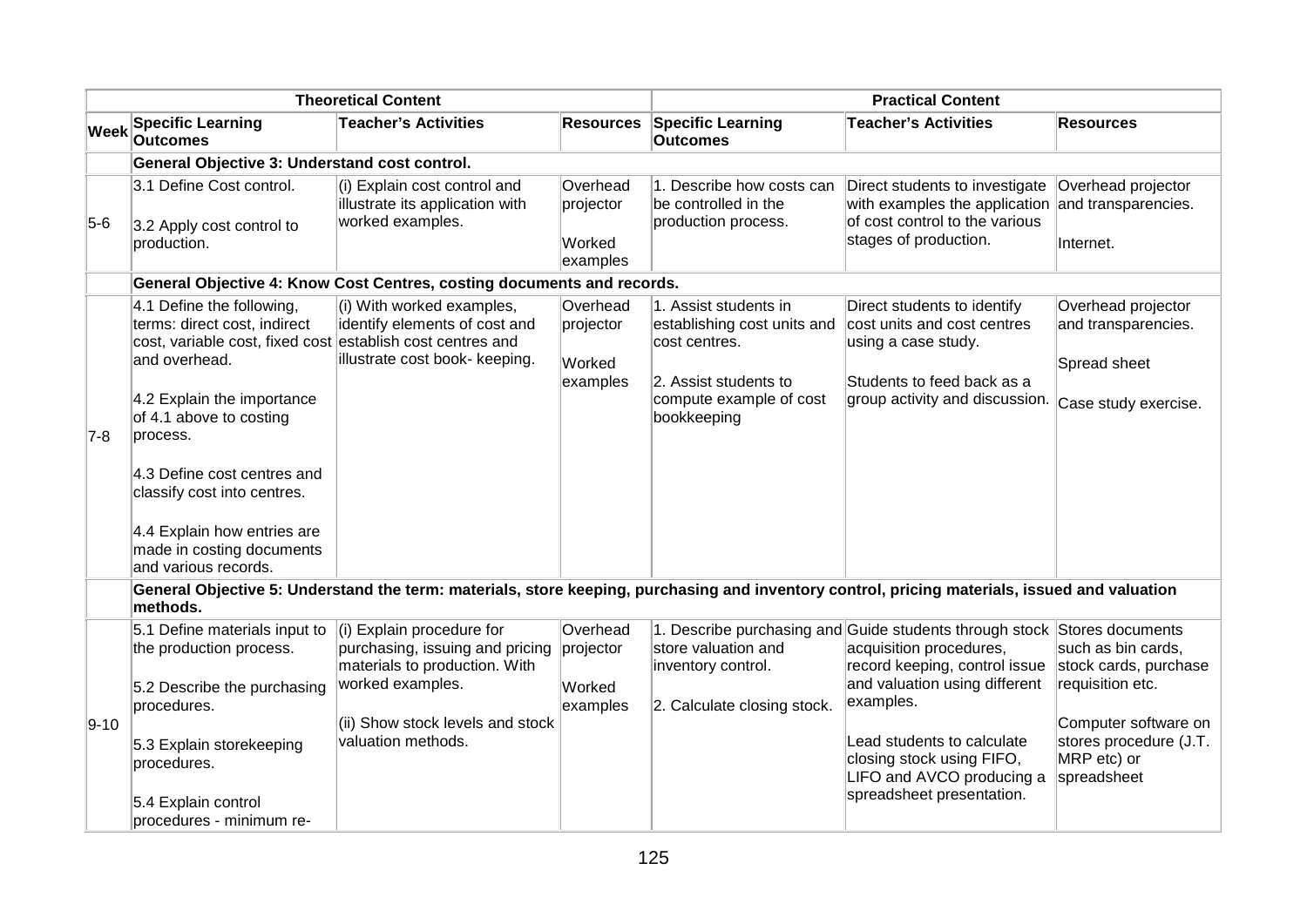|             |                                                                                                                                              | <b>Theoretical Content</b>                                                                                      |                       | <b>Practical Content</b>                                            |                                                      |                                       |
|-------------|----------------------------------------------------------------------------------------------------------------------------------------------|-----------------------------------------------------------------------------------------------------------------|-----------------------|---------------------------------------------------------------------|------------------------------------------------------|---------------------------------------|
| <b>Week</b> | <b>Specific Learning</b><br><b>Outcomes</b>                                                                                                  | <b>Teacher's Activities</b>                                                                                     | <b>Resources</b>      | <b>Specific Learning</b><br><b>Outcomes</b>                         | <b>Teacher's Activities</b>                          | <b>Resources</b>                      |
|             | order level and maximum<br>stock level.                                                                                                      |                                                                                                                 |                       |                                                                     |                                                      |                                       |
|             | 5.5 Explain stock<br>procedures.                                                                                                             |                                                                                                                 |                       |                                                                     |                                                      |                                       |
|             | 5.6 Explain pricing and                                                                                                                      |                                                                                                                 |                       |                                                                     |                                                      |                                       |
|             | valuation procedures under<br>the following methods "FIFO,<br>LIFO", Simple Average<br>Weighted Average".                                    |                                                                                                                 |                       |                                                                     |                                                      |                                       |
|             |                                                                                                                                              | General Objective 6: Understand labour: factory procedures, recruitment, payroll and measurement of efficiency. |                       |                                                                     |                                                      |                                       |
|             | 6.1 Describe the term labour. (i) Explain labour and the                                                                                     | procedure for computing labour                                                                                  | Overhead<br>projector | 1. Compute remuneration<br>for different categories of              | Lead students in the<br>preparation of payroll using | Employees Pay<br>Record Cards/Payroll |
|             | 6.2 Describe recruitment<br>procedure.                                                                                                       | cost with worked examples.<br>(ii) Show how labour cost could examples                                          | Worked                | labour and prepare the<br>payroll of workers in an<br>organization. | examples.<br>Assist students in the                  | Sheets.<br>Spread sheet               |
|             | 6.3 Explain the use of labour<br>and control.                                                                                                | be established.<br>(iii) Demonstrate labour                                                                     |                       |                                                                     | computation of labour<br>remuneration system.        |                                       |
|             | 6.4 Describe the labour<br>remuneration systems -<br>$11-13$ piece rate, daily rates<br>methods, incentive scheme,<br>overtime calculations. | recording and overhead<br>analysis highlighting<br>measurement efficiency and<br>idle time.                     |                       |                                                                     |                                                      |                                       |
|             | 6.5 Explain payroll<br>procedures.                                                                                                           |                                                                                                                 |                       |                                                                     |                                                      |                                       |
|             | 6.6 Explain the analysis of<br>payroll records and<br>statements.                                                                            |                                                                                                                 |                       |                                                                     |                                                      |                                       |
|             | $6.7$ Explain the                                                                                                                            |                                                                                                                 |                       |                                                                     |                                                      |                                       |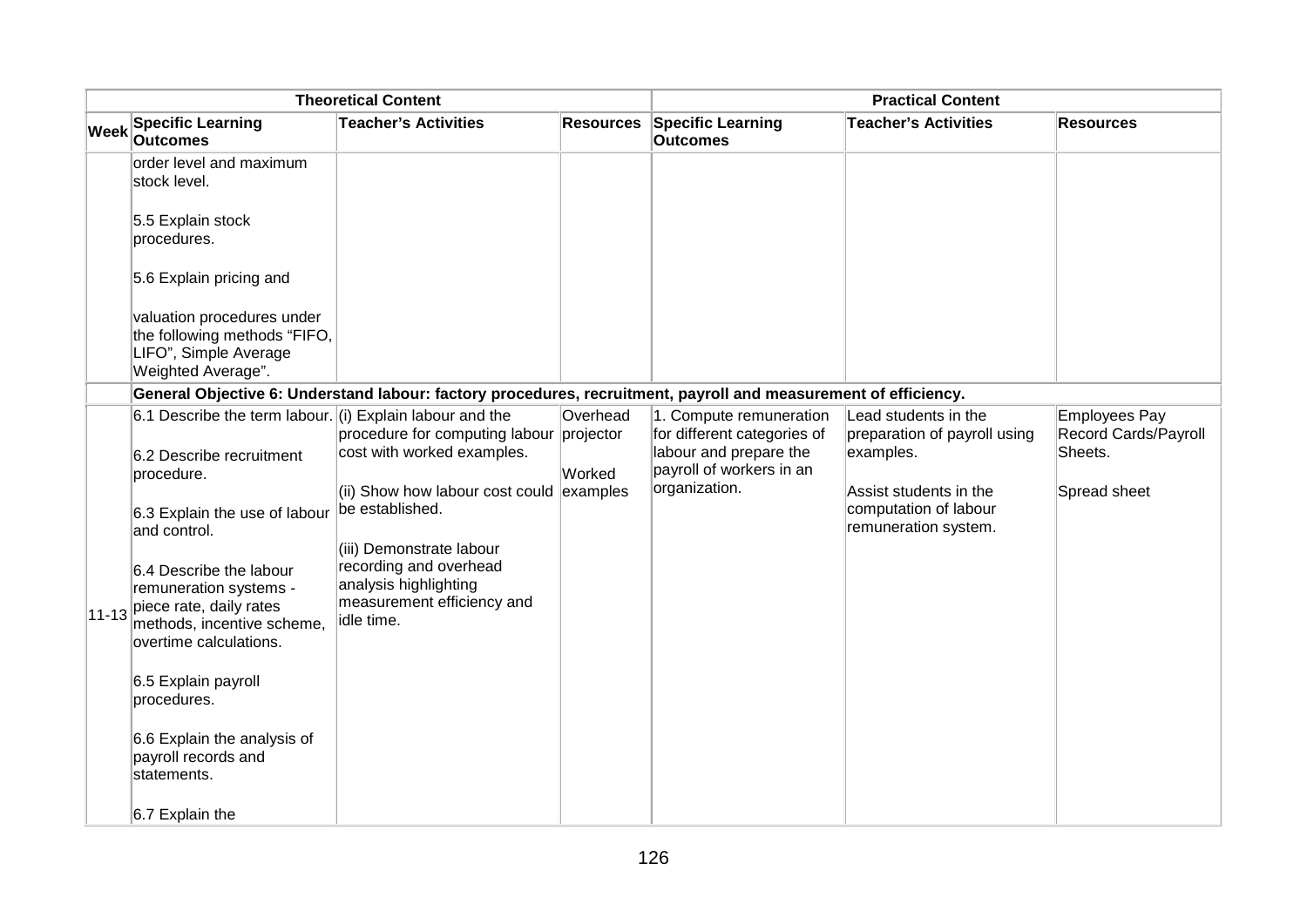|                                                                                                                                            | <b>Theoretical Content</b>                                                                                                                              |                                                    | <b>Practical Content</b>                                                                                           |                                                                                            |                                                                            |
|--------------------------------------------------------------------------------------------------------------------------------------------|---------------------------------------------------------------------------------------------------------------------------------------------------------|----------------------------------------------------|--------------------------------------------------------------------------------------------------------------------|--------------------------------------------------------------------------------------------|----------------------------------------------------------------------------|
| <b>Week Specific Learning</b><br><b>Outcomes</b>                                                                                           | <b>Teacher's Activities</b>                                                                                                                             | <b>Resources</b>                                   | <b>Specific Learning</b><br><b>Outcomes</b>                                                                        | <b>Teacher's Activities</b>                                                                | <b>Resources</b>                                                           |
| measurement of labour<br>efficiency.                                                                                                       |                                                                                                                                                         |                                                    |                                                                                                                    |                                                                                            |                                                                            |
| 6.8 Define idle time and its<br>measurement procedures to<br>production.                                                                   |                                                                                                                                                         |                                                    |                                                                                                                    |                                                                                            |                                                                            |
|                                                                                                                                            | General Objective 7: Understand the nature and classification of Overheads.                                                                             |                                                    |                                                                                                                    |                                                                                            |                                                                            |
| 7.1 Define Overhead.<br>7.2 Explain the nature and<br>classification of Overheads.<br>7.3 Explain fixed and                                | (i) Define overheads and with<br>worked examples, classify and<br>allocate overheads, using<br>different allocation methods<br>including apportionment. | <b>Overhead</b><br>projector<br>Worked<br>examples | 1. Demonstrate the<br>understanding of nature,<br>classification, allocation<br>and apportionment of<br>loverhead. | Direct students how to<br>classify, allocate and<br>apportion overheads using<br>examples. | Overhead projector<br>and transparen-cies.<br>Spread sheet<br>Flip charts. |
| 14-15 variable Overheads.<br>7.4 Describe the various<br>lmethods of allocations.<br>7.5 Describe the various<br>methods of apportionment. |                                                                                                                                                         |                                                    |                                                                                                                    |                                                                                            |                                                                            |

|     | <b>ASSESSMENT CRITERIA</b> |     |                                                                            |  |  |  |  |
|-----|----------------------------|-----|----------------------------------------------------------------------------|--|--|--|--|
| 30% | %                          | 30% | Coursework Course test Practical Other (Examination/project/portfolio) 40% |  |  |  |  |
|     |                            |     |                                                                            |  |  |  |  |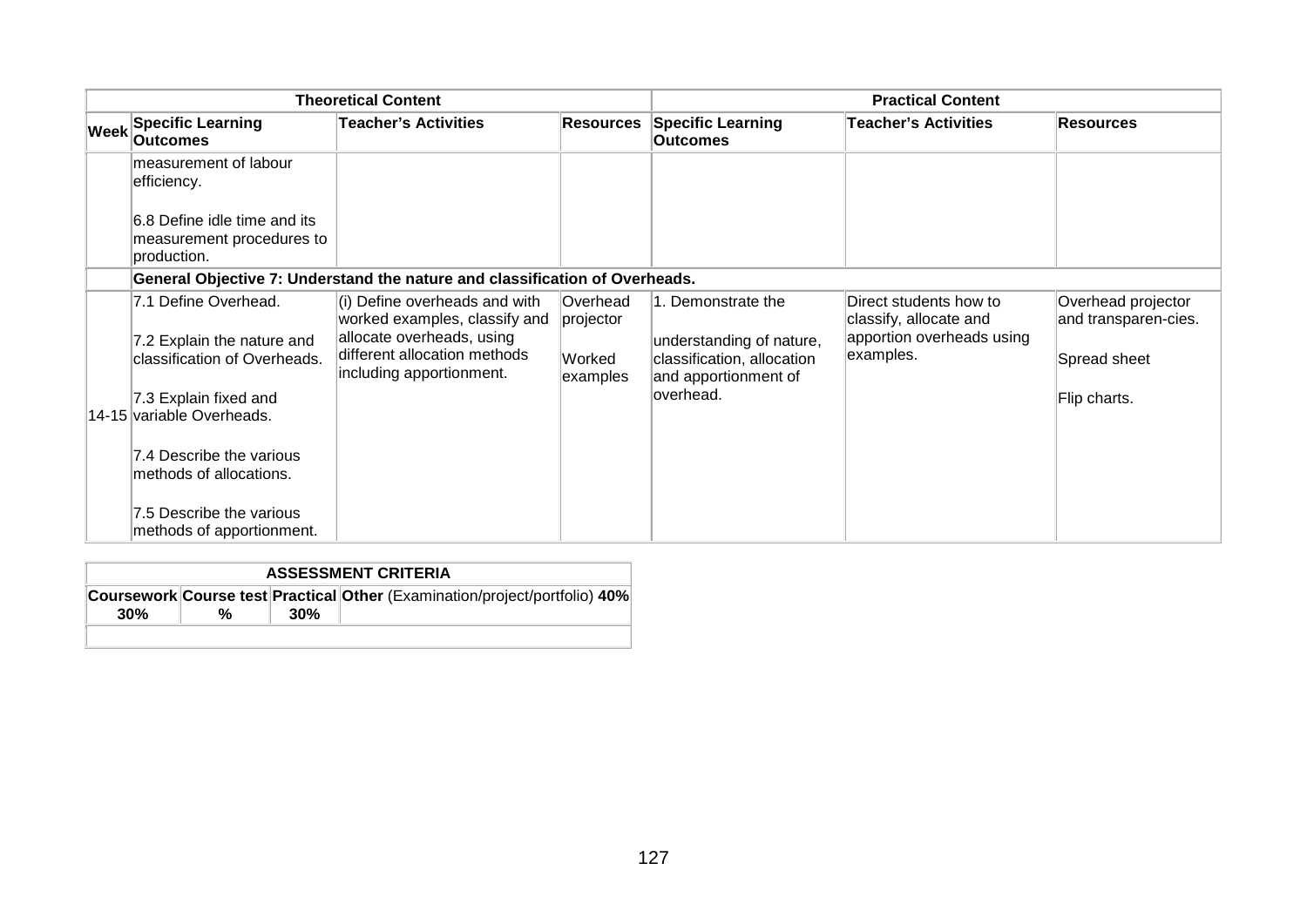## **TECHNICAL ENGLISH II**

| <b>Course: Technical English II</b>                                                                                                                                           | Code: OTM 217<br>(GNS 201-202)                                                                                                                                                                                                                               | Credit Hours:              | $ 4$ hours                           |
|-------------------------------------------------------------------------------------------------------------------------------------------------------------------------------|--------------------------------------------------------------------------------------------------------------------------------------------------------------------------------------------------------------------------------------------------------------|----------------------------|--------------------------------------|
| Semester: 3                                                                                                                                                                   | <b>Pre-requisite Technical English I</b>                                                                                                                                                                                                                     | Theoretical:<br>Practical: | 2 hours/week 50%<br>2 hours/week 50% |
| <b>General Objectives:</b>                                                                                                                                                    | Course main Aim/Goal: This course is designed to consolidate the student's competence in use of English Technical in business. At the end of this course the<br>student should understand the key rules and techniques of English in a business environment. |                            |                                      |
| 1.0 Review the rules of grammar.<br>2.0 Know how to write good essay, reports, and articles.<br>5.0 Understand registers.<br>6.0 Understand the principles of correspondence. | 3.0 Comprehend the difference between denotative and connotative use of words.<br>4.0 Understand the techniques of comprehension and summary writing.                                                                                                        |                            |                                      |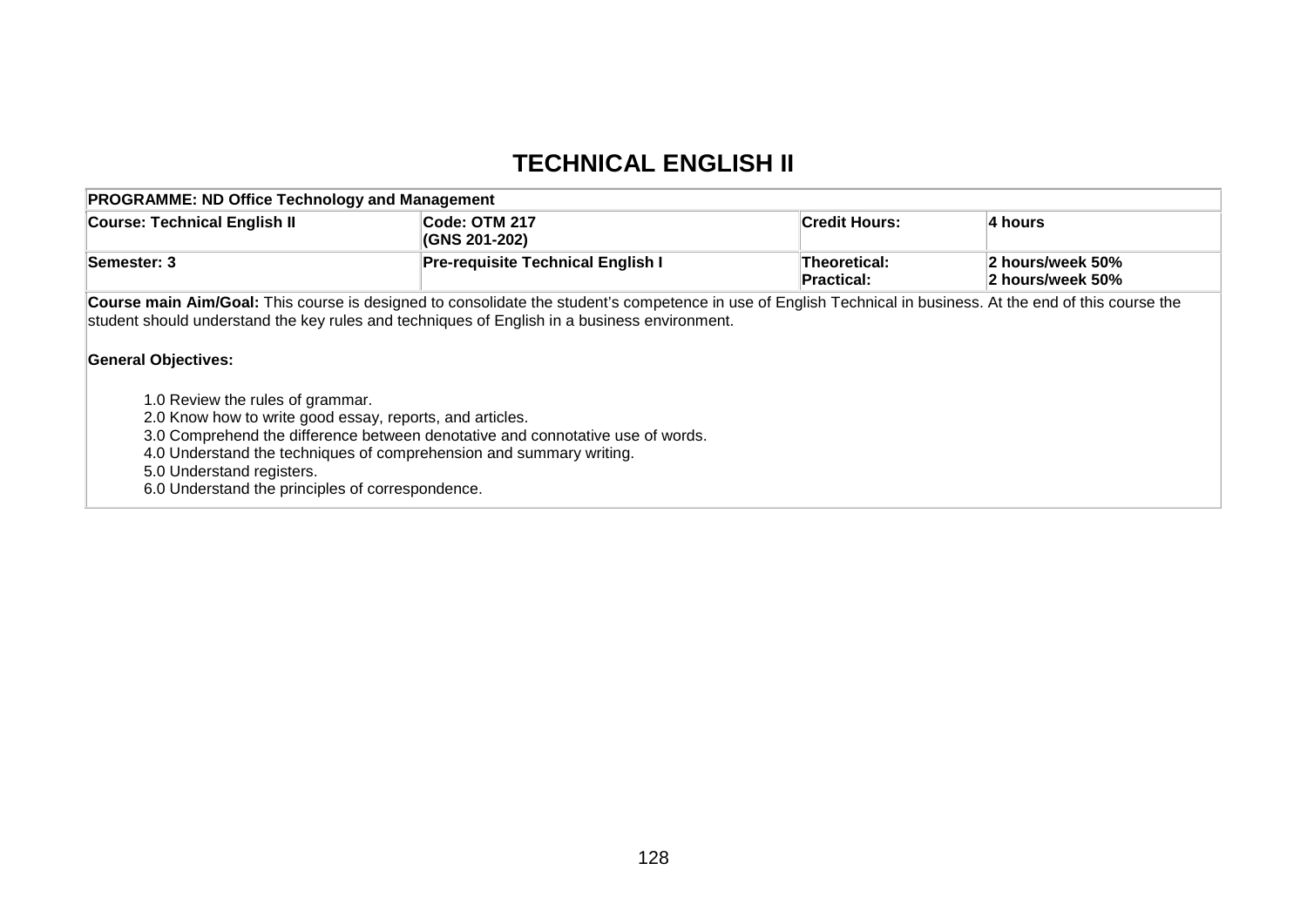|             |                                                                                        | <b>Theoretical Content</b>                                                                             |                                                     | <b>Practical Content</b>                                                                                                                |                                              |                                                          |
|-------------|----------------------------------------------------------------------------------------|--------------------------------------------------------------------------------------------------------|-----------------------------------------------------|-----------------------------------------------------------------------------------------------------------------------------------------|----------------------------------------------|----------------------------------------------------------|
| <b>Week</b> | <b>Specific Learning</b><br><b>Outcomes</b>                                            | <b>Teacher's Activities</b>                                                                            | <b>Resources</b>                                    | <b>Specific Learning</b><br><b>Outcomes</b>                                                                                             | <b>Teacher's Activities</b>                  | <b>Resources</b>                                         |
|             |                                                                                        | General Objective 1.0: Develop appropriate study skills using English Language.                        |                                                     |                                                                                                                                         |                                              |                                                          |
| $1-2$       | of phrase and clause.                                                                  | 1.1 Revise the concepts Define the terms phrase in and<br>"Clause" and explain their<br>various types. | Passages from<br>relevant source<br>books           | Identify structural and<br>functional phrases and<br>lclauses.                                                                          | Guide students in the<br>identification.     | Phrases and<br>clauses from<br>relevant source<br>books. |
|             | of the sentence.                                                                       | 1.2 Revisit the definition Define the sentence and remind As in 1.1<br>the various types.              |                                                     | Identify structural and<br>functional sentences.                                                                                        | Guide the students in the<br>process.        | Sentences from<br>source books.                          |
|             |                                                                                        | General Objective 2.0: Know how to write good essays, reports, and articles.                           |                                                     |                                                                                                                                         |                                              |                                                          |
| $3-5$       | 2.1 List the different<br>types of essay and<br>identify the features of<br>each type. | List and explain the different<br>types, and features of each type<br>of essay.                        | Model essays,<br>literature, etc<br><b>Handouts</b> | a. Generate relevant<br>information on a given<br>topic.<br>b. Draw up a good<br>outline.<br>c. Write a good essay<br>on a given topic. | Assign topics and evaluate<br>students work. | Handouts                                                 |
|             | 2.2 Understand a<br>report; its types, uses<br>and characteristics.                    | Define a report and list types.<br>Enumerate uses and<br>characteristics of a good report.             | Model of good<br>reports.                           | Write a report.                                                                                                                         | Evaluate the report.                         | Handouts                                                 |
| $3-5-$      | 2.3 Appreciate the<br>techniques for writing<br>articles.                              | Explain techniques for writing<br>articles.                                                            | Model essays and<br>articles.<br>Handouts           | Write good articles for<br>publication.                                                                                                 | Evaluate and analyze published<br>essays     | Newspapers<br>Journals<br>Magazines                      |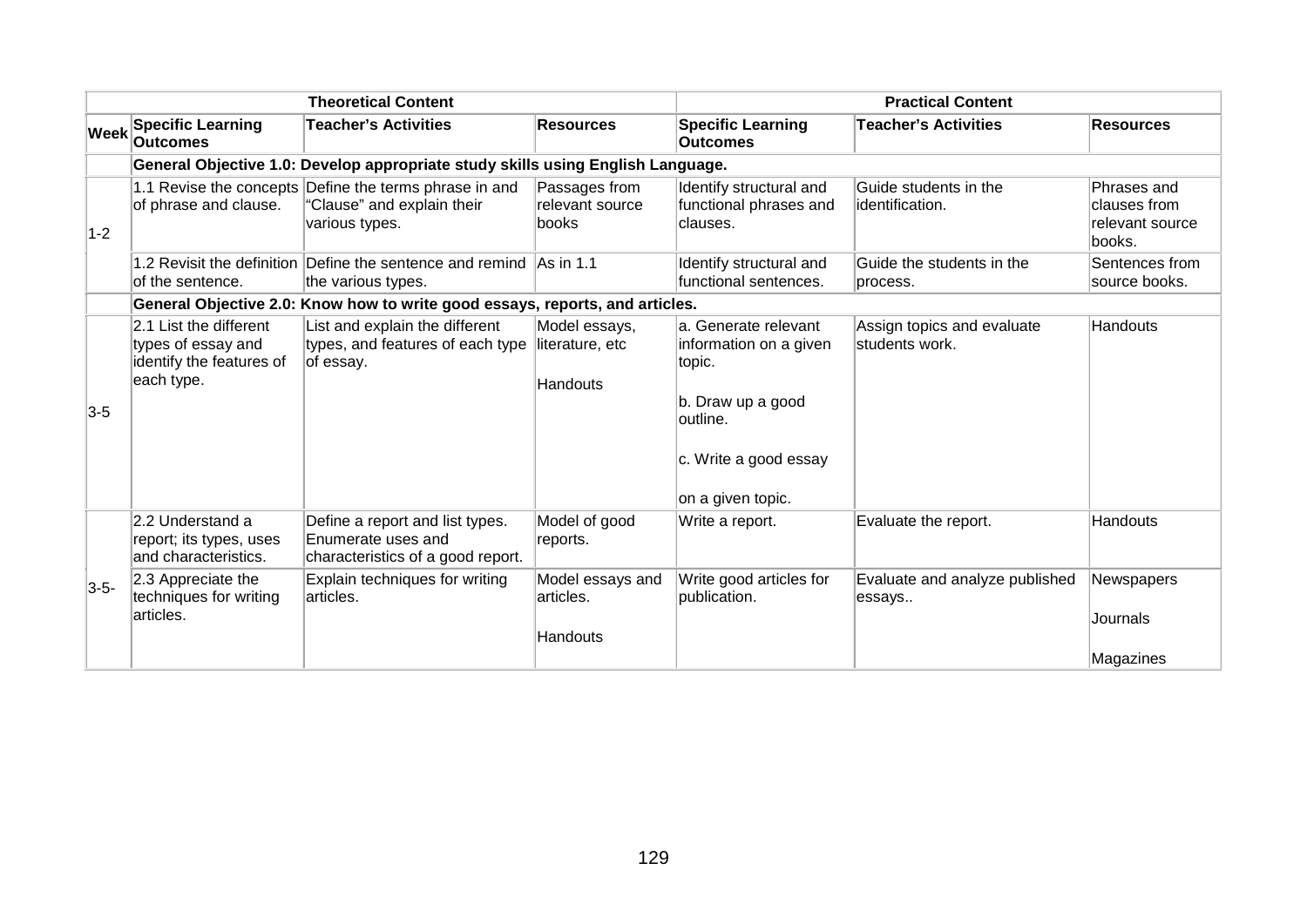| <b>Theoretical Content</b> |                                                                           |                                                                                                       | <b>Practical Content</b>                    |                                                                                                             |                                                                                                                                                        |                                             |
|----------------------------|---------------------------------------------------------------------------|-------------------------------------------------------------------------------------------------------|---------------------------------------------|-------------------------------------------------------------------------------------------------------------|--------------------------------------------------------------------------------------------------------------------------------------------------------|---------------------------------------------|
| Week                       | <b>Specific Learning</b><br><b>Outcomes</b>                               | <b>Teacher's Activities</b>                                                                           | <b>Resources</b>                            | <b>Specific Learning</b><br><b>Outcomes</b>                                                                 | <b>Teacher's Activities</b>                                                                                                                            | <b>Resources</b>                            |
|                            |                                                                           | General Objective 3.0 Comprehend the difference between denotative and connotative use of words.      |                                             |                                                                                                             |                                                                                                                                                        |                                             |
| $6-7$                      | denotation                                                                | 3.1 Understand the term Explain the term denotation.                                                  | Groups of<br>synonyms from<br>source books. | a. Identify words used<br>denotatively.<br>b. Use words<br>denotatively.                                    | Compare denotative and<br>connotative usage in group of<br>synonyms eg woman, lady,<br>female, client, customer, patient,<br>fear, terror, dread, etc. | Groups of<br>synonyms from<br>source books. |
|                            | connotative.                                                              | 3.2 Understand the term Explain the term connotation.                                                 | As in 3.1 above.                            | a. Identify words used<br>connotatively.<br>b. Use words<br>connotatively.                                  | Guide students and evaluate<br>their work.                                                                                                             | Handouts                                    |
|                            |                                                                           | General Objective 4.0: Understand the techniques of comprehension and summary writing.                |                                             |                                                                                                             |                                                                                                                                                        |                                             |
|                            | 4.1 Give contextual<br>explanations to<br>statement from a text.          | Explain the techniques<br>answering questions on<br>comprehension at a higher level<br>of difficulty. | Comprehension<br>passages.                  | Answer questions on<br>comprehension<br>passages at a higher<br>level of difficulty.                        | Guide and grade students work.                                                                                                                         |                                             |
| $8-9$                      | 4.2. Understand<br>summary writing types<br>and steps in writing<br>them. | Explain and illustrate summary<br>writing, types, and steps in<br>writing them.                       | Passages from<br>source books.              | Write, within a specified<br>length, a good summary<br>of a given passage.                                  | Guide and evaluate students'<br>work.                                                                                                                  |                                             |
|                            | 4.3 Identify<br>colloquialism, slangs<br>and jargons.                     | Explain and illustrate<br>colloquialisms, slangs and<br>jargons.                                      | Passages from<br>relevant sources.          | State appropriate use of<br>∣jargons.                                                                       | Guide students.                                                                                                                                        |                                             |
|                            | General Objective 5.0: Understand registers.                              |                                                                                                       |                                             |                                                                                                             |                                                                                                                                                        |                                             |
| 10                         | 5.1 Understand<br>registers.                                              | Explain registers and factors<br>influencing them viz field, mode,<br>tenor.                          | Passages from<br>source books.              | a. Identify items of<br>register in a given<br>passage.<br>b. List items of register in<br>a given passage. | Guide and evaluate students'<br>work.                                                                                                                  | Textbooks,<br>workbooks.                    |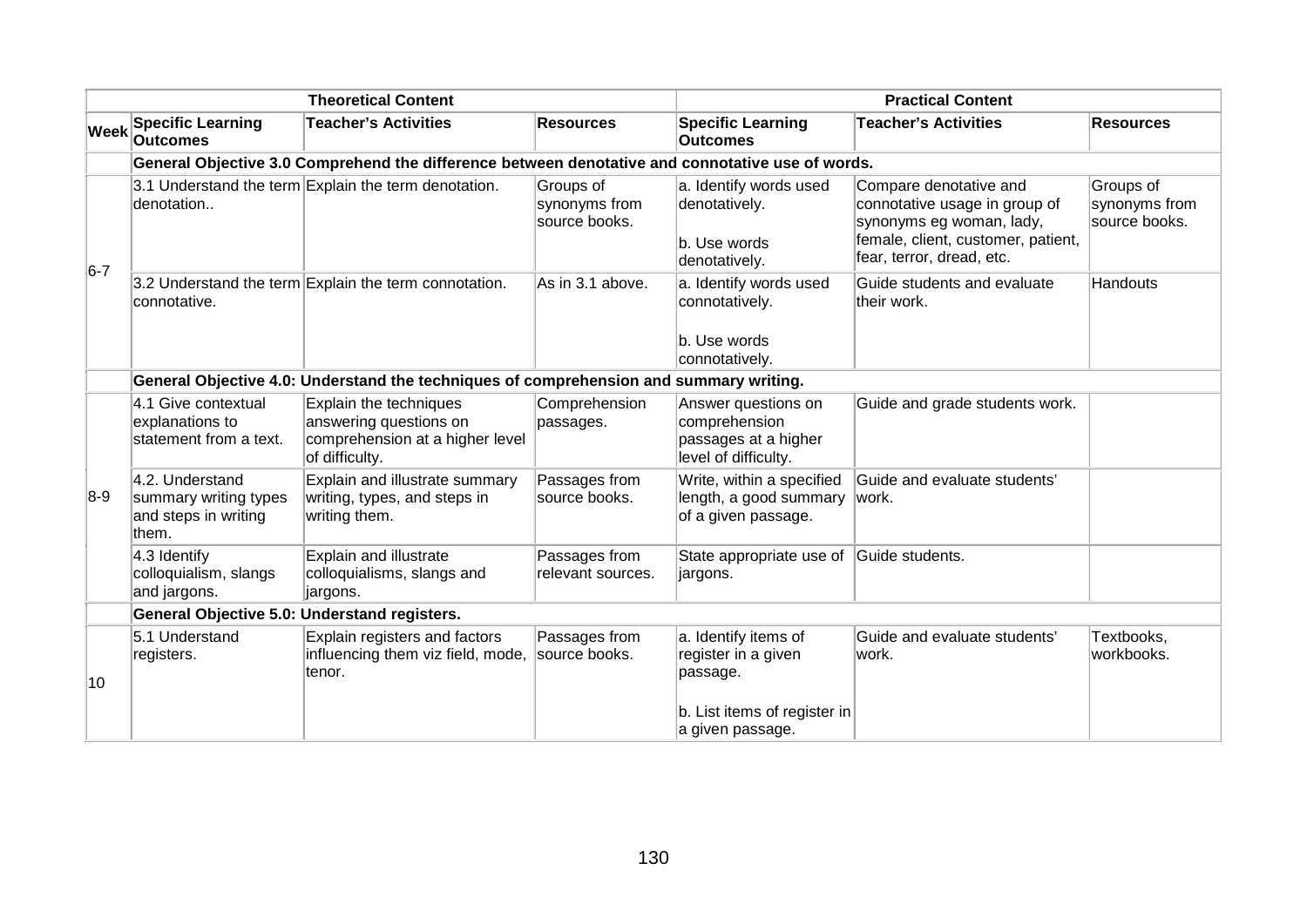|                                                                  | <b>Theoretical Content</b>                                                                                                                      |                             | <b>Practical Content</b>                    |                                 |                                                       |  |
|------------------------------------------------------------------|-------------------------------------------------------------------------------------------------------------------------------------------------|-----------------------------|---------------------------------------------|---------------------------------|-------------------------------------------------------|--|
| <b>Week Specific Learning</b><br><b>Outcomes</b>                 | <b>Teacher's Activities</b>                                                                                                                     | <b>Resources</b>            | <b>Specific Learning</b><br><b>Outcomes</b> | <b>Teacher's Activities</b>     | Resources                                             |  |
|                                                                  | General Objective 6.0: Understand the principles of correspondence.                                                                             |                             |                                             |                                 |                                                       |  |
| 6.1 Recognise the<br>different types of<br>business letters.     | Describe and illustrate the<br>different types of business<br>letters eg applications enquiry,<br>invitation, complaints, and their<br>replies. | Model business<br>lletters. |                                             |                                 |                                                       |  |
| $11-15$ 6.2 Apply suitable<br>language for business<br>lletters. | Explain suitable language for<br>specific types of business letter.                                                                             | Handouts                    | Write business letters.                     | Guide and grade students' work. | Handouts<br>Example of<br>generic business<br>letters |  |

| <b>ASSESSMENT CRITERIA</b>                                             |   |    |    |  |  |  |  |
|------------------------------------------------------------------------|---|----|----|--|--|--|--|
| Coursework Course test Practical Other (Examination/project/portfolio) |   |    |    |  |  |  |  |
| %                                                                      | % | %  |    |  |  |  |  |
| 30                                                                     |   | 30 | 40 |  |  |  |  |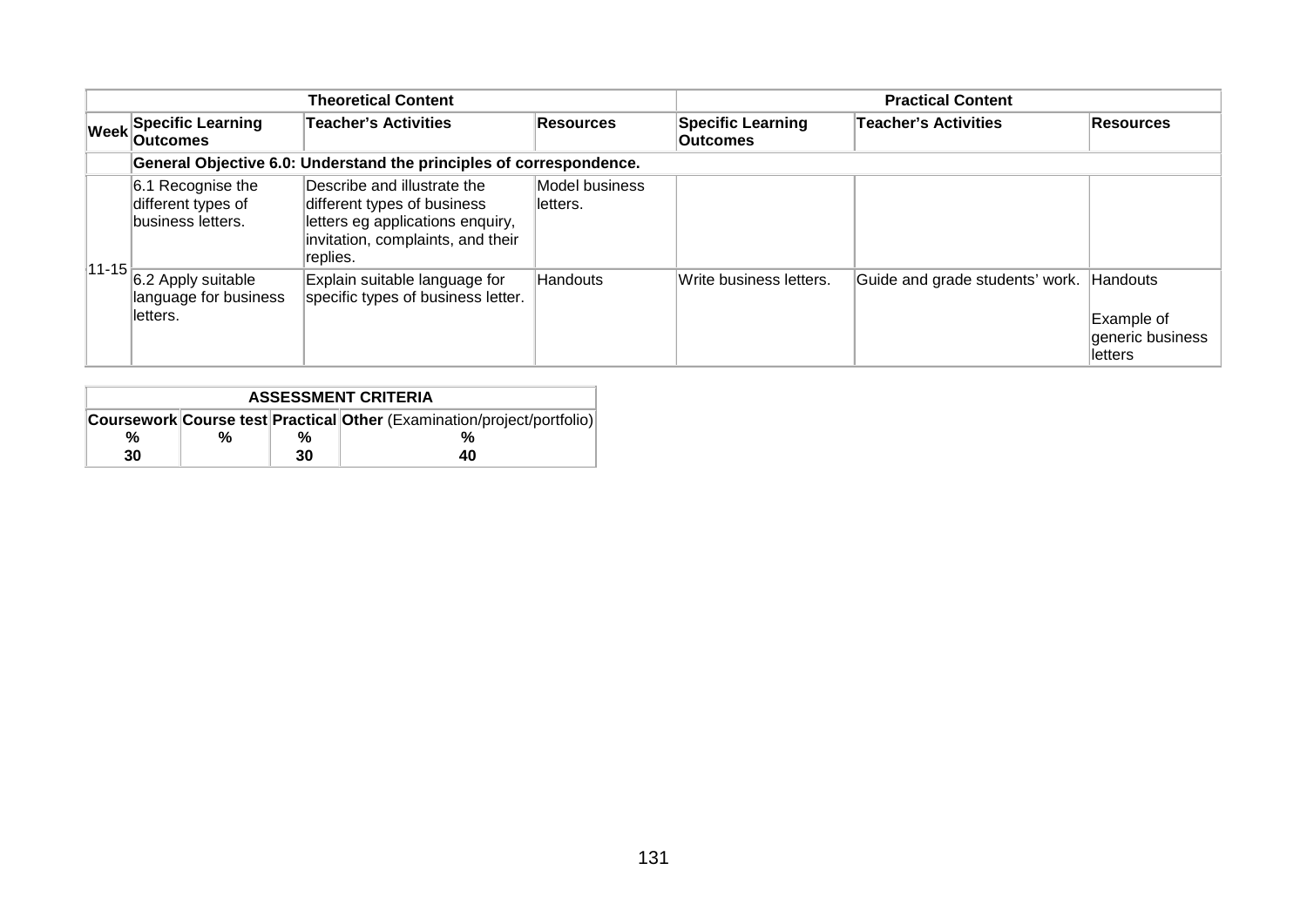# **4TH SEMESTER**

### **PRINCIPLE OF MANAGEMENT II**

| <b>PROGRAMME: ND BUSINESS ADMIN AND MANAGEMENT</b> |                                                      |                              |                                      |  |  |  |  |
|----------------------------------------------------|------------------------------------------------------|------------------------------|--------------------------------------|--|--|--|--|
| Course: PRINCIPLE OF MANAGEMENT II                 | <b>Credit Hours:</b><br>∣Code: BAM 221<br>∣3 hours 2 |                              |                                      |  |  |  |  |
| <b>Semester: Fourth</b>                            | <b>Pre-requisite:</b>                                | ∣Theoretical:<br>∣Practical: | 1 hours/week 33%<br>2 hours/week 67% |  |  |  |  |
|                                                    |                                                      |                              |                                      |  |  |  |  |

#### **Course main Aim/Goal**

This course is designed to expose the student to basic practices such as management organisational structure, delegation, leadership, motivation and communication with special emphasis on business in Nigerian.

### **General Objectives:**

- 1. Understand the principles of personnel management
- 2. Know structures of organisation
- 3. Understand the concept of delegation
- 4. Understand the concept of leadership
- 5. Understand the management functions of motivation
- 6. Understand the importance of effective communication in an organisation.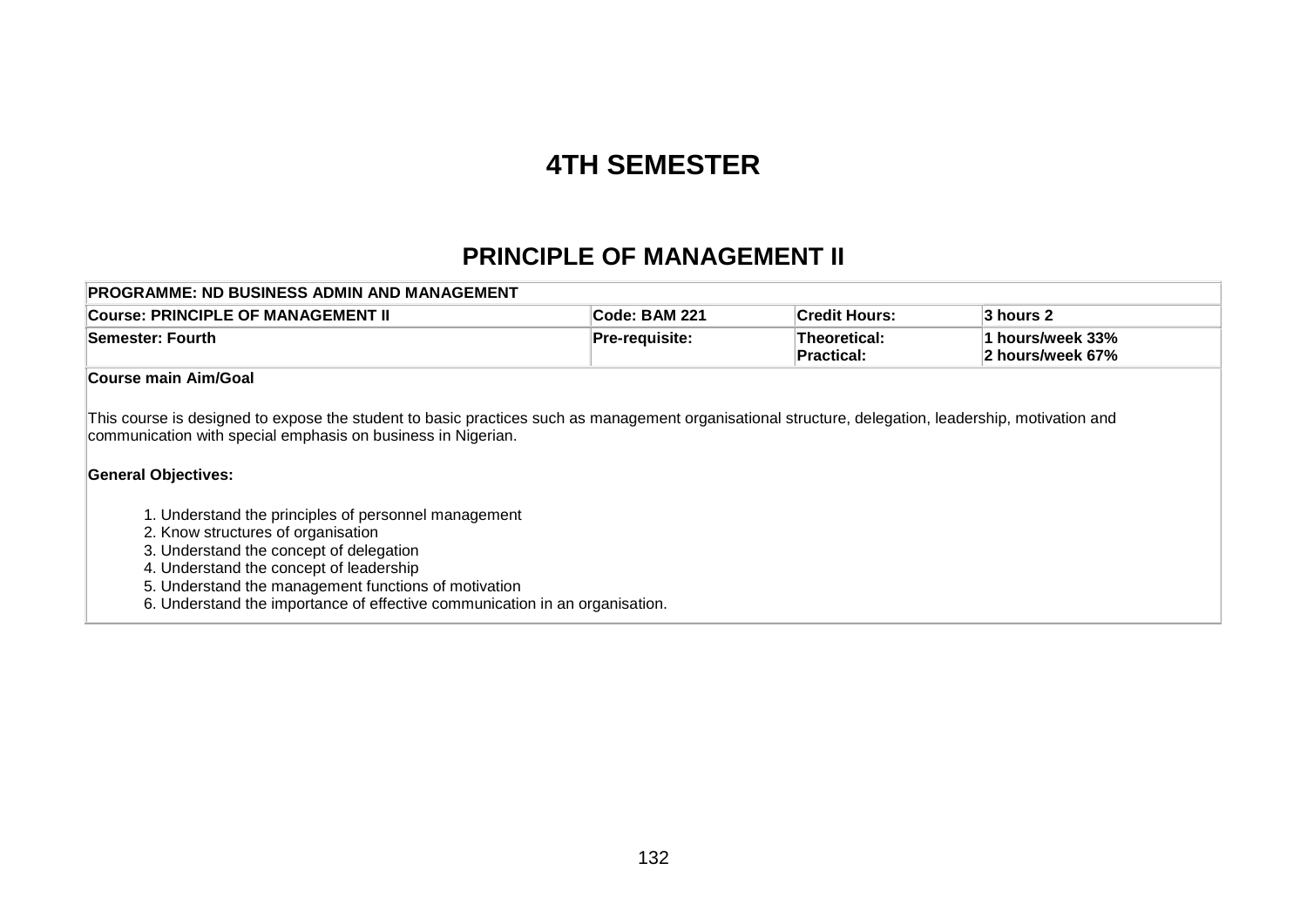| <b>Theoretical Content</b> |                                                                                                                                                                                                                                                                                                                                                                                             |                                                                                                                                                                                                                                  |                                                                                     | <b>Practical Content</b>                                                                                                                                                                                                                |                                                                                                                                                                                                                               |                                                                                                            |  |
|----------------------------|---------------------------------------------------------------------------------------------------------------------------------------------------------------------------------------------------------------------------------------------------------------------------------------------------------------------------------------------------------------------------------------------|----------------------------------------------------------------------------------------------------------------------------------------------------------------------------------------------------------------------------------|-------------------------------------------------------------------------------------|-----------------------------------------------------------------------------------------------------------------------------------------------------------------------------------------------------------------------------------------|-------------------------------------------------------------------------------------------------------------------------------------------------------------------------------------------------------------------------------|------------------------------------------------------------------------------------------------------------|--|
| <b>Week</b>                | <b>Specific Learning</b><br><b>Outcomes</b>                                                                                                                                                                                                                                                                                                                                                 | <b>Teacher's Activities</b>                                                                                                                                                                                                      | <b>Resources</b>                                                                    | <b>Specific Learning</b><br><b>Outcomes</b>                                                                                                                                                                                             | <b>Teacher's Activities</b>                                                                                                                                                                                                   | <b>Resources</b>                                                                                           |  |
|                            |                                                                                                                                                                                                                                                                                                                                                                                             | General Objective 1: Understand the Principles of Personnel Management                                                                                                                                                           |                                                                                     |                                                                                                                                                                                                                                         |                                                                                                                                                                                                                               |                                                                                                            |  |
| $1-2$                      | 1.1 Explain the basic<br>function of Human<br>resources Management<br>1.2 Identify manpower<br>needs in an organization.<br>1.3 List recruitment<br>procedures in an<br>organization.<br>1.4 Explain the need for<br>training and development<br>in an organization.<br>1.5 Describe the basic<br>methods of compensation<br>to workers.<br>1.6 Explain the process of<br>staff discipline. | • Explain the basic function of<br>human resource management<br>such as manpower needs,<br>recruitment, staff discipline<br>training and development,<br>compensation, etc.                                                      | <b>Textbooks</b><br>Journals<br>publications                                        | Recruitment procedures in<br>an organization.<br>Explain the need for<br>training and development<br>in an organization.<br>Describe the basic<br>methods of compensation<br>to workers.<br>Explain the process of staff<br>discipline. | Guidance on the use of a<br>relevant case study examining<br>issues relating to recruitment,<br>training and development.<br>Students to work in groups to<br>examine training needs and<br>related appraisal priorities etc. | Internet and<br>relevant business<br>and management<br>websites                                            |  |
|                            |                                                                                                                                                                                                                                                                                                                                                                                             | General Objective 2: Know structures of organizations                                                                                                                                                                            |                                                                                     |                                                                                                                                                                                                                                         |                                                                                                                                                                                                                               |                                                                                                            |  |
| $3-5$                      | 2.1 Define organization.<br>2.2 Distinguish between<br>formal and informal<br>organizations.<br>2.3 Explain different types<br>of organizational structure,<br>using diagrams.<br>2.4 Explain organizational<br>structure of the                                                                                                                                                            | Explain organization and<br>differentiate between formal<br>and informal rganizations.<br>Draw different types of<br>organizational structures<br>including those of your dept,<br>schools etc.<br>Explain the structures drawn. | Textbooks<br>Journals<br>Publications of<br>management<br>PolySchool.<br>Organogram | Explain different types of<br>organization structure<br>using diagram.<br>Explain organizational<br>structure of the<br>department, school, the<br>polytechnic and other line<br>organizations.                                         | Using diagram films, and<br>school. Organogram to explain<br>organizational structure.                                                                                                                                        | Text books,<br>Journals,<br>Organogram.<br>Internet and<br>relevant business<br>and management<br>websites |  |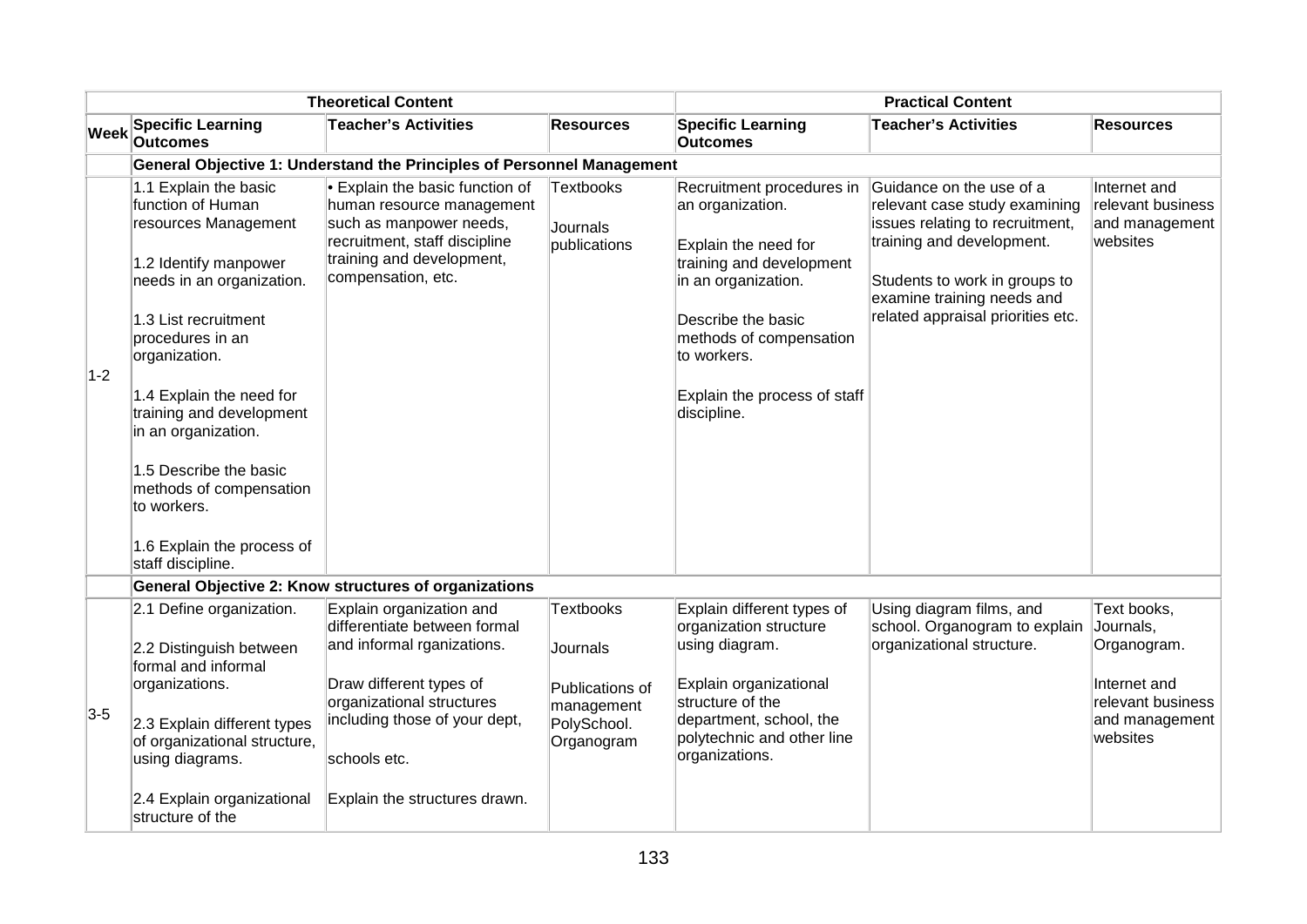| <b>Specific Learning</b><br><b>Specific Learning</b><br><b>Teacher's Activities</b><br><b>Resources</b><br><b>Teacher's Activities</b><br>Week<br><b>Outcomes</b><br><b>Outcomes</b><br>Explain span of control and<br>department, school, the<br>unity of command.<br>polytechnic and other line<br>organizations, using<br>diagrams.<br>Give assignment<br>2.5 Explain span of control<br>and unity of command<br>General Objective 3: Understand the concept of delegation.<br>3.1 Define delegation.<br>Explain delegation, its<br><b>Textbooks</b><br>Refer to examples of small Guidance on the use of small<br>business with case studies<br>business case studies to<br>importance,<br>to identify the delegation of examine delegation<br>3.2 Explain the need for<br>Publications<br>responsibility in an<br>websites<br>delegation<br><b>Uses and limitation</b><br>organization.<br>Journals<br>3.3 Explain elements in<br>Explain its elements such as<br>$6-7$<br>delegation such as<br>authority, responsibility and<br>authority, responsibility and accountability. conduct test.<br>accountability.<br>3.4 Explain the limitation of<br>delegation<br>General Objective 4: Understand the concept of leadership.<br>• Explain leadership and types<br>4.1 Define leadership<br>Textbooks<br>Define leadership<br>Management films<br>Internet and<br>of leadership styles and their<br>problems in Nigerian<br>4.2 Identify leadership<br>Role modelling<br>Journals<br>Define leadership styles.<br>organizations<br>websites<br>styles.<br>$8-9$<br><b>Publications</b><br>Explain issues and<br><b>Text books</b><br>problems of leadership in<br>4.3 Explain issues and<br>problems of leadership in<br>organization in Nigeria.<br>Journals.<br>organizations in Nigeria.<br>General Objective 5 Understand the management functions of motivation<br>5.1 Define motivation,<br>Explain motivation and<br>1) Textbooks<br>Explain major motivational<br>Refer to management<br>motivational theories.<br>problems in order to<br>theories.<br>explaining its functions.<br>$10 - 12$<br>identify some motivational<br>2) Journals | <b>Theoretical Content</b> |                   | <b>Practical Content</b>      |                              |                              |                                                                 |
|----------------------------------------------------------------------------------------------------------------------------------------------------------------------------------------------------------------------------------------------------------------------------------------------------------------------------------------------------------------------------------------------------------------------------------------------------------------------------------------------------------------------------------------------------------------------------------------------------------------------------------------------------------------------------------------------------------------------------------------------------------------------------------------------------------------------------------------------------------------------------------------------------------------------------------------------------------------------------------------------------------------------------------------------------------------------------------------------------------------------------------------------------------------------------------------------------------------------------------------------------------------------------------------------------------------------------------------------------------------------------------------------------------------------------------------------------------------------------------------------------------------------------------------------------------------------------------------------------------------------------------------------------------------------------------------------------------------------------------------------------------------------------------------------------------------------------------------------------------------------------------------------------------------------------------------------------------------------------------------------------------------------------------------------------------------------------------------------------------------------------------------------------------|----------------------------|-------------------|-------------------------------|------------------------------|------------------------------|-----------------------------------------------------------------|
|                                                                                                                                                                                                                                                                                                                                                                                                                                                                                                                                                                                                                                                                                                                                                                                                                                                                                                                                                                                                                                                                                                                                                                                                                                                                                                                                                                                                                                                                                                                                                                                                                                                                                                                                                                                                                                                                                                                                                                                                                                                                                                                                                          |                            |                   |                               |                              |                              | <b>Resources</b>                                                |
|                                                                                                                                                                                                                                                                                                                                                                                                                                                                                                                                                                                                                                                                                                                                                                                                                                                                                                                                                                                                                                                                                                                                                                                                                                                                                                                                                                                                                                                                                                                                                                                                                                                                                                                                                                                                                                                                                                                                                                                                                                                                                                                                                          |                            |                   |                               |                              |                              |                                                                 |
|                                                                                                                                                                                                                                                                                                                                                                                                                                                                                                                                                                                                                                                                                                                                                                                                                                                                                                                                                                                                                                                                                                                                                                                                                                                                                                                                                                                                                                                                                                                                                                                                                                                                                                                                                                                                                                                                                                                                                                                                                                                                                                                                                          |                            |                   |                               |                              |                              |                                                                 |
|                                                                                                                                                                                                                                                                                                                                                                                                                                                                                                                                                                                                                                                                                                                                                                                                                                                                                                                                                                                                                                                                                                                                                                                                                                                                                                                                                                                                                                                                                                                                                                                                                                                                                                                                                                                                                                                                                                                                                                                                                                                                                                                                                          |                            |                   |                               |                              |                              |                                                                 |
|                                                                                                                                                                                                                                                                                                                                                                                                                                                                                                                                                                                                                                                                                                                                                                                                                                                                                                                                                                                                                                                                                                                                                                                                                                                                                                                                                                                                                                                                                                                                                                                                                                                                                                                                                                                                                                                                                                                                                                                                                                                                                                                                                          |                            |                   |                               |                              |                              | Internet and<br>relevant business<br>and management             |
|                                                                                                                                                                                                                                                                                                                                                                                                                                                                                                                                                                                                                                                                                                                                                                                                                                                                                                                                                                                                                                                                                                                                                                                                                                                                                                                                                                                                                                                                                                                                                                                                                                                                                                                                                                                                                                                                                                                                                                                                                                                                                                                                                          |                            |                   |                               |                              |                              |                                                                 |
|                                                                                                                                                                                                                                                                                                                                                                                                                                                                                                                                                                                                                                                                                                                                                                                                                                                                                                                                                                                                                                                                                                                                                                                                                                                                                                                                                                                                                                                                                                                                                                                                                                                                                                                                                                                                                                                                                                                                                                                                                                                                                                                                                          |                            |                   |                               |                              |                              |                                                                 |
|                                                                                                                                                                                                                                                                                                                                                                                                                                                                                                                                                                                                                                                                                                                                                                                                                                                                                                                                                                                                                                                                                                                                                                                                                                                                                                                                                                                                                                                                                                                                                                                                                                                                                                                                                                                                                                                                                                                                                                                                                                                                                                                                                          |                            |                   |                               |                              |                              | relevant business<br>and management                             |
|                                                                                                                                                                                                                                                                                                                                                                                                                                                                                                                                                                                                                                                                                                                                                                                                                                                                                                                                                                                                                                                                                                                                                                                                                                                                                                                                                                                                                                                                                                                                                                                                                                                                                                                                                                                                                                                                                                                                                                                                                                                                                                                                                          |                            |                   |                               |                              |                              |                                                                 |
|                                                                                                                                                                                                                                                                                                                                                                                                                                                                                                                                                                                                                                                                                                                                                                                                                                                                                                                                                                                                                                                                                                                                                                                                                                                                                                                                                                                                                                                                                                                                                                                                                                                                                                                                                                                                                                                                                                                                                                                                                                                                                                                                                          |                            |                   |                               |                              |                              |                                                                 |
| Nigerian workers.                                                                                                                                                                                                                                                                                                                                                                                                                                                                                                                                                                                                                                                                                                                                                                                                                                                                                                                                                                                                                                                                                                                                                                                                                                                                                                                                                                                                                                                                                                                                                                                                                                                                                                                                                                                                                                                                                                                                                                                                                                                                                                                                        |                            | 5.2 Explain major | ii. Explain the functions and | factors and their effects on | Students to work in pairs to | Internet and<br>relevant business<br>and management<br>websites |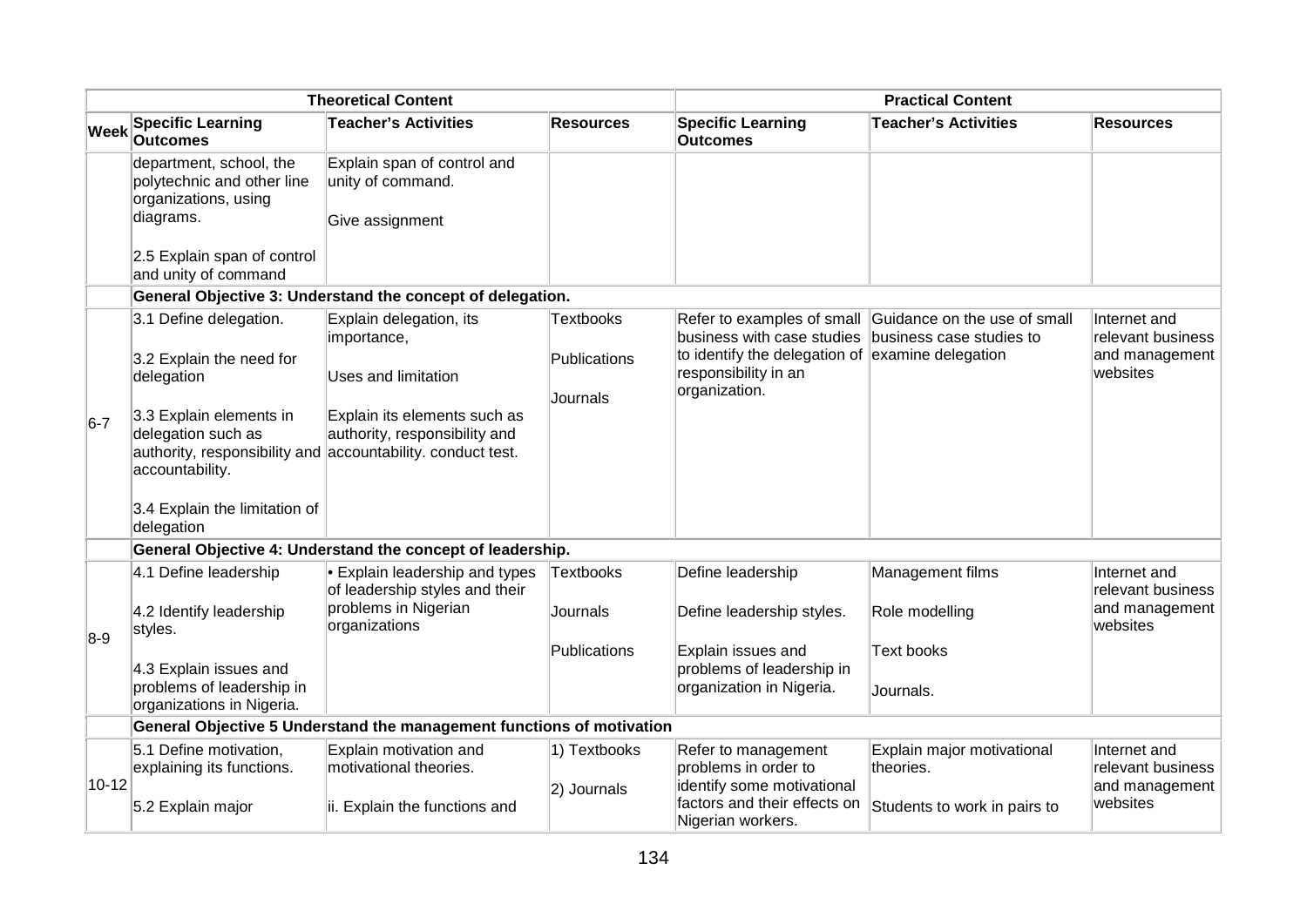| <b>Theoretical Content</b> |                                                                                        |                                                                                             | <b>Practical Content</b> |                                                |                                                                                  |                            |
|----------------------------|----------------------------------------------------------------------------------------|---------------------------------------------------------------------------------------------|--------------------------|------------------------------------------------|----------------------------------------------------------------------------------|----------------------------|
| Week                       | <b>Specific Learning</b><br><b>Outcomes</b>                                            | <b>Teacher's Activities</b>                                                                 | <b>Resources</b>         | <b>Specific Learning</b><br><b>Outcomes</b>    | <b>Teacher's Activities</b>                                                      | <b>Resources</b>           |
|                            | motivational theories.                                                                 | tools used for motivation.                                                                  | 3) Publications          |                                                | evaluate motivational tools and<br>their effectiveness.                          |                            |
|                            | 5.3 Evaluate motivational<br>tools and their<br>effectiveness.                         | iii. Explain its problems and<br>prospects.                                                 |                          |                                                |                                                                                  |                            |
|                            |                                                                                        | iv. Give assignment                                                                         |                          |                                                |                                                                                  |                            |
|                            | 5.4 Explain issues<br>(problems and prospects)<br>in motivating the Nigerian<br>worker |                                                                                             |                          |                                                |                                                                                  |                            |
|                            |                                                                                        | General Objective 6 Understand the importance of effective communication in an organization |                          |                                                |                                                                                  |                            |
|                            | 6.1 Define communication. Explain communication, its                                   | process, characteristics, and                                                               | <b>Textbooks</b>         | Student can be guided<br>through role play and | Guidance on role play activities Internet and<br>to consider different           | relevant business          |
|                            | 6.2 Explain the process<br>and method of                                               | methods.                                                                                    | Journals                 | the effective ways of                          | problem solving method on communication problems in a<br>bus iness. For example: | and management<br>websites |
|                            | communication.                                                                         | Explain different systems of<br>communication and the                                       |                          | communication in an<br>organisation.           | • Delayering                                                                     |                            |
|                            | 6.3 Identify characteristics                                                           | implications of defective<br>system.                                                        |                          |                                                |                                                                                  |                            |
|                            | lof effective communication                                                            |                                                                                             |                          |                                                | $\bullet$ Re-<br>organisations                                                   |                            |
|                            | 13-15 in an organization.                                                              | Conduct test.                                                                               |                          |                                                |                                                                                  |                            |
|                            |                                                                                        |                                                                                             |                          |                                                | • Introducing                                                                    |                            |
|                            | 6.1 Explain different                                                                  |                                                                                             |                          |                                                | <b>New</b><br>Technology                                                         |                            |
|                            | systems of communication<br>in organizations.                                          |                                                                                             |                          |                                                |                                                                                  |                            |
|                            |                                                                                        |                                                                                             |                          |                                                | • New work                                                                       |                            |
|                            | $6.2$ Examine the                                                                      |                                                                                             |                          |                                                | patterns                                                                         |                            |
|                            | implications of defective<br>communication in                                          |                                                                                             |                          |                                                |                                                                                  |                            |
|                            | organizations.                                                                         |                                                                                             |                          |                                                |                                                                                  |                            |

| <b>ASSESSMENT CRITERIA</b>                                                                                |                    |                         |                                                |  |  |  |
|-----------------------------------------------------------------------------------------------------------|--------------------|-------------------------|------------------------------------------------|--|--|--|
| <b>Coursework</b><br>50%                                                                                  | Course test<br>25% | <b>Practical</b><br>25% | <b>Other</b> (Examination/project/portfolio) % |  |  |  |
| <b>Competency:</b> On completing the course, the student should be able to understand/estimate/define/etc |                    |                         |                                                |  |  |  |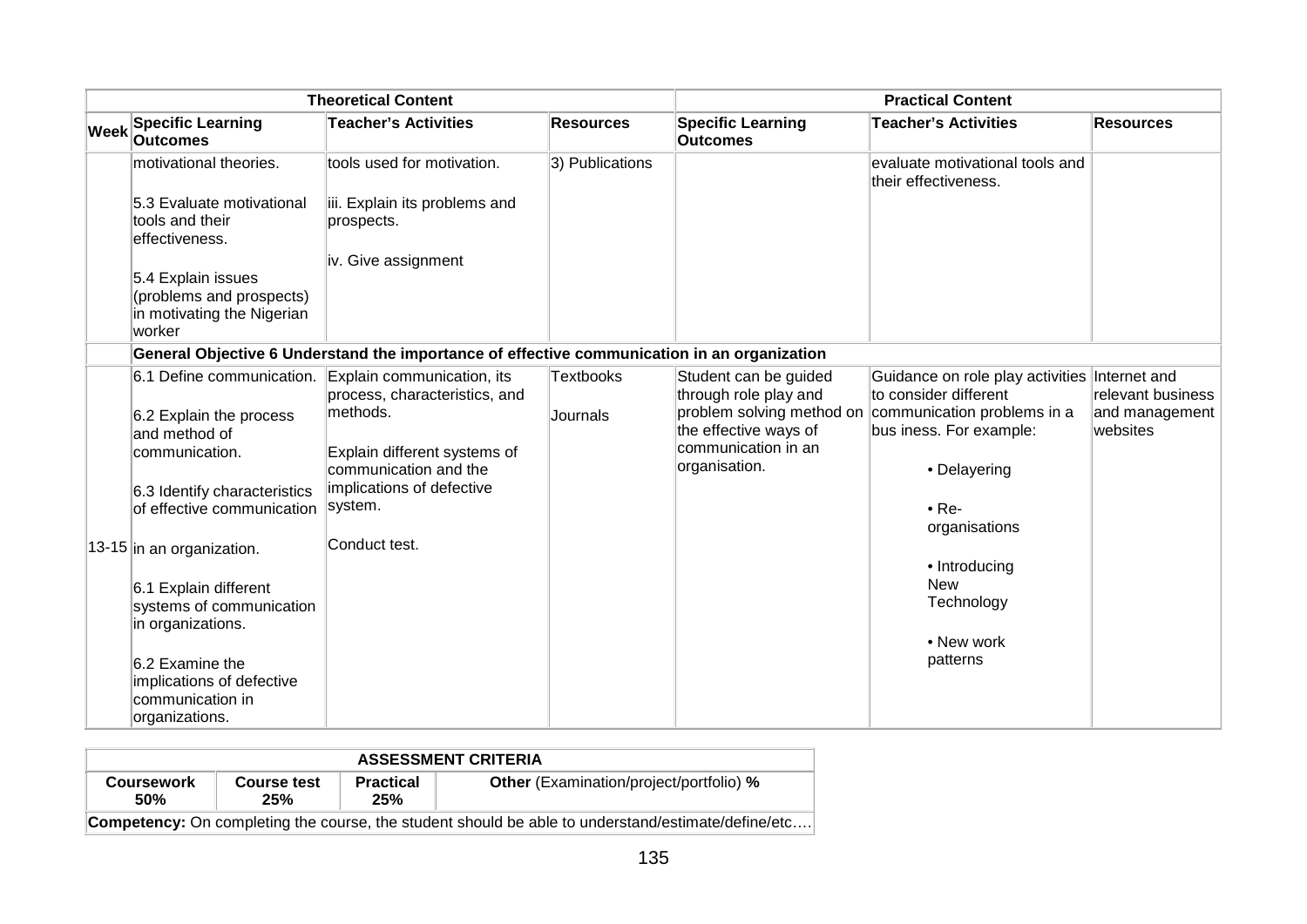# **BUSINESS STATISTICS II**

| <b>PROGRAMME: ND BUS. ADMIN AND MANAGEMENT</b>                                                                                                                                                                                                                                                                                                                                                                            |                |                                   |                                      |
|---------------------------------------------------------------------------------------------------------------------------------------------------------------------------------------------------------------------------------------------------------------------------------------------------------------------------------------------------------------------------------------------------------------------------|----------------|-----------------------------------|--------------------------------------|
| <b>Course: BUSINESS STATISTICS II</b>                                                                                                                                                                                                                                                                                                                                                                                     | Code: BAM 222  | <b>Credit Hours:</b>              | hours 3                              |
| <b>Semester FOURTH</b>                                                                                                                                                                                                                                                                                                                                                                                                    | Pre-requisite: | Theoretical:<br><b>Practical:</b> | 2 hours/week - %<br>1 hours/week - % |
| <b>Course main Aim/Goal</b>                                                                                                                                                                                                                                                                                                                                                                                               |                |                                   |                                      |
| This course is designed to provide the student with the knowledge and use of statistical tools in solving management problems both in business and government.                                                                                                                                                                                                                                                            |                |                                   |                                      |
| <b>General Objectives:</b>                                                                                                                                                                                                                                                                                                                                                                                                |                |                                   |                                      |
| 1. Understand survey planning and designs<br>2. Understand sampling theory<br>3. Know inferential statistics<br>4. Understand Binaries Distribution<br>5. Understand Point and Interval Estimates<br>6. Know Mathematics Expectations<br>7. Understand moments generating functions' (GMF)<br>8. Know the tests of linear regressions<br>9. Understand Analysis of Variance (ANOVA)<br>10. Understand measures of welfare |                |                                   |                                      |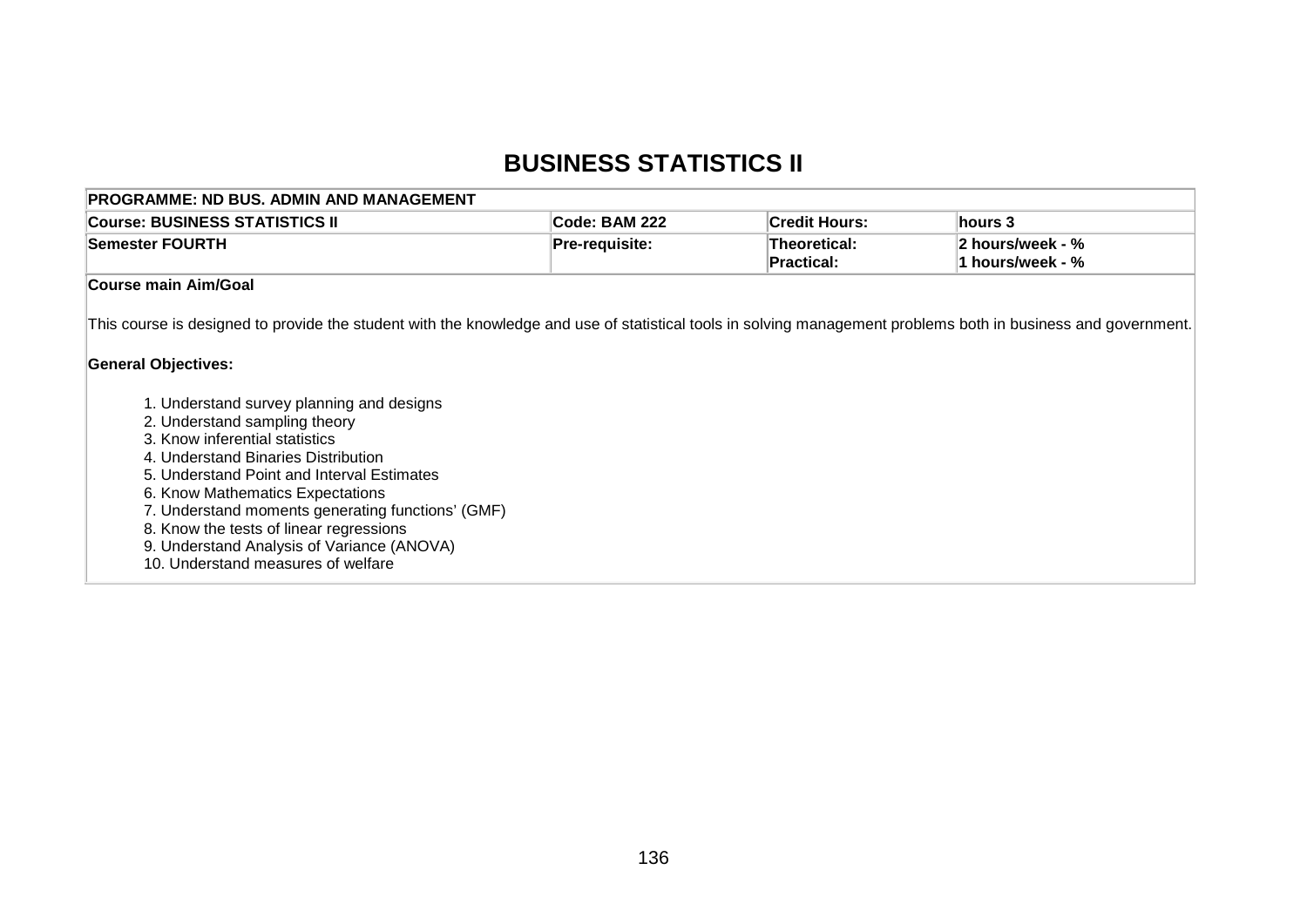| <b>Theoretical Content</b> |                                                       |                                                               | <b>Practical Content</b> |                                                  |                                                     |                                                  |
|----------------------------|-------------------------------------------------------|---------------------------------------------------------------|--------------------------|--------------------------------------------------|-----------------------------------------------------|--------------------------------------------------|
| <b>Week</b>                | <b>Specific Learning</b><br><b>Outcomes</b>           | <b>Teacher's Activities</b>                                   | <b>Resources</b>         | <b>Specific Learning</b><br><b>Outcomes</b>      | <b>Teacher's Activities</b>                         | <b>Resources</b>                                 |
|                            |                                                       | General Objective 1: Understand survey planning and designs.  |                          |                                                  |                                                     |                                                  |
|                            | 1.1 List sources of<br>data.                          | Explain data, its source Textbooks<br>and principles          |                          | Design a questionnaire<br>to gather data         | Guide students to design<br>questionnaire.          | Web based resources on<br>questionnaire design   |
|                            | 1.2 Systematize<br>principles of data.                | $\bullet$ Explain coding and<br>processing of data.           |                          |                                                  |                                                     |                                                  |
|                            | 1.3 Define coding and<br>processing                   | Guide students on how<br>to design a<br>questionnaire         |                          |                                                  |                                                     |                                                  |
|                            | 1.4 Design<br>questionnaires                          |                                                               |                          |                                                  |                                                     |                                                  |
|                            |                                                       | General Objective 2: Understand sampling theory               |                          |                                                  |                                                     |                                                  |
|                            | 2.1 Define sampling<br>theory.                        | $\cdot$ Explain sampling<br>theory and methods of<br>sampling | <b>Textbooks</b>         | Solve problems involving Guide students to solve | small and huge samples. problems involving samples. | Questions on sampling and<br>methods of sampling |
|                            | 2.2 Systematize<br>sampling methods                   | • Explain samples                                             |                          |                                                  |                                                     |                                                  |
|                            | 2.3 Solve problems<br>involving samples.              | · Solve problems<br>involving samples                         |                          |                                                  |                                                     |                                                  |
| $\overline{2}$             | 2.4 Define small<br>samples.                          |                                                               |                          |                                                  |                                                     |                                                  |
|                            | 2.5 Define large<br>samples.                          |                                                               |                          |                                                  |                                                     |                                                  |
|                            | 2.6 Solve problems<br>involving 2.4 and 2.5<br>above. |                                                               |                          |                                                  |                                                     |                                                  |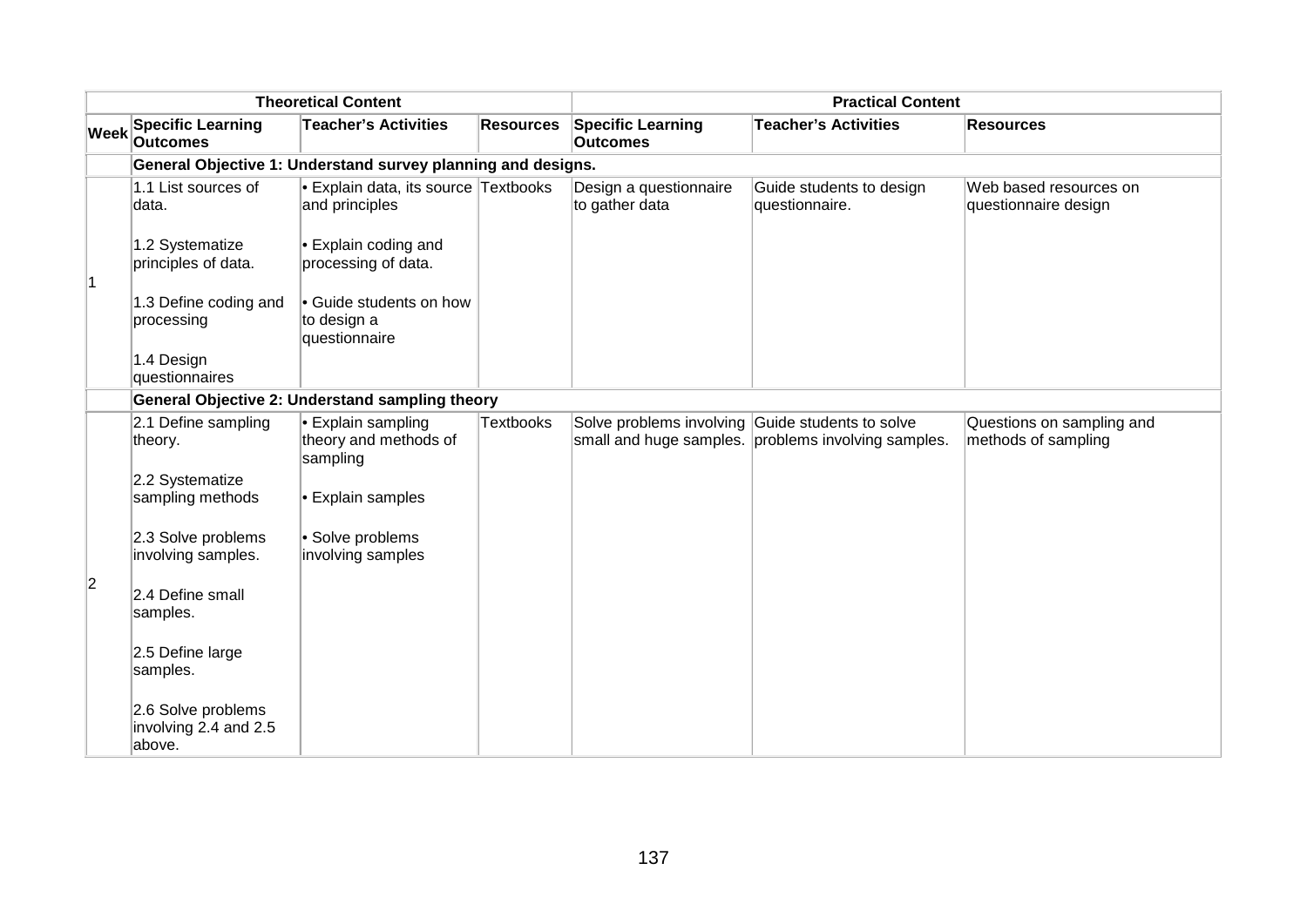| <b>Theoretical Content</b> |                                                         |                                                                 | <b>Practical Content</b>         |                                             |                                                                         |                                                                                                                                                                       |  |  |  |
|----------------------------|---------------------------------------------------------|-----------------------------------------------------------------|----------------------------------|---------------------------------------------|-------------------------------------------------------------------------|-----------------------------------------------------------------------------------------------------------------------------------------------------------------------|--|--|--|
| <b>Week</b>                | <b>Specific Learning</b><br><b>Outcomes</b>             | <b>Teacher's Activities</b>                                     | <b>Resources</b>                 | <b>Specific Learning</b><br><b>Outcomes</b> | <b>Teacher's Activities</b>                                             | <b>Resources</b>                                                                                                                                                      |  |  |  |
|                            | <b>General Objective 3: Know inferential statistics</b> |                                                                 |                                  |                                             |                                                                         |                                                                                                                                                                       |  |  |  |
|                            | 3.1 Define univarite<br>distributions.                  | <b>Explain univariate,</b><br>binomial and                      | <b>Textbooks</b><br>Distribution | Define univarite<br>distributions.          | of business problems                                                    | Guide students on the solving Business Scenario and questions to<br>show the differences between<br>involving distribution analysis. Binomial - Univarite and Poisson |  |  |  |
|                            | 3.2 Define Binomial<br>distributions.                   | Poisson distribution.                                           | tables                           | Define Binomial<br>distributions.           | Advise students on the                                                  | Distribution analysis.                                                                                                                                                |  |  |  |
|                            | 3.3 Define Poisson<br>distribution.                     | · Solve problems<br>involving the above.                        |                                  | Define Poisson<br>distribution.             | importance of proportions.<br>Solving problems involving<br>proportions | Questions and answers on<br>proportions as a precursor to the<br>assignment tasks.                                                                                    |  |  |  |
|                            | 3.4 Solve problems<br>involving 3.1-3.3 above.          | <b>Explain Normal</b><br>distribution.                          |                                  | Solve problems involving<br>3.1-3.3 above.  |                                                                         |                                                                                                                                                                       |  |  |  |
|                            | 3.5 Define Normal<br>distribution.                      | Guide students on how<br>to use distribution tables             |                                  | Explain proportion                          |                                                                         |                                                                                                                                                                       |  |  |  |
| $3-4$                      | 3.6 Explain the use of<br>tables                        | $\cdot$ Explain hypothesis.<br>• Guide students on how          |                                  | Solve problems involving<br>proportions     |                                                                         |                                                                                                                                                                       |  |  |  |
|                            | 3.7 Define hypothesis.                                  | to test hypothesis.                                             |                                  |                                             |                                                                         |                                                                                                                                                                       |  |  |  |
|                            | 3.8 Test hypothesis for<br>small samples.               | Explain proportion<br>· Solve problems<br>involving proportions |                                  |                                             |                                                                         |                                                                                                                                                                       |  |  |  |
|                            | 3.9 Test hypothesis for<br>large samples.               | Give assignment                                                 |                                  |                                             |                                                                         |                                                                                                                                                                       |  |  |  |
|                            | 3.10 Define univarite<br>distributions.                 |                                                                 |                                  |                                             |                                                                         |                                                                                                                                                                       |  |  |  |
|                            | 3.11 Define Binomial<br>distributions.                  |                                                                 |                                  |                                             |                                                                         |                                                                                                                                                                       |  |  |  |
|                            | 3.12 Define Poisson                                     |                                                                 |                                  |                                             |                                                                         |                                                                                                                                                                       |  |  |  |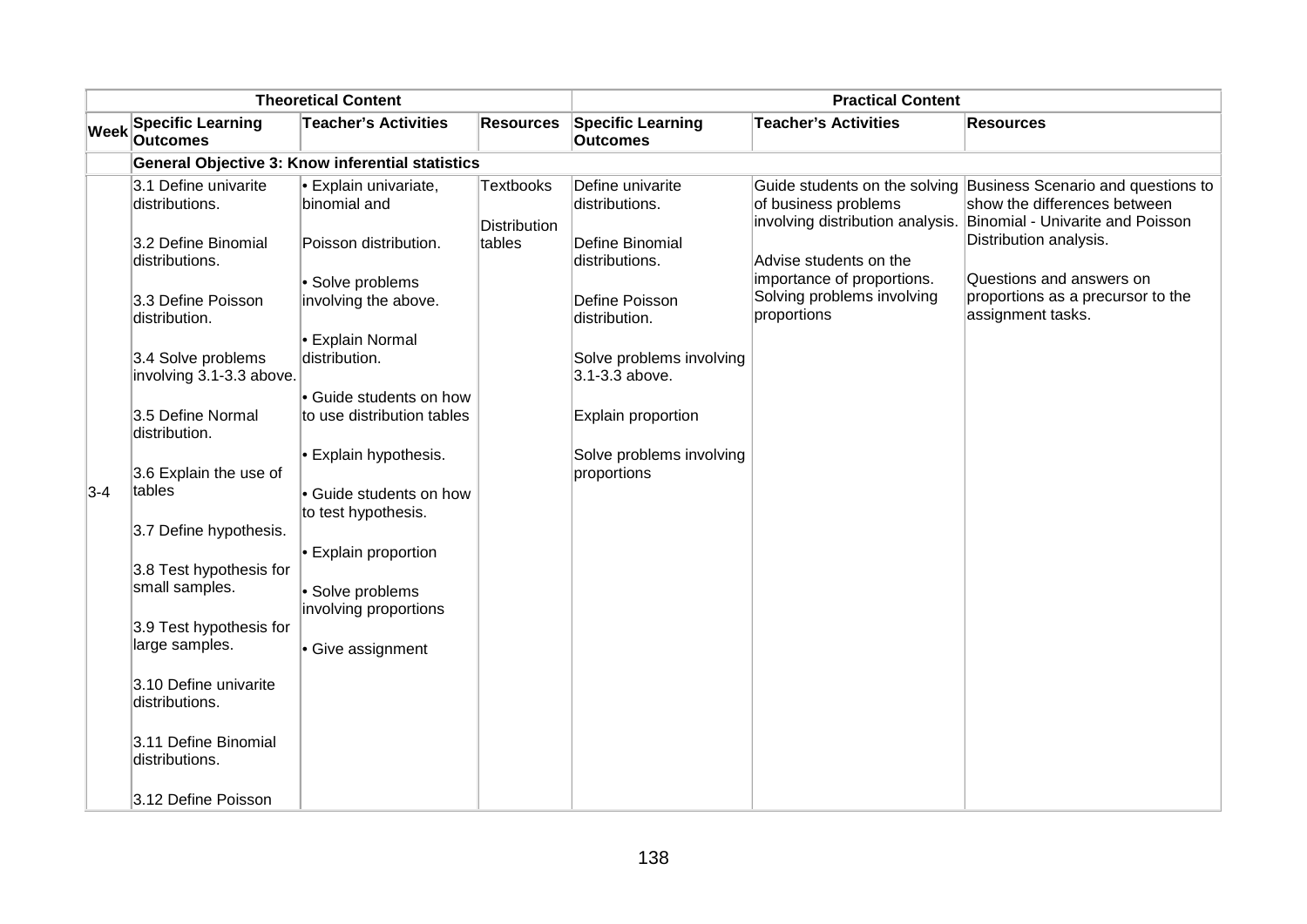| <b>Theoretical Content</b> |                                                                    |                                                                           | <b>Practical Content</b> |                                                                                           |                                                                               |                                              |  |
|----------------------------|--------------------------------------------------------------------|---------------------------------------------------------------------------|--------------------------|-------------------------------------------------------------------------------------------|-------------------------------------------------------------------------------|----------------------------------------------|--|
| <b>Week</b>                | <b>Specific Learning</b><br><b>Outcomes</b>                        | <b>Teacher's Activities</b>                                               | <b>Resources</b>         | <b>Specific Learning</b><br><b>Outcomes</b>                                               | <b>Teacher's Activities</b>                                                   | <b>Resources</b>                             |  |
|                            | distribution.                                                      |                                                                           |                          |                                                                                           |                                                                               |                                              |  |
|                            | 3.13 Solve problems<br>involving 3.1-3.3 above.                    |                                                                           |                          |                                                                                           |                                                                               |                                              |  |
|                            |                                                                    | General Objective 4: Understand bivariate distributions                   |                          |                                                                                           |                                                                               |                                              |  |
|                            | 4.1 Define bivariate<br>distributions.                             | <b>Explain bivariate</b><br>distributions.                                | Textbooks                | bivariate distribution for a bivariate distribution.<br>business situation                | Solve problems involving Guide problems involving                             | Assignment and questions on<br>distribution. |  |
| 5                          | 4.2 Solve problems<br>involving bivariate<br>distributions.        | · Solve problems<br>involving bivariate<br>distribution. Conduct<br>test. |                          |                                                                                           |                                                                               |                                              |  |
|                            |                                                                    | General Objective 5: Understand point and interval estimates              |                          |                                                                                           |                                                                               |                                              |  |
| 6                          | 5.1 Define point and<br>interval estimates                         | <b>Explain estimation</b><br>theory                                       | <b>Textbooks</b>         | Solve business problems Guide students solve<br>involving point and<br>interval estimate. | problems involving point and<br>interval estimates.                           | Assignment and questions on<br>distribution. |  |
|                            | 5.2 Solve problems<br>involving point and<br>interval estimate.    | · Solve problems<br>involving estimate                                    |                          |                                                                                           |                                                                               |                                              |  |
|                            |                                                                    | General Objective 6: Know mathematical expectation                        |                          |                                                                                           |                                                                               |                                              |  |
|                            | $6.1$ Define<br>mathematical<br>expectations.                      | • Explain mathematical<br>expectation                                     | <b>Textbooks</b>         | Solve business problem<br>involving mathematical<br>expectations.                         | Guide students solve<br>problems involving<br>mathematical expectations.      | Assignment and questions on<br>distribution. |  |
| 17                         | 6.2 Solve problems<br>involving mathematics<br>expectations.       | · Solve problems<br>involving maths<br>expectations                       |                          |                                                                                           |                                                                               |                                              |  |
|                            | General Objective 7: Understand moments generating functions (GMF) |                                                                           |                          |                                                                                           |                                                                               |                                              |  |
| $8-9$                      | 7.1 .Define moments<br>generating functions<br>(GMF).              | <b>Explain moments</b><br>generating functions<br>(GMF)                   |                          | Solve business problems<br>involving moments<br>generating functions.                     | Guide students to solve<br>problems involving moments<br>generating function. | Assignment and questions on<br>functions     |  |
|                            | 7.2 Systematize GMF                                                | · Solve problems<br>involving GMF                                         |                          |                                                                                           |                                                                               |                                              |  |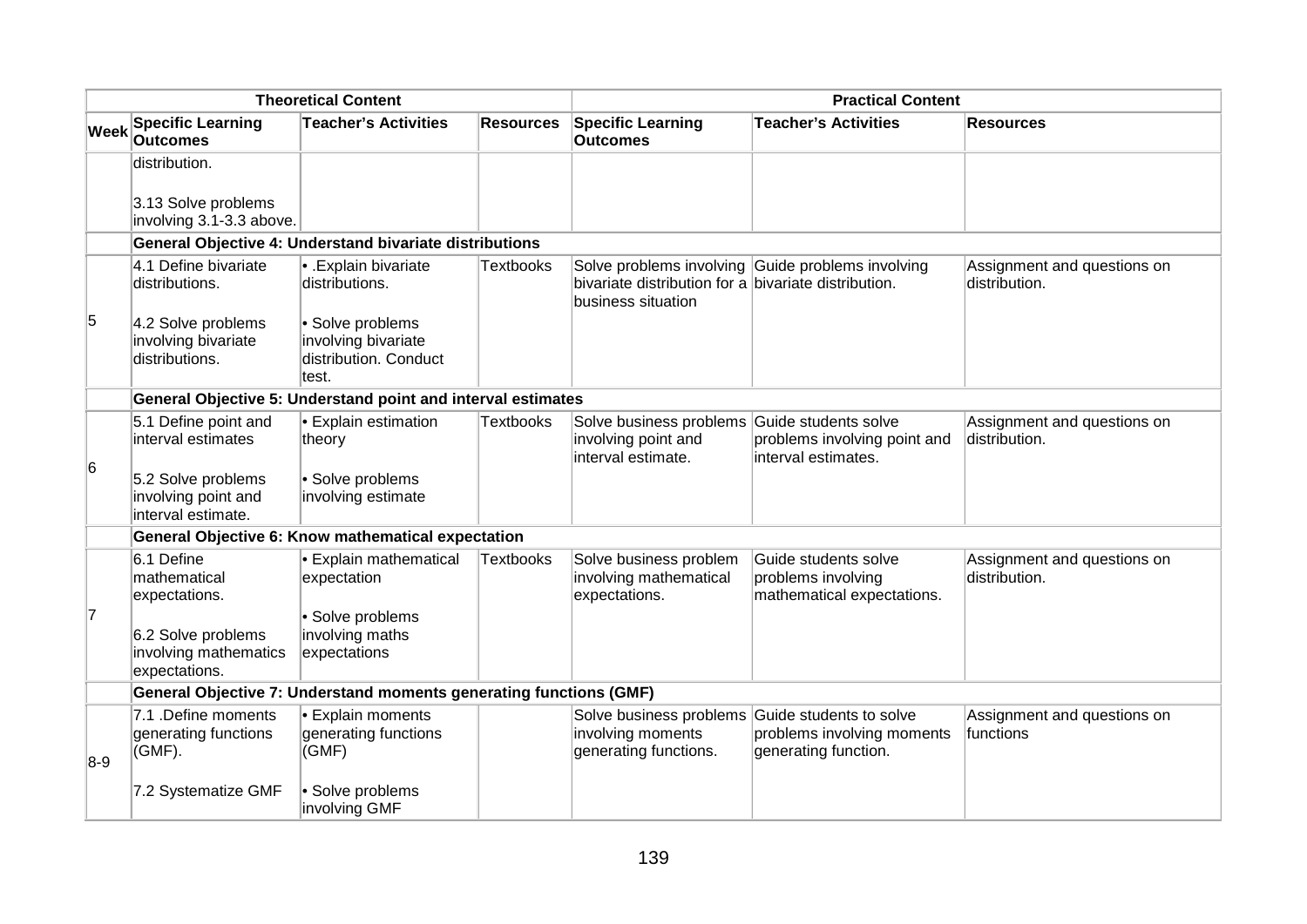| <b>Theoretical Content</b> |                                                            |                                                                     | <b>Practical Content</b> |                                                                                        |                                                  |                                                         |  |  |
|----------------------------|------------------------------------------------------------|---------------------------------------------------------------------|--------------------------|----------------------------------------------------------------------------------------|--------------------------------------------------|---------------------------------------------------------|--|--|
| <b>Week</b>                | <b>Specific Learning</b><br><b>Outcomes</b>                | <b>Teacher's Activities</b>                                         | <b>Resources</b>         | <b>Specific Learning</b><br><b>Outcomes</b>                                            | <b>Teacher's Activities</b>                      | <b>Resources</b>                                        |  |  |
|                            | characteristics.                                           |                                                                     |                          |                                                                                        |                                                  |                                                         |  |  |
|                            | 7.3 Solve problems<br>involving GMF.                       |                                                                     |                          |                                                                                        |                                                  |                                                         |  |  |
|                            |                                                            | General Objective 8: Know the tests of Linear Regression            |                          |                                                                                        |                                                  |                                                         |  |  |
|                            | 8.1 Explain tests of<br>linear regression                  | <b>Explain linear</b><br>regression.                                | <b>Textbooks</b>         | Solve problems involving Guide students to solve<br>simple and multiple<br>regression. | regression problems.                             | Assignment and questions on linear<br>regression        |  |  |
| $10 - 11$                  | 8.2 Solve problems<br>involving simple<br>regression.      | · Solve problems<br>involving simple and<br>multiple regression     |                          |                                                                                        |                                                  |                                                         |  |  |
|                            | 8.3 Solve problems<br>involving multiple<br>regression.    | • Guide students on how<br>to test for regression.                  |                          |                                                                                        |                                                  |                                                         |  |  |
|                            | 8.4 Test for the<br>regression.                            |                                                                     |                          |                                                                                        |                                                  |                                                         |  |  |
|                            |                                                            | General Objective 9: Understand analysis of variance (ANOVA)        |                          |                                                                                        |                                                  |                                                         |  |  |
|                            | 9.1 Define analysis of<br>Variance.                        | $\bullet$ Explain analysis of<br>variance.                          | <b>Textbooks</b>         | Solve problems involving<br><b>ANOVA</b>                                               | Guide students solve<br>problems involving ANOVA | Assignment and questions on the<br>analysis of variance |  |  |
|                            | 12-13 $9.2$ Solve problems<br>involving ANOVA (one<br>way) | • Solve roblems involving tables<br><b>ANOVA</b><br>• Conduct test. | <b>Statistical</b>       |                                                                                        |                                                  |                                                         |  |  |
|                            | General Objective 10: Understand measures of welfare       |                                                                     |                          |                                                                                        |                                                  |                                                         |  |  |
|                            | 10.1 Define welfare                                        | • Explain welfare                                                   | Textbooks                | Solve problems involving Guide students solve                                          |                                                  | Assignment and questions on                             |  |  |
|                            | measures.                                                  | measures, index<br>numbers and income                               |                          | welfare indices                                                                        | problems of welfare indices.                     | measuring welfare etc.                                  |  |  |
|                            | 14-14 10.2 Define index<br>numbers                         | distribution.                                                       |                          |                                                                                        |                                                  |                                                         |  |  |
|                            | 10.3 Define income                                         | · Solve problems<br>involving above.                                |                          |                                                                                        |                                                  |                                                         |  |  |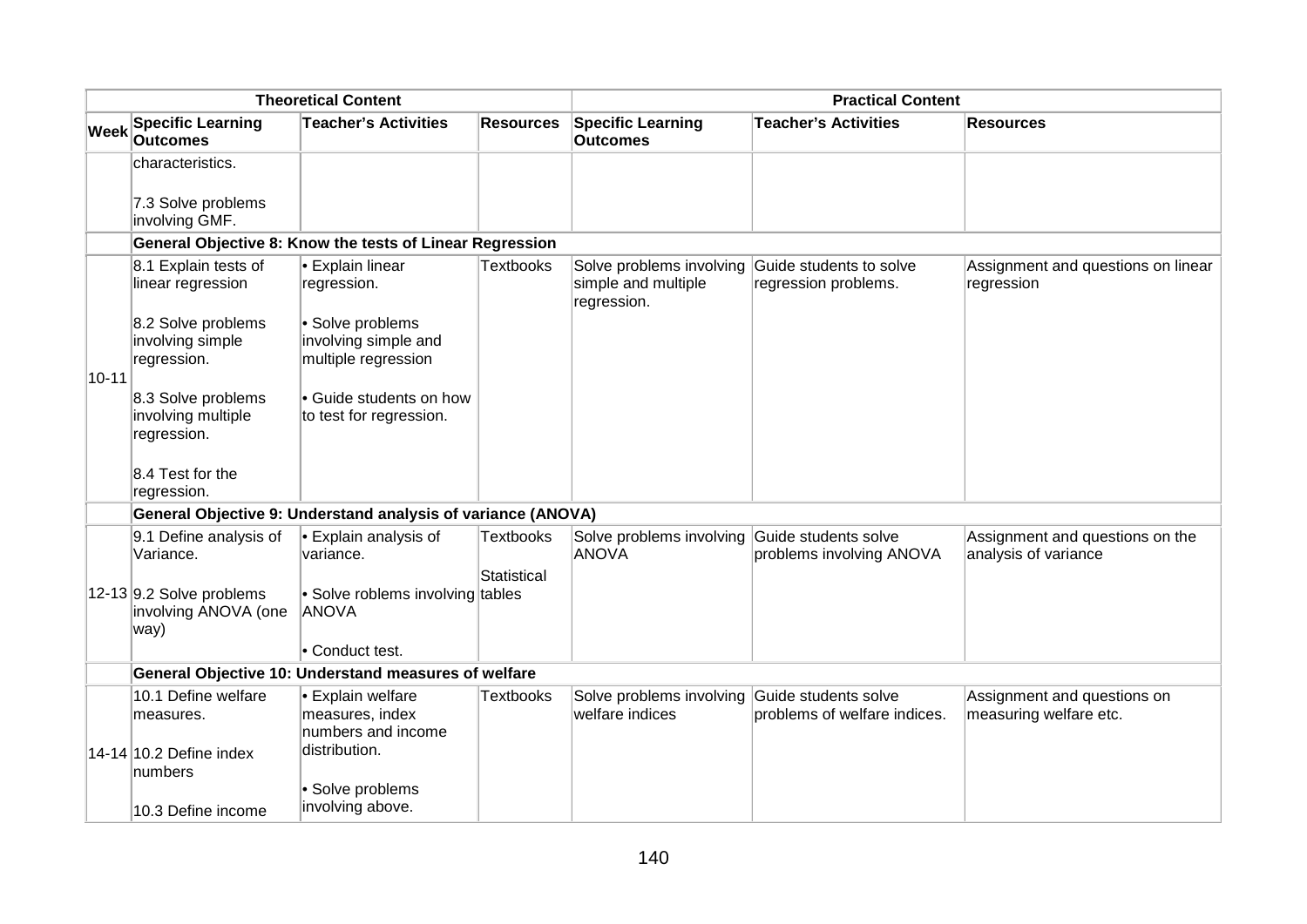| <b>Theoretical Content</b> |                                                                    |  |                                             | <b>Practical Content</b>    |                  |  |  |
|----------------------------|--------------------------------------------------------------------|--|---------------------------------------------|-----------------------------|------------------|--|--|
|                            | <b>Teacher's Activities</b><br>Week Specific Learning<br>Resources |  | <b>Specific Learning</b><br><b>Outcomes</b> | <b>Teacher's Activities</b> | <b>Resources</b> |  |  |
|                            | distribution.<br>10.4 Systematize<br>income indices.               |  |                                             |                             |                  |  |  |
|                            | 10.5 Solve problems<br>involving welfare<br>indices.               |  |                                             |                             |                  |  |  |

| <b>ASSESSMENT CRITERIA</b>                                                                                |                    |                         |                                                |  |  |  |
|-----------------------------------------------------------------------------------------------------------|--------------------|-------------------------|------------------------------------------------|--|--|--|
| <b>Coursework</b><br><b>50%</b>                                                                           | Course test<br>25% | <b>Practical</b><br>25% | <b>Other</b> (Examination/project/portfolio) % |  |  |  |
| <b>Competency:</b> On completing the course, the student should be able to understand/estimate/define/etc |                    |                         |                                                |  |  |  |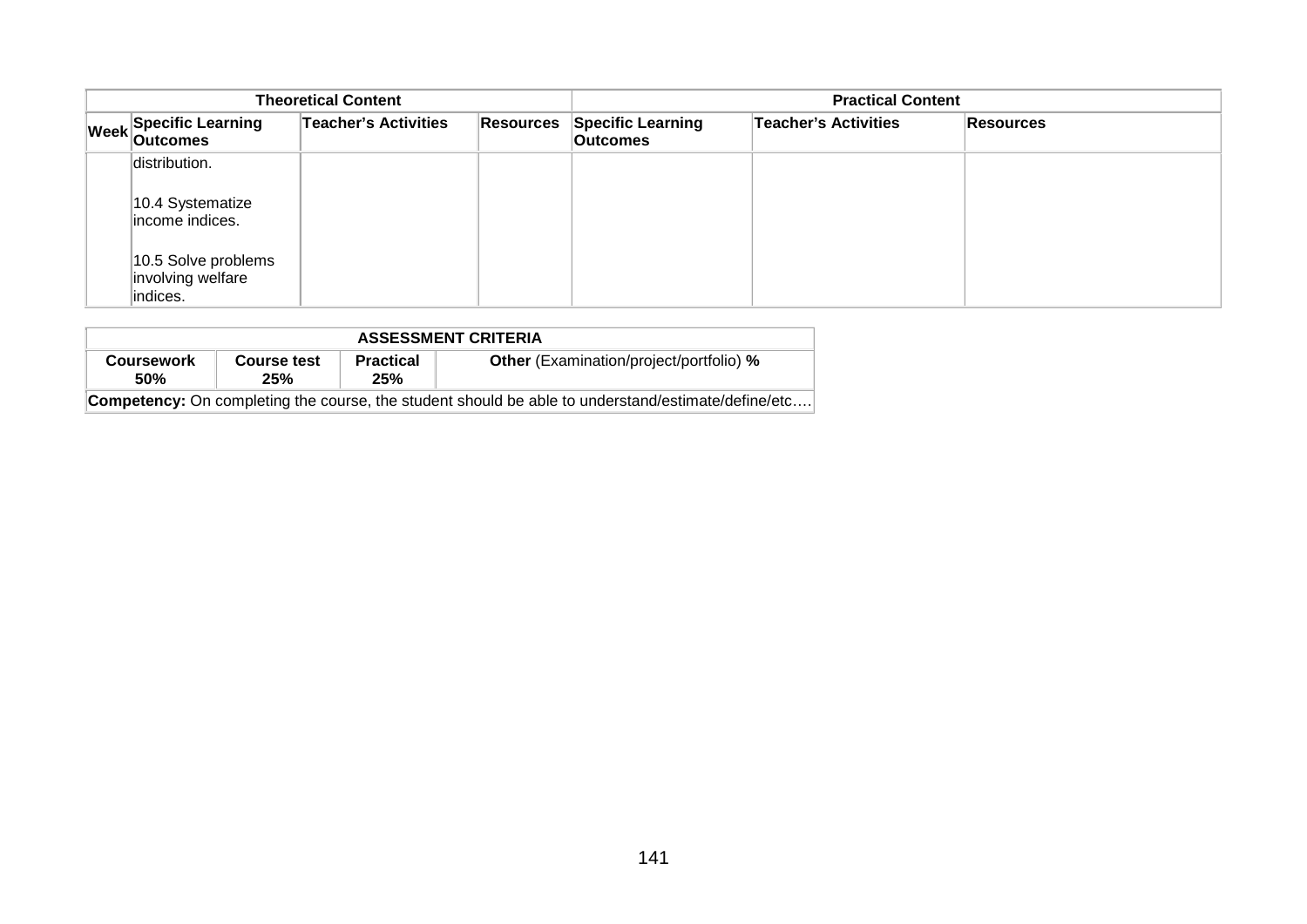## **ELEMENTS OF PRODUCTION MANAGEMENT**

| <b>PROGRAMME: ND BUS. ADMIN AND MANAGEMENT</b>                                                                                               |                       |                                          |                                      |  |  |  |
|----------------------------------------------------------------------------------------------------------------------------------------------|-----------------------|------------------------------------------|--------------------------------------|--|--|--|
| Course: ELEMENTS OF PRODUCTION MANAGEMENT Code: BAM 223 Credit Hours: 3 hours                                                                |                       |                                          |                                      |  |  |  |
| <b>Semester: FOURTH</b>                                                                                                                      | <b>Pre-requisite:</b> | <b>Theoretical:</b><br><b>Practical:</b> | 2 hours/week 67%<br>1 hours/week 33% |  |  |  |
| <b>Course main Aim/Goal</b>                                                                                                                  |                       |                                          |                                      |  |  |  |
| The course is designed to enable the student understand the importance of production function in business.                                   |                       |                                          |                                      |  |  |  |
| <b>General Objectives:</b>                                                                                                                   |                       |                                          |                                      |  |  |  |
| 1. Understand the role and functions of production management                                                                                |                       |                                          |                                      |  |  |  |
| 2. Know the use of simple mathematical models in production management                                                                       |                       |                                          |                                      |  |  |  |
| 3. Understand the basic strategic functions of production management<br>4. Understand the broad functions of production planning and control |                       |                                          |                                      |  |  |  |
| 5. Understand the need for quality control measures in production management.                                                                |                       |                                          |                                      |  |  |  |
| 6. Understand linear programming in production scheduling.                                                                                   |                       |                                          |                                      |  |  |  |
| 7. Understand the need for proper maintenance of facilities in production management                                                         |                       |                                          |                                      |  |  |  |
| 8. Understand the social responsibility of the production system.                                                                            |                       |                                          |                                      |  |  |  |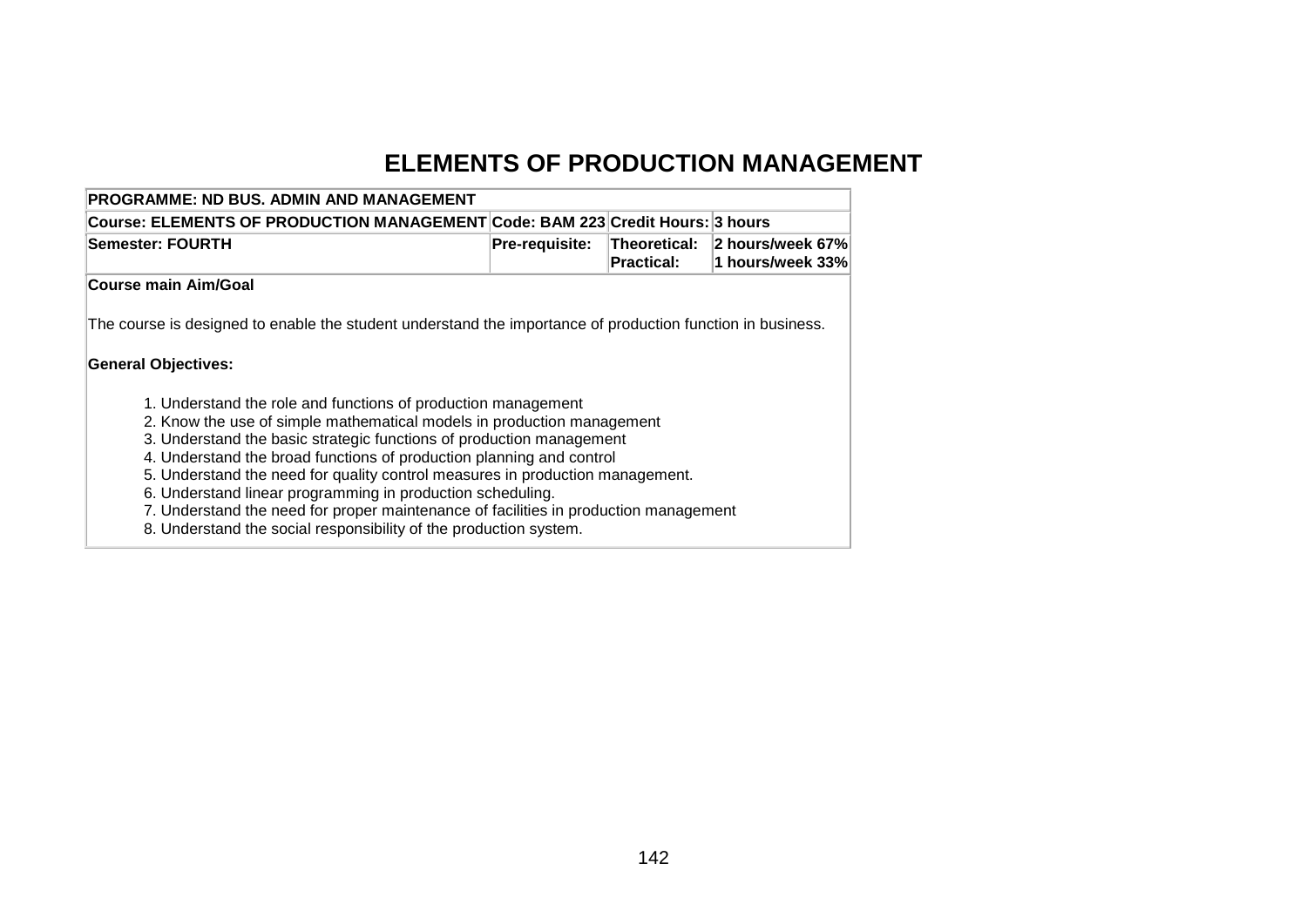| <b>Theoretical Content</b> |                                                                                                                                                                                                                                                                                                                                                                                         |                                                                                                                                                                                                                                                                                                                        | <b>Practical Content</b> |                                                                                                                                                                                                                                                   |                                                                                                                                                                                                                                                                                                                                                                                                                                     |                                                                                              |  |  |
|----------------------------|-----------------------------------------------------------------------------------------------------------------------------------------------------------------------------------------------------------------------------------------------------------------------------------------------------------------------------------------------------------------------------------------|------------------------------------------------------------------------------------------------------------------------------------------------------------------------------------------------------------------------------------------------------------------------------------------------------------------------|--------------------------|---------------------------------------------------------------------------------------------------------------------------------------------------------------------------------------------------------------------------------------------------|-------------------------------------------------------------------------------------------------------------------------------------------------------------------------------------------------------------------------------------------------------------------------------------------------------------------------------------------------------------------------------------------------------------------------------------|----------------------------------------------------------------------------------------------|--|--|
| <b>Week</b>                | <b>Specific Learning Outcomes</b>                                                                                                                                                                                                                                                                                                                                                       | <b>Teacher's Activities</b>                                                                                                                                                                                                                                                                                            |                          | Resources Specific Learning<br><b>Outcomes</b>                                                                                                                                                                                                    | <b>Teacher's Activities</b>                                                                                                                                                                                                                                                                                                                                                                                                         | <b>Resources</b>                                                                             |  |  |
|                            |                                                                                                                                                                                                                                                                                                                                                                                         | General Objective 1: Understand the roles and functions of Production Management                                                                                                                                                                                                                                       |                          |                                                                                                                                                                                                                                                   |                                                                                                                                                                                                                                                                                                                                                                                                                                     |                                                                                              |  |  |
| $1-2$                      | 1.1 Define:<br>i) production<br>ii) production<br>management<br>1.2 Explain the functions of<br>production management.<br>1.3 Explain the role of<br>production management in<br>manufacturing and service<br>organization.<br>1.4 Distinguish between<br>strategic and operational<br>functions of production<br>management.<br>1.5 Explain the organization of<br>production function | Explain production,<br>production management<br>and function.<br>Explain the role of<br>production management in<br>manufacturing and service<br>organizations.<br>Differentiate between<br>strategic and operational<br>functions in production<br>management.<br>Explain the organization of<br>production function. |                          | Explain the functions of<br>production management.<br>Explain the role of<br>production management<br>in manufacturing and<br>service organization.<br>Distinguish between<br>strategic and operational<br>functions of production<br>management. | Guide students Simple Case Study<br>based on a one industry island near<br>the coast of West Africa. The<br>industry may be oil or steel or gas<br>production.<br>Identify the production process, the<br>service aspects of the organisation<br>and how the production function is<br>organised.<br>Students work in groups to set up<br>rival units of production to focus on<br>particular aspects of the production<br>process. | Internet and<br>Relevant<br>websites<br>Case histories of<br>relevant Nigerian<br>companies. |  |  |
|                            | General Objective 2: Know the use of Simple Mathematical Models in Production Management                                                                                                                                                                                                                                                                                                |                                                                                                                                                                                                                                                                                                                        |                          |                                                                                                                                                                                                                                                   |                                                                                                                                                                                                                                                                                                                                                                                                                                     |                                                                                              |  |  |
|                            | 2.1 Define modelling                                                                                                                                                                                                                                                                                                                                                                    | Explain modeling.                                                                                                                                                                                                                                                                                                      | <b>Textbooks</b>         | Know modelling                                                                                                                                                                                                                                    | Show students modeling techniques<br>and the mathematics of modeling.                                                                                                                                                                                                                                                                                                                                                               | <b>Textbooks</b>                                                                             |  |  |
|                            | 2.2 Distinguish between<br>qualitative and quantitative<br>model                                                                                                                                                                                                                                                                                                                        | Differentiate between<br>qualitative and Quantitative<br>models.                                                                                                                                                                                                                                                       |                          | Know the different<br>between qualitative and<br>quantitative models.                                                                                                                                                                             | Guide students to solve modeling<br>problems.                                                                                                                                                                                                                                                                                                                                                                                       | Calculators.<br>Maths sets etc.                                                              |  |  |
| 3                          | 2.3 Define mathematical model.                                                                                                                                                                                                                                                                                                                                                          | Explain mathematical<br>models and its types.                                                                                                                                                                                                                                                                          |                          | Know the mathematical<br>models and its types.                                                                                                                                                                                                    |                                                                                                                                                                                                                                                                                                                                                                                                                                     |                                                                                              |  |  |
|                            | 2.4 Explain types of<br>mathematical models.                                                                                                                                                                                                                                                                                                                                            | Solve management<br>problems using                                                                                                                                                                                                                                                                                     |                          | Solve problems including<br>the above.                                                                                                                                                                                                            |                                                                                                                                                                                                                                                                                                                                                                                                                                     |                                                                                              |  |  |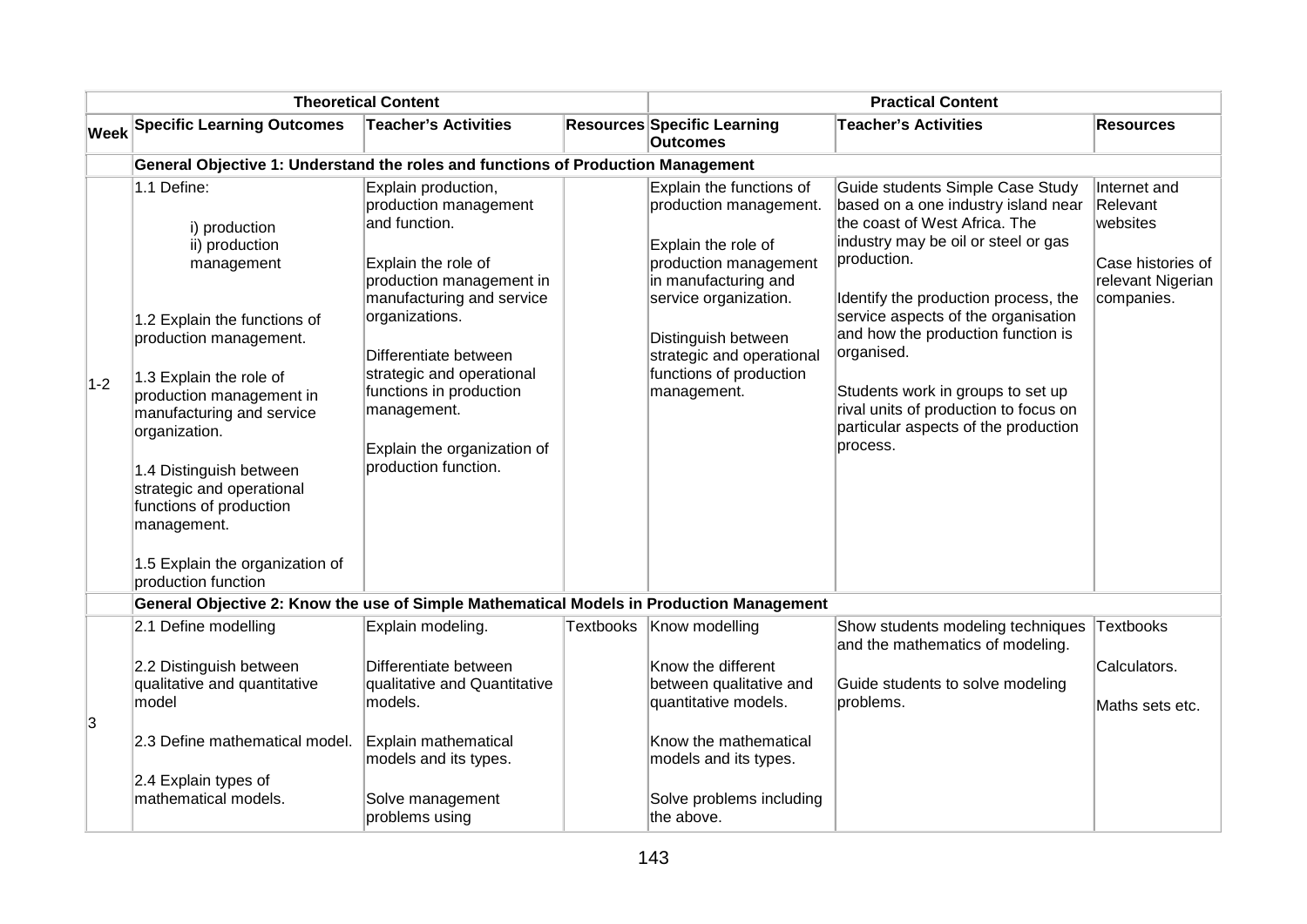| <b>Theoretical Content</b> |                                                                                     |                                                     | <b>Practical Content</b> |                                                                  |                                                                       |                  |
|----------------------------|-------------------------------------------------------------------------------------|-----------------------------------------------------|--------------------------|------------------------------------------------------------------|-----------------------------------------------------------------------|------------------|
| $ \mathsf{Week} $          | <b>Specific Learning Outcomes</b>                                                   | <b>Teacher's Activities</b>                         |                          | <b>Resources Specific Learning</b><br><b>Outcomes</b>            | <b>Teacher's Activities</b>                                           | <b>Resources</b> |
|                            | 2.5 Explain management<br>problems that can be solved<br>using mathematical models. | mathematical models.                                |                          |                                                                  |                                                                       |                  |
|                            | General Objective 3: Understand the strategic functions of Production Management    |                                                     |                          |                                                                  |                                                                       |                  |
|                            | 3.1 Explain product design.                                                         | Explain product design and<br>factors affecting it. | Textbooks                | Know a typical factory<br>design and layout in your<br>locality. | Take students to a typical factory<br>and show them a typical layout. | Factory          |
|                            | 3.2 Explain the factors affecting<br>product design.                                | Explain plant design and<br>factors affecting it.   |                          | Know materials handling                                          | Show students material handling<br>function in a typical industry.    |                  |
|                            | 3.3 Explain plant design.                                                           | Explain factory layout, its                         |                          | techniques.                                                      | Show a good man-machine system.                                       |                  |
|                            | 3.4 Identify factors affecting<br>plant design.                                     | types and design.                                   |                          | Know the man-machine<br>system.                                  |                                                                       |                  |
|                            | 3.5 Explain factory layout.                                                         | Explain materials handling<br>and its methods.      |                          |                                                                  |                                                                       |                  |
| $4-5$                      | 3.6 Explain types of layout.                                                        | Explain man machine<br>system and its features.     |                          |                                                                  |                                                                       |                  |
|                            | 3.7 Explain materials handling                                                      | Give assignment.                                    |                          |                                                                  |                                                                       |                  |
|                            | 3.8 Explain the various methods<br>of materials handling.                           |                                                     |                          |                                                                  |                                                                       |                  |
|                            | 3.9 Explain Man-machine<br>system.                                                  |                                                     |                          |                                                                  |                                                                       |                  |
|                            | 3.10 Identify features of a good<br>"man-machine" system.                           |                                                     |                          |                                                                  |                                                                       |                  |
|                            | 3.11 Design a typical factory<br>layout.                                            |                                                     |                          |                                                                  |                                                                       |                  |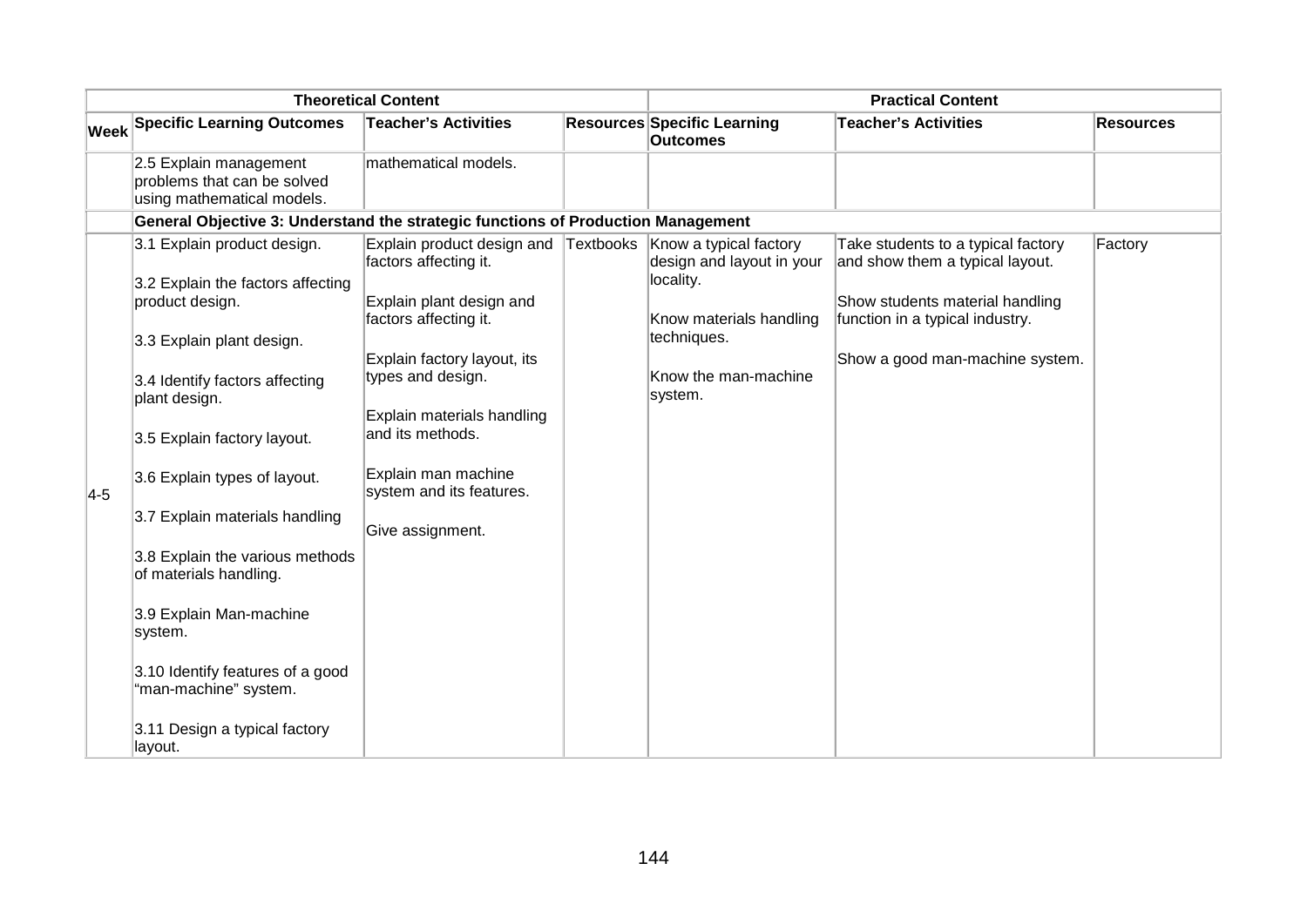| <b>Theoretical Content</b> |                                                                                                                                                                                                                                      | <b>Practical Content</b>                                                                                                                                                           |  |                                                                                                                |                                                                                                                                                           |                                |  |  |
|----------------------------|--------------------------------------------------------------------------------------------------------------------------------------------------------------------------------------------------------------------------------------|------------------------------------------------------------------------------------------------------------------------------------------------------------------------------------|--|----------------------------------------------------------------------------------------------------------------|-----------------------------------------------------------------------------------------------------------------------------------------------------------|--------------------------------|--|--|
| Week                       | <b>Specific Learning Outcomes</b>                                                                                                                                                                                                    | <b>Teacher's Activities</b>                                                                                                                                                        |  | <b>Resources Specific Learning</b><br><b>Outcomes</b>                                                          | <b>Teacher's Activities</b>                                                                                                                               | <b>Resources</b>               |  |  |
|                            | General Objective 4: Understand production planning and control                                                                                                                                                                      |                                                                                                                                                                                    |  |                                                                                                                |                                                                                                                                                           |                                |  |  |
|                            | 4.1 Explain<br>i) production<br>planning<br>ii) production<br>control                                                                                                                                                                | Explain production planning Textbooks<br>and control and their<br>activities.<br>Explain the importance of<br>production planning and<br>control.                                  |  | Know production planning<br>and control.<br>Know the activities<br>involved in production<br>planning control. | Take students to a typical production Production Outfit<br>outfit and show them the activities<br>undertaken in production planning<br>and control.       |                                |  |  |
| 6 - 7                      | 4.2 Identify the activities involved Describe problems involving<br>in 4.1 above.<br>4.3 Identify the need for<br>production planning and control.<br>4.4 Identify the problems of<br>production planning and control<br>in Nigeria. | production planning and<br>control in Nigeria.<br>Conduct test.                                                                                                                    |  |                                                                                                                |                                                                                                                                                           |                                |  |  |
|                            | General Objective 5: Understand the need for quality control measures in production management                                                                                                                                       |                                                                                                                                                                                    |  |                                                                                                                |                                                                                                                                                           |                                |  |  |
| $8-9$                      | 5.1 Define quality control.<br>5.2 Explain the various methods<br>of quality control.<br>5.3 Explain:<br>(i) Sampling<br>plan<br>(ii) OC curve<br>(iii) F chart<br>$(i)$ Z chart<br>5.4 Explain the implication of                   | Explain quality control and<br>its methods.<br>Explain: sampling plan, OC<br>curve, F chart and Z chart.<br>Explain the implication of<br>quality control in production<br>process |  | Understand sampling<br>plan, OC curve, fchart Z-<br>chart.<br>Know the processes of<br>quality control.        | While in the factory show the<br>students the process of quality<br>control.<br>Illustrate on a graph, sampling plan,<br>OC-curve, F-chart, Z-chart, etc. | Factory<br>Graph<br>Paper etc. |  |  |
|                            | quality control in production<br>process.                                                                                                                                                                                            |                                                                                                                                                                                    |  |                                                                                                                |                                                                                                                                                           |                                |  |  |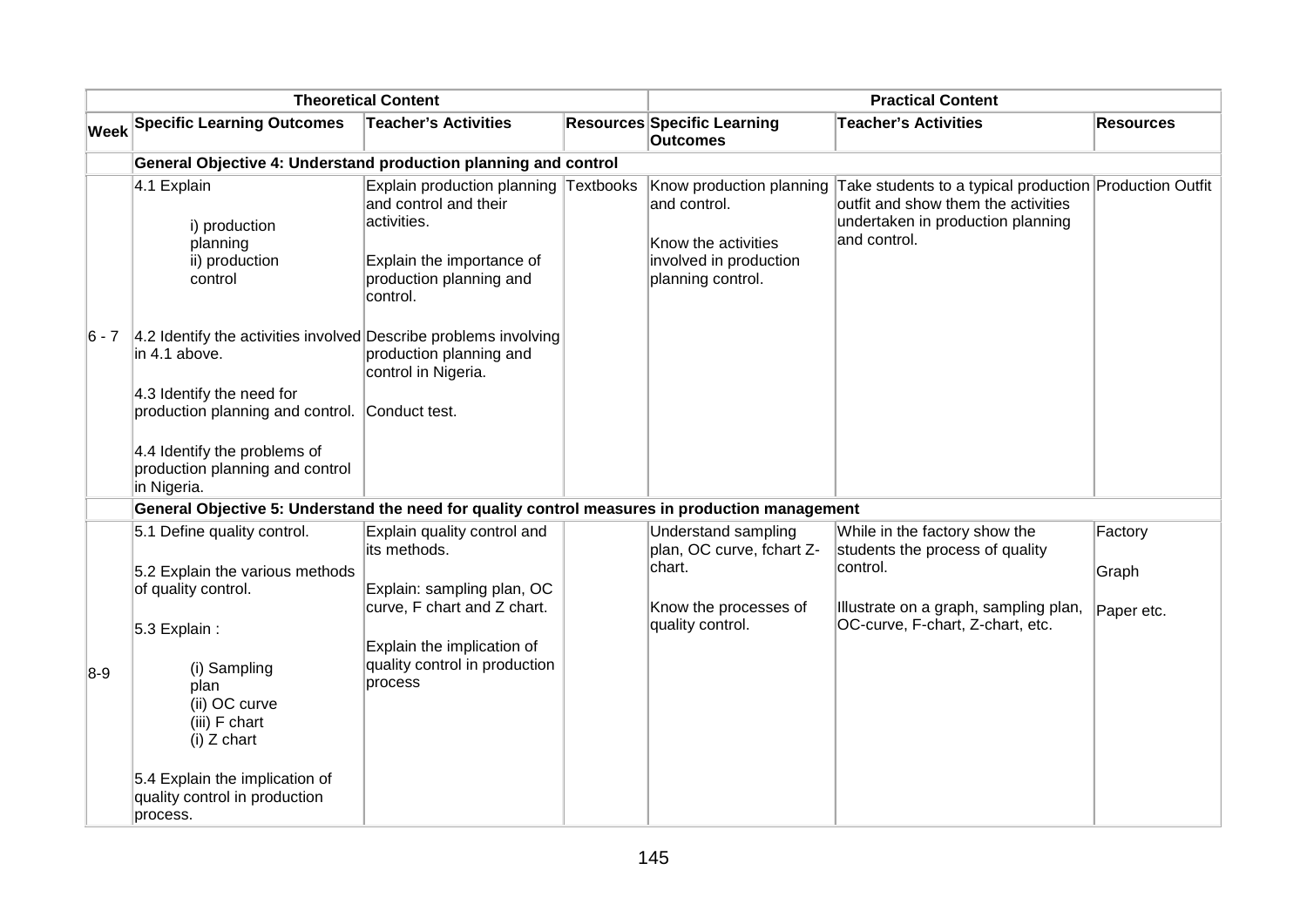| <b>Theoretical Content</b> |                                                                                                                                                       | <b>Practical Content</b>                                                              |  |                                                                                                          |                                                                                                                                         |                                |
|----------------------------|-------------------------------------------------------------------------------------------------------------------------------------------------------|---------------------------------------------------------------------------------------|--|----------------------------------------------------------------------------------------------------------|-----------------------------------------------------------------------------------------------------------------------------------------|--------------------------------|
| Week                       | <b>Specific Learning Outcomes</b>                                                                                                                     | <b>Teacher's Activities</b>                                                           |  | <b>Resources Specific Learning</b><br><b>Outcomes</b>                                                    | <b>Teacher's Activities</b>                                                                                                             | <b>Resources</b>               |
|                            | General Objective 6: Understand linear programming in production scheduling                                                                           |                                                                                       |  |                                                                                                          |                                                                                                                                         |                                |
| $10 - 11$                  | 6.1 Explain quality control and its Explain programming, linear Textbooks<br>methods.<br>6.2 Explain: sampling plan, OC<br>curve, F chart and Z chart | programming and the<br>components, of linear<br>programming problems.                 |  | <b>Understand linear</b><br>programming techniques.<br>Know how to apply linear<br>programming models to | Guide students on how to develop<br>linear programming models.<br>Demonstrate how LP models can be<br>used to solve management problem. | Graph paper<br>Calculator etc. |
|                            | 6.3 Explain the implication of<br>quality control in production<br>process                                                                            | Solve management<br>problems using linear<br>programming methods.<br>Give assignment. |  | solve management<br>problems.                                                                            |                                                                                                                                         |                                |
|                            | General Objective 7: Understand the need for maintenance in Production Management                                                                     |                                                                                       |  |                                                                                                          |                                                                                                                                         |                                |
|                            | 7.1 Define maintenance.<br>7.2 Explain                                                                                                                | Explain maintenance and its Textbooks<br>types.<br>Explain maintenance plan.          |  | Understand maintenance<br>culture in a typical<br>production outfit in your<br>locality                  | Take students to a manufacturing<br>organization in your locality and<br>show them the tasks involve in<br>maintenance.                 |                                |
|                            | (i) preventive<br>maintenance<br>(ii) corrective<br>maintenance                                                                                       | Explain maintenance culture<br>in Nigeria and its<br>implication.                     |  |                                                                                                          |                                                                                                                                         |                                |
| $12 - 13$                  | 7.3 Explain maintenance plan.<br>7.4 Explain maintenance culture<br>in Nigeria.                                                                       | Give assignment                                                                       |  |                                                                                                          |                                                                                                                                         |                                |
|                            | 7.5 Examine 7.4 above in<br>relation to any manufacturing or<br>service organization in Nigeria.                                                      |                                                                                       |  |                                                                                                          |                                                                                                                                         |                                |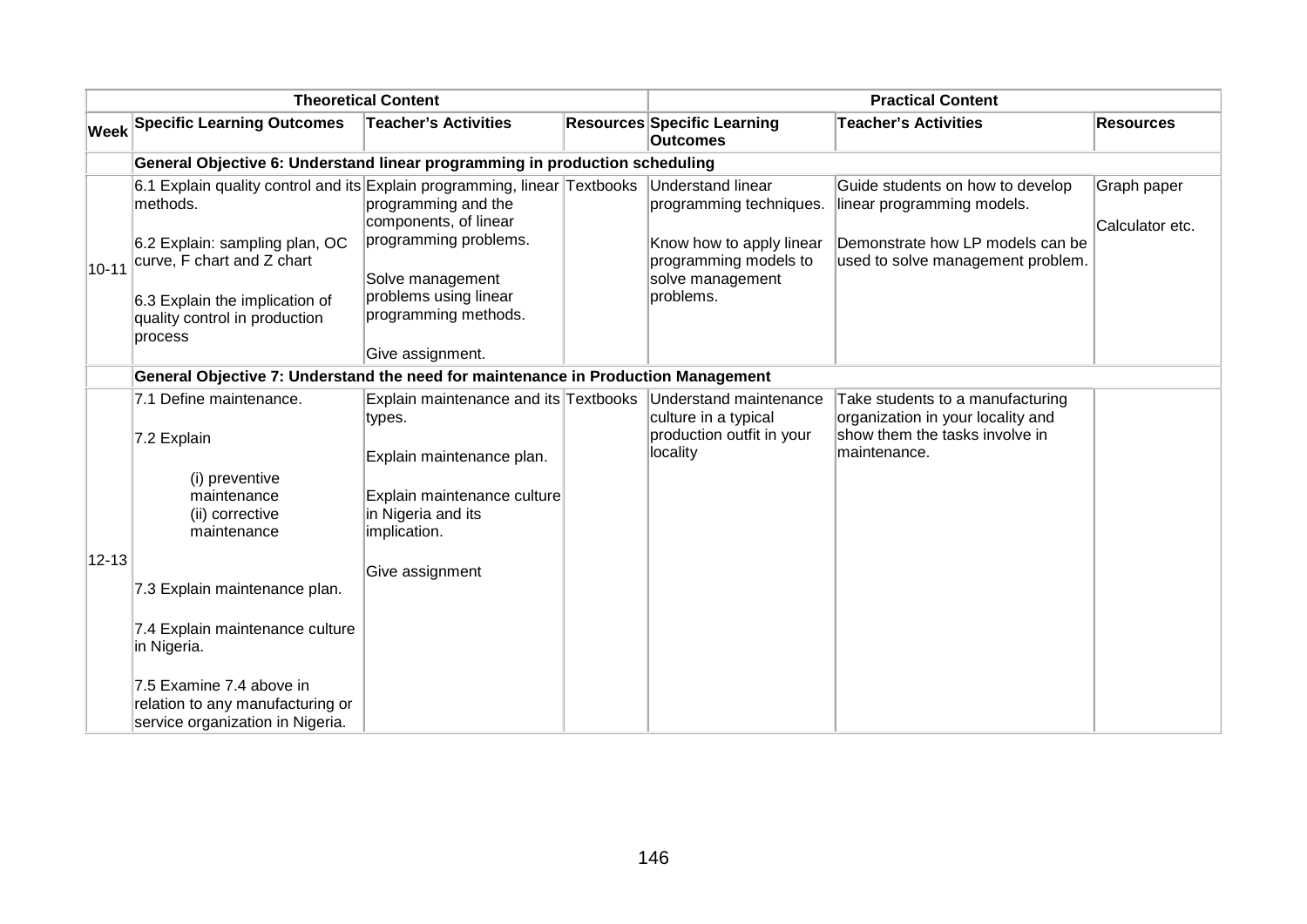| <b>Theoretical Content</b> |                                                                                                                                                                                                                                                                                                                        |                                                                                                                            | <b>Practical Content</b> |                                                                                                                                           |                                                                                                                                                                                                                 |                  |
|----------------------------|------------------------------------------------------------------------------------------------------------------------------------------------------------------------------------------------------------------------------------------------------------------------------------------------------------------------|----------------------------------------------------------------------------------------------------------------------------|--------------------------|-------------------------------------------------------------------------------------------------------------------------------------------|-----------------------------------------------------------------------------------------------------------------------------------------------------------------------------------------------------------------|------------------|
|                            | <b>Week Specific Learning Outcomes</b>                                                                                                                                                                                                                                                                                 | <b>Teacher's Activities</b>                                                                                                |                          | <b>Resources Specific Learning</b><br><b>Outcomes</b>                                                                                     | <b>Teacher's Activities</b>                                                                                                                                                                                     | <b>Resources</b> |
|                            | General Objective 8: Understand the social responsibility of a production system                                                                                                                                                                                                                                       |                                                                                                                            |                          |                                                                                                                                           |                                                                                                                                                                                                                 |                  |
| $ 14 -$<br>15              | 8.1 Identify the non-economic<br>output of production.<br>8.2 Explain the impact of<br>industrial pollution on the<br>environment.<br>8.1 Explain methods of industrial<br>waste disposal and<br>management.<br>8.2 Explain accidents in<br>production.<br>8.3 Explain the need for accident<br>and pollution control. | Explain social responsibility, Textbooks Know the effect of<br>its practice and impact on<br>the society.<br>Conduct test. |                          | pollution, waste disposal<br>and management.<br>Know the causs and<br>leffects of accidents.<br>Know the methods of<br>industrial safety. | Take students to a local industry and<br>show them waste disposal methods.<br>Show students pollution emanating<br>from an industry and its effect.<br>Show students safety procedures in<br>a typical factory. |                  |
|                            | 8.4 Explain the various methods<br>of industrial safety.                                                                                                                                                                                                                                                               |                                                                                                                            |                          |                                                                                                                                           |                                                                                                                                                                                                                 |                  |

| <b>ASSESSMENT CRITERIA</b>                                                                                |                    |                         |                                                |  |  |  |  |
|-----------------------------------------------------------------------------------------------------------|--------------------|-------------------------|------------------------------------------------|--|--|--|--|
| <b>Coursework</b><br>50%                                                                                  | Course test<br>25% | <b>Practical</b><br>25% | <b>Other</b> (Examination/project/portfolio) % |  |  |  |  |
| <b>Competency:</b> On completing the course, the student should be able to understand/estimate/define/etc |                    |                         |                                                |  |  |  |  |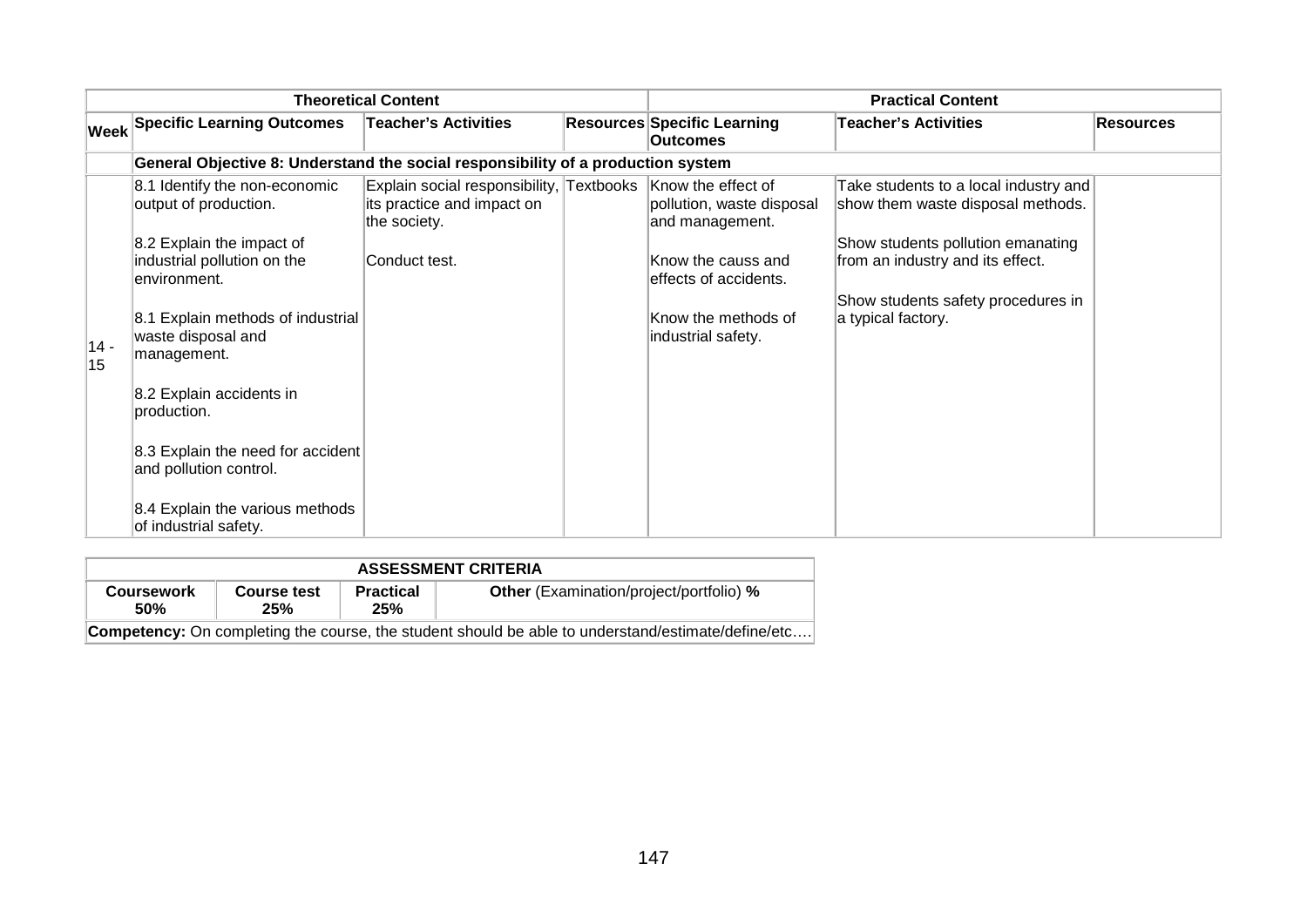## **ELEMENTS OF HUMAN CAPITAL MANAGEMENT**

| <b>PROGRAMME: HND Office Technology and Management</b>                                                                              |                      |                            |                                  |
|-------------------------------------------------------------------------------------------------------------------------------------|----------------------|----------------------------|----------------------------------|
| Course: ELEMENTS OF HUMAN CAPITAL MANAGEMENT                                                                                        | <b>Code: BAM 224</b> | <b>Credit Hours:</b>       | ∣hours 3                         |
| Semester: 3                                                                                                                         | Pre-requisite:       | Theoretical:<br>Practical: | 2 hours/week %<br>1 hours/week % |
| Course main Aim/Goal                                                                                                                |                      |                            |                                  |
| This course is designed to provide the student with the basic knowledge of Human Capital policies and practices in an organisation. |                      |                            |                                  |
| <b>General Objectives:</b>                                                                                                          |                      |                            |                                  |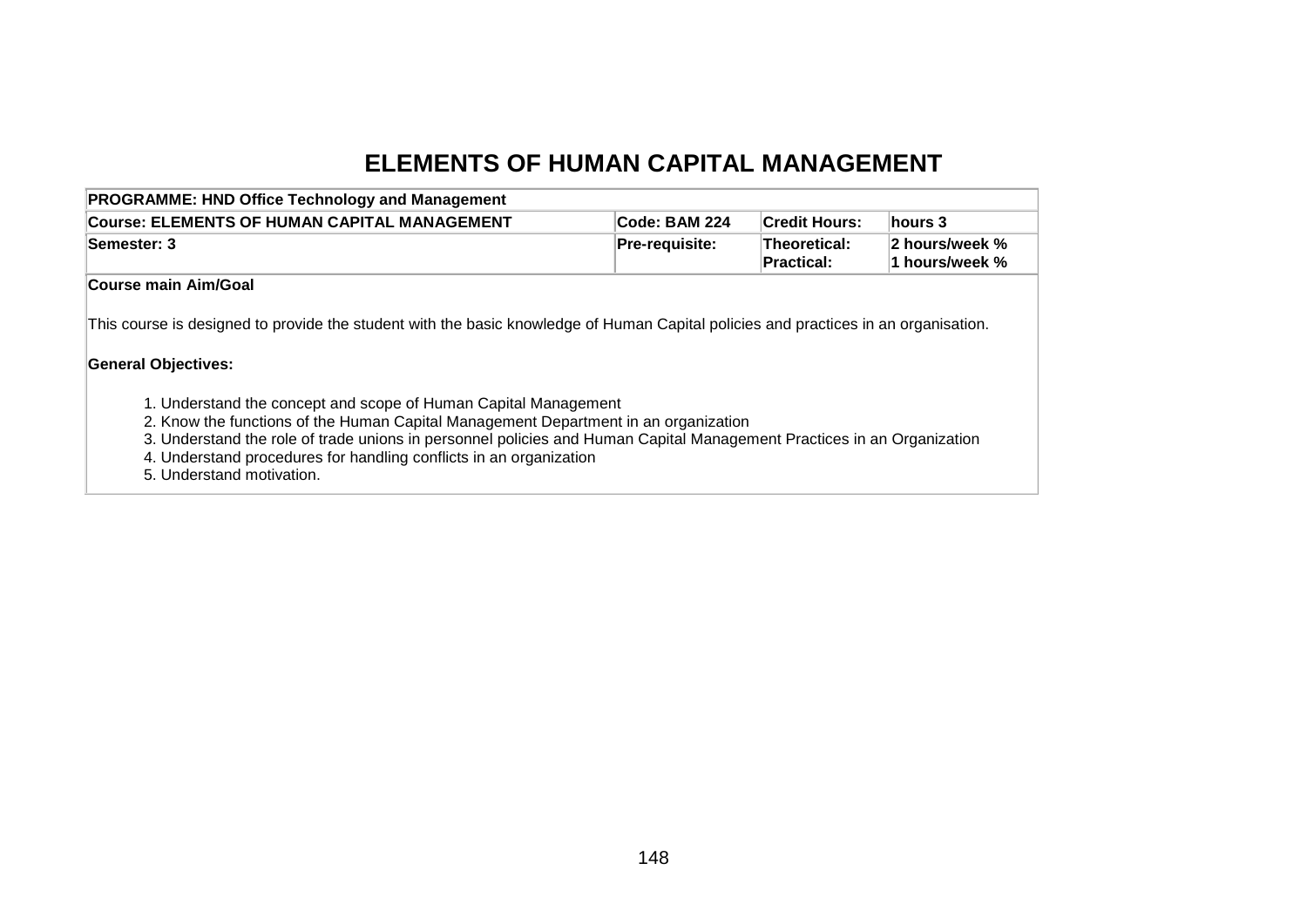|       | <b>Theoretical Content</b>                                                                                                               | <b>Practical Content</b>                                                             |                                 |                                                       |                                               |                  |
|-------|------------------------------------------------------------------------------------------------------------------------------------------|--------------------------------------------------------------------------------------|---------------------------------|-------------------------------------------------------|-----------------------------------------------|------------------|
|       | Week General Objective 1: Understand the concept and scope of Human Capital Management                                                   |                                                                                      |                                 |                                                       |                                               |                  |
|       | <b>Specific Learning Outcomes</b>                                                                                                        | <b>Teacher's Activities</b>                                                          |                                 | <b>Resources Specific Learning</b><br><b>Outcomes</b> | <b>Teacher's Activities</b>                   | <b>Resources</b> |
|       | 1.1 Explain the meaning of Human Capital<br>Management.                                                                                  | $\bullet$ Explain the meaning,<br>evolution and scope of human<br>capital management | $ 1\rangle$<br><b>Textbooks</b> |                                                       |                                               |                  |
| $1-2$ | 1.2 Explain the origin, emergence and aim of<br>Human Capital Management.                                                                |                                                                                      | 2) Journals                     |                                                       |                                               |                  |
|       | 1.3 Understand the scope of Human Capital<br>Management.                                                                                 |                                                                                      |                                 |                                                       |                                               |                  |
|       | General Objective 2: Know the functions of the Human Capital Management Department in an Organization.                                   |                                                                                      |                                 |                                                       |                                               |                  |
|       | 2.1 Explain organization, design and<br>development                                                                                      | <b>Explain organization design</b><br>and development.                               | 1)<br><b>Textbooks</b>          | Organise a mock<br>training programme.                | Guide students to<br>organize:                |                  |
|       | 2.2 Explain:                                                                                                                             | Explain the functions of<br>Human                                                    | 2) Journals                     | Organise a mock<br>recruitment and                    | Training programme                            |                  |
|       | i) Manpower planning<br>ii) Manpower training and                                                                                        | Capital Manager.                                                                     |                                 | selection programme                                   | <b>Recruitment and selection</b><br>programme |                  |
| $3-5$ | development<br>iii) Recruitment and selection<br>iv) Postings                                                                            | Give assignment.                                                                     |                                 | Prepare a functional<br>employee welfare<br>package.  | Welfare package                               |                  |
|       | v) Discipline<br>vi) Job design and evaluation<br>vii) Employee welfare<br>viii) Personnel records                                       |                                                                                      |                                 | Prepare sample<br>personnel records.                  | Personnel record.                             |                  |
|       | 2.3 Information systems, etc.                                                                                                            |                                                                                      |                                 |                                                       |                                               |                  |
|       | General Objective 3: Understand the role of trade unions in personnel policies and Human Capital Management practices in an Organization |                                                                                      |                                 |                                                       |                                               |                  |
|       | 3.1 Describe industrial relations                                                                                                        | <b>Explain industrial relations.</b>                                                 | <b>Textbooks</b>                |                                                       |                                               |                  |
| $6-7$ | 3.2 Describe trade union                                                                                                                 | <b>Explain trade union, its role</b><br>and relationship with                        | Journals                        |                                                       |                                               |                  |
|       | 3.3 Explain the role of a trade union in an<br>organization.                                                                             | management.                                                                          |                                 |                                                       |                                               |                  |
|       |                                                                                                                                          | Conduct test                                                                         |                                 |                                                       |                                               |                  |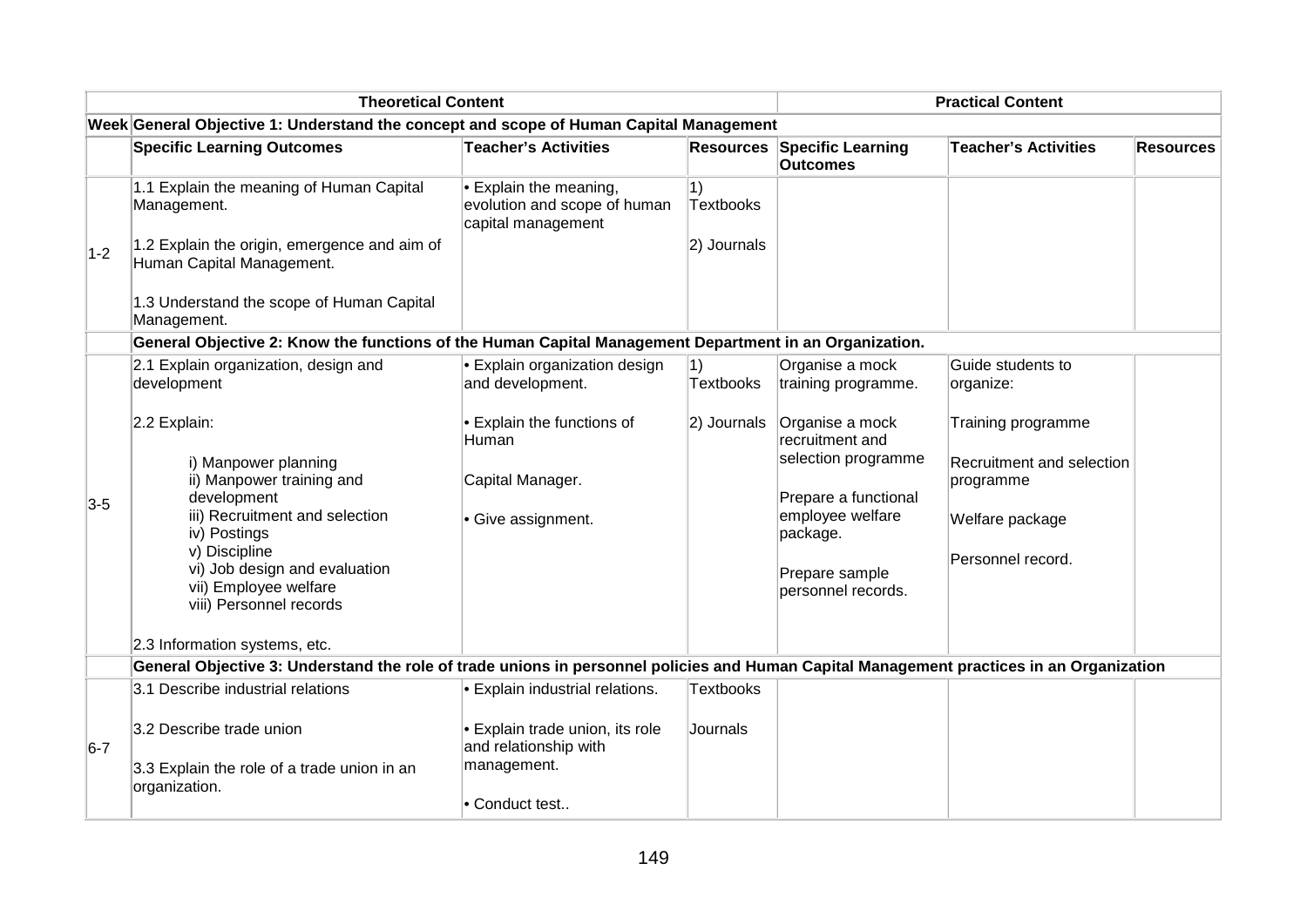|             | <b>Theoretical Content</b>                                                                                                                                                                        |                                                                                                                                                                                      |                                              |                                                                        | <b>Practical Content</b>                                             |                                     |
|-------------|---------------------------------------------------------------------------------------------------------------------------------------------------------------------------------------------------|--------------------------------------------------------------------------------------------------------------------------------------------------------------------------------------|----------------------------------------------|------------------------------------------------------------------------|----------------------------------------------------------------------|-------------------------------------|
|             | Week General Objective 1: Understand the concept and scope of Human Capital Management                                                                                                            |                                                                                                                                                                                      |                                              |                                                                        |                                                                      |                                     |
|             | 3.4 Explain Management/Union relationship in<br>an organization.                                                                                                                                  |                                                                                                                                                                                      |                                              |                                                                        |                                                                      |                                     |
|             | General Objective 4: Understand procedures for handling conflicts/grievances/disputes in an organization                                                                                          |                                                                                                                                                                                      |                                              |                                                                        |                                                                      |                                     |
| $8-10$      | 4.1 Explain industrial<br>conflicts/grievances/disputes.<br>4.2 Describe the causes of<br>conflicts/grievances/disputes in an<br>organization.<br>4.3 Describe the nature of industrial disputes. | <b>Explain grievances, conflicts,</b><br>disputes and their causes in an<br>organization.<br><b>Explain nature and procedure</b><br>for resolving industrial disputes<br>in Nigeria. | <b>Textbooks</b><br>Journals<br>Publications | Solve industrial conflicts Guide students solve<br>using case material | lindustrial conflicts from<br>cases.                                 | Case-<br>studies<br>Handouts        |
|             | 4.4 Describe the procedures for resolving<br>industrial disputes in Nigeria.                                                                                                                      |                                                                                                                                                                                      |                                              |                                                                        |                                                                      |                                     |
|             | <b>General Objective 5: Understand Motivation</b>                                                                                                                                                 |                                                                                                                                                                                      |                                              |                                                                        |                                                                      |                                     |
|             | 5.1 Describe motivation.<br>5.2 Explain theories of motivation                                                                                                                                    | Explain motivation and its<br>theories.<br>$\cdot$ Evaluate the practice of                                                                                                          | <b>Textbooks</b><br>Journals                 | Solve motivation<br>problem from cases.                                | Guide students to solve<br>motivation problem from<br>case material. | Case-<br>studies<br><b>Handouts</b> |
|             | 5.3 Explain the concept of:                                                                                                                                                                       | motivation in any selected                                                                                                                                                           |                                              |                                                                        |                                                                      |                                     |
| $ 11 - 15 $ | (i) Alienation<br>(ii) Boredom<br>(iii) Frustration, etc.<br>5.4 Identify ways of preventing worker<br>dissatisfaction in an organization.<br>5.5 Examine the practice of motivation in any       | Nigerian organization.<br><b>Explain alienation, boredom</b><br>frustration, etc.<br>· Identify ways of preventing<br>Dissatisfaction.                                               |                                              |                                                                        |                                                                      |                                     |
|             | selected public or private organization in<br>Nigeria.                                                                                                                                            | • Conduct test.                                                                                                                                                                      |                                              |                                                                        |                                                                      |                                     |

| <b>ASSESSMENT CRITERIA</b> |   |   |                                                                                |  |  |  |  |  |
|----------------------------|---|---|--------------------------------------------------------------------------------|--|--|--|--|--|
| %<br>50                    | % | % | Coursework Course test Practical Other (Examination/project/portfolio) %<br>50 |  |  |  |  |  |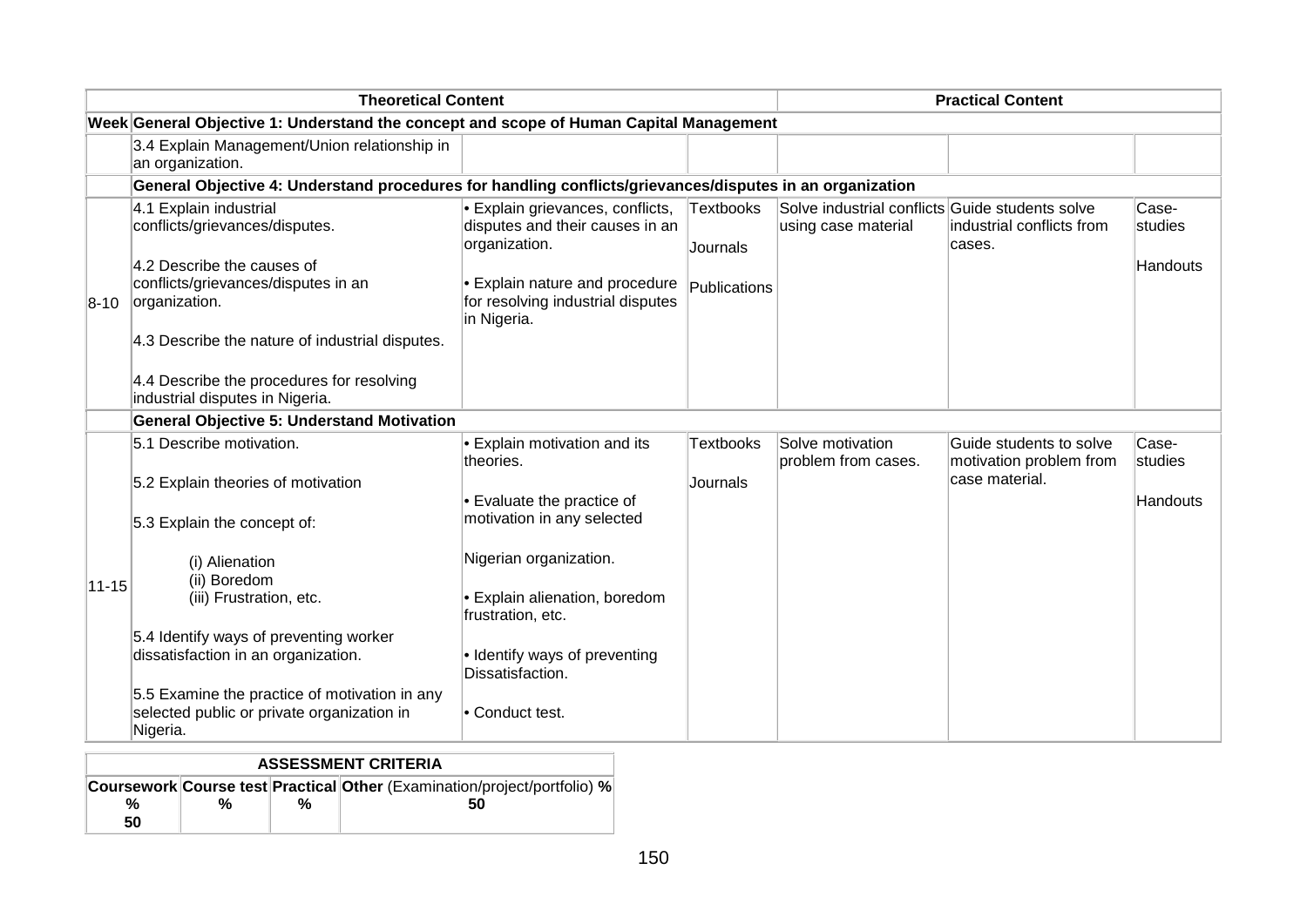## **PROJECT**

| <b>Programme: (National Diploma)</b>                                                                                                               |                                                                                                                                                                                                               |                                          |                                |  |  |  |  |  |
|----------------------------------------------------------------------------------------------------------------------------------------------------|---------------------------------------------------------------------------------------------------------------------------------------------------------------------------------------------------------------|------------------------------------------|--------------------------------|--|--|--|--|--|
| Course: Project                                                                                                                                    | Course Code: BAM 225                                                                                                                                                                                          | <b>Total Hours:</b>                      | 6                              |  |  |  |  |  |
| Year: 2 Semester: 4                                                                                                                                | Pre-requisite:                                                                                                                                                                                                | <b>Theoretical:</b><br><b>Practical:</b> | 0 hours /week<br>6 hours /week |  |  |  |  |  |
|                                                                                                                                                    | Goal: This course is designed to enable the student to undertake an individual project and write a report on it.<br><b>General Objectives:</b> On completion of this course, the diplomate should be able to: |                                          |                                |  |  |  |  |  |
| 1. Research a chosen topic at ND level from available sources.<br>2. Collect data on the chosen topic.<br>3. Produce a report on the chosen topic. |                                                                                                                                                                                                               |                                          |                                |  |  |  |  |  |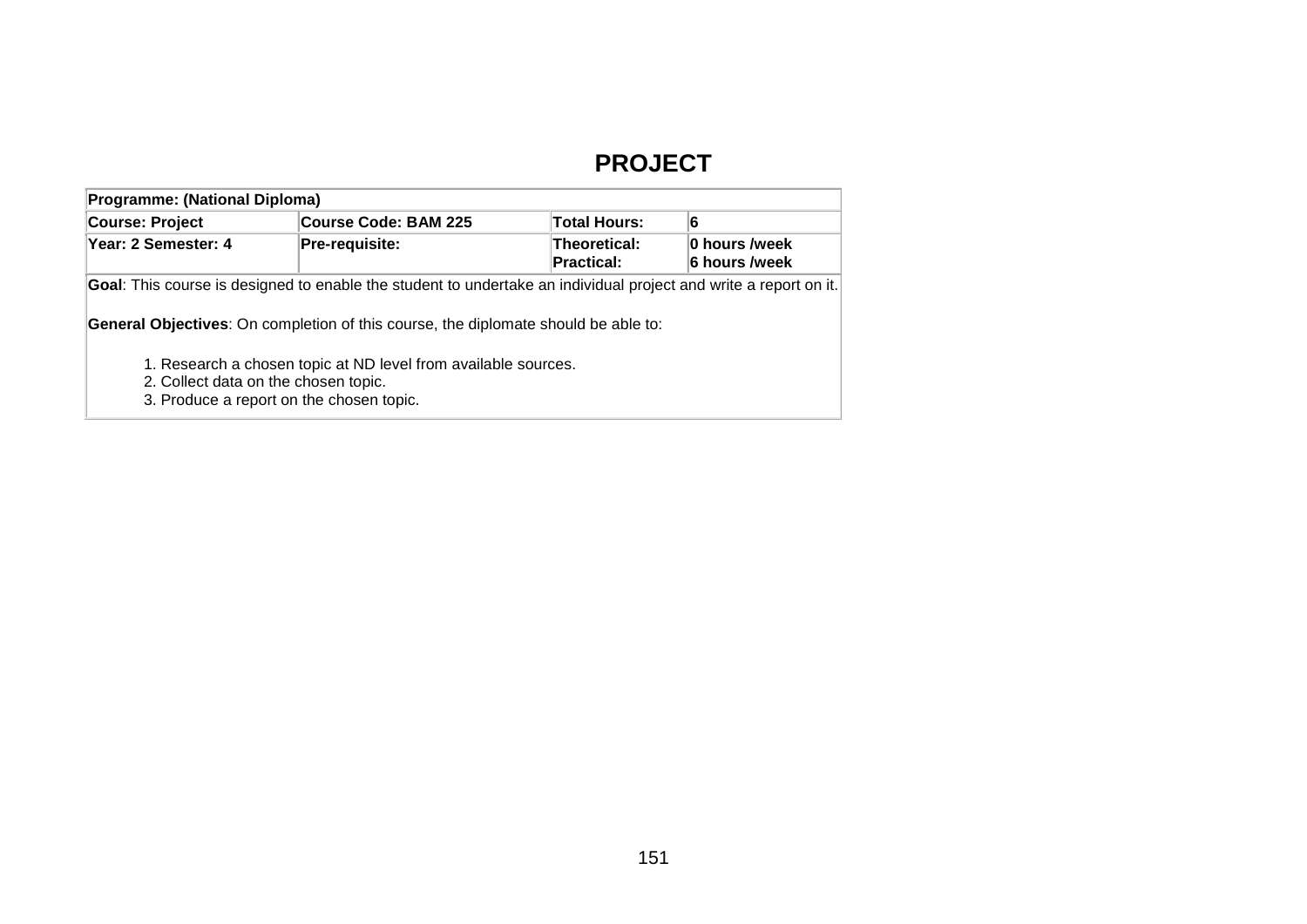| <b>Theoretical Content</b> |                                                                                              |                                                  |                         | <b>Practical Content</b>                    |                                                  |                         |  |
|----------------------------|----------------------------------------------------------------------------------------------|--------------------------------------------------|-------------------------|---------------------------------------------|--------------------------------------------------|-------------------------|--|
|                            | <b>Week Specific Learning Outcomes</b>                                                       | <b>Teacher's activities</b>                      | <b>Resources</b>        | <b>Specific Learning</b><br><b>Outcomes</b> | Teacher's activities                             | <b>Resources</b>        |  |
|                            | General Objective 1: Research a chosen topic at ND level from available sources.             |                                                  |                         |                                             |                                                  |                         |  |
|                            | 1.1 Choose, under guidance, an appropriate Provide guidance in finding<br>topic of interest. | suitable topics.                                 | <b>Textbooks</b>        | Selection of a topic of<br>interest.        | Provide guidance in finding<br>suitable topics.  | <b>Textbooks</b>        |  |
| $\overline{1}$             |                                                                                              |                                                  | Lecture<br><b>Notes</b> |                                             |                                                  | Lecture<br><b>Notes</b> |  |
|                            |                                                                                              |                                                  | Internet                |                                             |                                                  | Internet                |  |
|                            | 1.2 Research a chosen topic from available<br>sources.                                       | Provide guidance in finding<br>suitable sources. | <b>Textbooks</b>        | Demonstrate research<br>ability             | Provide guidance in finding<br>suitable sources. | <b>Textbooks</b>        |  |
| $\overline{c}$             |                                                                                              |                                                  | Lecture<br><b>Notes</b> |                                             |                                                  | Lecture<br>Notes        |  |
|                            |                                                                                              |                                                  | Internet                |                                             |                                                  | Internet                |  |
|                            | 1.2 (continued) Research a chosen topic<br>from available sources.                           | Provide guidance in finding<br>suitable sources. | <b>Textbooks</b>        | Demonstrate research<br>ability             | Provide guidance in finding<br>suitable sources. | Textbooks               |  |
| 3                          |                                                                                              |                                                  | Lecture<br><b>Notes</b> |                                             |                                                  | Lecture<br>Notes        |  |
|                            |                                                                                              |                                                  | Internet                |                                             |                                                  | Internet                |  |
|                            | 1.2 (continued) Research a chosen topic<br>from available sources.                           | Provide guidance in finding<br>suitable sources. | <b>Textbooks</b>        | Demonstrate research<br>ability             | Provide guidance in finding<br>suitable sources. | <b>Textbooks</b>        |  |
| $\overline{\mathbf{4}}$    |                                                                                              |                                                  | Lecture<br><b>Notes</b> |                                             |                                                  | Lecture<br>Notes        |  |
|                            |                                                                                              |                                                  | ∣Internet               |                                             |                                                  | ∣Internet               |  |
|                            | General Objective 2 : Collect data on the chosen topic.                                      |                                                  |                         |                                             |                                                  |                         |  |
|                            | 2.1 Collect data on the chosen topic from<br>available sources.                              | Provide guidance in<br>collecting data           | <b>Textbooks</b>        | Demonstrate ability to<br>collect data      | Provide guidance in<br>collecting data.          | Textbooks               |  |
| 5                          |                                                                                              |                                                  | Lecture<br>Notes        |                                             |                                                  | Lecture<br>Notes        |  |
|                            |                                                                                              |                                                  | Internet                |                                             |                                                  | Internet                |  |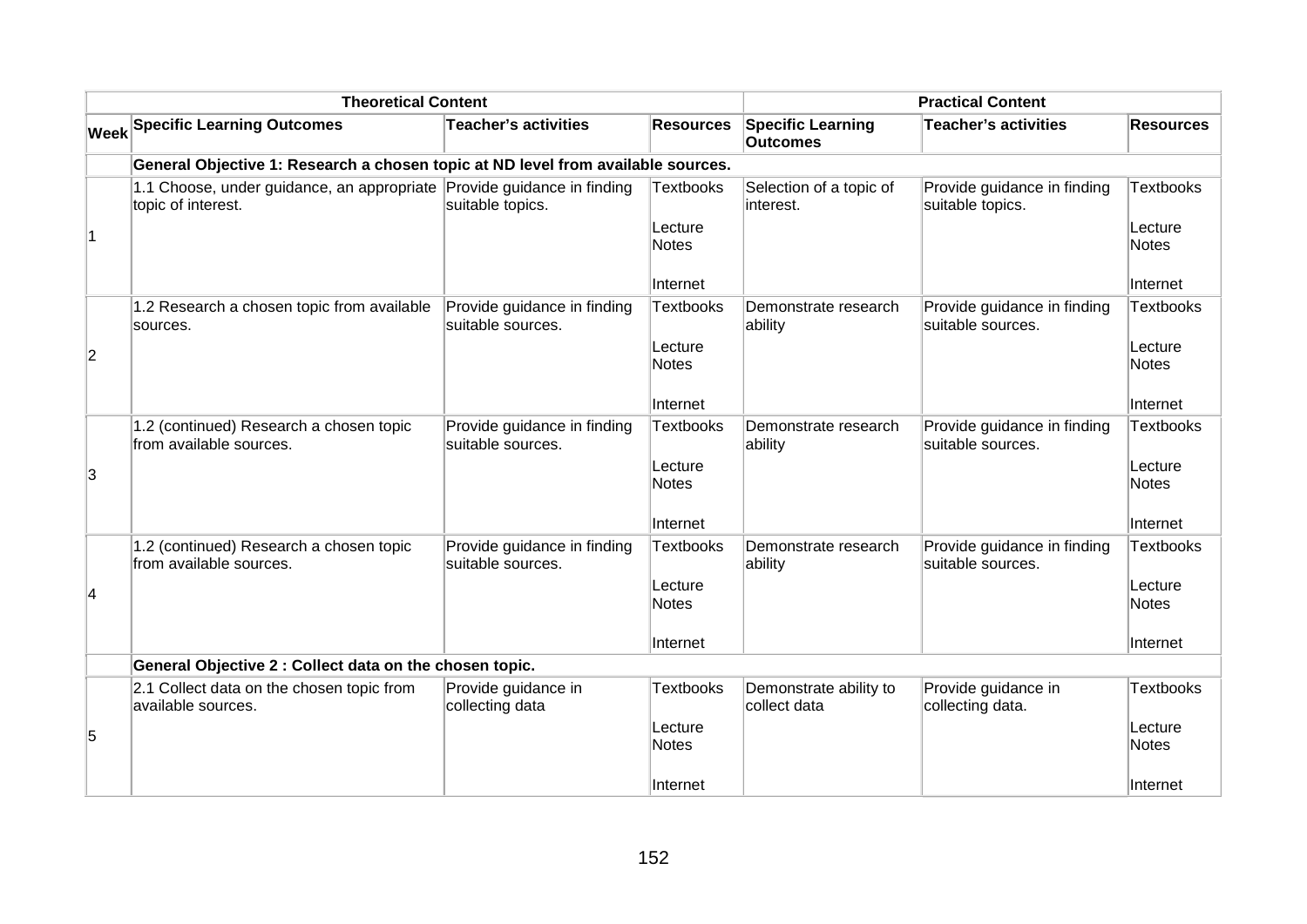|    | <b>Theoretical Content</b>                                                  | <b>Practical Content</b>               |                  |                                             |                                         |                         |
|----|-----------------------------------------------------------------------------|----------------------------------------|------------------|---------------------------------------------|-----------------------------------------|-------------------------|
|    | <b>Week Specific Learning Outcomes</b>                                      | <b>Teacher's activities</b>            | <b>Resources</b> | <b>Specific Learning</b><br><b>Outcomes</b> | <b>Teacher's activities</b>             | <b>Resources</b>        |
|    | 2.1 (continued) Collect data on the chosen<br>topic from available sources. | Provide guidance in<br>collecting data | <b>Textbooks</b> | Demonstrate ability to<br>collect data      | Provide guidance in<br>collecting data. | Textbooks               |
| 6  |                                                                             |                                        | Lecture<br>Notes |                                             |                                         | Lecture<br><b>Notes</b> |
|    |                                                                             |                                        | Internet         |                                             |                                         | Internet                |
|    | 2.1 (continued) Collect data on the chosen<br>topic from available sources. | Provide guidance in<br>collecting data | <b>Textbooks</b> | Demonstrate ability to<br>collect data      | Provide guidance in<br>collecting data. | Textbooks               |
| 17 |                                                                             |                                        | Lecture<br>Notes |                                             |                                         | Lecture<br><b>Notes</b> |
|    |                                                                             |                                        | Internet         |                                             |                                         | Internet                |
|    | 2.1 (continued) Collect data on the chosen<br>topic from available sources. | Provide guidance in<br>collecting data | <b>Textbooks</b> | Demonstrate ability to<br>collect data      | Provide guidance in<br>collecting data. | Textbooks               |
| 8  |                                                                             |                                        | Lecture<br>Notes |                                             |                                         | Lecture<br><b>Notes</b> |
|    |                                                                             |                                        | Internet         |                                             |                                         | Internet                |
|    | 2.1 (continued) Collect data on the chosen<br>topic from available sources. | Provide guidance in<br>collecting data | Textbooks        | Demonstrate ability to<br>collect data      | Provide guidance in<br>collecting data. | Textbooks               |
| 9  |                                                                             |                                        | Lecture<br>Notes |                                             |                                         | Lecture<br>Notes        |
|    |                                                                             |                                        | Internet         |                                             |                                         | Internet                |
|    | General Objective 3: Produce a report on the chosen topic.                  |                                        |                  |                                             |                                         |                         |
|    | 3.1 Produce a report on the chosen topic.                                   | Provide guidance in report<br>writing  | <b>Textbooks</b> | Demonstrate ability in<br>report writing    | Provide guidance in report<br>writing   | <b>Textbooks</b>        |
| 10 |                                                                             |                                        | Lecture<br>Notes |                                             |                                         | Lecture<br>Notes        |
|    |                                                                             |                                        | Internet         |                                             |                                         | Internet                |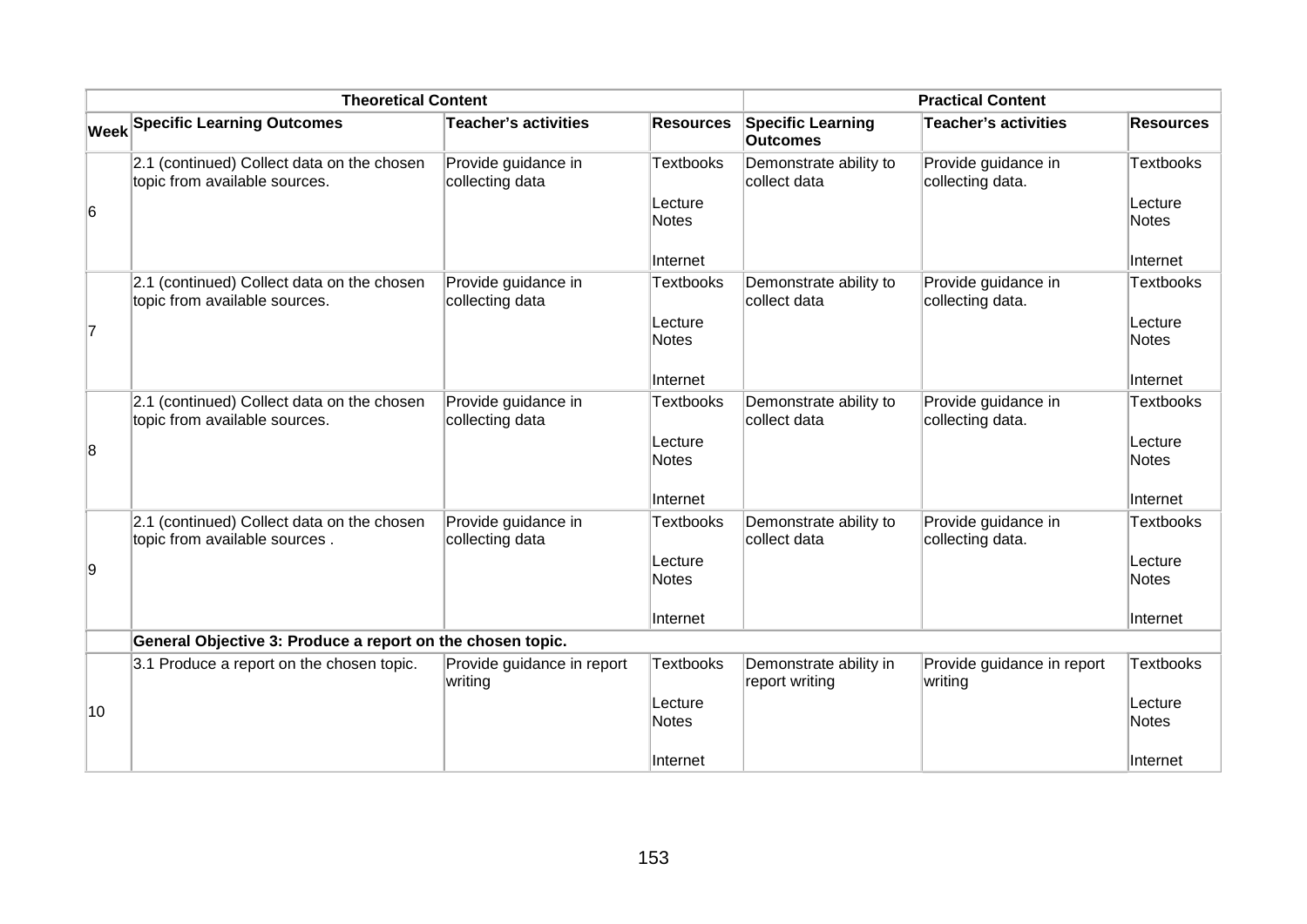|    | <b>Theoretical Content</b>                               | <b>Practical Content</b>              |                                                         |                                             |                                       |                                                         |
|----|----------------------------------------------------------|---------------------------------------|---------------------------------------------------------|---------------------------------------------|---------------------------------------|---------------------------------------------------------|
|    | <b>Week Specific Learning Outcomes</b>                   | <b>Teacher's activities</b>           | <b>Resources</b>                                        | <b>Specific Learning</b><br><b>Outcomes</b> | Teacher's activities                  | <b>Resources</b>                                        |
| 11 | 3.1 (continued) Produce a report on the<br>chosen topic. | Provide guidance in report<br>writing | <b>Textbooks</b><br>Lecture<br><b>Notes</b><br>Internet | Demonstrate ability in<br>report writing    | Provide guidance in report<br>writing | <b>Textbooks</b><br>Lecture<br><b>Notes</b><br>Internet |
| 12 | 3.1 (continued) Produce a report on the<br>chosen topic. | Provide guidance in report<br>writing | <b>Textbooks</b><br>Lecture<br><b>Notes</b><br>Internet | Demonstrate ability in<br>report writing    | Provide guidance in report<br>writing | Textbooks<br>Lecture<br><b>Notes</b><br>Internet        |
| 13 | 3.1 (continued) Produce a report on the<br>chosen topic. | Provide guidance in report<br>writing | <b>Textbooks</b><br>Lecture<br><b>Notes</b><br>Internet | Demonstrate ability in<br>report writing    | Provide guidance in report<br>writing | <b>Textbooks</b><br>Lecture<br><b>Notes</b><br>Internet |
| 14 | 3.1 (continued) Produce a report on the<br>chosen topic. | Provide guidance in report<br>writing | <b>Textbooks</b><br>Lecture<br>Notes<br>Internet        | Demonstrate ability in<br>report writing    | Provide guidance in report<br>writing | <b>Textbooks</b><br>Lecture<br><b>Notes</b><br>Internet |
| 15 | 3.1 (continued) Produce a report on the<br>chosen topic. | Provide guidance in report<br>writing | <b>Textbooks</b><br>Lecture<br><b>Notes</b><br>Internet | Demonstrate ability in<br>report writing    | Provide guidance in report<br>writing | <b>Textbooks</b><br>Lecture<br><b>Notes</b><br>Internet |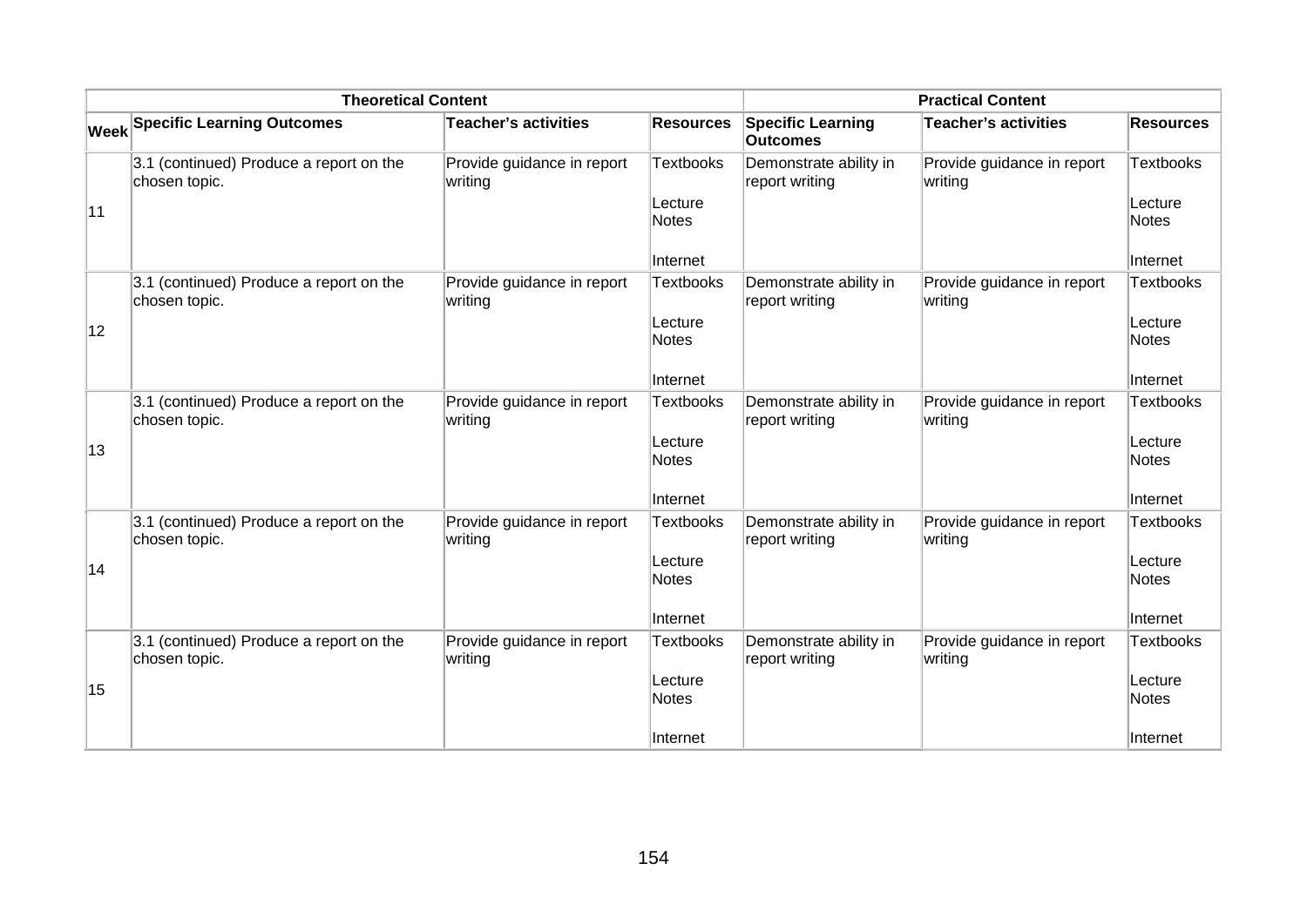**Assessment**: Give details of assignments to be used:

Coursework/ Assignments %; Course test %; Practical %; Projects %; Examination %

| <b>Type of Assessment</b> | <b>Purpose and Nature of Assessment</b>                             | <b>Weighting (%)</b> |
|---------------------------|---------------------------------------------------------------------|----------------------|
| Examination               | Final Examination (written) to assess knowledge and understanding 0 |                      |
| Test                      | 0 progress tests                                                    |                      |
| Practical                 | Report of 20 - 30 pages length                                      | 100                  |
| Total                     |                                                                     | 100                  |

**Recommended Textbooks & References:**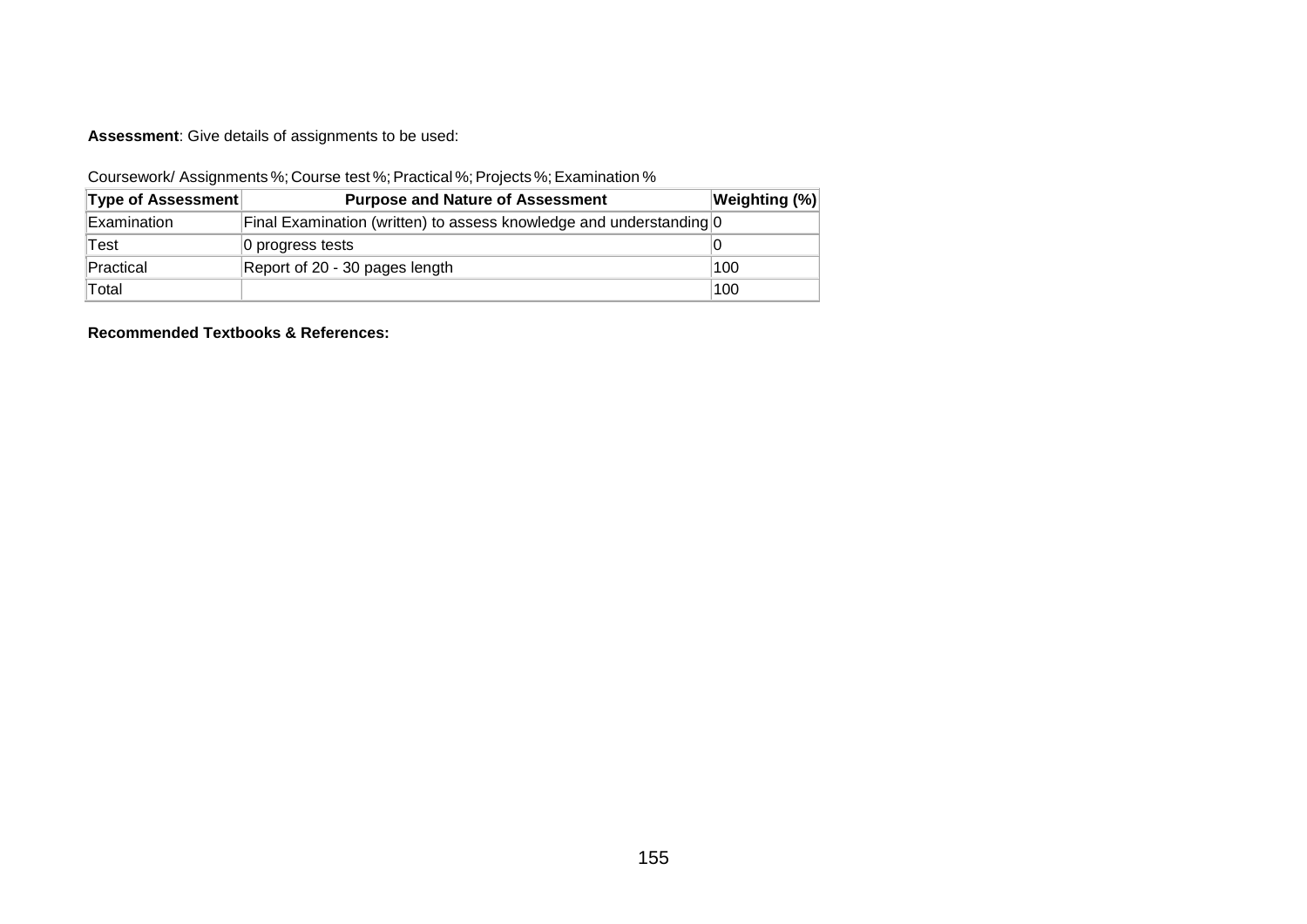## **COST ACCOUNTING II**

| PROGRAMME: NATIONAL DIPLOMA IN ACCOUNTANCY                                                                                                                                                                                 |                        |                                   |                                          |  |  |  |
|----------------------------------------------------------------------------------------------------------------------------------------------------------------------------------------------------------------------------|------------------------|-----------------------------------|------------------------------------------|--|--|--|
| Code: ACC 222<br>60 hours 4.0 Units.<br><b>Course: COST ACCOUNTING II</b><br><b>Credit Hours:</b>                                                                                                                          |                        |                                   |                                          |  |  |  |
| <b>Semester: FOURTH SEMESTER</b><br><b>Semester SECOND SEMESTER</b>                                                                                                                                                        | Pre-requisite: ACC 212 | Theoretical:<br><b>Practical:</b> | 2 hours/week - 50%<br>2 hours/week - 50% |  |  |  |
| <b>Goal:</b> To further develop the student's knowledge of principles of cost accounting and costing methods.                                                                                                              |                        |                                   |                                          |  |  |  |
| <b>IGENERAL OBJECTIVES:</b><br>On completion of this module the students should be able to:                                                                                                                                |                        |                                   |                                          |  |  |  |
| 1.0 Understand accounting records in cost ledgers, reports and statements of integrated accounting system.<br>2.0 Know costing methods and techniques<br>3.0 Know various types of budgets.<br>4.0 Know budgetary control. |                        |                                   |                                          |  |  |  |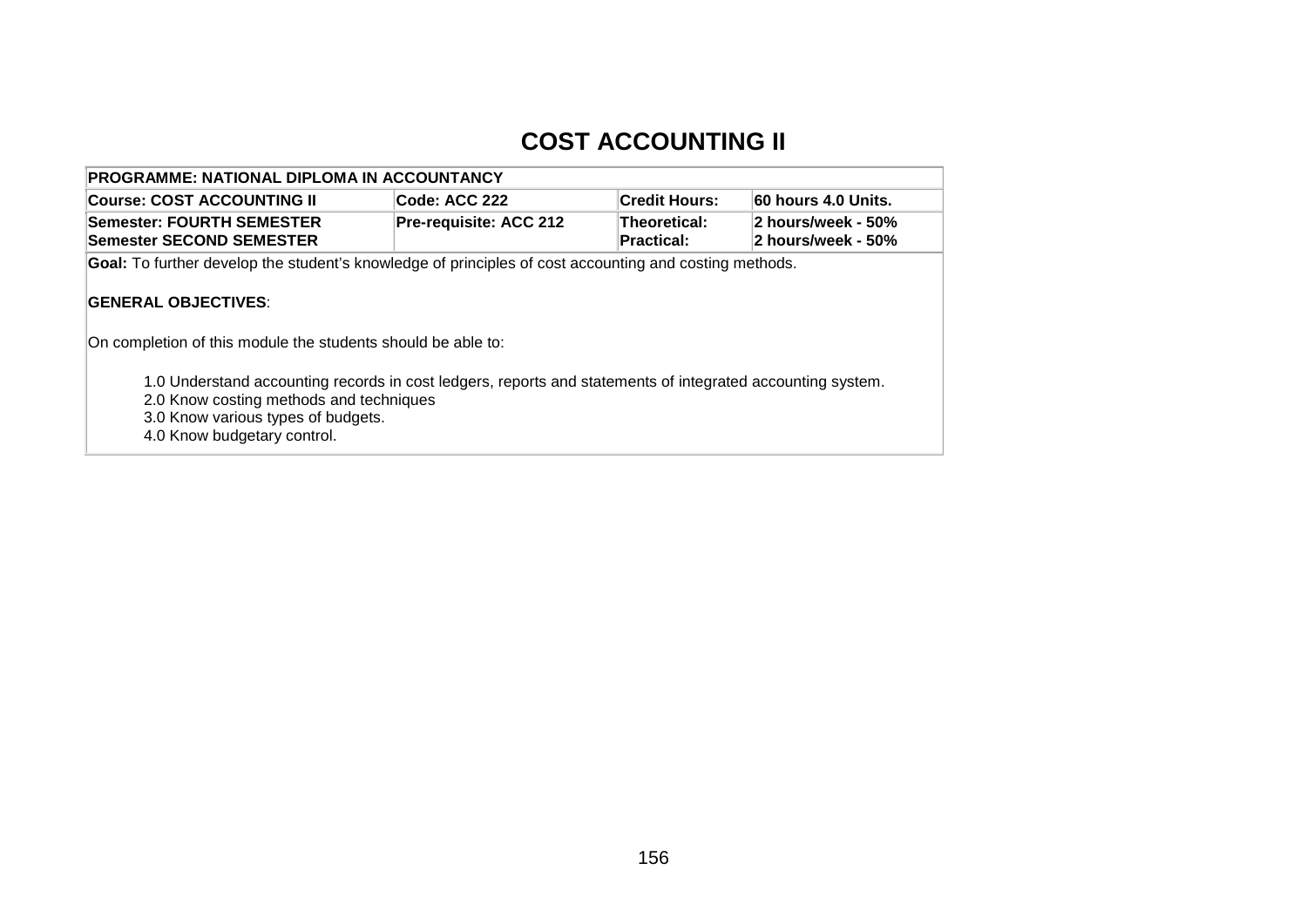|             |                                                                                                                                                        | <b>Theoretical Content</b>                                                                 | <b>Practical Content</b>                    |                                                                                                       |                                                                                                                                                |                                                                |
|-------------|--------------------------------------------------------------------------------------------------------------------------------------------------------|--------------------------------------------------------------------------------------------|---------------------------------------------|-------------------------------------------------------------------------------------------------------|------------------------------------------------------------------------------------------------------------------------------------------------|----------------------------------------------------------------|
| <b>Week</b> | <b>Specific Learning Outcomes</b>                                                                                                                      | <b>Teacher's Activities</b>                                                                | <b>Resources</b>                            | <b>Specific Learning</b><br><b>Outcomes</b>                                                           | <b>Teacher's Activities</b>                                                                                                                    | <b>Resources</b>                                               |
|             | General Objective 1: Understand accounting records in cost ledgers, reports and statements of integrated accounting system.                            |                                                                                            |                                             |                                                                                                       |                                                                                                                                                |                                                                |
|             | 1.1 Explain the procedure for<br>posting in the various cost ledgers.                                                                                  | (i) With the aid of examples<br>demonstrate cost ledger<br>accounting.                     | Overhead<br> projector                      | 1. Post transactions into<br>cost ledgers.                                                            | Lead students in the making<br>of entries in cost ledgers and<br>preparation of integrated                                                     | Overhead Projector<br>and Transparency<br>charts.              |
| $ 1-4 $     | 1.2 Explain how reports and<br>statements are prepared.                                                                                                | (ii) Show preparation of<br>reports.                                                       | Worked<br>examples                          | 2. Prepare integrated<br>accounts                                                                     | accounts.<br>Carry out reconciliation of cost                                                                                                  | Spreadsheets.                                                  |
|             | 1.3 Explain the need for integrated<br>accounting systems.                                                                                             | (iii) Do an integrated<br>accounting records example                                       |                                             | 3. Reconcile cost and<br>financial accounting<br>records.                                             | and financial accounting<br>records using spreadsheet                                                                                          |                                                                |
|             | 1.4 Trace the reconciliation of cost<br>and financial accounting records.                                                                              | and reconcile it with<br>financial record.                                                 |                                             |                                                                                                       |                                                                                                                                                |                                                                |
|             | General Objective 2: Know costing methods and techniques.                                                                                              |                                                                                            |                                             |                                                                                                       |                                                                                                                                                |                                                                |
| $5-7$       | 2.1 Define the various methods<br>and techniques of costing: Job<br>costing, process costing, standard<br>costing, batch costing, marginal<br>costing. | (i) Explain and work<br>examples to indicate<br>various costing methods<br>and techniques. | Overhead<br>projector<br>Worked<br>examples | 1. Determine the cost of a<br>product using job,<br>process, batch, standard<br>and marginal costing. | Identify various costing<br>methods and guide students<br>on how to collate product<br>costs using various examples.<br>Answers produced using | Flipboard<br>Overhead Projector<br>and Transparency<br>charts. |
|             |                                                                                                                                                        |                                                                                            |                                             |                                                                                                       | spreadsheets                                                                                                                                   | Spreadsheets.                                                  |
|             | General Objective 3: Know various types of budget.                                                                                                     |                                                                                            |                                             |                                                                                                       |                                                                                                                                                |                                                                |
|             | 3.1 Define the term budget.<br>3.2 Explain various types of<br>budget: namely Capital,                                                                 | (i) Explain budget and using Overhead<br>worked examples indicate<br>types of budget.      | projector<br>Worked                         | 1. Prepare capital,<br>production, sales and cash Guide students in the<br>budgets.                   | Show budget format.<br>preparation of budgets using                                                                                            | Computer software<br>packages<br>/spreadsheet                  |
| $ 8 - 11 $  | Production, Sales and cash<br>budgets.                                                                                                                 |                                                                                            | examples                                    |                                                                                                       | various worked examples.<br>Answers produced using                                                                                             | Overhead projector<br>and transparency.                        |
|             | 3.3 Explain the limiting factors in<br>budget.                                                                                                         |                                                                                            |                                             |                                                                                                       | spreadsheet tables                                                                                                                             |                                                                |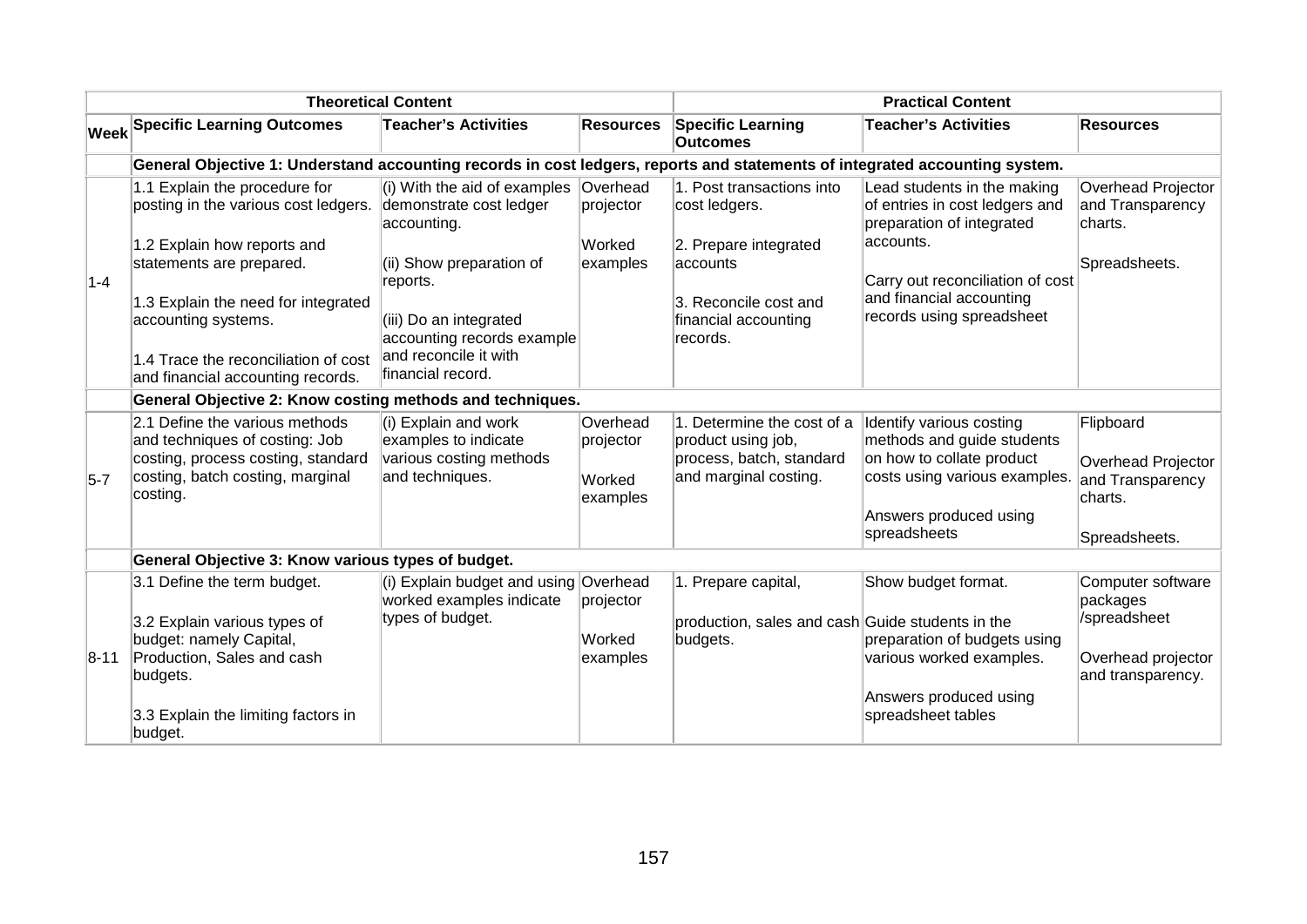|                                                                                                                                                                                      | <b>Theoretical Content</b>                                                                                                                        | <b>Practical Content</b>                    |                                                                             |                                                                                                                                             |                                                        |
|--------------------------------------------------------------------------------------------------------------------------------------------------------------------------------------|---------------------------------------------------------------------------------------------------------------------------------------------------|---------------------------------------------|-----------------------------------------------------------------------------|---------------------------------------------------------------------------------------------------------------------------------------------|--------------------------------------------------------|
| <b>Week Specific Learning Outcomes</b>                                                                                                                                               | <b>Teacher's Activities</b>                                                                                                                       | <b>Resources</b>                            | <b>Specific Learning</b><br><b>Outcomes</b>                                 | Teacher's Activities                                                                                                                        | <b>Resources</b>                                       |
| General Objective 4: Know budget control.                                                                                                                                            |                                                                                                                                                   |                                             |                                                                             |                                                                                                                                             |                                                        |
| 4.1 Describe budgetary control.<br>4.2 Describe elements of<br>berformance evaluation.<br>12-15 4.3 Prepare performance<br>evaluation report.<br>4.4 Explain basic variance analysis | (i) Explain budgeting<br>control.<br>(ii) Explain elements of<br>performance evaluation<br>using standard costing and<br>basic variance analysis. | Overhead<br>projector<br>Worked<br>examples | 1. Prepare performance<br>evaluation reports and<br>analyse basic variance. | Direct students to prepare<br>performance reports and<br>variance analysis using<br>examples.<br>Answer to above using<br>spreadsheet table | Overhead Projector<br>and transparency.<br>Spreadsheet |
| land its effect on business<br>operations.                                                                                                                                           |                                                                                                                                                   |                                             |                                                                             |                                                                                                                                             |                                                        |

**ASSESSMENT CRITERIA Coursework 30% Course test % Practical 30% Other** (Examination/project/portfolio) **40%**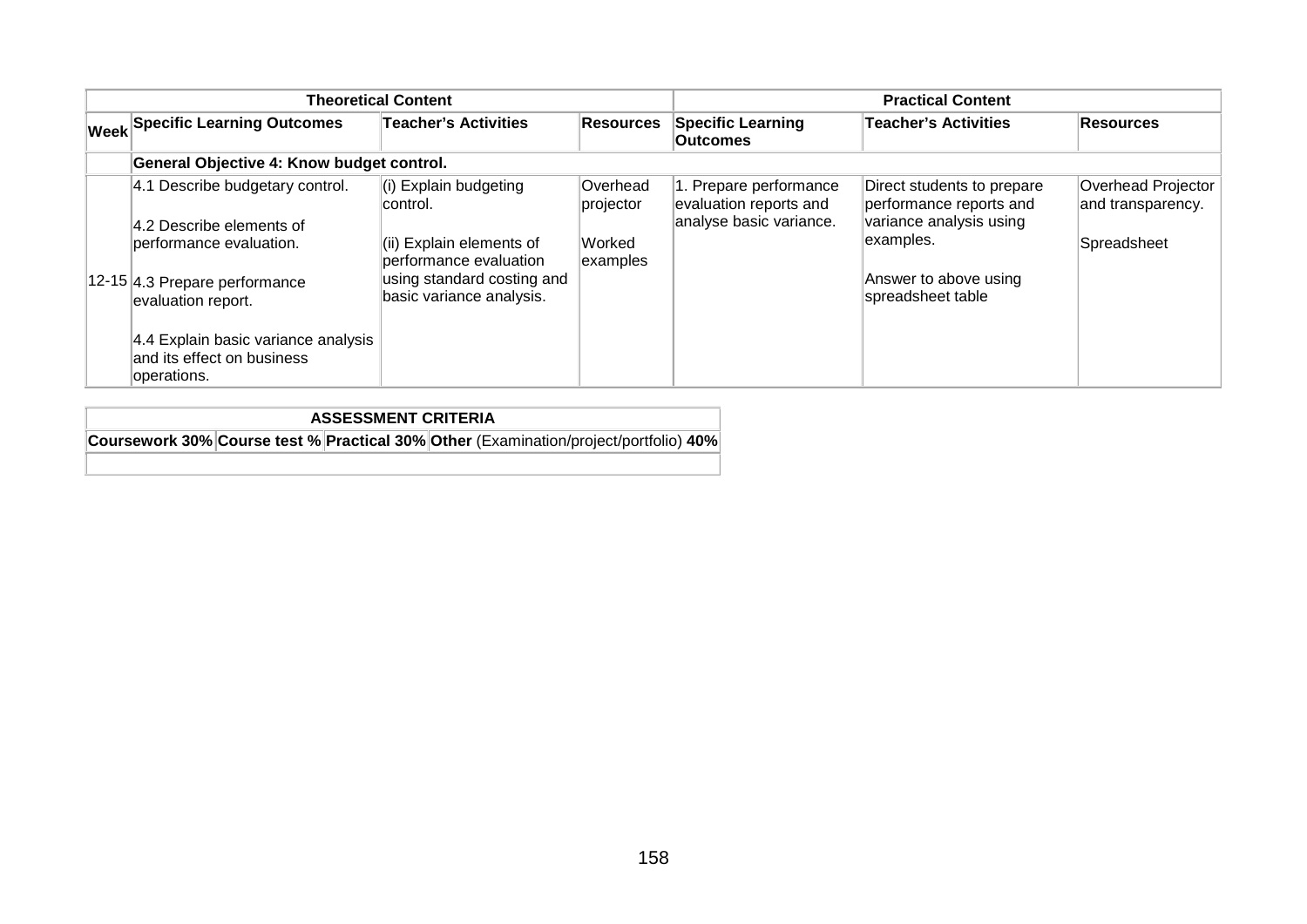## **COMMUNICATION SKILLS**

| <b>PROGRAMME: ND Office Technology and Management</b>                                                                                                        |                |                                   |                                        |  |  |  |
|--------------------------------------------------------------------------------------------------------------------------------------------------------------|----------------|-----------------------------------|----------------------------------------|--|--|--|
| <b>Course: Communication Skills</b>                                                                                                                          | Code: OTM 222  | ∣Credit Hours:                    | ∣4 hours                               |  |  |  |
| Semester: 4                                                                                                                                                  | Pre-requisite: | Theoretical:<br><b>Practical:</b> | 1 hours/week 25 %<br>3 hours/week 75 % |  |  |  |
| Course main Aim/Goal: The module is designed to assist the student to interact positively with employers, colleagues, customers etc in the work environment. |                |                                   |                                        |  |  |  |
| <b>General Objectives:</b>                                                                                                                                   |                |                                   |                                        |  |  |  |

1.0 Know how to interact with people in the work environment.

2.0 Know how to maintain a good image.

3.0 Know how to maintain a good disposition/and maintain stability.

4.0 Know how to develop listening skills.

5.0 Know the rules & regulations guiding the profession (office ethics).

6.0 Know office politics and when to apply them.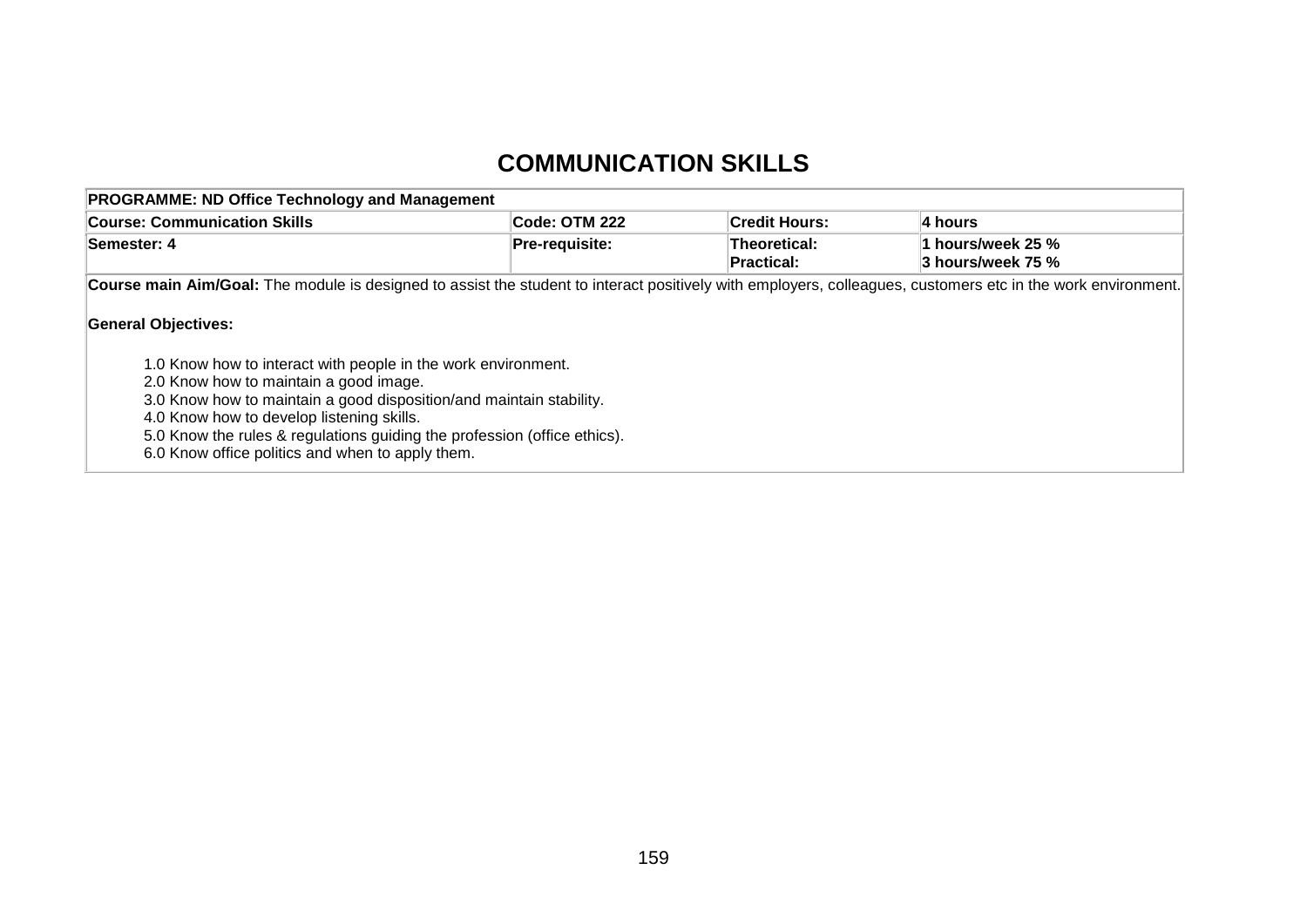|         | <b>Theoretical Content</b>                           |                                                                                 |                  | <b>Practical Content</b>                       |                                     |                  |  |  |
|---------|------------------------------------------------------|---------------------------------------------------------------------------------|------------------|------------------------------------------------|-------------------------------------|------------------|--|--|
|         | <b>Week Specific Learning</b><br><b>Outcomes</b>     | <b>Teacher's Activities</b>                                                     | <b>Resources</b> | <b>Specific Learning</b><br><b>Outcomes</b>    | <b>Teacher's Activities</b>         | <b>Resources</b> |  |  |
|         |                                                      | General Objective 1.0: Know how to interact with people in the work environment |                  |                                                |                                     |                  |  |  |
| $ 1-3 $ | 1.1 Explain relationships  -<br>in work environment. | Explain relationships in<br>work environment.                                   | Chalkboard       | Organize role plays in the<br>work environment | Student guided role play activities | Films            |  |  |
|         |                                                      |                                                                                 | Posters          |                                                | Case-studies                        | Video            |  |  |
|         | 1.2 List various ways                                | Explain how workers                                                             |                  |                                                |                                     |                  |  |  |
|         | colleagues can be<br>addressed in the office.        | can be addressed<br>(established patterns).                                     | Graphics         |                                                |                                     | Cassette, etc    |  |  |
|         |                                                      |                                                                                 | White-boards     |                                                |                                     |                  |  |  |
|         | 1.3 Deal with difficult                              | Explain how to deal                                                             |                  |                                                |                                     |                  |  |  |
|         | persons.                                             | with difficult persons.                                                         |                  |                                                |                                     |                  |  |  |
|         | 1.4 Evaluate interactions -                          | Emphases the need to                                                            |                  |                                                |                                     |                  |  |  |
|         | with colleagues, etc.                                | be pleasant and                                                                 |                  |                                                |                                     |                  |  |  |
|         |                                                      | business like.                                                                  |                  |                                                |                                     |                  |  |  |
|         |                                                      | Emphasise the need to                                                           |                  |                                                |                                     |                  |  |  |
|         |                                                      | evaluate interaction with<br>people.                                            |                  |                                                |                                     |                  |  |  |
|         |                                                      | General Objective 2.0: Know how to maintain a good image.                       |                  |                                                |                                     |                  |  |  |
| $ 4-5 $ | 2.1 Maintain a good                                  | Explain the importance                                                          | Ditto            | Read, copy, write and                          | Ditto                               | Ditto            |  |  |
|         | image.                                               | of the secretary's image<br>in an organisation.                                 |                  | transcribe dictated<br>passages.               |                                     |                  |  |  |
|         | 2.2 Display a positive                               |                                                                                 |                  |                                                |                                     |                  |  |  |
|         | attitude in the office                               | Explain the general<br>attitudes to be displayed                                |                  |                                                |                                     |                  |  |  |
|         | 2.3 Dress appropriately.                             | by the secretary.                                                               |                  |                                                |                                     |                  |  |  |
|         | 2.4 Be competent in the<br>profession.               | Explain the importance<br>of physical appearance.                               |                  |                                                |                                     |                  |  |  |
|         |                                                      | Explain the importance                                                          |                  |                                                |                                     |                  |  |  |
|         |                                                      | of competency and                                                               |                  |                                                |                                     |                  |  |  |
|         |                                                      | intelligence in the<br>profession.                                              |                  |                                                |                                     |                  |  |  |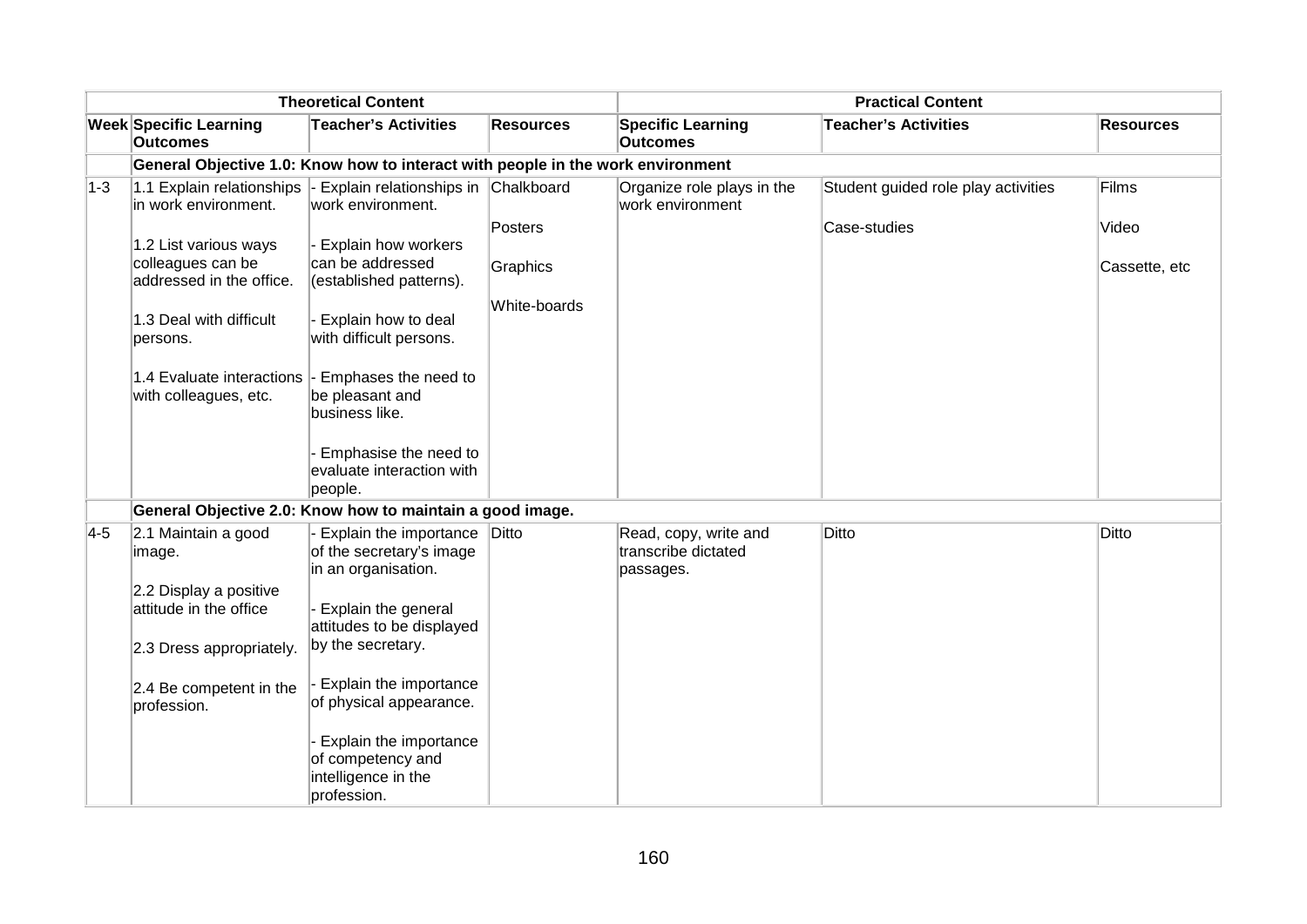|       | <b>Theoretical Content</b>                                                                                                                                                   |                                                                                                                                                                                            |                                                                           | <b>Practical Content</b>                                                        |                                                                             |                                                                                                                                     |  |
|-------|------------------------------------------------------------------------------------------------------------------------------------------------------------------------------|--------------------------------------------------------------------------------------------------------------------------------------------------------------------------------------------|---------------------------------------------------------------------------|---------------------------------------------------------------------------------|-----------------------------------------------------------------------------|-------------------------------------------------------------------------------------------------------------------------------------|--|
|       | <b>Week Specific Learning</b><br><b>Outcomes</b>                                                                                                                             | <b>Teacher's Activities</b>                                                                                                                                                                | <b>Resources</b>                                                          | <b>Specific Learning</b><br><b>Outcomes</b>                                     | <b>Teacher's Activities</b>                                                 | <b>Resources</b>                                                                                                                    |  |
|       |                                                                                                                                                                              | General Objective 3.0: Know how to maintain a good disposition.                                                                                                                            |                                                                           |                                                                                 |                                                                             |                                                                                                                                     |  |
| $6-7$ | 3.1 Maintain a pleasant<br>working relationship with necessary to maintain a<br>people.<br>3.2 Display maturity<br>when working under<br>stress, or within short<br>notices. | Explain why it is<br>pleasant working<br>atmosphere.<br>- Explain how to handle<br>tasks within short times.<br>Explain how to avoid                                                       | Ditto<br>Shorthand<br>laboratory and<br>typewriter and<br>PCs             | Demonstrate transcription<br>and proofreading<br>techniques.                    | Demonstrate and assess student<br>activities (role-plays and case-studies). | Ditto                                                                                                                               |  |
|       | 3.3 Maintain a well<br>integrated personality.                                                                                                                               | unpleasant situations.                                                                                                                                                                     |                                                                           |                                                                                 |                                                                             |                                                                                                                                     |  |
|       |                                                                                                                                                                              | General Objective 4.0: Know how to develop listening skills.                                                                                                                               |                                                                           |                                                                                 |                                                                             |                                                                                                                                     |  |
| $8-9$ | 4.1 Listen attentively.<br>4.2 Take notes when a<br>speaker is speaking.<br>4.3 Ask questions for<br>clarification.                                                          | Emphasise the need to<br>listen attentively.<br>Emphasise the need to<br>take notes when the<br>speaker in speaking.<br>Emphasise the need to<br>ask questions to clarify<br>instructions. | Chalkboard<br>Posters<br>White-boards<br>Reading<br>materials<br>handouts | 4.1 Students listen to radio<br>and also watch clips on<br>attentive listening. | Organise films.<br>Play cassettes.<br>Guide student activities              | Audio tapes<br>Cassette tape<br>Recorder/Player<br>Video tapes<br>Television<br><b>VCR</b><br>Reporters note<br><b>Book</b><br>Pens |  |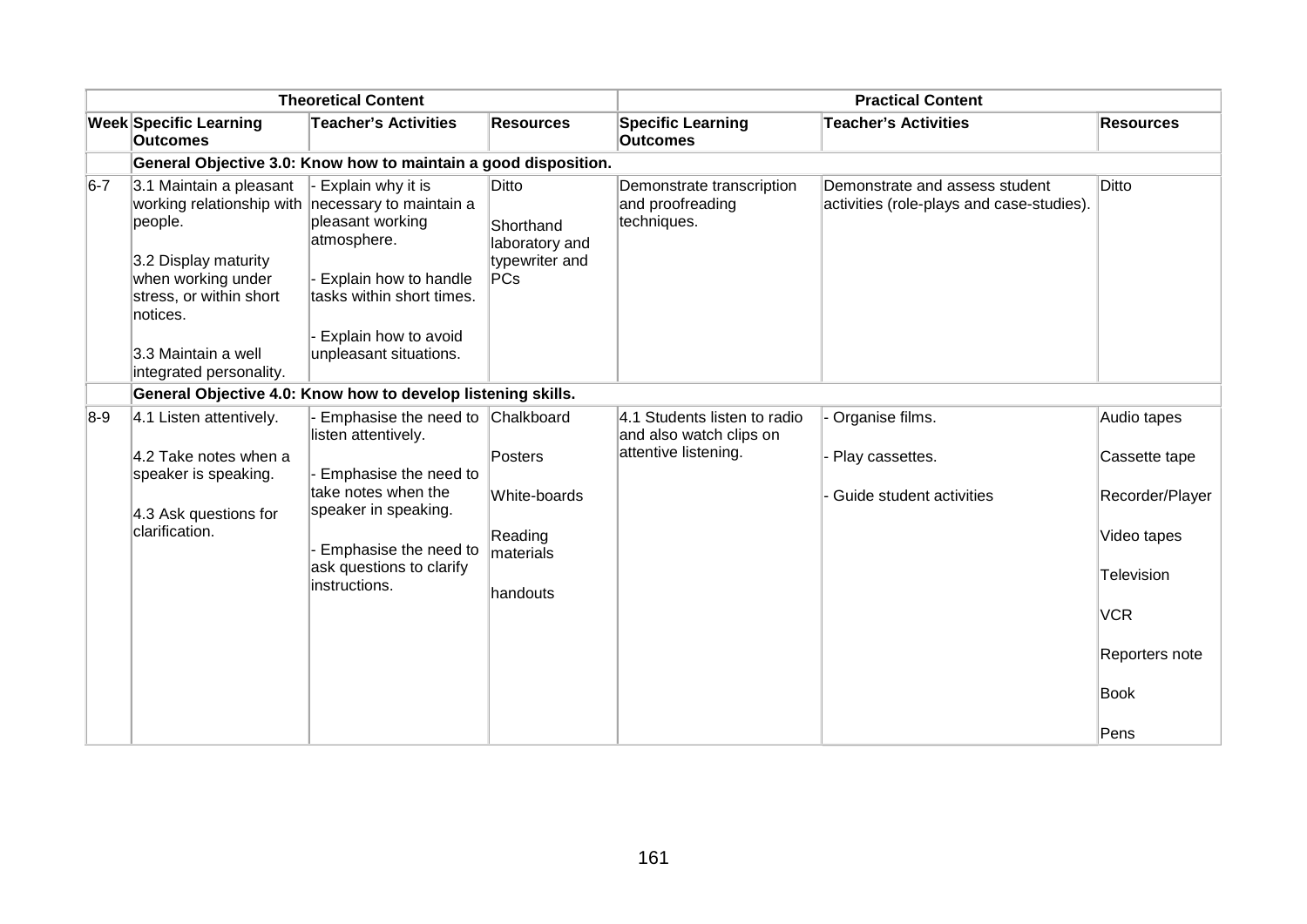| <b>Theoretical Content</b> |                                                                                                                                                                                                       |                                                                                                                                                                                                                 | <b>Practical Content</b>       |                                                                                                                                                                                                                                                                                                                    |                                                                                                                                                                                                                                                         |                                                     |
|----------------------------|-------------------------------------------------------------------------------------------------------------------------------------------------------------------------------------------------------|-----------------------------------------------------------------------------------------------------------------------------------------------------------------------------------------------------------------|--------------------------------|--------------------------------------------------------------------------------------------------------------------------------------------------------------------------------------------------------------------------------------------------------------------------------------------------------------------|---------------------------------------------------------------------------------------------------------------------------------------------------------------------------------------------------------------------------------------------------------|-----------------------------------------------------|
|                            | <b>Week Specific Learning</b><br><b>Outcomes</b>                                                                                                                                                      | <b>Teacher's Activities</b>                                                                                                                                                                                     | <b>Resources</b>               | <b>Specific Learning</b><br><b>Outcomes</b>                                                                                                                                                                                                                                                                        | <b>Teacher's Activities</b>                                                                                                                                                                                                                             | <b>Resources</b>                                    |
|                            |                                                                                                                                                                                                       | General Objective 5.0: Know the rules and regulations guiding the profession.                                                                                                                                   |                                |                                                                                                                                                                                                                                                                                                                    |                                                                                                                                                                                                                                                         |                                                     |
| $10 - 13$                  |                                                                                                                                                                                                       |                                                                                                                                                                                                                 |                                | 5.1 Exhibit basic courtesy as<br>an integral part of work<br>habits.<br>5.2 How to deal with both<br>genders in the workplace<br>(male and female)<br>degree of formality and<br>respect with staff and<br>visitors.<br>5.4. Professional<br>relationships: how to<br>recognise and deal with<br>different type of | - Explain basic courtesy as an integral<br>part of work habit.<br>- Describe the proper level and degree<br>of formality and respect with<br>staff/visitors/colleagues and<br>supervisors<br>5.3 How to maintain a proper - Role plays and case studies | Films<br>Video CD<br><b>Clips</b><br>Class handouts |
|                            |                                                                                                                                                                                                       | General Objective 6.0: Know the office politics and when to apply them.                                                                                                                                         |                                | harassments                                                                                                                                                                                                                                                                                                        |                                                                                                                                                                                                                                                         |                                                     |
|                            | $14-15$ 6.1 Explain office<br>politics.                                                                                                                                                               | Explain office politics<br>Give example of                                                                                                                                                                      | White board<br><b>Handouts</b> | Show students<br>organizational chart and<br>explain the politics within it.                                                                                                                                                                                                                                       | Student activities recognizing<br>organizational chart                                                                                                                                                                                                  | Organisational<br>charts                            |
|                            | 6.2 Explain the political<br>structure of an office.<br>6.3 Explain the<br>importance of political<br>structures in a working<br>environment<br>6.4 List beneficial office<br>politics in the office. | political structures.<br>Explain why it is<br>important to know the<br>organisational structure<br>when dealing with<br>people.<br>Point out office politics<br>that can be useful to an<br>office professional |                                |                                                                                                                                                                                                                                                                                                                    | Group discussions                                                                                                                                                                                                                                       | Handouts                                            |